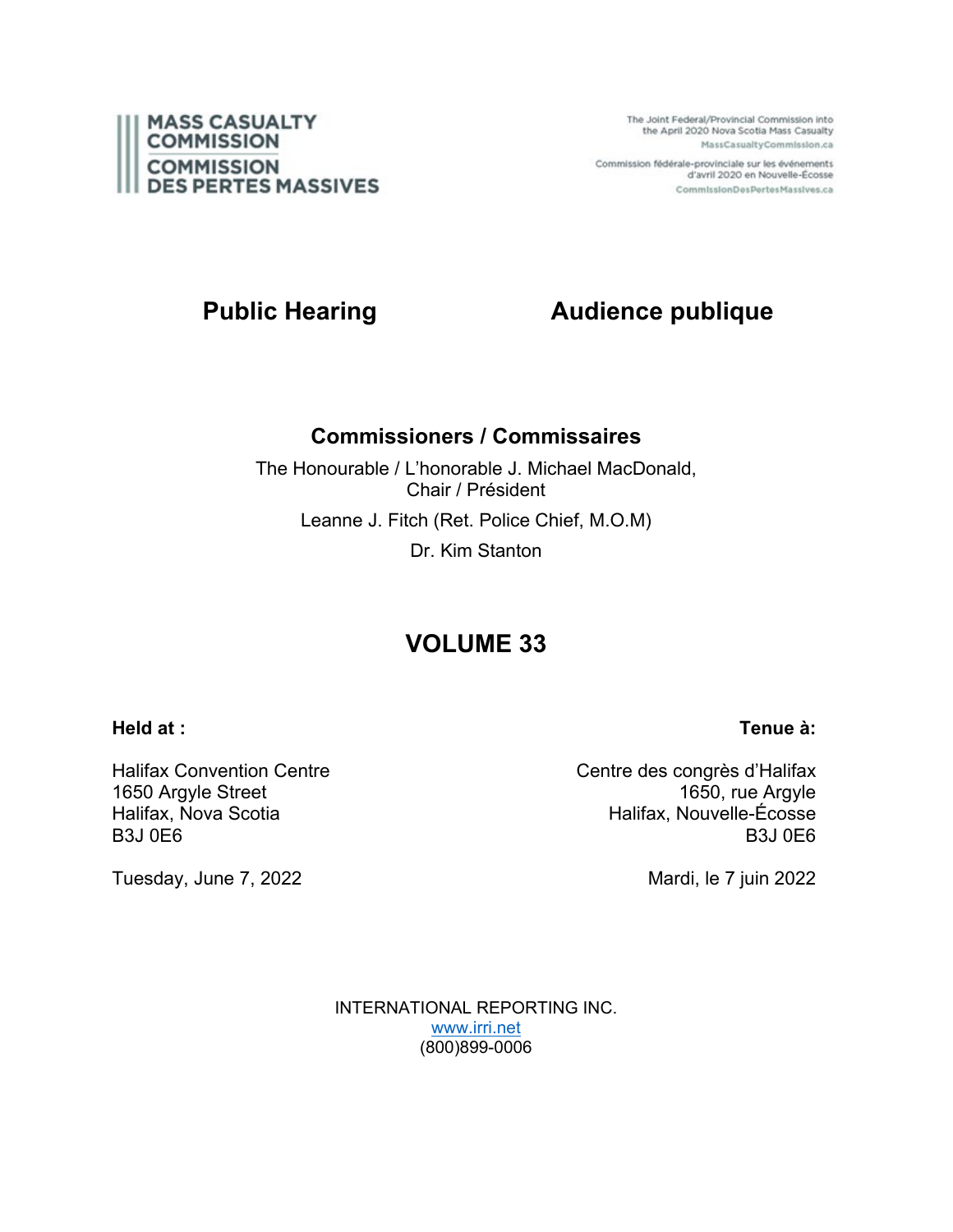## **II Appearances / Comparutions**

| Mr. Roger Burrill    | <b>Commission Counsel /</b><br>Conseiller de la commission |
|----------------------|------------------------------------------------------------|
| Ms. Anna Mancini     | Commission Counsel /<br>Conseillère de la commission       |
| Ms. Tara Miller      | Counsel / Conseillère                                      |
| Ms. Patricia MacPhee | Counsel / Conseillère                                      |
| Ms. Grace MacCormick | Counsel / Conseillère                                      |
| Mr. Thomas MacDonald | Counsel / Conseiller                                       |
| Mr. Joshua Bryson    | Counsel / Conseiller                                       |
|                      |                                                            |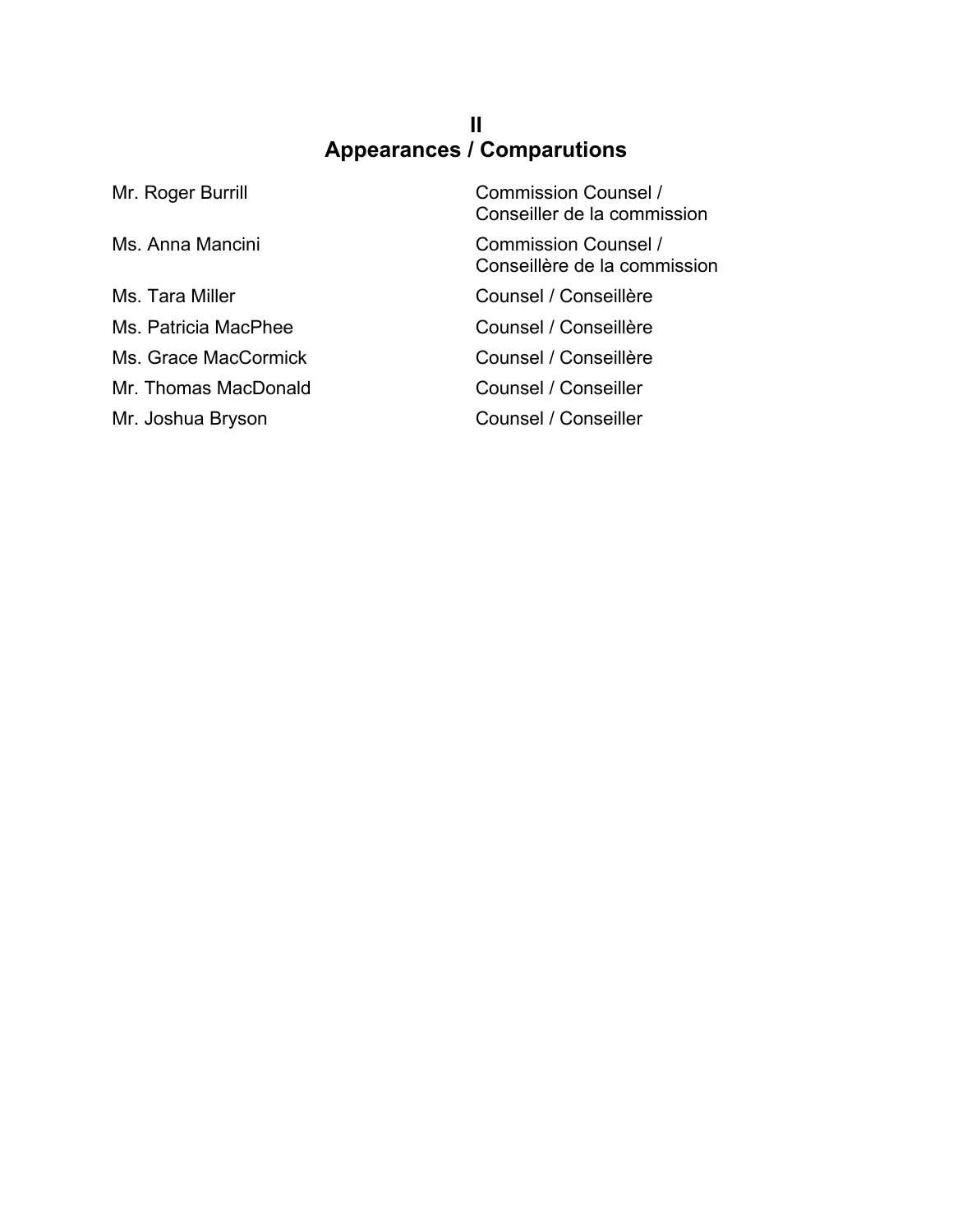**III Table of Content / Table des matières**

|                                                            | <b>PAGE</b>    |
|------------------------------------------------------------|----------------|
| <b>FOUNDATIONAL DOCUMENTS : RCMP PUBLIC COMMUNICATIONS</b> | 2              |
| Presentation by Ms. Anna Mancini                           | $\overline{2}$ |
|                                                            |                |
| <b>CPL. JENNIFER CLARKE, Sworn</b>                         | 13             |
| Examination in-Chief by Mr. Roger Burrill                  | 13             |
| Cross-examination by Ms. Tara Miller                       | 54             |
| Cross-examination by Mr. James Russell                     | 80             |
| Cross-examination by Ms. Grace MacCormick                  | 83             |
| <b>GLENN MASON, Sworn</b>                                  | 88             |
| Examination in-Chief by Ms. Anna Mancini                   | 88             |
| Cross-examination by Ms. Grace MacCormick                  | 106            |
| <b>SUPT. DUSTINE RODIER, Sworn</b>                         | 109            |
| Examination in-Chief by Ms. Anna Mancini                   | 109            |
| Cross-examination by Mr. Thomas MacDonald                  | 174            |
| Cross-examination by Mr. Joshua Bryson                     | 182            |
| Cross-examination by Ms. Tara Miller                       | 210            |
| Cross-Examination by Ms. Patricia MacPhee                  | 223            |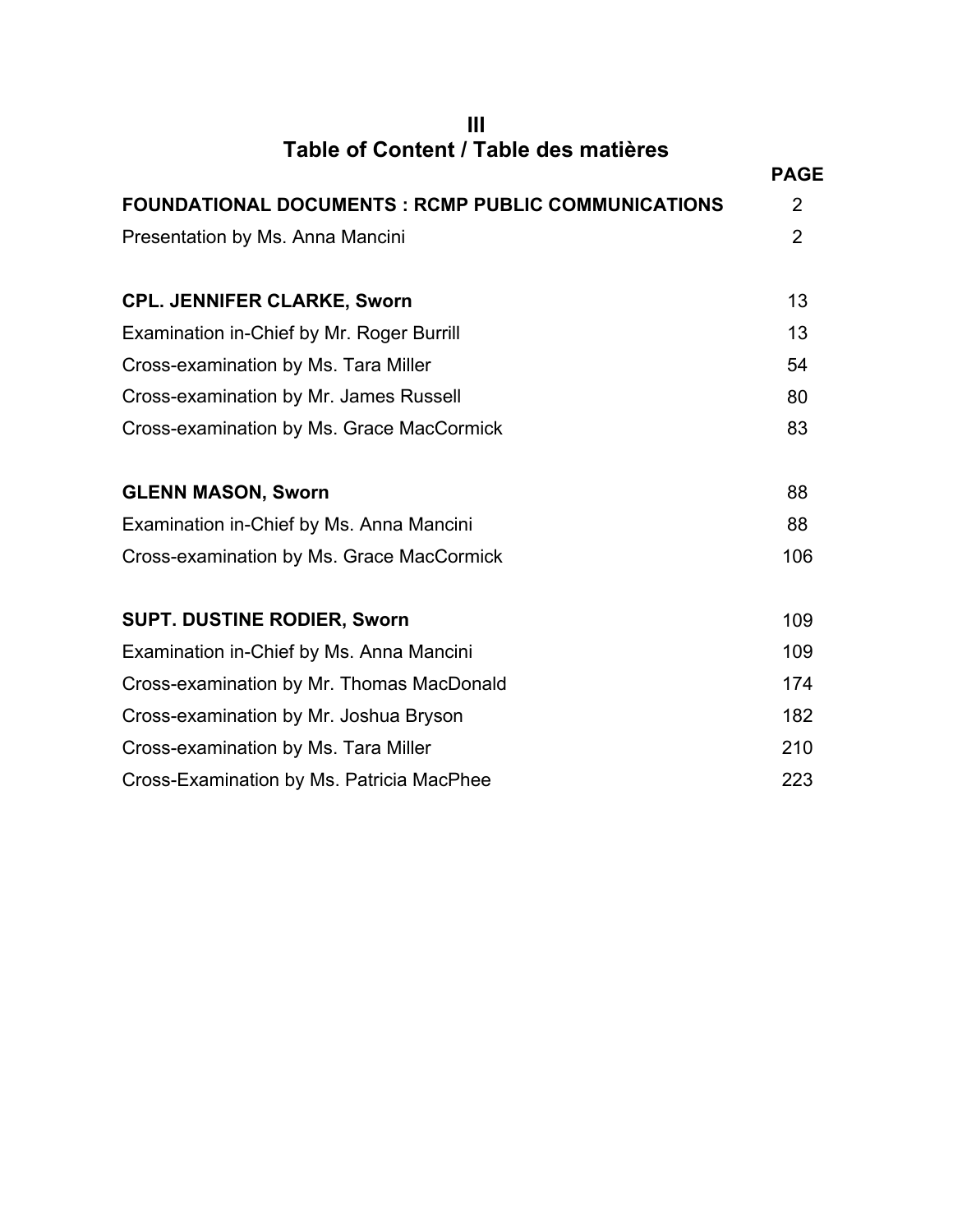**IV Exhibit List / Liste des pièces**

| <b>No</b> | <b>DESCRIPTION</b>                                                                                                                                                                            | <b>PAGE</b> |
|-----------|-----------------------------------------------------------------------------------------------------------------------------------------------------------------------------------------------|-------------|
| 2001      | (COMM0058836) Foundational Document - RCMP<br>Public Communications, April 18-19, 2020                                                                                                        | 3           |
| 2002      | (COMM0000398) Active shooter situation in Nova<br>Scotia                                                                                                                                      |             |
| 2003      | (COMM0000400) Active shooter situation in Nova<br>Scotia                                                                                                                                      |             |
| 2004      | (COMM0001000) Jason Mew text.pdf                                                                                                                                                              |             |
| 2005      | (COMM0001010) Memo - Alert Ready System.docx                                                                                                                                                  |             |
| 2006      | (COMM0001011) EMO Alert Ready Policy v3<br>$(003)$ .docx                                                                                                                                      |             |
| 2007      | (COMM0001015) Public Alerting System - June 23-16<br>(Ver $0$ 4).pdf                                                                                                                          |             |
| 2008      | (COMM0001017) Dominic Fewer text.pdf                                                                                                                                                          |             |
| 2009      | (COMM0007032) Employee org chart for Operation H-<br>Strong. (2 pages)                                                                                                                        |             |
| 2010      | (COMM0010544) Email- Media response re: information<br>provided to media by Cpl. CROTEAU. Dated 2020-04-<br>19 (1 page)                                                                       |             |
| 2011      | (COMM0000994) PELMOREX User Agreement -<br>AMENDMENT copy.pdf                                                                                                                                 |             |
| 2012      | (COMM0016615) IMG 1846.jpg                                                                                                                                                                    |             |
| 2013      | (COMM0016616) Active shooter                                                                                                                                                                  |             |
| 2014      | (COMM0016617) Want me to send tweets for trans?                                                                                                                                               |             |
| 2015      | (COMM0016627) For translation - urgent tweets                                                                                                                                                 |             |
| 2016      | (COMM0016630) Do we want to put these tweets on FB<br>too?                                                                                                                                    |             |
| 2017      | (COMM0016631) Re: Do we want to put these tweets<br>on FB too?                                                                                                                                |             |
| 2018      | (COMM0016632) 22B11 description                                                                                                                                                               |             |
| 2019      | (COMM0016653) La GRC mène une enquête sur un<br>tireur actif: mises à jour diffusés sur Twitter / RCMP<br>Engaged in Active Shooter Investigation: Information<br><b>Available on Twitter</b> |             |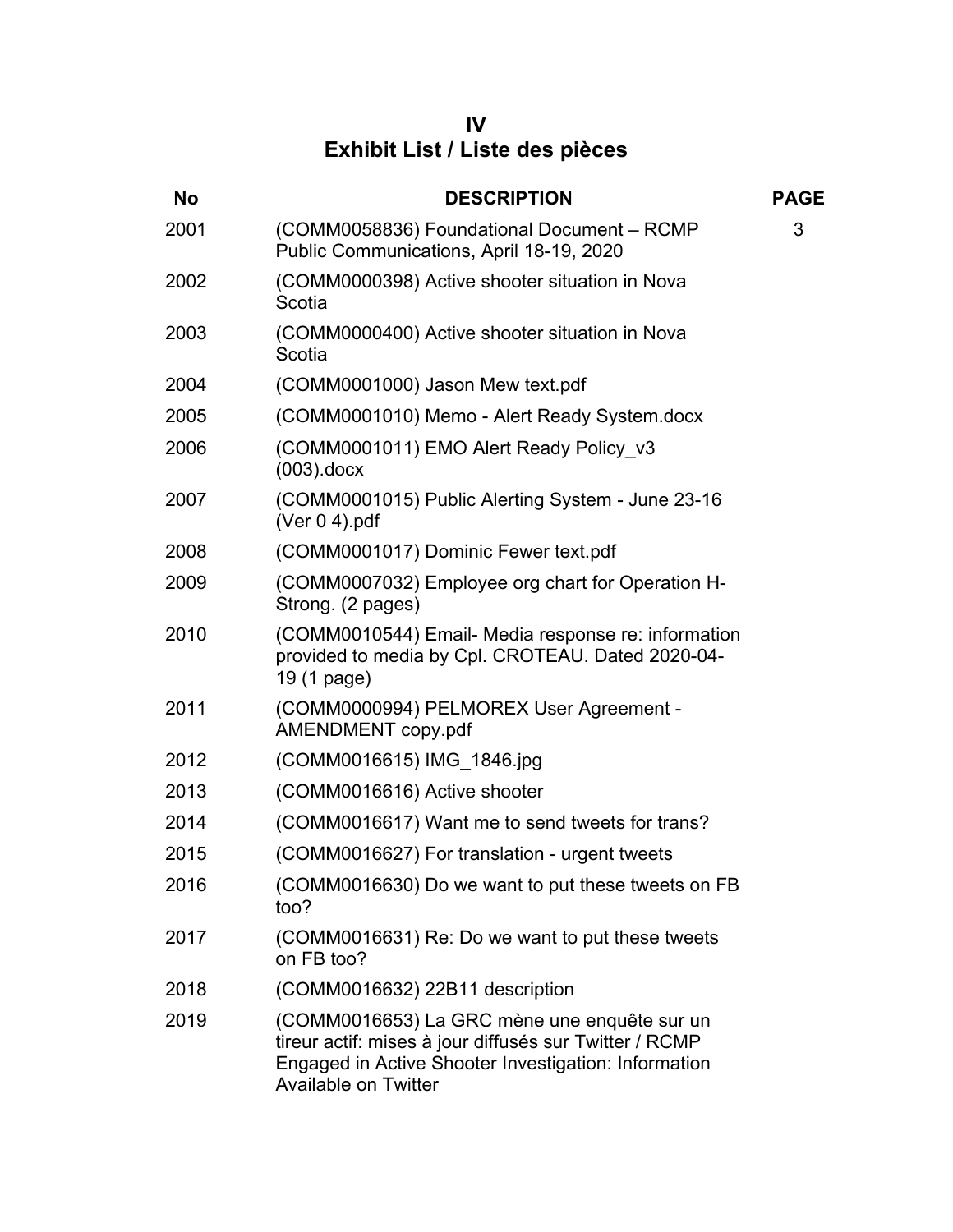# **V Exhibit List / Liste des pièces**

| <b>No</b> | <b>DESCRIPTION</b>                                                                                                                                                                                                                 | <b>PAGE</b> |
|-----------|------------------------------------------------------------------------------------------------------------------------------------------------------------------------------------------------------------------------------------|-------------|
| 2020      | (COMM0016666) Re: Please keep an eye on social<br>media                                                                                                                                                                            |             |
| 2021      | (COMM0016669) Re: Please keep an eye on social<br>media                                                                                                                                                                            |             |
| 2022      | (COMM0016670) Public asking for use of emergency<br>alert system                                                                                                                                                                   |             |
| 2023      | (COMM0017963) Notes                                                                                                                                                                                                                |             |
| 2024      | (COMM0017964) Public Safety Broadcast 2020-04-<br>23.docx                                                                                                                                                                          |             |
| 2025      | (COMM00018407) detail incident report 3757.pdf                                                                                                                                                                                     |             |
| 2026      | (COMM0018411) Emergency Alert                                                                                                                                                                                                      |             |
| 2027      | (COMM0020772) Rodier Phone calls -corrected-                                                                                                                                                                                       |             |
| 2028      | (COMM0031054) Call from Glenn Mason re Alert<br>Ready.rtf                                                                                                                                                                          |             |
| 2029      | (COMM0035867) Public Alerting System - June 23,<br>2016.pdf                                                                                                                                                                        |             |
| 2030      | (COMM0036064) Statement by RCMP Criminal<br>Operations Officer, Chief Superintendent Chris Leather /<br>Déclaration du surintendant principal Chris Leather,<br>officier responsable des enqu??tes criminelles de la<br><b>GRC</b> |             |
| 2031      | (COMM0036378) Internal Messages April 18 & 19.pdf                                                                                                                                                                                  |             |
| 2032      | (COMM0043156) SOP-Media Relations for Risk<br>Managers 2019-07-30, Final                                                                                                                                                           |             |
| 2033      | (COMM0048883) Comments re alert system during<br>incident 2021-03-25.docx                                                                                                                                                          |             |
| 2034      | (COMM0048884) H Strong II Social Media<br>Analytics Portapique 2021-03-25.docx                                                                                                                                                     |             |
| 2035      | (COMM0048897) Stats from NHQ H-<br>div statsanalysis 2020-05-11.docx                                                                                                                                                               |             |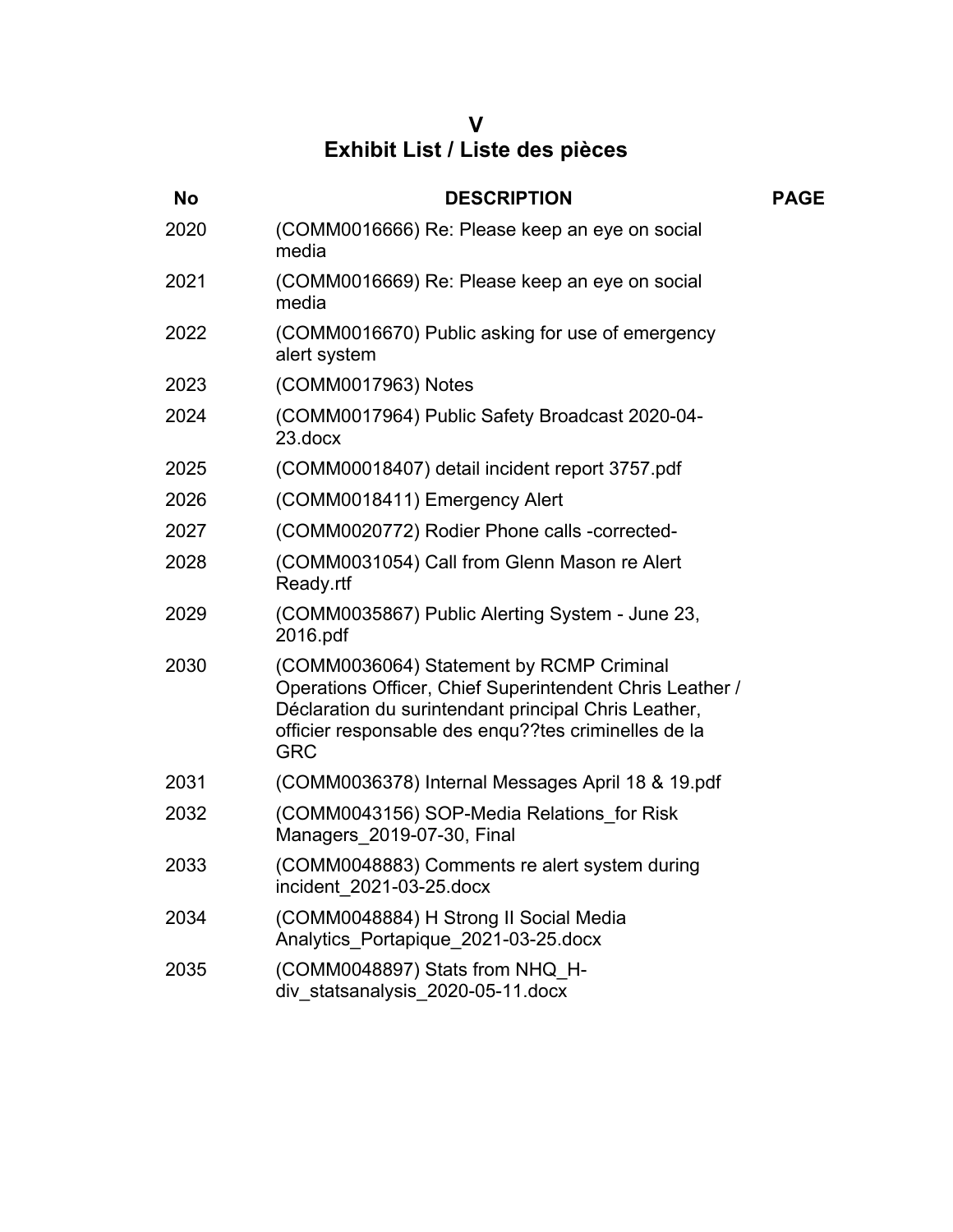### **VI Exhibit List / Liste des pièces**

| <b>No</b> | <b>DESCRIPTION</b>                                                                                                                                                                                                                                 | <b>PAGE</b> |
|-----------|----------------------------------------------------------------------------------------------------------------------------------------------------------------------------------------------------------------------------------------------------|-------------|
| 2036      | (COMM0053340) Mass Casualty Commission -<br>Investigations - Supplemental Report - Determine<br>nature of RCMP contact, canvass and attempts to<br>contact person(s) within the Portapique Community<br>during the events of April 18 and 19, 2020 |             |
| 2037      | (COMM0057343) Affidavit of Lia Scanlan                                                                                                                                                                                                             |             |
| 2038      | (COMM0058826) Mass Casualty Commission -<br>Investigations - Transcript of Recorded Interview of Lia<br>Scanlan                                                                                                                                    |             |
| 2039      | (COMM0054717) Cpl. J. Clarke 45236 Notes to June<br>23.pdf                                                                                                                                                                                         |             |
| 2040      | (COMM0058467) HDIV - IMIT - Alert Ready Feasibility<br>Study and Risk Assessment - FINAL - 2022-05-10.pdf                                                                                                                                          | 161         |
| 2041      | (COMM0035866) PSAP Managers Meetings.pdf                                                                                                                                                                                                           | 225         |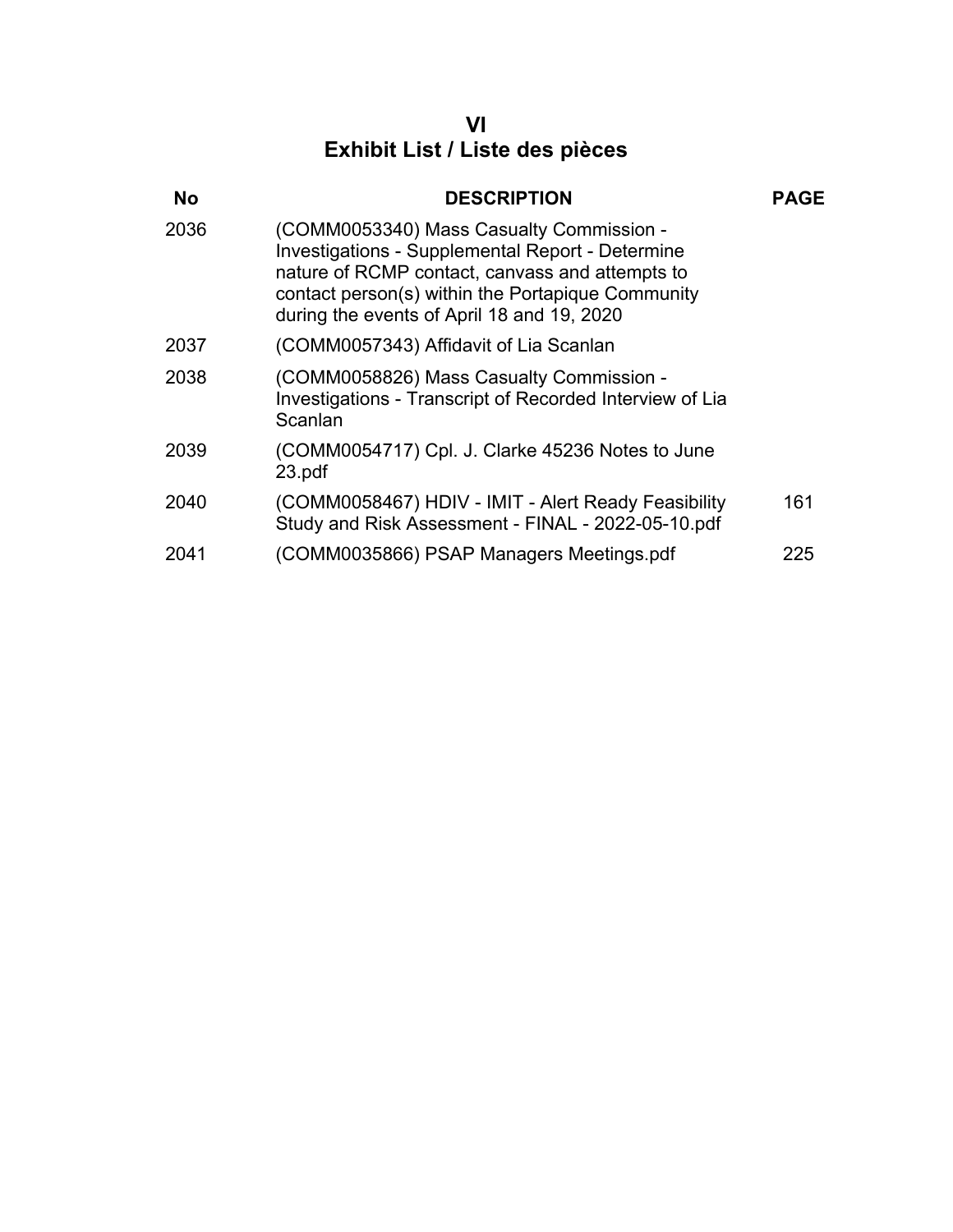**Halifax, Nova Scotia**  --- Upon commencing on Tuesday, June 7th, 2022, at 9:34 a.m. **REGISTRAR DARLENE SUTHERLAND:** Good morning. The proceedings of the Mass Casualty Commission are now in session, with Commissioner Michael MacDonald, Commissioner Leanne Fitch, and Commissioner Kim Stanton presiding. **COMMISSIONER FITCH:** Bonjour et bienvenue. Hello and welcome. We join you from Mi'kma'ki, the ancestral and unceded territory of the Mi'kmaq. Please join us in remembering those whose lives were taken, those who were harmed, their families, and all those affected by the April 2020 mass casualty in Nova Scotia. We appreciate the patience and commitment of everyone who is joining us in this work, including the Participants and members of the public. Since we began public proceedings in February, we have continued to build upon our understanding of what happened. As stated in our interim report: "The mass casualty cannot be understood in simple, straightforward terms. If it could, we would not need a **public inquiry."**  For this reason, we continue to layer on information that will ultimately help us understand how the mass casualty could have happened, determine why it happened, to the greatest extent possible, and produce meaningful recommendations to help protect our communities in the future. Since the mass casualty occurred, we recognize that governments and institutions have been taking some steps to learn lessons and change their policies and procedures. It is important that the Commission is aware of these changes as we go about our work, with an aim to produce meaningful recommendations. Therefore, further to a recent submission from Participant Counsel, Jane Lenehan, for information about changes made within the RCMP in response to the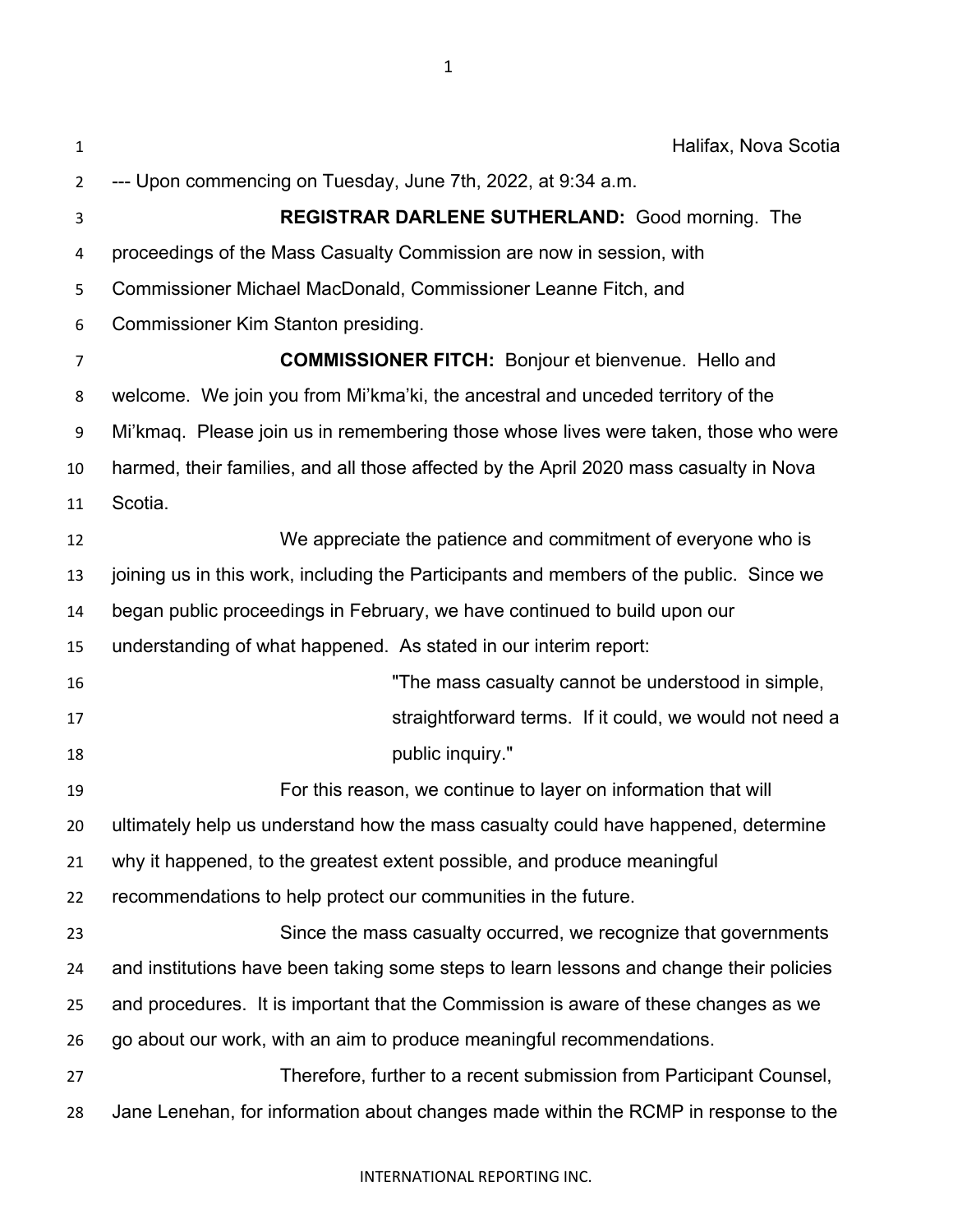mass casualty, the Commission has issued a subpoena to the RCMP to provide this information. Once received, it will be shared with the public. Thank you again to Ms. Lenehan and your clients for your submission. This week we are focussing on how police services and service providers in Nova Scotia collaborate to carry out their respective roles in response to a critical incident, including how they communicate with each other and the public, and access resources including air support and radio communications. Yesterday, we learned more about the Truro Police Service, including its processes and role during the mass casualty. Later this week, we will be looking at the role of the Halifax Regional Police. Today, Commission Counsel will present a Foundational Document about RCMP Communications, and then we will hear from an RCMP witness, retired Corporal Jennifer Clarke, civilian member Glenn Mason, and Superintendent Dustine Rodier, who will explain different aspects of public communications during the mass casualty. 16 I will now ask Senior Commission Counsel, Anna Mancini, to begin. Ms. Mancini? **FOUNDATIONAL DOCUMENTS: RCMP PUBLIC COMMUNICATIONS: --- PRESENTATION BY MS. ANNA MANCINI: MS. ANNA MANCINI:** Thank you, Commissioner. Good morning. My task this morning is to introduce the Foundational Document entitled, RCMP Public Communications, April 18th-19th, 2020. I will attempt to present a brief summary of the Foundational Document to you this morning. And Madam Registrar, I would please ask that this be marked and tendered accordingly. **REGISTRAR DARLENE SUTHERLAND:** That's Exhibit 2001. **--- EXHIBIT NO. 2001:** Foundational Documents: RCMP Public Communications -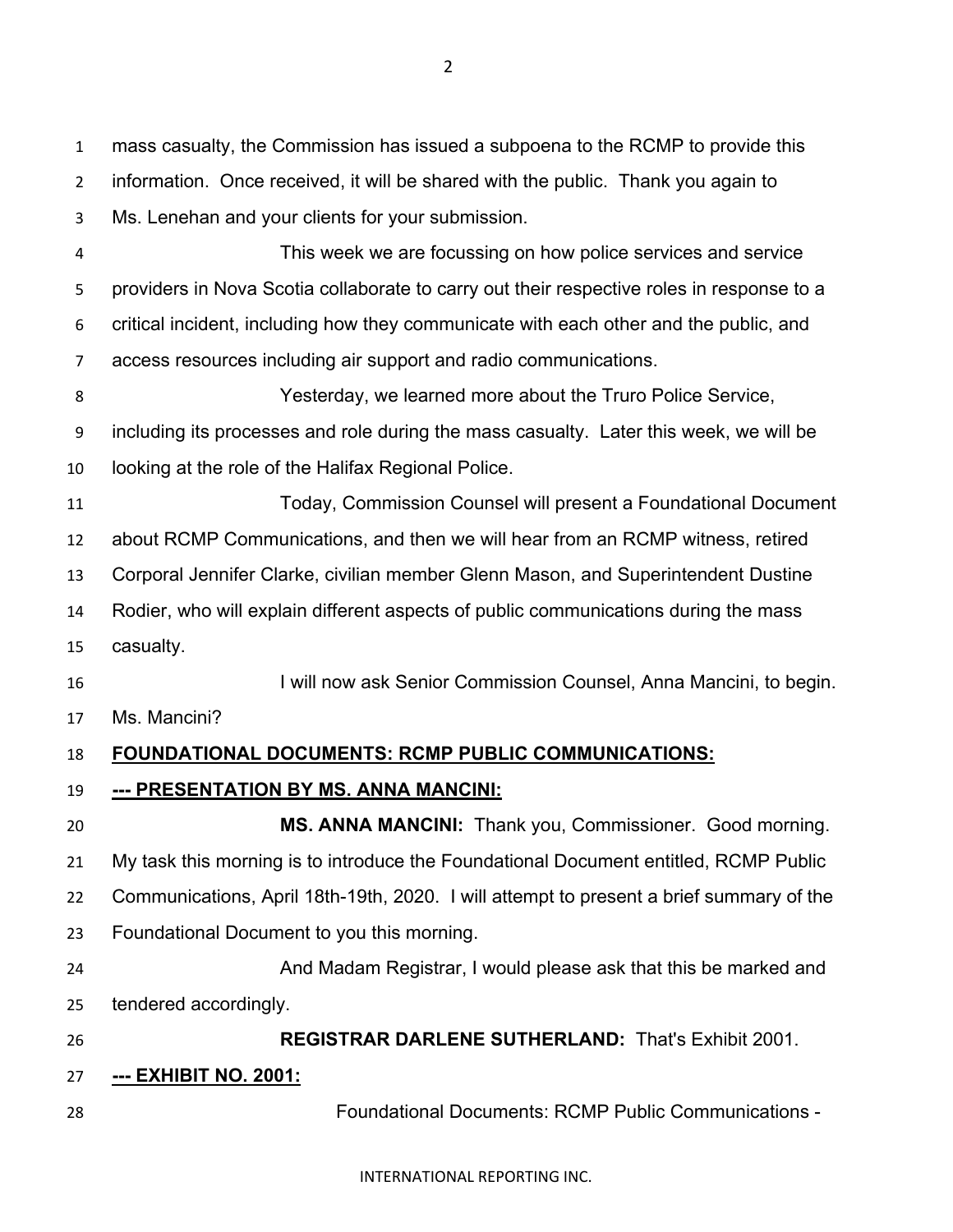| $\mathbf{1}$   | April 18th-19th, 2020                                                                     |
|----------------|-------------------------------------------------------------------------------------------|
| $\overline{2}$ | MS. ANNA MANCINI: Thank you. And I'd also seek to mark and                                |
| 3              | tender all supporting documentation associated to the exhibit.                            |
| 4              | <b>REGISTRAR DARLENE SUTHERLAND: So exhibited.</b>                                        |
| 5              | MS. ANNA MANCINI: Thank you very much.                                                    |
| 6              | The Foundational Document that I am presenting today is a                                 |
| 7              | summary of information currently available to the Mass Casualty Commission in relation    |
| 8              | to the RCMP's use of public communications during the April 18th and 19th, 2020 mass      |
| 9              | casualty in Nova Scotia.                                                                  |
| 10             | The narrative of this presentation is essentially broken into three                       |
| 11             | segments: Initially, a very brief portion of time, prior to the engagement of what's      |
| 12             | referred to as Strategic Communications, just a brief discussion about initial efforts to |
| 13             | put warning -- warnings, messages out to residents, specifically of Portapique. I'll then |
| 14             | move into a second portion where we discuss Strategic Communications and the              |
| 15             | narrative or a timeline of the Twitter messages that were posted throughout the course    |
| 16             | of the mass casualty. And the final portion of my presentation today will just be a brief |
| 17             | discussion about some of the communications that were occurring with respect to the       |
| 18             | use of the Alert Ready system on April 19th.                                              |
| 19             | So there's three entities that are discussed in the course of this                        |
| 20             | presentation, and you'll also be hearing some of these terms referred from today's        |
| 21             | witnesses. So the first entity that I'll be discussing is the RCMP Strategic              |
| 22             | Communications Unit. This is a unit within the RCMP. It was once referred to as Media     |
| 23             | Relations but evolved into what's now referred to as Strategic Communications. And        |
| 24             | this entity is essentially responsible for drafting media releases, liaising with media   |
| 25             | outlets. Also responsible for communications to the public. So that would include public  |
| 26             | awareness campaigns, but it would also include information relevant to live ongoing       |
| 27             | incidents.                                                                                |
|                |                                                                                           |

So an example of a public awareness campaign might be a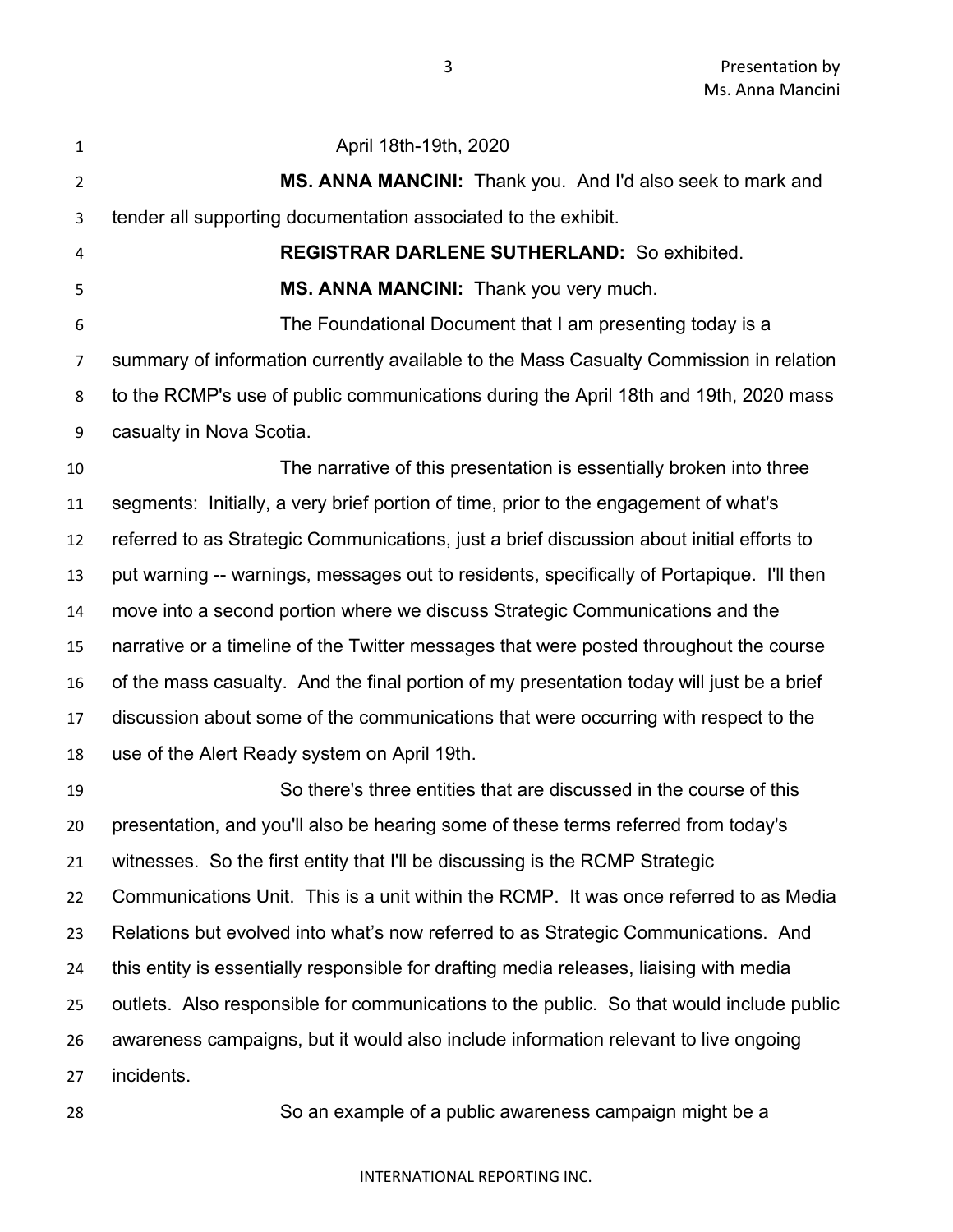campaign bringing awareness to an issue such as human trafficking or a specific public education piece. An ongoing incident, of course, is something that the police are responding to and bringing awareness to the public. So for example, a car accident on a highway with a road closure. So in April of 2022, the primary means of disseminating information from the Strategic Communications Unit was through Facebook and Twitter social media platforms. The second entity that we'll be discussing today is the Emergency Management Office of the Province of Nova Scotia. And you've heard some witnesses from this organization already, such as Paul Mason and Rod Legge. They were testifying earlier in May. So this is not the RCMP, this is a provincial agency, and it's responsible for emergency planning and coordination of emergency responses. So the EMO is not specific to public communications, but it's relevant in today's discussion because it is the designated Alert Ready public alerting authority. And so the EMO at the time had what's referred to as trusted sources, such as police agencies, who could request the use of the Alert Ready System, and EMO, once receiving that request, would issue the alert. **And the third entity that we're discussing today is the RCMP**  Emergency Management Section, or EMS. Like EMO, EMS is not specific to public communications, however, it is the section that liaises with EMO, with the Province. So it's essentially the bridge – a bridge between the RCMP and the EMO. And it was the section that was responsible for maintaining the portfolio relevant to Amber Alerts. You'll also hear reference to standing up the DEOC, Divisional Emergency Operations Centre, which is a physical location that can house numerous supports in response to an emergency or disaster, and that is also run out of EMS, or falls under that portfolio. So this section was designed to be staffed by one civilian member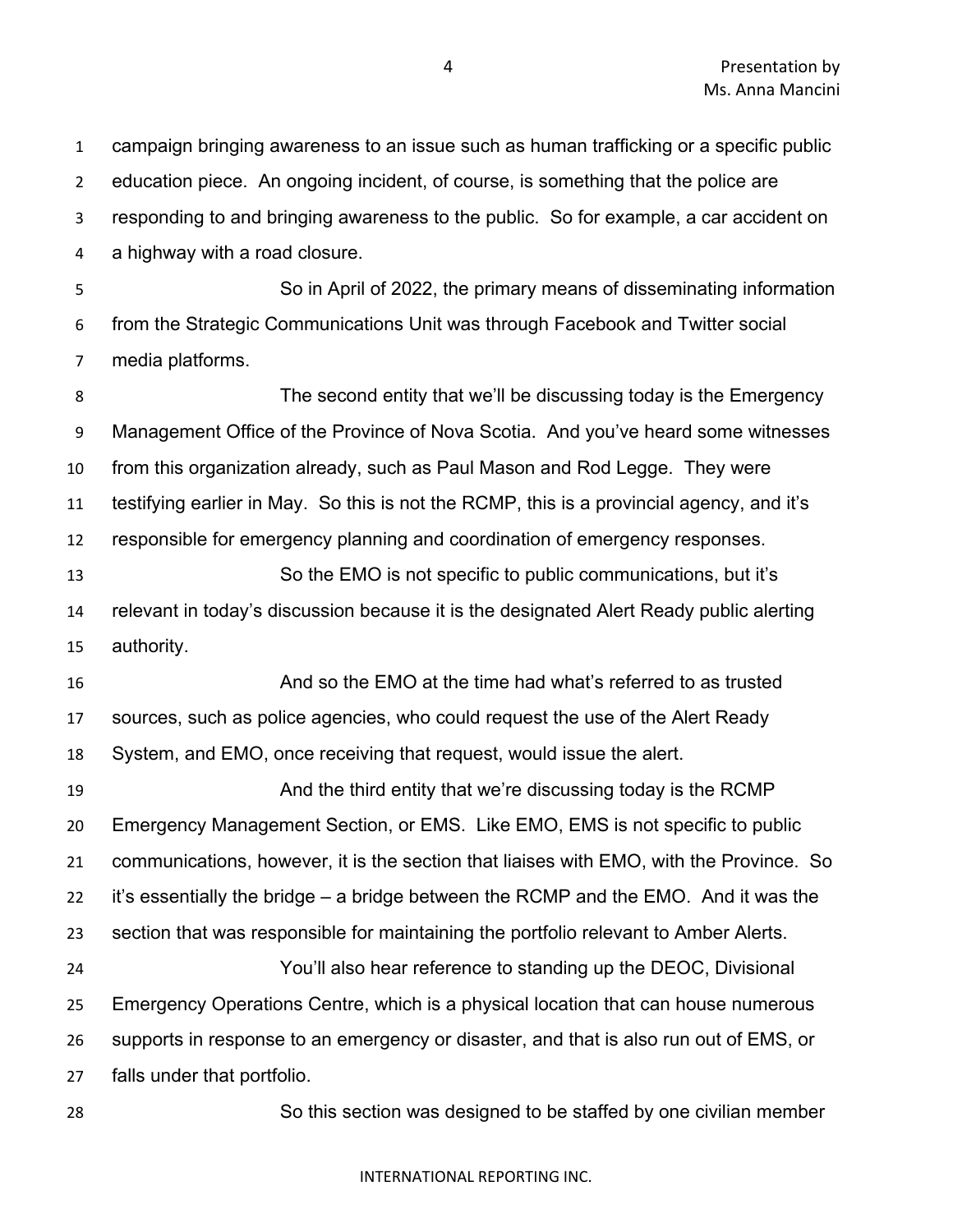and one regular member who report to an officer in charge. So Strategic communications, as I mentioned, in April of 2020, the Strategic Communications Unit of the RCMP was primarily staffed by civilians: the director, as a civilian member -- was a civilian member, Lia Scanlan; the assistant to the director, an individual, Kayla Rees; the senior communications advisor, Cindy Bayers; two communications advisors, Regis Dudley and Cindy MacKenzie; and then two Public Information Officers, Cpl. Croteau and Cpl. Clarke. So as you can see, the majority of the unit is made up by civilians who have a background in communications. Two of the members, the two corporals, were regular members with policing knowledge who would inform the operational side of things. **In April of 2020, the EMS section fell under the purview of then Insp**  Dustine Rodier. The civilian position was staffed by Glenn Mason, who had been transferred from the CrOps office to EMS within the past year, and the regular member position was vacant at the time. Okay. So I'm now going to just move through some of the narrative with respect to communications and discussions about communications to the public throughout the mass casualty. So the initial communication efforts or thought process with respect to warning the public was specific to Portapique when the contact team of Csts Beselt, Patton, and Merchant entered the community. Several of the staff sergeants who testified earlier, well, the previous month, indicated that there was this initial thought of utilizing a reverse 9-1-1 system or a call-back system that could be used in order to contact residents and warn them to shelter in place. 25 It was subsequent to the event that it became clear that the system that was perhaps envisioned was not a technological reality at the OCC. In fact, call- takers at the OCC were essentially searching property registrations and attempting to locate contact information for persons associated to the property in the PROS system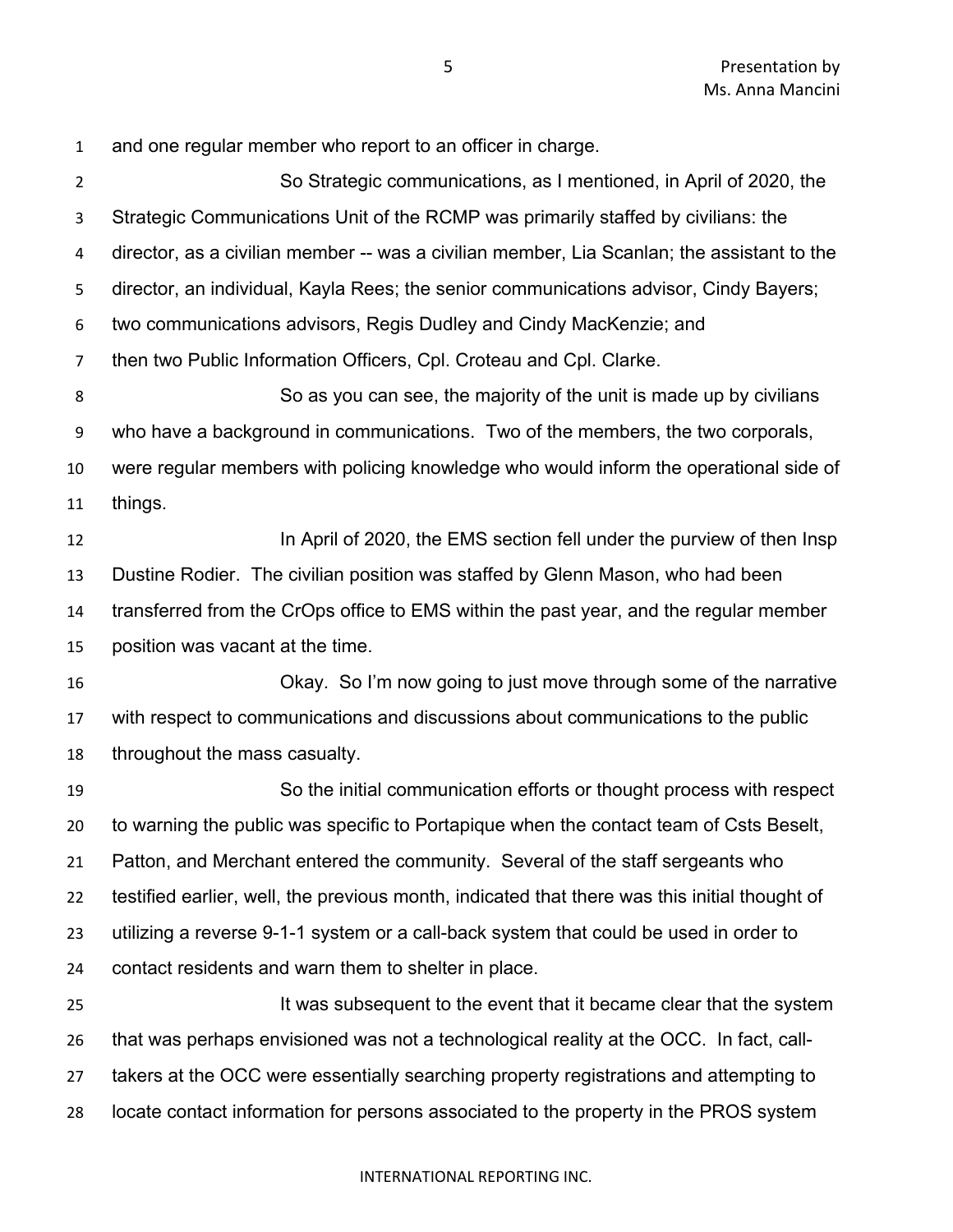and attempting to make contact. So when Cst Beselt inquired at 11:16 p.m. as to whether any kind of emergency broadcast could be made, he was advised that this 9-1-1 reverse mapping or attempt to contact through the OCC was being used. We then move to the engagement with Strategic Communications. So the first call was actually made at 11:20. So that was a brief call from Risk Manager Rehill to Cpl Croteau. And he facilitates a call between Cpl Corteau and Sgt O'Brien, which occurred at 11:30 p.m. And you'll recall from a couple of the previous slides, Cpl Croteau was one of the Public Information Officers within the Strategic Communications Unit. She was the member who was on call that weekend. So she speaks with Sgt O'Brien and at 11:32, a Tweet was issued, she posted a Tweet regarding the incident in Portapique. So this about roughly an hour after the contact team had entered Portapique. Cpl Croteau was contacted at about 3:00 a.m. by CBC but was advised that she had no further updates. Shortly before 5:00 a.m., Cpl Croteau was contacted by S/Sgt Halliday, who asked that she attend the Command Post to manage the media outlets that were anticipated to arrive at that scene. Around 6:00 a.m., the Director of Strategic Communications, Lia Scanlan, awoke, realized she'd missed some calls from Cpl Croteau and she called her back. Croteau -- Cpl Croteau, at that time, was on route to the Command Post. Between 7:00 and 7:45, Ms. Scanlan engaged in a series of calls. She first contacted the OCC. This was just at the time that S/Sgt Rehill and S/Sgt Briers were switching roles as the Risk Manager. So she then contacted Incident Commander Jeff West, who advised her that S/Sgt Halliday would be in touch with her. S/Sgt Halliday called Lia Scanlan at approximately 7:20 a.m. and confirmed that there was an active shooter situation, and she was advised that further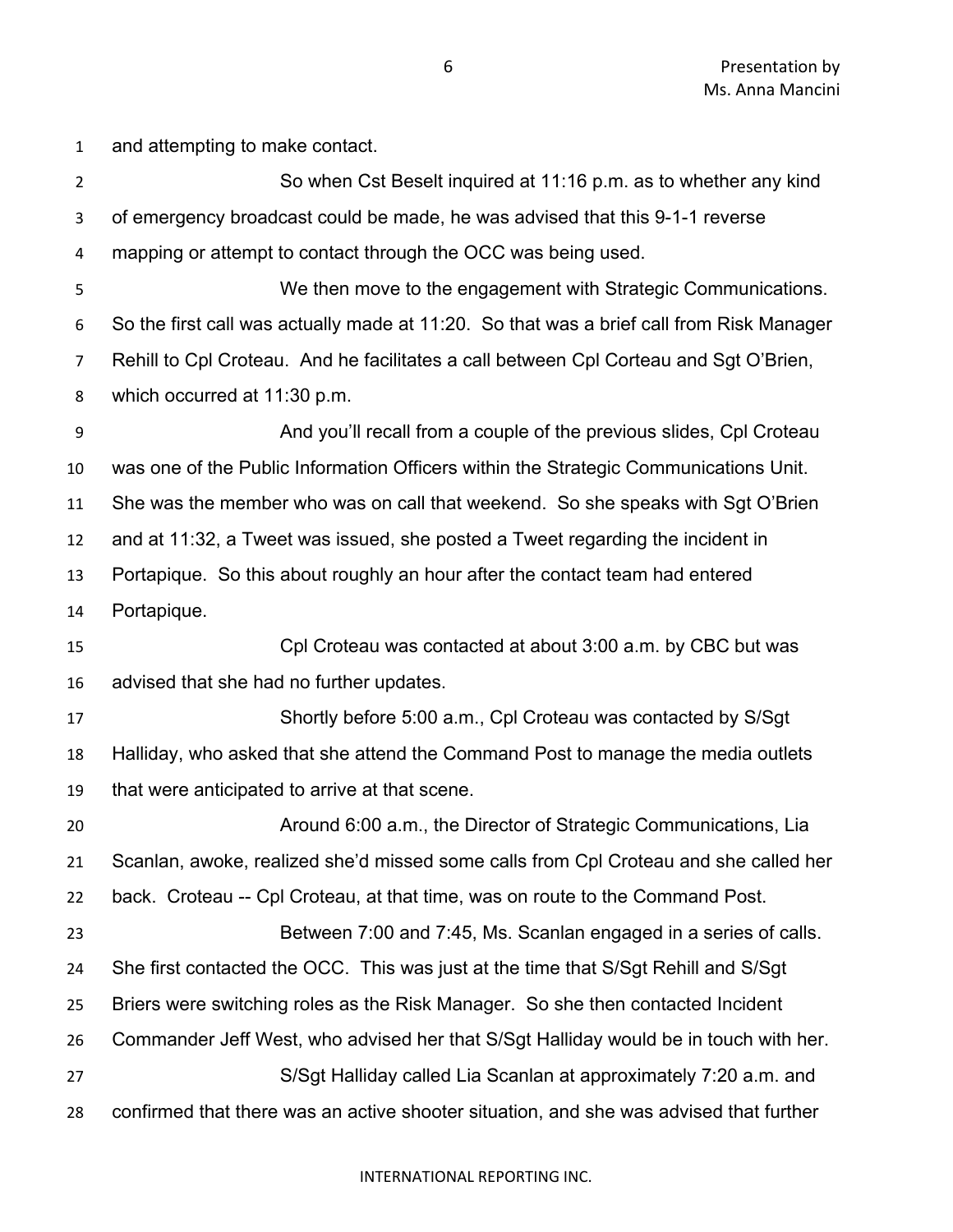| 1              | updates would come to her through S/Sgt MacCallum.                                      |
|----------------|-----------------------------------------------------------------------------------------|
| $\overline{2}$ | She then spoke with Supt Chris Leather at approximately 7:43 a.m.                       |
| 3              | At 8:02 a.m., she posted a Tweet regarding the situation in                             |
| 4              | Portapique.                                                                             |
| 5              | So these are the two Tweets that were referred to in the previous                       |
| 6              | slides. The first is the one on the left of your slide. That was posted at 11:32,       |
| 7              | indicating:                                                                             |
| 8              | " RCMPNS is responding to a firearms complaint in the                                   |
| 9              | [] Portapique area. (Portapique Beach Rd, Bay Shore                                     |
| 10             | Rd and Five Houses Rd.) The public is asked to avoid                                    |
| 11             | the area and stay in their homes with doors locked at this                              |
| 12             | time."                                                                                  |
| 13             | The Tweet on the right was posted at 8:02 a.m.:                                         |
| 14             | "RCMPNS remains on scene in [] Portapique. This is                                      |
| 15             | an active shooter situation. Residents in the area, stay                                |
| 16             | inside your homes & lock your doors. Call 911 if there is                               |
| 17             | anyone on your property. You may not see the police but                                 |
| 18             | we are there with you."                                                                 |
| 19             | So as has been previously discussed, at approximately 7:27 a.m.,                        |
| 20             | Sgt Bourdages of Halifax Regional Police sent a photograph of the perpetrator's replica |
| 21             | RCMP cruiser and a photograph of the perpetrator to S/Sgt MacCallum.                    |
| 22             | And at 8:02 a.m., S/Sgt MacCallum sent the photograph of the                            |
| 23             | perpetrator to Lia Scanlan directly. And at 8:10 a.m., S/Sgt MacCallum circulated the   |
| 24             | photograph of the replica cruiser throughout RCMP emails. It's not exactly clear the    |
| 25             | breadth of who received this email.                                                     |
| 26             | Staff Sergeant MacCallum indicated he was sending it to everyone                        |
| 27             | he could think of, and he did provide it to the OCC Commander, Glen Byrne, to           |
| 28             | disseminate further.                                                                    |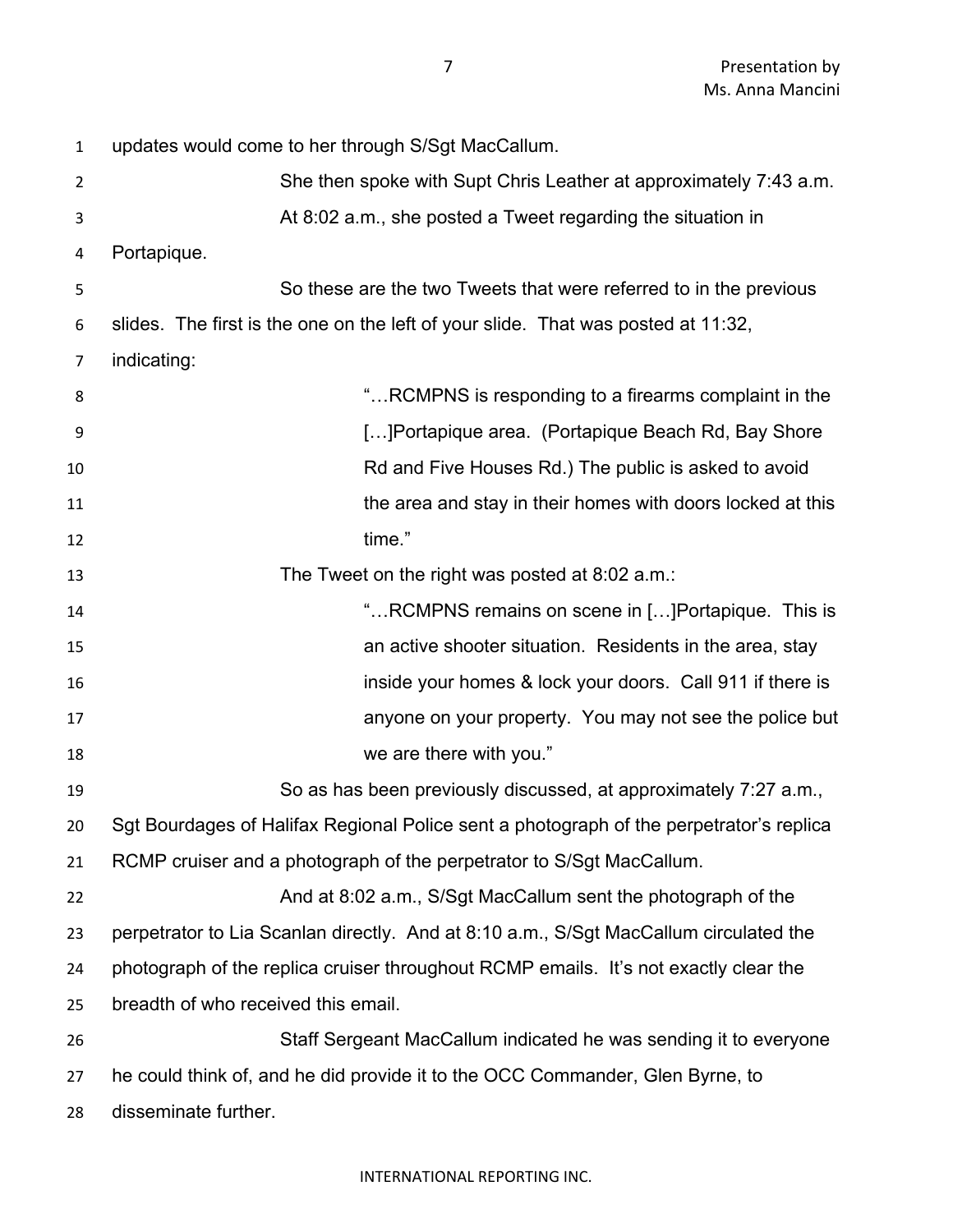| $\mathbf{1}$   | At 8:54 a.m., Lia Scanlan posted a Tweet with the photograph of                          |
|----------------|------------------------------------------------------------------------------------------|
| $\overline{2}$ | the perpetrator's face from the photo that she had received via email.                   |
| 3              | So just before 9:00 a.m., Public Information Officer Corporal Clarke                     |
| 4              | emailed Lia Scanlan with information about the replica cruiser. And her email indicated  |
| 5              | that the:                                                                                |
| 6              | "car involved looks like a current RCMP Ford Taurus                                      |
| 7              | Interceptor. The only difference is that it has a white                                  |
| 8              | antenna [sorry, forgive me, a whip antenna] mounted on                                   |
| 9              | the trunk. That is a long antenna about 5 to 6 feet high.                                |
| 10             | 22B11 is marked on the C pillar of the car. I will get                                   |
| 11             | some pics for you in a separate email."                                                  |
| 12             | At 9:04 a.m., Ms. Scanlan replied to Corporal Clarke. She                                |
| 13             | indicated:                                                                               |
| 14             | "Perfect. The next tweet is him and a photo etc. After                                   |
| 15             | that I am wanting this PC one. Can you have a look at                                    |
| 16             | what we have said so far and pull something together.                                    |
| 17             | Addie can approve. I will have Regis save it to the doc."                                |
| 18             | At 9:40, Corporal Clarke sent a draft Tweet including the photo of                       |
| 19             | the replica cruiser to Staff Sergeant MacCallum, and she corrected the fact that the C   |
| 20             | pillar said "28B11", not "22B11", and she further advised that this was not a legitimate |
| 21             | call sign for an RCMP cruiser in Nova Scotia.                                            |
| 22             | You'll recall that at 9:42, a call had come in regarding an incident in                  |
| 23             | Wentworth that had caused or prompted Staff Sergeant MacCallum to jump into a            |
| 24             | vehicle with Constable Craig Hubley to respond to that scene. The email that Corporal    |
| 25             | Clarke had sent did -- went unanswered at that stage.                                    |
| 26             | At 9:45, Corporal Clarke forwarded the email to Staff Sergeant                           |
| 27             | Halliday for approval. Corporal Clarke received approval from Staff Sergeant Halliday    |
| 28             | at 9:49 and forwarded this to her director, Lia Scanlan.                                 |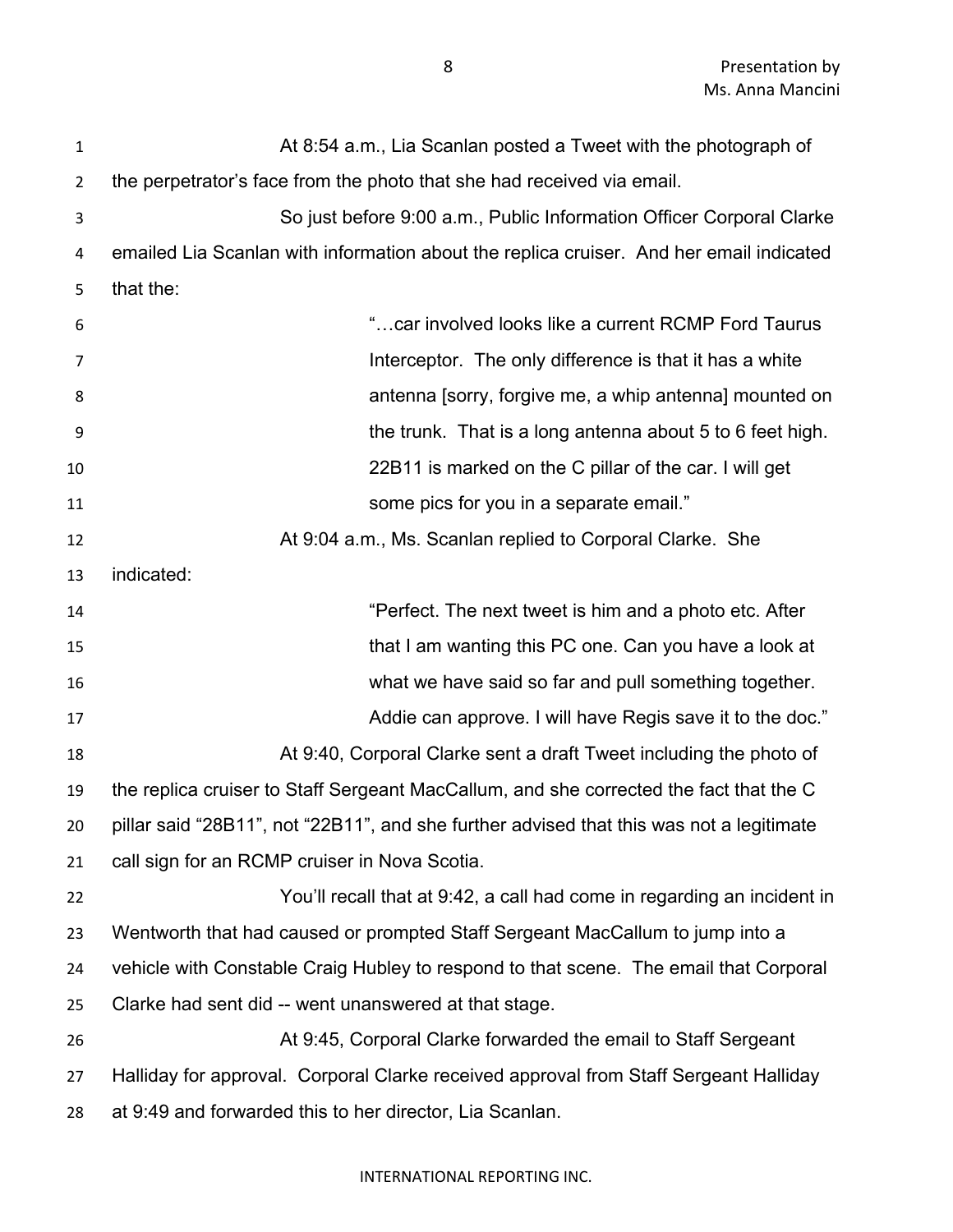| 1              | At 10:04 a.m., following sightings of the perpetrator in Glenholme,                   |
|----------------|---------------------------------------------------------------------------------------|
| $\overline{2}$ | communications advisor Regis Dudley posted a Tweet regarding the Hidden Hilltop       |
| 3              | Campground. So this is the 10:04 Tweet indicating RCMP is advising people to avoid    |
| 4              | Highway 4 near hidden Hilltop Campground in Glenholme. The perpetrator is in the      |
| 5              | area. Please stay inside your homes and lock your doors.                              |
| 6              | The Tweet regarding the perpetrator's replica cruiser was posted at                   |
| 7              | 10:17 a.m. It indicated that:                                                         |
| 8              | "The perpetrator may be driving what appears to be an                                 |
| 9              | RCMP vehicle and may be wearing an RCMP uniform.                                      |
| 10             | There's one difference between his car and our RCMP                                   |
| 11             | vehicles, the car number. The suspect's car is 28B11                                  |
| 12             | behind rear passenger window. If you see 28B11, call                                  |
| 13             | immediately." (As read)                                                               |
| 14             | And the 28B11 is what's circled and indicated with the arrow in that                  |
| 15             | Tweet.                                                                                |
| 16             | Thereafter, the Tweets appeared to be posted and flow more                            |
| 17             | quickly. At 10:21, there was the indication that the perpetrator was currently in the |
| 18             | central Onslow and Debert area in a vehicle that may resemble what appears to be an   |
| 19             | RCMP vehicle and may be wearing what appears to be an RCMP uniform. Please stay       |
| 20             | inside and avoid the area.                                                            |
| 21             | At 10:39, there was the indication to:                                                |
| 22             | "Stay tuned to our Twitter account for the latest                                     |
| 23             | information on the active shooter investigation. Thank                                |
| 24             | you for your understanding as we work to provide the                                  |
| 25             | most updated information while addressing public and                                  |
| 26             |                                                                                       |
|                | officer safety." (As read)                                                            |
| 27             | At 11:04, a Tweet was issued indicating that:                                         |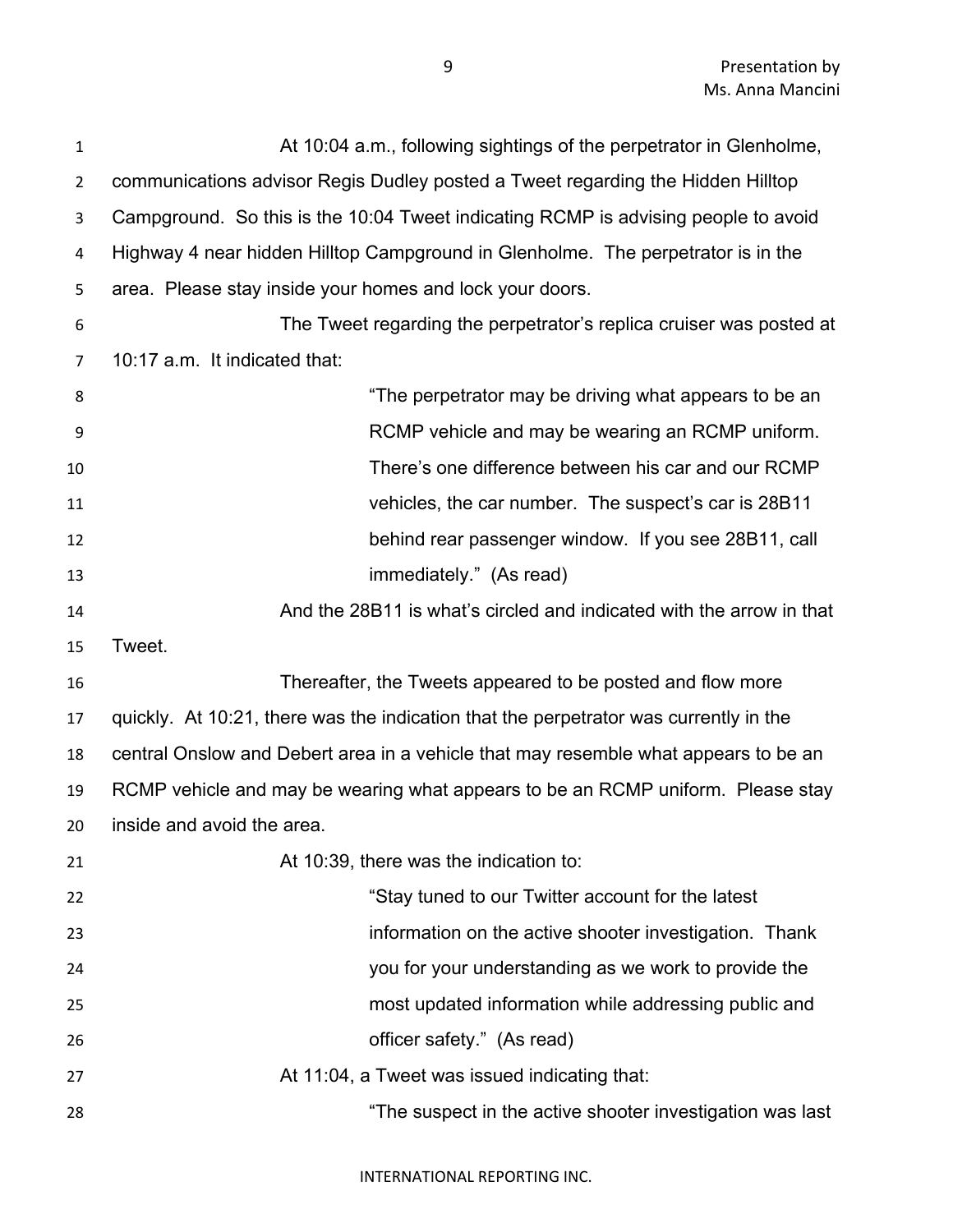| $\mathbf{1}$ | seen travelling southbound on Highway 102 from                                    |
|--------------|-----------------------------------------------------------------------------------|
| 2            | Brookfield area in what appears to be RCMP vehicle and                            |
| 3            | may be wearing RCMP uniform. Suspect's car is 28B11                               |
| 4            | behind rear passenger window. If you see 28B11, car                               |
| 5            | 911."                                                                             |
| 6            | At 11:06, there was a Tweet posted indicating that:                               |
| 7            | "The suspect in active shooter investigation now                                  |
| 8            | believed to be driving small silver Chevrolet SUV                                 |
| 9            | travelling southbound on Highway 102 from Brookfield                              |
| 10           | area. If seen, call 911." (As read)                                               |
| 11           | And this was, of course, following the incident in Shubenacadie.                  |
| 12           | At 11:24, another Tweet was posted regarding the vehicle:                         |
| 13           | "Confirmed suspect vehicle is silver Chevy Tracker last                           |
| 14           | seen in Milford. If seen, call 911."                                              |
| 15           | At 11:35, there was a Tweet indicating:                                           |
| 16           | "To clarify, the suspect in our active shooter investigation                      |
| 17           | is not employed by the RCMP, but he may be wearing                                |
| 18           | an RCMP uniform. He is considered armed and                                       |
| 19           | dangerous. If you see him, do not approach and call                               |
| 20           | 911 immediately." (As read)                                                       |
| 21           | And finally, at 11:40, the Tweet indicating that:                                 |
| 22           | "The suspect in active shooter investigation is now in                            |
| 23           | custody. More information will be released when                                   |
| 24           | available. Thank you for your cooperation and support."                           |
| 25           | (As read)                                                                         |
| 26           | So that essentially summarizes the timeline of the Twitter postings               |
| 27           | issued by the Strategic Communications Unit of the RCMP on April 18th and 19th of |
| 28           | 2020.                                                                             |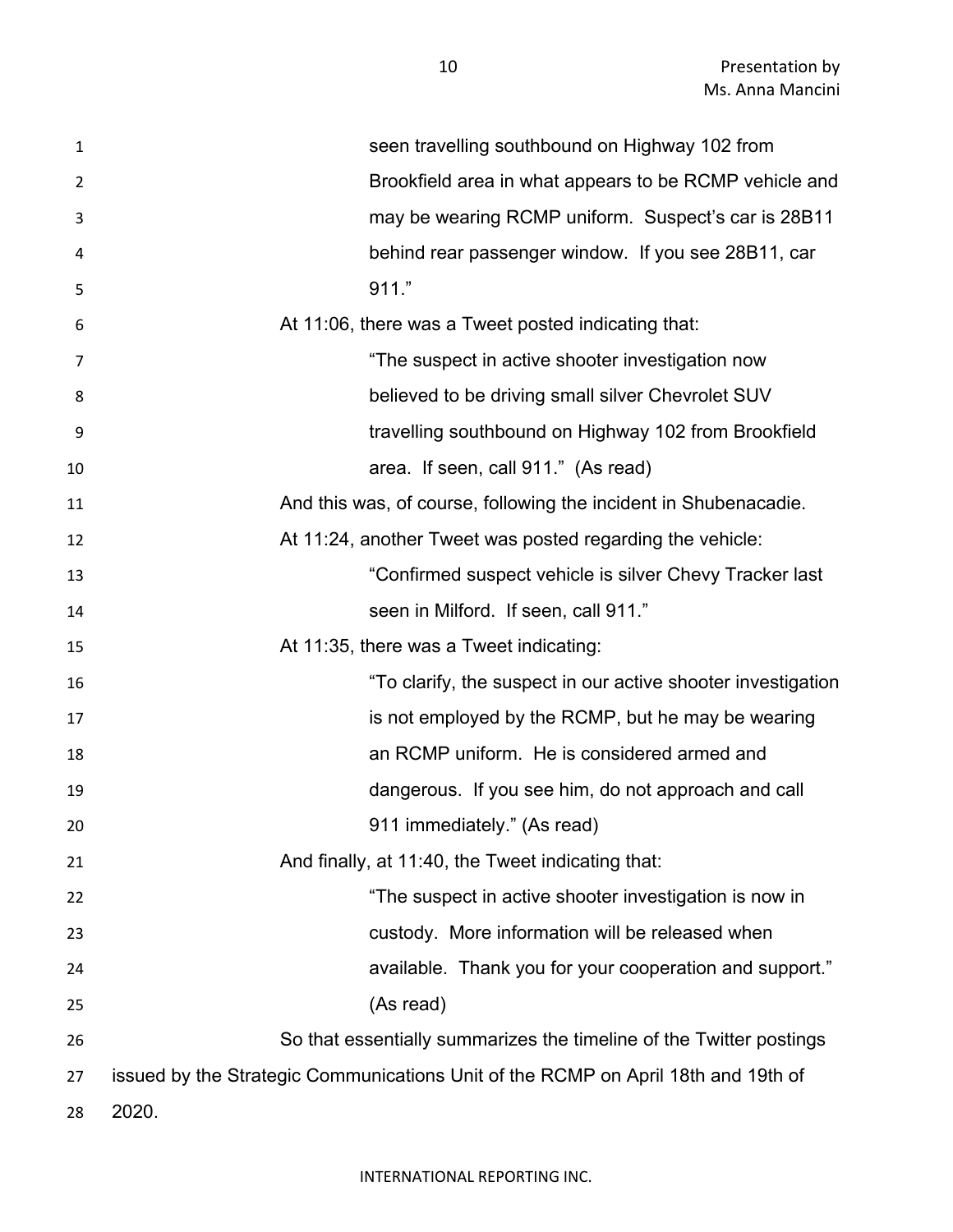| $\mathbf{1}$   | So we'll now look at the discussions that were occurring in relation                    |
|----------------|-----------------------------------------------------------------------------------------|
| $\overline{2}$ | to the use of the Alert Ready system. So it's important to understand out of the gate   |
| 3              | that this discussion is happening independent -- independently from Strategic           |
| 4              | Communications, so the discussion about the Alert Ready system actually commenced       |
| 5              | within the Emergency Management Office of the province.                                 |
| 6              | EMO had first become aware of the unfolding incident as a result of                     |
| 7              | the engagement -- the initial engagement of attempts to acquire a DNR helicopter, so    |
| 8              | because that falls under provincial jurisdiction, EMO had been alerted to the fact that |
| 9              | there was an incident occurring.                                                        |
| 10             | Nova Scotia EMO duty officer, Andrew Mitton, had been made                              |
| 11             | aware of the request for the helicopter and he was also later advised of the request to |
| 12             | set up a comfort station.                                                               |
| 13             | So I'm not going to go through every bullet point here. Suffice to                      |
| 14             | say there was a great deal of communications between various individuals within EMO.    |
| 15             | But Mr. Mitton essentially starts a series of communications such that by 8:19 a.m.,    |
| 16             | EMO Executive Director Paul Mason has learned of the situation and has asked to         |
| 17             | assemble staff and prepare for a potential Alert Ready request from the RCMP.           |
| 18             | So between 8:22 a.m. and 10:32 a.m., various steps were taken to                        |
| 19             | essentially ensure that all necessary preparations had been made with respect to        |
| 20             | potentially issuing an Alert Ready message, and this included emailing the National     |
| 21             | Alert Aggregation and Dissemination System to advise that EMO was on standby.           |
| 22             | And at 10:32 a.m., Executive Director of EMO Paul Mason                                 |
| 23             | instructed Dominic Fewer of EMO to reach out to the RCMP for direction regarding the    |
| 24             | Alert Ready use.                                                                        |
| 25             | At 10:35 a.m. on April 19th, Mr. Fewer attempted to contact the                         |
| 26             | RCMP DEOC. So DEOC is what I had referred to as falling under the envelope of           |
| 27             | EMS, the Divisional Emergency Operation System. He was unsuccessful at that time.       |
| 28             | And at 10:39, Mr. Fewer sent a text message to Corporal Shawn                           |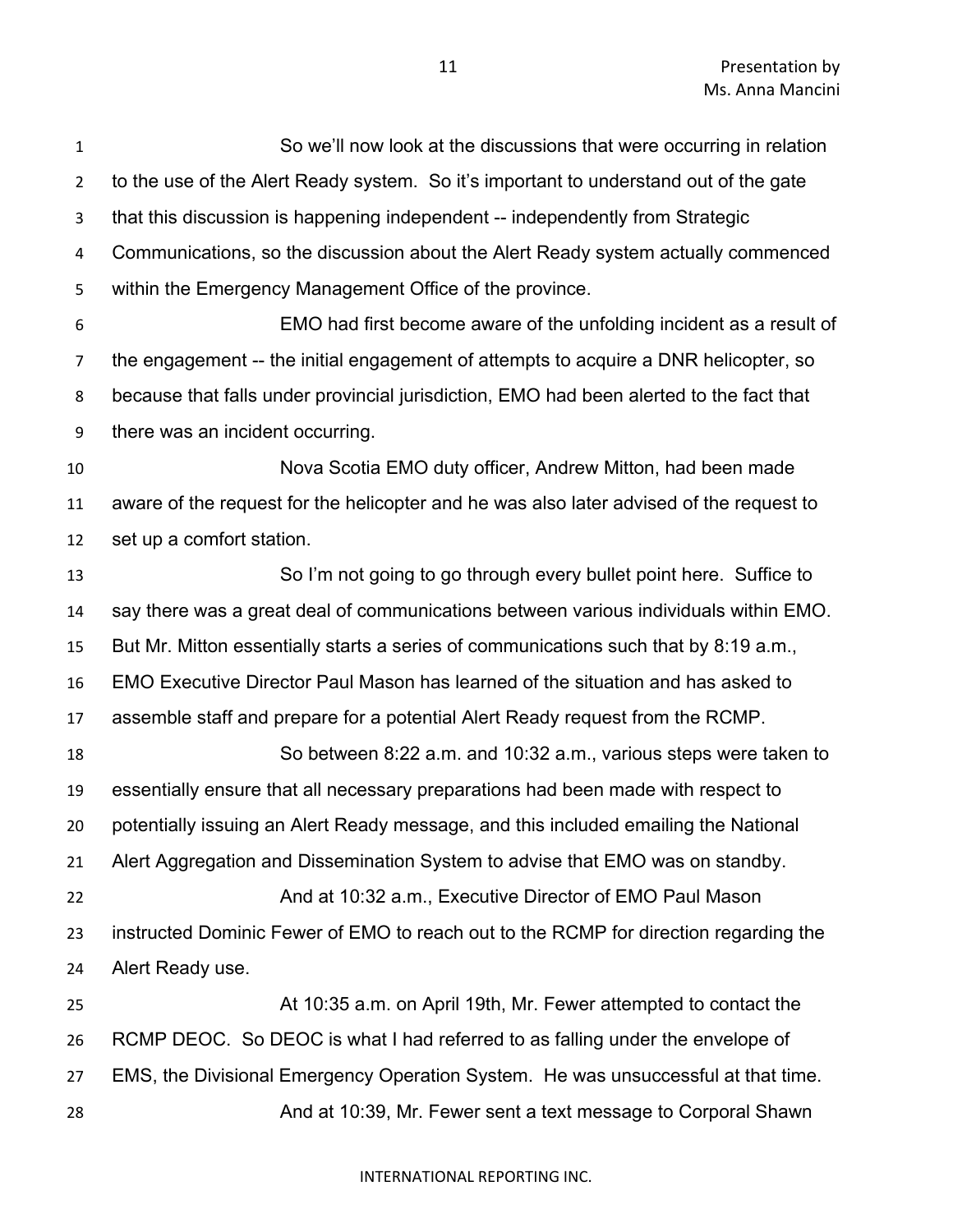Reynolds to inquire about the use of Alert Ready, and Corporal Reynolds replied that Glenn Mason, who worked within EMS of the RCMP, would contact EMO. At 11:14 a.m., Michael Bennet with EMO was able to contact Glenn Mason of EMS and ask whether the RCMP wished to use the Alert Ready system. And at 11:17, Glenn Mason contacted the risk -- second risk manager who had been brought on at the OCC, Staff Sergeant Steve Ettinger. So we have that call, and I'll play that. You'll note at beginning when the call is being transferred, the audio is barely hard to hear; however, once that transfer is complete, I think you'll be able to hear it a little more clearly. **[AUDIO PLAYBACK] MS. ANNA MANCINI:** So the conversation that you're hearing there is, of course, Glenn Mason of EMS, as I mentioned, speaking with Risk Manager Staff Sergeant Steve Ettinger. When Staff Sergeant Ettinger is referring to Dustine, he's referring to then Inspector Dustine Rodier, who was on the floor of the OCC at that time. At 11:21, as a result of this conversation, Glenn Mason advised Michael Bennett that the RCMP wished to use the Alert Ready system. He asked Mr. Bennett to contact Inspector Rodier. At 11:28 and 11:31, Michael Bennett attempted to contact Inspector Rodier, and this was, of course, moments after the perpetrator had been killed in Enfield. At 11:31, Mr. Bennett called Glenn Mason and advised that he could not get through to Inspector Rodier. Glenn Mason contacted the OCC again, spoke with Risk Manager Ettinger, who informed Mr. Mason that the perpetrator was now in custody. So Glenn Mason, at that point, provided Michael Bennett's contact information to Risk Manager Ettinger to get in touch with him. At 11:41, Jason Mew of EMO sent a text message to Inspector Rodier, asking for her to confirm that the suspect was in custody and that they could stand down their Alert Ready request. And at that point, Inspector Rodier replied, "Yes, confirmed in custody. Thanks." Commissioners, that is the presentation of the Foundational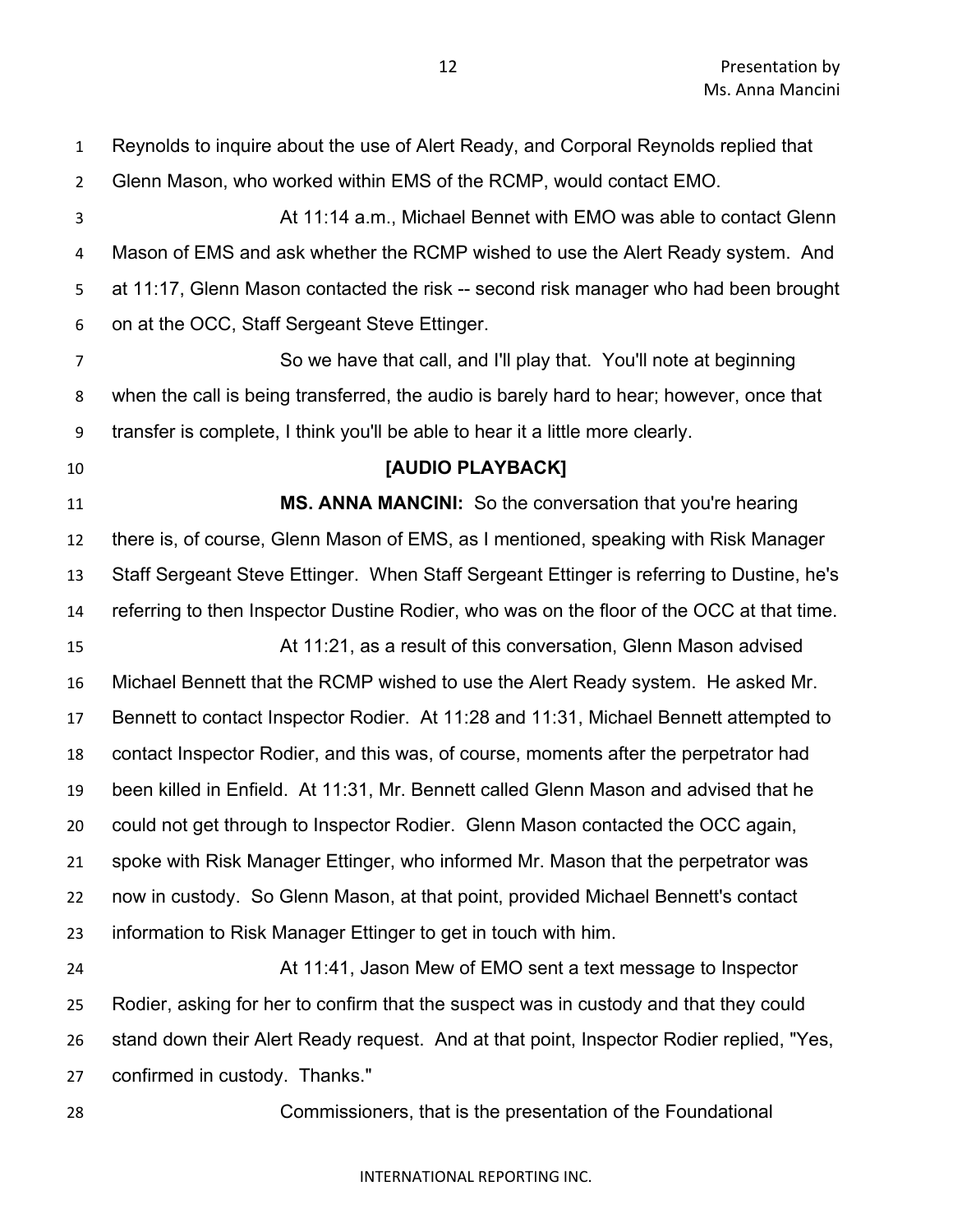Document for today's purposes. I know Mr. Burrill will be calling the first witness, and I think there's a two-minute changeover with respect to the podium, but I think we can probably proceed right through. **COMMISSIONER MacDONALD:** Thank you so much, Ms. Mancini. It's very helpful and, Mr. Burrill, yes, we will transition now to make arrangements for our first witness for this morning. Thank you. (Short Pause) **COMMISSIONER MacDONALD:** Thank you all very much. **MR. ROGER BURRILL:** We good, Alex? Good. Thank you. New speed record, Commissioners. **In the next phase is to call some witnesses, and I would propose --** I wish to call retired Corporal Jennifer Clarke, please. I understand she's available and will come forward. **COMMISSIONER MacDONALD:** Thank you, Mr. Burrill. Good morning retired Corporal Clarke. What I'm going to do is ask you to remain standing. The Registrar has been advised that you have indicated a desire to be sworn in these proceedings and she'll conduct that undertaking with you at this point. **CPL. JENNIFER CLARKE:** Thank you. **REGISTRAR DARLENE SUTHERLAND:** If you can just place your right hand on the Bible, please? **--- CPL. JENNIFER CLARKE, Sworn: REGISTRAR DARLENE SUTHERLAND:** Thank you. Be seated, please. **CPL. JENNIFER CLARKE:** Thank you. **--- EXAMINATION IN-CHIEF BY MR. ROGER BURRILL: MR. ROGER BURRILL:** And for the record, your name is Jennifer Clarke?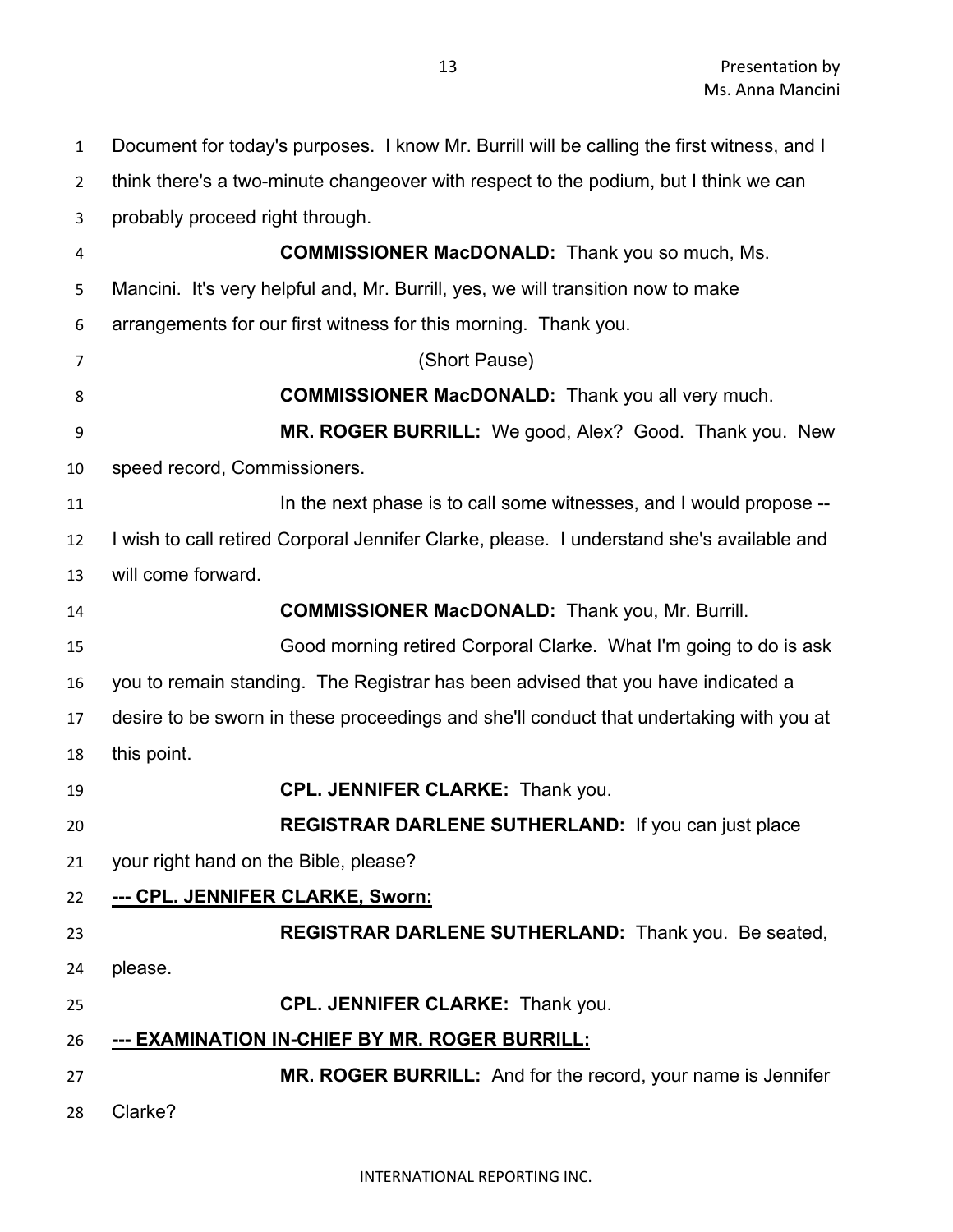| 1              | <b>CPL. JENNIFER CLARKE: Yes.</b>                                                                                     |
|----------------|-----------------------------------------------------------------------------------------------------------------------|
| $\overline{2}$ | MR. ROGER BURRILL: Clarke is C-L-A-R-K-E; am I right?                                                                 |
| 3              | <b>CPL. JENNIFER CLARKE: Yeah.</b>                                                                                    |
| 4              | MR. ROGER BURRILL: All right. And you are a retired corporal                                                          |
| 5              | from the RCMP; is that correct?                                                                                       |
| 6              | CPL. JENNIFER CLARKE: That's correct, yes.                                                                            |
| $\overline{7}$ | MR. ROGER BURRILL: Okay. What I propose to do, retired                                                                |
| 8              | Corporal Clarke, is just go through some of your background. The idea today is to get a                               |
| 9              | sense of who you are, your professional capacity, your experience, and then we're                                     |
| 10             | going to move on to a few questions with respect to, one, Strategic Communications                                    |
| 11             | Unit at H-Div, ask you a little bit about that and your experience therein, and then we'll                            |
| 12             | talk a little bit about the communications process on April 18 <sup>th</sup> and 19 <sup>th</sup> . Is that all right |
| 13             | with you?                                                                                                             |
| 14             | <b>CPL. JENNIFER CLARKE: Yes.</b>                                                                                     |
| 15             | MR. ROGER BURRILL: Okay. Very good.                                                                                   |
| 16             | Do you have some familiarity with the Foundational Document that                                                      |
| 17             | was just presented by my colleague this morning?                                                                      |
| 18             | <b>CPL. JENNIFER CLARKE: Some, yes.</b>                                                                               |
| 19             | MR. ROGER BURRILL: Okay. Very good. I understand, retired                                                             |
| 20             | Corporal, that you attended and graduated from Depot between October 1995 and April                                   |
| 21             | of 1996; is that right?                                                                                               |
| 22             | <b>CPL. JENNIFER CLARKE: That's correct, yes.</b>                                                                     |
| 23             | MR. ROGER BURRILL: All right. In April of 1996, you were                                                              |
| 24             | posted to the Inverness District at the Port Hawkesbury Detachment; is that right?                                    |
| 25             | <b>CPL. JENNIFER CLARKE: That's right, yes.</b>                                                                       |
| 26             | MR. ROGER BURRILL: And you conducted general duty member                                                              |
| 27             | obligations?                                                                                                          |
| 28             | <b>CPL. JENNIFER CLARKE: Yes.</b>                                                                                     |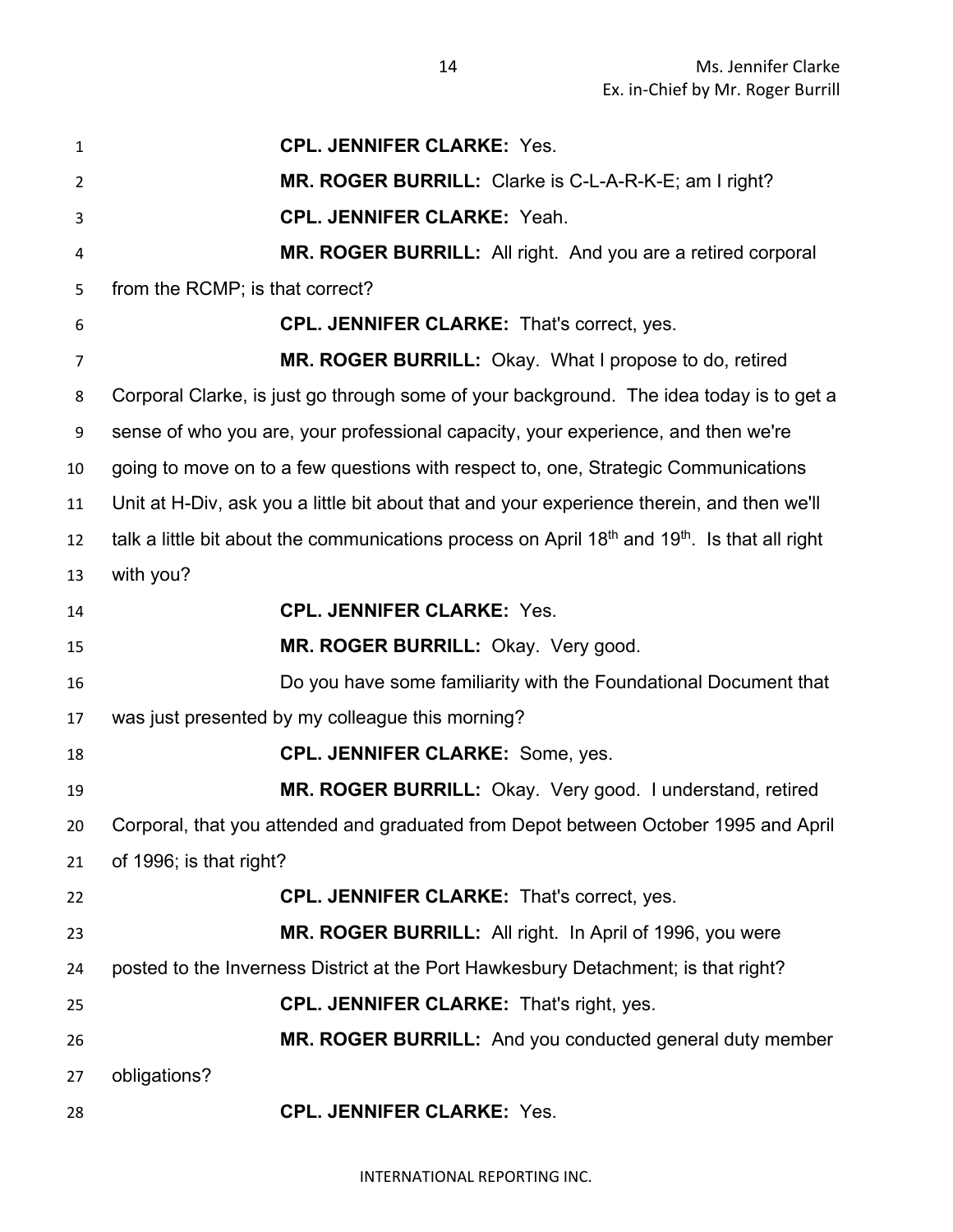| 1              | MR. ROGER BURRILL: December 20 <sup>th</sup> -- sorry, December of                         |
|----------------|--------------------------------------------------------------------------------------------|
| $\overline{2}$ | 2001, you were then posted to a rather unique location in Advocate Harbour; am I           |
| 3              | correct?                                                                                   |
| 4              | <b>CPL. JENNIFER CLARKE: That's right, yes.</b>                                            |
| 5              | MR. ROGER BURRILL: That's also, or that's within the                                       |
| 6              | <b>Cumberland District in Nova Scotia?</b>                                                 |
| 7              | <b>CPL. JENNIFER CLARKE: Yes.</b>                                                          |
| 8              | MR. ROGER BURRILL: And because it's so unique, perhaps give                                |
| 9              | us a second to tell us about that placement between December 2001 and January              |
| 10             | 2004.                                                                                      |
| 11             | <b>CPL. JENNIFER CLARKE:</b> Advocate Harbour is what's known as                           |
| 12             | a residential policing position, so it's a remote community where the police officer lives |
| 13             | there, but they're attached to a different detachment. So, for me, it was Parrsboro        |
| 14             | Detachment was sort of my home unit ---                                                    |
| 15             | <b>MR. ROGER BURRILL: M'hm.</b>                                                            |
| 16             | <b>CPL. JENNIFER CLARKE: --- but Advocate Harbour was my sort</b>                          |
| 17             | of primary policing area.                                                                  |
| 18             | MR. ROGER BURRILL: Is there a detachment there?                                            |
| 19             | <b>CPL. JENNIFER CLARKE:</b> There's no detachment there. There's                          |
| 20             | an RCMP-owned house where we lived, I lived with my family.                                |
| 21             | <b>MR. ROGER BURRILL: M'hm.</b>                                                            |
| 22             | <b>CPL. JENNIFER CLARKE:</b> And I basically worked from out of that                       |
| 23             | house.                                                                                     |
| 24             | MR. ROGER BURRILL: Any other members associated with                                       |
| 25             | Advocate Harbour at that time?                                                             |
| 26             | <b>CPL. JENNIFER CLARKE: No, just me.</b>                                                  |
| 27             | MR. ROGER BURRILL: It was just you at that point?                                          |
| 28             | <b>CPL. JENNIFER CLARKE: That's right.</b>                                                 |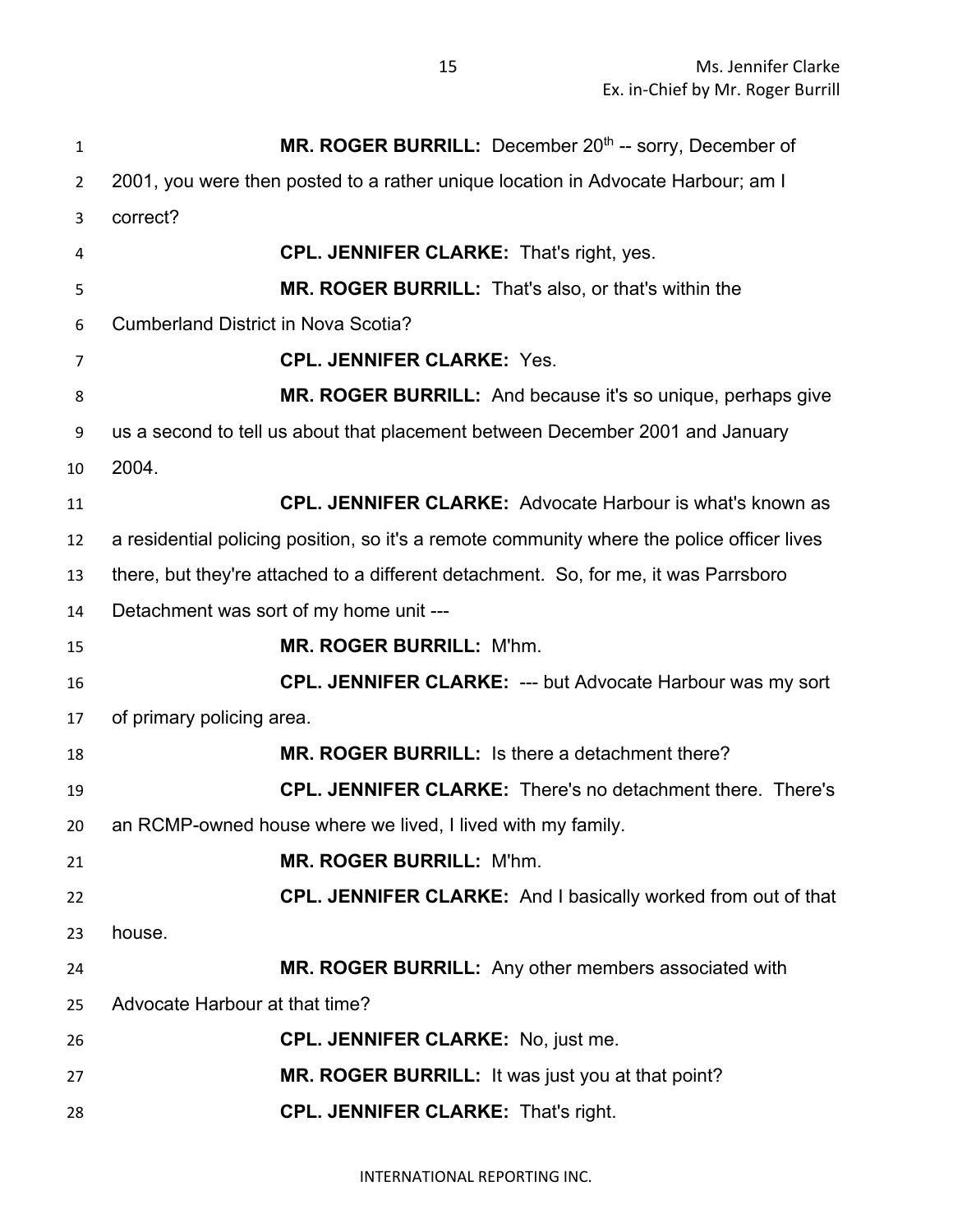| $\mathbf{1}$   | MR. ROGER BURRILL: And are you familiar with whether that                        |
|----------------|----------------------------------------------------------------------------------|
| $\overline{2}$ | procedure has continued with the RCMP, this residential policing type of idea?   |
| 3              | <b>CPL. JENNIFER CLARKE: I think so.</b>                                         |
| 4              | <b>MR. ROGER BURRILL: Okay.</b>                                                  |
| 5              | <b>CPL. JENNIFER CLARKE:</b> I'm not a hundred percent sure, but I               |
| 6              | did know a couple of the members who worked there after I did.                   |
| 7              | MR. ROGER BURRILL: Right. How did you enjoy that                                 |
| 8              | experience?                                                                      |
| 9              | <b>CPL. JENNIFER CLARKE:</b> It was very different than the usual                |
| 10             | policing. You get a little more involved in the community.                       |
| 11             | MR. ROGER BURRILL: January 2004, I understand that you                           |
| 12             | transferred to the Amherst Detachment in the Cumberland District; is that right? |
| 13             | <b>CPL. JENNIFER CLARKE: Yes. Yeah.</b>                                          |
| 14             | MR. ROGER BURRILL: And you conducted general duties                              |
| 15             | membership at that time; right?                                                  |
| 16             | <b>CPL. JENNIFER CLARKE: Yes.</b>                                                |
| 17             | MR. ROGER BURRILL: Okay. May of 2008, you took a change                          |
| 18             | and went back to Regina, or back to Depot ---                                    |
| 19             | <b>CPL. JENNIFER CLARKE: Yes.</b>                                                |
| 20             | MR. ROGER BURRILL: --- and actually took on the role as a                        |
| 21             | teacher at that location; am I correct?                                          |
| 22             | <b>CPL. JENNIFER CLARKE: Yes.</b>                                                |
| 23             | MR. ROGER BURRILL: And for the first two years, you taught                       |
| 24             | what might be called the Applied Police Services or Sciences course?             |
| 25             | <b>CPL. JENNIFER CLARKE: Yes.</b>                                                |
| 26             | MR. ROGER BURRILL: And I understand therein or thereafter you                    |
| 27             | were promoted to Corporal?                                                       |
| 28             | <b>CPL. JENNIFER CLARKE: I was promoted to Corporal during the</b>               |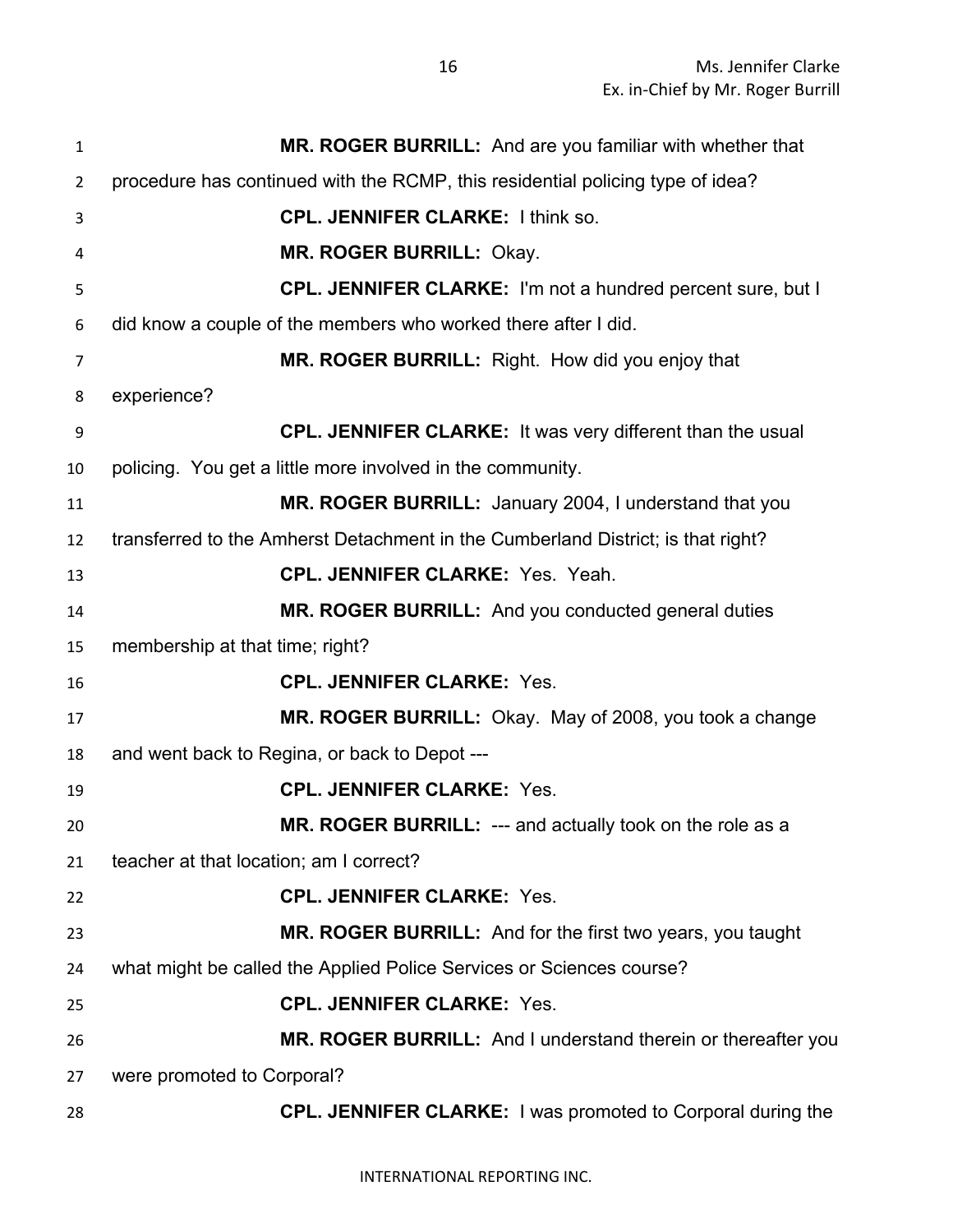| $\mathbf{1}$   | time that I taught at Applied Police Sciences. The -- I believe February 2012.    |
|----------------|-----------------------------------------------------------------------------------|
| $\overline{2}$ | MR. ROGER BURRILL: Okay. Am I correct to say that you also                        |
| 3              | took on the role as a firearms instructor at Depot?                               |
| 4              | <b>CPL. JENNIFER CLARKE: Yes.</b>                                                 |
| 5              | MR. ROGER BURRILL: How did you take that role on?                                 |
| 6              | <b>CPL. JENNIFER CLARKE: About two years.</b>                                     |
| 7              | MR. ROGER BURRILL: And am I also correct to say that in 2011,                     |
| 8              | you transferred back to Nova Scotia, H-Division, by taking up a position with the |
| 9              | <b>Yarmouth Rural Detachment?</b>                                                 |
| 10             | <b>CPL. JENNIFER CLARKE: That's right.</b>                                        |
| 11             | MR. ROGER BURRILL: And that position lasted until 2015; am I                      |
| 12             | right?                                                                            |
| 13             | CPL. JENNIFER CLARKE: Yes, June of '15.                                           |
| 14             | MR. ROGER BURRILL: And that was general duties as well?                           |
| 15             | <b>CPL. JENNIFER CLARKE: Yes.</b>                                                 |
| 16             | MR. ROGER BURRILL: Okay. 2015, I understand you transferred                       |
| 17             | to the Halifax District; is that correct?                                         |
| 18             | <b>CPL. JENNIFER CLARKE: That's right.</b>                                        |
| 19             | MR. ROGER BURRILL: And I understand that you worked                               |
| 20             | primarily out of the Tantallon detachment?                                        |
| 21             | <b>CPL. JENNIFER CLARKE:</b> That's right; yes.                                   |
| 22             | MR. ROGER BURRILL: And that you had the role of 2IC, you                          |
| 23             | were second in command as a Watch Commander and/or Acting Watching                |
| 24             | Commander? Is that right?                                                         |
| 25             | <b>CPL. JENNIFER CLARKE: Yes. Yeah.</b>                                           |
| 26             | MR. ROGER BURRILL: Okay. And then I understand that in                            |
| 27             | February of 2016, you were transferred to the Strategic Communications Unit as a  |
| 28             | <b>Public Information Officer?</b>                                                |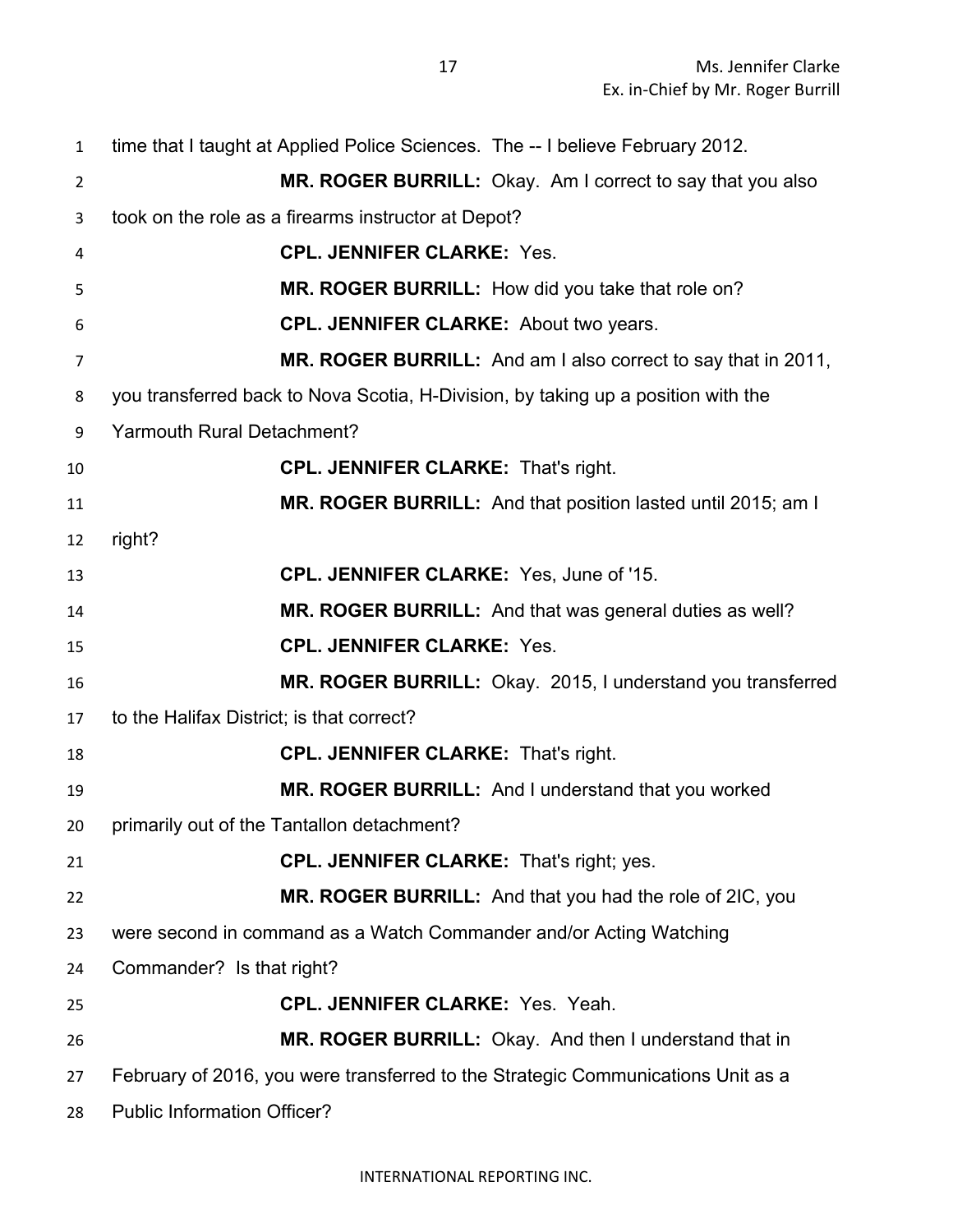| 1              | <b>CPL. JENNIFER CLARKE: That's right.</b>                                             |
|----------------|----------------------------------------------------------------------------------------|
| $\overline{2}$ | MR. ROGER BURRILL: All right. And then October of 2020,                                |
| 3              | another transfer. This time you moved from the Strategic Communications Unit to the    |
| 4              | Professional Standards Division; is that right?                                        |
| 5              | <b>CPL. JENNIFER CLARKE:</b> That's right, yes.                                        |
| 6              | MR. ROGER BURRILL: And I'm correct to understand that you                              |
| 7              | retired from the service in April of 2021?                                             |
| 8              | <b>CPL. JENNIFER CLARKE: 2022.</b>                                                     |
| 9              | MR. ROGER BURRILL: Forgive me. Thank you.                                              |
| 10             | <b>CPL. JENNIFER CLARKE: That's -- yes.</b>                                            |
| 11             | MR. ROGER BURRILL: April of 2022. Okay. So on April of 2020,                           |
| 12             | April 18th-19th, you were acting as a Public Information Officer within the Strategic  |
| 13             | Communications Unit of H-Div; is that correct?                                         |
| 14             | <b>CPL. JENNIFER CLARKE: That's right; yes.</b>                                        |
| 15             | MR. ROGER BURRILL: Okay. Well, what I'd like to do, then, as                           |
| 16             | we indicated earlier, I want to ask you a few questions about the structure of the     |
| 17             | Strategic Communications Unit, how is it that you came to be involved. Let's ask me -- |
| 18             | let me ask you that first. How is that you came to become involved in the Strategic    |
| 19             | <b>Communications Unit?</b>                                                            |
| 20             | CPL. JENNIFER CLARKE: On the weekend of April 18th and 19th                            |
| 21             |                                                                                        |
|                |                                                                                        |
|                | MR. ROGER BURRILL: No, I want to talk before that. That is ---                         |
| 22<br>23       | CPL. JENNIFER CLARKE: Oh, okay.                                                        |
| 24             | MR. ROGER BURRILL: --- how is it that you even got to the Strat                        |
| 25             | Comms Unit. Sorry to interrupt you.                                                    |
| 26             | <b>CPL. JENNIFER CLARKE:</b> Sure, no problem.                                         |
| 27             | MR. ROGER BURRILL: Yeah.                                                               |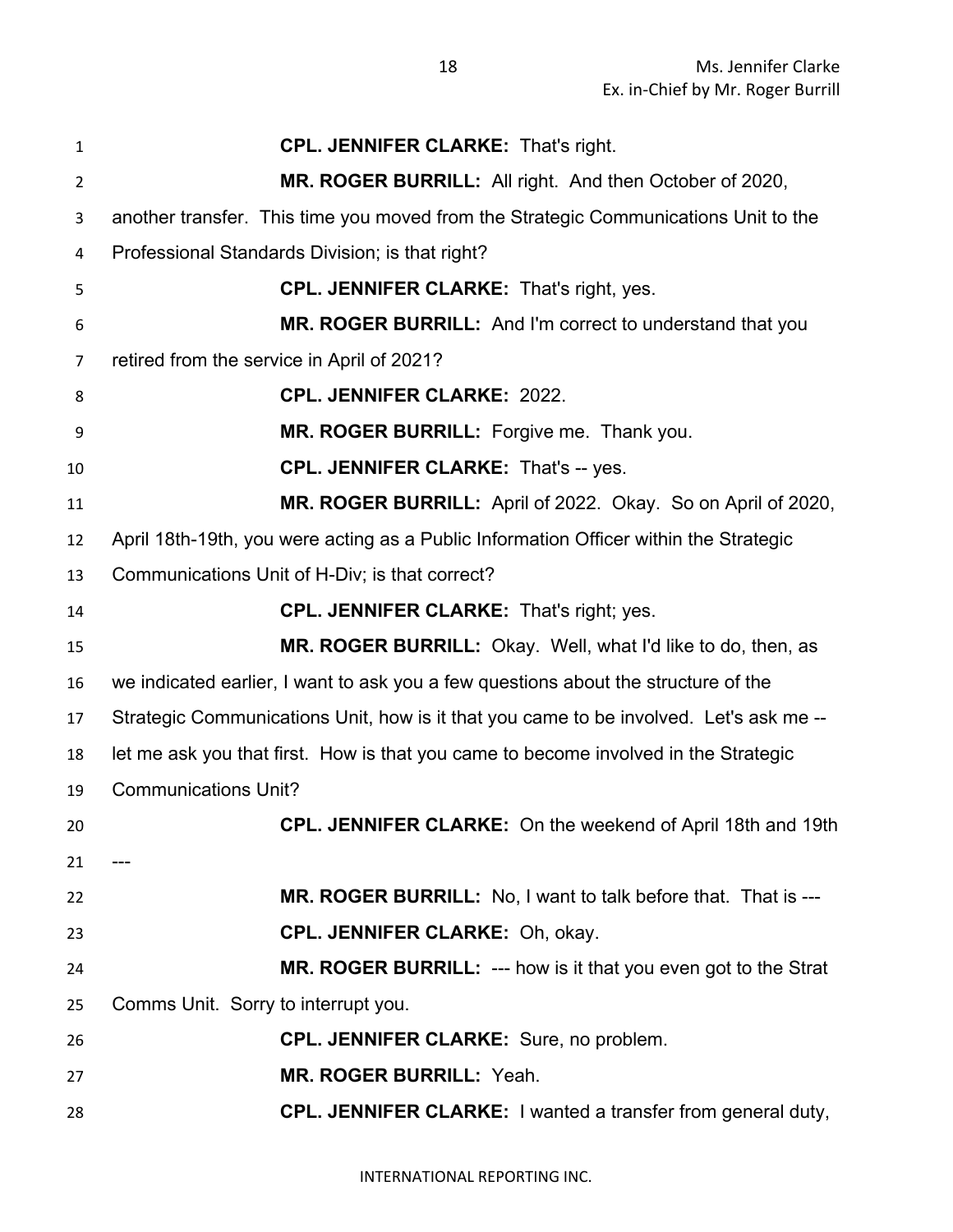| $\mathbf{1}$   | and the position came up. I met the requirements. And it was something that I had             |
|----------------|-----------------------------------------------------------------------------------------------|
| $\overline{2}$ | some interest in over the years, so I requested the position and I got it.                    |
| 3              | MR. ROGER BURRILL: Yeah. Was there any experience that you                                    |
| 4              | had before with Media Relations?                                                              |
| 5              | <b>CPL. JENNIFER CLARKE: I had taken the Media Relations</b>                                  |
| 6              | course a number of years previous when I was in Yarmouth Rural Detachment. I                  |
| $\overline{7}$ | wanted to take the course because I noticed that a lot of -- a lot of members didn't want     |
| 8              | to speak to media, they were afraid to say the wrong thing. So I thought that would be a      |
| 9              | good role for me to take on was to have a little bit more confidence speaking with the        |
| 10             | media and knowing what to say and not say type thing.                                         |
| 11             | MR. ROGER BURRILL: Okay. So tell me, where was the Strat                                      |
| 12             | Comms Unit actually physically located?                                                       |
| 13             | <b>CPL. JENNIFER CLARKE:</b> When I transferred to the unit, the unit                         |
| 14             | was in headquarters in Dartmouth.                                                             |
|                | MR. ROGER BURRILL: Okay. And are you able to give us some                                     |
| 15             |                                                                                               |
| 16             | idea of the structure of the Strat Comms Unit, what it looked like, who was there, what       |
| 17             | was the hierarchy, if there was one?                                                          |
| 18             | <b>CPL. JENNIFER CLARKE:</b> Right. There was definitely a                                    |
| 19             | hierarchy. There was a -- there is a -- there was a civilian director at the time, a civilian |
| 20             | 2IC, if you will. And if at any point if I'm using acronyms that people need to be            |
| 21             | explained, then I'm happy to do that. It tends to kind of fall ---                            |
| 22             | <b>MR. ROGER BURRILL:</b> Yeah. I'm getting so used to acronyms ---                           |
| 23             | <b>CPL. JENNIFER CLARKE: Yeah.</b>                                                            |
| 24             | MR. ROGER BURRILL: --- I think I might even understand them                                   |
| 25             | now.                                                                                          |
| 26             | <b>CPL. JENNIFER CLARKE: Sure. Sure.</b>                                                      |
| 27             | MR. ROGER BURRILL: But the civilian director was who, please?                                 |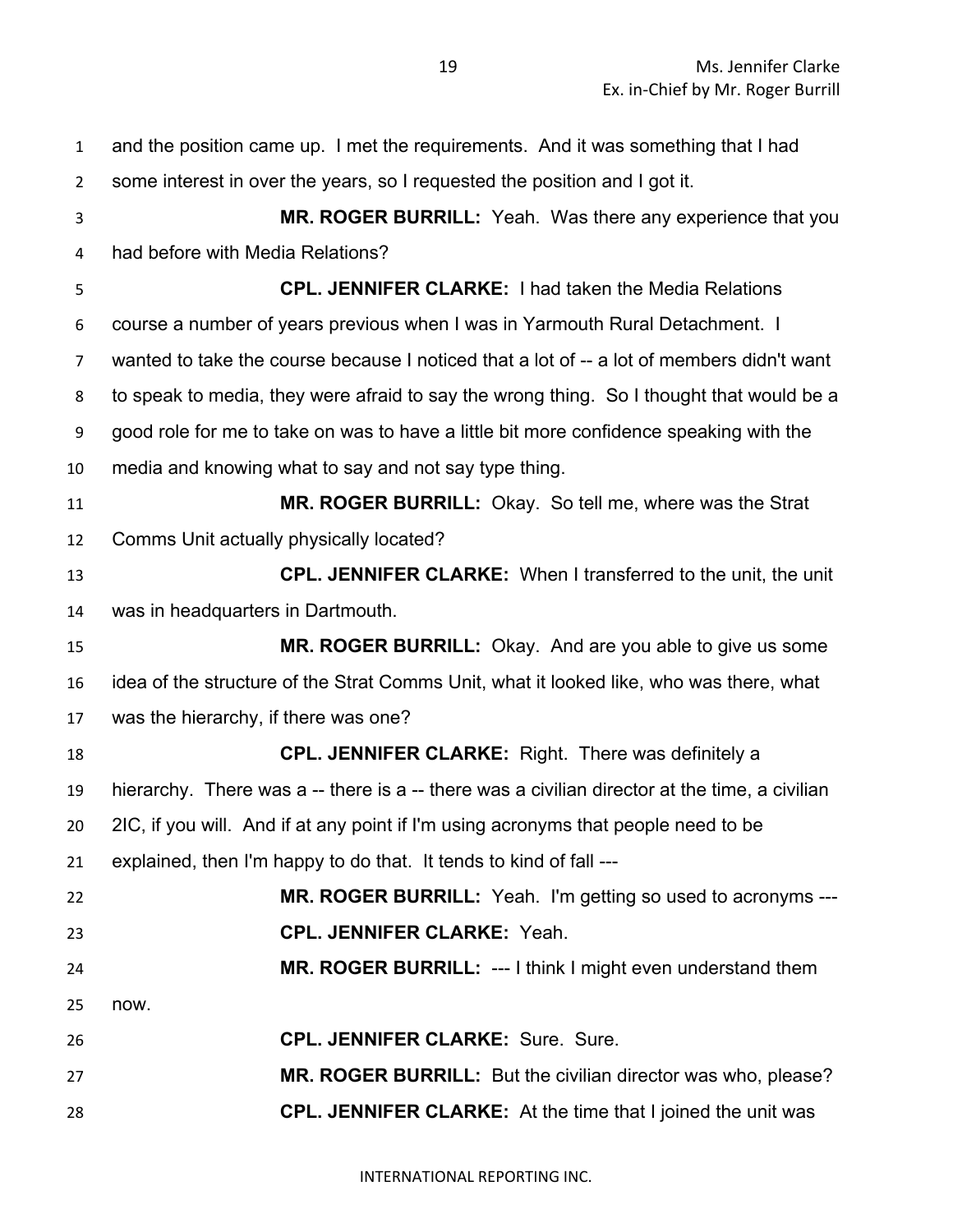Paula Sibley-Fox, but at the time of the incident, it was Lia Scanlan. **MR. ROGER BURRILL:** Okay. And the 2IC at that time? **CPL. JENNIFER CLARKE:** At the time of the incident? **MR. ROGER BURRILL:** Well, throughout your time there. **CPL. JENNIFER CLARKE:** Okay. At the beginning, was Lia Scanlan --- **MR. ROGER BURRILL:** Yeah. **CPL. JENNIFER CLARKE:** --- and then when the incident occurred, the Portapique incident, Lia was the boss, and the 2IC was a lady whose name is Cindy Bayers. **MR. ROGER BURRILL:** Okay. And there -- I understand that the position that Cindy Bayers undertook was the position of Senior Communications Advisor? Does that sound right? **CPL. JENNIFER CLARKE:** I think so. Yeah, it's -- I don't really follow the titles of the PS world. It's difficult for me to keep up with. **MR. ROGER BURRILL:** I understand. **CPL. JENNIFER CLARKE:** Yeah. **MR. ROGER BURRILL:** Okay. **CPL. JENNIFER CLARKE:** Sure. **MR. ROGER BURRILL:** There were other civilian --- **CPL. JENNIFER CLARKE:** Right. **MR. ROGER BURRILL:** --- members as well and/or civilians that were working in the Strat Comms Unit? **CPL. JENNIFER CLARKE:** Right. So the director of the 2IC and three additional communication advisors who were responsible for different things within the unit, and the two police officers, myself and Corporal Lisa Croteau when this -- when this incident occurred. **MR. ROGER BURRILL:** Okay, let's talk about the other members,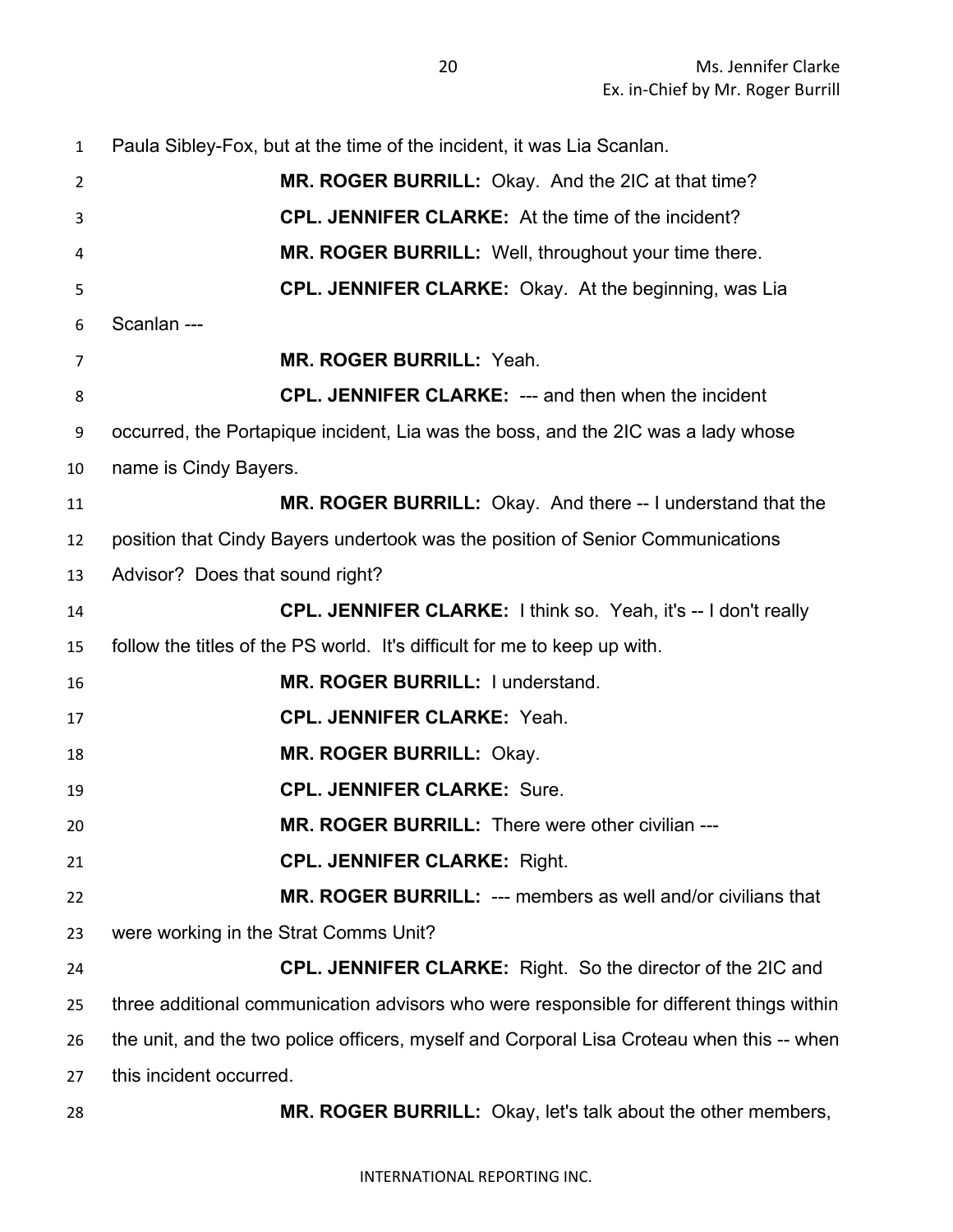| $\mathbf{1}$   | then, besides Lia Scanlan and Cindy Bayers. Who were they?                                    |
|----------------|-----------------------------------------------------------------------------------------------|
| $\overline{2}$ | CPL. JENNIFER CLARKE: Regis Dudley, Cindy MacKenzie, and I                                    |
| 3              | think the third position might have been vacant. I'm -- I have trouble recalling it actually. |
| 4              | MR. ROGER BURRILL: That's okay.                                                               |
| 5              | <b>CPL. JENNIFER CLARKE: Yeah.</b>                                                            |
| 6              | MR. ROGER BURRILL: Are you able to give me some idea, then,                                   |
| $\overline{7}$ | of what the roles of these people were? Now, I know you've said 2IC ---                       |
| 8              | <b>CPL. JENNIFER CLARKE: Right.</b>                                                           |
| 9              | MR. ROGER BURRILL: --- and I have a sense of that, but ---                                    |
| 10             | <b>CPL. JENNIFER CLARKE: Yeah.</b>                                                            |
| 11             | MR. ROGER BURRILL: --- what were their responsibilities from                                  |
| 12             | your point of view?                                                                           |
| 13             | <b>CPL. JENNIFER CLARKE:</b> In a lot of cases, you know, people                              |
| 14             | would be delegated to do certain things, like social media, on certain incidents, or to       |
| 15             | work on certain projects that weren't necessarily things that were sort of top of mind in     |
| 16             | the media, but different projects we might have had going in the background. The              |
| 17             | specific -- this particular response, there were, you know, different roles delegated to      |
| 18             | different people, and it took a little while for that to become clear.                        |
| 19             | MR. ROGER BURRILL: Okay. And we'll talk a little bit more about                               |
| 20             | the specific ---                                                                              |
| 21             | <b>CPL. JENNIFER CLARKE: Sure.</b>                                                            |
| 22             | MR. ROGER BURRILL: --- response, but just generally, I was                                    |
| 23             | trying to get a sense ---                                                                     |
| 24             | <b>CPL. JENNIFER CLARKE: Yeah.</b>                                                            |
| 25             | MR. ROGER BURRILL: --- of what the roles of the civilians would                               |
| 26             | be because we're compare it ---                                                               |
| 27             | <b>CPL. JENNIFER CLARKE: Right.</b>                                                           |
| 28             | MR. ROGER BURRILL: --- a little bit to a Public Information                                   |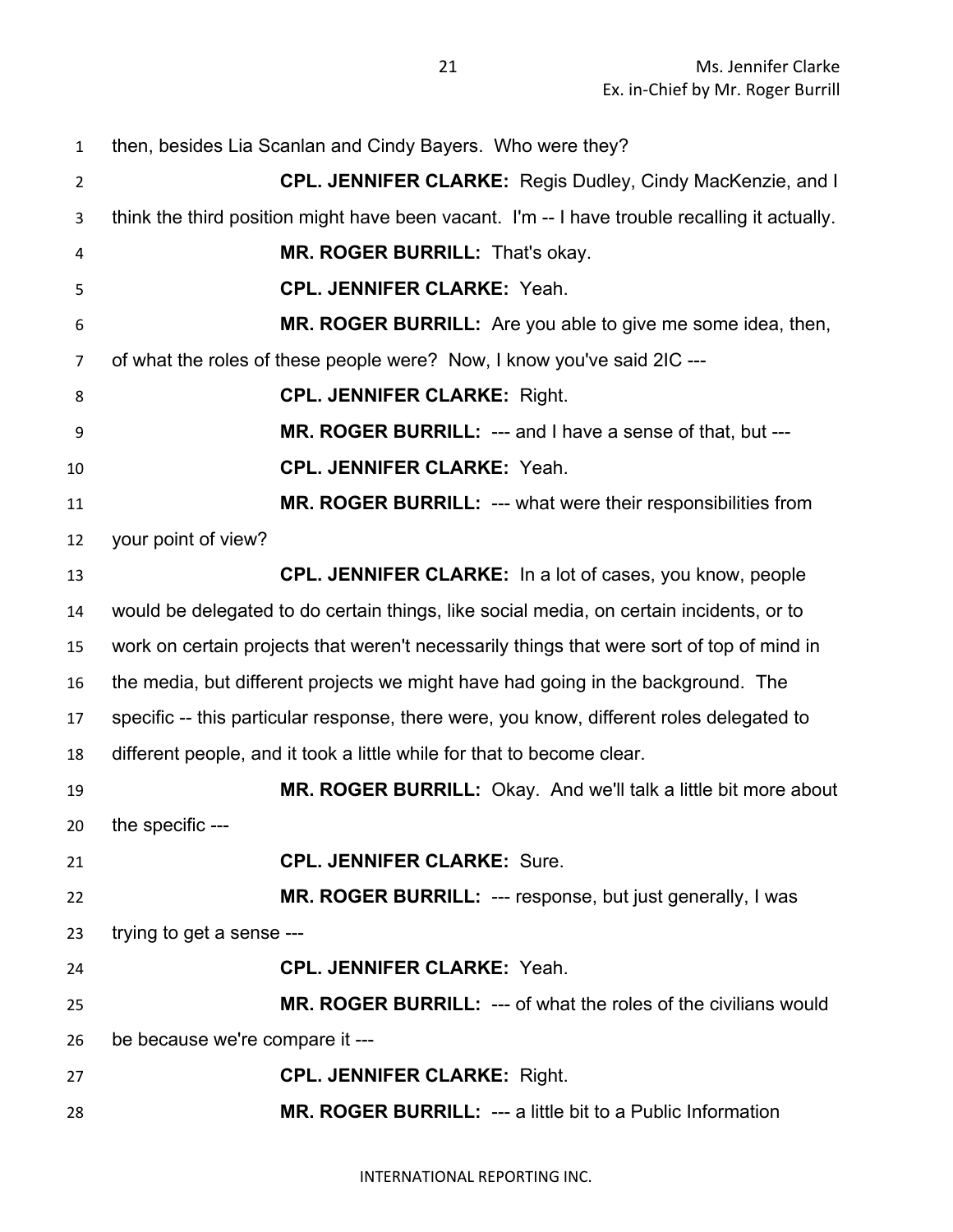Officer, which is a member role. **CPL. JENNIFER CLARKE:** Right. **MR. ROGER BURRILL:** Okay. So can you -- can you tell me about the civilians' role? **CPL. JENNIFER CLARKE:** So the civilians in the unit had the PR degrees and training, and that sort of thing. I don't have that training. My role would be simply the operational policing perspective. But the civilians in the unit would have, you know, the knowledge of social media, the knowledge of how to put together a communications plan, how to, you know, do the COMMS strategy for a particular project or a particular initiative. So we work together, we collaborated very well on the different roles. **MR. ROGER BURRILL:** Okay. So that's the civilians we've talked about, and there were members also involved. **CPL. JENNIFER CLARKE:** Right. **MR. ROGER BURRILL:** And I understand the title of the members that was involved was the Public Information Officer? **CPL. JENNIFER CLARKE:** Yes. **MR. ROGER BURRILL:** Does that sound right? **CPL. JENNIFER CLARKE:** Yes, yes. **MR. ROGER BURRILL:** Okay. And who were they, please? **CPL. JENNIFER CLARKE:** So Corporal Lisa Croteau --- **MR. ROGER BURRILL:** Right. **CPL. JENNIFER CLARKE:** --- was responsible for Media Relations in Halifax District, so that's Halifax County per se. And then there is myself, who is responsible for Media Relations within the rest of the province. **MR. ROGER BURRILL:** Okay. Can you explain that division for us, please, of how that emerged and what kind of role differential there was? **CPL. JENNIFER CLARKE:** Halifax District is quite busy, and the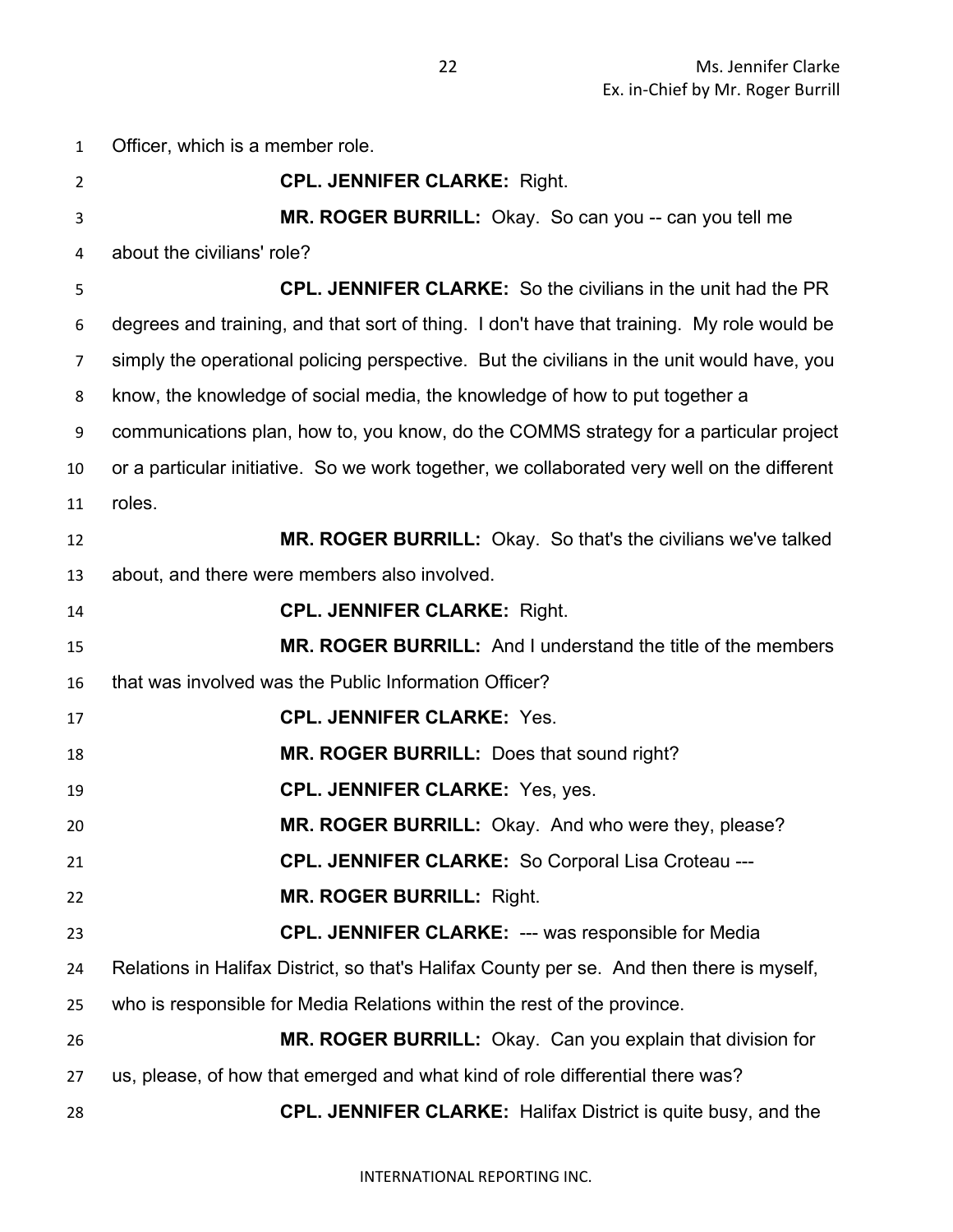number of calls they receive in an evening is probably comparable to the number of calls received in the rest of the province. There are all kinds of political reasons why things are set up the way they are within Halifax District, but suffice it say that they have unique priorities that might not be the same as those for the rest of the province. So they ended up with their own Media Relations officer to help sort of pursue those initiatives. **MR. ROGER BURRILL:** Okay. What about language proficiencies, any comments on that? **CPL. JENNIFER CLARKE:** The provincial Media Relations Officer role was bilingual, so that's -- I had that position based on my language profile. As it turns out, Corporal Croteau was bilingual as well, but she came in after I did and the position that was available was the Halifax one and she took that. **MR. ROGER BURRILL:** How does the provincial PIO, if I can call it that --- **CPL. JENNIFER CLARKE:** M'hm. Of course. **MR. ROGER BURRILL:** --- interact or relate with the Halifax District PIO? **CPL. JENNIFER CLARKE:** Often, we would cover off for one

 another. If, for example, she was away or networking or for whatever reason, couldn't respond that particular day, then I would take it on, and if it ended up being a little bit too much for me to manage, I would give whatever project it was back to her when she returned. We did -- we both took an on-call weekend per month, so to be on call for the media during our off-time. **MR. ROGER BURRILL:** Yeah, and we'll talk about that in a

minute.

**CPL. JENNIFER CLARKE:** Of course. Yeah.

 **MR. ROGER BURRILL:** But was there any job description alignment in terms of what it was you were expected to do, other than the jurisdictional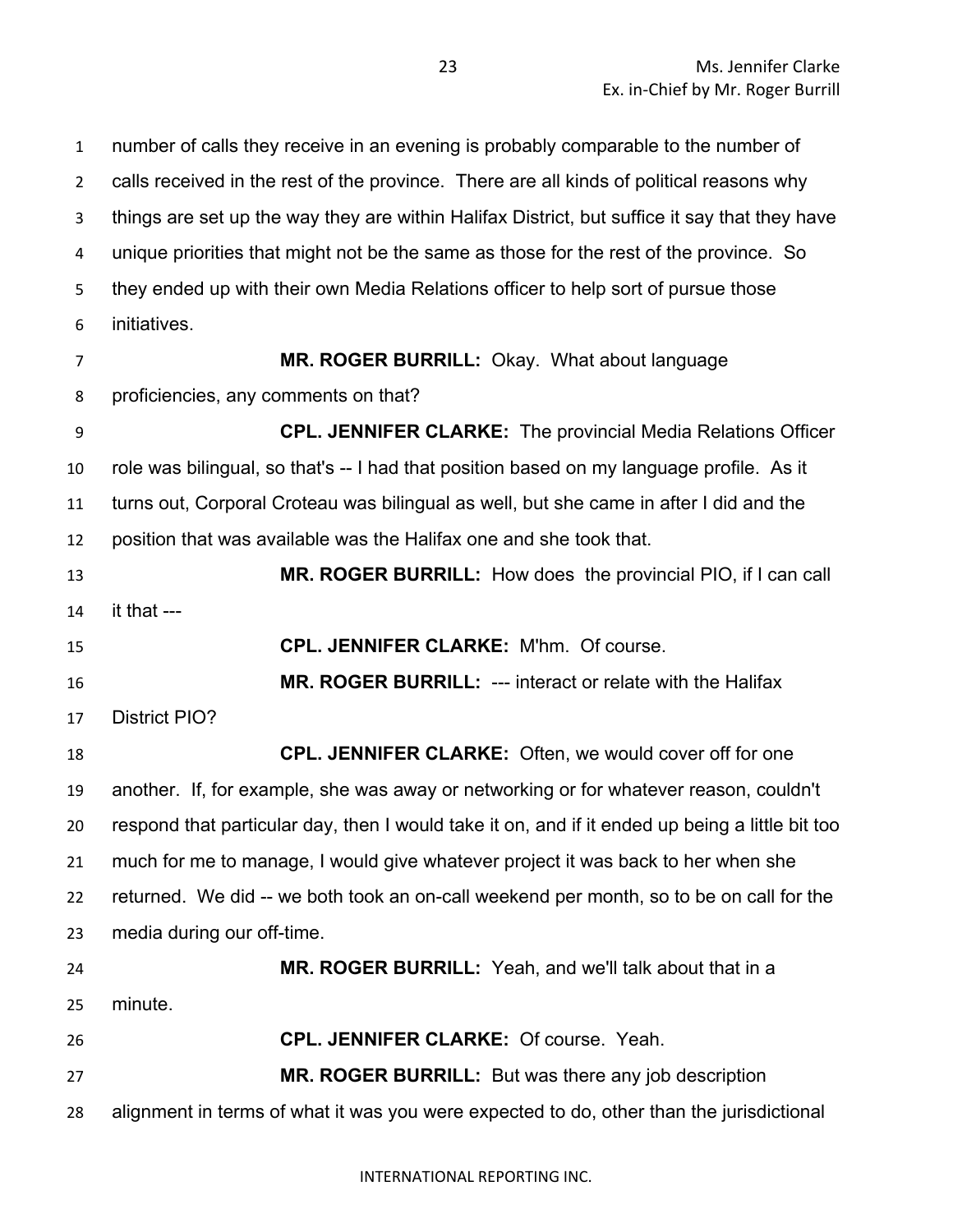| $\mathbf{1}$   | issues ---                                                                                 |
|----------------|--------------------------------------------------------------------------------------------|
| $\overline{2}$ | <b>CPL. JENNIFER CLARKE: Right.</b>                                                        |
| 3              | <b>MR. ROGER BURRILL: --- and what Corporal Croteau was</b>                                |
| 4              | expected to do?                                                                            |
| 5              | <b>CPL. JENNIFER CLARKE:</b> Our jobs were very similar, just the                          |
| 6              | geographic area of responsibility was a little bit different.                              |
| 7              | MR. ROGER BURRILL: Okay. Okay. Tell me, in terms of the                                    |
| 8              | actual workshop setup, can you describe that for us, what the Strat Comms Unit looked      |
| 9              | like and the interaction between members?                                                  |
| 10             | CPL. JENNIFER CLARKE: Right. So it's, you know, just a big,                                |
| 11             | open office, and the desks were all open to one another. So there was -- it was very       |
| 12             | conducive to collaboration and brainstorming, teambuilding, that sort of -- that sort of   |
| 13             | idea. It was a very -- a very productive area, and just based on the number and the        |
| 14             | type of individuals who worked there, it was a really productive, fairly positive place to |
| 15             | be.                                                                                        |
| 16             | MR. ROGER BURRILL: Right. And I'm always loathe to ask this                                |
| 17             | question, but could you give us a sense of what a typical day might be like in the role of |
| 18             | a PIO at the Strat Comms? And if it can't -- if you can't, say you can't.                  |
| 19             | CPL. JENNIFER CLARKE: Sure. Yeah, sure. So every day, I                                    |
| 20             | would come in, and we have something called a Watch Report. Are you familiar with          |
| 21             | that?                                                                                      |
| 22             | MR. ROGER BURRILL: I've got some sense of it.                                              |
| 23             | CPL. JENNIFER CLARKE: You've heard of that. Right.                                         |
| 24             | MR. ROGER BURRILL: Maybe you could ---                                                     |
| 25             | <b>CPL. JENNIFER CLARKE: Right.</b>                                                        |
| 26             | MR. ROGER BURRILL: --- explain that for us, though, please.                                |
| 27             | <b>CPL. JENNIFER CLARKE:</b> Of course. So every morning, I would                          |
| 28             | come in and review the Watch Report, and see if there was anything that basically          |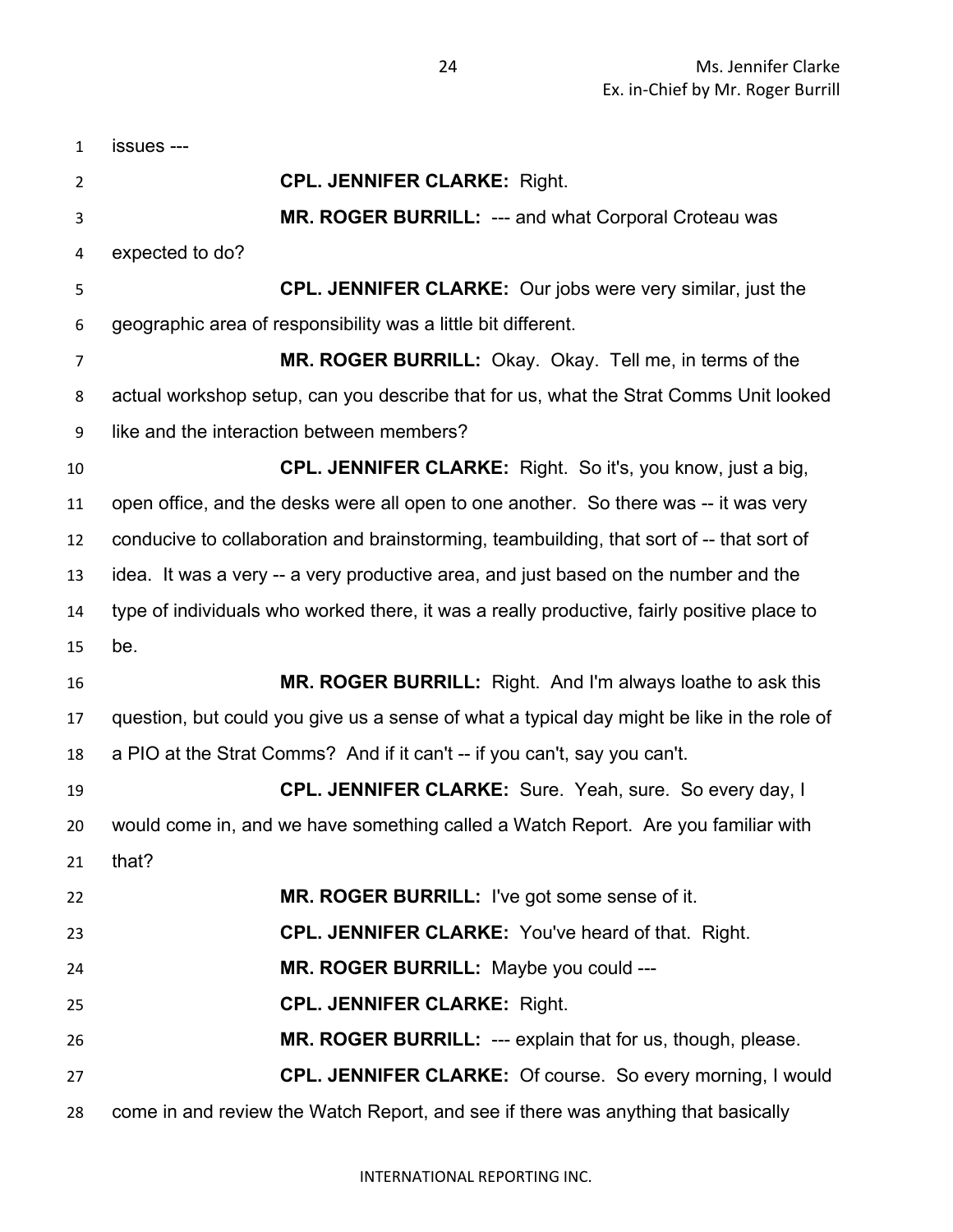needed a release. So I would go through and probably review files, and based on the notes and things that were in the Watch Report, maybe dig into the files to make sure there was anything that, A, was necessary for sort of public safety, and then related to more along the public-interest line of things, in that they're two completely different things; right? If there's anything related to, say, a road closure or something that might affect people's sort of daily routine, we would do a release or a social media post to maybe address that.

#### **MR. ROGER BURRILL:** M'hm.

 **CPL. JENNIFER CLARKE:** And then there were things that were of interest that people might want to know about, but didn't necessarily need to know about. So we would prioritize those. And once I got through the watch report and maybe had a quick look through social media to see if there was anything kind of brewing from the overnight hours, you might make note of things like that, then we would have a morning meeting every morning at about 8:15 to go over the day's priorities and see where everyone was and how we could divvy up the tasks that were necessary.

 **MR. ROGER BURRILL:** Okay. All right. Can you tell us then about use of, generally, social media, in terms of your role and use of that platform? **CPL. JENNIFER CLARKE:** I was very much a neophyte to social media when I first arrived at the unit. You know, you have your sort of, as a parent, you're involved with social media for, you know, kids' sports teams and things like that, but I had generally not really used it a whole lot in my daily life. Just really didn't have time for that sort of thing.

 **MR. ROGER BURRILL:** M'hm. **CPL. JENNIFER CLARKE:** But as we evolved with – as I evolved in the role, it became fairly obvious how that worked with our unit. And I became much more proficient with Twitter in particular. I really hadn't used that before at all. **MR. ROGER BURRILL:** M'hm.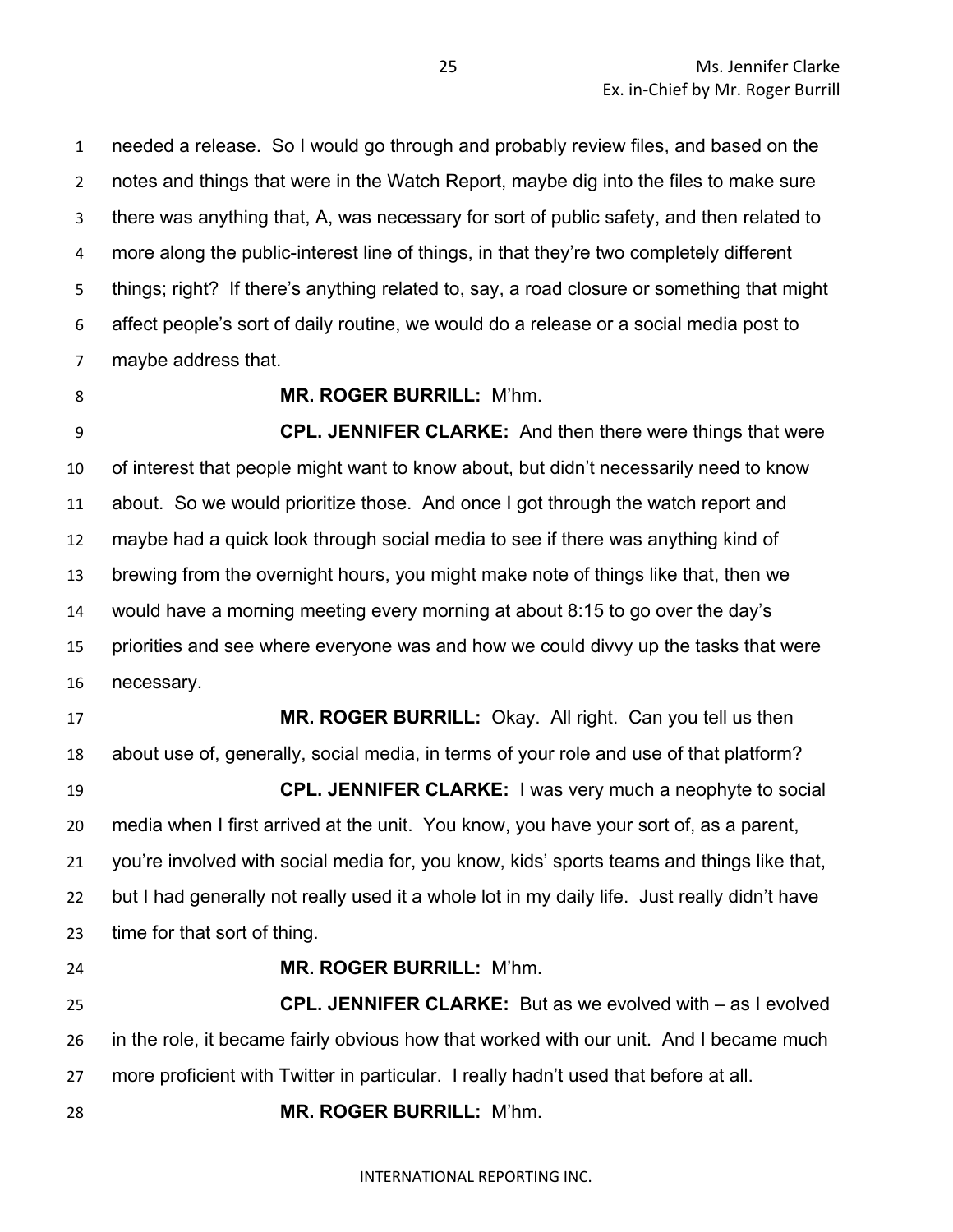| $\mathbf{1}$   | <b>CPL. JENNIFER CLARKE:</b> And it just – you know, every media                           |
|----------------|--------------------------------------------------------------------------------------------|
| $\overline{2}$ | release or every incident would generate a media release, and a Facebook post, and a       |
| 3              | Tweet, and then there was the monitoring of said posts on both platforms, just to see      |
| 4              | how people were reacting to it and how that was kind of sitting with people, and if it was |
| 5              | accomplishing what we wanted it to accomplish.                                             |
| 6              | MR. ROGER BURRILL: So if I said you became relatively                                      |
| 7              | comfortable with that social network or that platform, would you agree with that?          |
| 8              | <b>CPL. JENNIFER CLARKE:</b> Very much so with both.                                       |
| 9              | MR. ROGER BURRILL: Okay. And in terms of the way in which                                  |
| 10             | Strat Comms communicated with the public, what was the primary methodology? Are            |
| 11             | you able to give us a sense of that?                                                       |
| 12             | <b>CPL. JENNIFER CLARKE:</b> It really depended on the incident.                           |
| 13             | MR. ROGER BURRILL: M'hm.                                                                   |
| 14             | <b>CPL. JENNIFER CLARKE:</b> If, for example, we're writing a media                        |
| 15             | release about a drug seizure, you know, usually we would write the release and do the      |
| 16             | social media posts on Facebook and Twitter and, you know, people would be generally        |
| 17             | be pretty happy to know that the police did something really positive in their community.  |
| 18             | <b>MR. ROGER BURRILL: M'hm.</b>                                                            |
| 19             | <b>CPL. JENNIFER CLARKE:</b> If it was something like I remember                           |
| 20             | particularly, I know the night they had to close the Causeway because there was a          |
| 21             | fatality I believe just on the mainland side, I think it was Thanksgiving weekend for some |
| 22             | reason. But anyway, just, you know, communicating with people. I was communicating         |
| 23             | with them directly, just letting them know what we knew and trying to reassure people.     |
| 24             | And like, yeah, that's a big deal, if you can't go where you need to go and there's only   |
| 25             | one way to get there. That was something that I was able to do in real time with people    |
| 26             | and I hope some people found it helpful, but there were a lot of sorrys that came out of   |
| 27             | that. so there was sort of the front-line aspect of it, and then sort of the more, I guess |
| 28             | the more proactive and the more reactive ---                                               |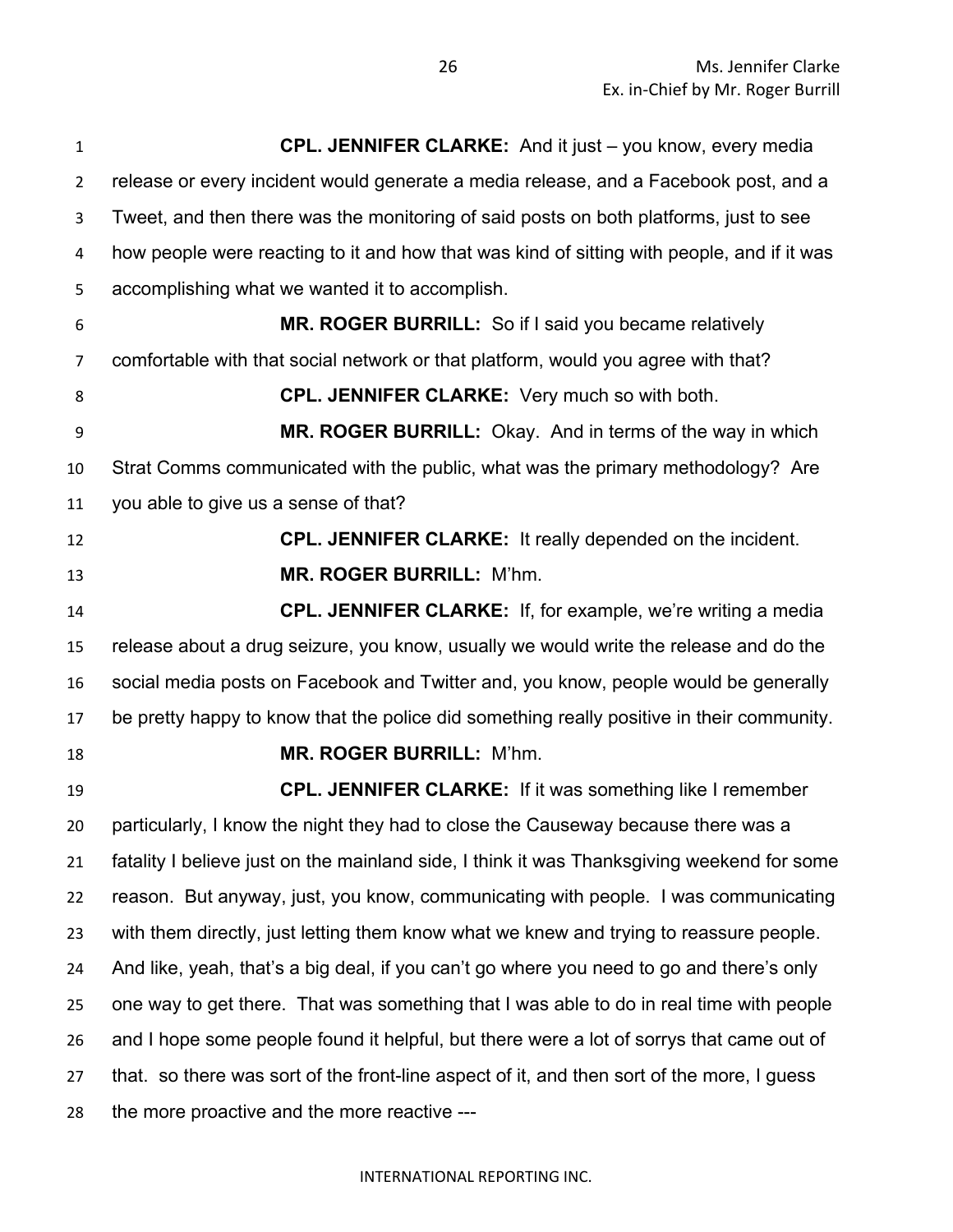| $\mathbf{1}$   | <b>MR. ROGER BURRILL: M'hm.</b>                                                                                   |
|----------------|-------------------------------------------------------------------------------------------------------------------|
| $\overline{2}$ | <b>CPL. JENNIFER CLARKE: --- ways that we used, but those were</b>                                                |
| 3              | the only ways that we communicated with people sort of in real time.                                              |
| 4              | MR. ROGER BURRILL: Okay. Are you able then, just to move on                                                       |
| 5              | a bit, to give us a sense of whether there was any impact of COVID-19 in terms of                                 |
| 6              | workplace structure and how you were carrying out your duties as a PIO?                                           |
| $\overline{7}$ | <b>CPL. JENNIFER CLARKE:</b> Right. So in March, I think the                                                      |
| 8              | decision was made, and I couldn't give you the date, but when, you know, it was                                   |
| 9              | declared to be a pandemic, we elected to be working from home. And I think there was                              |
| 10             | some rotation of, you know, who was in the office on which day. So you're trying to                               |
| 11             | minimize the contact of people and sort of the density of people within the office. So I                          |
| 12             | think that went on for a little while. And I think once the Portapique incident happened,                         |
| 13             | we were all in the office full time for ---                                                                       |
| 14             | MR. ROGER BURRILL: Sorry, once it happened, you were all in                                                       |
| 15             | an office full time?                                                                                              |
| 16             | <b>CPL. JENNIFER CLARKE:</b> We were all in there full time, save                                                 |
| 17             | one person who had particular concerns, but we were all in there for a couple of months                           |
| 18             | anyway.                                                                                                           |
| 19             | MR. ROGER BURRILL: Okay. And is this in follow-up to the                                                          |
| 20             | Portapique incident ---                                                                                           |
| 21             | <b>CPL. JENNIFER CLARKE: Yes.</b>                                                                                 |
| 22             | MR. ROGER BURRILL: --- that we're discussing? I see.                                                              |
| 23             | <b>CPL. JENNIFER CLARKE: Yeah.</b>                                                                                |
| 24             | MR. ROGER BURRILL: Okay. So I'm just trying to get a sense, in                                                    |
| 25             | terms of, physically, where were the participants of the Strat Comms Unit? Where were                             |
| 26             | the employees on April 18 <sup>th</sup> /19 <sup>th</sup> ? Were they working in the office in this collaborative |
| 27             | manner that you described earlier or was it something different?                                                  |
| 28             | <b>CPL. JENNIFER CLARKE:</b> Well that was a weekend, so the                                                      |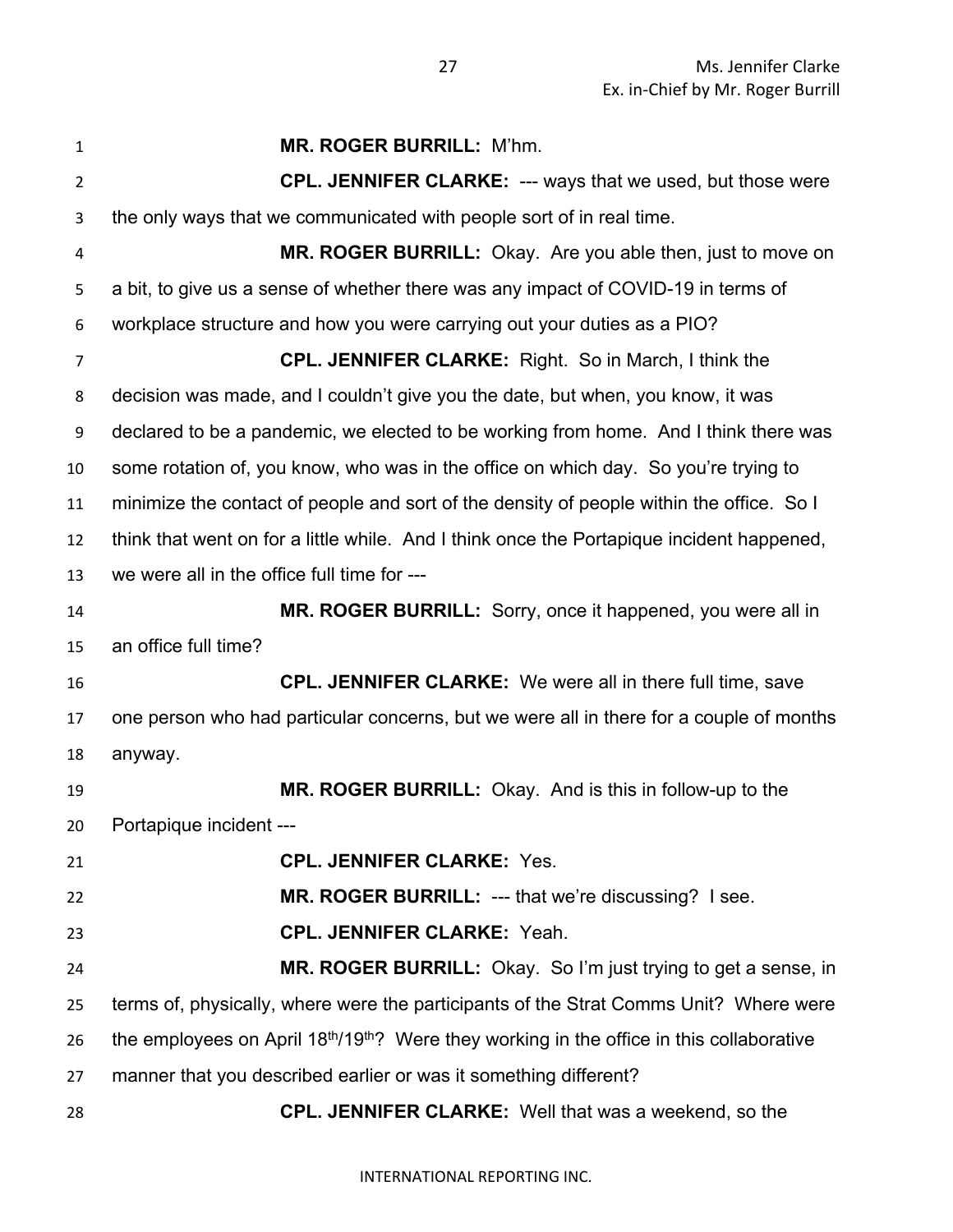So typically on the weekends, you would have a PIO --- **MR. ROGER BURRILL:** Okay. **CPL. JENNIFER CLARKE:** --- if I may, on call. **MR. ROGER BURRILL:** Yeah. **CPL. JENNIFER CLARKE:** A Comms advisor, any one of the five on call with them, and the rest of the team would be not working. **MR. ROGER BURRILL:** Okay. So you had indicated earlier, and I may have interrupted you, that there was an on-call structure or system. **CPL. JENNIFER CLARKE:** Right. **MR. ROGER BURRILL:** A one in four I think you said it was? **CPL. JENNIFER CLARKE:** I did one weekend per month. **MR. ROGER BURRILL:** Right. **CPL. JENNIFER CLARKE:** Yeah. **MR. ROGER BURRILL:** Okay. And on April 18<sup>th</sup> and 19<sup>th</sup>, who was on call, please? **CPL. JENNIFER CLARKE:** Cpl Croteau was on call. **MR. ROGER BURRILL:** All right. Very good. I think that outlines us or gives us a sense of Strategic Communications Unit. Anything further in terms of your point of view with respect to descriptive nature of that unit that's important for you to say? **CPL. JENNIFER CLARKE:** I don't think so. No. **MR. ROGER BURRILL:** Okay. Very good. Then let's move on to 24 April  $18<sup>th</sup>$  and  $19<sup>th</sup>$ . **CPL. JENNIFER CLARKE:** Sure. **MR. ROGER BURRILL:** I understand that you were home and you received some communication from your director? Is that right? **CPL. JENNIFER CLARKE:** I did, yeah.

Saturday, there wouldn't be anybody in the office; right? Most people would be off duty.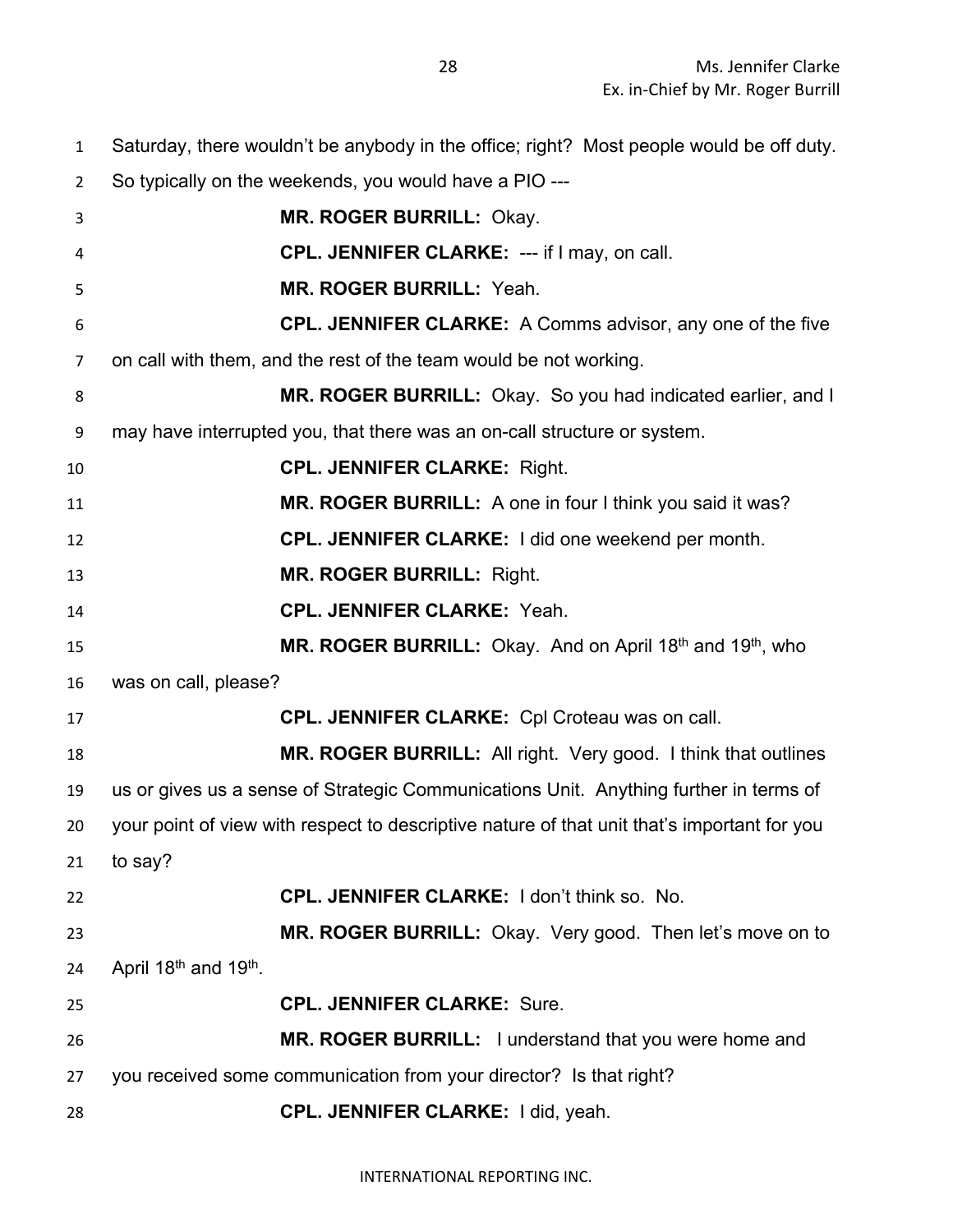**MR. ROGER BURRILL:** Okay. Can you tell us about that, please? **CPL. JENNIFER CLARKE:** So at 8:07, I received a call from Lia Scanlan, who was the director of the unit. **MR. ROGER BURRILL:** Eight oh seven a.m. (8:07 a.m.). **CPL. JENNIFER CLARKE:** Eight oh seven (8:07), yes. **MR. ROGER BURRILL:** April 19<sup>th</sup>? **CPL. JENNIFER CLARKE:** Yes. **MR. ROGER BURRILL:** Okay. And you were doing what? **CPL. JENNIFER CLARKE:** I was making breakfast. **MR. ROGER BURRILL:** I see. Okay. **CPL. JENNIFER CLARKE:** Yeah. **MR. ROGER BURRILL:** Very good. **CPL. JENNIFER CLARKE:** It was the weekend. I was home with my husband and we were making breakfast --- **MR. ROGER BURRILL:** Yeah. **CPL. JENNIFER CLARKE:** --- and doing all the weekend things. **MR. ROGER BURRILL:** Yeah. **CPL. JENNIFER CLARKE:** And she phoned and she explained what was happening. **MR. ROGER BURRILL:** M'hm. **CPL. JENNIFER CLARKE:** And I think at that point, all I knew was that there had been multiple homicides in the Portapique area. That's really all I knew. **MR. ROGER BURRILL:** Okay. **CPL. JENNIFER CLARKE:** I didn't know anything about what the suspect was or wasn't doing, or where they were. **MR. ROGER BURRILL:** M'hm. **CPL. JENNIFER CLARKE:** But, you know, there was some talk about, you know, "How are we going to deal with this? I need your help. I need you to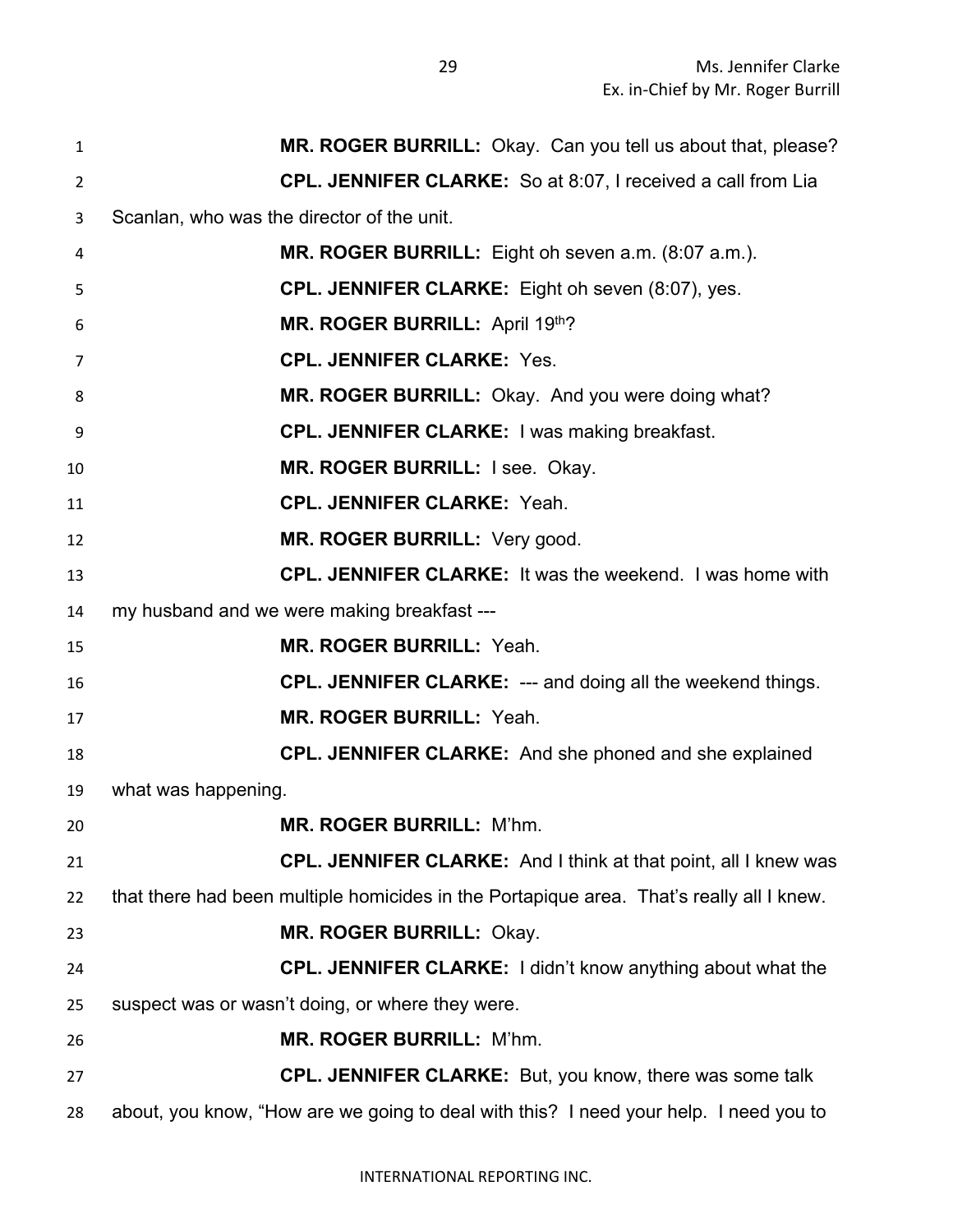| $\mathbf{1}$   | kind of gear up and turn your computer on and dig in and help."                         |
|----------------|-----------------------------------------------------------------------------------------|
| $\overline{2}$ | MR. ROGER BURRILL: Okay. Had you experienced a call from                                |
| 3              | your director previously when you were not on call at home?                             |
| 4              | CPL. JENNIFER CLARKE: I had, yeah.                                                      |
| 5              | MR. ROGER BURRILL: Okay. So was this something that                                     |
| 6              | surprised you at all?                                                                   |
| $\overline{7}$ | CPL. JENNIFER CLARKE: You never really want to be called into                           |
| 8              | work when you're not working, because you're kind of not really ready for that, ---     |
| 9              | <b>MR. ROGER BURRILL: Yeah.</b>                                                         |
| 10             | <b>CPL. JENNIFER CLARKE: --- but, you know, I understood that</b>                       |
| 11             | that was - that could happen.                                                           |
| 12             | <b>MR. ROGER BURRILL: M'hm.</b>                                                         |
| 13             | <b>CPL. JENNIFER CLARKE:</b> If there was a big incident. It would                      |
| 14             | be, you know, full steam ahead with everyone and we would get it done.                  |
| 15             | MR. ROGER BURRILL: Okay. So when you received this                                      |
| 16             | information, I think I interrupted you, you had some understanding of what was going on |
| 17             | at Portapique?                                                                          |
| 18             | <b>CPL. JENNIFER CLARKE:</b> A little bit, yeah.                                        |
| 19             | MR. ROGER BURRILL: And how would you have obtained that?                                |
| 20             | <b>CPL. JENNIFER CLARKE:</b> Lia told me that there had been                            |
| 21             | multiple homicides.                                                                     |
| 22             | MR. ROGER BURRILL: Okay. All right.                                                     |
| 23             | <b>CPL. JENNIFER CLARKE: And yeah.</b>                                                  |
| 24             | MR. ROGER BURRILL: So what happened next then, please?                                  |
| 25             | <b>CPL. JENNIFER CLARKE:</b> I turned on my computer and kind of                        |
| 26             | tried to imagine what that was like and what I would be doing ---                       |
| 27             | <b>MR. ROGER BURRILL: M'hm.</b>                                                         |
| 28             | <b>CPL. JENNIFER CLARKE: --- to help. Eventually it turned out</b>                      |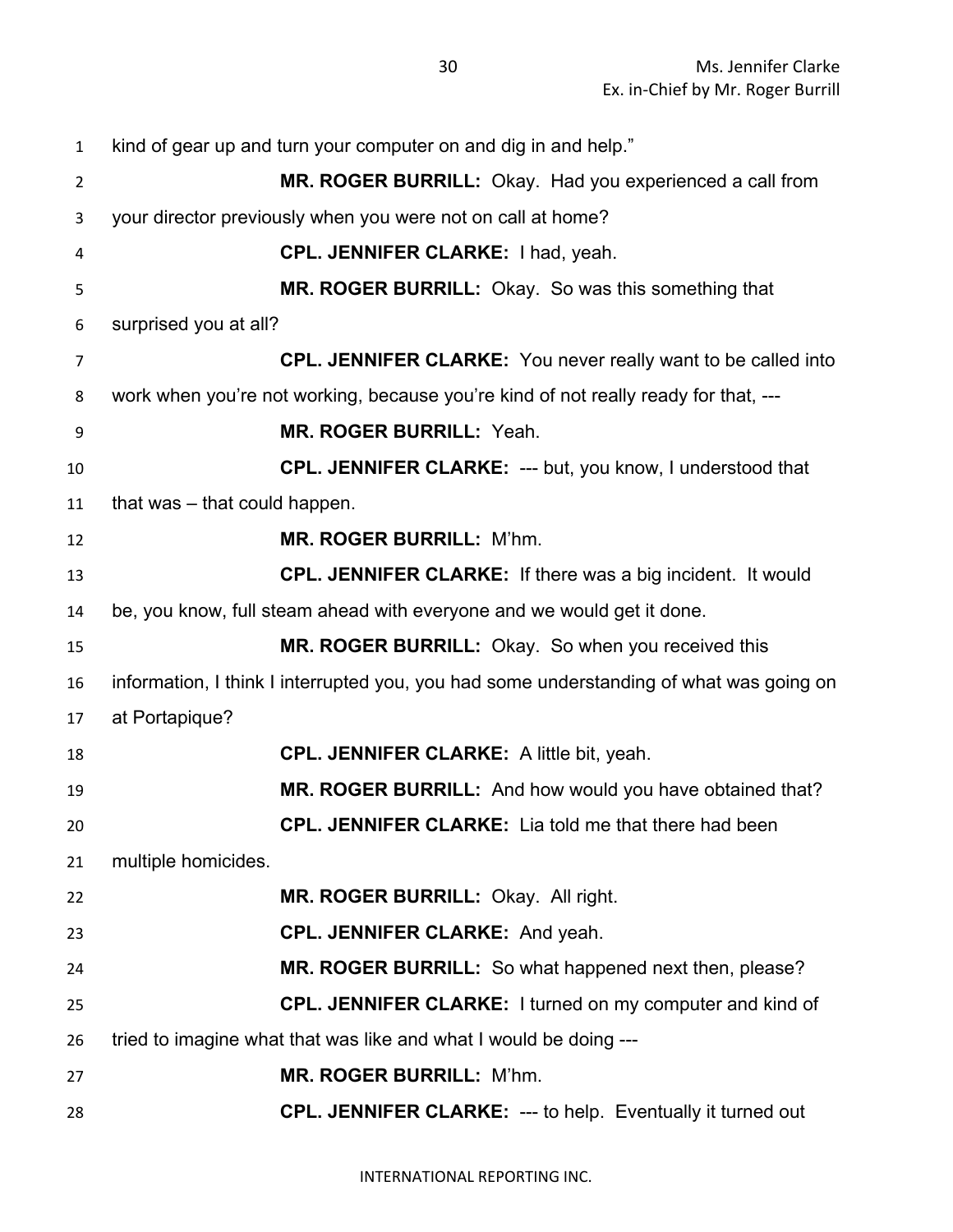that she wanted – it just was very confusing at first not really knowing what I was doing, but wanting to do something. So eventually it turned out she wanted me to put out a social media post about the car that was involved. **MR. ROGER BURRILL:** Okay. Very good. Then what we'll do then, Madam Registrar, if we can, is we'll go to the RCMP Public Communications document that has been tendered here within the last half hour. I ask you to turn to paragraph 90, which is on page 49, and then I'll ask the retired corporal to review that paragraph with me and have some comments on it. So paragraph 90 is in a section of the document entitled "Tweets About Replica RCMP Cruiser Prepared by Strategic Communications Team". And paragraph 90 says that: **At 8:59 a.m., RCMP public information officer [...]**  Jennifer Clarke emailed Lia Scanlan with an update regarding the perpetrator's replica police [vehicle]." Do you see that? **CPL. JENNIFER CLARKE:** I do. **MR. ROGER BURRILL:** And then the email states some information. So I want to just step back from this in terms of how it is you received some information about the perpetrator's replica police cruiser, --- **CPL. JENNIFER CLARKE:** M'hm. **MR. ROGER BURRILL:** --- how you received it, under what circumstances, and what did you do in advance of sending that email to Lia Scanlan? **CPL. JENNIFER CLARKE:** Okay. **MR. ROGER BURRILL:** Can you tell us about that? **CPL. JENNIFER CLARKE:** I remember a phone call from Lia saying, "He's got a police car." **MR. ROGER BURRILL:** M'hm. **CPL. JENNIFER CLARKE:** And I think like a lot of people, I just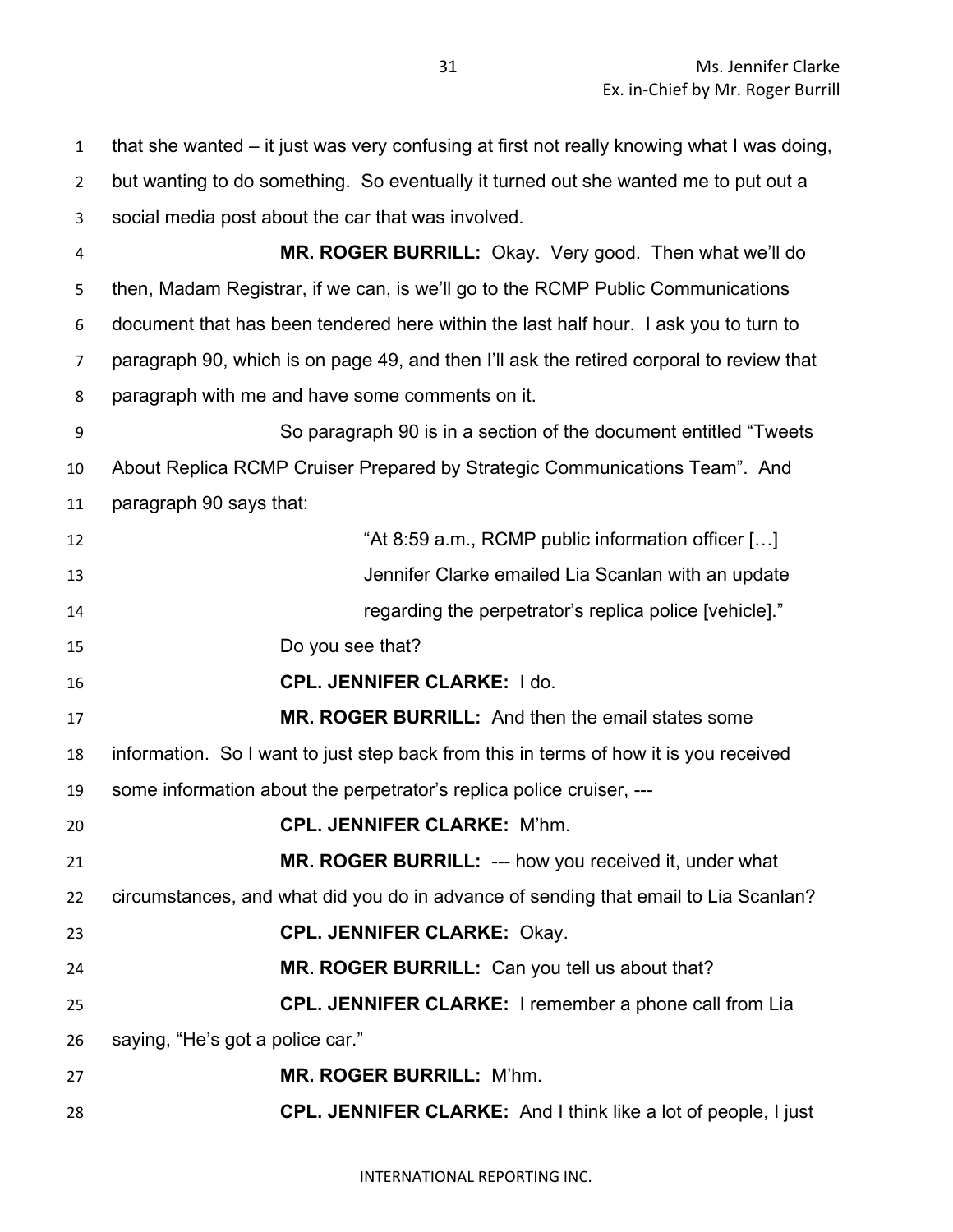| 1              | assumed it was a crappy old white Ford Taurus.                                          |
|----------------|-----------------------------------------------------------------------------------------|
| $\overline{2}$ | MR. ROGER BURRILL: M'hm.                                                                |
| 3              | <b>CPL. JENNIFER CLARKE:</b> And you know, she called back and                          |
| 4              | confirmed, she said, "No, it's fully marked."                                           |
| 5              | MR. ROGER BURRILL: M'hm.                                                                |
| 6              | <b>CPL. JENNIFER CLARKE:</b> And I just remember thinking how in                        |
| 7              | the world are we going to distinguish that from all of our legit police cars? How am I  |
| 8              | going to make that -- how am I going to make that clear to people? I'm going to send    |
| 9              | this out, how do I do that without putting a target on every one of our member's backs? |
| 10             | She did tell me he was in uniform as well.                                              |
| 11             | I don't know where I received it, but I know that I got a text on my                    |
| 12             | work phone with a picture of the police car, and that's the one that I sent out. '      |
| 13             | MR. ROGER BURRILL: Okay. That's what I wanted to ask you                                |
| 14             | about.                                                                                  |
| 15             | <b>CPL. JENNIFER CLARKE: Right.</b>                                                     |
| 16             | MR. ROGER BURRILL: Was that text that you received after your                           |
| 17             | conversation with Director Scanlan?                                                     |
| 18             | <b>CPL. JENNIFER CLARKE:</b> I don't know at what time I received it                    |
| 19             | or what the sequence was.                                                               |
| 20             | <b>MR. ROGER BURRILL: Okay.</b>                                                         |
| 21             | CPL. JENNIFER CLARKE: It was very, very chaotic and with our                            |
| 22             | computers, they're on something called a VPN when you work from home ---                |
| 23             | MR. ROGER BURRILL: M'hm.                                                                |
| 24             | CPL. JENNIFER CLARKE: --- it's a bit of a complicated process of                        |
| 25             | logging in. You've got to log into the RCMP's internet from your house through a secure |
| 26             | portal.                                                                                 |
| 27             | <b>MR. ROGER BURRILL: M'hm.</b>                                                         |
| 28             | <b>CPL. JENNIFER CLARKE:</b> So things don't always come in when                        |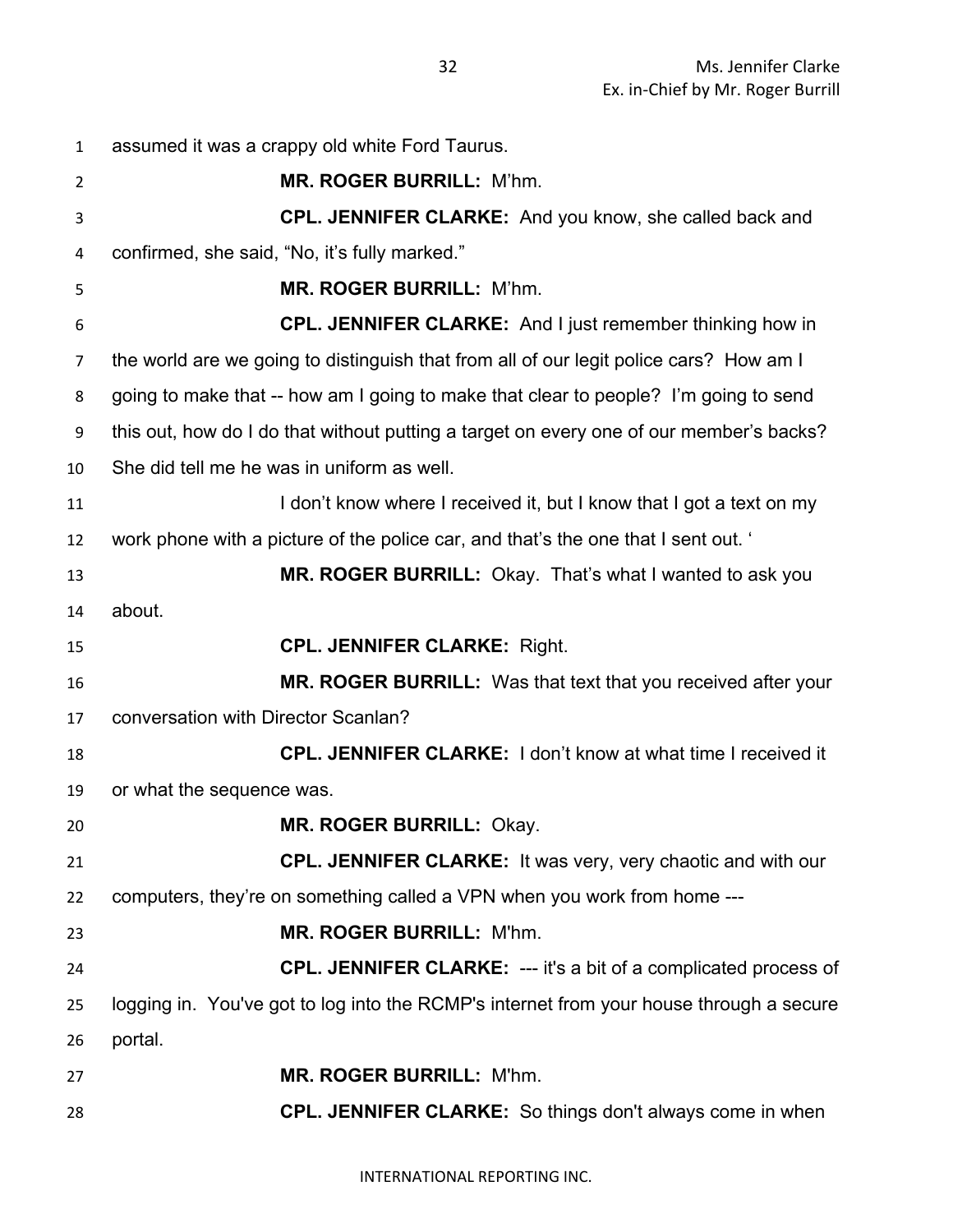they're sent. You might receive an email that's not really in sequence. So I honestly couldn't say what the sequence was. All I do recall is that someone sent me a text. I don't know who it was. **MR. ROGER BURRILL:** And now that's --- **CPL. JENNIFER CLARKE:** It was that picture. **MR. ROGER BURRILL:** --- that's interesting. You don't recall who it was that sent you the text? **CPL. JENNIFER CLARKE:** That's right. **MR. ROGER BURRILL:** Okay. **CPL. JENNIFER CLARKE:** I have no idea. **MR. ROGER BURRILL:** All right. Any reason for that, retired Corporal? **CPL. JENNIFER CLARKE:** In a lot of cases, most people know the PIO's phone number. **MR. ROGER BURRILL:** Yeah. **CPL. JENNIFER CLARKE:** I don't know everyone else's phone number, and I might not have had that in my contact's list. **MR. ROGER BURRILL:** M'hm. **CPL. JENNIFER CLARKE:** So unless I've added it, I can't see who sent it. **MR. ROGER BURRILL:** Okay. And when you received that text, what did the text display or depict? **CPL. JENNIFER CLARKE:** It was the picture of the police car, the mock police car that I used to send that Tweet. **MR. ROGER BURRILL:** Okay. Now I presume, at that stage, that would be information to -- of some substance to you or of importance to you? **CPL. JENNIFER CLARKE:** Absolutely. **MR. ROGER BURRILL:** Yeah.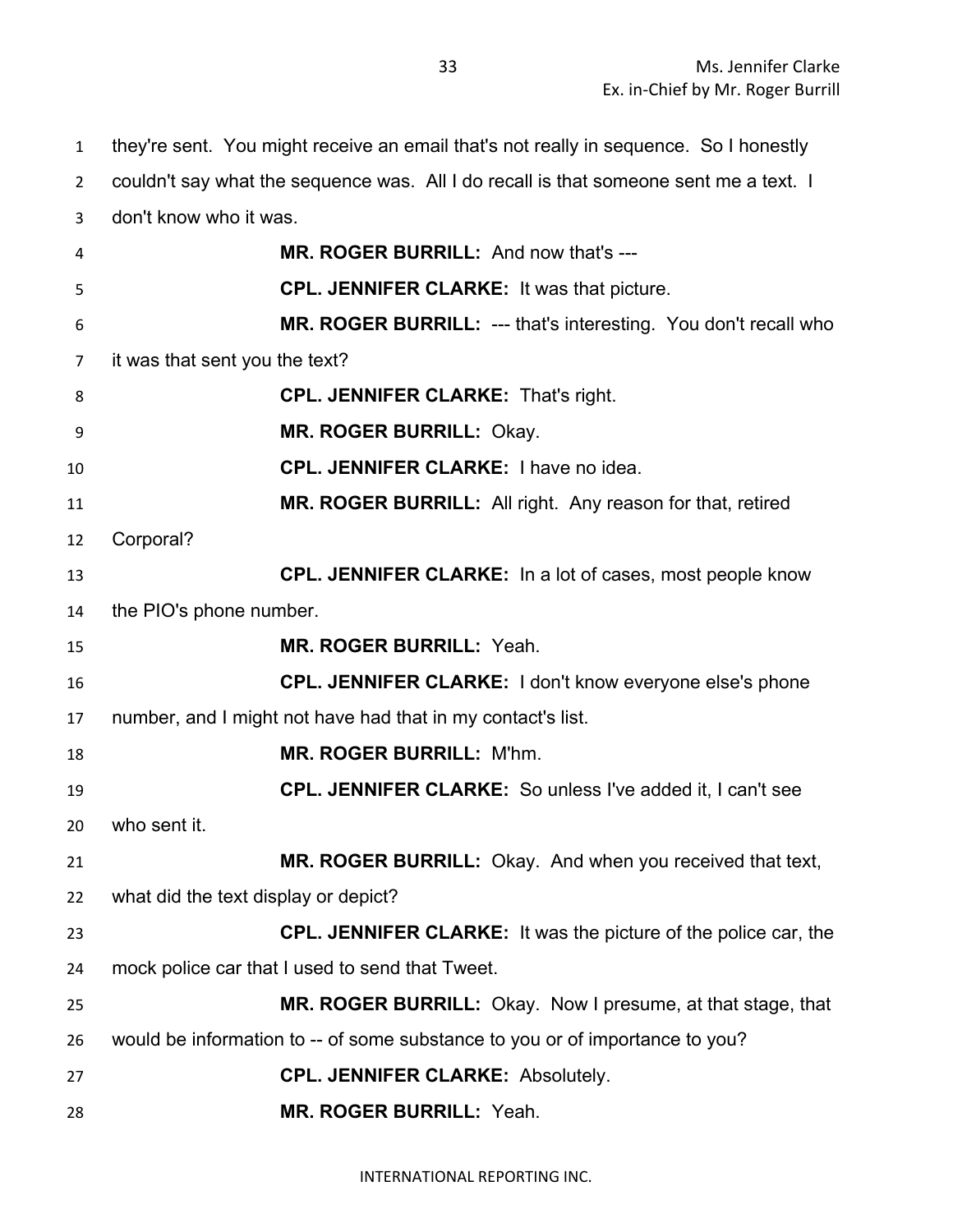| 1              | <b>CPL. JENNIFER CLARKE: Yeah.</b>                                                        |
|----------------|-------------------------------------------------------------------------------------------|
| $\overline{2}$ | MR. ROGER BURRILL: And I'm just curious as to why it might                                |
| 3              | have been you didn't follow up or check with respect to the source, or the source of that |
| 4              | text.                                                                                     |
| 5              | <b>CPL. JENNIFER CLARKE: It didn't matter.</b>                                            |
| 6              | MR. ROGER BURRILL: Okay. Are you able to say with respect to                              |
| 7              | what -- any comment about the veracity of the source at that point?                       |
| 8              | <b>CPL. JENNIFER CLARKE:</b> I just assumed it had to be Addie or                         |
| 9              | Steve ---                                                                                 |
| 10             | MR. ROGER BURRILL: Okay.                                                                  |
| 11             | <b>CPL. JENNIFER CLARKE: --- Staff Sergeant Halliday or Staff</b>                         |
| 12             | MacCallum.                                                                                |
| 13             | <b>MR. ROGER BURRILL: All right.</b>                                                      |
| 14             | CPL. JENNIFER CLARKE: It had to be somebody who had                                       |
| 15             | knowledge of it.                                                                          |
| 16             | MR. ROGER BURRILL: Okay. Now you assumed it was Addie or                                  |
| 17             | Steve. Who are Addie and Steve, please?                                                   |
| 18             | <b>CPL. JENNIFER CLARKE: Right. So Staff Sergeant Addie</b>                               |
| 19             | MacCallum was in charge of Pictou District ---                                            |
| 20             | MR. ROGER BURRILL: M'hm.                                                                  |
| 21             | <b>CPL. JENNIFER CLARKE: --- and Staff Sergeant Steve Halliday</b>                        |
| 22             | was the Acting, I believe, Advisory NCO, or I'm not sure what his role was, but he was -- |
| 23             |                                                                                           |
| 24             | MR. ROGER BURRILL: Are these people that you would have                                   |
| 25             | had some familiarity with ---                                                             |
| 26             | <b>CPL. JENNIFER CLARKE: Oh, yes.</b>                                                     |
| 27             | MR. ROGER BURRILL: --- as a Public Information Officer?                                   |
| 28             | <b>CPL. JENNIFER CLARKE: Absolutely.</b>                                                  |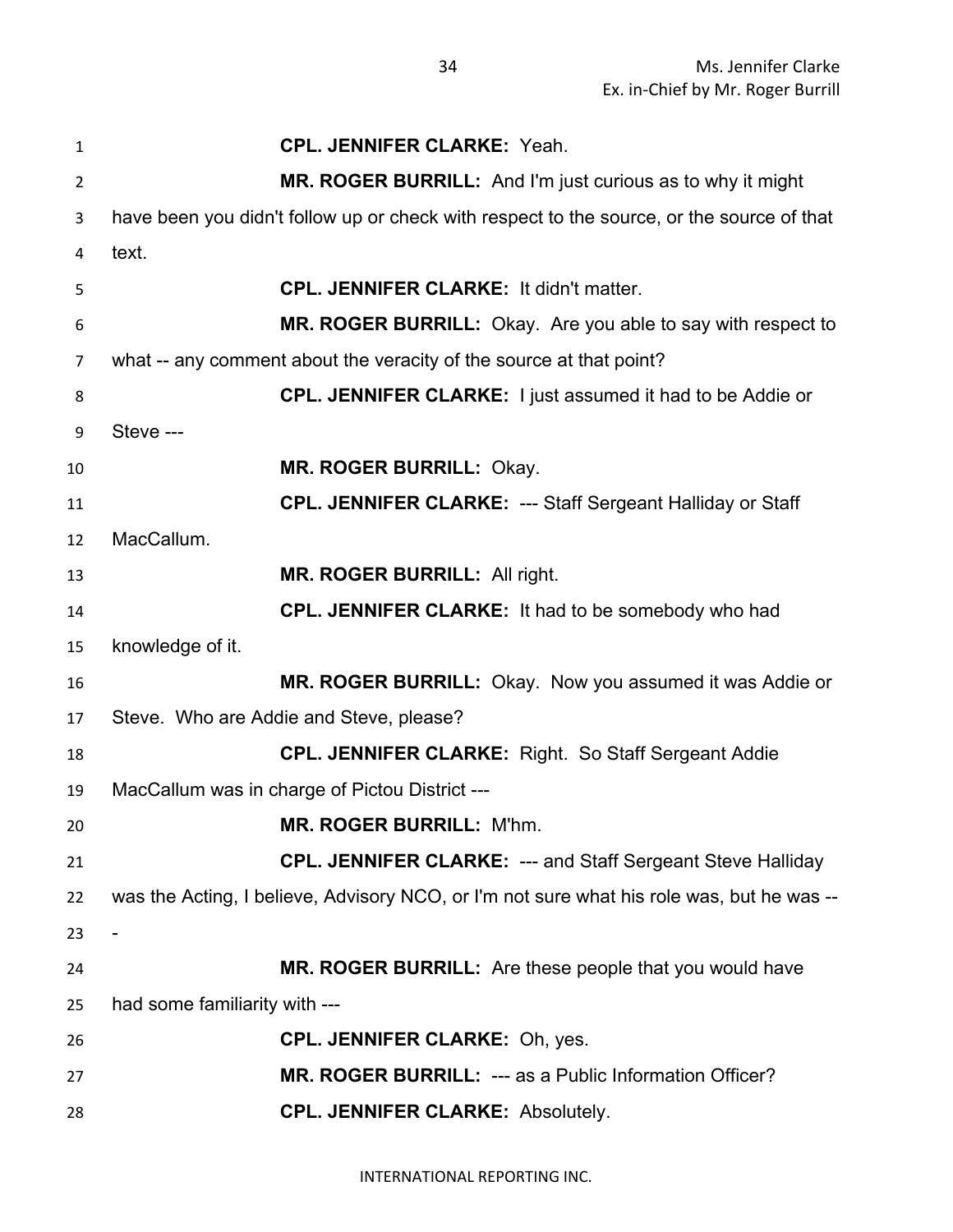| $\mathbf{1}$   | MR. ROGER BURRILL: Would you have had any concern with                                        |
|----------------|-----------------------------------------------------------------------------------------------|
| $\overline{2}$ | respect to the quality of the information that they might be providing you?                   |
| 3              | <b>CPL. JENNIFER CLARKE: Absolutely not.</b>                                                  |
| 4              | MR. ROGER BURRILL: All right. So when you got that text, not                                  |
| 5              | being sure of the source, what exactly did you think about what you were looking at?          |
| 6              | <b>CPL. JENNIFER CLARKE:</b> Well, again, the thought went through                            |
| 7              | my mind that how in the world are we going to make this distinct from every other police      |
| 8              | car that's on the road? How do I help people understand that this is different?               |
| 9              | <b>MR. ROGER BURRILL: Yeah.</b>                                                               |
| 10             | <b>CPL. JENNIFER CLARKE:</b> And I see in the email that the car                              |
| 11             | number was 22-B-11, or 22-Bravo-11.                                                           |
| 12             | MR. ROGER BURRILL: Yeah.                                                                      |
| 13             | <b>CPL. JENNIFER CLARKE:</b> That caused me a lot of concern, but                             |
| 14             | once I got the picture, it was 28-Bravo-11.                                                   |
| 15             | MR. ROGER BURRILL: Right. So let's talk about what you did                                    |
| 16             | when you got the text, because I understand there was some sort of technological ---          |
| 17             | <b>CPL. JENNIFER CLARKE: There is.</b>                                                        |
| 18             | MR. ROGER BURRILL: --- rigmarole in terms of how you                                          |
| 19             | accessed the information. Are you able to provide us some insight into that?                  |
| 20             | <b>CPL. JENNIFER CLARKE:</b> Sure. The work phones that the                                   |
| 21             | RCMP issues us ---                                                                            |
| 22             | <b>MR. ROGER BURRILL: M'hm.</b>                                                               |
| 23             | <b>CPL. JENNIFER CLARKE: --- are -- there's a work side and a</b>                             |
| 24             | personal side on those, and I don't know if that's a common thing for a work phone. I         |
| 25             | have no idea, but I just know what those phones are like. So you can't share                  |
| 26             | information from the work side to the personal side. So if I receive a text that comes        |
| 27             | into the personal side, and I can't save that text, the picture, I can't save it to the phone |
| 28             | and then spit it out from the work side. It doesn't work like that.                           |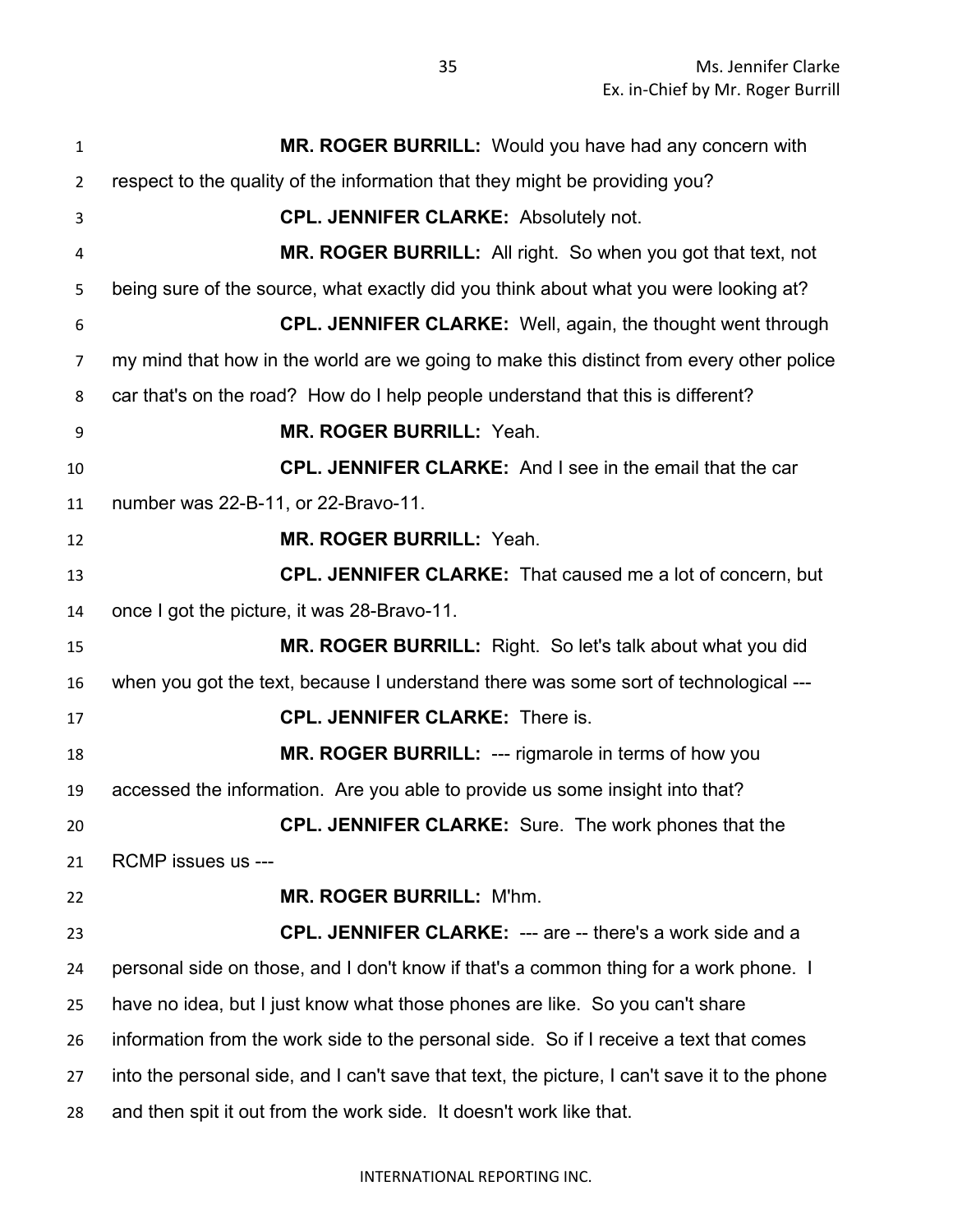| 1              | MR. ROGER BURRILL: Oh.                                                                        |
|----------------|-----------------------------------------------------------------------------------------------|
| $\overline{2}$ | <b>CPL. JENNIFER CLARKE:</b> So the only way for me to get that                               |
| 3              | picture, I needed to get it on my computer, so I could send it with a Tweet, I had to text it |
| 4              | back to my personal phone ---                                                                 |
| 5              | <b>MR. ROGER BURRILL: M'hm.</b>                                                               |
| 6              | CPL. JENNIFER CLARKE: --- and then email that picture from my                                 |
| 7              | personal phone to my work email address, so that I could get it on the computer, and          |
| 8              | then I could edit and crop the picture ---                                                    |
| 9              | <b>MR. ROGER BURRILL: Okay.</b>                                                               |
| 10             | <b>CPL. JENNIFER CLARKE: --- and make it small enough in size,</b>                            |
| 11             | so that I could send it out in a Tweet.                                                       |
| 12             | MR. ROGER BURRILL: Okay. So did you undertake that process                                    |
| 13             | under these ---                                                                               |
| 14             | <b>CPL. JENNIFER CLARKE: I did.</b>                                                           |
| 15             | MR. ROGER BURRILL: --- circumstances? And the purpose to                                      |
| 16             | get it on your work computer again was what?                                                  |
| 17             | CPL. JENNIFER CLARKE: So I could use a program on the                                         |
| 18             | computer to edit and crop the picture.                                                        |
| 19             | MR. ROGER BURRILL: Okay. And why would you be editing and                                     |
| 20             | cropping a picture that had been sent to you from Command personnel?                          |
| 21             | <b>CPL. JENNIFER CLARKE:</b> Right. So you only -- you want the                               |
| 22             | picture to be exactly what you want people to see, without anything extra. It'd be, like,     |
| 23             | zooming in on something that you want to see in a picture.                                    |
| 24             | <b>MR. ROGER BURRILL: M'hm.</b>                                                               |
| 25             | <b>CPL. JENNIFER CLARKE:</b> You don't want the entire picture. You                           |
| 26             | just want that thing that you're trying to get people to pay attention to, and that would be  |
| 27             | just the car.                                                                                 |
| 28             | MR. ROGER BURRILL: Okay. So with that picture or depiction of                                 |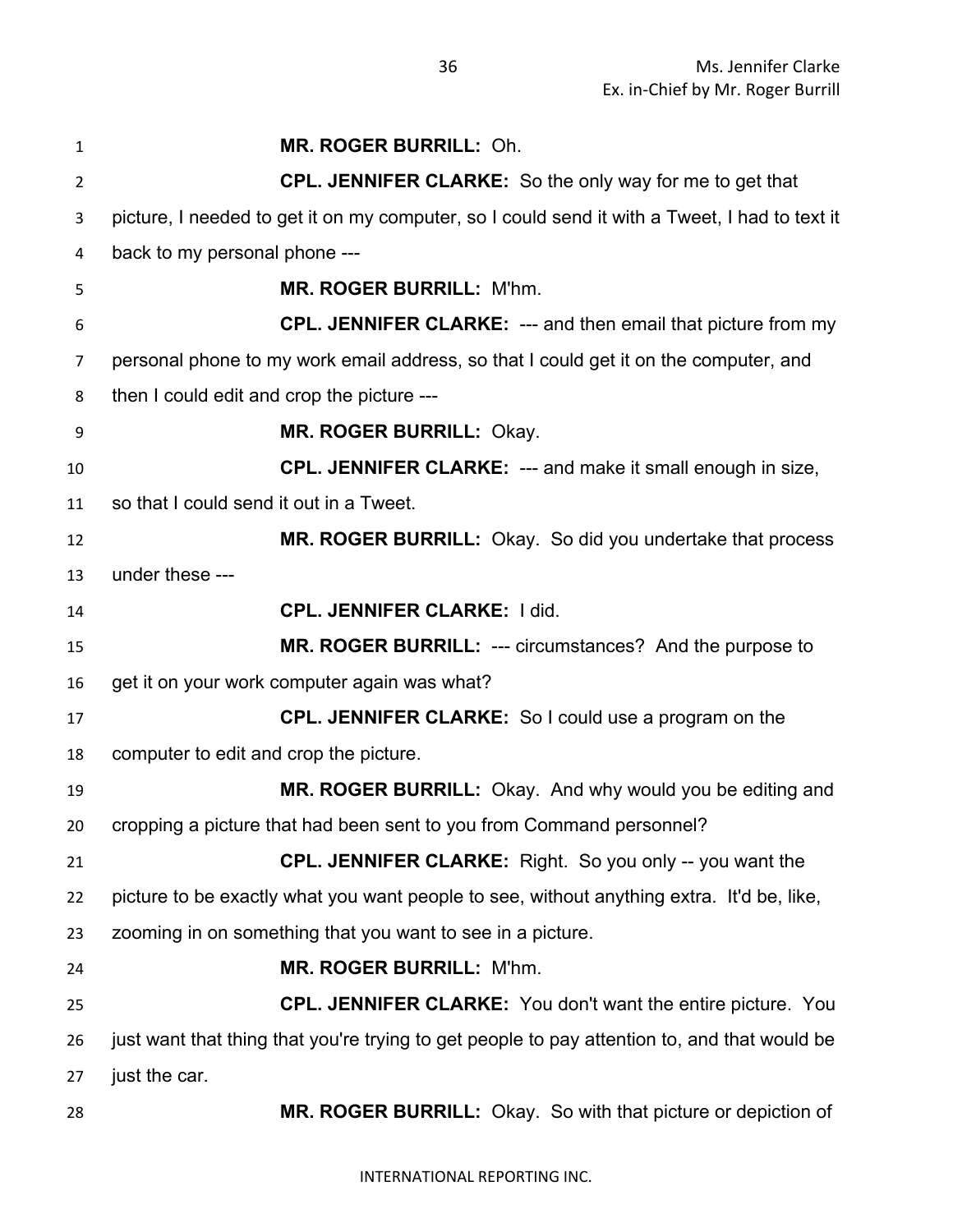the car, what did you do to it? **CPL. JENNIFER CLARKE:** I believe I cropped it to some degree. I -- probably not a whole lot. **MR. ROGER BURRILL:** M'hm. **CPL. JENNIFER CLARKE:** But what I wanted people to see was the car number. **MR. ROGER BURRILL:** M'hm. **CPL. JENNIFER CLARKE:** That's 28-Bravo-11. **MR. ROGER BURRILL:** Okay. Now at that point, when you were cropping and emphasizing portions of the photo, were you under any instructions or any -- did you have any sense of your responsibilities at that point from your director or otherwise? **CPL. JENNIFER CLARKE:** I knew that she wanted a Tweet sent out to --- **MR. ROGER BURRILL:** Yeah. **CPL. JENNIFER CLARKE:** --- help people identify what the car looked like --- **MR. ROGER BURRILL:** Okay. **CPL. JENNIFER CLARKE:** --- and how to distinguish that from every other police car, so that was my job. She didn't tell me how to do it, she just told me to do it. **MR. ROGER BURRILL:** Okay. That's -- and we'll get to that in the materials. But in terms of a cropping feature, are you familiar with doing that? **CPL. JENNIFER CLARKE:** Of course. **MR. ROGER BURRILL:** Any other features that -- technologically that you would have to have undertaken? **CPL. JENNIFER CLARKE:** I used the program, it's called Paint. It's on a lot of, you know, Windows computers, but that's what we typically use because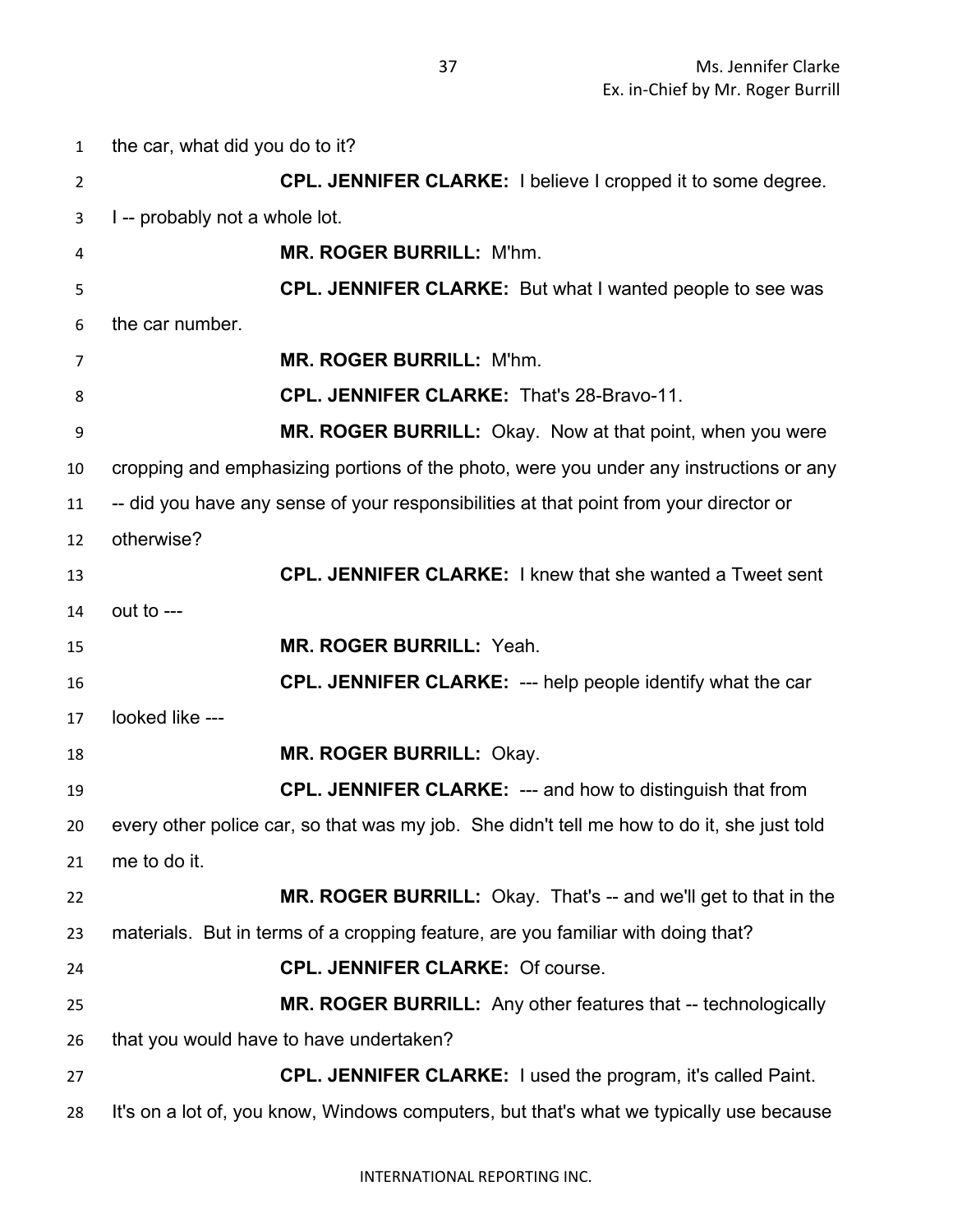it was simple.

| $\overline{2}$ | <b>MR. ROGER BURRILL: M'hm.</b>                                                           |
|----------------|-------------------------------------------------------------------------------------------|
| 3              | <b>CPL. JENNIFER CLARKE:</b> And I added the circle around the car                        |
| 4              | number and the arrow pointing at the circle to draw attention to that particular feature. |
| 5              | MR. ROGER BURRILL: Okay. So let's look, if we can, Madam                                  |
| 6              | Registrar, at paragraph 92, in particular, the depiction beyond paragraph 92 of a police  |
| 7              | vehicle with 28-B-11 circled. Are you able to say how that circle got there?              |
| 8              | <b>CPL. JENNIFER CLARKE:</b> Oh, I put it there.                                          |
| 9              | <b>MR. ROGER BURRILL: Okay.</b>                                                           |
| 10             | <b>CPL. JENNIFER CLARKE: Yeah.</b>                                                        |
| 11             | MR. ROGER BURRILL: There also appears to be a broad white                                 |
| 12             | arrow ---                                                                                 |
| 13             | <b>CPL. JENNIFER CLARKE: Yeah.</b>                                                        |
| 14             | MR. ROGER BURRILL: --- on that. Are you able to say how that                              |
| 15             | broad white arrow got there?                                                              |
| 16             | <b>CPL. JENNIFER CLARKE:</b> I put that there as well.                                    |
| 17             | MR. ROGER BURRILL: Okay. So is this just part of the process                              |
| 18             | that you're undertaking with respect to the receipt of the text that you've turned into   |
| 19             | something that goes onto your computer ---                                                |
| 20             | <b>CPL. JENNIFER CLARKE: Right.</b>                                                       |
| 21             | MR. ROGER BURRILL: --- for purposes of tearing this out?                                  |
| 22             | <b>CPL. JENNIFER CLARKE: M'hm.</b>                                                        |
| 23             | MR. ROGER BURRILL: Okay. Very good. So going back then to                                 |
| 24             | paragraph 90, Madam Registrar,                                                            |
| 25             | "At 8:59 a.m., RCMP public information officer Cpl.                                       |
| 26             | Jennifer Clarke emailed [] Scanlan with an update                                         |
| 27             | regarding the perpetrator's replica police cruiser. The                                   |
| 28             | email stated:                                                                             |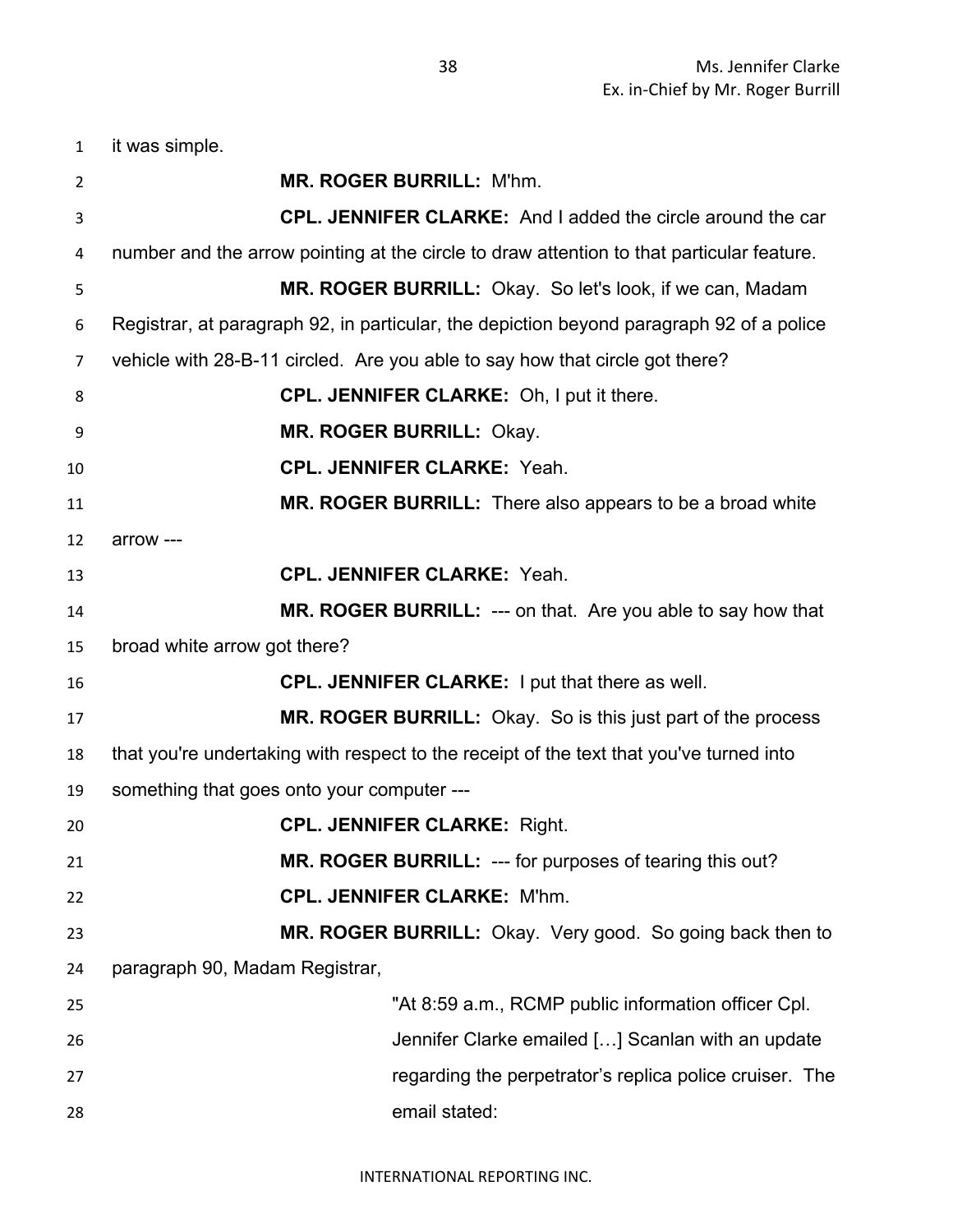| $\mathbf{1}$ | The car involved looks like a current RCMP Ford                                        |
|--------------|----------------------------------------------------------------------------------------|
| 2            | Taurus Interceptor. The only difference is that it has a                               |
| 3            | 'whip' antenna mounted on the trunk. That is a long                                    |
| 4            | antenna that is about 5 to 6 feet high. 22B11 is                                       |
| 5            | marked on the "C" pillar of the car like our"                                          |
| 6            | <b>CPL. JENNIFER CLARKE: M'hm.</b>                                                     |
| 7            | MR. ROGER BURRILL: "PC numbers are usually marked. [I'll]                              |
| 8            | get some pics [to] you in a separate email."                                           |
| 9            | <b>CPL. JENNIFER CLARKE: Right.</b>                                                    |
| 10           | MR. ROGER BURRILL: So what's the purpose of you sending this                           |
| 11           | email to your director at that time?                                                   |
| 12           | <b>CPL. JENNIFER CLARKE: I didn't know what she knew.</b>                              |
| 13           | <b>MR. ROGER BURRILL: Okay.</b>                                                        |
| 14           | CPL. JENNIFER CLARKE: So I'm trying to make sure that she                              |
| 15           | knows, because I know that Lia is communicating with senior management ---             |
| 16           | <b>MR. ROGER BURRILL: M'hm.</b>                                                        |
| 17           | <b>CPL. JENNIFER CLARKE: --- that she was our conduit for that.</b>                    |
| 18           | MR. ROGER BURRILL: How did you know that?                                              |
| 19           | <b>CPL. JENNIFER CLARKE:</b> Because I knew she would be. That                         |
|              | 20 was the process.                                                                    |
| 21           | <b>MR. ROGER BURRILL: M'hm.</b>                                                        |
| 22           | <b>CPL. JENNIFER CLARKE:</b> So I wanted to make sure she had that                     |
| 23           | information.                                                                           |
| 24           | MR. ROGER BURRILL: Yeah.                                                               |
| 25           | <b>CPL. JENNIFER CLARKE:</b> And I believe, thinking about this right                  |
| 26           | now, that's from a conversation I had with Staff Sergeant MacCallum, that he described |
| 27           | the car to me.                                                                         |
| 28           | MR. ROGER BURRILL: M'hm.                                                               |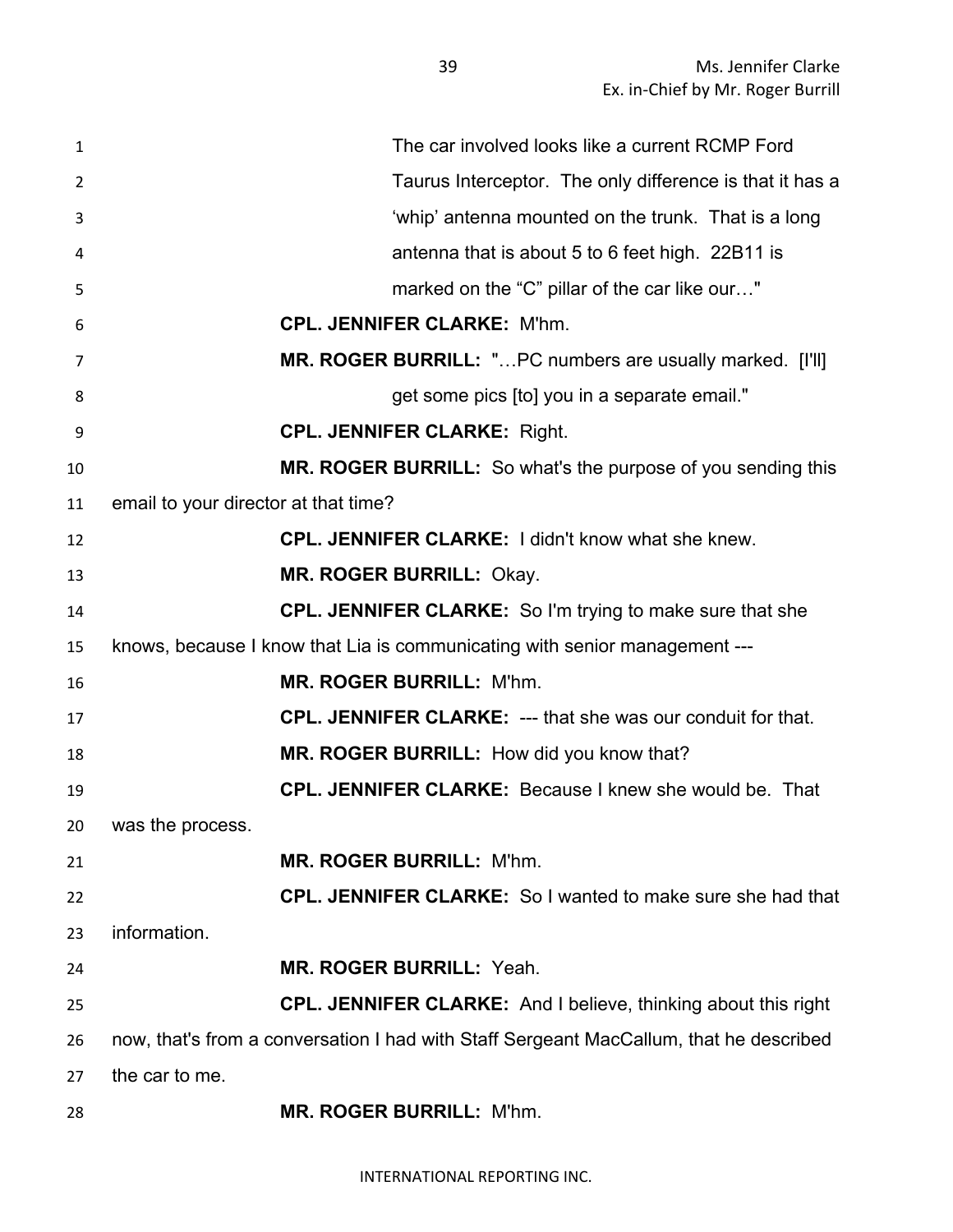**CPL. JENNIFER CLARKE:** And then for -- it may have been him who sent the text with the picture to me. **MR. ROGER BURRILL:** M'hm. Okay. So in terms of this information, did you have a sense of the importance of these particular physical attributes that you were describing? **CPL. JENNIFER CLARKE:** A hundred percent. **MR. ROGER BURRILL:** Okay. **CPL. JENNIFER CLARKE:** Yeah. **MR. ROGER BURRILL:** How important were they to you in terms of what you were thinking? **CPL. JENNIFER CLARKE:** Like I said earlier, I had to do this in such a way that people that were looking at that Twitter feed would understand how it was different from every other police car. I was thinking about vigilantism. I was concerned that if I got it wrong, I could be making some of our members a target, and I didn't obviously want to do that. So I needed to make it clear to anyone looking at that Twitter feed how what I was showing --- **MR. ROGER BURRILL:** M'hm. **CPL. JENNIFER CLARKE:** --- was different than the rest of the police cars. **MR. ROGER BURRILL:** Okay. So what was the purpose of outlining the five to six foot whip antenna? **CPL. JENNIFER CLARKE:** I knew that Lia probably wouldn't know what a whip antenna was. **MR. ROGER BURRILL:** Right. **CPL. JENNIFER CLARKE:** So that's why I described it to her. **MR. ROGER BURRILL:** All right. Now, given the importance of this information, would it ever have occurred to you as the public information officer that perhaps you could reach out to higher members in command in a way of providing this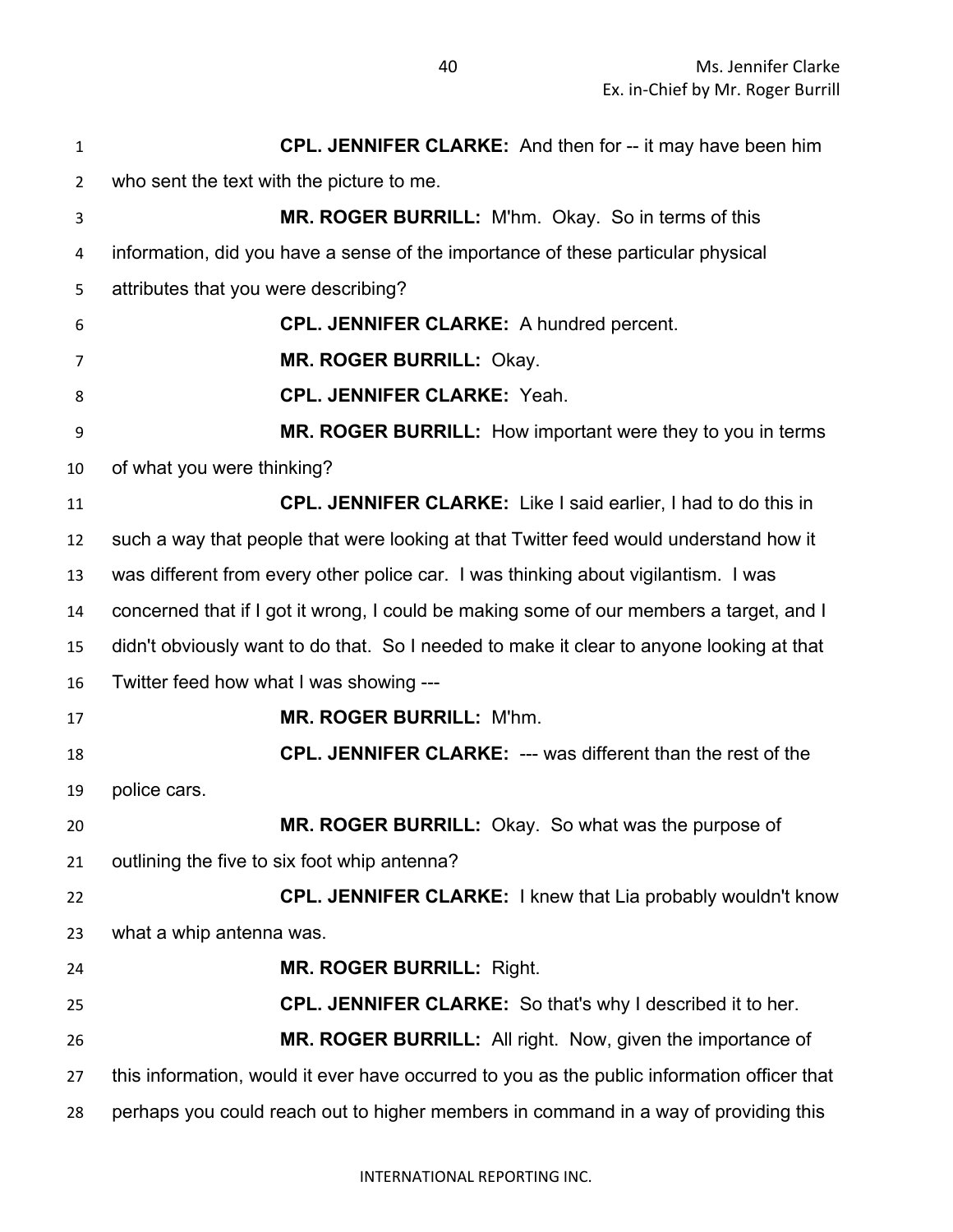information to them? **CPL. JENNIFER CLARKE:** Do you mean from the operational perspective? **MR. ROGER BURRILL:** No, I mean from eliminating Lia Scanlan as a person who was reporting to other people within the command structure at H-Div. **CPL. JENNIFER CLARKE:** I understand what you're saying. **MR. ROGER BURRILL:** M'hm. **CPL. JENNIFER CLARKE:** There was definitely an incredible sense of urgency there, but, at the time, to override the process wouldn't be. My job was to make sure that she knew what I was doing --- **MR. ROGER BURRILL:** M'hm. **CPL. JENNIFER CLARKE:** --- and to make sure that I shared whatever information I had with her --- **MR. ROGER BURRILL:** Okay. **CPL. JENNIFER CLARKE:** --- and that's what I did. **MR. ROGER BURRILL:** So given the fact that you would have had the photograph for some period of time before that 8:59 a.m. email, are you able to give us any insight as to why it might have taken you a half an hour or so to communicate with Lia Scanlan with respect to the details of the photo? **CPL. JENNIFER CLARKE:** There was a lot going on in the background, including speaking with Corporal Croteau, who was on the ground in Portapique. **MR. ROGER BURRILL:** M'hm. **CPL. JENNIFER CLARKE:** She didn't know where the suspect was. **MR. ROGER BURRILL:** M'hm. **CPL. JENNIFER CLARKE:** She didn't know what was happening. She's trying to deal with the constant phone calls, and I was concerned that she needed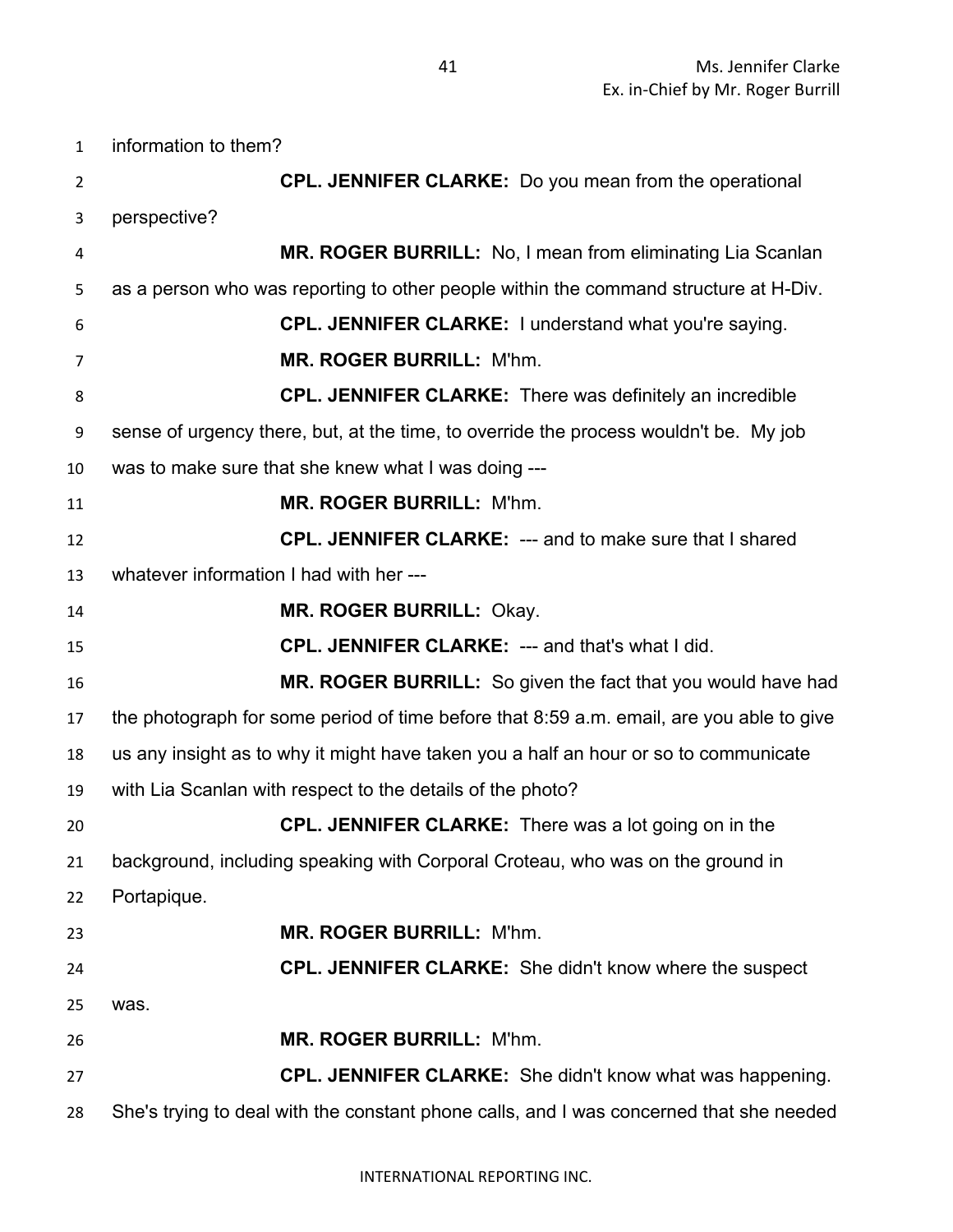| $\mathbf{1}$   | to keep her head up and know what was going on, just because she's sitting in a          |
|----------------|------------------------------------------------------------------------------------------|
| $\overline{2}$ | marked police car wearing a uniform and may have to respond operationally as             |
| 3              | opposed to, to the phone and to media relations, so there was that aspect of things.     |
| 4              | There was simply trying to grasp the idea that there was someone who was basically       |
| 5              | hiding in plain sight using, you know, the uniform and a police car looked just like us, |
| 6              | and trying to understand that, and then trying to get the information. There were two or |
| $\overline{7}$ | three phone calls that I made to Staff Halliday and Staff MacCallum trying to get        |
| 8              | information, and as I was making those phone calls, people were being killed. That was   |
| 9              | very obvious to me from their reactions, and, like, they would simply hang the phone up  |
| 10             | and be doing operational police things as I was trying to get this post together. And in |
| 11             | addition, I was working with Cindy Bayers from our unit, she did a lot of the wording.   |
| 12             | We conferred back and forth on that ---                                                  |
| 13             | MR. ROGER BURRILL: Okay. All right.                                                      |
| 14             | <b>CPL. JENNIFER CLARKE: --- to get the wording as succinct as</b>                       |
| 15             | we could get it.                                                                         |
| 16             | MR. ROGER BURRILL: Right on. Let's move on, then, to                                     |
| 17             | paragraph 91, because ---                                                                |
| 18             | <b>CPL. JENNIFER CLARKE: Sure.</b>                                                       |
| 19             | MR. ROGER BURRILL: --- after you send the email to                                       |
| 20             | Director Scanlan, it would appear you received a response from Director Scanlan at       |
| 21             | around 9:04. The reply was as follows:                                                   |
| 22             | "Perfect. The next tweet is him and a photo etc.                                         |
| 23             | After that I am wanting this PC one. Can you have a                                      |
| 24             | look at what we have said so far and pull something                                      |
| 25             | together, Addie [] can approve. I will have [Regis]                                      |
| 26             | save it to the doc.""                                                                    |
| 27             | So I'm interested in what the -- this email response to you meant to                     |
| 28             | you in terms of what your obligations were and what it was that you were being           |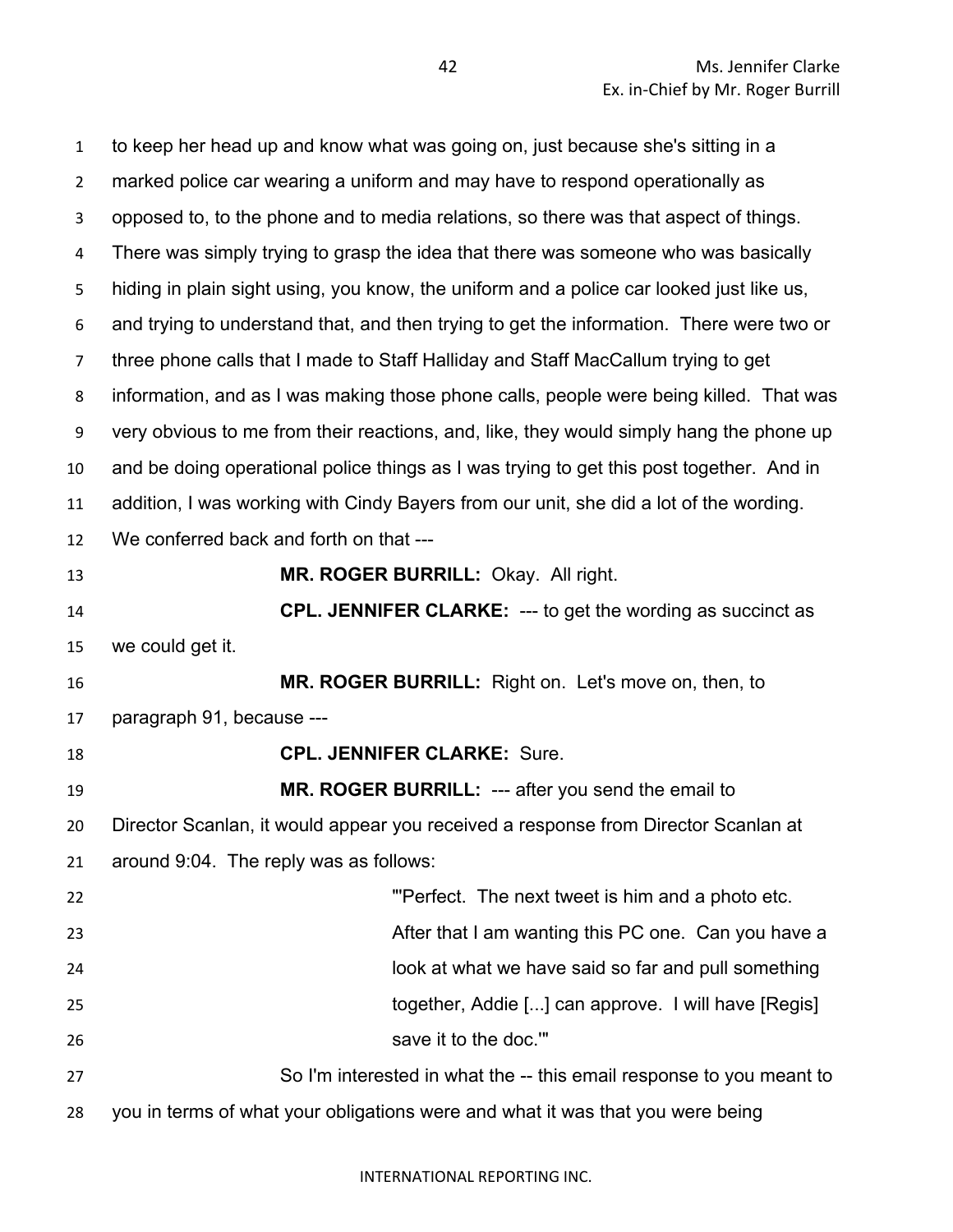expected to do.

| $\overline{2}$ | <b>CPL. JENNIFER CLARKE:</b> Right. So I believe Lia took care of                           |
|----------------|---------------------------------------------------------------------------------------------|
| 3              | sending out the picture of the suspect, and she wanted to follow was the picture of the     |
| 4              | police car. So she is asking me to do something to get that picture and the tweet ready,    |
| 5              | and she wanted to have the picture of his face out there first.                             |
| 6              | <b>MR. ROGER BURRILL: Right.</b>                                                            |
| 7              | <b>CPL. JENNIFER CLARKE: Right.</b>                                                         |
| 8              | MR. ROGER BURRILL: Okay. And did that have any bearing in                                   |
| 9              | terms of what you were doing in accessing or providing information to the public about      |
| 10             | the car?                                                                                    |
| 11             | CPL. JENNIFER CLARKE: I just knew that she was sending out                                  |
| 12             | the picture of his face, which is a big deal. We didn't often send out pictures of suspects |
| 13             | because of the whole Privacy Act issue to do with -- you know, accusing someone of          |
| 14             | doing something and putting their face out there, you can't take that back.                 |
| 15             | <b>MR. ROGER BURRILL: Yeah.</b>                                                             |
| 16             | CPL. JENNIFER CLARKE: That's a big deal.                                                    |
| 17             | MR. ROGER BURRILL: Okay. But in terms of the direction:                                     |
| 18             | "Can you have a look at what we have said so far                                            |
| 19             | and pull something together, Addie"                                                         |
| 20             | <b>CPL. JENNIFER CLARKE: Right.</b>                                                         |
| 21             | ш<br>can approve.                                                                           |
| 22             | <b>CPL. JENNIFER CLARKE: Right.</b>                                                         |
| 23             | MR. ROGER BURRILL: What did that mean to you?                                               |
| 24             | <b>CPL. JENNIFER CLARKE:</b> That meant I needed to get the                                 |
| 25             | wording for the tweet together, and that's what I was doing with Cindy Bayers in the        |
| 26             | background.                                                                                 |
| 27             | MR. ROGER BURRILL: All right. Paragraph 92 reads as follows:                                |
| 28             | "At 9:40 [] a draft tweet had been prepared by                                              |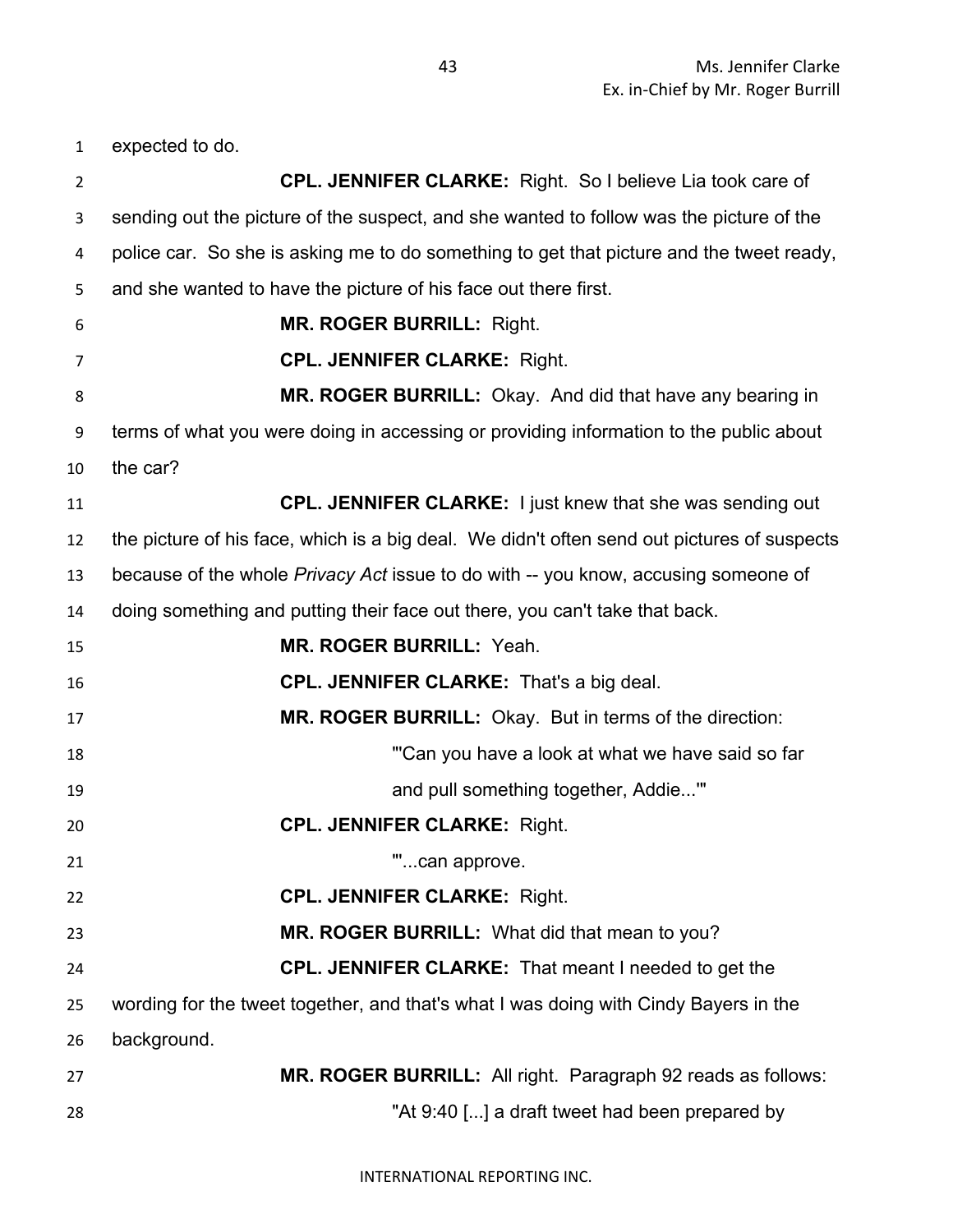| 1  | Cpl. Clarke with a photo of the perpetrator's replica                                        |
|----|----------------------------------------------------------------------------------------------|
| 2  | police cruiser and forwarded to S/Sgt. MacCallum for                                         |
| 3  | approval."                                                                                   |
| 4  | Do you recall that?                                                                          |
| 5  | <b>CPL. JENNIFER CLARKE: Yes.</b>                                                            |
| 6  | MR. ROGER BURRILL: Okay. And that draft tweet that was                                       |
| 7  | prepared was in conjunction with Ms. Bayers as well?                                         |
| 8  | <b>CPL. JENNIFER CLARKE: Yes, it was.</b>                                                    |
| 9  | MR. ROGER BURRILL: All right. And this is at 9:40, but the                                   |
| 10 | direction appeared to come to you at 9:04.                                                   |
| 11 | <b>CPL. JENNIFER CLARKE: M'hm.</b>                                                           |
| 12 | MR. ROGER BURRILL: I wonder if you can explain the                                           |
| 13 | 36-minutes that existed between the direction and what eventually was a request to           |
| 14 | Addie MacCallum for approval of tweet. Are you able to give us any insight into that         |
| 15 | 36-minute delay, if I can use that word?                                                     |
| 16 | <b>CPL. JENNIFER CLARKE:</b> Right. Right. It seems like a really                            |
| 17 | long time.                                                                                   |
| 18 | MR. ROGER BURRILL: It does.                                                                  |
| 19 | <b>CPL. JENNIFER CLARKE:</b> Time really stands still when these                             |
| 20 | things are happening.                                                                        |
| 21 | <b>MR. ROGER BURRILL: Yes?</b>                                                               |
| 22 | CPL. JENNIFER CLARKE: All I know is I was going steady trying                                |
| 23 | to get the information correct and trying to verify things back and forth, and that includes |
| 24 | the two or three phone calls to MacCallum and Halliday trying to verify things and things    |
| 25 | are happening in the operational world at the same time. Trying to grasp the magnitude       |
| 26 | of what's going on, and trying to decide where I needed to be and trying to, as well,        |
| 27 | confer with Corporal Croteau on how we were going to move forward, and -- yeah.              |
| 28 | That's, that's ---                                                                           |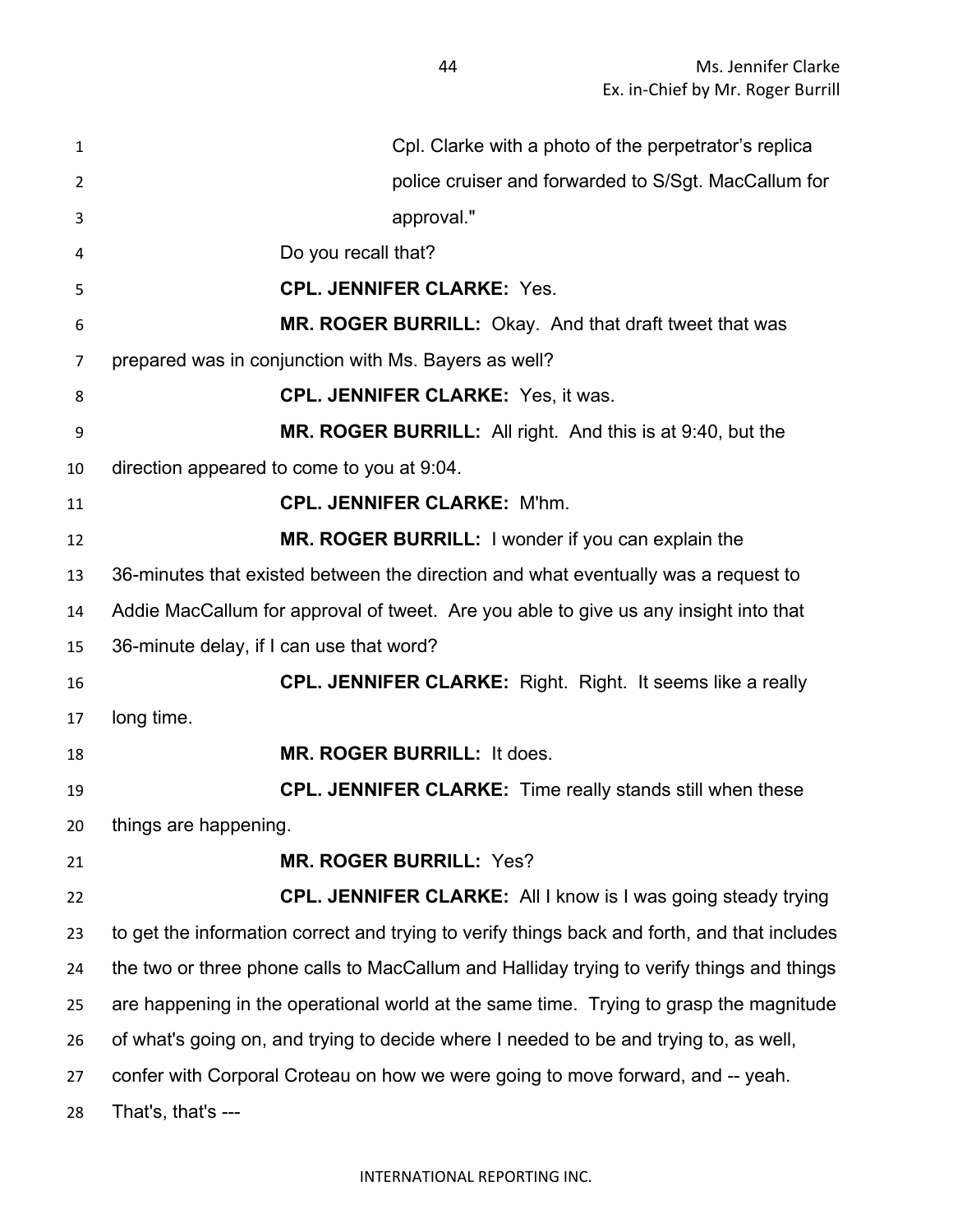| 1  | MR. ROGER BURRILL: Did you have a sense at all, while you                                   |
|----|---------------------------------------------------------------------------------------------|
| 2  | were in the maelstrom of this ---                                                           |
| 3  | <b>CPL. JENNIFER CLARKE: M'hm.</b>                                                          |
| 4  | MR. ROGER BURRILL: --- that there were any unnecessary                                      |
| 5  | delays and/or barriers that were put in your way with respect to providing the              |
| 6  | information that had been requested of you?                                                 |
| 7  | CPL. JENNIFER CLARKE: I don't know that I could've worked any                               |
| 8  | quicker. I was doing the very best with the information and the abilities that I had with   |
| 9  | me. I could not send that information out without it being approved.                        |
| 10 | <b>MR. ROGER BURRILL: Okay.</b>                                                             |
| 11 | CPL. JENNIFER CLARKE: I didn't want to negatively impact the                                |
| 12 | operational side of things. And again, sending out that picture out, either the face or the |
| 13 | car, they're big deals.                                                                     |
| 14 | <b>MR. ROGER BURRILL:</b> All right. We'll talk about that in a minute -                    |
| 15 |                                                                                             |
| 16 | <b>CPL. JENNIFER CLARKE: Sure.</b>                                                          |
| 17 | MR. ROGER BURRILL: --- but we'll go through the next steps and                              |
| 18 | the narrative by now moving on to paragraph 92 that we had talked about. And this is        |
| 19 | the email to Staff Sergeant MacCallum:                                                      |
| 20 | "Addie - I received the info about the uniform from HD                                      |
| 21 | members. The car is 28b11 not 22b11 as I was told                                           |
| 22 | earlier. This is good because 28 is Oxford and they                                         |
| 23 | don't have 11 B cars. There is no way the real                                              |
| 24 | version of that car $#$ is on the road anywhere in NS.                                      |
| 25 | For approval please"                                                                        |
| 26 | <b>CPL. JENNIFER CLARKE: M'hm.</b>                                                          |
| 27 | MR. ROGER BURRILL: And then the tweet, sorry, the paragraph                                 |
| 28 | goes on and shows a text ---                                                                |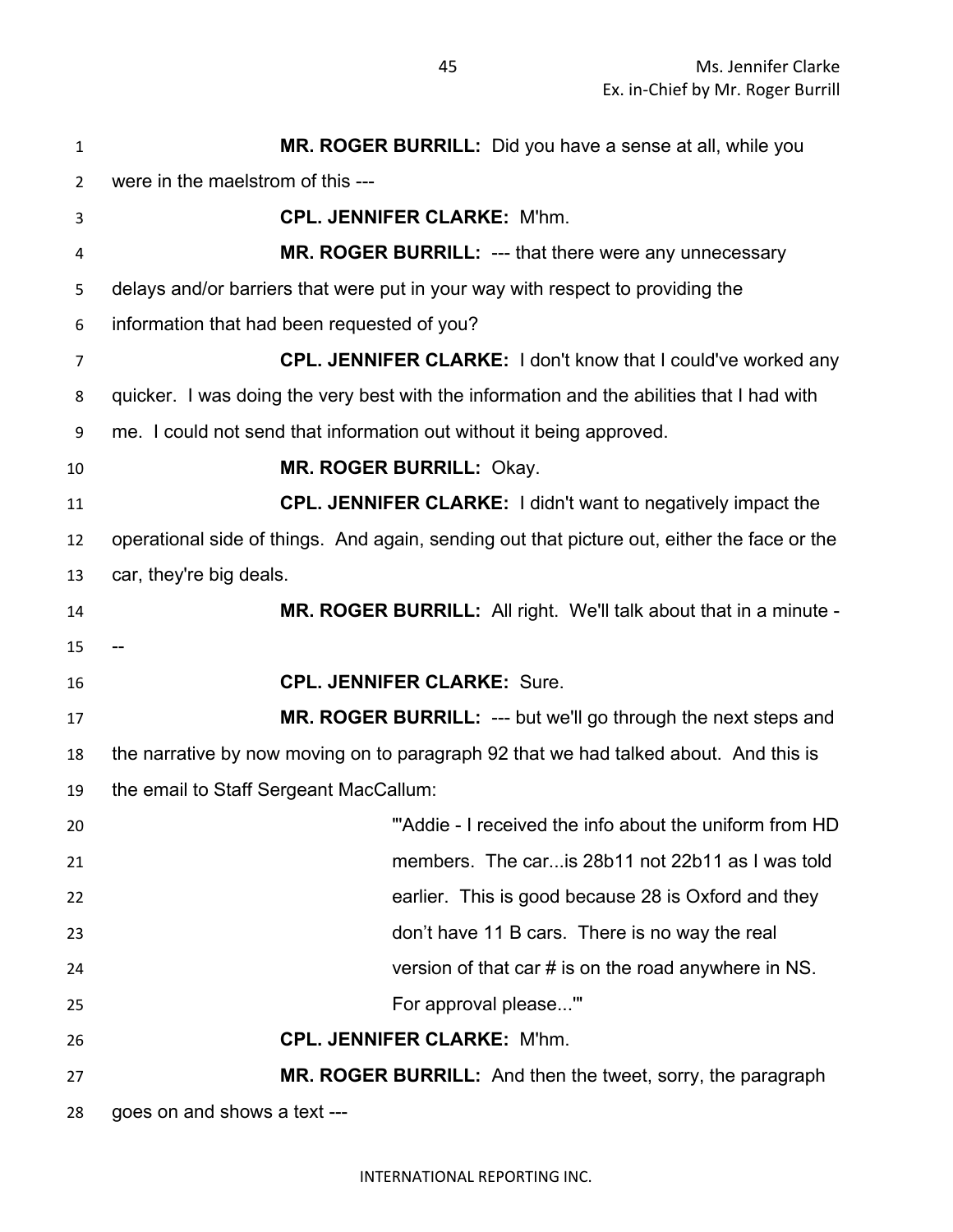| $\mathbf{1}$   | <b>CPL. JENNIFER CLARKE: Yeah.</b>                                                        |
|----------------|-------------------------------------------------------------------------------------------|
| $\overline{2}$ | <b>MR. ROGER BURRILL: --- of a tweet with the photo depiction;</b>                        |
| 3              | okay?                                                                                     |
| 4              | <b>CPL. JENNIFER CLARKE: Right.</b>                                                       |
| 5              | MR. ROGER BURRILL: Now, the 28B11 versus the 22B11                                        |
| 6              | discussion, was that something that you had undertaken in terms of your own ---           |
| $\overline{7}$ | <b>CPL. JENNIFER CLARKE: Absolutely.</b>                                                  |
| 8              | MR. ROGER BURRILL: --- investigations?                                                    |
| 9              | <b>CPL. JENNIFER CLARKE: Yeah.</b>                                                        |
| 10             | MR. ROGER BURRILL: Tell us about that because that may have                               |
| 11             | some bearing on timing or it may not, I don't know.                                       |
| 12             | <b>CPL. JENNIFER CLARKE:</b> So the -- should I explain the car                           |
| 13             | numbering?                                                                                |
| 14             | <b>MR. ROGER BURRILL: Sorry?</b>                                                          |
| 15             | <b>CPL. JENNIFER CLARKE:</b> Should I explain the number on the                           |
| 16             | police cars?                                                                              |
| 17             | MR. ROGER BURRILL: Yeah, please.                                                          |
| 18             | CPL. JENNIFER CLARKE: Should I make that clear?                                           |
| 19             | MR. ROGER BURRILL: Yeah, I think it's important.                                          |
| 20             | <b>CPL. JENNIFER CLARKE:</b> Sure. So the 28 refers to a                                  |
| 21             | detachment, that this is how the cars are numbered all through the Province of Nova       |
| 22             | Scotia. And it's different in different provinces for the RCMP. The letter identifies the |
| 23             | type of duty the car is on, and the last number, the 11 is the sequence. So 28, Oxford    |
| 24             | Detachment is 28; B is Bravo, means it's a rural car.                                     |
| 25             | MR. ROGER BURRILL: It means it's a what?                                                  |
| 26             | <b>CPL. JENNIFER CLARKE:</b> A rural car. It's on GD, rural duty.                         |
| 27             | <b>MR. ROGER BURRILL: Right.</b>                                                          |
| 28             | <b>CPL. JENNIFER CLARKE:</b> And 11 is the sequence, so that would                        |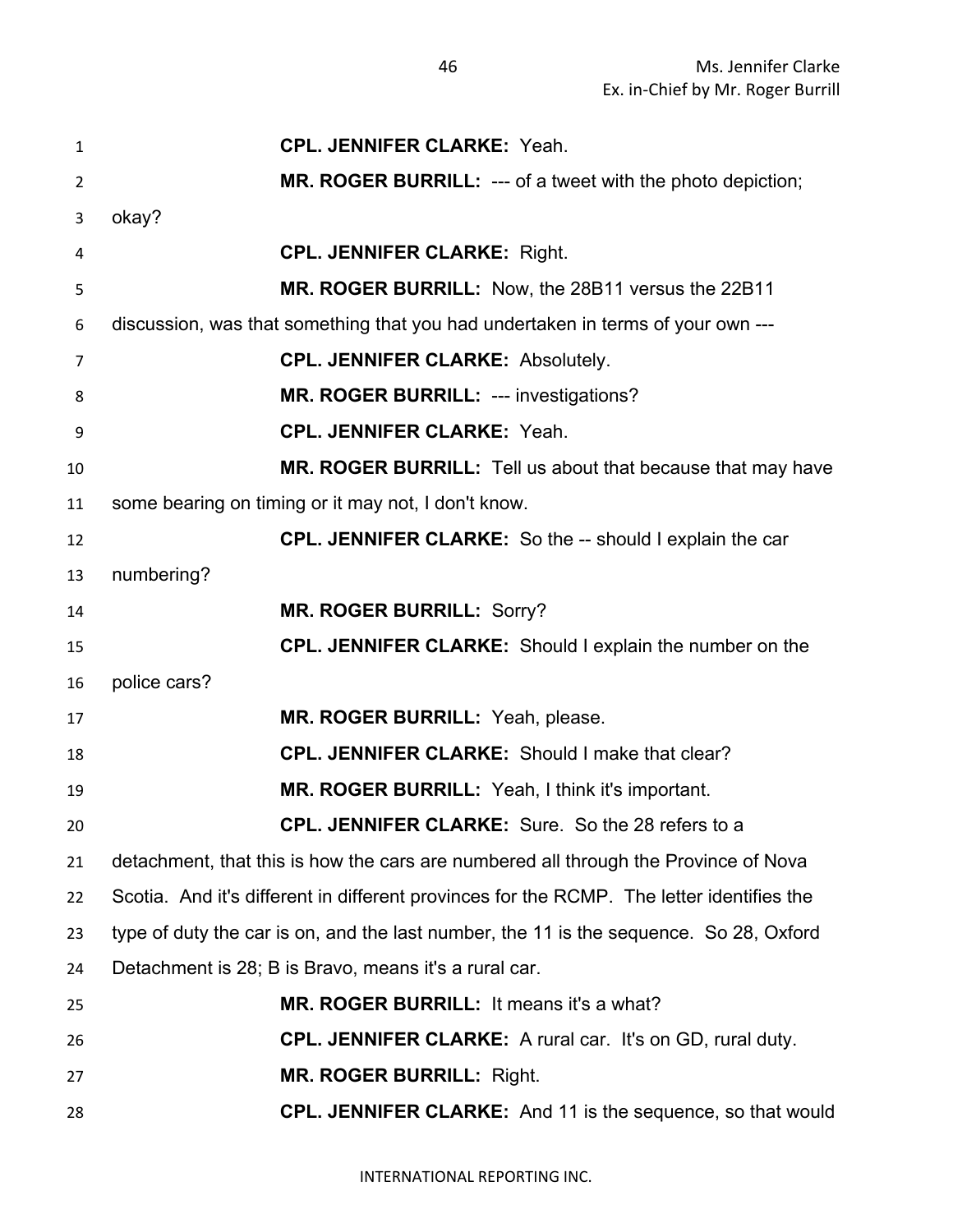| $\mathbf{1}$   | be the 11th car Oxford Rural has.                                                        |
|----------------|------------------------------------------------------------------------------------------|
| $\overline{2}$ | MR. ROGER BURRILL: Okay.                                                                 |
| 3              | <b>CPL. JENNIFER CLARKE:</b> Oxford has five police officers, or they                    |
| 4              | used to when I worked there. There is no way they have 11 police cars.                   |
| 5              | <b>MR. ROGER BURRILL: Right.</b>                                                         |
| 6              | <b>CPL. JENNIFER CLARKE:</b> And initially, when I thought it was                        |
| 7              | 22-Bravo-11, Lower Sackville is 22, so I phoned and I said, "Where the hell is 22-Bravo- |
| 8              | 11?"                                                                                     |
| 9              | <b>MR. ROGER BURRILL: Yeah.</b>                                                          |
| 10             | CPL. JENNIFER CLARKE: And I knew from working there, that it                             |
| 11             | should have said LS11, but there are some older cars that are down there, and some of    |
| 12             | the cars that don't get much mileage that might have the old numbering system on         |
| 13             | them, so that's why I wanted to know where it was. And they said, "No, there is no       |
| 14             | 22B11 here." And then I got the information that the car was 28 from the picture, and    |
| 15             | then I knew there was no question that was the way to identify the car to the public     |
| 16             | because the number was -- there is no way that was a legitimate police car number in     |
| 17             | this province.                                                                           |
| 18             | <b>MR. ROGER BURRILL:</b> Okay. And those are all enquiries that go                      |
| 19             | into your preparation of the tweet?                                                      |
| 20             | <b>CPL. JENNIFER CLARKE: Yeah. Yes.</b>                                                  |
| 21             | MR. ROGER BURRILL: All right. Okay.                                                      |
| 22             | <b>CPL. JENNIFER CLARKE:</b> Yeah, we have -- you have to check                          |
| 23             | every detail. We can't be wrong.                                                         |
| 24             | MR. ROGER BURRILL: Yeah. Okay. Okay. So the photograph                                   |
| 25             | that we have seen is the actual product that you produced, I think you've said that      |
| 26             | earlier?                                                                                 |
| 27             | <b>CPL. JENNIFER CLARKE: It is, yeah.</b>                                                |
| 28             | MR. ROGER BURRILL: Okay. Paragraph 93:                                                   |

INTERNATIONAL REPORTING INC.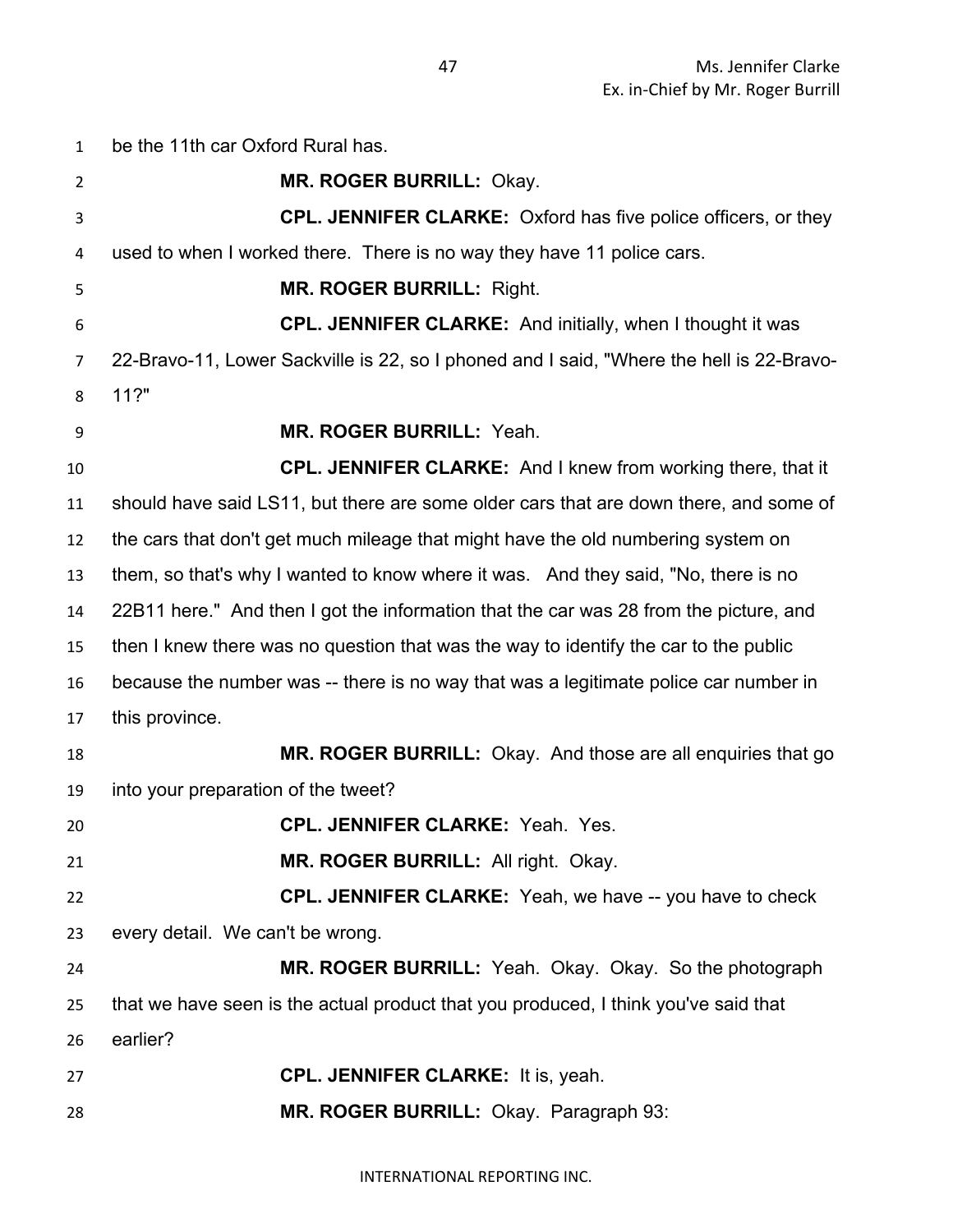| $\mathbf{1}$   | "Cpl. Clarke's email request to S/Sgt. MacCallum                                       |
|----------------|----------------------------------------------------------------------------------------|
| $\overline{2}$ | went unanswered."                                                                      |
| 3              | Have you any comment on that?                                                          |
| 4              | <b>CPL. JENNIFER CLARKE:</b> It doesn't surprise me. He's driving a                    |
| 5              | police car. He's involved in a real-time crazy, crazy situation. There's -- it doesn't |
| 6              | surprise me that -- that he didn't respond.                                            |
| $\overline{7}$ | MR. ROGER BURRILL: Okay. and what did you do at that time,                             |
| 8              | given the fact it was unanswered and you were in possession of this ---                |
| 9              | <b>CPL. JENNIFER CLARKE: Yeah.</b>                                                     |
| 10             | MR. ROGER BURRILL: --- important information?                                          |
| 11             | <b>CPL. JENNIFER CLARKE:</b> I think I went to Halliday to get                         |
| 12             | approval.                                                                              |
| 13             | MR. ROGER BURRILL: Okay. So we have got paragraph 94:                                  |
| 14             | "At 9:45 a.mCpl. Clarke appears to have forwarded                                      |
| 15             | the request for approval to S/Sgt. Halliday.                                           |
| 16             | Cpl. Clarke's email [says]: 'Steve - need                                              |
| 17             | approvalAddie is 10-6Thanks Jen."                                                      |
| 18             | <b>CPL. JENNIFER CLARKE: Right.</b>                                                    |
| 19             | MR. ROGER BURRILL: What's that mean?                                                   |
| 20             | <b>CPL. JENNIFER CLARKE: Addie's busy.</b>                                             |
| 21             | MR. ROGER BURRILL: Addie's busy. That's the 10-6 tone ---                              |
| 22             | <b>CPL. JENNIFER CLARKE:</b> Ten-six (10-6) is busy, yeah.                             |
| 23             | MR. ROGER BURRILL: --- term for busy?                                                  |
| 24             | <b>CPL. JENNIFER CLARKE: Yes.</b>                                                      |
| 25             | MR. ROGER BURRILL: And so your recollection is that you sent it                        |
| 26             | to Steve?                                                                              |
| 27             | <b>CPL. JENNIFER CLARKE: M'hm.</b>                                                     |
| 28             | MR. ROGER BURRILL: Okay. Moving on, then, paragraph 95, I'll                           |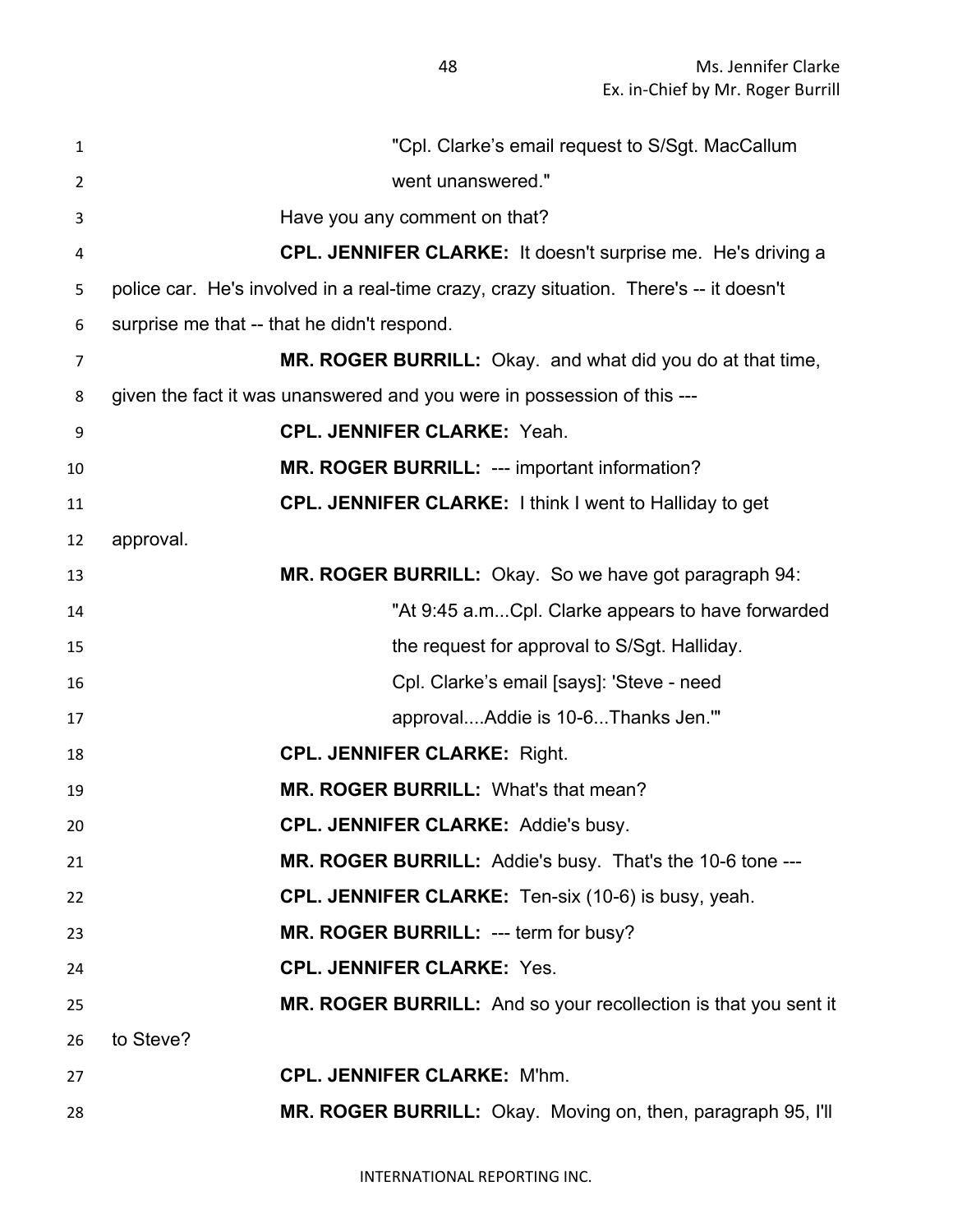ask you for a comment on it: "At 9:49...Cpl. Clarke appears to have received approval of the replica RCMP cruiser tweet from **Allergian Controller Staff** Halliday. She sent an email to Lia Scanlan, copying Regis Dudley, with the subject line 'APPROVED [in bold] by Steve Halliday: Tweet for approval – immediate pls: 22B11 description.' The **body of the email stated:**  'Pls note they are responding to another incident, suspect is on the run/ Tweet is approved....'" **CPL. JENNIFER CLARKE:** Yeah. **MR. ROGER BURRILL:** Okay. Now, what was the purpose of you sending that at 9:49 to Director Scanlan? **CPL. JENNIFER CLARKE:** So the general rule of thumb would be that the bigger the incident the more approval is required. On something a little more, I hate to say run-of-the-mill because it doesn't really -- it doesn't really confer the right thought, that's all I can come up with right now, but something a little more routine --- **MR. ROGER BURRILL:** Yeah. **CPL. JENNIFER CLARKE:** --- I would send the tweet out myself. **MR. ROGER BURRILL:** Yeah. **CPL. JENNIFER CLARKE:** I needed her to know what I was doing, and on any other larger or more serious or any type of more high profile incident, I would make sure the Director approved whatever I was doing. We needed to know where the other was. **MR. ROGER BURRILL:** Right. So we have heard the presentation this morning that the actual tweet with respect to your work product was sent out at 10:17 a.m. Does that sound right to you? **CPL. JENNIFER CLARKE:** That's right.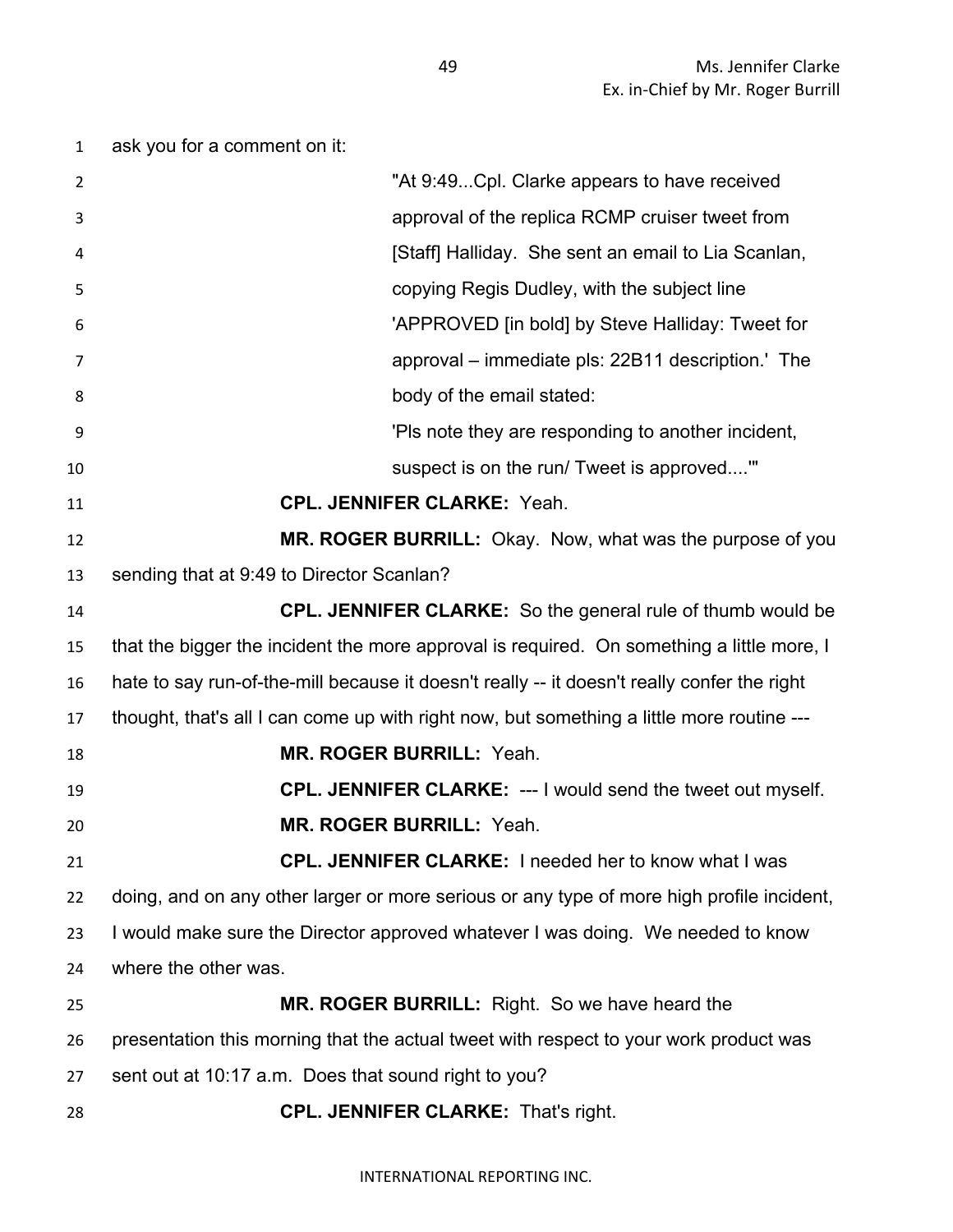**MR. ROGER BURRILL:** So we've got a difference of --- **CPL. JENNIFER CLARKE:** Twenty-seven (27) minutes. **MR. ROGER BURRILL:** --- 28 -- 27, 28-minutes --- **CPL. JENNIFER CLARKE:** Yeah. **MR. ROGER BURRILL:** --- between the approval and the actual tweet. Can you provide any insight into that, what you were doing, what you were --- **CPL. JENNIFER CLARKE:** Right. **MR. ROGER BURRILL:** --- thinking, and what your thought process was? **CPL. JENNIFER CLARKE:** I was waiting for approval. I know I sent the email at least twice to Lia. I knew she was busy. I don't know if I called, I'm pretty sure I probably did. I was pacing the floor. It was the longest 27-minutes of my life, waiting to get told that I was good to send that, but again, it's huge to send out a picture of a replica RCMP car which probably the average police officer wouldn't even know was different than our own. **And to get approval to send that out, again, how am I affecting our**  members on the road. I know there are an unknown number of police officers responding to this and what is that doing to them. 19 So it's -- it's a big deal. **MR. ROGER BURRILL:** Given the circumstances here and the importance of the information that you had, while you were pacing the floor waiting for Lia Scanlan, would there have been other options that you could have utilized to get the approval to get that piece of information out to the public? **CPL. JENNIFER CLARKE:** No. **MR. ROGER BURRILL:** There are more people besides Lia Scanlan that would have had an involvement in this process and would have some familiarity with --- **CPL. JENNIFER CLARKE:** Right.

INTERNATIONAL REPORTING INC.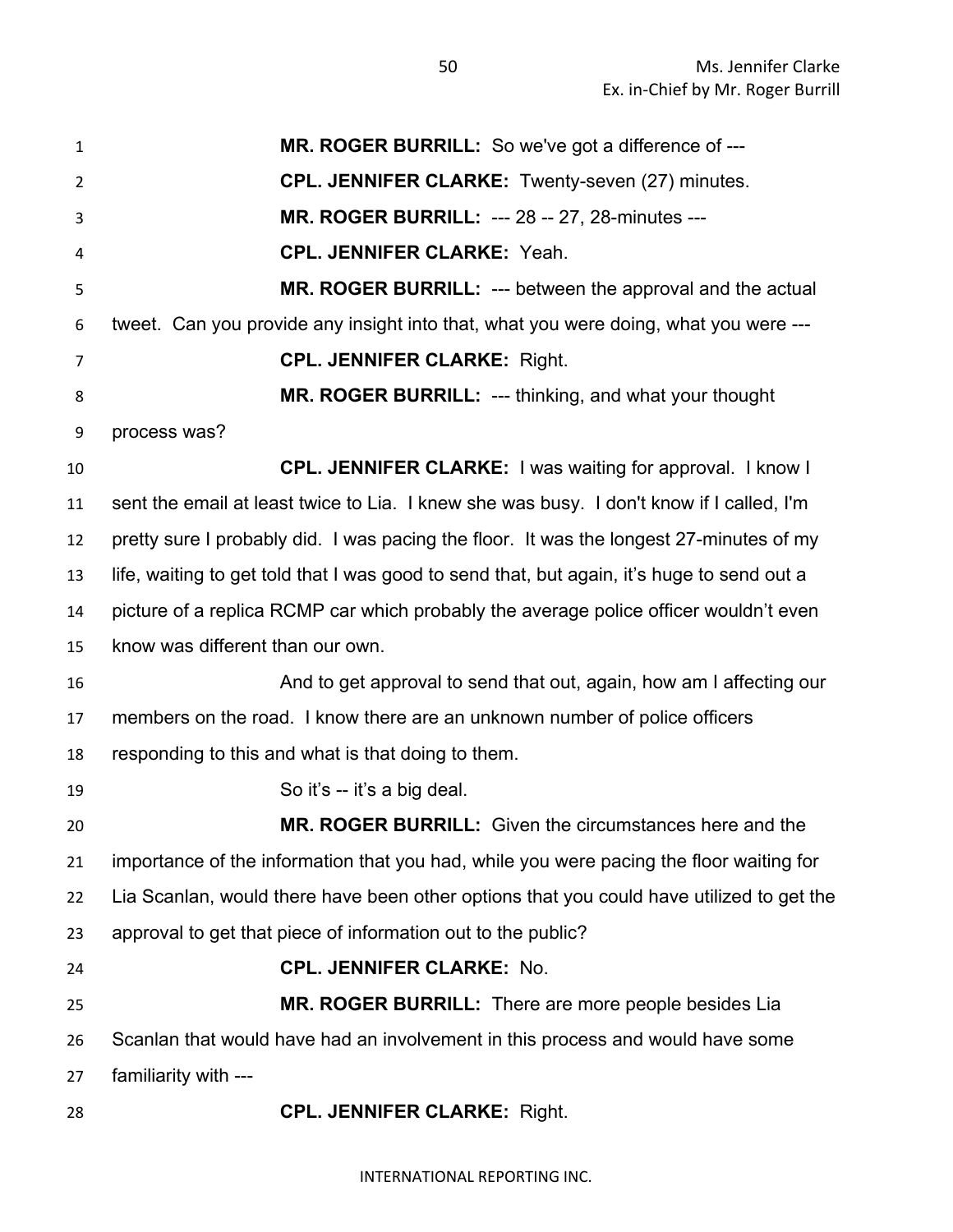**MR. ROGER BURRILL:** --- Strat Comms. **CPL. JENNIFER CLARKE:** Right. **MR. ROGER BURRILL:** Did you reach them or reach out to them? **CPL. JENNIFER CLARKE:** Do you mean Cindy Bayers or any of those types? **MR. ROGER BURRILL:** Sure. **CPL. JENNIFER CLARKE:** No, I didn't. Lia was the conduit at that point and that was the person that I needed approval from. **MR. ROGER BURRILL:** Right. There are also people above Lia Scanlan in terms of the command structure at H Div. Would you have thought, given the substance of the information that you had, to reach out to those particular people? **CPL. JENNIFER CLARKE:** No. It just -- it wouldn't be appropriate for me to. You have to stay within the chain of command. **I know it seems very trivial when you consider what happened, but**  that was -- that was the way things worked in that unit and I wasn't going to stray from it at that point. **MR. ROGER BURRILL:** We know that in looking at paragraph 98 that there was a Tweet at 10:04 sent out with respect to the RCMP advising the public to stay away from Hidden Hilltop given some significant information that they had with respect to the Fisher residence in Glenholme at that time. Would you have been privy to the information coming in about what's going on on the road or at the road? **CPL. JENNIFER CLARKE:** I had a little bit of information. You can see in my notes I wrote down "Silver Tracker". **MR. ROGER BURRILL:** Yeah. **CPL. JENNIFER CLARKE:** That was one of the vehicles that was involved.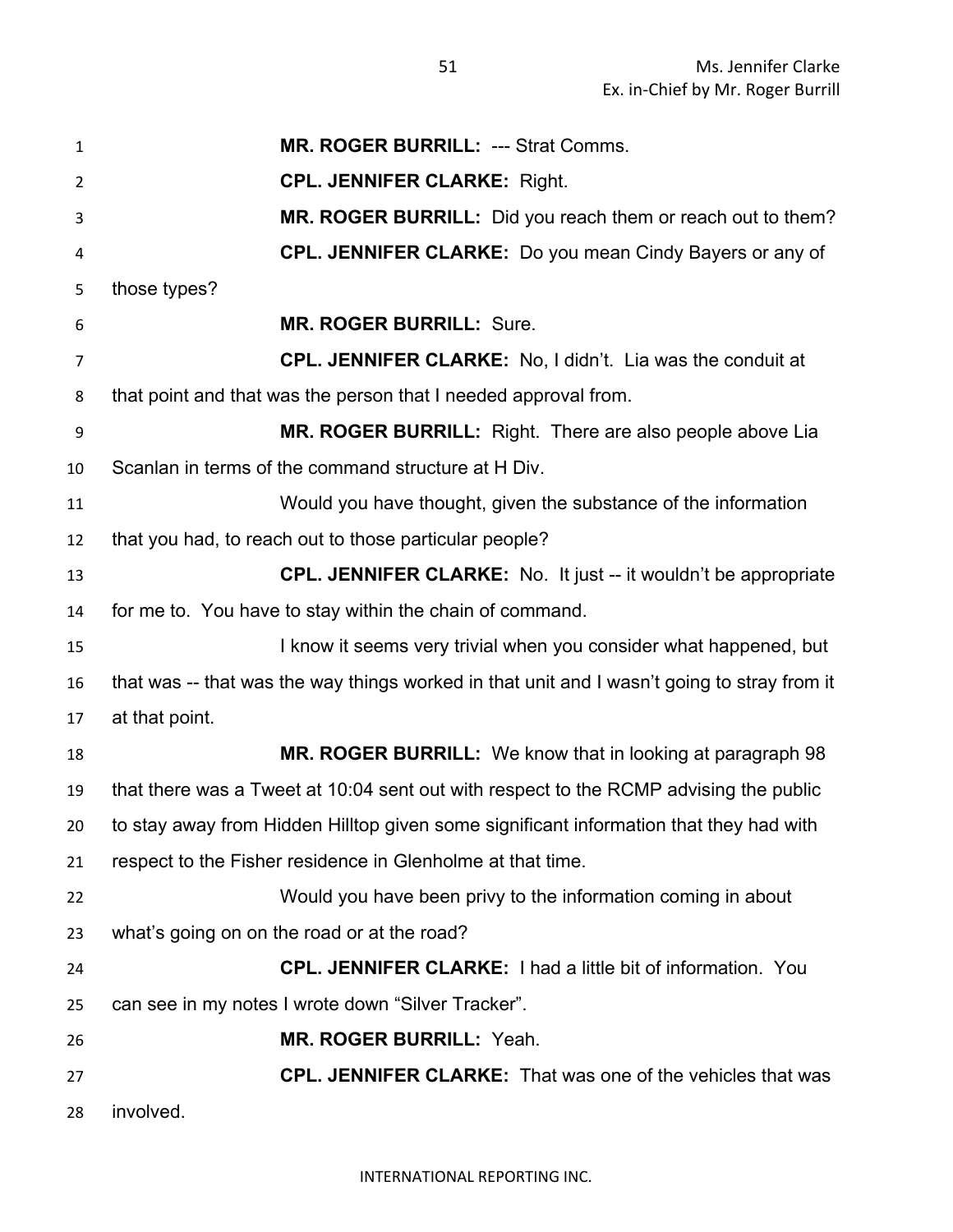| $\mathbf{1}$   | MR. ROGER BURRILL: I guess the importance of this question                               |
|----------------|------------------------------------------------------------------------------------------|
| $\overline{2}$ | with respect to paragraph 98 is that this is the Tweet for Hidden Hilltop at 10:04. This |
| 3              | falls in between that time period of 9:49 ---                                            |
| 4              | <b>CPL. JENNIFER CLARKE: It does.</b>                                                    |
| 5              | MR. ROGER BURRILL: --- to 10:17, and we've got some Tweet                                |
| 6              | action from Strat Comms.                                                                 |
| 7              | <b>CPL. JENNIFER CLARKE: Yeah.</b>                                                       |
| 8              | MR. ROGER BURRILL: And it was not obviously you. It was                                  |
| 9              | some other operative within the ---                                                      |
| 10             | <b>CPL. JENNIFER CLARKE: Right.</b>                                                      |
| 11             | MR. ROGER BURRILL: --- division.                                                         |
| 12             | Would you have been aware that that Tweet is coming out?                                 |
| 13             | <b>CPL. JENNIFER CLARKE:</b> Unless I saw it, but probably not.                          |
| 14             | MR. ROGER BURRILL: Okay. Given the importance of the                                     |
| 15             | information that you had at that point, did you call anyone else besides -- I'm thinking |
| 16             | Regis Dudley, who was responsible for this Tweet.                                        |
| 17             | Did you contact her for purposes of getting advice on what you                           |
| 18             | had?                                                                                     |
| 19             | <b>CPL. JENNIFER CLARKE: No.</b>                                                         |
| 20             | MR. ROGER BURRILL: Okay. As you look back on those very                                  |
| 21             | difficult 28 minutes, I'm sure, anything that could have been done differently with      |
| 22             | respect to the information that you had to get it out to the public?                     |
| 23             | <b>CPL. JENNIFER CLARKE: I don't know what else I could have</b>                         |
| 24             | done. There was -- there was a lot going on there in the background.                     |
| 25             | I-- look, I wish I could have gotten it out earlier. I don't know. I                     |
| 26             | don't know if I could have saved someone or -- I don't know.                             |
| 27             | <b>MR. ROGER BURRILL: Okay.</b>                                                          |
| 28             | CPL. JENNIFER CLARKE: I don't know that I could have worked                              |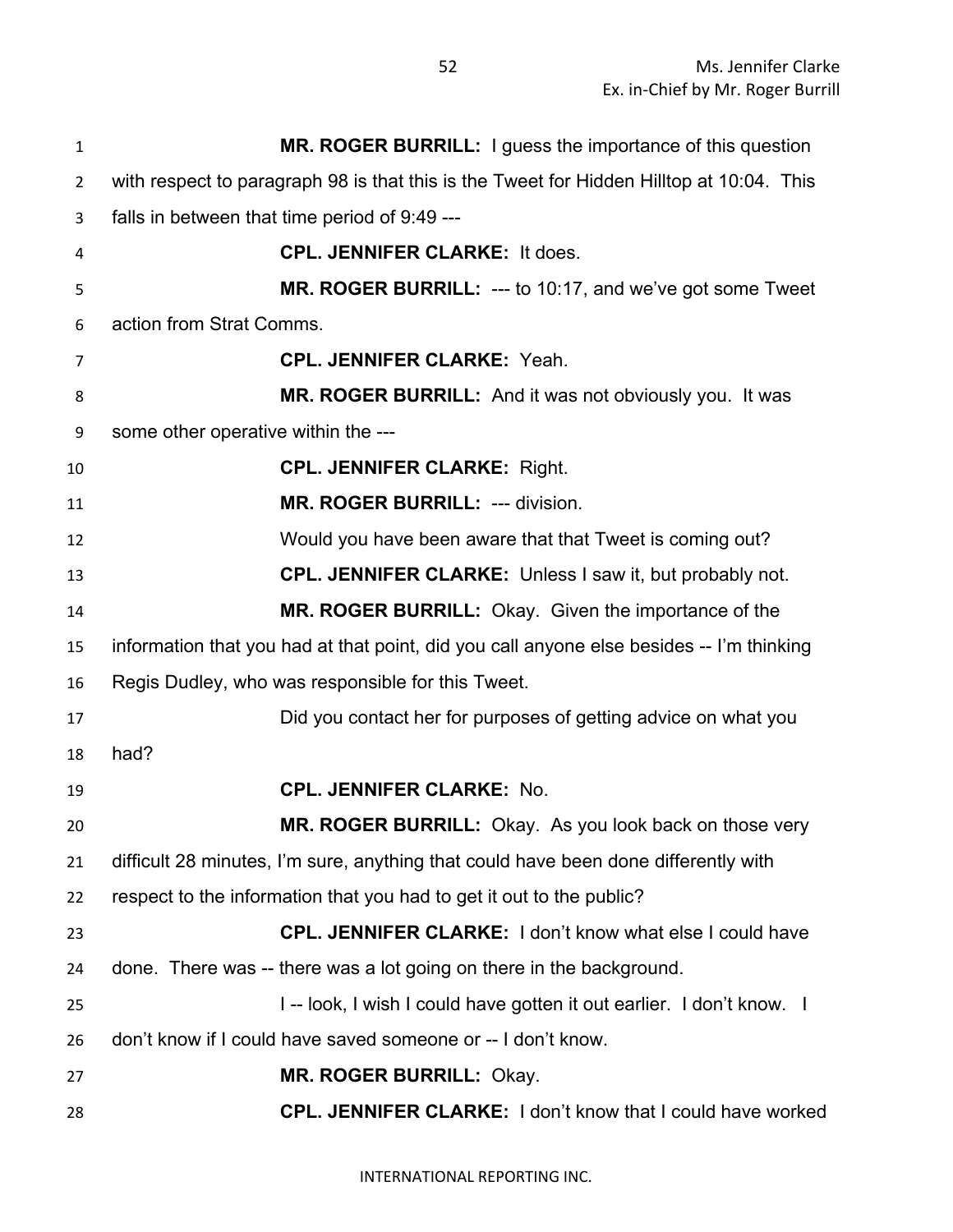any faster given the -- given the format that I was working in, given the usual process and it -- it simply wouldn't have been productive to anyone to start going rogue, so to speak, and trying to get approval from different sources than the one that I had. **MR. ROGER BURRILL:** And just to tie this up to make sure that we're not missing any factual circumstances, when the Tweet was sent out at 10:17, you're the one pressing "send" on that? **CPL. JENNIFER CLARKE:** Oh, yes. Yeah. **MR. ROGER BURRILL:** And what was it that made you send that 10:17 Tweet out? **CPL. JENNIFER CLARKE:** I either received a phone call or an email from Lia saying "do it". **MR. ROGER BURRILL:** All right. Those are my questions for this witness, Commissioners. **COMMISSIONER MacDONALD:** Thank you so much, Mr. Burrill. Even though you're retired, I'll refer to you as Corporal Clarke, if that's okay. **CPL. JENNIFER CLARKE:** Thank you. **COMMISSIONER MacDONALD:** Corporal, the process we will be following is that we'll take a break now and Mr. Burrill and other Commission Counsel will meet with Counsel for the Participants and determine if there are further questions for you and, if so, who will be asking them. So we'll take a break for 20 minutes, Mr. Burrill? **MR. ROGER BURRILL:** Yes. **COMMISSIONER MacDONALD:** If you need more time, let us know. **MR. ROGER BURRILL:** Certainly. **COMMISSIONER MacDONALD:** So that will us to, let's say, 11:15, then. Thank you.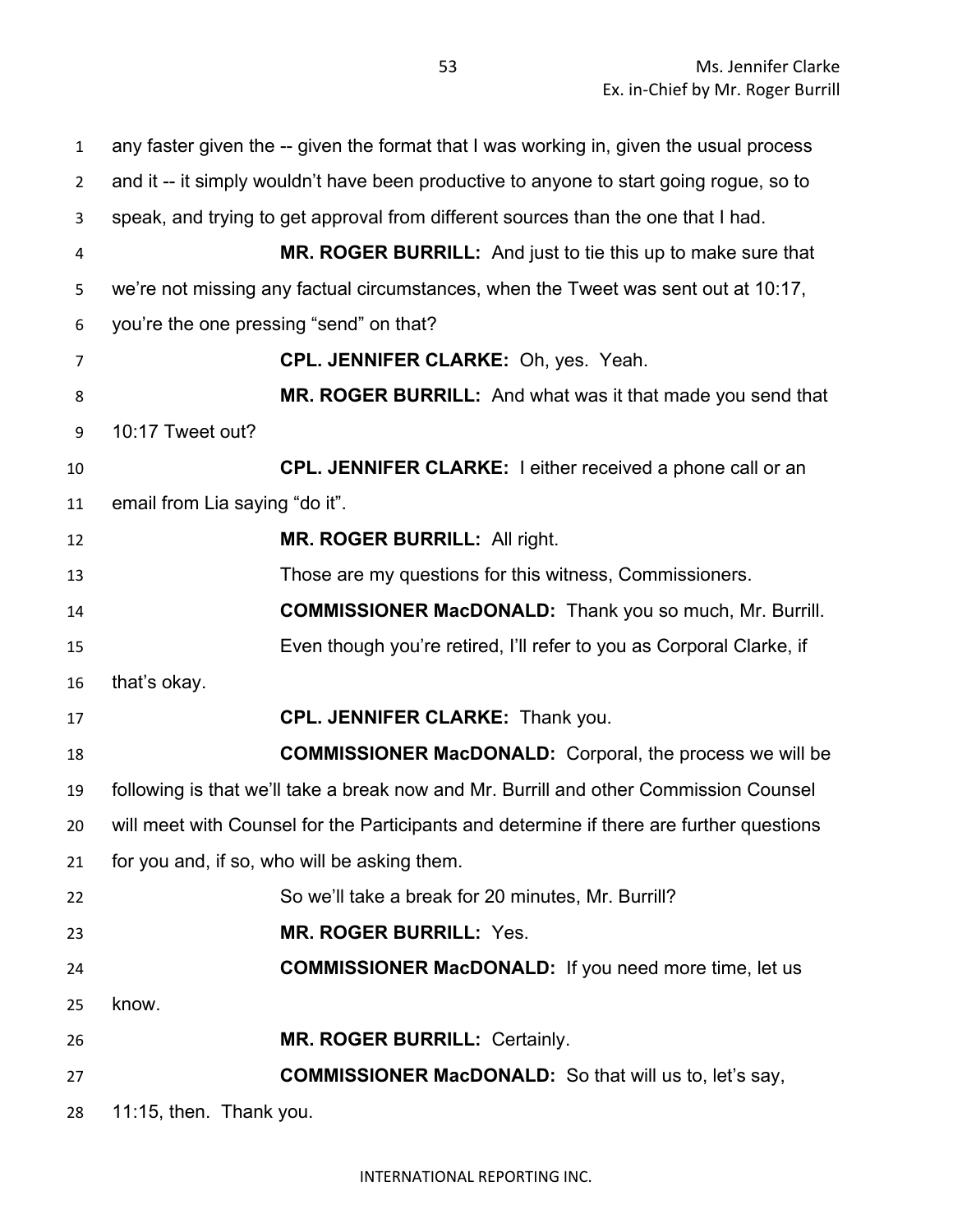| 1  | MR. ROGER BURRILL: Thank you.                                                             |
|----|-------------------------------------------------------------------------------------------|
| 2  | REGISTRAR DARLENE SUTHERLAND: Thank you.                                                  |
| 3  | The proceedings are now on break and we'll resume at 11:15.                               |
| 4  | --- Upon breaking at 10:54 a.m.                                                           |
| 5  | --- Upon resuming at 11:21 a.m.                                                           |
| 6  | REGISTRAR DARLENE SUTHERLAND: Welcome back.                                               |
| 7  | The proceedings are again in session.                                                     |
| 8  | <b>COMMISSIONER MacDONALD:</b> Thank you.                                                 |
| 9  | Mr. Burrill.                                                                              |
| 10 | MR. ROGER BURRILL: Yes, thank you, Commissioners.                                         |
| 11 | We have met over the short break and discussed following up the                           |
| 12 | direct examination, and we would propose that there be three counsel that be permitted    |
| 13 | to ask questions, and in particular, and in this order, Ms. Miller, Mr. Russell, and then |
| 14 | Ms. MacCormick. And if the Commissioners grant that, then we'll need the return of the    |
| 15 | witnesses. The witness, excuse me.                                                        |
| 16 | <b>COMMISSIONER MacDONALD:</b> Yes, let's have the witness in.                            |
| 17 | Thank you, counsel, for collaborating on that. Appreciate that.                           |
| 18 | I'd ask you to kindly explain your retainer -- your respective                            |
| 19 | retainers to the witness.                                                                 |
| 20 | MR. ROGER BURRILL: So retired Cpl. Clarke has returned.                                   |
| 21 | Thank you, Chief Commissioner.                                                            |
| 22 | <b>COMMISSIONER MacDONALD:</b> Thank you, Cpl. Clarke. Three                              |
| 23 | counsel will be asking you questions, follow-up questions, Ms. Clarke, beginning with     |
| 24 | Ms. Tara Miller, and she'll come forward now and each one will explain who they           |
| 25 | represent.                                                                                |
| 26 | <b>CPL. JENNIFER CLARKE: Thank you.</b>                                                   |
| 27 | <b>COMMISSIONER MacDONALD: Ms. Miller.</b>                                                |
| 28 | (SHORT PAUSE)                                                                             |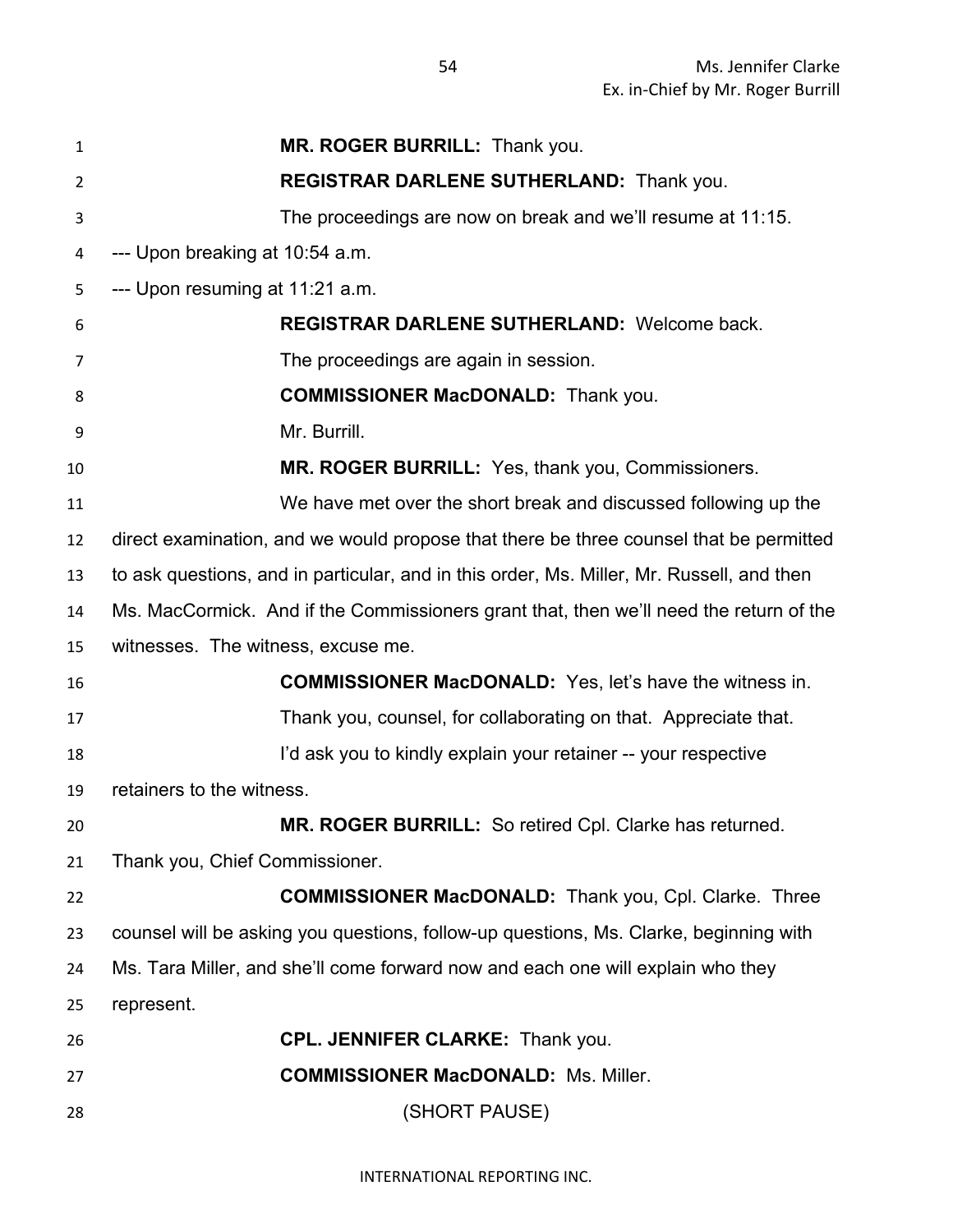**--- CROSS-EXAMINATION BY MS. TARA MILLER:** 

**MS. TARA MILLER:** Good morning, Cpl. Clarke. My name is Tara Miller, and with my colleague, Alix Digout, we represent a family member of Kristen Beaton. **CPL. JENNIFER CLARKE:** Okay. **MS. TARA MILLER:** Is it okay if I continue to call you Cpl. Clarke? 7 I know you're retired, but... **CPL. JENNIFER CLARKE:** That's fine. Thank you. **MS. TARA MILLER:** Thank you. Okay. **I want to start with having a better understanding, Cpl. Clarke, of**  training that would have been done after you arrived at the Strategic Communications Centre in 2016, specifically with respect to handling incidents of a critical incident magnitude. So can you share with us what kind of training would have been done from 2016 on, in terms of that division that you were working within? **CPL. JENNIFER CLARKE:** Training with respect to just social media, or the entire function of the unit? Which? **MS. TARA MILLER:** Well, I'll take all of the training. **CPL. JENNIFER CLARKE:** All of it? **MS. TARA MILLER:** And I want it to be broader than just there's a car accident in the traffic. I would like you to focus on training that would have been specifically dealing with critical incident matters that would have initiated the critical incident command. **CPL. JENNIFER CLARKE:** So it wasn't really so much training as more of a job shadowing thing. So, you know, at first I was basically held by the hand and led through the process of, you know, doing my job, essentially, from start to finish. And as I became more proficient with it, I required less supervision. **MS. TARA MILLER:** Okay. And would you have done any sort of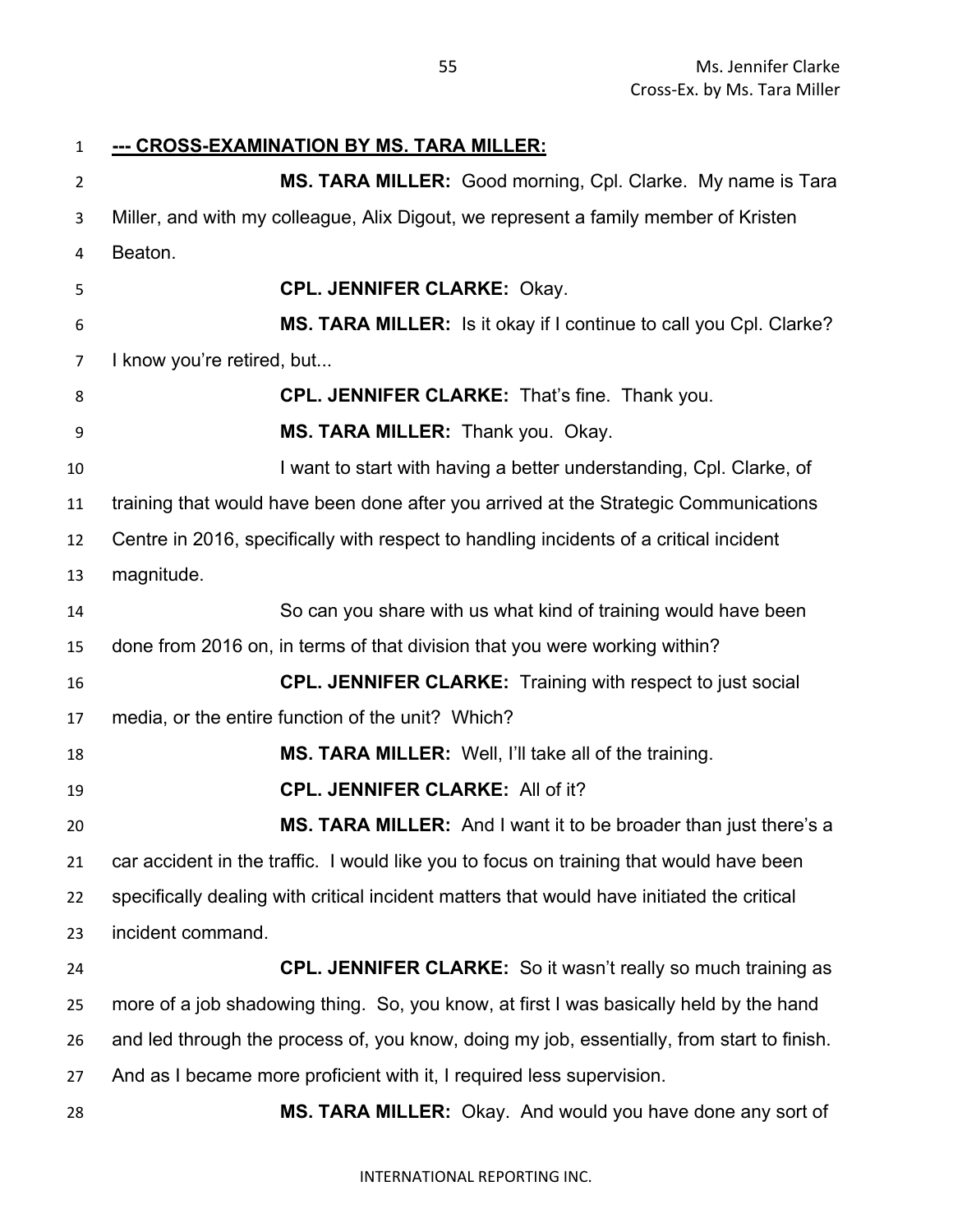| $\mathbf{1}$   | tabletop exercises within that division from 2016 on to plan and prepare proactively for |
|----------------|------------------------------------------------------------------------------------------|
| $\overline{2}$ | incidents of this type of magnitude that would require critical incident?                |
| 3              | <b>CPL. JENNIFER CLARKE:</b> The only thing that I can really                            |
| 4              | compare it to would be an Amber Alert type of scenario. So we did do some work with      |
| 5              | the Operational Communications Centre and the other members of the unit doing            |
| 6              | tabletop-type exercises on that sort of incident.                                        |
| $\overline{7}$ | MS. TARA MILLER: So the only thing that you can recall would be                          |
| 8              | an Amber Alert training.                                                                 |
| 9              | <b>CPL. JENNIFER CLARKE: Right.</b>                                                      |
| 10             | MS. TARA MILLER: Okay. Nothing about an active shooter? Do                               |
| 11             | you have any ---                                                                         |
| 12             | <b>CPL. JENNIFER CLARKE: No.</b>                                                         |
| 13             | MS. TARA MILLER: --- recollection?                                                       |
| 14             | <b>CPL. JENNIFER CLARKE:</b> No formal training on something like                        |
| 15             | that, no.                                                                                |
| 16             | MS. TARA MILLER: And any training within your group with                                 |
| 17             | respect to the EMO alert system from 2016 forward?                                       |
| 18             | <b>CPL. JENNIFER CLARKE:</b> The only conversation I had with                            |
| 19             | anyone about Alert Ready was in the days following April 19, so that week following.     |
| 20             | Because I think on the Friday of that week, an alert went out. And the only conversation |
| 21             | I had was to ask the Director why didn't we use it, and the response was it had never    |
| 22             | been used for operational policing response.                                             |
| 23             | <b>MS. TARA MILLER: Okay.</b>                                                            |
| 24             | <b>CPL. JENNIFER CLARKE:</b> And that was the end of the                                 |
| 25             | conversation for me.                                                                     |
| 26             | MS. TARA MILLER: And when you say, "The Director," that would                            |
| 27             | have been Director Scanlan?                                                              |
| 28             | <b>CPL. JENNIFER CLARKE: Yes.</b>                                                        |

INTERNATIONAL REPORTING INC.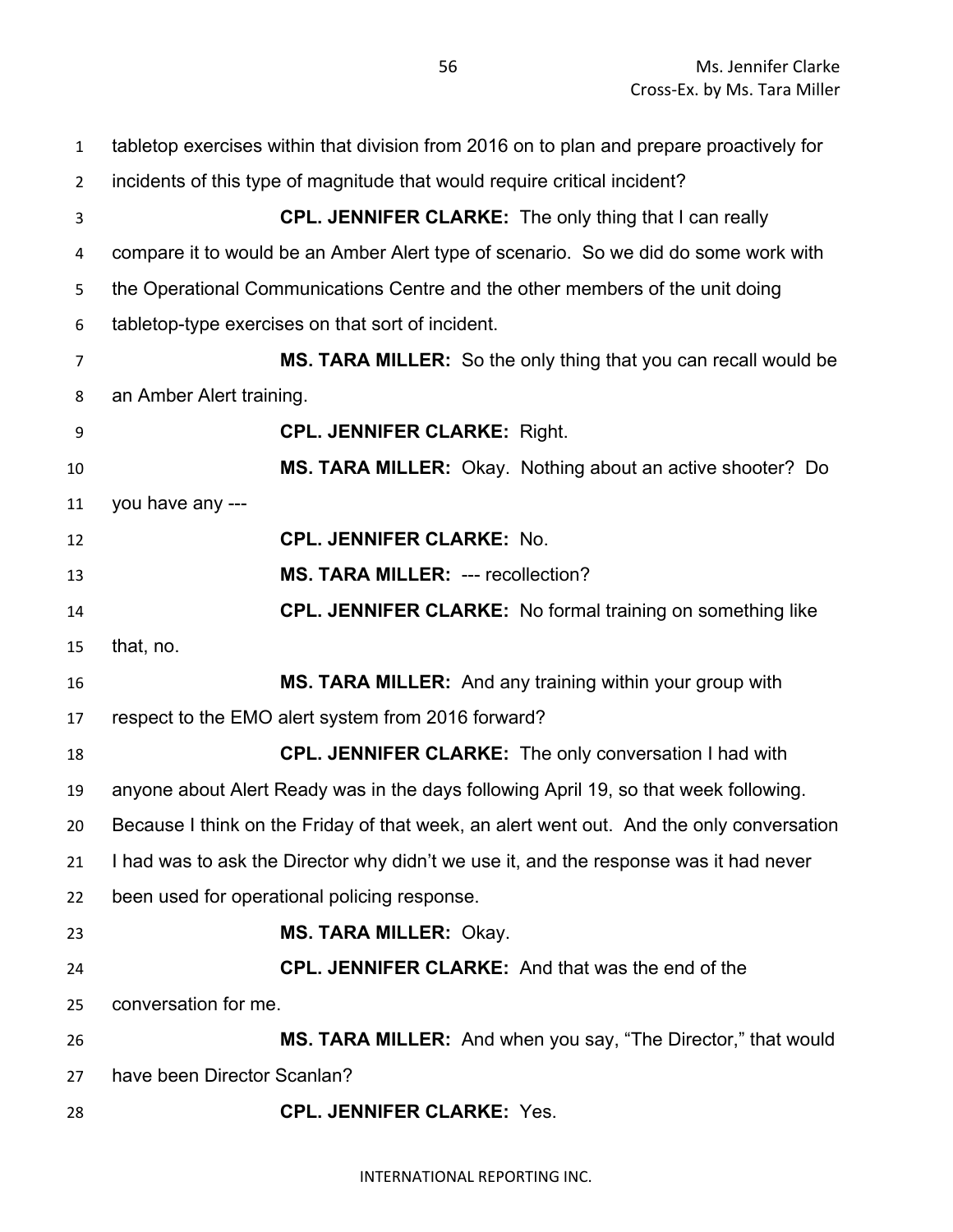| $\mathbf{1}$   | MS. TARA MILLER: Okay. And so it had never been used within                                 |
|----------------|---------------------------------------------------------------------------------------------|
| $\overline{2}$ | that group, and is it fair to say you weren't even aware it would have been a tool prior to |
| 3              | that subsequent Alert Ready going out, after the mass casualty?                             |
| 4              | <b>CPL. JENNIFER CLARKE: That's right. Right.</b>                                           |
| 5              | MS. TARA MILLER: Thank you. I'm going to move around here.                                  |
| 6              | <b>CPL. JENNIFER CLARKE: Sure.</b>                                                          |
| 7              | MS. TARA MILLER: Certainly Mr. Burrill covered much of the -- a                             |
| 8              | lot of the relevant information. I just want to drill down on some of the things that you   |
| 9              | addressed.                                                                                  |
| 10             | One of the pieces of information, Cpl. Clarke, that you had at 8:59                         |
| 11             | a.m., and this in paragraph 90 of the Foundational Document, and we can bring it up,        |
| 12             | but I think you're familiar with it. At 8:59 you email Director Scanlan with an update      |
| 13             | about the perpetrator's police car, and you talk about it:                                  |
| 14             | " looks like a current RCMP Ford Taurus Interceptor.                                        |
| 15             | The only difference is that it has a 'whip' antenna                                         |
| 16             | mounted on the [truck -- sorry] trunk."                                                     |
| 17             | Where did you get that information from at that point?                                      |
| 18             | <b>CPL. JENNIFER CLARKE:</b> I think it was a conversation I had over                       |
| 19             | the phone with S/Sgt. MacCallum. We were trying to figure out how it was I was going        |
| 20             | to make that distinct from the legitimate police cars.                                      |
| 21             | MS. TARA MILLER: Okay. And do you have a recollection of how                                |
| 22             | he had that information?                                                                    |
| 23             | <b>CPL. JENNIFER CLARKE: No.</b>                                                            |
| 24             | MS. TARA MILLER: Did he tell you that he had a photo at that                                |
| 25             | time with that information?                                                                 |
| 26             | <b>CPL. JENNIFER CLARKE:</b> I don't remember. Maybe it was that                            |
| 27             | one of them was going to send me the picture.                                               |
| 28             | <b>MS. TARA MILLER: Okay.</b>                                                               |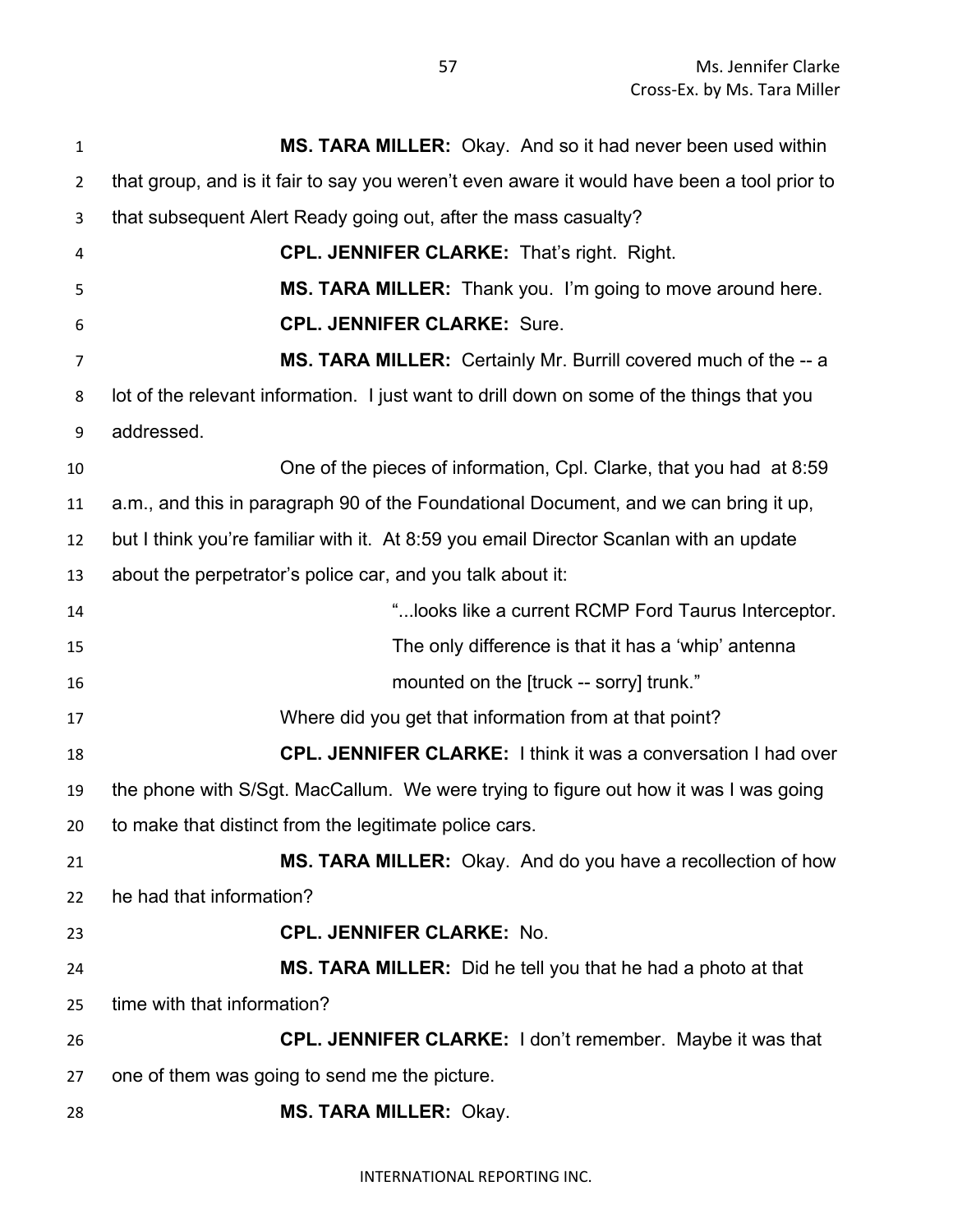**CPL. JENNIFER CLARKE:** But I don't know how he knew that. **MS. TARA MILLER:** Okay. And he -- that's why I was wondering where you got the information, "'Whip' antenna mounted on the trunk"; that came from S/Sgt. MacCallum? **CPL. JENNIFER CLARKE:** I think that was in a conversation I had with him, yes. **MS. TARA MILLER:** Okay, thank you. And we know from looking through the Facebook and the Twitter notification that went out; the Twitter at 10:17, the Facebook at 10:19 -- let me back up a little bit. You were responsible for posting, both on Twitter and Facebook, the dissemination of social media information about the car detail; was that you doing both the Twitter and the Facebook? **CPL. JENNIFER CLARKE:** I don't remember the Facebook post, but I do remember the Twitter one. **MS. TARA MILLER:** Okay. And is there any reason why reference to the whip antenna, Cpl. Clarke, didn't make it into the descriptor of the car as another piece of distinguishing information for the public --- **CPL. JENNIFER CLARKE:** Right. **MS. TARA MILLER:** --- to be able to discern? **CPL. JENNIFER CLARKE:** So the whip antenna, I knew that my boss didn't know what a whip antenna was. And I didn't know what members of the public would or wouldn't know if I used that description. I know that some of our traffic cars may have a whip antenna on them, so did I didn't think it was descriptive or distinct enough for me to use that criterion. And that applies as well to the push bar. I know that some detachments have push bars on their vehicles and some don't. **MS. TARA MILLER:** So I was going to ask you about the push bar. You were aware that this vehicle did have a push bar on it? **CPL. JENNIFER CLARKE:** I think that's in some of the emails back and forth but, to me, it wasn't distinctive enough to make it easy to make it clear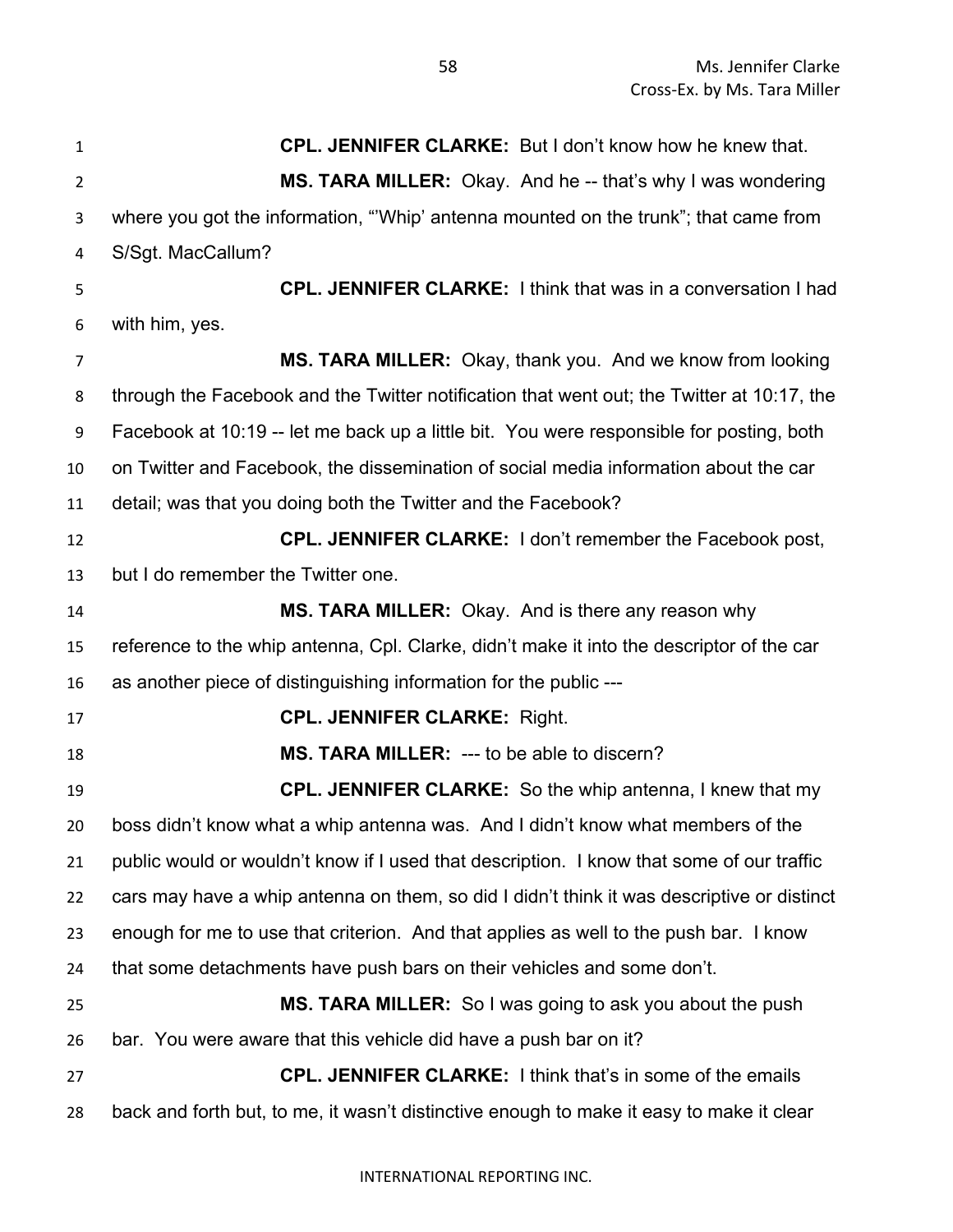that that wasn't our car.

| $\overline{2}$ | MS. TARA MILLER: And why was that? You understood, I think                                |
|----------------|-------------------------------------------------------------------------------------------|
| 3              | you said, a lot of vehicles had push bars on them?                                        |
| 4              | <b>CPL. JENNIFER CLARKE:</b> Some detachments do.                                         |
| 5              | <b>MS. TARA MILLER: Okay.</b>                                                             |
| 6              | <b>CPL. JENNIFER CLARKE:</b> And from my experience with the                              |
| 7              | response to the incident in Moncton, I knew that police cars had come from all over the   |
| 8              | province to help with that. So I didn't know which units were in the area and which units |
| 9              | may have had push bars on their vehicles.                                                 |
| 10             | MS. TARA MILLER: Okay. So evidence the Commission has                                     |
| 11             | heard to date is that there really was only one other vehicle in the province that may    |
| 12             | have had a push bar on it, and it was in the Valley. Does that strike you as -- you seem  |
| 13             | to have a sense that there were far more vehicles than one other vehicle with a push      |
| 14             | bar on it.                                                                                |
| 15             | <b>CPL. JENNIFER CLARKE:</b> I can tell you for sure that Meteghan                        |
| 16             | Detachment, they were putting push bars on their cars, because they were hitting a lot    |
| 17             | of deer.                                                                                  |
| 18             | <b>MS. TARA MILLER: Okay.</b>                                                             |
| 19             | <b>CPL. JENNIFER CLARKE:</b> Just because of the geography of the                         |
| 20             | area.                                                                                     |
| 21             | MS. TARA MILLER: And the whip antenna, are you -- we had                                  |
| 22             | evidence as well from another witness earlier that the whip antennas would only have      |
| 23             | been placed on the older cars. Were you aware of that?                                    |
| 24             | <b>CPL. JENNIFER CLARKE:</b> I wasn't aware of that, and I didn't                         |
| 25             | want – I just didn't feel safe enough to maybe do that.                                   |
| 26             | MS. TARA MILLER: So you made the decision to remove                                       |
| 27             | information about the presence of a push bar and a whip antenna from the descriptor of    |
| 28             | the vehicle?                                                                              |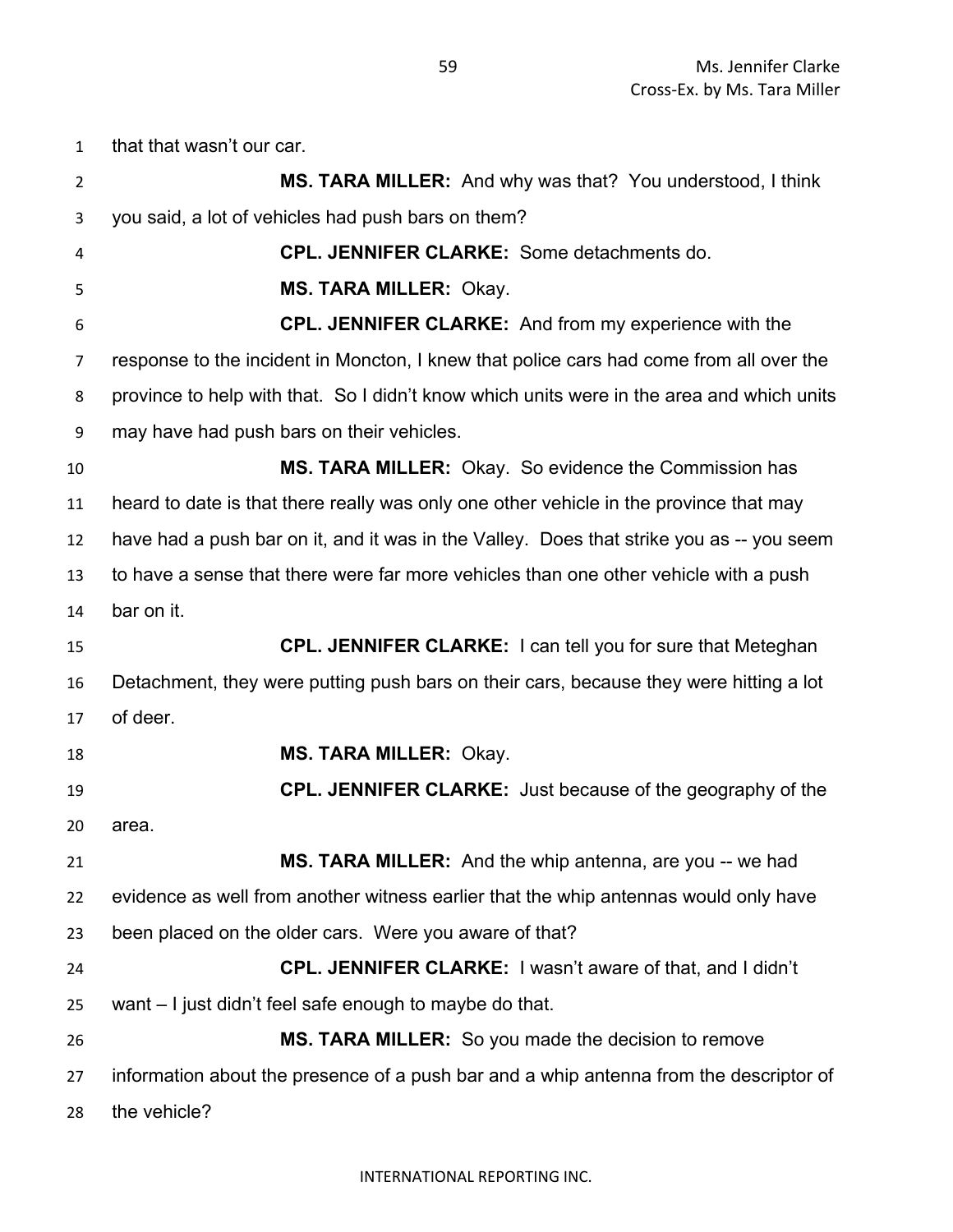**CPL. JENNIFER CLARKE:** It's not that I removed it. And Twitter, you can only use 140 characters. So the information that you do send in a Tweet has to be really distinct. **MS. TARA MILLER:** There's also a Facebook post though that goes out at 10:19, and certainly you'll agree with me that there's no limit in terms of the characters that you can put in a Facebook post? **CPL. JENNIFER CLARKE:** No. **MS. TARA MILLER:** So in terms of the Facebook post, and that's what I'd ask you earlier, had you any role in posting the 10:19 Facebook post? **CPL. JENNIFER CLARKE:** I don't know. **MS. TARA MILLER:** You don't --- **CPL. JENNIFER CLARKE:** It says "Tweet sent" in my notes. There's nothing about the Facebook post. I don't recall sending it if I did. **MS. TARA MILLER:** And you'd agree with me though that in a Facebook post, there could have been room to add additional detail? **CPL. JENNIFER CLARKE:** Of course. **MS. TARA MILLER:** Including the whip -- the presence of the whip antenna and the push bar? **CPL. JENNIFER CLARKE:** Right. **MS. TARA MILLER:** Okay. Thank you. There was – the ordering of the Tweets, we know, was first to push out information about the perpetrator's identification with his face. **CPL. JENNIFER CLARKE:** M'hm. **MS. TARA MILLER:** And then the car came later. **CPL. JENNIFER CLARKE:** Right. **MS. TARA MILLER:** The concern being that you wanted to be accurate about getting the car detail out. But wouldn't it had made more sense to get the car detail out? Because that wasn't going to disclose ---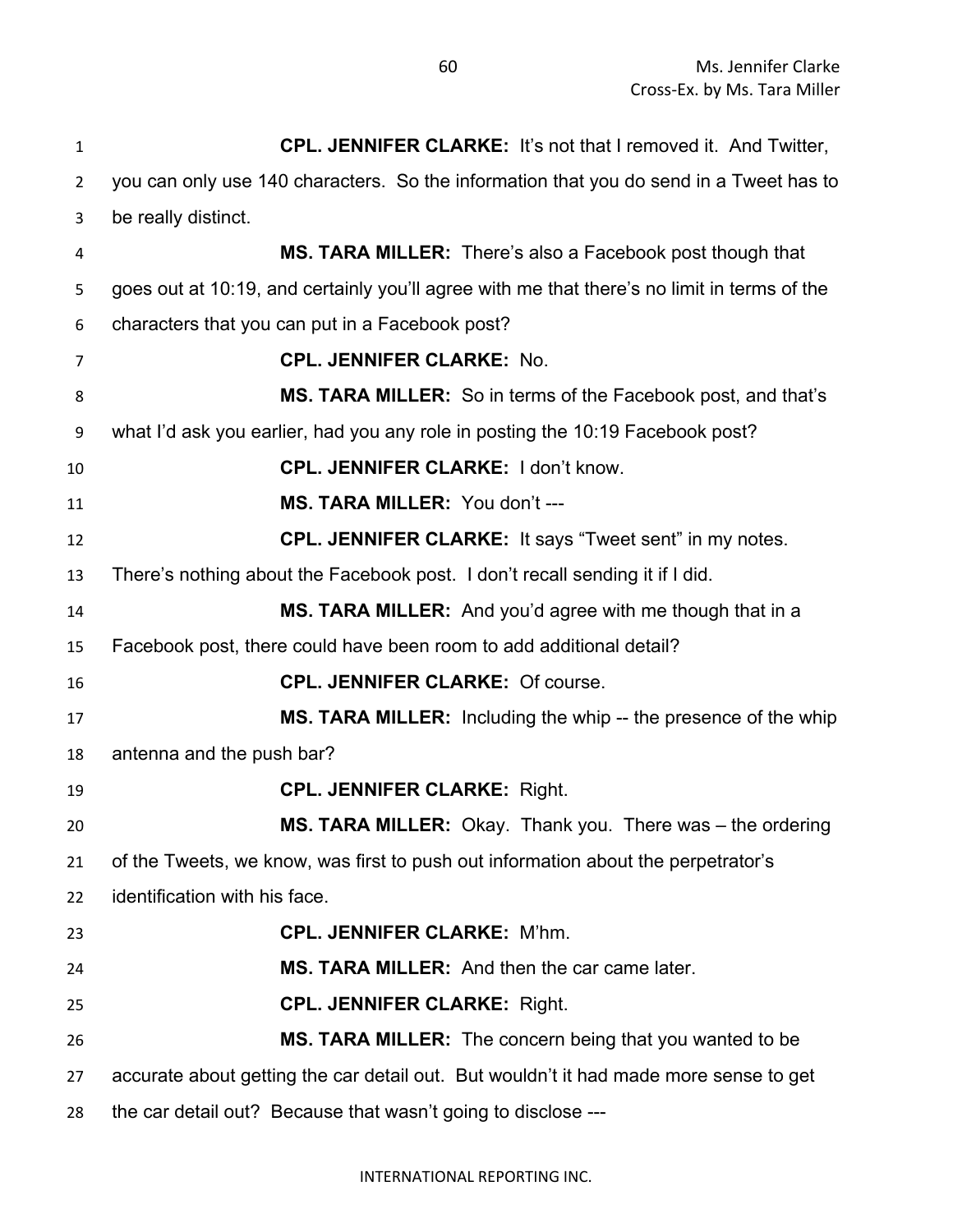**CPL. JENNIFER CLARKE:** Right. **MS. TARA MILLER:** --- an individual's identity, perhaps, in the wrong manner. Would you agree with that? **CPL. JENNIFER CLARKE:** The decision about the order of the Tweets and the posts wasn't up to me. **MS. TARA MILLER:** Okay. And that was Director Scanlan? **CPL. JENNIFER CLARKE:** Yes. **MS. TARA MILLER:** Okay. Thank you. We've also heard roundtable evidence in terms of public communication and keeping the public informed about ongoing information in a critical incident, Cpl Clarke, about the focus should be on getting some information out and then filling in the detail as things unfold. Is that something you would have learned in your time in the Strategic Communications Unit? **CPL. JENNIFER CLARKE:** I can tell you that for a more major incident, the kind of overall approach, and script, and strategy would not be something that I would be involved in developing. I would be involved in doing press conferences, responding to media inquiries, that sort of thing, like the strategy wouldn't be my role to come up with that. **MS. TARA MILLER:** When you say strategy, in terms – but you were playing a part and a role --- **CPL. JENNIFER CLARKE:** M'hm. **MS. TARA MILLER:** --- on the -- certainly the events of the mass casualty --- **CPL. JENNIFER CLARKE:** Right. **MS. TARA MILLER:** --- in getting information out to the public. **CPL. JENNIFER CLARKE:** Right. **MS. TARA MILLER:** Is that something you had not normally played? **CPL. JENNIFER CLARKE:** Again, I did play a role, but I was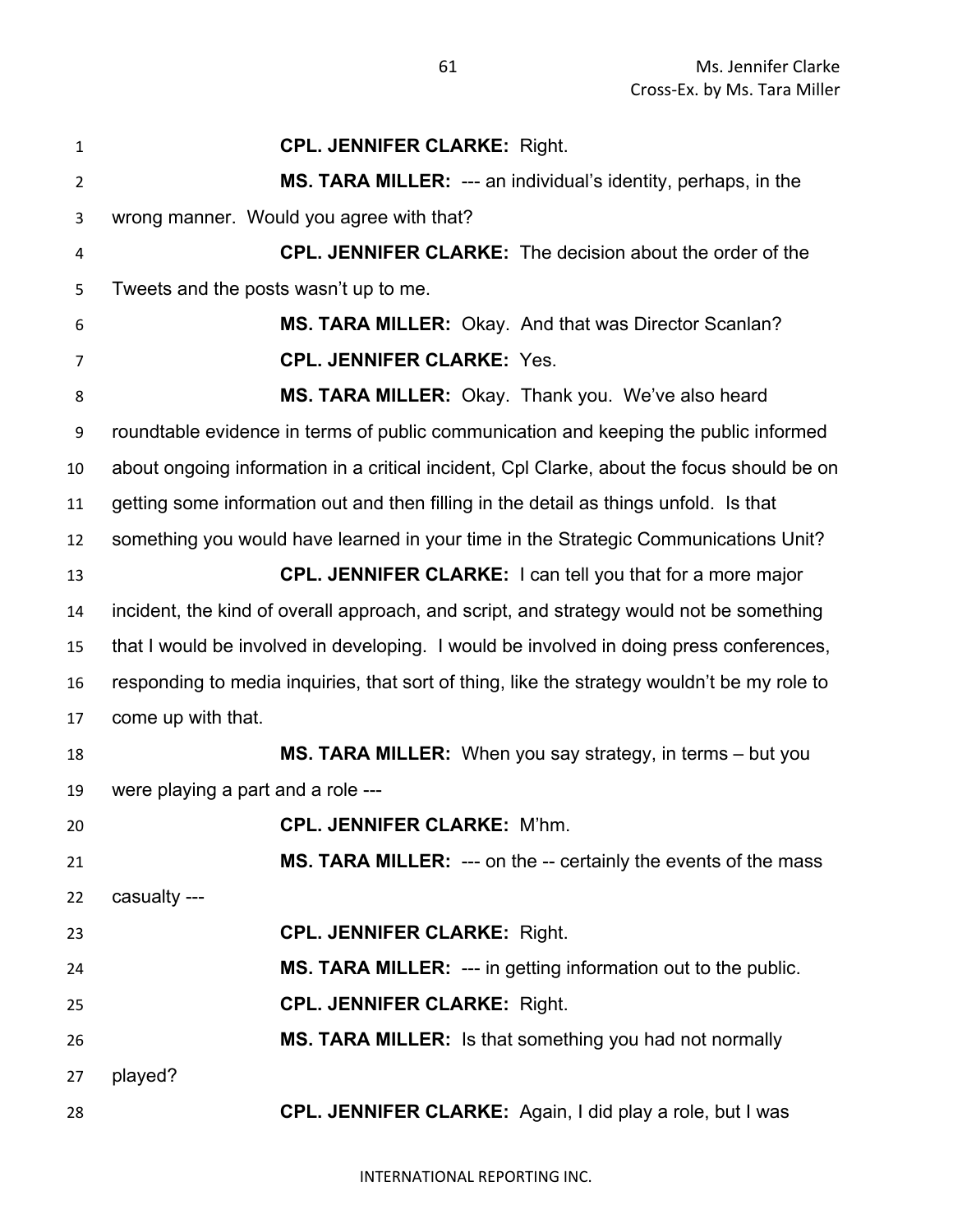| $\mathbf{1}$ | doing the role $-$ completing the role that I was told to complete.                          |
|--------------|----------------------------------------------------------------------------------------------|
| 2            | <b>MS. TARA MILLER: Right.</b>                                                               |
| 3            | CPL. JENNIFER CLARKE: I wasn't on duty that day. I was called                                |
| 4            | in to help and I was asked to do certain things, and those are what I did.                   |
| 5            | MS. TARA MILLER: Okay. Thank you.                                                            |
| 6            | <b>CPL. JENNIFER CLARKE: M'hm.</b>                                                           |
| 7            | MS. TARA MILLER: But separate and apart from that, I just want                               |
| 8            | to make sure I'm clear in your evidence, CpI Clarke, are you saying that prior to the        |
| 9            | events of the mass casualty, your role would not have been to draft Tweets and               |
| 10           | Facebook posts and get them out into the social media domain? Was that ---                   |
| 11           | <b>CPL. JENNIFER CLARKE:</b> I certainly would have. But again, for                          |
| 12           | a larger event, it might be something like this one where I was told to get a picture of the |
| 13           | police car out.                                                                              |
| 14           | MS. TARA MILLER: Okay. How many larger events had you                                        |
| 15           | been involved in prior to the mass casualty event in 2020, would you say?                    |
| 16           | <b>CPL. JENNIFER CLARKE:</b> The Guysborough incident, that                                  |
| 17           | particular incident I was involved in as well.                                               |
| 18           | <b>MS. TARA MILLER: Is it the Desmond ---</b>                                                |
| 19           | <b>CPL. JENNIFER CLARKE: Yeah, yes.</b>                                                      |
| 20           | <b>MS. TARA MILLER: Okay.</b>                                                                |
| 21           | CPL. JENNIFER CLARKE: A lot of the more high-profile incidents                               |
| 22           | over the five-ish years that I was working for Strategic Communications, I was involved      |
| 23           | in. Nothing as sort of operationally intense as this one.                                    |
| 24           | MS. TARA MILLER: Okay. Anything as fluid as this one?                                        |
| 25           | <b>CPL. JENNIFER CLARKE: Right.</b>                                                          |
| 26           | <b>MS. TARA MILLER: Okay.</b>                                                                |
| 27           | <b>CPL. JENNIFER CLARKE:</b> That's a good way to describe it, yes.                          |
| 28           | MS. TARA MILLER: So that would be the marked difference                                      |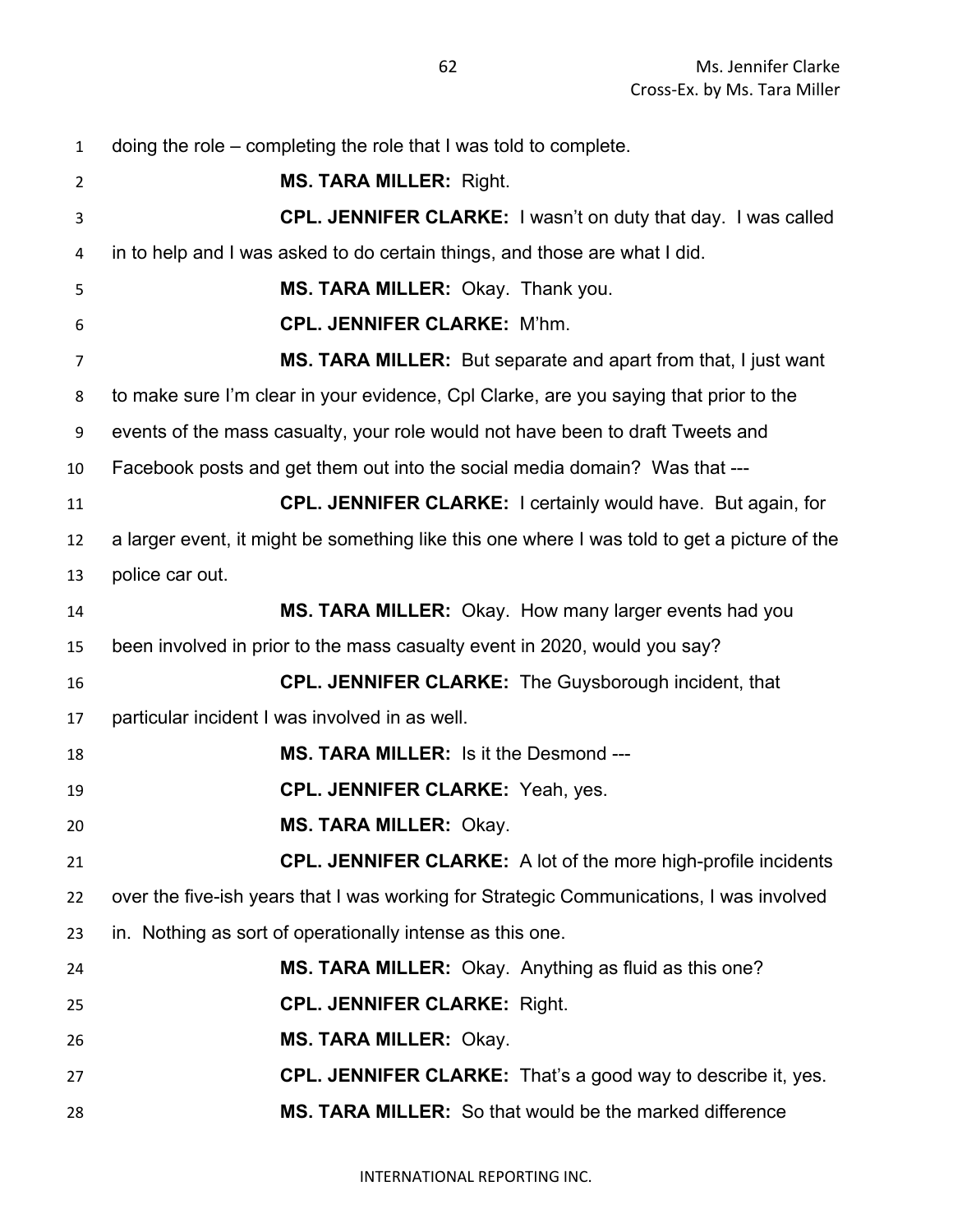certainly between the Guysborough Desmond incident and this --- **CPL. JENNIFER CLARKE:** Right. **MS. TARA MILLER:** --- incident? That that --- **CPL. JENNIFER CLARKE:** Right. **MS. TARA MILLER:** --- was not fluid? **CPL. JENNIFER CLARKE:** Right. **MS. TARA MILLER:** It was not dynamic? **CPL. JENNIFER CLARKE:** Right. **MS. TARA MILLER:** This one was? **CPL. JENNIFER CLARKE:** It was more – we were more reactive, as opposed to proactive in that one. **MS. TARA MILLER:** You were more reactive in the Desmond inquiry or more reactive in the Portapique mass casualty? **CPL. JENNIFER CLARKE:** We were more reactive with Desmond because the suspect was deceased by the time we were dealing with that one. **MS. TARA MILLER:** Thank you. **CPL. JENNIFER CLARKE:** M'hm. **MS. TARA MILLER:** We worked through the timelines and we have that evidence in the Foundational Document. I want to ask you a few questions about some of the pieces of detail around the timelines, Cpl Clarke. One of the reasons you gave for some delay in terms of actioning things, I understood, was because you were in touch with various people, one being Cpl Croteau, and I think you said she was sitting in her car with her uniform on in an operational capacity and you were worried about her. **CPL. JENNIFER CLARKE:** M'hm. **MS. TARA MILLER:** Where was she actually physically located at this point? **CPL. JENNIFER CLARKE:** I'm not 100 percent sure. I know she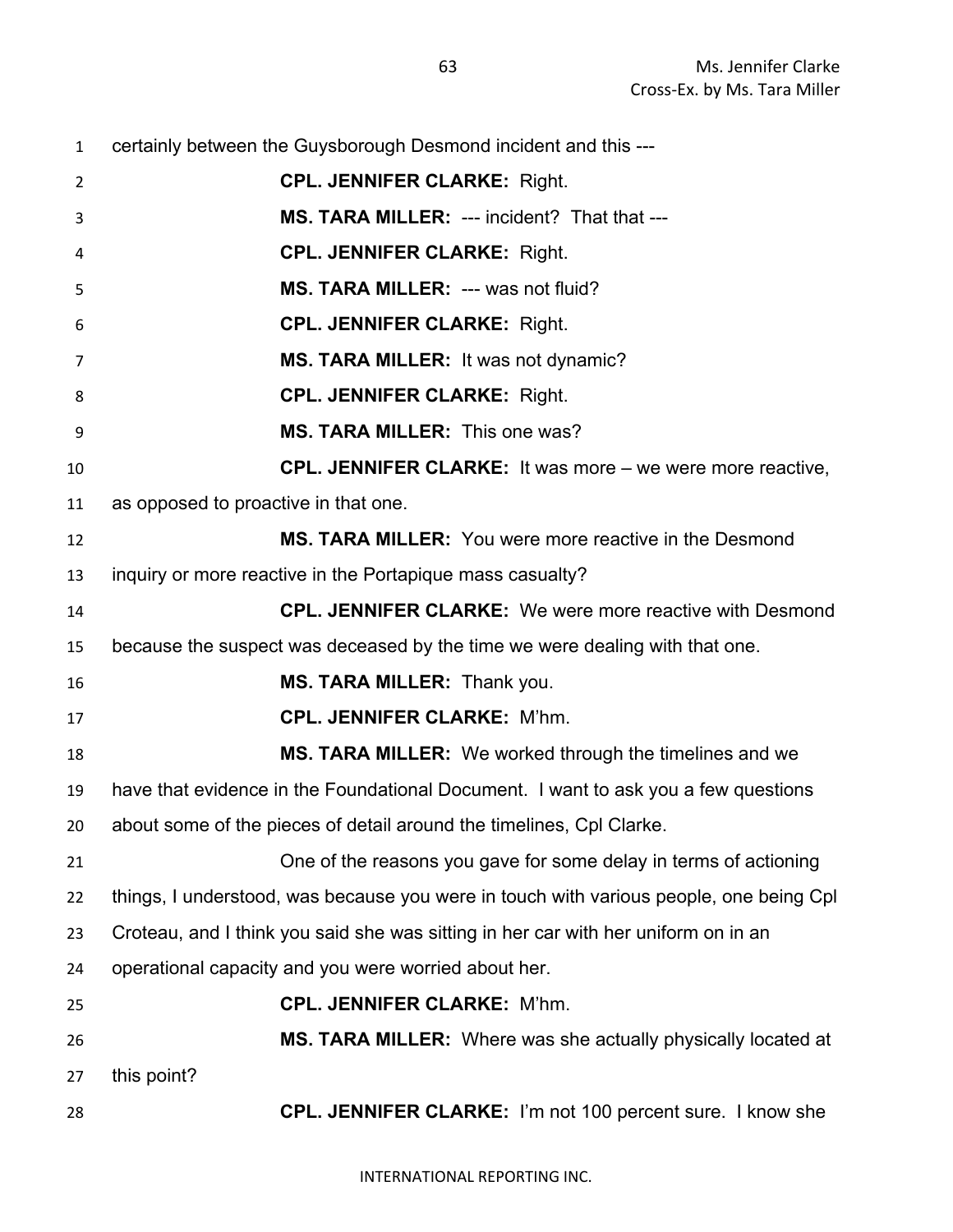was in the general area of Portapique. I'm not sure 100 percent where she was, but

she was -- we didn't know where he was.

 **MS. TARA MILLER:** Okay. Did you understand that she was at Command Post or that she was actually on scene in Portapique? **CPL. JENNIFER CLARKE:** Yeah, I really don't know. **MS. TARA MILLER:** Okay. **CPL. JENNIFER CLARKE:** I'm not sure. **MS. TARA MILLER:** So is that an assumption that you made, that she was sitting in her car with her uniform on? **CPL. JENNIFER CLARKE:** Once I realized that she was there and we didn't know where the suspect was -- it's very, very chaotic doing the Public Information Officer job when something is happening because you don't have the information to get to the reporters as they want it. It's very demanding. And I wanted her to have her eyes up and to know what was going on, to have some more situational awareness than I realize she probably had. **MS. TARA MILLER:** When you said, "Once I realized she was there," --- **CPL. JENNIFER CLARKE:** M'hm. **MS. TARA MILLER:** Again, I'm just trying to pinpoint, --- **CPL. JENNIFER CLARKE:** Right. **MS. TARA MILLER:** --- to the best of your – and maybe you don't know. **CPL. JENNIFER CLARKE:** Right. **MS. TARA MILLER:** Was she at the Command Centre – Command Post? **CPL. JENNIFER CLARKE:** Right. **MS. TARA MILLER:** Or was she somewhere outside of the Command Post?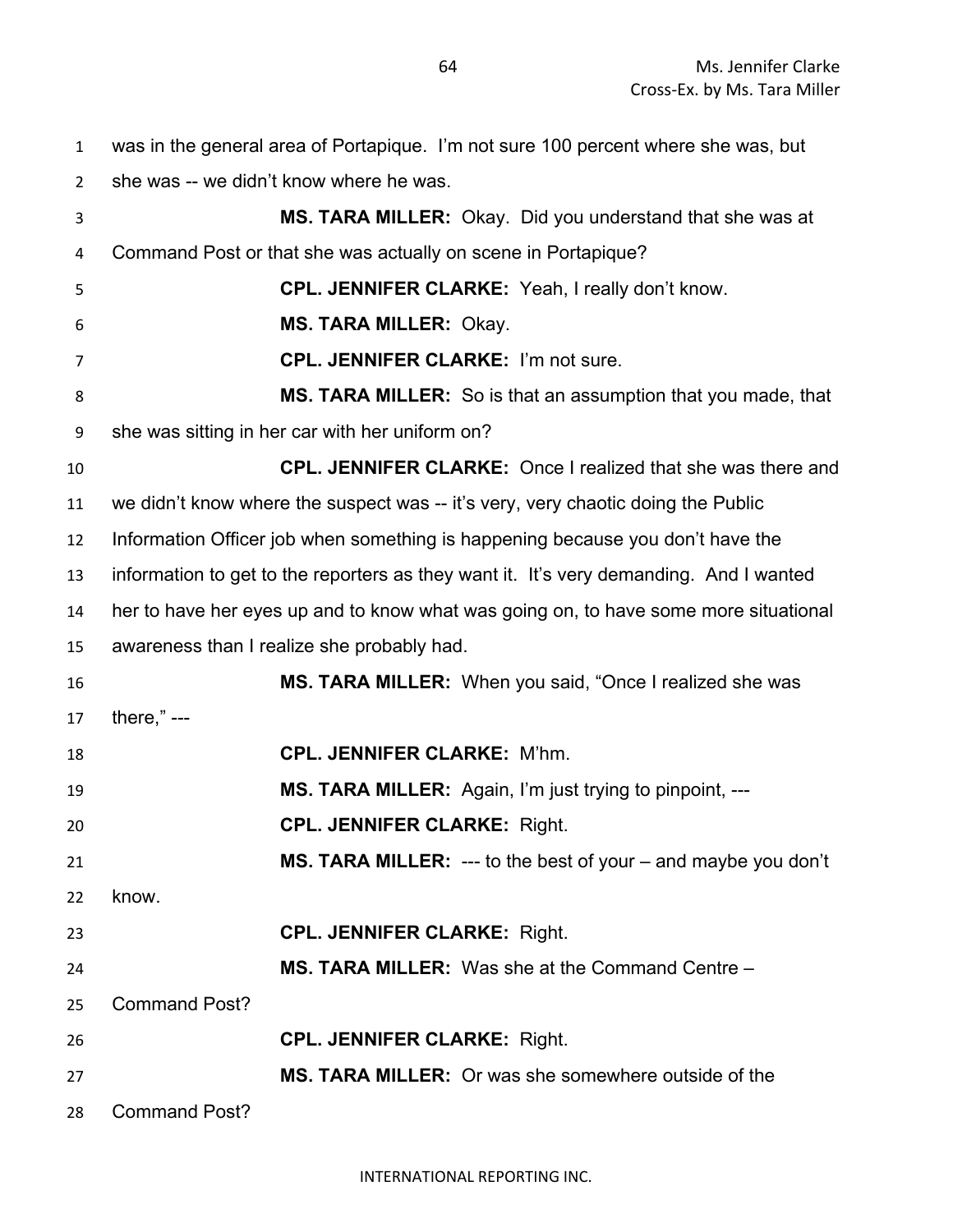| 1              | <b>CPL. JENNIFER CLARKE:</b> So I think you might have already                              |
|----------------|---------------------------------------------------------------------------------------------|
| $\overline{2}$ | asked me if she was at the Command Post, and I don't know exactly where she was. It         |
| 3              | would be very typical for the director to require the PIO to go to the scene. And again,    |
| 4              | we didn't even know how many scenes there were at that point. I knew she was in the         |
| 5              | general area, and I also knew we didn't know where the suspect was.                         |
| 6              | MS. TARA MILLER: Okay. Thank you.                                                           |
| 7              | <b>CPL. JENNIFER CLARKE:</b> That caused me some concern.                                   |
| 8              | <b>MS. TARA MILLER:</b> I also want to just clarify with you, to the                        |
| 9              | extent that you can recall, when was it that you actually did receive the photo of the car? |
| 10             | <b>CPL. JENNIFER CLARKE: I don't know.</b>                                                  |
| 11             | MS. TARA MILLER: You don't know?                                                            |
| 12             | CPL. JENNIFER CLARKE: I don't have that phone anymore, so I                                 |
| 13             | couldn't tell you when I received the text.                                                 |
| 14             | MS. TARA MILLER: Okay. Thank you. You also talked about at                                  |
| 15             | 9:40 you would have sent the Tweet for approval to S/Sgt Addie MacCallum, there was         |
| 16             | no response, and your evidence was that "That didn't surprise me" because you knew          |
| 17             | that he was responding ---                                                                  |
| 18             | <b>CPL. JENNIFER CLARKE: M'hm.</b>                                                          |
| 19             | MS. TARA MILLER: --- to the Wentworth incident and was in an                                |
| 20             | operational mode.                                                                           |
| 21             | <b>CPL. JENNIFER CLARKE: Right.</b>                                                         |
| 22             | MS. TARA MILLER: Part of what -- a large part of this inquiry to                            |
| 23             | make sure that we're looking forward and making ---                                         |
| 24             | <b>CPL. JENNIFER CLARKE: M'hm.</b>                                                          |
| 25             | MS. TARA MILLER: --- suggestions for the future. It strikes me                              |
| 26             | that S/Sgt MacCallum was playing two roles that day, that morning. We know that he          |
| 27             | had been delegated to deal with communications by S/Sgt Halliday, ---                       |
| 28             | <b>CPL. JENNIFER CLARKE: Right.</b>                                                         |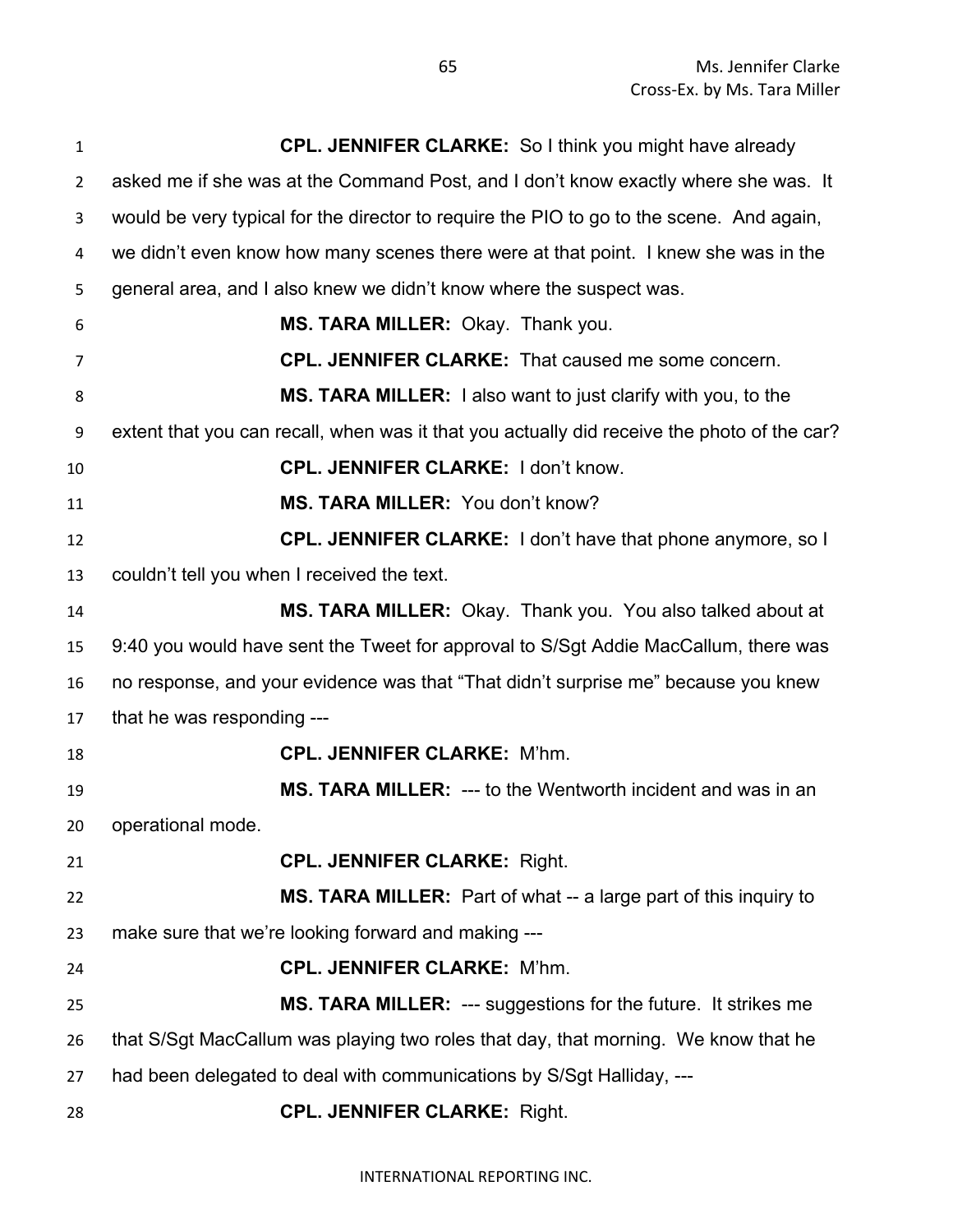| $\mathbf{1}$   | MS. TARA MILLER: And that was why you were going to him for                                 |
|----------------|---------------------------------------------------------------------------------------------|
| $\overline{2}$ | approval with this Tweet; correct?                                                          |
| 3              | <b>CPL. JENNIFER CLARKE:</b> Okay. I was told to go to him for                              |
| 4              | approval, so that would be my assumption.                                                   |
| 5              | <b>MS. TARA MILLER:</b> And who told you to go to him for approval?                         |
| 6              | <b>CPL. JENNIFER CLARKE: Lia, I believe.</b>                                                |
| 7              | MS. TARA MILLER: Yeah. And we do have that evidence that                                    |
| 8              | S/Sgt Halliday ---                                                                          |
| 9              | <b>CPL. JENNIFER CLARKE: M'hm.</b>                                                          |
| 10             | MS. TARA MILLER: --- had delegated that to him. So that does                                |
| 11             | make sense ---                                                                              |
| 12             | <b>CPL. JENNIFER CLARKE: Right.</b>                                                         |
| 13             | MS. TARA MILLER: --- that you would have gotten that direction.                             |
| 14             | <b>CPL. JENNIFER CLARKE: Right.</b>                                                         |
| 15             | MS. TARA MILLER: But it also appears that he was playing an                                 |
| 16             | operational role, and certainly at that point, your evidence is that he was driving his car |
| 17             | and he wasn't available so it didn't surprise you that he couldn't respond to give          |
| 18             | approval.                                                                                   |
| 19             | Does it strike you that in the future it would be better if the person                      |
| 20             | giving approval really only had one job to do, to liaise in terms of the communication      |
| 21             | piece?                                                                                      |
| 22             | <b>CPL. JENNIFER CLARKE:</b> It's difficult. You know, it's not really                      |
| 23             | for me to say. it seems to make sense. But it's also very difficult not to help when        |
| 24             | you're a police officer and you're at a scene. And there may be a potential for you to be   |
| 25             | able to help.                                                                               |
| 26             | MS. TARA MILLER: But police officers help in different ways and                             |
| 27             | certainly the aspect ---                                                                    |
| 28             | <b>CPL. JENNIFER CLARKE: Right.</b>                                                         |

INTERNATIONAL REPORTING INC.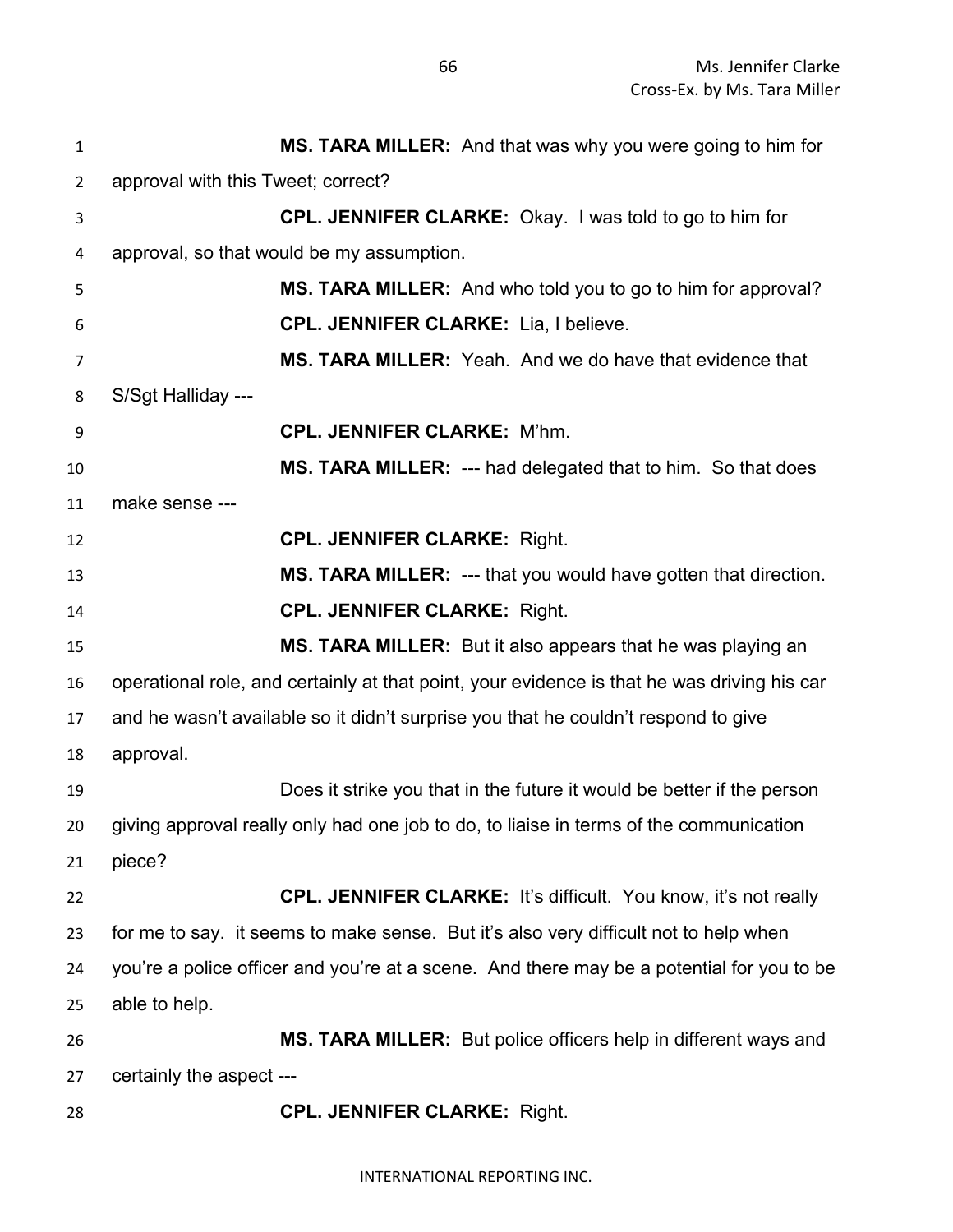| 1              | MS. TARA MILLER: --- of policing that deals with public safety and                                |
|----------------|---------------------------------------------------------------------------------------------------|
| $\overline{2}$ | public communication, that's a pretty critical role in an event ---                               |
| 3              | <b>CPL. JENNIFER CLARKE: M'hm.</b>                                                                |
| 4              | <b>MS. TARA MILLER: --- of this magnitude; would you agree with</b>                               |
| 5              | me?                                                                                               |
| 6              | CPL. JENNIFER CLARKE: It is. It's huge.                                                           |
| 7              | MS. TARA MILLER: You did get approval from S/Sgt Halliday at                                      |
| 8              | 9:45. And then you sent the same Tweet to Director Scanlan two to three times                     |
| 9              | between 9:49 and 10:17 when you got approval.                                                     |
| 10             | <b>CPL. JENNIFER CLARKE: Right.</b>                                                               |
| 11             | MS. TARA MILLER: And your answer for that was -- you were                                         |
| 12             | asked why you had to go to her for approval, and your answer was that:                            |
| 13             | "As a general rule of thumb, the bigger the incident, the                                         |
| 14             | more the approval is required." (As read)                                                         |
| 15             | <b>CPL. JENNIFER CLARKE: Right.</b>                                                               |
| 16             | <b>MS. TARA MILLER: Where is that rule?</b>                                                       |
| 17             | <b>CPL. JENNIFER CLARKE:</b> It's not written down in there. I mean,                              |
| 18             | there are -- it's a very -- it's a difficult role for a police officer to go to that unit, simply |
| 19             | because in a lot of cases, the rules aren't written down, the rules are understood. And           |
| 20             | that was definitely something that I understood while I worked there was that if the              |
| 21             | higher profile the incident, the more approval was required. And there was no way I               |
| 22             | was going to send that Tweet without her knowing what I was doing.                                |
| 23             | MS. TARA MILLER: You say the rule was understood.                                                 |
| 24             | <b>CPL. JENNIFER CLARKE: Yes.</b>                                                                 |
| 25             | MS. TARA MILLER: It's not written down. Were you given any                                        |
| 26             | instruction during your time at the Strategic Communications Unit from 2016 forward               |
|                |                                                                                                   |
| 27             | that you needed to have escalating levels of approval for different things?                       |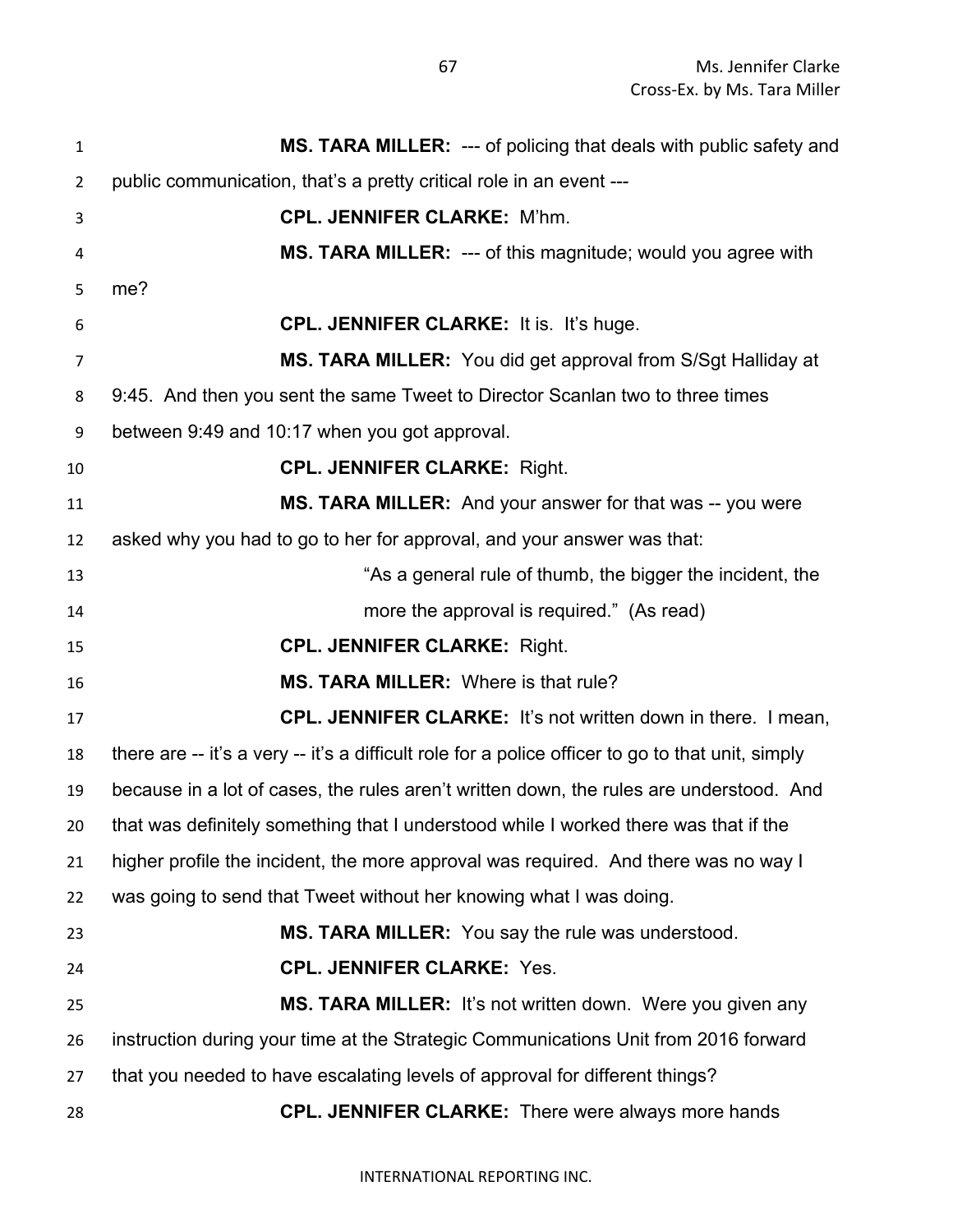involved on a more serious incident, whether it be an operational or more a responding type of incident that we were dealing with as the Strategic Comms Unit. **MS. TARA MILLER:** Okay. **CPL. JENNIFER CLARKE:** That would be my – have been my experience, that the, again, the higher the profile, the more approval required. And I needed Lia to know what I was doing, because I knew she was communicating with senior management. **MS. TARA MILLER:** But Lia – Director Scanlan knew what you were doing, she had --- **CPL. JENNIFER CLARKE:** Right. **MS. TARA MILLER:** --- asked you to do that. **CPL. JENNIFER CLARKE:** She did. **MS. TARA MILLER:** Correct? **CPL. JENNIFER CLARKE:** Yeah. **MS. TARA MILLER:** And you had received approval from Staff Sergeant Halliday? **CPL. JENNIFER CLARKE:** M'hm. **MS. TARA MILLER:** And yet, you felt that you still had to go up, I guess, go up the chain to her --- **CPL. JENNIFER CLARKE:** M'hm. **MS. TARA MILLER:** --- to get further level approval? Okay. **CPL. JENNIFER CLARKE:** Right. **MS. TARA MILLER:** And so you'll agree with me again, with a forward-looking view, Corporal Clarke, that having to get different levels of approval when you've gotten a level of approval for somebody who is in a command structure --- **CPL. JENNIFER CLARKE:** M'hm. **MS. TARA MILLER:** --- that that slows things down? **CPL. JENNIFER CLARKE:** Things were changing very quickly ---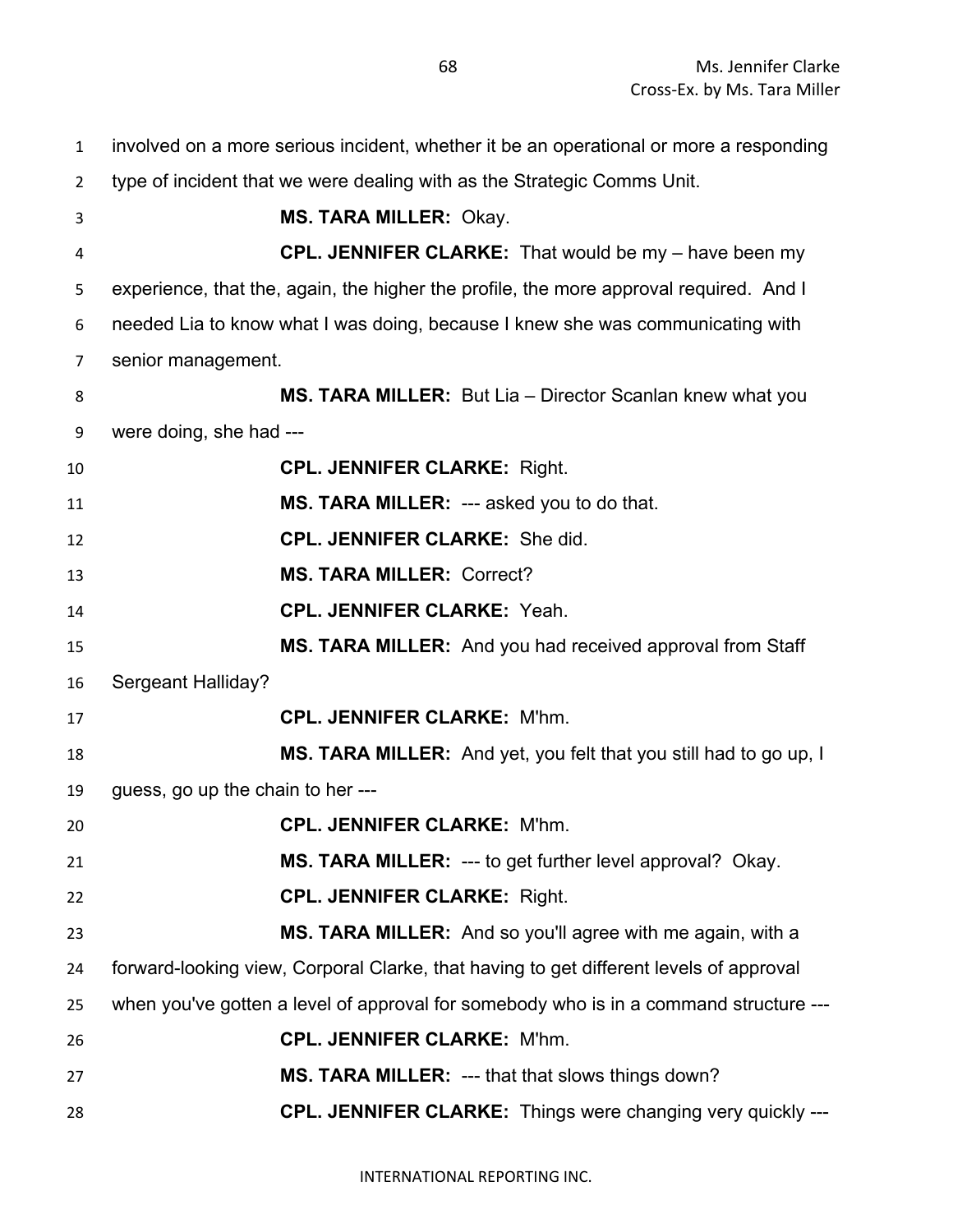| 1              | <b>MS. TARA MILLER: Yes.</b>                                                            |
|----------------|-----------------------------------------------------------------------------------------|
| $\overline{2}$ | CPL. JENNIFER CLARKE: --- that morning, and I wanted to make                            |
| 3              | sure that nothing had changed that would prevent me or make it difficult or challenging |
| 4              | or risky for us to send that tweet at that time.                                        |
| 5              | MS. TARA MILLER: And what would have been risky about                                   |
| 6              | sending that tweet? You had confirmed the car ---                                       |
| 7              | <b>CPL. JENNIFER CLARKE:</b> Perhaps the suspect was in custody,                        |
| 8              | perhaps something had changed, perhaps he was in a different vehicle.                   |
| 9              | <b>MS. TARA MILLER:</b> Okay, let me just break that down a little bit.                 |
| 10             | <b>CPL. JENNIFER CLARKE: Sure.</b>                                                      |
| 11             | MS. TARA MILLER: Perhaps he was in custody.                                             |
| 12             | <b>CPL. JENNIFER CLARKE: M'hm.</b>                                                      |
| 13             | <b>MS. TARA MILLER:</b> So would there have been any challenge with                     |
| 14             | having sent out a tweet with correct information, although the fact that he had been in |
| 15             | custody? What would have been the problem with that?                                    |
| 16             | <b>CPL. JENNIFER CLARKE:</b> I think it would cause unnecessary risk                    |
| 17             | to our members to send a picture of a police car out saying our suspect is driving this |
| 18             | vehicle. If he was already in custody and that was no longer the case, it seems an      |
| 19             | unnecessary risk to take.                                                               |
| 20             | <b>MS. TARA MILLER: For who?</b>                                                        |
| 21             | <b>CPL. JENNIFER CLARKE:</b> For us to basically target all of our                      |
| 22             | members.                                                                                |
| 23             | MS. TARA MILLER: So an unnecessary risk for the RCMP versus                             |
| 24             | the public safety?                                                                      |
| 25             | <b>CPL. JENNIFER CLARKE:</b> Yeah, I'm not putting one against the                      |
| 26             | other. I'm simply saying that it would be unnecessary to send that post if the risk was |
| 27             | no longer there.                                                                        |
| 28             | <b>COMMISSIONER MacDONALD:</b> Sorry, Ms. Miller ---                                    |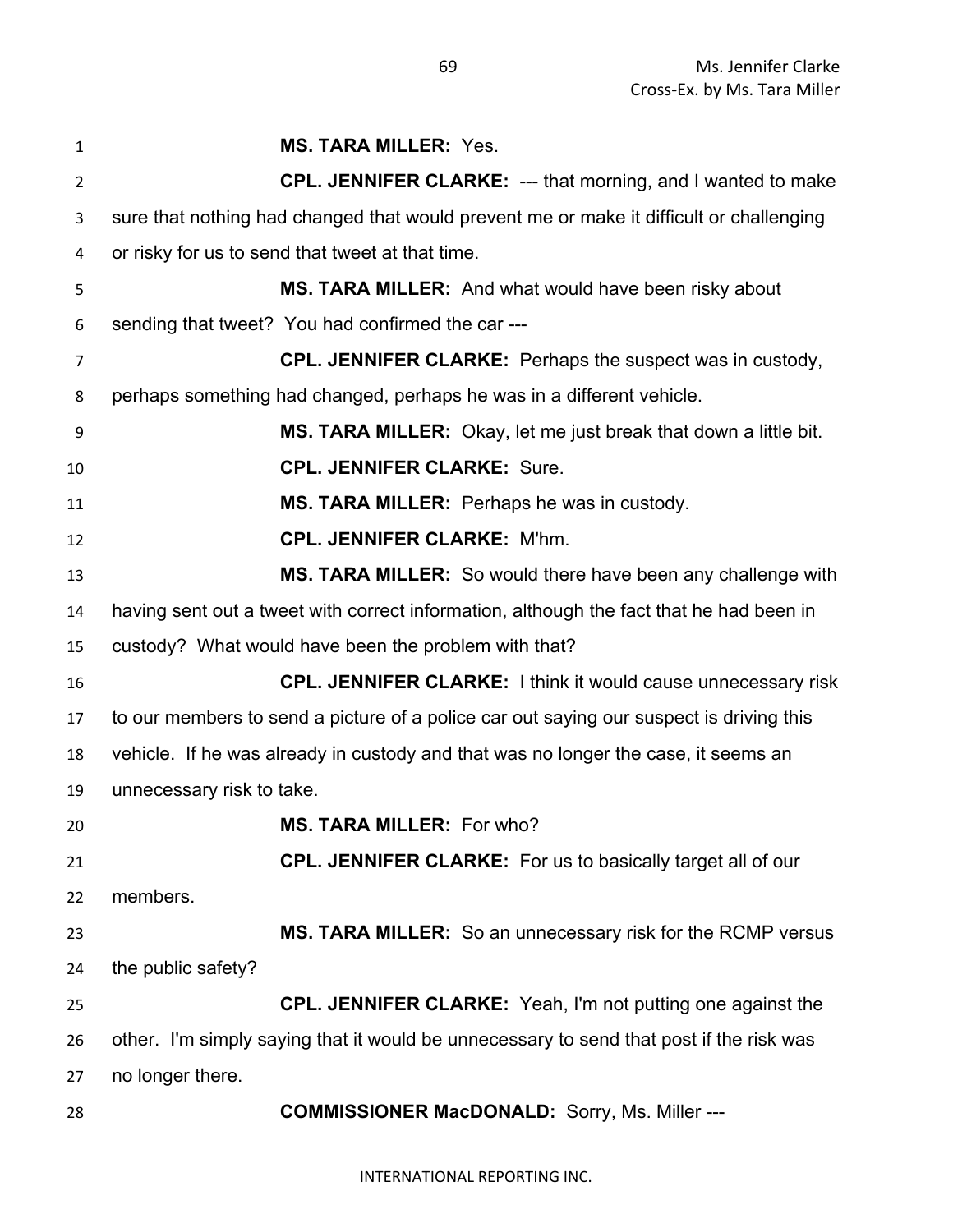| $\mathbf{1}$   | MS. TARA MILLER: But you quickly ---                                                         |
|----------------|----------------------------------------------------------------------------------------------|
| $\overline{2}$ | <b>COMMISSIONER MacDONALD: Ms. Miller?</b>                                                   |
| 3              | MS. PATRICIA MacPHEE Thank you. She's already answered                                       |
| 4              | the question, but we'll just keep this handy for next time.                                  |
| 5              | MS. TARA MILLER: You'd agree with me, Corporal Clarke, that if                               |
| 6              | you sent out that type of a tweet you can very -- and found out that the suspect was in      |
| 7              | custody, you could very quickly follow up a tweet to clarify that, "Stand down ---           |
| 8              | <b>CPL. JENNIFER CLARKE: Sure.</b>                                                           |
| 9              | MS. TARA MILLER: --- suspect in custody, all good?"                                          |
| 10             | CPL. JENNIFER CLARKE: Whatever. That day would not have                                      |
| 11             | been the time to change the process, and out of respect for the process in our unit, that    |
| 12             | was the way we did things, and I wasn't going to change it that morning.                     |
| 13             | <b>MS. TARA MILLER:</b> So then this is a process that you said wasn't                       |
| 14             | written down ---                                                                             |
| 15             | <b>CPL. JENNIFER CLARKE: That's right.</b>                                                   |
| 16             | MS. TARA MILLER: --- it's just a general understanding?                                      |
| 17             | <b>CPL. JENNIFER CLARKE: That's right.</b>                                                   |
| 18             | MS. TARA MILLER: Thank you. We have in the Foundational                                      |
| 19             | Document -- have you had a chance to review the Foundational Document,                       |
| 20             | <b>Corporal Clarke?</b>                                                                      |
| 21             | <b>CPL. JENNIFER CLARKE: I've read it, yes.</b>                                              |
| 22             | <b>MS. TARA MILLER: Okay.</b>                                                                |
| 23             | And I'm going to have Madam Registrar bring up the Foundational                              |
| 24             | Document at page 15. And what I want to do, Corporal Clarke, is have a sense from            |
| 25             | you, I think I know the answer to this, but there are a number of social media posts,        |
| 26             | Twitter, Facebook, et cetera, throughout the morning. I'm not going to take you through      |
| 27             | them all, but certainly up until the 10:17, 10:19 information, I just want to be clear about |
| 28             | what you were responsible for ---                                                            |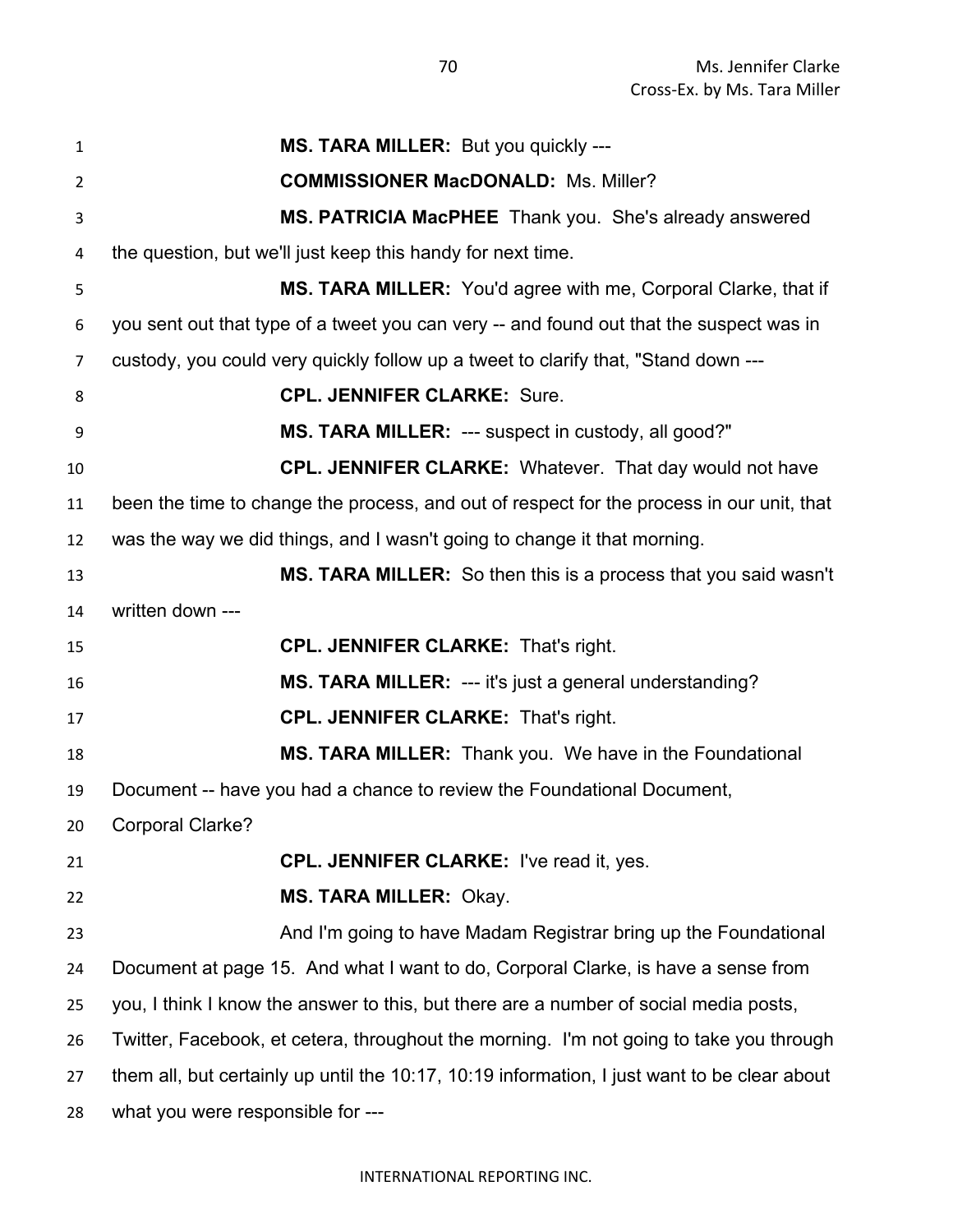| $\mathbf{1}$ | <b>CPL. JENNIFER CLARKE: Right.</b>                                                      |
|--------------|------------------------------------------------------------------------------------------|
| 2            | MS. TARA MILLER: --- in terms of drafting and posting.                                   |
| 3            | <b>CPL. JENNIFER CLARKE: Sure.</b>                                                       |
| 4            | MS. TARA MILLER: Okay? So the first tweet is at 11:32 p.m.,                              |
| 5            | that's on April the 18th. I understand you were not even involved at that point.         |
| 6            | CPL. JENNIFER CLARKE: I wasn't, no.                                                      |
| 7            | MS. TARA MILLER: And that would have been Corporal Croteau                               |
| 8            | is what we understand would have been in charge of that?                                 |
| 9            | <b>CPL. JENNIFER CLARKE: I don't know who sent that.</b>                                 |
| 10           | MS. TARA MILLER: You don't know? Okay, you -- fair enough.                               |
| 11           | Then at 8:02, there is a tweet that advises that there is an active shooter situation in |
| 12           | Portapique. Were you involved with that tweet?                                           |
| 13           | <b>CPL. JENNIFER CLARKE: No.</b>                                                         |
| 14           | <b>MS. TARA MILLER:</b> Okay. And then at 8:45, this is the tweet                        |
| 15           | dealing with release of the perpetrator's name. Is that something you were involved in?  |
| 16           | <b>CPL. JENNIFER CLARKE: No.</b>                                                         |
| 17           | MS. TARA MILLER: Okay. And that was the one I think that we                              |
| 18           | understood that Director Scanlan was involved in getting out the information about the   |
| 19           | identity of the perpetrator; correct?                                                    |
| 20           | <b>CPL. JENNIFER CLARKE: Right.</b>                                                      |
| 21           | MS. TARA MILLER: Okay. Then we have a 9:12 a.m. Facebook                                 |
| 22           | post, which says that:                                                                   |
| 23           | "[the RCMP ] is responding to a firearms complaint                                       |
| 24           | in thePortapique area."                                                                  |
| 25           | Remaining on scene there with an active shooter situation. Would                         |
| 26           | you have been involved in any way with respect to that communication on Facebook?        |
| 27           | <b>CPL. JENNIFER CLARKE: No.</b>                                                         |
| 28           | MS. TARA MILLER: Okay. And do you know who was?                                          |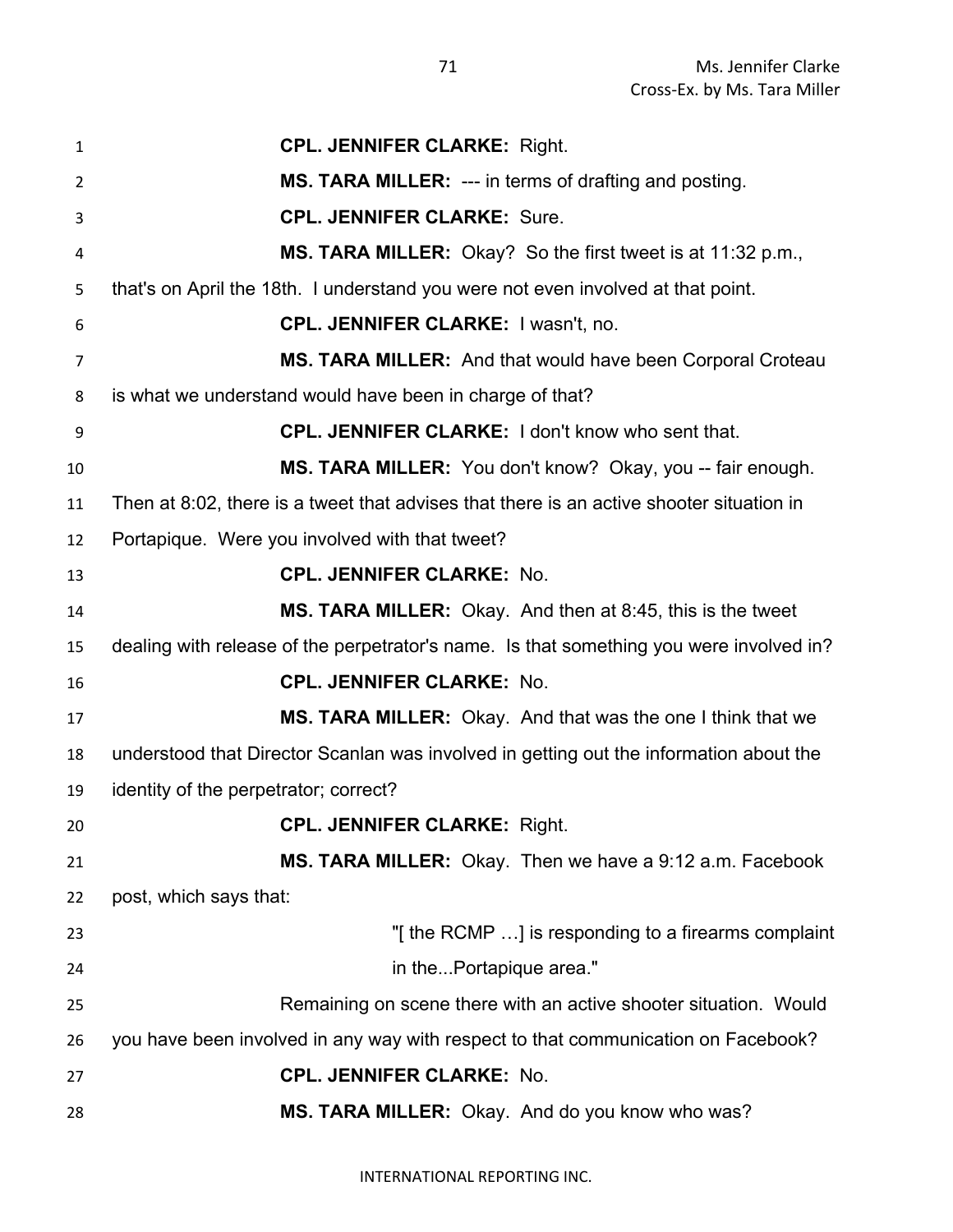| $\mathbf{1}$   | <b>CPL. JENNIFER CLARKE: No.</b>                                                       |
|----------------|----------------------------------------------------------------------------------------|
| $\overline{2}$ | MS. TARA MILLER: Okay. Then we move to Number 5 on                                     |
| 3              | page 16. This is the 10:04 tweet from the RCMP:                                        |
| 4              | "advising people to avoid Hwy 4 near [the] Hidden                                      |
| 5              | Hilltop Campground"                                                                    |
| 6              | You weren't involved in that tweet either, were you?                                   |
| $\overline{7}$ | <b>CPL. JENNIFER CLARKE:</b> No. The first tweet I was involved with                   |
| 8              | was the Number 7.                                                                      |
| 9              | MS. TARA MILLER: Okay. And you had no knowledge of that                                |
| 10             | tweet either or that information; correct?                                             |
| 11             | <b>CPL. JENNIFER CLARKE: I wasn't watching what other things</b>                       |
| 12             | were doing, I was focussing on my own task.                                            |
| 13             | MS. TARA MILLER: Okay. And so you're part of the Strategic                             |
| 14             | Communications Unit. I appreciate you're working from home because of COVID ---        |
| 15             | <b>CPL. JENNIFER CLARKE: Right.</b>                                                    |
| 16             | MS. TARA MILLER: --- and you had been not on duty, but is there                        |
| 17             | no broad picture of what all other team members are doing in terms of your unit with   |
| 18             | communication that morning?                                                            |
| 19             | <b>CPL. JENNIFER CLARKE:</b> At that stage of the game, no.                            |
| 20             | MS. TARA MILLER: Okay. So is it fair to say that you were                              |
| 21             | effectively operating in your own silo working on your information with respect to the |
| 22             | release of the car information?                                                        |
| 23             | <b>CPL. JENNIFER CLARKE:</b> Essentially, for that time, yes.                          |
| 24             | MS. TARA MILLER: And then we see the -- a 10:10 a.m.                                   |
| 25             | Facebook post, which looks to be exactly the same as the Twitter post, again advising  |
| 26             | people in the Glenholme area about the Hilden -- Hidden Hilden Campground.             |
| 27             | <b>CPL. JENNIFER CLARKE: I had no involvement with that.</b>                           |
| 28             | MS. TARA MILLER: No involvement with that.                                             |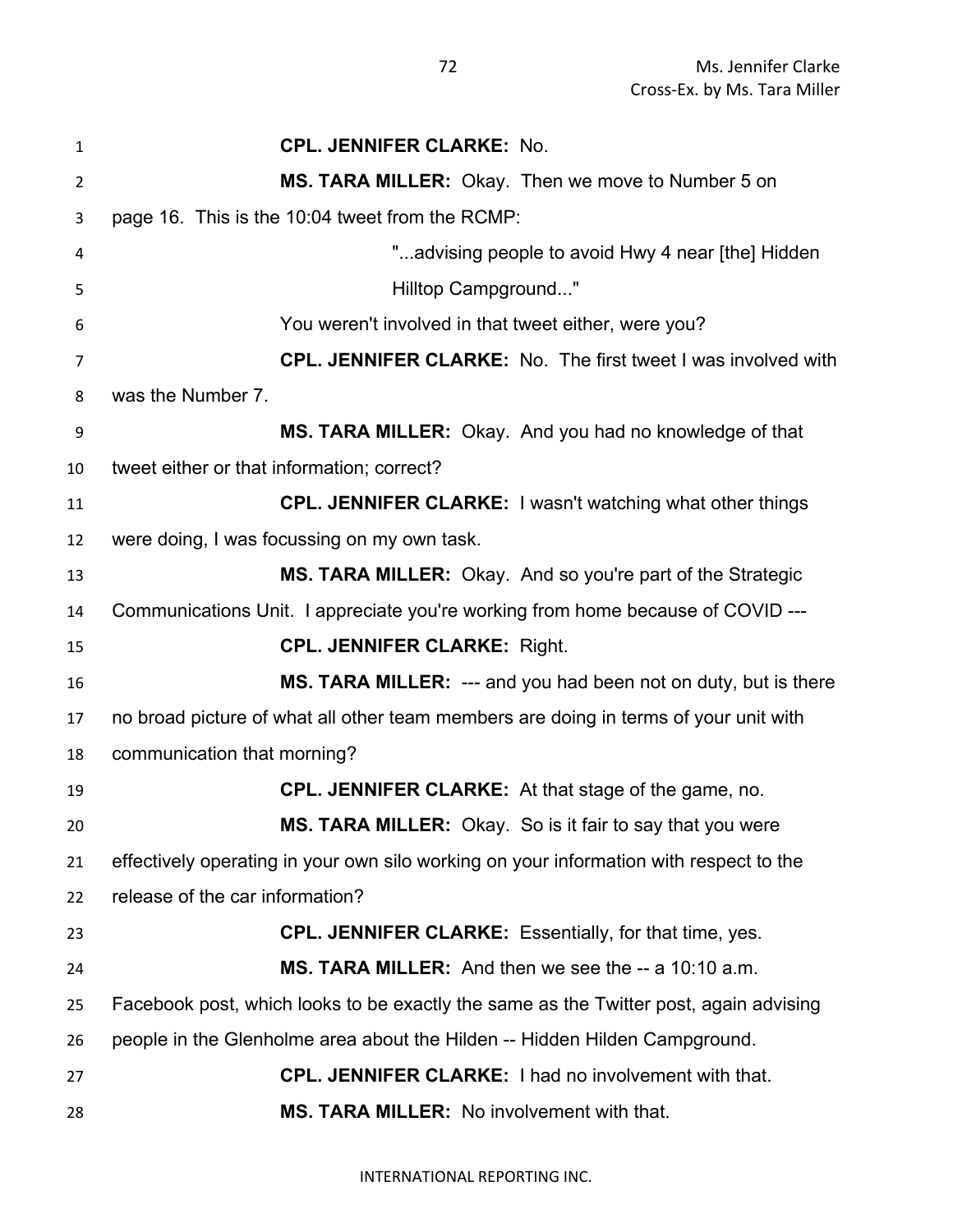| $\mathbf{1}$   | Okay, so the first involvement, as we know, were -- well, you were                          |
|----------------|---------------------------------------------------------------------------------------------|
| $\overline{2}$ | working on this, but 10:17 there's the Twitter post, and then at 10:19 there's the          |
| 3              | Facebook post. And basically, they're mirror for mirror in terms of the information. You    |
| 4              | can see that?                                                                               |
| 5              | <b>CPL. JENNIFER CLARKE: Yeah.</b>                                                          |
| 6              | MS. TARA MILLER: And it's your evidence that you have no idea                               |
| 7              | who posted that Facebook post?                                                              |
| 8              | <b>CPL. JENNIFER CLARKE: I don't, no.</b>                                                   |
| 9              | MS. TARA MILLER: Okay. But it wasn't you?                                                   |
| 10             | <b>CPL. JENNIFER CLARKE: It wasn't me.</b>                                                  |
| 11             | MS. TARA MILLER: Okay. From your evidence, Corporal Clarke,                                 |
| 12             | I just want to review the list of people that you interacted with that morning in terms --- |
| 13             | <b>CPL. JENNIFER CLARKE: M'hm.</b>                                                          |
| 14             | <b>MS. TARA MILLER: --- of communication around this tweet, which</b>                       |
| 15             | was restricted to information about the RCMP car. So it was ---                             |
| 16             | <b>CPL. JENNIFER CLARKE: Sure.</b>                                                          |
| 17             | MS. TARA MILLER: -- certainly Director Scanlan; correct?                                    |
| 18             | <b>CPL. JENNIFER CLARKE: Yes.</b>                                                           |
| 19             | MS. TARA MILLER: Staff Sergeant Addie MacCallum?                                            |
| 20             | <b>CPL. JENNIFER CLARKE: Yes.</b>                                                           |
| 21             | MS. TARA MILLER: Okay. Staff Sergeant Halliday?                                             |
| 22             | <b>CPL. JENNIFER CLARKE: Yes.</b>                                                           |
| 23             | MS. TARA MILLER: Corporal Croteau?                                                          |
| 24             | <b>CPL. JENNIFER CLARKE: Yes.</b>                                                           |
| 25             | MS. TARA MILLER: Okay. Cindy Bayers?                                                        |
| 26             | <b>CPL. JENNIFER CLARKE: Yes.</b>                                                           |
| 27             | MS. TARA MILLER: Okay. Anybody else that you would have                                     |
| 28             | interacted with or communicated with on that morning?                                       |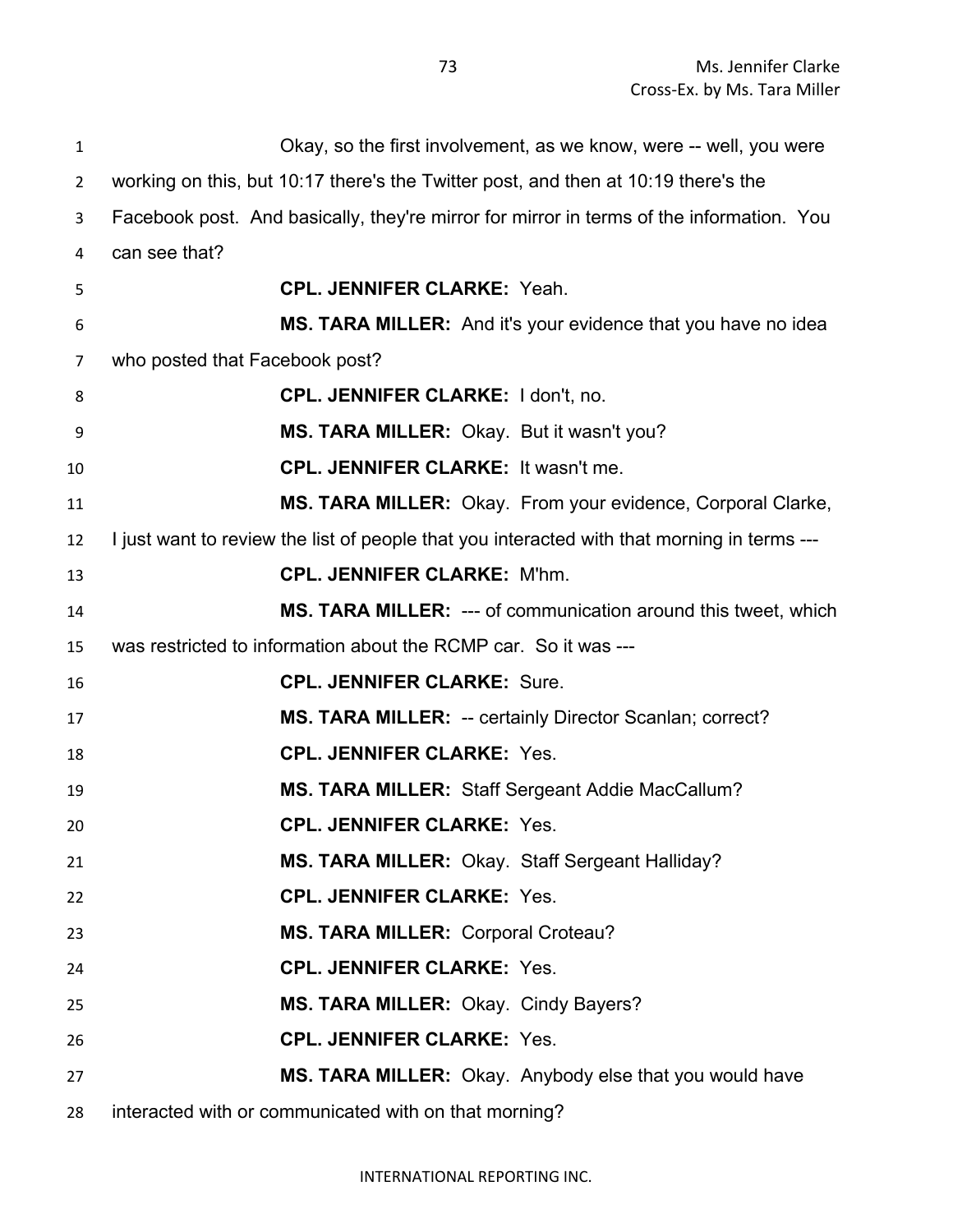| $\mathbf{1}$ | CPL. JENNIFER CLARKE: I don't think so.                                                     |
|--------------|---------------------------------------------------------------------------------------------|
| 2            | <b>MS. TARA MILLER: Okay.</b>                                                               |
| 3            | CPL. JENNIFER CLARKE: I really don't recall anyone else.                                    |
| 4            | MS. TARA MILLER: I know you copied Regis Dudley on a -- on --                               |
| 5            | on an email.                                                                                |
| 6            | <b>CPL. JENNIFER CLARKE: Yes.</b>                                                           |
| 7            | MS. TARA MILLER: So would she have been involved?                                           |
| 8            | <b>CPL. JENNIFER CLARKE:</b> Not in the writing of the tweet. I think                       |
| 9            | from the notes earlier, I think Regis was running like a -- basically, a transcript of what |
| 10           | we were doing, I think that was her role. So ---                                            |
| 11           | MS. TARA MILLER: But you learned that after the fact.                                       |
| 12           | <b>CPL. JENNIFER CLARKE: Yes.</b>                                                           |
| 13           | MS. TARA MILLER: Okay. Did anyone give you direction at all                                 |
| 14           | through that morning, Corporal Clarke, not to release information in a tweet?               |
| 15           | <b>CPL. JENNIFER CLARKE: I don't think so, no.</b>                                          |
| 16           | MS. TARA MILLER: And are you aware of anybody else that you                                 |
| 17           | talked to about the preparation, dissemination or holding back of information in tweets     |
| 18           | that morning?                                                                               |
| 19           | CPL. JENNIFER CLARKE: I don't think so, no.                                                 |
| 20           | <b>MS. TARA MILLER:</b> We know that there was interaction between                          |
| 21           | two members, Staff Sergeants Carroll and Briers, with respect earlier in the morning        |
| 22           | about doing a media release around the police car. Would you have had any                   |
| 23           | involvement in that communication?                                                          |
| 24           | <b>CPL. JENNIFER CLARKE: No.</b>                                                            |
| 25           | MS. TARA MILLER: Okay. I want to talk to you a little bit now                               |
| 26           | about the use of the social media platforms, the Twitter and the Facebook.                  |
| 27           | <b>CPL. JENNIFER CLARKE: M'hm.</b>                                                          |
| 28           | MS. TARA MILLER: Those were the primary avenues of                                          |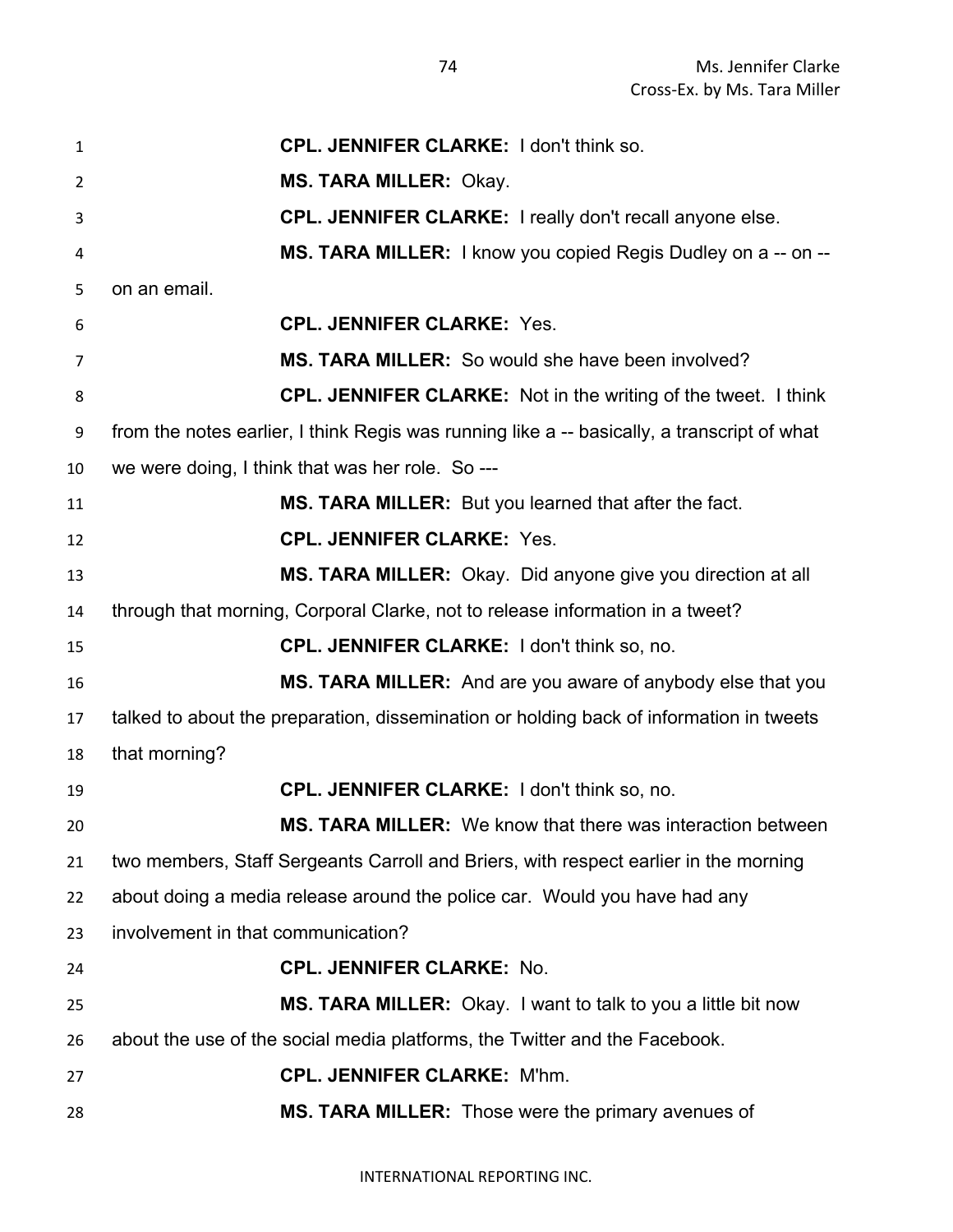communication that you would have used within the Strategic Communications Unit for

the public?

| 3              | <b>CPL. JENNIFER CLARKE: Right.</b>                                                       |
|----------------|-------------------------------------------------------------------------------------------|
| 4              | MS. TARA MILLER: Okay. And certainly, the media would fall into                           |
| 5              | a different frame. But -- and those are helpful. Would you -- that's helpful to use the   |
| 6              | social media, those channels, to get information out to the public?                       |
| $\overline{7}$ | <b>CPL. JENNIFER CLARKE:</b> It's -- it picks up a different                              |
| 8              | demographic than might be picked up by the news. Social media people are pretty           |
| 9              | active on there, so it's -- it's a -- it's a different way to engage with people.         |
| 10             | MS. TARA MILLER: And so for people who are engaged in social                              |
| 11             | media it's a good way to push out information quickly?                                    |
| 12             | <b>CPL. JENNIFER CLARKE: Right.</b>                                                       |
| 13             | MS. TARA MILLER: I want to take us now to-and                                             |
| 14             | Madam Registrar, if we could go to the Plains Road Foundational Document, and at          |
| 15             | page 33.                                                                                  |
| 16             | Have you had an opportunity, Corporal Clarke, to review any of the                        |
| 17             | material in this Foundational Document?                                                   |
| 18             | CPL. JENNIFER CLARKE: No, I haven't.                                                      |
| 19             | MS. TARA MILLER: Okay. So this is a section of the document                               |
| 20             | that deals with my client's family member, Kristen Beaton, and I want to take you         |
| 21             | through a few paragraphs in the context of, as you said, there's a demographic that       |
| 22             | actually will see and respond to information going out by social media.                   |
| 23             | <b>CPL. JENNIFER CLARKE: Okay.</b>                                                        |
| 24             | <b>COMMISSIONER MacDONALD:</b> Ms. Miller, there's a --                                   |
| 25             | Ms. MacPhee has something to say.                                                         |
| 26             | MS. PATRICIA MacPHEE Thank you. I'm just going to ask                                     |
| 27             | Counsel to perhaps tie this into Corporal Clarke's testimony and the relevance of this to |
| 28             | her testimony this morning with respect to Strategic Comms that morning.                  |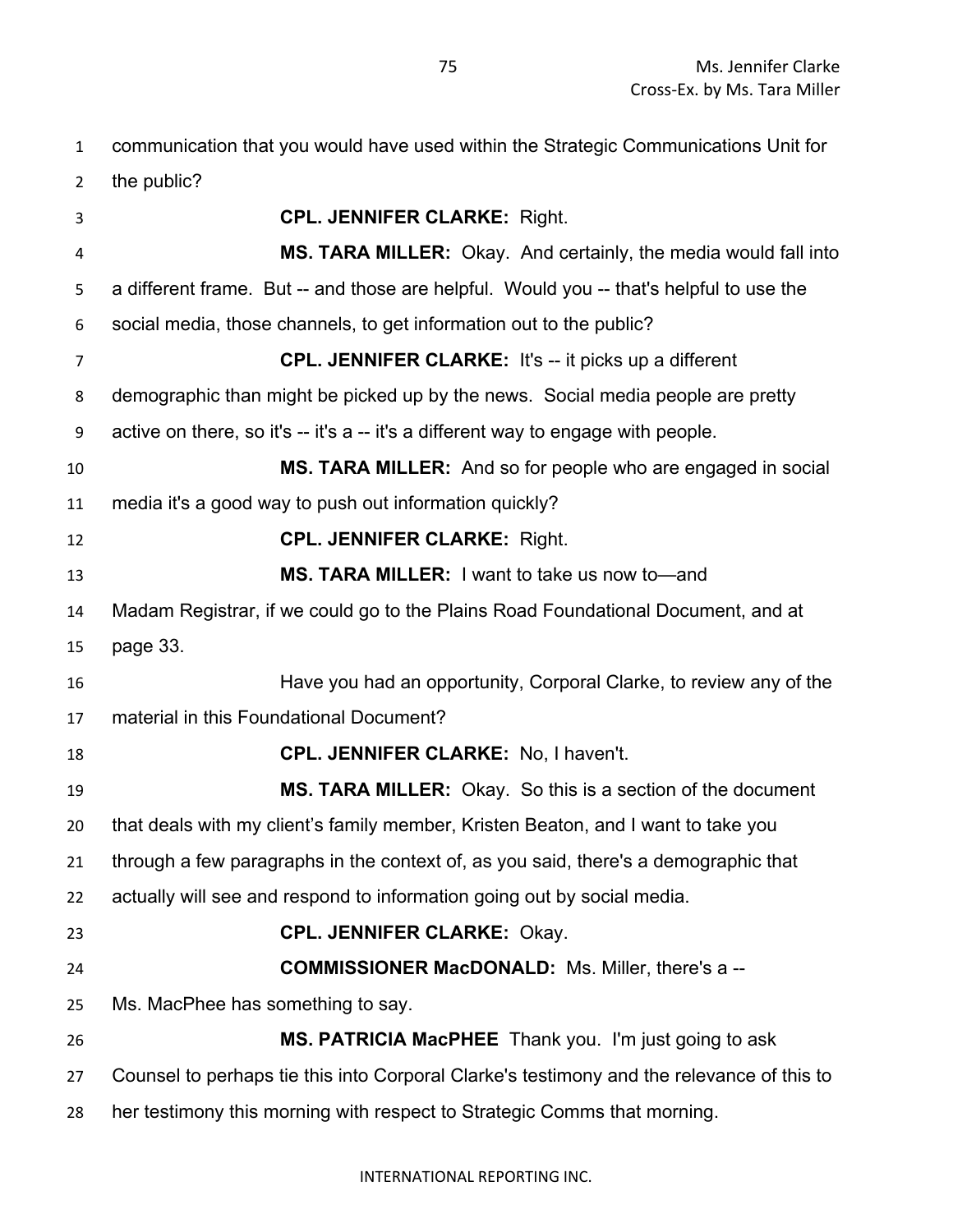| $\mathbf{1}$   | <b>COMMISSIONER MacDONALD: Ms. Miller?</b>                                                |
|----------------|-------------------------------------------------------------------------------------------|
| $\overline{2}$ | <b>MS. TARA MILLER:</b> Well, I've laid the framework, and I think Ms. -                  |
| 3              | - Corporal Clarke has already indicated that there is a demographic of people who are     |
| 4              | certainly reached by social media that may not receive the news information through the   |
| 5              | traditional news sources, such as the radio or the newspaper.                             |
| 6              | <b>COMMISSIONER MacDONALD:</b> Right, but what relevance does                             |
| 7              | the reference to that aspect of the Foundational Document have to that? Maybe you         |
| 8              | could help me.                                                                            |
| 9              | MS. TARA MILLER: I want to take this witness through,                                     |
| 10             | Commissioner MacDonald, the timing of the information and the fact that Kristen Beaton    |
| 11             | was very much plugged into social media and looking for this information.                 |
| 12             | MS. PATRICIA MacPHEE: Commissioners, if I ---                                             |
| 13             | <b>COMMISSIONER MacDONALD:</b> Oh, I'm sorry, Ms. MacPhee.                                |
| 14             | Sorry.                                                                                    |
| 15             | MS. PATRICIA MacPHEE: No, sorry, I would just suggest that the                            |
| 16             | line of questioning I think my friend is going down is not appropriate and certainly not  |
| 17             | trauma informed. If she wants to talk about a certain demographic and describe it in      |
| 18             | general terms, fine, but if it's to take her to what Ms. Beaton was doing that morning, I |
| 19             | don't think it's appropriate for this witness to have to answer that.                     |
| 20             | <b>COMMISSIONER MacDONALD:</b> I'm going to direct, Ms. Miller,                           |
| 21             | that you attempt to ask your questions without necessarily walking through the            |
| 22             | document, but you know the information in the document.                                   |
| 23             | <b>MS. TARA MILLER: Okay.</b>                                                             |
| 24             | <b>COMMISSIONER MacDONALD:</b> We're not comfortable that this                            |
| 25             | witness has enough information vis-à-vis that document, so we would direct that you       |
| 26             | certainly can continue in that line of questioning, but not ---                           |
| 27             | MS. TARA MILLER: Thank you.                                                               |
| 28             | <b>COMMISSIONER MacDONALD:</b> --- in reference to the document.                          |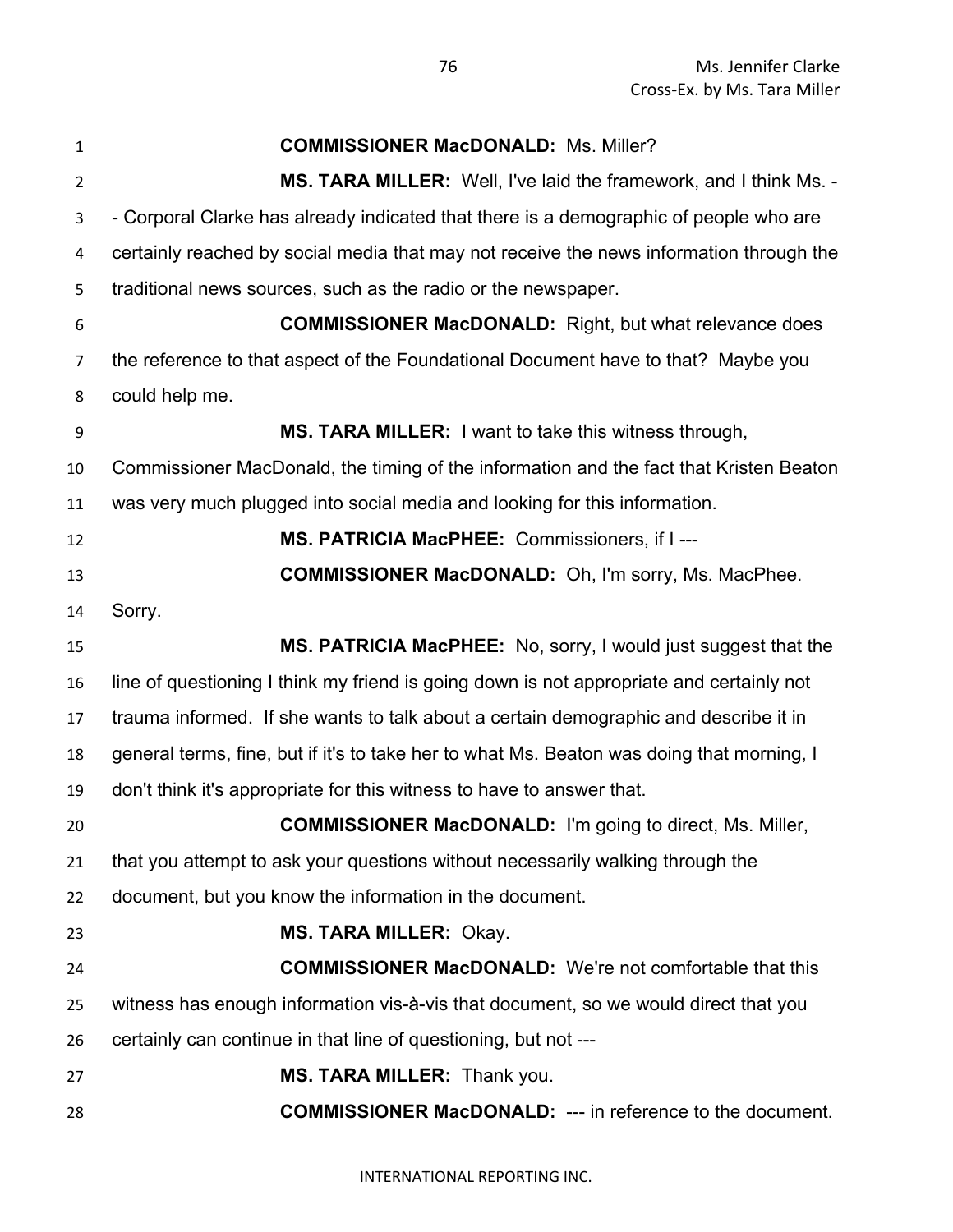| $\mathbf{1}$   | MS. TARA MILLER: Thank you. Fair enough, and I certainly                                             |
|----------------|------------------------------------------------------------------------------------------------------|
| $\overline{2}$ | would never profess to do anything that wouldn't be trauma informed. I think suggesting              |
| 3              | that would be tainting the model.                                                                    |
| 4              | In any event, Corporal Clarke, we know from the evidence with                                        |
| 5              | respect to Kristen Beaton on the morning of April the 19 <sup>th</sup> , she was in Debert on Plains |
| 6              | Road, and she was very much aware of the Portapique incident. She had seen a social                  |
| $\overline{7}$ | media update on Facebook from the Firefighters of Nova Scotia media site. That was                   |
| 8              | early in the morning hours. At nine a.m., she actually had taken the initiative to warn              |
| 9              | her coworkers by posting on a group Facebook page a link to the RCMP Twitter page                    |
| 10             | with information that had been posted, so she was one of the demographic that you                    |
| 11             | would have been targeting, fair enough, with respect to social media information                     |
| 12             | through Twitter and Facebook. Given that background, you'd agree with that?                          |
| 13             | <b>CPL. JENNIFER CLARKE:</b> I don't know what you're asking me to                                   |
| 14             | say, but you're saying that she was aware of it, yes ---                                             |
| 15             | <b>MS. TARA MILLER:</b> She was aware of it, yeah.                                                   |
| 16             | CPL. JENNIFER CLARKE: --- that's good.                                                               |
| 17             | MS. TARA MILLER: She had accessed ---                                                                |
| 18             | <b>CPL. JENNIFER CLARKE: Yes.</b>                                                                    |
| 19             | MS. TARA MILLER: --- the RCMP Facebook site and had actually                                         |
| 20             |                                                                                                      |
| 21             | <b>CPL. JENNIFER CLARKE: Okay.</b>                                                                   |
| 22             | <b>MS. TARA MILLER:</b> --- taken the initiative to post that for her                                |
| 23             | coworkers to cascade that information out, and that's what you would want people to do               |
| 24             | in social media, to be able to help share and enhance the public safety by sharing that              |
| 25             | information; correct?                                                                                |
| 26             | <b>CPL. JENNIFER CLARKE: Of course.</b>                                                              |
| 27             | MS. TARA MILLER: And she did that at nine a.m. And then she                                          |
| 28             | received at 9:37:39 a.m., she received a Facebook screenshot from her husband,                       |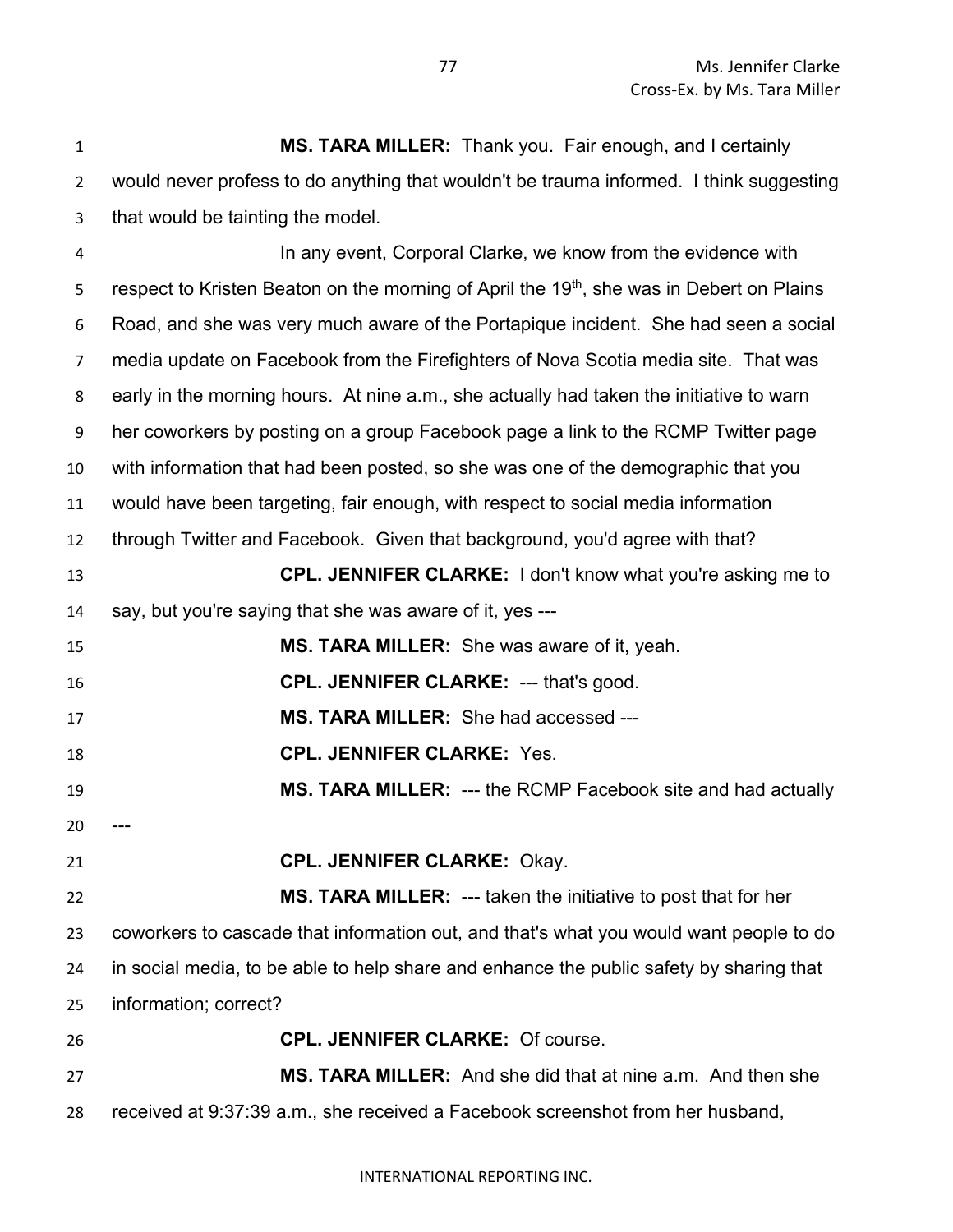again, with further information. This would have been the 9:12 Facebook post. **CPL. JENNIFER CLARKE:** Okay. **MS. TARA MILLER:** So, again, this is what you want people to do, to take that information, to process it, and spread it out to their friends, family and coworkers to help magnify the reach --- **CPL. JENNIFER CLARKE:** Sure. **MS. TARA MILLER:** --- of the communication. And then we know at 10:01:06, she receives a text from her husband, and then, of course, there's no information. We know that based on the -- sorry, I'll rephrase that. We know that from that point on it is evident that she would -- became a victim of the perpetrator. Knowing that this was a person who was very plugged into social media and actively looking for information and sharing it, is it fair to say that it would have been better to move that information more quickly, had you been able to post with approval, had you been able to post the 10:17 post, is it fair to say that that very well could have been relevant and helpful for other people to allow them to have that information as quickly as possible? **COMMISSIONER MacDONALD:** Ms. Miller? Ms. MacPhee. **MS. PATRICIA MacPHEE:** I'm going to object to that. Again, I'm going to say that I think this line of question is frankly abusive. The facts are in the record. We know the timeline. If Ms. Miller wants to make argument about the timeline, the posting of Tweets, it's fair for her to do so, but it is argument. It's not appropriate questioning for this witness. **COMMISSIONER MacDONALD:** Yeah, I agree with the objection, Ms. Miller -- or, sorry, you respond, Ms. Miller. **MS. TARA MILLER:** What I'm looking for is this witness to share her views, having worked in this section from 2016 forward, about the timeliness of -- the importance of timeliness of getting information and whether it would have changed anything from -- whether she would have changed anything in terms of getting this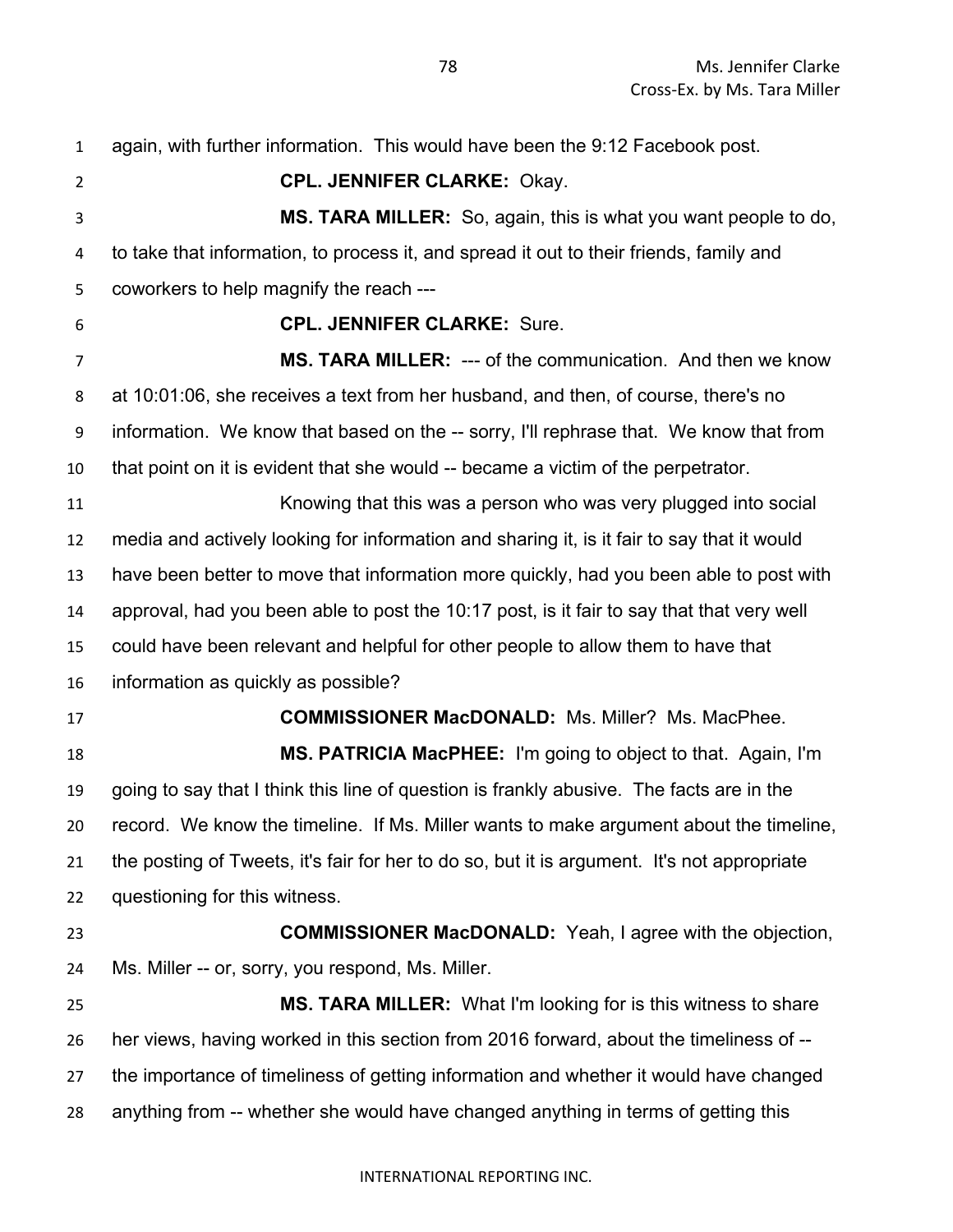| $\mathbf{1}$   | information out, had she been able to get approval earlier than 10:17.                    |
|----------------|-------------------------------------------------------------------------------------------|
| $\overline{2}$ | <b>COMMISSIONER MacDONALD:</b> Well, Mr. Burrill asked her that                           |
| 3              | question. If you want to ask her that question, by all means, go ahead, but you've        |
| 4              | already made the point about the fact that Kristen Beaton was active on social media      |
| 5              | before her -- tragically her life was taken. You've made that point. And if your question |
| 6              | is ---                                                                                    |
| 7              | <b>MS. TARA MILLER: I'll ---</b>                                                          |
| 8              | <b>COMMISSIONER MacDONALD: --- it's essentially the same as</b>                           |
| 9              | when $---$                                                                                |
| 10             | MS. TARA MILLER: --- I'm reframe it.                                                      |
| 11             | <b>COMMISSIONER MacDONALD:</b> --- the same as the one that Mr.                           |
| 12             | Burrill asked but ---                                                                     |
| 13             | <b>MS. TARA MILLER: Yeah.</b>                                                             |
| 14             | <b>COMMISSIONER MacDONALD:</b> --- if you want to ask ---                                 |
| 15             | <b>MS. TARA MILLER: Yeah.</b>                                                             |
| 16             | <b>COMMISSIONER MacDONALD: --- it again ---</b>                                           |
| 17             | <b>MS. TARA MILLER: Yeah.</b>                                                             |
| 18             | <b>COMMISSIONER MacDONALD:</b> --- in a different way, by all                             |
| 19             | means.                                                                                    |
| 20             | MS. TARA MILLER: Thank you.                                                               |
| 21             | Corporal Clarke, you wanted to get that 10:17 information out a lot                       |
| 22             | earlier than it was ultimately put out because you were waiting for an approval; correct? |
| 23             | CPL. JENNIFER CLARKE: One hundred (100) percent.                                          |
| 24             | MS. TARA MILLER: Thank you. And if you could go back and                                  |
| 25             | change that, it would just simply to be get -- to be able to get approval on a quicker    |
| 26             | basis; correct?                                                                           |
| 27             | <b>CPL. JENNIFER CLARKE: Absolutely.</b>                                                  |
| 28             | MS. TARA MILLER: Okay. Thank you, Corporal Clarke.                                        |

INTERNATIONAL REPORTING INC.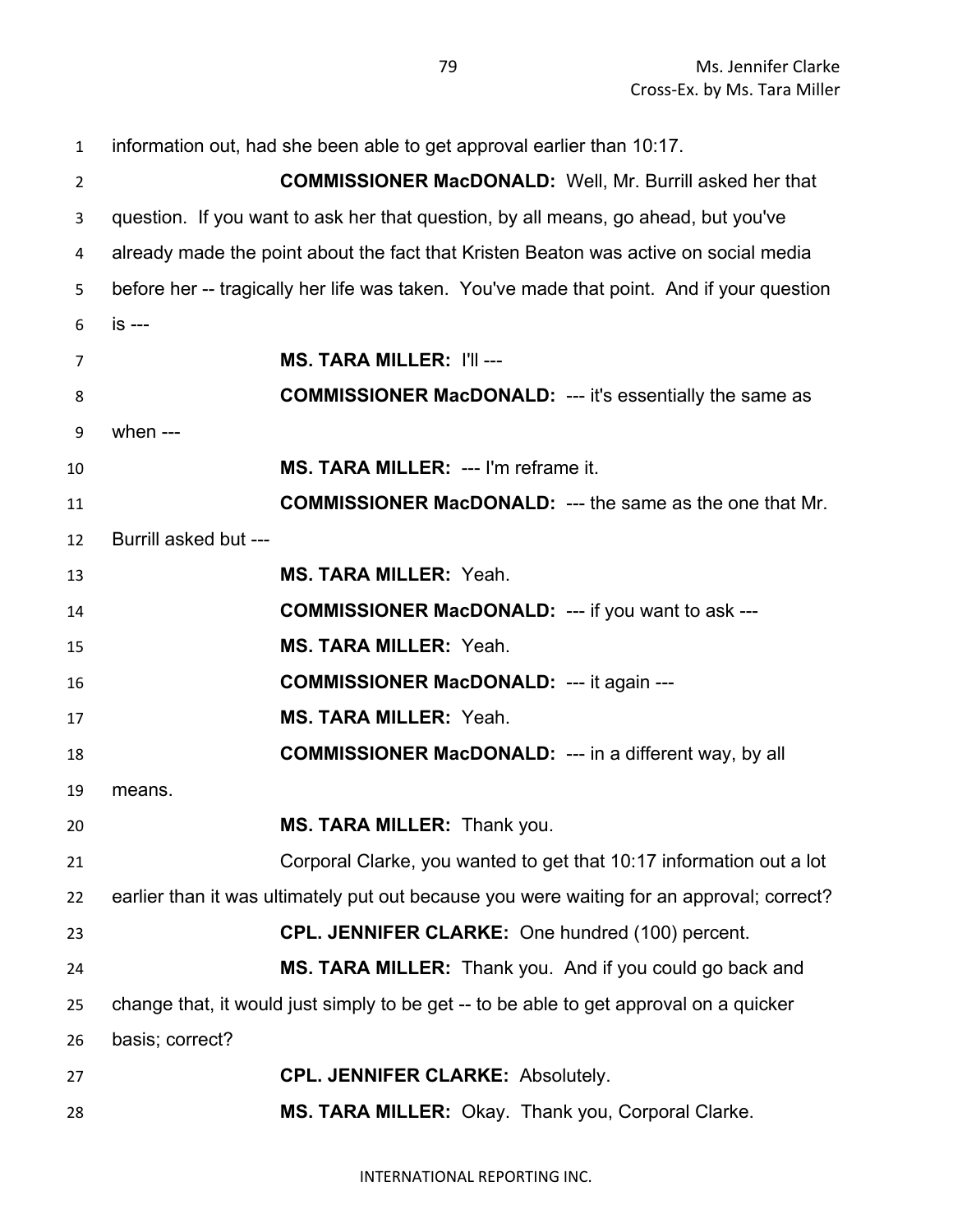| $\mathbf{1}$   | <b>COMMISSIONER MacDONALD: Mr. Russell?</b>                                           |
|----------------|---------------------------------------------------------------------------------------|
| $\overline{2}$ | <u>--- CROSS-EXAMINATION BY MR. JAMES RUSSELL:</u>                                    |
| 3              | MR. JAMES RUSSELL: Good morning, Corporal Clarke. My                                  |
| 4              | name is James Russell, and along with my colleagues, Stephen Topshee and Linda        |
| 5              | Hupman, of Burchell, MacDougall, we represent the family of -- or the Tuck Oliver     |
| 6              | family, as well as the Hyslop Campbell family.                                        |
| $\overline{7}$ | I have just a few questions. I won't be very long. Are you aware                      |
| 8              | that Truro has at least two radio stations being Bounce Radio 100.9 FM and True       |
| 9              | Country Radio, it's 99.5 FM?                                                          |
| 10             | CPL. JENNIFER CLARKE: I wouldn't have been able to tell you                           |
| 11             | how many radio stations Truro has, but obviously they have them.                      |
| 12             | MR. JAMES RUSSELL: Were you aware of those two in                                     |
| 13             | particular?                                                                           |
| 14             | <b>CPL. JENNIFER CLARKE:</b> I'd done media clips with both over the                  |
| 15             | years that I had been in the unit.                                                    |
| 16             | MR. JAMES RUSSELL: Okay. Were other media streams                                     |
| 17             | considered by you, or to your knowledge, by others at the Strategic Comms Unit during |
| 18             | the mass casualty?                                                                    |
| 19             | <b>CPL. JENNIFER CLARKE:</b> Do you mean other ways of notifying                      |
| 20             | the media?                                                                            |
| 21             | MR. JAMES RUSSELL: Yeah, I'm thinking of ---                                          |
| 22             | <b>CPL. JENNIFER CLARKE: Okay.</b>                                                    |
| 23             | MR. JAMES RUSSELL: --- radio as an example ---                                        |
| 24             | <b>CPL. JENNIFER CLARKE: Right.</b>                                                   |
| 25             | MR. JAMES RUSSELL: --- television as another example.                                 |
| 26             | <b>CPL. JENNIFER CLARKE:</b> So the use of social media and/or                        |
| 27             | media releases, but more social media, it's a quicker way to get information out to a |
| 28             | bigger group of people. And often, when something would be going on, something fairly |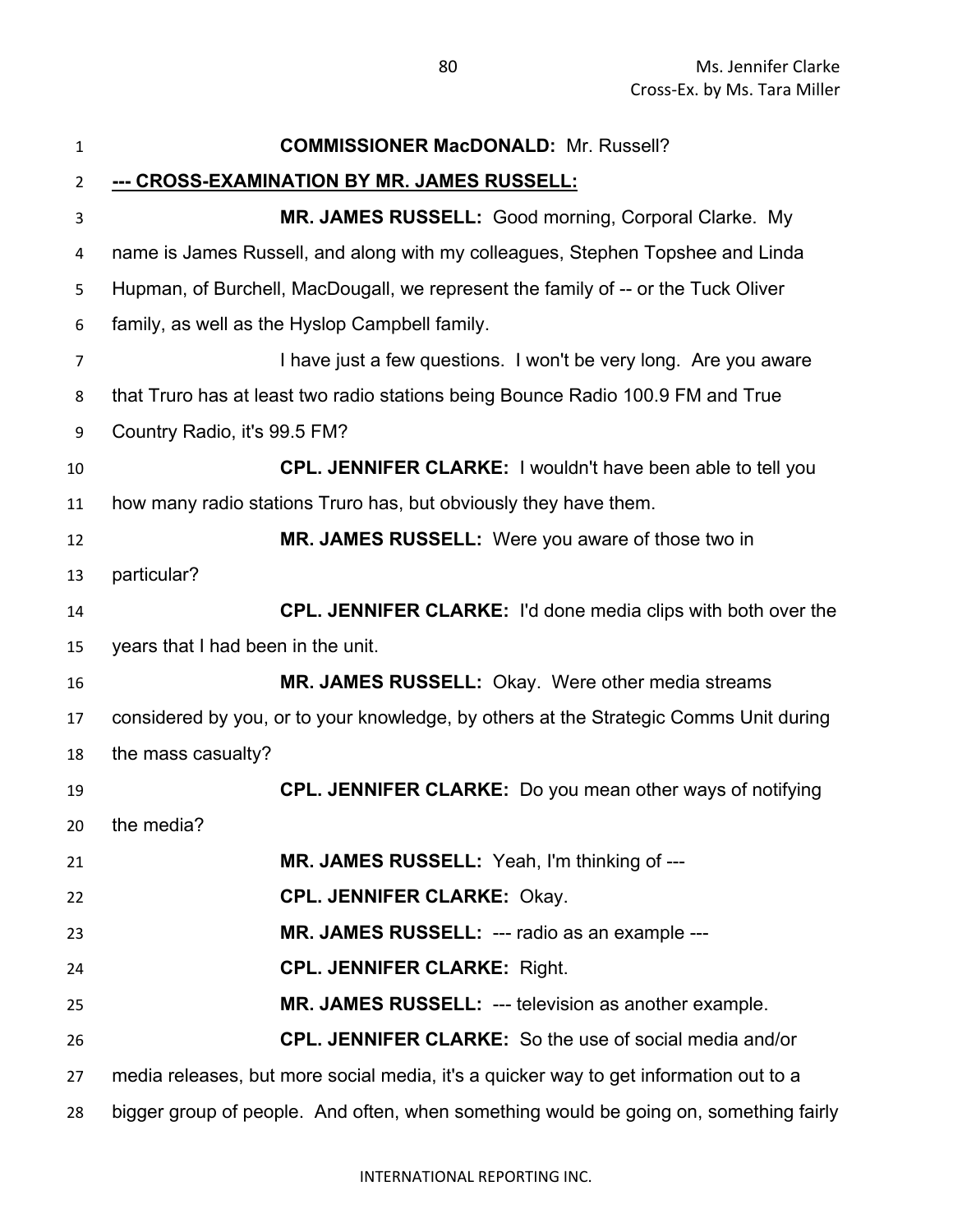minor, right up to something unimaginable like this, the media stations will follow our social media pages, so that we can inadvertently -- well, not inadvertently, but by default notify them when we're notifying the public. **MR. JAMES RUSSELL:** Would you agree that there's a delay potentially in waiting for media to react to your response on Twitter or Facebook rather than approaching them directly to send something out? **CPL. JENNIFER CLARKE:** During the that I was with the Strategic Communications Unit, we wouldn't routinely phone a radio station. It just -- it's not -- years back, earlier on in my service with the RCMP, we would definitely have used that as a conduit to get information out to people before the advent of social media. And once social media became a little more commonplace, that was the way to notify the media, in some cases, and the public of things that were happening. **MR. JAMES RUSSELL:** So, to your knowledge, neither you nor those that you were in contact with at the Strategic Comms Unit considered that as a possibility? **CPL. JENNIFER CLARKE:** We did not. I know that --- **MR. JAMES RUSSELL:** Okay. **CPL. JENNIFER CLARKE:** --- in some of the smaller units, for some matters, police officers would ask telecoms to call a radio station to notify them of something very local, but something large scale, that wouldn't be the way to go. **MR. JAMES RUSSELL:** I guess I have two follow-up questions on that. One, am I understanding correctly that the use by, sorry, Strategic Comms --- **CPL. JENNIFER CLARKE:** Right. **MR. JAMES RUSSELL:** --- of Twitter and Facebook has replaced the use of radio and television by the RCMP? **CPL. JENNIFER CLARKE:** I wouldn't say it's replaced it, but it's seen as something that's much more streamlined. **MR. JAMES RUSSELL:** Okay. No, that's good.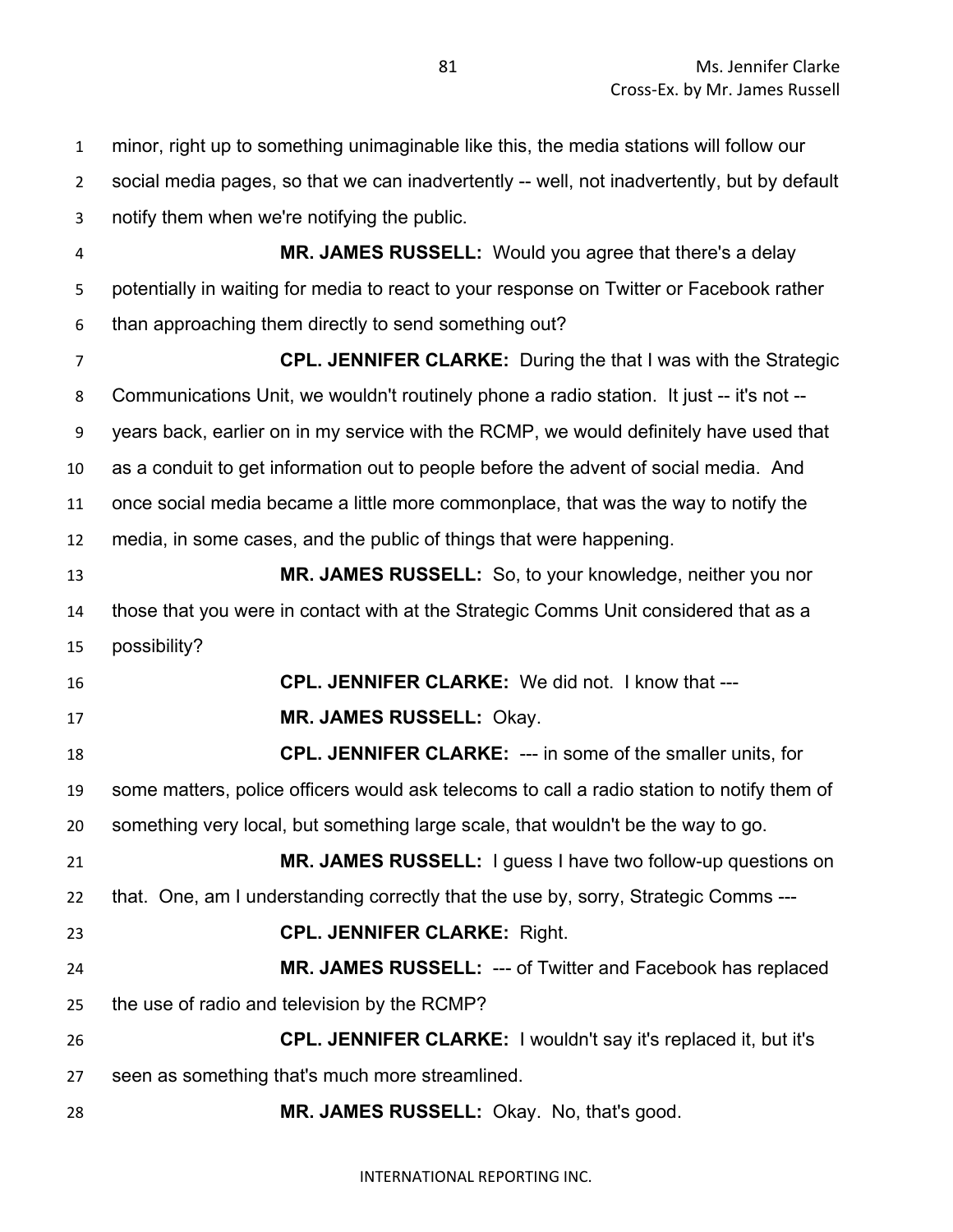| $\mathbf{1}$   | Was anyone else involved in the decision or discussion to not                              |
|----------------|--------------------------------------------------------------------------------------------|
| $\overline{2}$ | include the reference to the push bar, that you're aware of, that was noted in the photo?  |
| 3              | <b>CPL. JENNIFER CLARKE:</b> There are a number of reasons why I                           |
| 4              | chose to use the car number as the distinguishing factor, and it was my decision to not    |
| 5              | use the whip antenna or the push bar, because I felt that the car number was the best      |
| 6              | way, the clearest way for people to understand which vehicle that they were looking for.   |
| $\overline{7}$ | MR. JAMES RUSSELL: Were you the only one involved in that                                  |
| 8              | decision or were there others involved in ---                                              |
| 9              | <b>CPL. JENNIFER CLARKE:</b> I think I probably had the conversation                       |
| 10             | with Cindy Bayers as well when we were working out ---                                     |
| 11             | MR. JAMES RUSSELL: Okay.                                                                   |
| 12             | <b>CPL. JENNIFER CLARKE: --- working out the wording of the</b>                            |
| 13             | tweet, keeping in mind you get 140 characters, and it's got to be clear and it's got to be |
| 14             | really to the point.                                                                       |
| 15             | MR. JAMES RUSSELL: Okay. And actually, this leads me into my                               |
| 16             | next question. Are you aware that Twitter did change their ---                             |
| 17             | <b>CPL. JENNIFER CLARKE: They did.</b>                                                     |
| 18             | MR. JAMES RUSSELL: --- character limits, so ---                                            |
| 19             | CPL. JENNIFER CLARKE: And I don't know ---                                                 |
| 20             | <b>MR. JAMES RUSSELL: --- 2017?</b>                                                        |
| 21             | CPL. JENNIFER CLARKE: It is 2017. Okay, fair enough. And I                                 |
| 22             | think it went up to -- I don't know what the number was.                                   |
| 23             | MR. JAMES RUSSELL: Two-hundred-and-eighty (280) is what I                                  |
| 24             | understand.                                                                                |
| 25             | <b>CPL. JENNIFER CLARKE: Okay, very good.</b>                                              |
| 26             | MR. JAMES RUSSELL: Does that accord ---                                                    |
| 27             | <b>CPL. JENNIFER CLARKE:</b> That does make sense.                                         |
| 28             | MR. JAMES RUSSELL: --- with your understanding? Okay.                                      |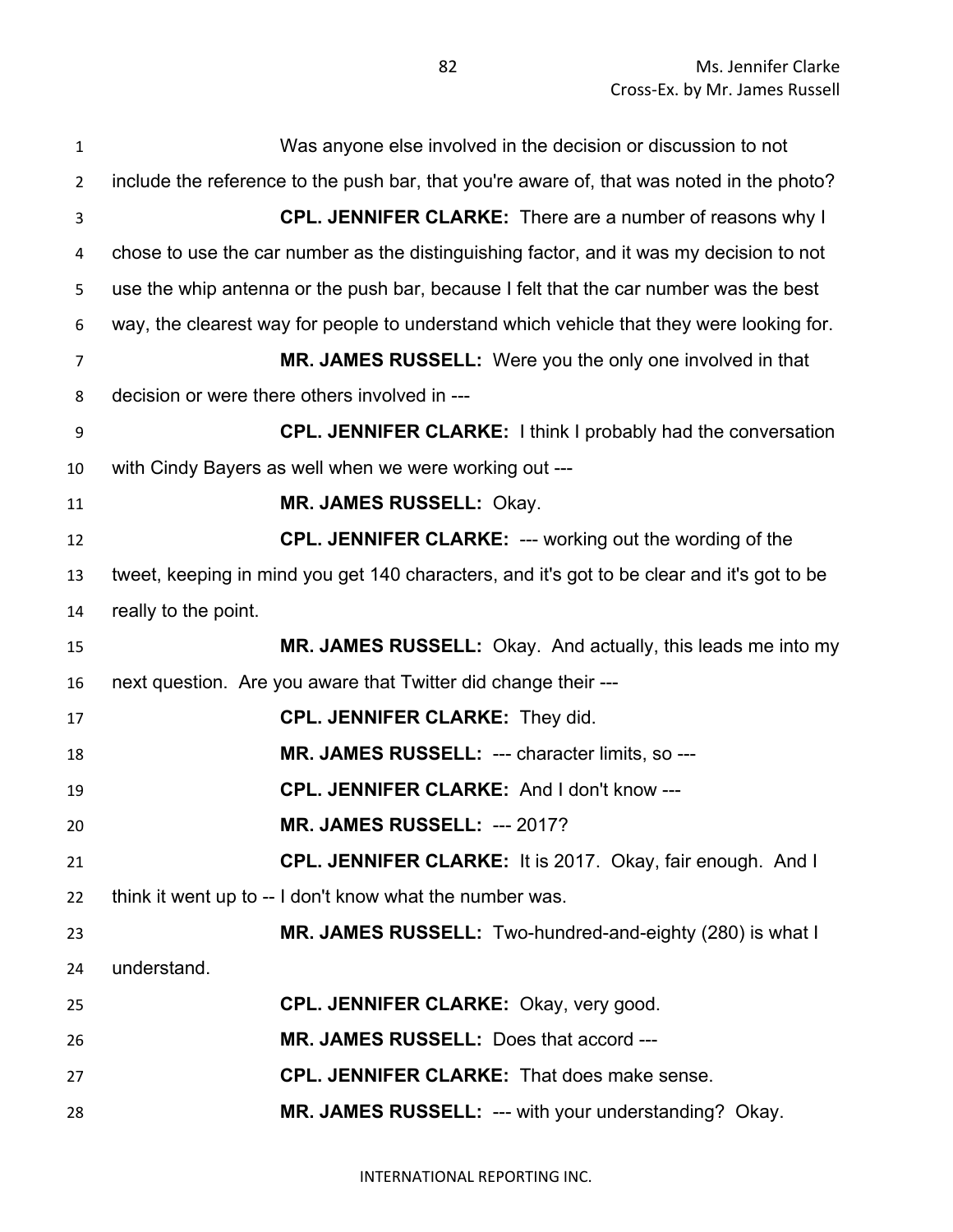| 1  | <b>CPL. JENNIFER CLARKE: Bells are going off.</b>                           |
|----|-----------------------------------------------------------------------------|
| 2  | MR. JAMES RUSSELL: Am I correct that you weren't aware of the               |
| 3  | situation occurring in Portapique prior to your call on April 19th with --- |
| 4  | <b>CPL. JENNIFER CLARKE: Absolutely not.</b>                                |
| 5  | MR. JAMES RUSSELL: Okay.                                                    |
| 6  | CPL. JENNIFER CLARKE: I was off, and when I wasn't at work I                |
| 7  | was completely unplugged.                                                   |
| 8  | MR. JAMES RUSSELL: So it wasn't until your call with Lia                    |
| 9  | Scanlan that you knew about anything about Portapique?                      |
| 10 | <b>CPL. JENNIFER CLARKE: That's right.</b>                                  |
| 11 | MR. JAMES RUSSELL: Okay. Did you see any tweets                             |
| 12 | concerning the situation in Portapique? I take it that you didn't.          |
| 13 | <b>CPL. JENNIFER CLARKE: Before?</b>                                        |
| 14 | MR. JAMES RUSSELL: Prior to that call with Scanlan, sorry.                  |
| 15 | <b>CPL. JENNIFER CLARKE: I have no interest in social media</b>             |
| 16 | when I wasn't working. Zero.                                                |
| 17 | MR. JAMES RUSSELL: Okay. No, those are -- those are my                      |
| 18 | questions.                                                                  |
| 19 | <b>COMMISSIONER MacDONALD:</b> Thank you ---                                |
| 20 | <b>CPL. JENNIFER CLARKE: Thank you.</b>                                     |
| 21 | <b>COMMISSIONER MacDONALD: --- Mr. Russell.</b>                             |
| 22 | Ms. MacCormick?                                                             |
| 23 | MS. GRACE MacCORMICK: Thank you, Commissioners.                             |
| 24 | --- CROSS-EXAMINATION BY MS. GRACE MacCORMICK:                              |
| 25 | MS. GRACE MacCORMICK: Good morning, Corporal Clarke.                        |
| 26 | <b>CPL. JENNIFER CLARKE: Good morning.</b>                                  |
| 27 | MS. GRACE MacCORMICK: My name is Grace MacCormick, and                      |
| 28 | I'm an associate lawyer at Patterson Law, and together, with a number of my |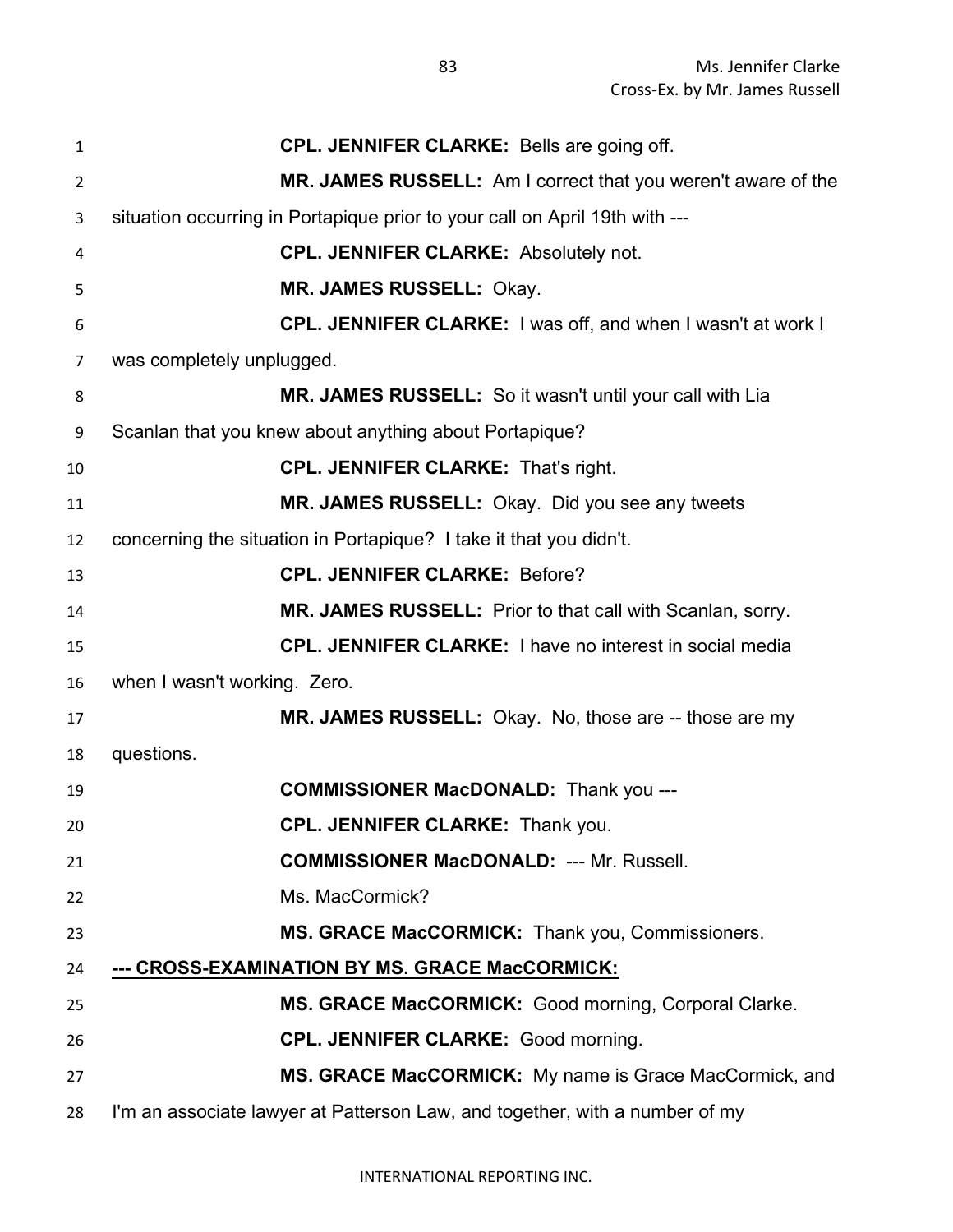colleagues, we represent the majority of the families of those who were killed in April of 2020, as well as a number of surviving victims. **CPL. JENNIFER CLARKE:** Okay. **MS. GRACE MacCORMICK:** So first, I'm following one of my friend, Mr. Russell's questions. I'd like to ask the Registrar, please, to pull up Exhibit No. 2039. And so Corporal Clarke, I believe that these are your notes from April 19th; is that correct? **CPL. JENNIFER CLARKE:** They are, yes. **MS. GRACE MacCORMICK:** So you had just mentioned that you had no information about the car, the events prior to that phone call with Lia Scanlan? **CPL. JENNIFER CLARKE:** Right. **MS. GRACE MacCORMICK:** Now, just referring you to your notes there, there is a notation at eight o'clock that appears to have a description of the car, and then a second notation saying that at 8:07 Lia called. **CPL. JENNIFER CLARKE:** Right. **MS. GRACE MacCORMICK:** Does that refresh your memory at all as to the -- whether you had any information prior to the conversation with Ms. Scanlan? **CPL. JENNIFER CLARKE:** I'm not sure why that is, the way it is, and I think in a lot of cases you think, "Oh, geez, I should have made that note at the time when this all started", but then I went back and looked at my phone, and you could see in the call history that she phoned me at 8:07. **MS. GRACE MacCORMICK:** Okay. Then the second thing you had mentioned with both my friend, Mr. Russell and Ms. Miller, is the issue with the number of characters in a tweet. **CPL. JENNIFER CLARKE:** Right. **MS. GRACE MacCORMICK:** And I'm -- I am wondering whether

there was any consideration given to putting out a series of tweets, you know, those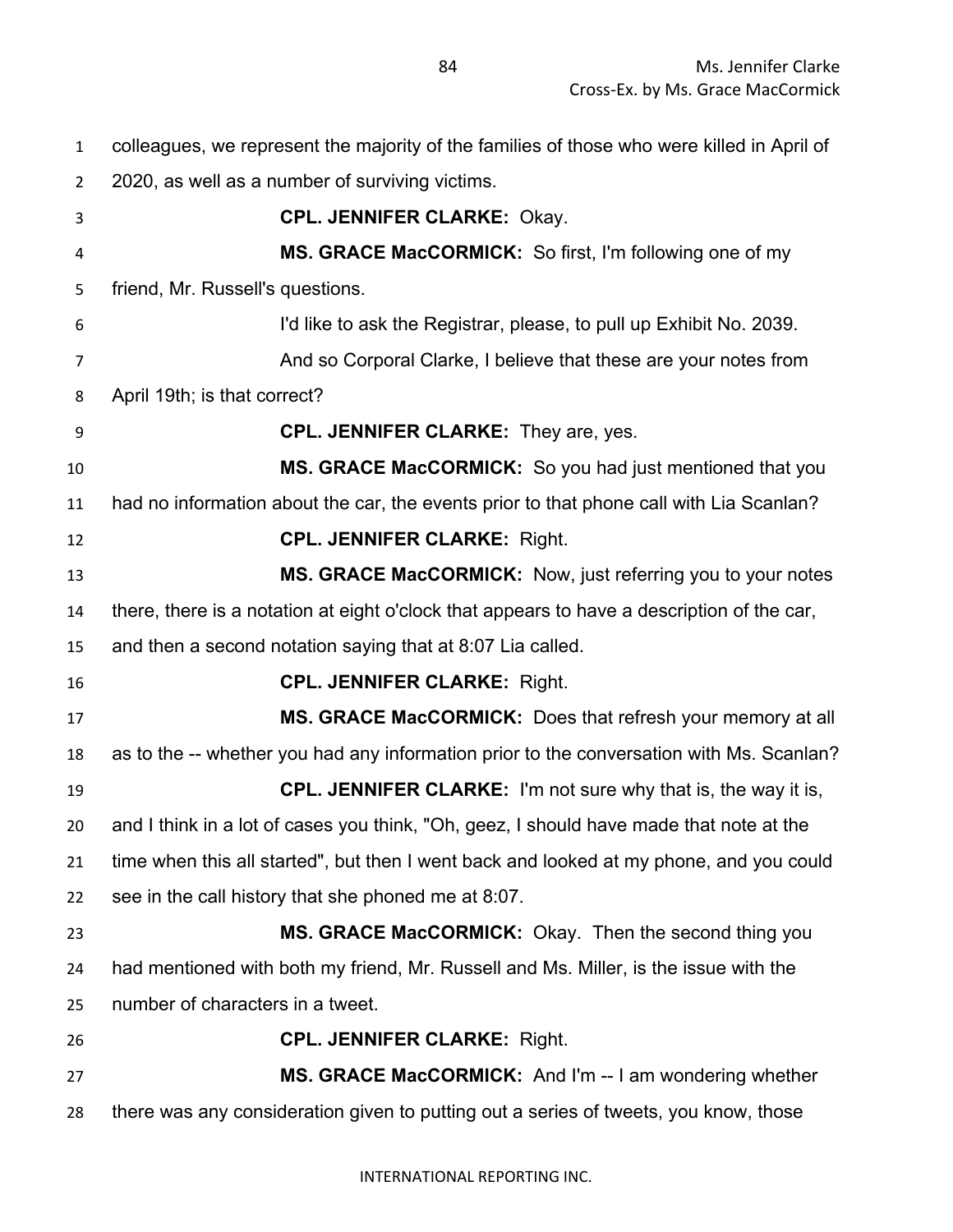| $\mathbf{1}$   | multiple tweets where you say this is one of two, this is two of two, this is ---         |
|----------------|-------------------------------------------------------------------------------------------|
| $\overline{2}$ | <b>CPL. JENNIFER CLARKE: Right. Yes.</b>                                                  |
| 3              | MS. GRACE MacCORMICK: --- et cetera. Was that something                                   |
| 4              | you considered?                                                                           |
| 5              | <b>CPL. JENNIFER CLARKE:</b> Again, I didn't think the -- I didn't think                  |
| 6              | the whip antenna and the push bar were features that would be easy for -- I get that the  |
| $\overline{7}$ | push bar would be easy to see, but I didn't know which units were in the area, there      |
| 8              | could be some New Brunswick cars in the area, I didn't know what their take was on        |
| 9              | using push bars on operational police vehicles. So again, I thought that was a little bit |
| 10             | risky to use. The car number was -- it was not a legitimate police car number in the      |
| 11             | province, that's why I chose that.                                                        |
| 12             | MS. GRACE MacCORMICK: And now, Madam Registrar, if I could                                |
| 13             | take you to another document. This would be Exhibit No. 1545.                             |
| 14             | So this again is the email chain between you and Ms. Scanlan. Do                          |
| 15             | you recognise the document?                                                               |
| 16             | <b>CPL. JENNIFER CLARKE: Yes.</b>                                                         |
| 17             | MS. GRACE MacCORMICK: Okay. And I recognise you've                                        |
| 18             | spoken a lot about this email chain throughout the morning, and we've spoken, in          |
| 19             | particular, about that 9:49 email. But you'd mentioned that you had in fact sent this     |
| 20             | email to Ms. Scanlan a number of times, and so in fairness to you and the Commission I    |
| 21             | wanted to bring this document to your attention.                                          |
| 22             | So it looks to me as though you send the same email to                                    |
| 23             | Ms. Scanlan at 10:13 a.m. Does that accord with your recollection?                        |
| 24             | CPL. JENNIFER CLARKE: Sure. Yes.                                                          |
| 25             | MS. GRACE MacCORMICK: And then again, at 10:15:11, you                                    |
| 26             | send the same email.                                                                      |
| 27             | <b>CPL. JENNIFER CLARKE: Right.</b>                                                       |
| 28             | MS. GRACE MacCORMICK: And of course, we know that the                                     |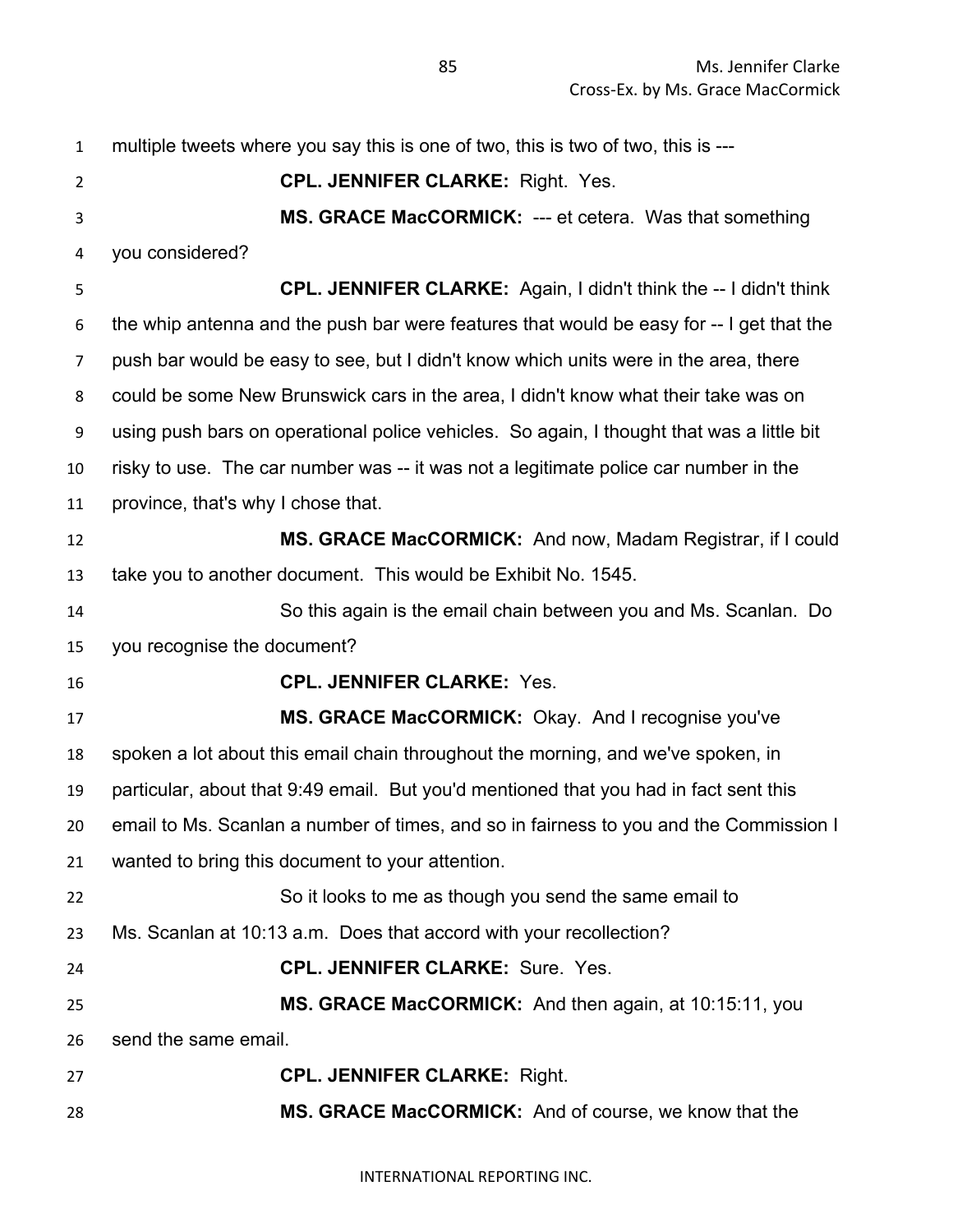tweet went out at around 10:17. **CPL. JENNIFER CLARKE:** Yes. **MS. GRACE MacCORMICK:** So presumably, it was after your third email to Ms. Scanlan that you received permission to tweet that information. **CPL. JENNIFER CLARKE:** Right. **MS. GRACE MacCORMICK:** Those are my questions. **CPL. JENNIFER CLARKE:** Okay. **COMMISSIONER MacDONALD:** Thank you, Ms. MacCormick. Mr. Burrill. **MR. ROGER BURRILL:** Thank you, Commissioners. I was just checking with other counsel, given what took place in cross-examination, and there will be no further questions. **COMMISSIONER MacDONALD:** Thank you. Commissioner Fitch? **COMMISSIONER FITCH:** Thank you, Commissioner MacDonald. And Corporal, thank you very much for sharing with us today. And Participant Counsel, you've asked all of my questions. So there's only one question that I have for you this morning, and it's really related to the forward-looking aspect of our work in making recommendations. Am I to understand that the only official formal training that you had for a Public Information Officer was the course that you took in 2012 when stationed to Yarmouth? **CPL. JENNIFER CLARKE:** That's right. **COMMISSIONER FITCH:** And who did you take that course from? **CPL. JENNIFER CLARKE:** The people that were giving the course at the time were Paula Sibley-Fox and Lia Scanlan. **COMMISSIONER FITCH:** Okay. So it was an internal PIO course? **CPL. JENNIFER CLARKE:** Yes.

INTERNATIONAL REPORTING INC.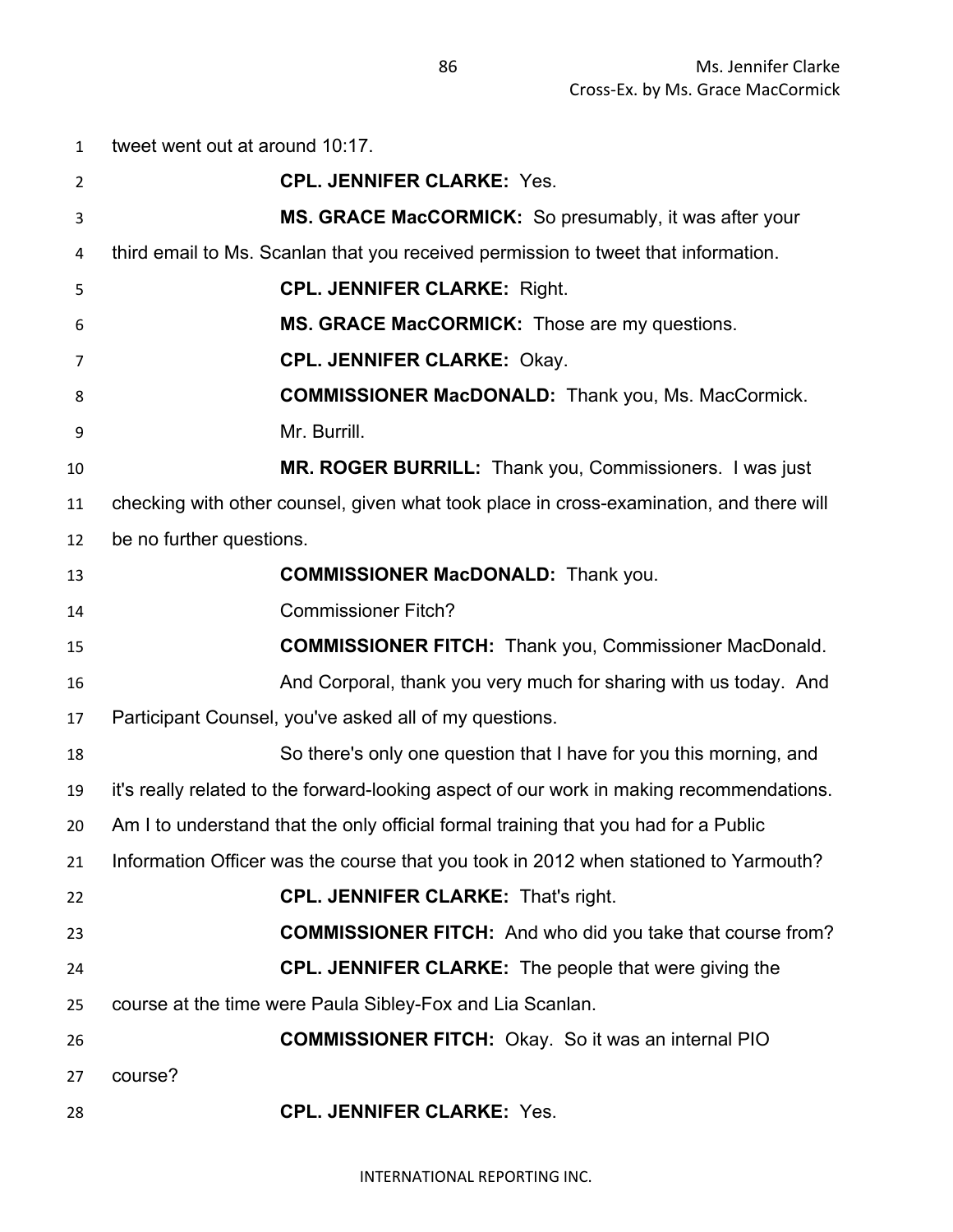| 1  | <b>COMMISSIONER FITCH:</b> Was there a certification with that                           |
|----|------------------------------------------------------------------------------------------|
| 2  | course?                                                                                  |
| 3  | <b>CPL. JENNIFER CLARKE:</b> I did receive a certificate, yes.                           |
| 4  | <b>COMMISSIONER FITCH:</b> Okay. And during your tenure as a PIO,                        |
| 5  | I know that you answered some questions around training, but do you recall anything      |
| 6  | specific to crisis management communication?                                             |
| 7  | <b>CPL. JENNIFER CLARKE: I did attend a course in Ottawa at</b>                          |
| 8  | some point during my time there, I think it was toward the end. It was really related to |
| 9  | crisis communications, but it was me that me that was there, and I was picking up on     |
| 10 | things that the civilian members of the unit knew already and had -- you know, had been  |
| 11 | prepared for.                                                                            |
| 12 | <b>COMMISSIONER FITCH:</b> Are you aware of a course at the                              |
| 13 | Canadian Police College on effective crisis communication?                               |
| 14 | <b>CPL. JENNIFER CLARKE: I'm not, no.</b>                                                |
| 15 | <b>COMMISSIONER FITCH:</b> Okay. Those are all my questions.                             |
| 16 | Thank you.                                                                               |
| 17 | <b>COMMISSIONER MacDONALD:</b> Thank you.                                                |
| 18 | <b>Commissioner Stanton?</b>                                                             |
| 19 | <b>COMMISSIONER STANTON: Thanks.</b>                                                     |
| 20 | I just wondered if you can recall when you first had the                                 |
| 21 | conversation on the morning of the 19th? I think it was with Lia Scanlan, the initial    |
| 22 | conversation where you learned about ---                                                 |
| 23 | <b>CPL. JENNIFER CLARKE: Yes.</b>                                                        |
| 24 | <b>COMMISSIONER STANTON: --- the events?</b> Do you recall in that                       |
| 25 | conversation, or other phone conversations over the course of the following couple of    |
| 26 | hours, whether she mentioned having spoken with Sergeant -- Staff Sergeant Halliday      |
| 27 | or did you have a conversation with Staff Sergeant Halliday during that time?            |
| 28 | <b>CPL. JENNIFER CLARKE: I think when I couldn't reach</b>                               |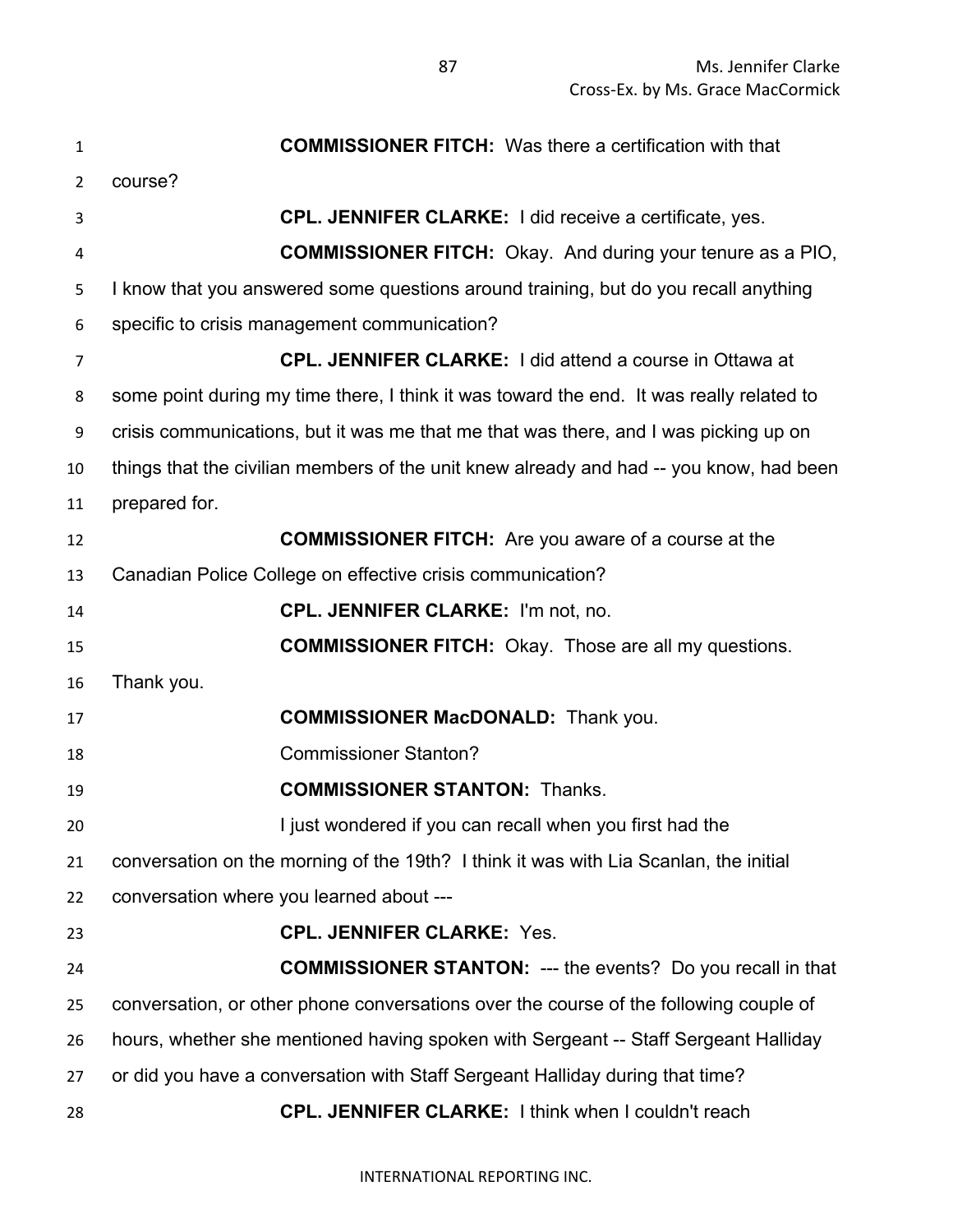Staff MacCallum, I went to Staff Halliday for approval of that tweet, and he's the person

who did approve it in the end. **COMMISSIONER STANTON:** Okay. And so that was with the information about the car? **CPL. JENNIFER CLARKE:** Yes. **COMMISSIONER STANTON:** Okay. And that would have been 7 just in that time period prior to -- sorry, between 9:04 and 9:40, something like that, or ---**CPL. JENNIFER CLARKE:** Forty-nine (49), yes. **COMMISSIONER STANTON:** Okay. Okay, thank you very much. **COMMISSIONER MacDONALD:** Thank you, and thank you, Corporal Clarke. I -- all of my questions have been answered, so it falls to me to thank you for your attendance here today. It's very difficult work we're involved with and a very difficult situation for you, obviously, and we appreciate the fact that you've provided your testimony to us today and contribute to our work. So we --- **CPL. JENNIFER CLARKE:** Thank you. **COMMISSIONER MacDONALD:** --- appreciate that, and thank you. You're free to go. 18 Ms. Mancini? **MS. ANNA MANCINI:** Commissioner MacDonald, if the Commission is willing to be a little bit flexible, I think we've been able to push lunch to about one o'clock, and I would suggest we proceed with calling our next witness for this, well, this afternoon, Mr. Glenn Mason, if that's agreeable.

- 
- **COMMISSIONER MacDONALD:** Thank you.
- **MS. ANNA MANCINI:** Thank you, Mr. Mason. And I'm just going to ask you to remain standing.
- Madam Registrar, I believe Mr. Mason has expressed a preference
- to be sworn this morning.
- **--- GLENN MASON, Sworn:**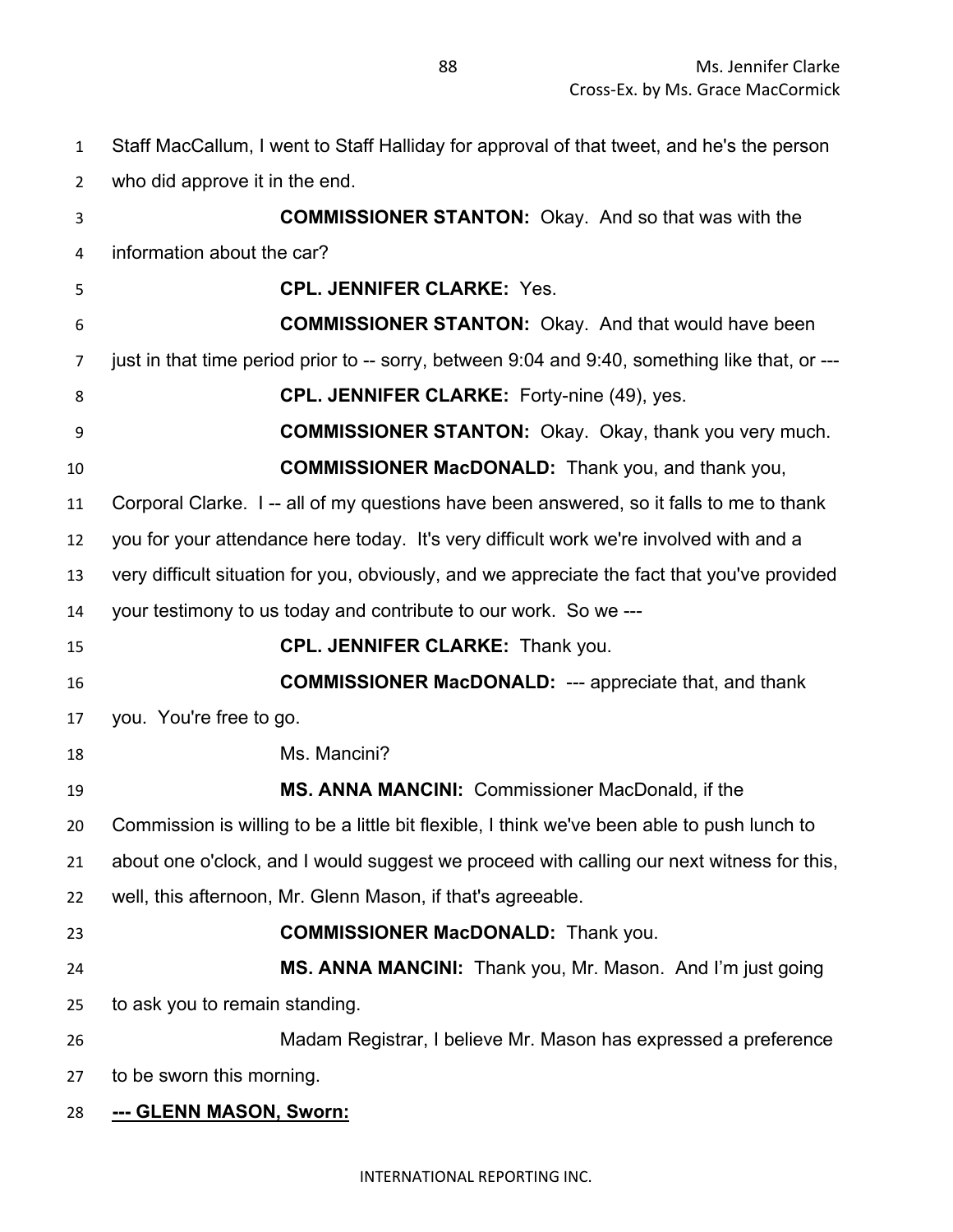## **--- EXAMINATION IN-CHIEF BY MS. ANNA MANCINI:**

| $\overline{2}$ | MS. ANNA MANCINI: Thank you, Mr. Mason, for joining us. I                                           |
|----------------|-----------------------------------------------------------------------------------------------------|
| 3              | know you've had a long wait, I'm sure, this morning. And just for the record, your name             |
| 4              | is Glenn with two Ns? G-L-E-N-N?                                                                    |
| 5              | MR. GLENN MASON: That is correct.                                                                   |
| 6              | MS. ANNA MANCINI: And then last name, M-A-S-O-N?                                                    |
| 7              | <b>MR. GLENN MASON: Yes.</b>                                                                        |
| 8              | MS. ANNA MANCINI: All right. Perfect. Thank you. So our                                             |
| 9              | purpose here today, Mr. Mason, is to have you cover some evidence, or provide some                  |
| 10             | evidence pertaining to discussions on April 19 <sup>th</sup> , 2020, particularly around the use of |
| 11             | that Alert Ready system. It's the view of the Commission that you have some                         |
| 12             | information that would be helpful to us and help us understand that a little bit more, so           |
| 13             | we're grateful for your assistance today.                                                           |
| 14             | I'm wondering if we can start off asking you a little bit about your                                |
| 15             | employment history with the RCMP? Is that okay?                                                     |
| 16             | All right. So I understand that you joined the RCMP about 25 years                                  |
| 17             | ago as a civilian member?                                                                           |
| 18             | <b>MR. GLENN MASON: That's correct.</b>                                                             |
| 19             | MS. ANNA MANCINI: Okay. And as a civilian member, you were                                          |
| 20             | working in the radio workshop?                                                                      |
| 21             | MR. GLENN MASON: I started in the radio workshop as a                                               |
| 22             | technician.                                                                                         |
| 23             | MS. ANNA MANCINI: Okay. And then in 2008, you became an                                             |
| 24             | informatics officer?                                                                                |
| 25             | MR. GLENN MASON: Yes. I managed the IT program for the                                              |
| 26             | Division.                                                                                           |
| 27             | MS. ANNA MANCINI: Managing the IT program. Okay. So you                                             |
| 28             | had kind of gone from the radio workshop to IT information technology?                              |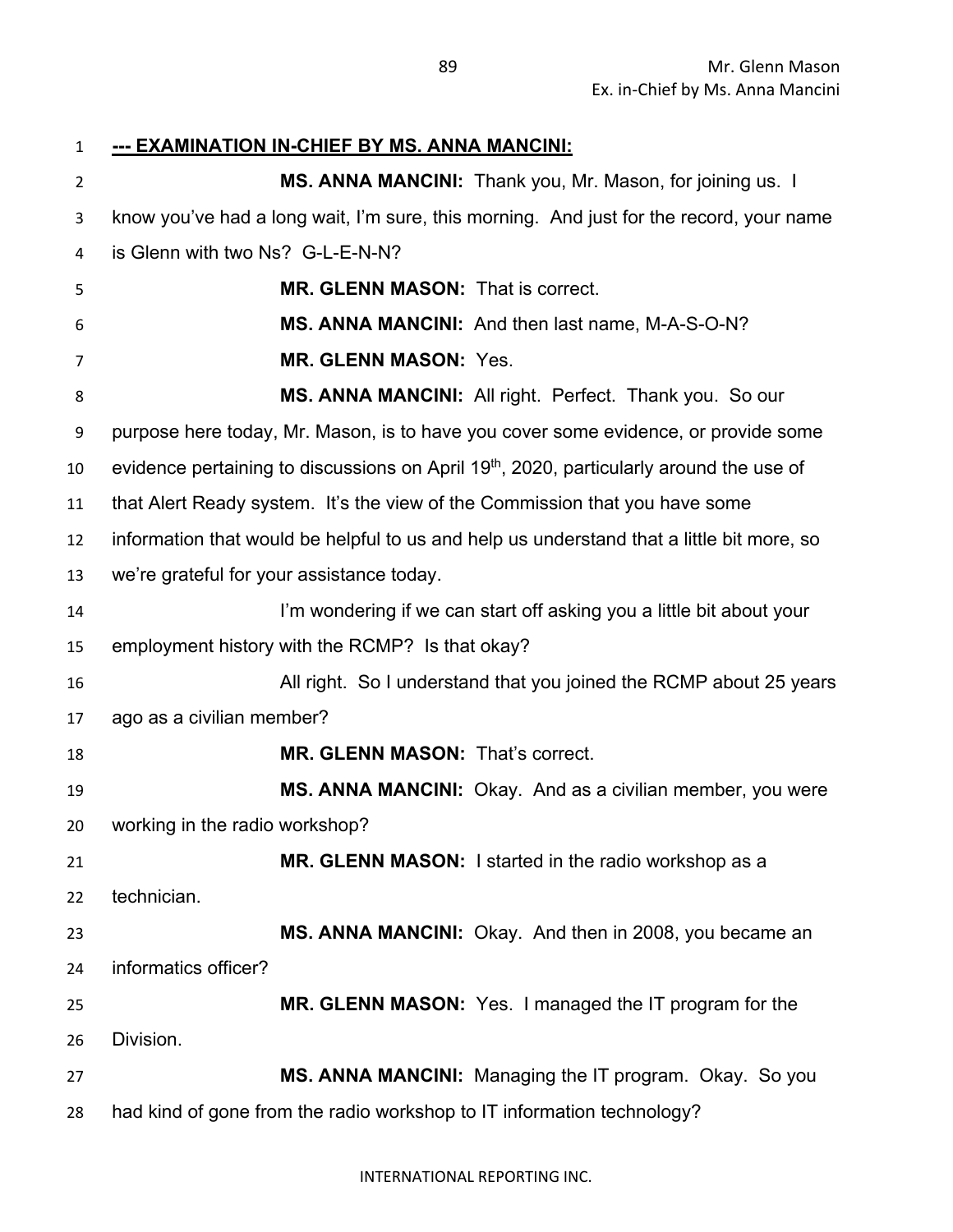| $\mathbf{1}$   | MR. GLENN MASON: Then that encompassed both the radio                                    |
|----------------|------------------------------------------------------------------------------------------|
| $\overline{2}$ | workshop and the computer services aspect of the ---                                     |
| 3              | <b>MS. ANNA MANCINI: Okay.</b>                                                           |
| 4              | MR. GLENN MASON: --- organization.                                                       |
| 5              | MS. ANNA MANCINI: Okay. And still a civilian member?                                     |
| 6              | MR. GLENN MASON: Still a civilian member.                                                |
| $\overline{7}$ | MS. ANNA MANCINI: Okay. And then in 2016, you joined the                                 |
| 8              | CrOps office in a support role there?                                                    |
| 9              | <b>MR. GLENN MASON: Yes.</b>                                                             |
| 10             | MS. ANNA MANCINI: Okay. And what were your duties there, Mr.                             |
| 11             | Mason?                                                                                   |
| 12             | MR. GLENN MASON: I managed high-risk inventories.                                        |
| 13             | <b>MS. ANNA MANCINI: Okay.</b>                                                           |
| 14             | <b>MR. GLENN MASON:</b> I was responsible to show that all the                           |
| 15             | members had hard body armour. I did -- was doing inventory on the CA carbines.           |
| 16             | <b>MS. ANNA MANCINI: Okay.</b>                                                           |
| 17             | MR. GLENN MASON: And managing some budgetary work. I was                                 |
| 18             | involved in the -- when we started recalling the equipment from old -- from retired      |
| 19             | members, old uniforms, boots, things like that, I was part of that project. We recovered |
| 20             | several tons of old equipment and disposed of it properly.                               |
| 21             | There were various other projects. One was Operation SABOT,                              |
| 22             | which was the eradication of marijuana. I managed that program for them for a couple     |
| 23             | of years.                                                                                |
| 24             | And just basic day to day operations that supported the front-line                       |
| 25             | membership in the Criminal Operations Office. We wrote briefing notes, we did            |
| 26             | budgets, we were sort of a catch basin for everything operational.                       |
| 27             | MS. ANNA MANCINI: Okay. So essentially managing -- among                                 |
| 28             | other things, managing a ton of resources in the CrOps office?                           |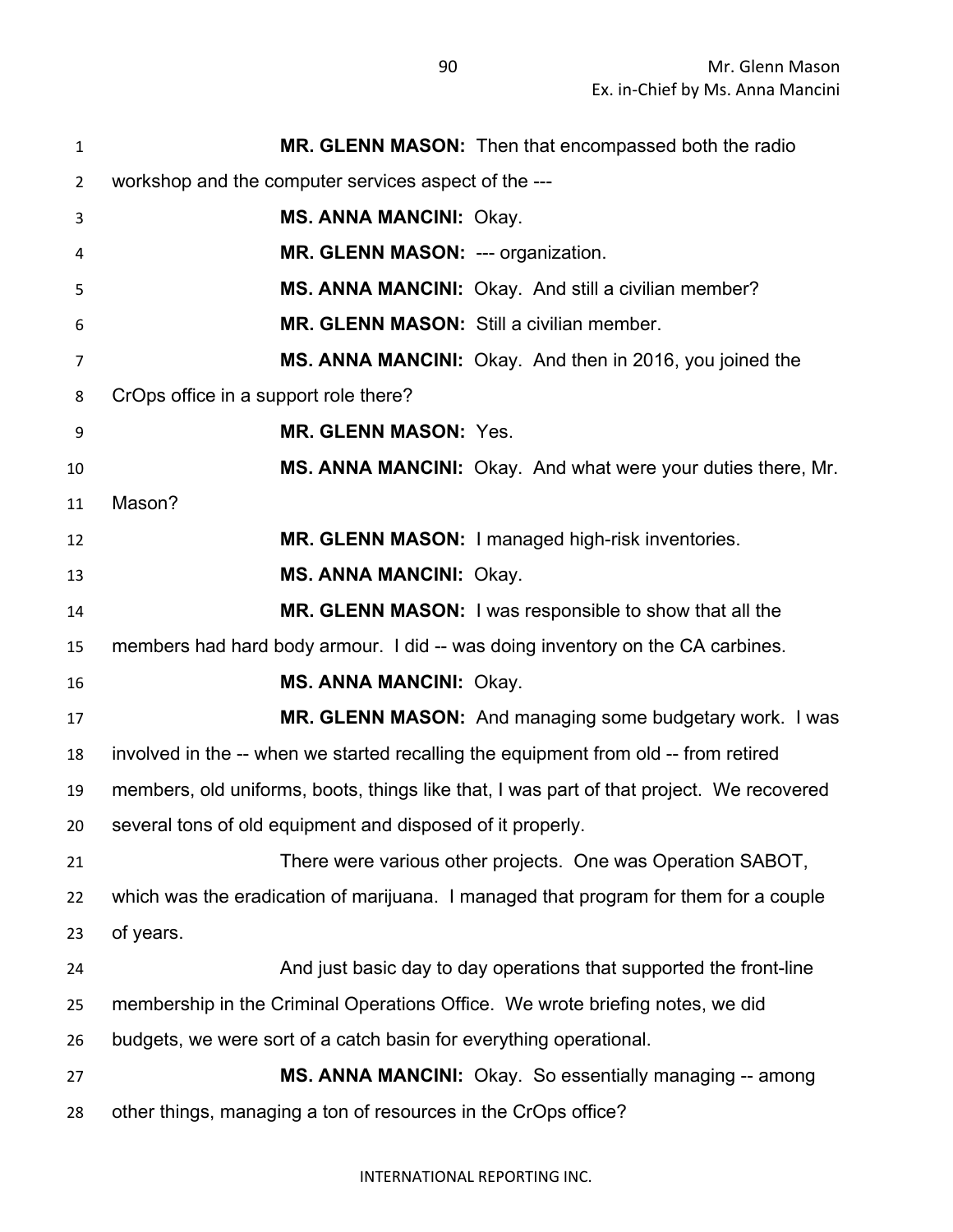| 1              | MR. GLENN MASON: Yeah, we were ---                                                          |
|----------------|---------------------------------------------------------------------------------------------|
| $\overline{2}$ | <b>MS. ANNA MANCINI: Yeah.</b>                                                              |
| 3              | MR. GLENN MASON: We were support service program for                                        |
| 4              | CrOps, for Criminal Operations Officer.                                                     |
| 5              | MS. ANNA MANCINI: Okay. And so then I understand in 2020,                                   |
| 6              | you were moved to the Emergency Management Section?                                         |
| 7              | <b>MR. GLENN MASON: Yes.</b>                                                                |
| 8              | MS. ANNA MANCINI: Okay. Do you recall exactly when that was                                 |
| 9              | in 2020?                                                                                    |
| 10             | MR. GLENN MASON: It was in January -- the first week of                                     |
| 11             | February is when I actually physically moved down to the office, but I was approached       |
| 12             | back in -- just after Christmas to take the position.                                       |
| 13             | MS. ANNA MANCINI: Okay. And you were in that position in April                              |
| 14             | of 2020?                                                                                    |
| 15             | <b>MR. GLENN MASON: Yes.</b>                                                                |
| 16             | MS. ANNA MANCINI: Okay. And we'll come back to that, but I                                  |
| 17             | understand that after that, you were transferred back to the CrOps office in September      |
| 18             | of 2020? Does that ---                                                                      |
| 19             | MR. GLENN MASON: I went back to CrOps in September.                                         |
| 20             | MS. ANNA MANCINI: Okay. And you've since retired?                                           |
| 21             | MR. GLENN MASON: I have retired.                                                            |
| 22             | <b>MS. ANNA MANCINI: Okay.</b>                                                              |
| 23             | MR. GLENN MASON: In January.                                                                |
| 24             | MS. ANNA MANCINI: January of 20?                                                            |
| 25             | MR. GLENN MASON: Of 2022.                                                                   |
| 26             | MS. ANNA MANCINI: Okay. Okay. So yeah, I'll go -- take you                                  |
| 27             | back to the Emergency Management Section, and your transfer there, your time there.         |
| 28             | And I'll ask you, essentially, who you -- who were you working alongside at that -- in that |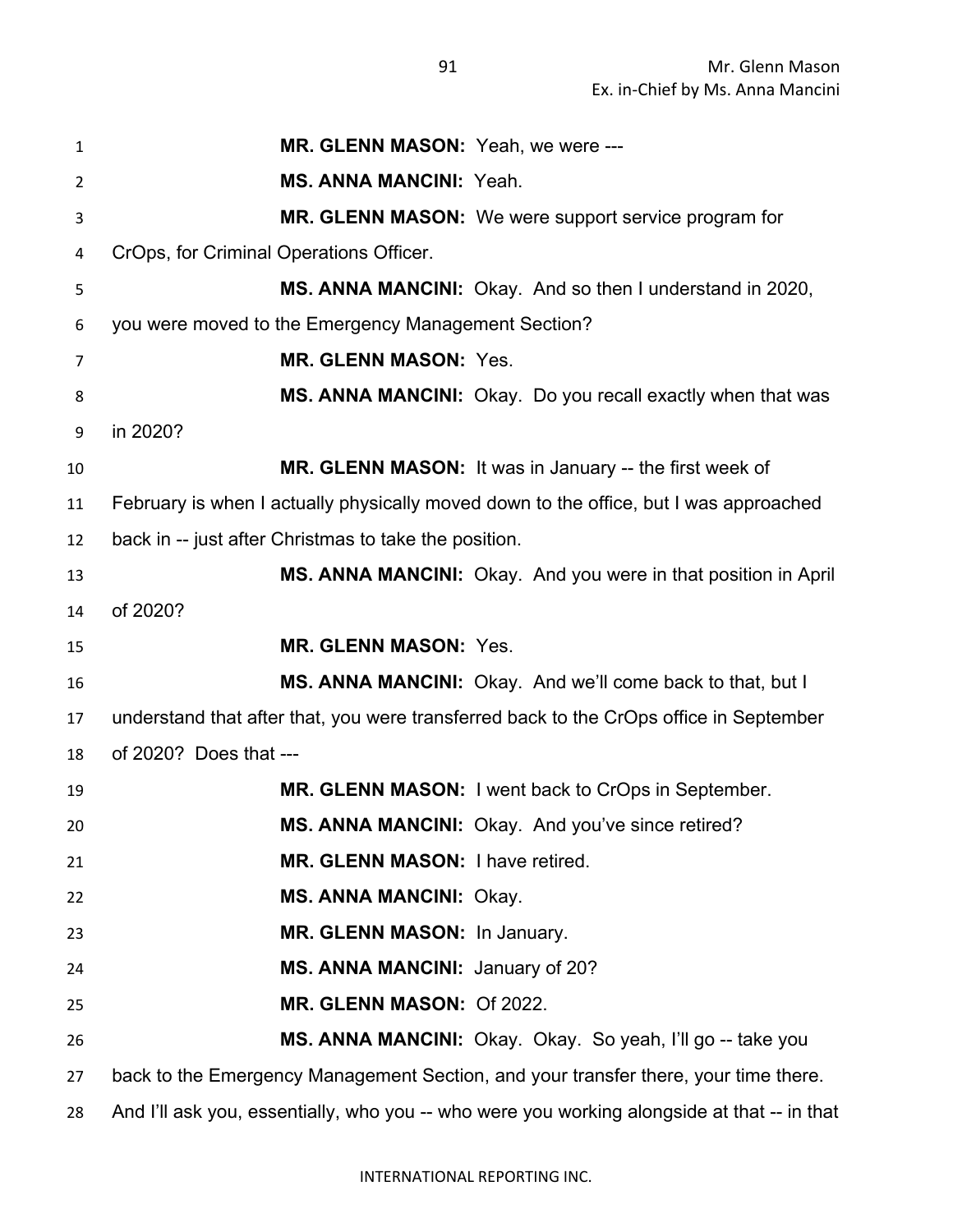| $\mathbf{1}$ |                                                                                             |
|--------------|---------------------------------------------------------------------------------------------|
| 2            | <b>MR. GLENN MASON: Emergency Management?</b>                                               |
| 3            | <b>MS. ANNA MANCINI: Yeah.</b>                                                              |
| 4            | MR. GLENN MASON: Insp Dustine Rodier was my supervisor.                                     |
| 5            | <b>MS. ANNA MANCINI: Okay.</b>                                                              |
| 6            | MR. GLENN MASON: And there was one other person in the                                      |
| 7            | program, just started shortly after I did, but they moved to the Pandemic Relief part of    |
| 8            | our program we had set up for distributing PPE and equipment and resourcing that. So        |
| 9            | she moved down there. So pretty much from March on, I was on my own.                        |
| 10           | MS. ANNA MANCINI: Okay. So in April of 2020, Glenn Mason is                                 |
| 11           | the only person in EMS?                                                                     |
| 12           | <b>MR. GLENN MASON: Yes.</b>                                                                |
| 13           | MS. ANNA MANCINI: Okay. And do you have any sense of how                                    |
| 14           | many people would normally, if all the positions were filled, would be in the EMS           |
| 15           | section?                                                                                    |
| 16           | <b>MR. GLENN MASON:</b> I think there was supposed to be the                                |
| 17           | manager's position, which I sat in, plus two other positions. But they were never filled at |
| 18           | that time and the program had sat empty for quite some time because of staffing issues.     |
| 19           | MS. ANNA MANCINI: Sorry, can you say that again? The                                        |
| 20           | program ---                                                                                 |
| 21           | MR. GLENN MASON: The program had sat -- was empty ---                                       |
| 22           | <b>MS. ANNA MANCINI: Okay.</b>                                                              |
| 23           | MR. GLENN MASON: --- for quite some time before I got there                                 |
| 24           | because of staffing issues. The two people that were there had retired.                     |
| 25           | MS. ANNA MANCINI: I see. Okay. Did you have a sense of how                                  |
| 26           | long it had sat empty?                                                                      |
| 27           | MR. GLENN MASON: It was probably empty for the best part of                                 |
| 28           | four to six months.                                                                         |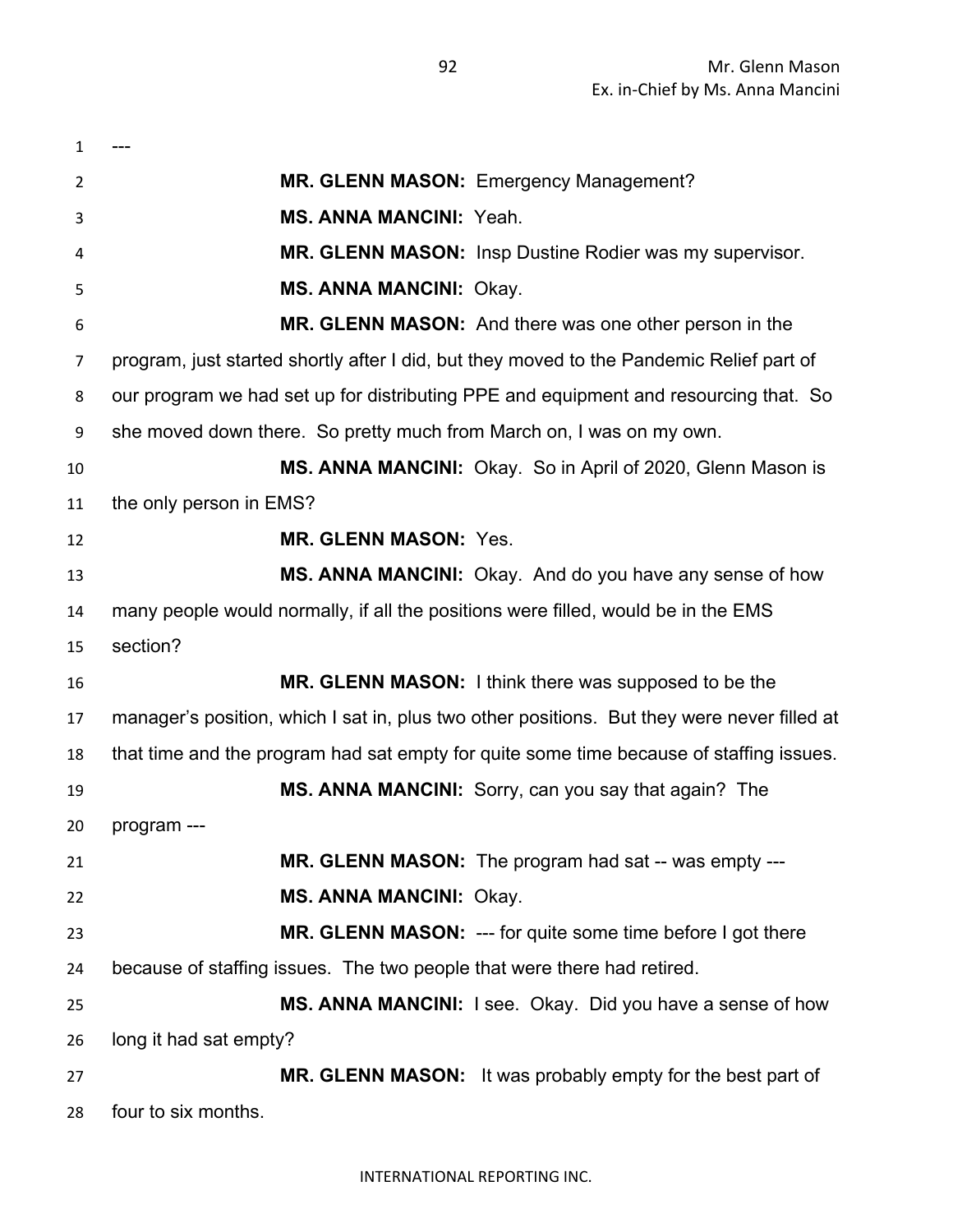| $\mathbf{1}$   | MS. ANNA MANCINI: Okay. Prior to you moving in?                                           |
|----------------|-------------------------------------------------------------------------------------------|
| $\overline{2}$ | <b>MR. GLENN MASON: Yes.</b>                                                              |
| 3              | MS. ANNA MANCINI: Okay. Can you give us a sense of what                                   |
| 4              | some of your responsibilities in EMS would have been?                                     |
| 5              | MR. GLENN MASON: The original program was set up on the                                   |
| 6              | heels of 9/11 ---                                                                         |
| 7              | <b>MS. ANNA MANCINI: Okay.</b>                                                            |
| 8              | MR. GLENN MASON: --- and for business continuity plans. And                               |
| 9              | that was the original concept of the manager, that they ensure the business continuity    |
| 10             | plans were created, maintained, kept up to date.                                          |
| 11             | The other side of the program was a liaison with the other public                         |
| 12             | service safety agencies, whether it be on the federal level, the provincial level, or the |
| 13             | municipal level. It was somebody who represented a constant representation for the        |
| 14             | RCMP, somebody that everybody recognized, knew who to contact, and on my side, it         |
| 15             | was to make those contacts. So if you needed something from HRM in a jam, you knew        |
| 16             | who to contact, that "Yes, we need to borrow this," or, "We need you to support us with   |
| 17             | that." It was the same thing on the Province's side.                                      |
| 18             | MS. ANNA MANCINI: Okay. So is it -- is my understanding                                   |
| 19             | correct that in EMS, the Emergency Management Section, you're essentially engaging        |
| 20             | with other emergency management operations from other organizations?                      |
| 21             | MR. GLENN MASON: That's correct.                                                          |
| 22             | MS. ANNA MANCINI: You're sort of the representative?                                      |
| 23             | MR. GLENN MASON: Yeah.                                                                    |
| 24             | MS. ANNA MANCINI: Okay. All right. So you would have                                      |
| 25             | become fairly familiar working with the Emergency Management Office of Nova Scotia?       |
| 26             | MR. GLENN MASON: Yes, I've -- it's a small community so                                   |
| 27             | everybody knows everybody. I knew a lot of the people in that program from my             |
| 28             | previous role in informatics and in the radio workshop. You know, 25 years of dealing     |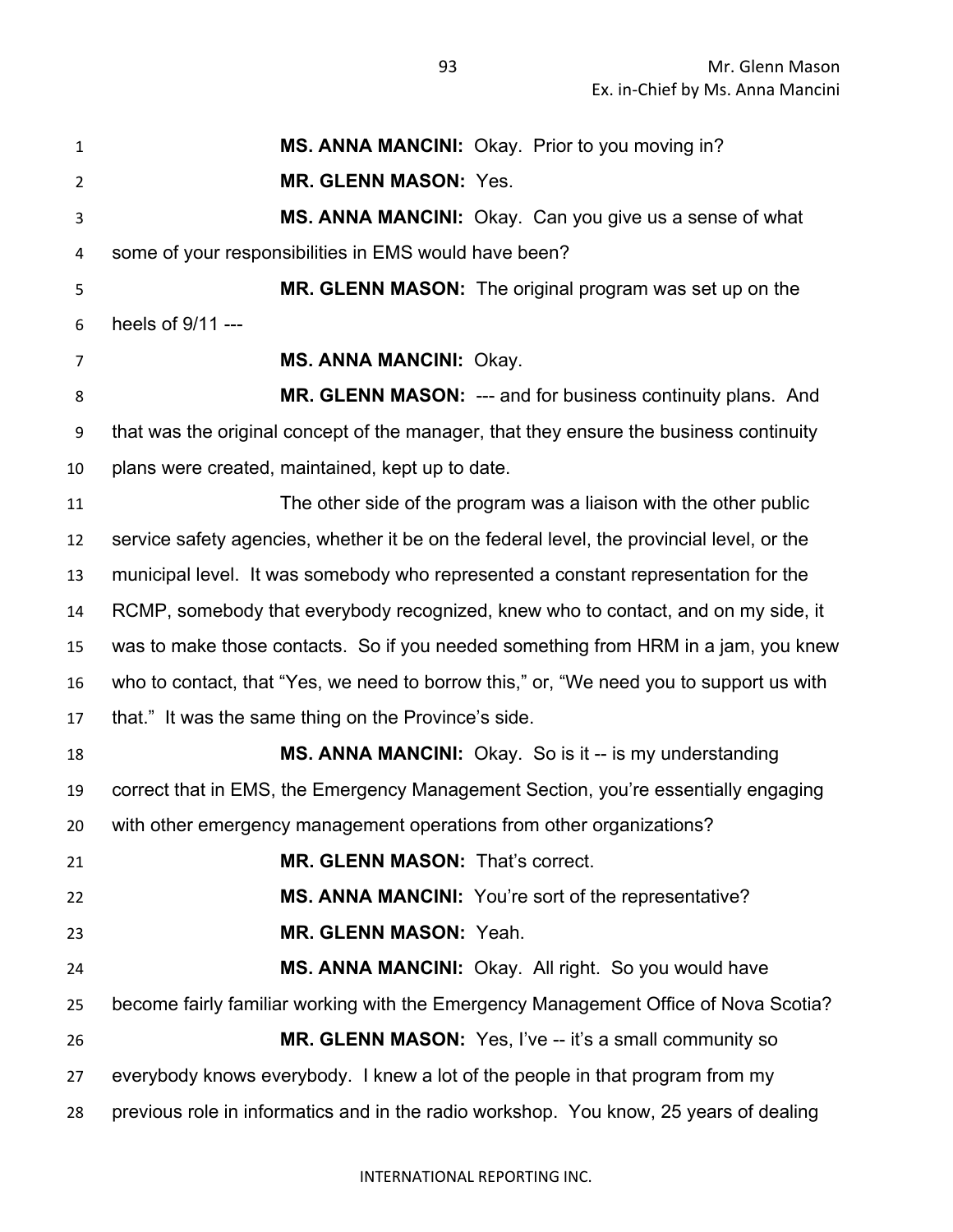with communications and being at events, like Swissair, plane crash at the airport, something like that. you know, you got to know all those people. So it was sort of a homecoming in the sense that I knew everybody, they knew me. **MS. ANNA MANCINI:** Okay. And then in the EMS role, were you engaging with people from other organizations on a regular basis or? **MR. GLENN MASON:** I was because of the pandemic. **MS. ANNA MANCINI:** Okay. **MR. GLENN MASON:** We had daily teleconferences morning and afternoon to do updates. One was with the provincial partners, one was with the federal partners. So yes, I was meeting with -- in contact with those people on a regular basis. **MS. ANNA MANCINI:** Okay. And were you given any specific training when you moved into EMS specific to that role? **MR. GLENN MASON:** Other -- not -- when I went in the program, they didn't say, no, "You need to take these courses." No. But I have 25 years operational experience. When I was in CrOps, I took -- they offered an Incident Command Management Program. There are four levels. I took the three levels. The fourth level required going out of province somewhere where they had to -- it was more intensive course. But I -- I've been trained to ICS level 300. **MS. ANNA MANCINI:** Okay. And you did that training mostly while you were in the CrOps office; was it? **MR. GLENN MASON:** In CrOps and over the years --- **MS. ANNA MANCINI:** Okay. **MR. GLENN MASON:** --- I had the opportunity to take the course. **MS. ANNA MANCINI:** Okay. and so was it your sense when you came into the position that you -- the training that you had received throughout the years was relevant in moving into that EMS position? **MR. GLENN MASON:** Somewhat, yeah, because I've had the operational experience. For 12 years I was the embedded radio tech with ERT, so I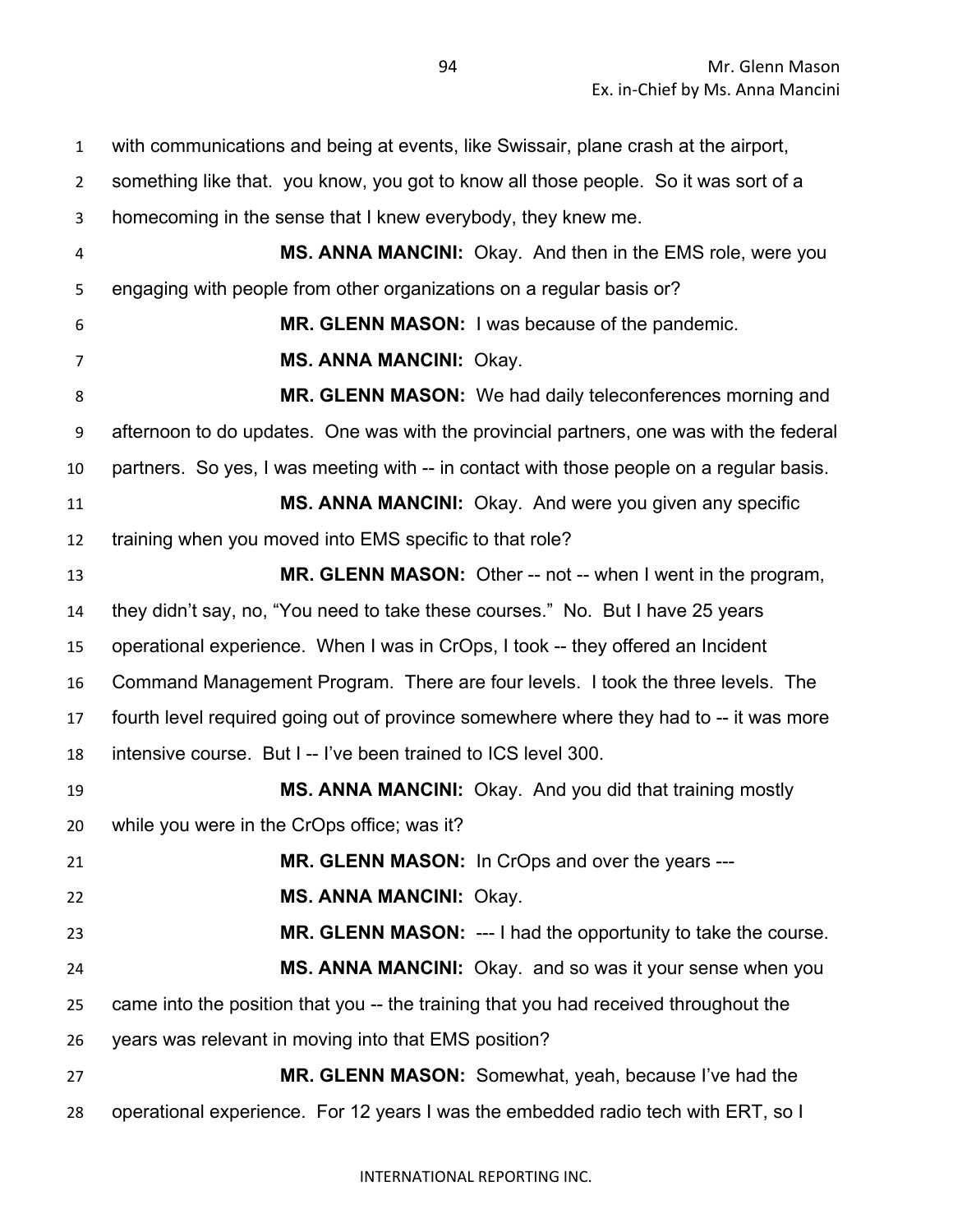saw a lot of frontline exposure to critical incidents; saw how it worked, what it -- was

 required, and again, I knew a lot of the people in the EMS world in the province because of just my time in the division.

- **MS. ANNA MANCINI:** Okay. And I think you already answered this, but who was it that you reported to in that division?
- **MR. GLENN MASON:** Insp. Rodier.
- **MS. ANNA MANCINI:** Okay, all right. Anybody else?
- **MR. GLENN MASON:** That I reported up to in EMS?
- **MS. ANNA MANCINI:** Yeah.
- **MR. GLENN MASON:** No.
- **MS. ANNA MANCINI:** Okay. So what I'm going to do, Mr. Mason, 12 is take you to April  $19<sup>th</sup>$ , 2020.
- And I'm going to ask Madam Registrar, if you could pull up the Foundational Document that was presented this morning, Exhibit 2001, I believe? And what I'm going to do, Mr. Mason, is pull up a specific paragraph of that. That's the Foundational Document on public communications, 17 RCMP Public Communications, April 18<sup>th</sup> and 19<sup>th</sup> of 2020. Have you had a chance to
- look at that document?
- **MR. GLENN MASON:** I have seen it, yes.

 **MS. ANNA MANCINI:** Okay. And what I'm going to do is refer to some specific paragraphs and ask you some questions about them. If you can't see, let me know, I'll read it out loud to you. And the other thing is, if you think that there's something that's not correct, or if you think that there's something that needs to be explained further than as it's presented here, I'd encourage you to do that, okay? All right. So the first paragraph I'm going to take you to is paragraph 137, and it's fairly lengthy, so I'm going to break it down a little bit. The first portion says:

"Glenn Mason, RCMP EMS manager, was not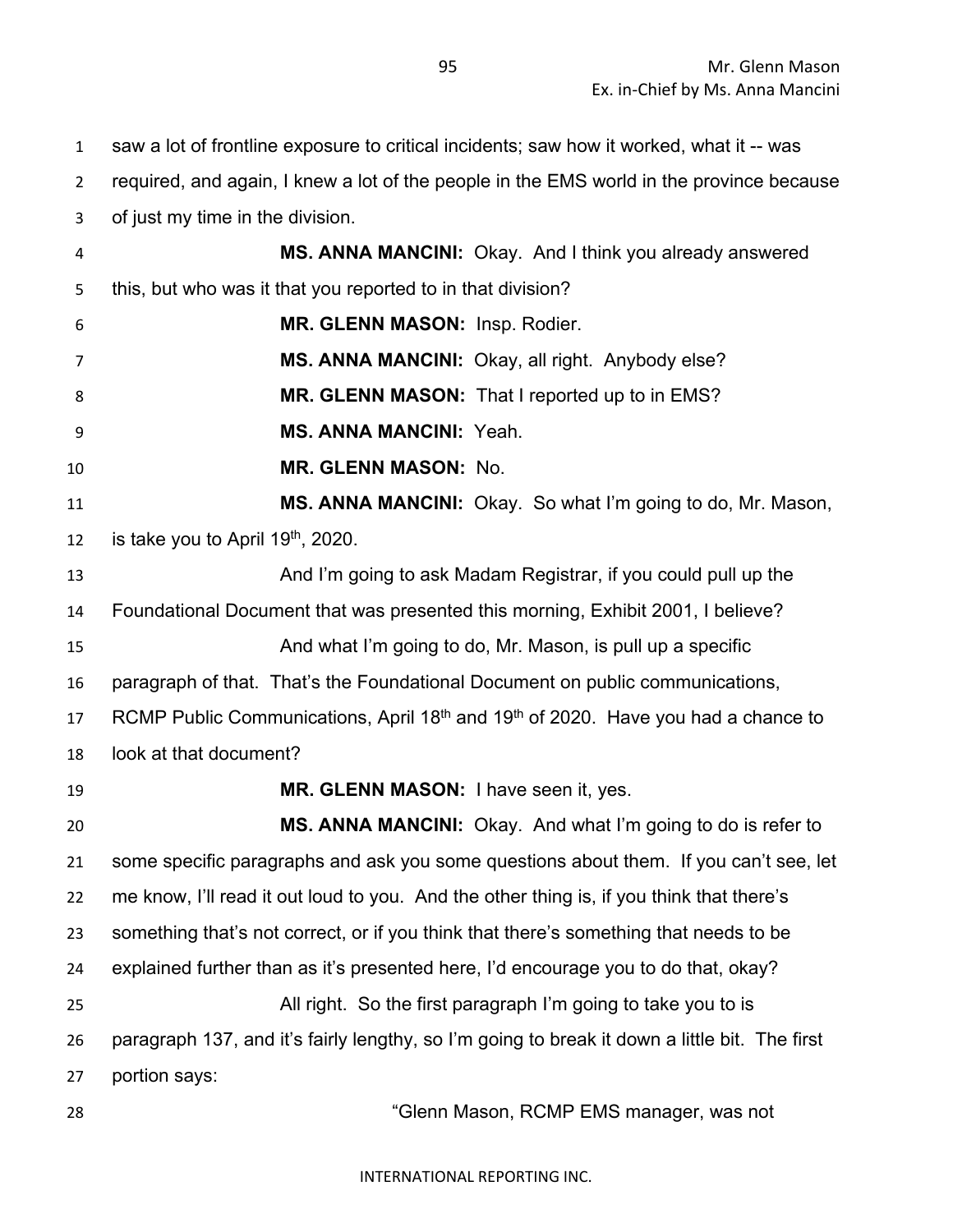Mr. Glenn Mason Ex. in-Chief by Ms. Anna Mancini

| 1              | working on April 19, 2020, and had not heard about                                      |
|----------------|-----------------------------------------------------------------------------------------|
| $\overline{2}$ | the events overnight in Portapique until he received a                                  |
| 3              | text message from a co-worker while eating                                              |
| 4              | breakfast."                                                                             |
| 5              | So I'm actually going to stop there and just ask you; you weren't                       |
| 6              | formally advised in any capacity?                                                       |
| 7              | MR. GLENN MASON: I had no idea. It was Sunday morning; we                               |
| 8              | didn't even have the radio on that morning.                                             |
| 9              | MS. ANNA MANCINI: Okay. And so the text message that you                                |
| 10             | received, was that kind of in a casual, from a friend, sort of thing?                   |
| 11             | MR. GLENN MASON: It was casual from a coworker, yes.                                    |
| 12             | MS. ANNA MANCINI: Okay. And working as the EMS Manager,                                 |
| 13             | were you surprised that you hadn't been notified or would there be a process for you to |
| 14             | be notified of a critical incident?                                                     |
| 15             | MR. GLENN MASON: No. It was an ERT call so it was -- had                                |
| 16             | nothing to do with EMS ---                                                              |
| 17             | <b>MS. ANNA MANCINI: Okay.</b>                                                          |
| 18             | MR. GLENN MASON: --- in that respect. I mean, it was -- ERT                             |
| 19             | operates autonomously.                                                                  |
| 20             | <b>MS. ANNA MANCINI: Right.</b>                                                         |
| 21             | MR. GLENN MASON: They go -- they go all the -- I shouldn't say                          |
| 22             | go all the time, but they go at various hours of the day and night, whenever required,  |
| 23             | and EMS isn't notified for that.                                                        |
| 24             | <b>MS. ANNA MANCINI:</b> Okay. So there's no sort of automatically                      |
| 25             | once ERT ---                                                                            |
| 26             | <b>MR. GLENN MASON: No.</b>                                                             |
| 27             | <b>MS. ANNA MANCINI: --- is called out, the Emergency</b>                               |
| 28             | Management Office isn't related to that callout.                                        |

INTERNATIONAL REPORTING INC.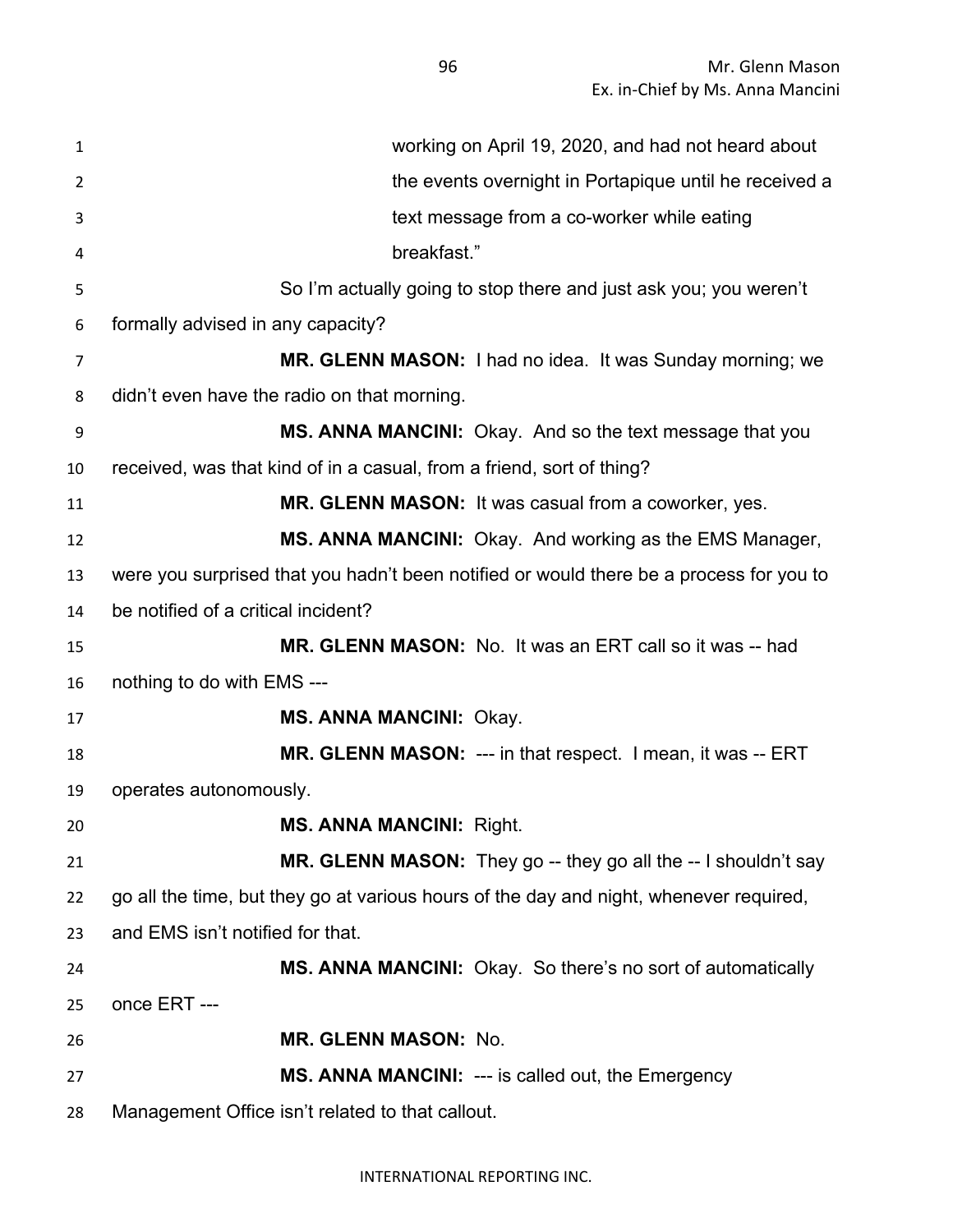| 1              | <b>MR. GLENN MASON: No.</b>                                                              |
|----------------|------------------------------------------------------------------------------------------|
| $\overline{2}$ | MS. ANNA MANCINI: Okay. All right. So I'll continue on. So in                            |
| 3              | the paragraph it says:                                                                   |
| 4              | "Mr. Mason told the Mass Casualty Commission that                                        |
| 5              | at around or shortly after 9:00 a.m., he received a                                      |
| 6              | phone call from Christian Gallant, a civilian member                                     |
| 7              | with the RCMP who was the acting informatics officer                                     |
| 8              | at the time, asking if he wanted him to 'turn up the                                     |
| 9              | DEOC'."                                                                                  |
| 10             | So I've tried -- I've attempted to briefly describe what DEOC is this                    |
| 11             | morning, Mr. Mason, but can you tell me what DEOC is?                                    |
| 12             | MR. GLENN MASON: DEOC is an Emergency Operations Centre                                  |
| 13             | that will support a particular event, and the DEOC we have today was created on the      |
| 14             | heels of Swissair, ---                                                                   |
| 15             | <b>MS. ANNA MANCINI: Okay.</b>                                                           |
| 16             | MR. GLENN MASON: --- is what it was designed for. So the event                           |
| 17             | happens, and then if it's going to be ongoing for more than 24 hours, DEOC will be       |
| 18             | brought up to support that event. So people will be brought in to do logistics, order    |
| 19             | meals, bring port-a-potties onsite, make sure crew were changed out on a regular basis,  |
| 20             | make sure flights were arranged if we were bringing people in from outside the           |
| 21             | province, ensure that rental cars -- things like -- as simple as rental cars or          |
| 22             | transportation and whatnot, whatever goes on with that event, they would provide that -- |
| 23             | what's the word I'm looking for -- administrative support.                               |
| 24             | There would be somebody in DEOC that would track all the                                 |
| 25             | finances and there would be somebody who would be a liaison with outside agencies.       |
| 26             | And there are several positions within DEOC, there's probably eight, and we sit around   |
| 27             | a table, and everybody has a specific duty to do that.                                   |
| 28             | MS. ANNA MANCINI: Okay. Is it all specific to within the RCMP,                           |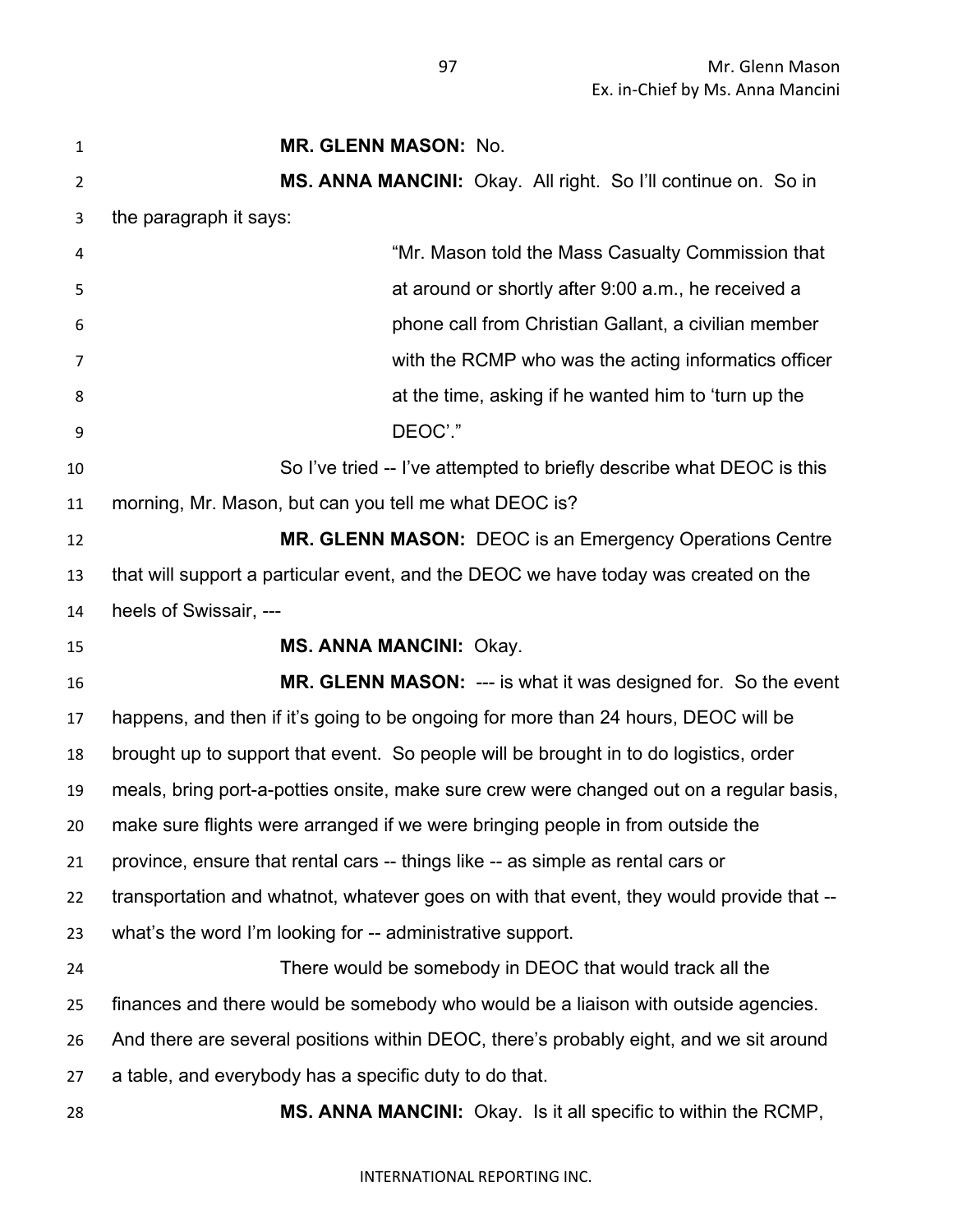| $\mathbf{1}$   | everybody who's in attendance in DEOC?                                                       |
|----------------|----------------------------------------------------------------------------------------------|
| $\overline{2}$ | MR. GLENN MASON: Yes.                                                                        |
| 3              | <b>MS. ANNA MANCINI: Okay.</b>                                                               |
| 4              | MR. GLENN MASON: And it is the EMS Manager's job is to                                       |
| 5              | manage that room. It is not my responsibility -- it is not my responsibility to man it or to |
| 6              | put people there; it was to ensure the room was functional so if DEOC was up and             |
| 7              | running and, we'll say, a television monitor wasn't working, they would call me, say,        |
| 8              | "Glenn, can you arrange to get this monitor working? We need you to order meals for          |
| 9              | us," or something like that. That would be my specific job, would be to manage that          |
| 10             | room, not to the man the room or manage what's going on in that room.                        |
| 11             | <b>MS. ANNA MANCINI:</b> Okay, okay. So I'll carry on from there. So                         |
| 12             | the next portion of the paragraph:                                                           |
| 13             | "Mr. Mason told the Commission that he then called                                           |
| 14             | Insp. Rodier, who was on her way to the OCC, and                                             |
| 15             | she advised him that it was not necessary to activate                                        |
| 16             | the DEOC at that time."                                                                      |
| 17             | So can you tell me about your memory of making that call?                                    |
| 18             | <b>MR. GLENN MASON:</b> Yeah, Christian called me, then I called                             |
| 19             | Insp. Rodier and asked her if we were going -- if she wanted to flash it up, and she said,   |
| 20             | "Not at this time. I'm on my way to the OCC and we'll make that determination at that        |
| 21             | time."                                                                                       |
| 22             | MS. ANNA MANCINI: Okay. And you're contacting Insp. Rodier                                   |
| 23             | because she's ---                                                                            |
| 24             | MR. GLENN MASON: She's my line officer.                                                      |
| 25             | MS. ANNA MANCINI: Okay. Chain of command?                                                    |
| 26             | MR. GLENN MASON: Chain of command.                                                           |
| 27             | MS. ANNA MANCINI: Okay. And did the response surprise you?                                   |
| 28             | Is this something that would normally be started up for an incident like this?               |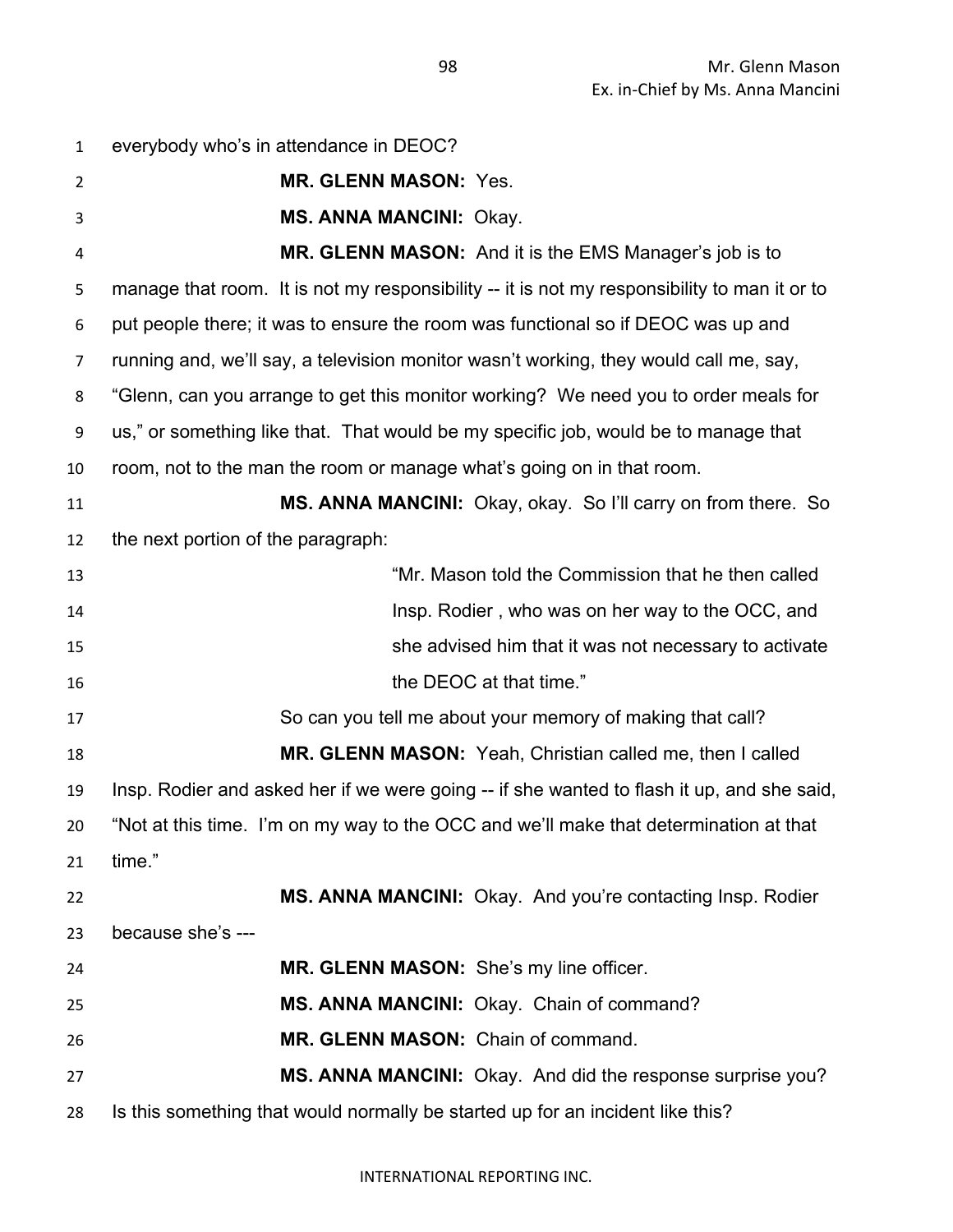**MR. GLENN MASON:** No. **MS. ANNA MANCINI:** No? Okay. **MR. GLENN MASON:** No, and I had no real concept of how big the event was or how big it was going to get. But on the heels of it, like, the next day, it would make sense to bring it up. **MS. ANNA MANCINI:** I see, okay. **MR. GLENN MASON:** You know, because now it's an ongoing investigation and it's a much bigger event. It would be like with Swissair, we didn't flash DEOC up until the next day, until we realized, "Whoa, this is big. This is going to be something that's going on for multiple days or weeks." **MS. ANNA MANCINI:** Understood. Okay. So DEOC isn't an operational environment or making operational decisions; it's assisting sort of with the practicalities? **MR. GLENN MASON:** It's assisting with the practicality, and it gives that event a point of contact. **MS. ANNA MANCINI:** Okay, okay. And Insp. -- or Supt. Rodier says she advised that that this question about standing up DEOC would have been referred -- would be more appropriately referred to the Support Services Officer, and that's what she had indicated to you. Is that -- that's not your recollection? **MR. GLENN MASON:** That's not my recollection, but a lot was going on at that time, so... **MS. ANNA MANCINI:** Okay. Do you recall anything about a referral to the Support Services Officer? **MR. GLENN MASON:** Not directly, but again, that would have been her call to go to the Support Services Officer, not me. **MS. ANNA MANCINI:** I see. Okay. Okay, so we'll carry on, and it says: "Mr. Mason's notes state that at approximately 10:15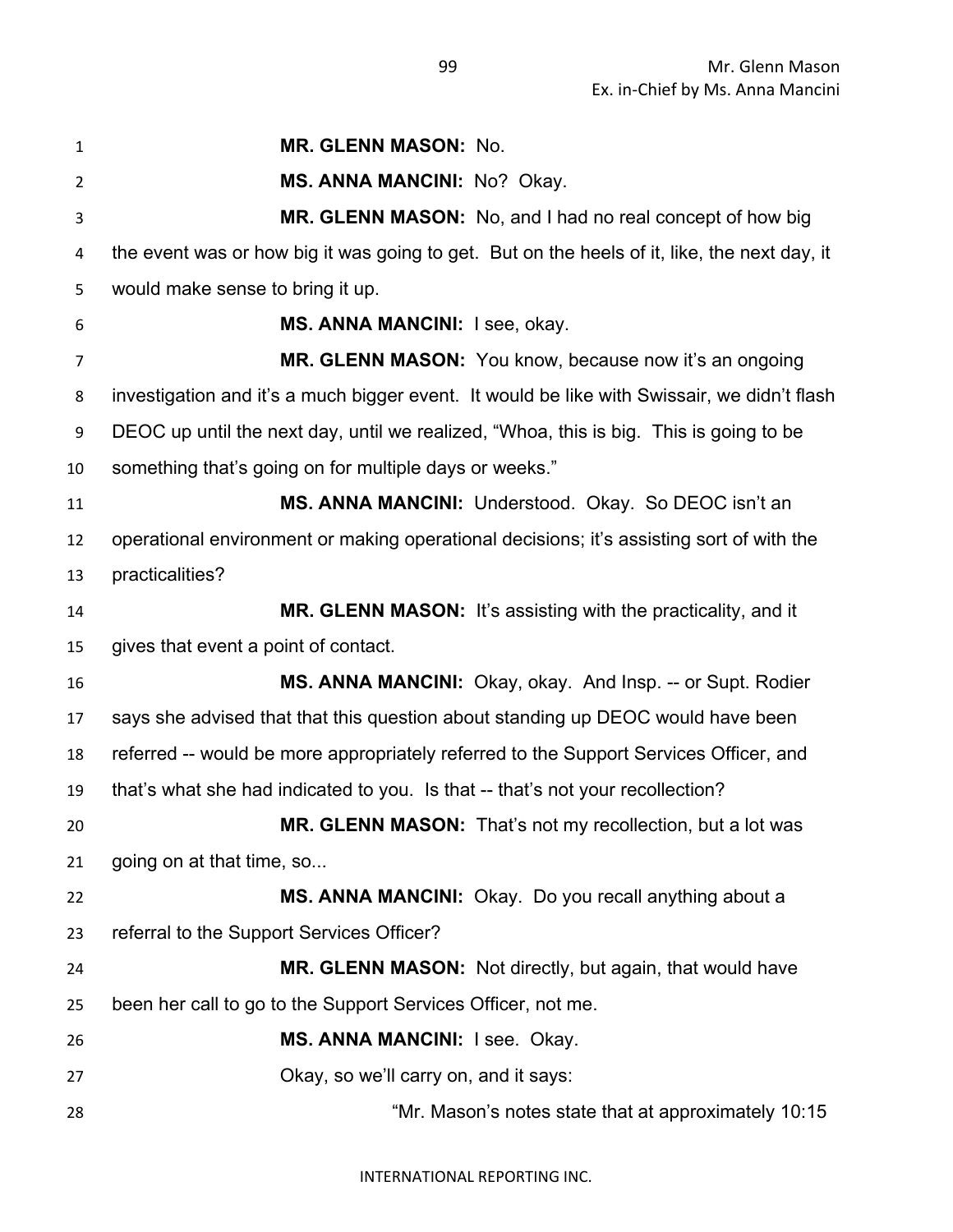| $\mathbf{1}$ | a.m., he received a call from Michael Bennett, the                                   |
|--------------|--------------------------------------------------------------------------------------|
| 2            | EMO's incident commander at the PCC, asking if the                                   |
| 3            | RCMP wanted to send an alert. According to Mr.                                       |
| 4            | Mason, he called Insp. Rodier again and she                                          |
| 5            | responded, 'yeah, yeah great idea.' Mr. Mason said                                   |
| 6            | that he then called Mr. Bennett back and advised him                                 |
| 7            | to contact Insp. Rodier directly."                                                   |
| 8            | So I have a couple of questions about this. The first is; 10:15, is                  |
| 9            | this the time that you recall speaking with Michael Bennett of EMO?                  |
| 10           | MR. GLENN MASON: Yes, but from looking at the timelines, on                          |
| 11           | Monday morning, I reached out to Shared Services to get a printout from my data dump |
| 12           | from my phone.                                                                       |
| 13           | <b>MS. ANNA MANCINI: Okay.</b>                                                       |
| 14           | MR. GLENN MASON: And my phone was with Bell.                                         |
| 15           | <b>MS. ANNA MANCINI: Okay.</b>                                                       |
| 16           | <b>MR. GLENN MASON:</b> And that would have come -- that would                       |
| 17           | have been provided from Montreal, which is in a different time zone. So my timelines |
| 18           | are out by an hour.                                                                  |
| 19           | MS. ANNA MANCINI: I see, okay. So your recollection of 10:15 is                      |
|              | 20 based off of your call history notes.                                             |
| 21           | <b>MR. GLENN MASON: Yes.</b>                                                         |
| 22           | MS. ANNA MANCINI: Okay. And you're saying your call history is                       |
| 23           | generated out of Eastern Standard Time?                                              |
| 24           | <b>MR. GLENN MASON: Yes.</b>                                                         |
| 25           | MS. ANNA MANCINI: I see. So, in actuality, your conversation                         |
| 26           | with Mr. Bennett would have been ---                                                 |
| 27           | MR. GLENN MASON: Probably would have been 11:15 ---                                  |
| 28           | <b>MS. ANNA MANCINI: 11:15?</b>                                                      |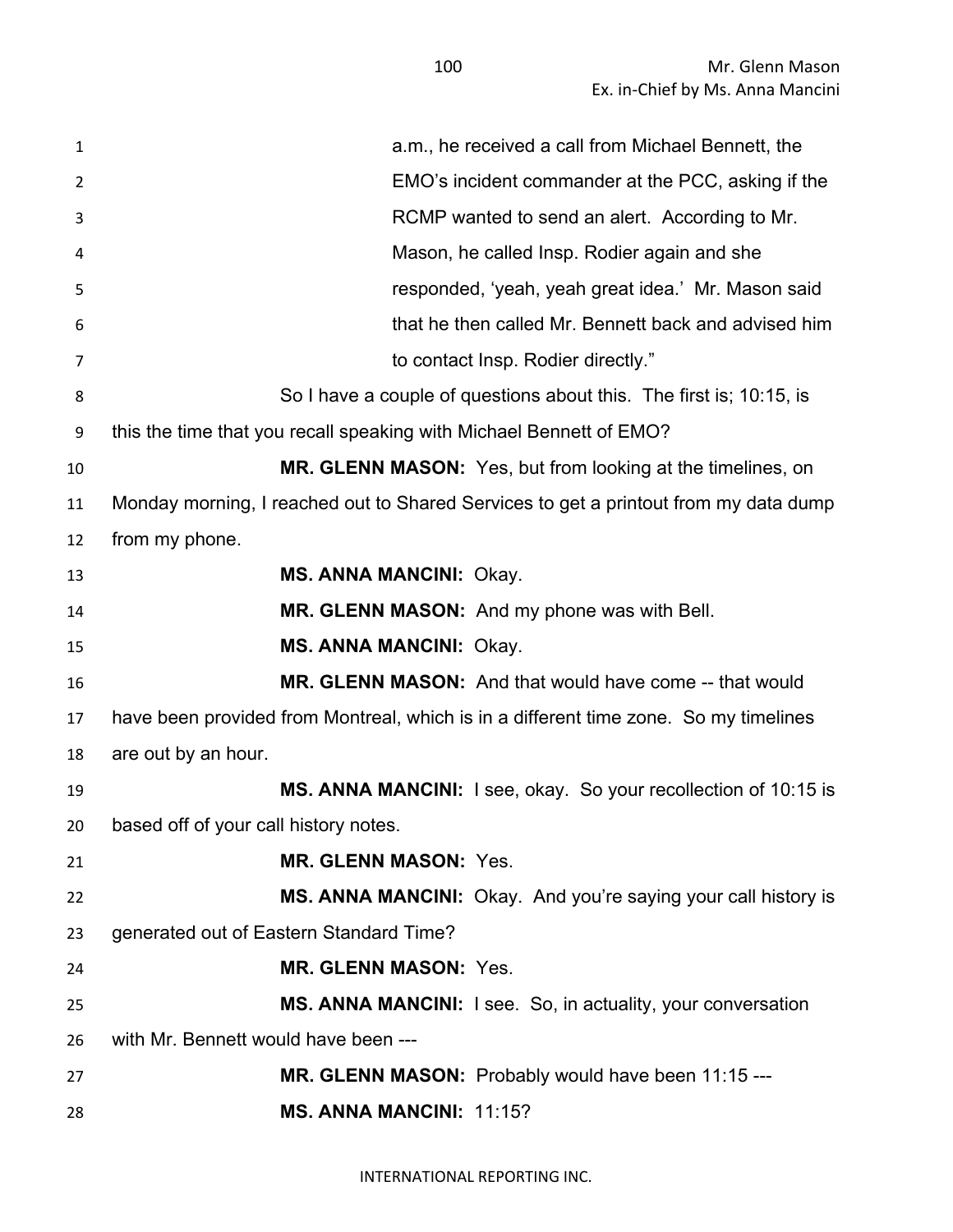| $\mathbf{1}$   | MR. GLENN MASON: --- which would ---                                                             |
|----------------|--------------------------------------------------------------------------------------------------|
| $\overline{2}$ | <b>MS. ANNA MANCINI: Okay.</b>                                                                   |
| $\mathbf{3}$   | <b>MR. GLENN MASON: --- work with everybody else's timelines and</b>                             |
| $\overline{4}$ | in telephone conversations that have been recorded and everything else.                          |
| 5              | MS. ANNA MANCINI: Okay. Okay. The second question I                                              |
| 6              | wanted to ask you about this is with respect to your subsequent call. You recall getting         |
| $\overline{7}$ | in touch directly with Inspector Rodier to ask the question about the alert?                     |
| 8              | <b>MR. GLENN MASON: Yes.</b>                                                                     |
| 9              | MS. ANNA MANCINI: Okay. And you recall that conversation?                                        |
| 10             | MR. GLENN MASON: She was still on her way to the OCC, my                                         |
| 11             | understanding. And it's that -- she said, "Yeah, it sounds like a good idea. Yeah, let's         |
| 12             | do it." But it was -- again, there's a million things going through everybody's head at          |
| 13             | that time so.                                                                                    |
| 14             | <b>MS. ANNA MANCINI:</b> Is it possible, I'll just suggest to you, that --                       |
| 15             | that instead of speaking directly with Inspector Rodier, that you might have called the          |
| 16             | OCC to relay the request that way?                                                               |
| 17             | MR. GLENN MASON: I may have, yes.                                                                |
| 18             | MS. ANNA MANCINI: Okay. And maybe what I'll do, Madam                                            |
| 19             | Registrar, if we could pull up the audio clip that was played this morning? And I'll --          |
| 20             | what I'll do, Mr. Mason, is we'll just -- we'll play an audio clip and I'll see -- ask you if it |
| 21             | helps you refresh your memory at all, and we'll take it from there. If Madam Registrar's         |
| 22             | able to do so? Sorry to put you in the spot there. Yeah.                                         |
| 23             | [AUDIO PLAYBACK]                                                                                 |
| 24             | MS. ANNA MANCINI: Does that refresh your memory at all, Mr.                                      |
| 25             | Mason? Do you remember making that telephone call?                                               |
| 26             | MR. GLENN MASON: I do.                                                                           |
| 27             | MS. ANNA MANCINI: Okay. And do you think this happened in                                        |
| 28             | addition to the call that you had previously mentioned about asking Inspector Rodier             |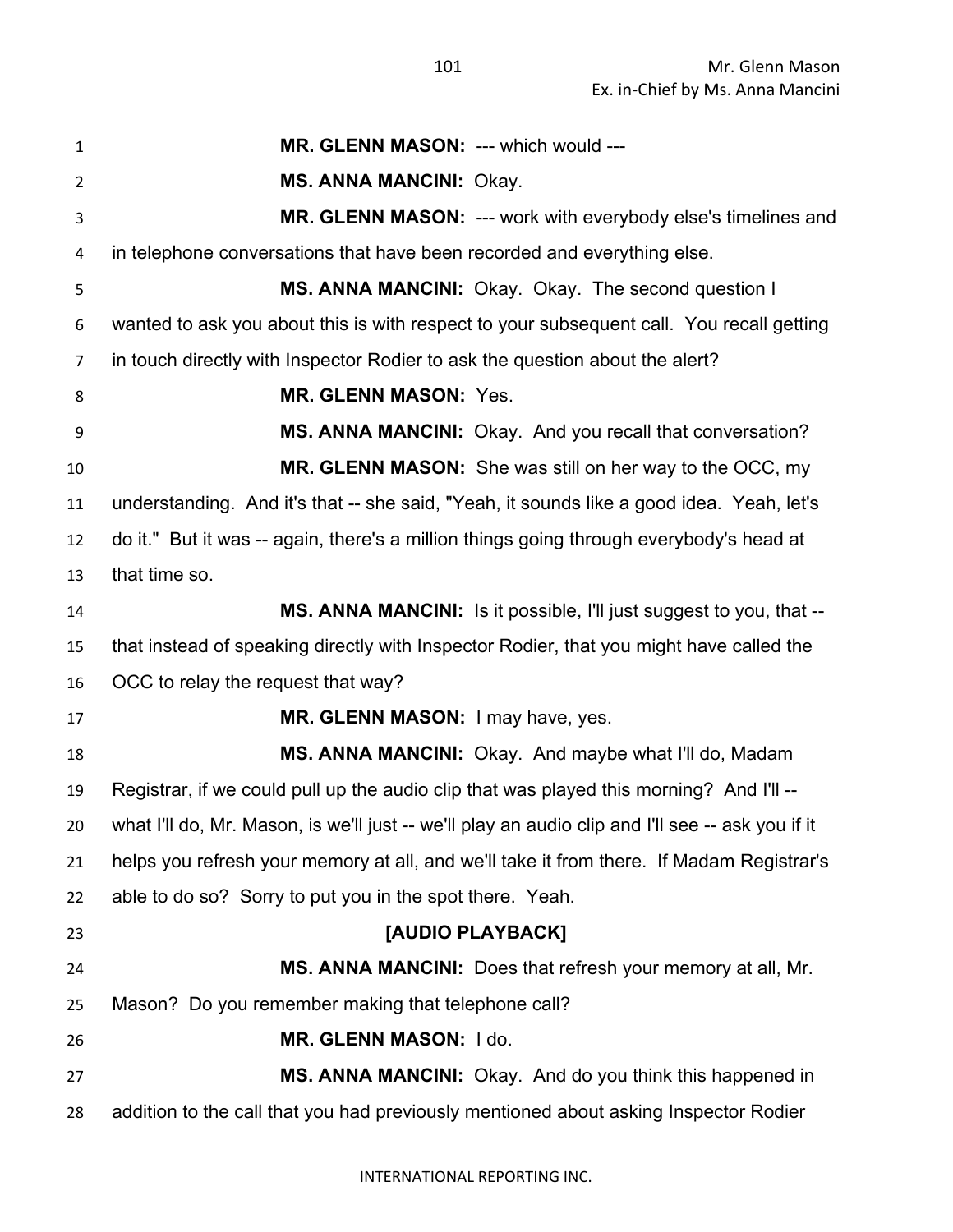about the alert, or do you think this was the call that took place? Did they both happen or did just one of them ---

| 3  | MR. GLENN MASON: They both happened.                                                       |
|----|--------------------------------------------------------------------------------------------|
| 4  | MS. ANNA MANCINI: They both, okay.                                                         |
| 5  | MR. GLENN MASON: But, again, it was the information. We-- I                                |
| 6  | couldn't send the information. We had -- Michael told me we had 156 characters that        |
| 7  | we could send, and it had to be specific, and that's why I reached out to them for the     |
| 8  | specific information.                                                                      |
| 9  | MS. ANNA MANCINI: Okay. So it seems to me from the nature of                               |
| 10 | the call, that seems as though you're first advising the OCC about that alert, but you     |
| 11 | recall it differently?                                                                     |
| 12 | MR. GLENN MASON: It's been two years.                                                      |
| 13 | MS. ANNA MANCINI: Yeah, that's fair. That's fair. Okay.                                    |
| 14 | Okay. What I'll do, Mr. Mason, is pull up paragraph 146 of the                             |
| 15 | Foundational Document. Thank you, Madam Registrar. Okay. So this says,                     |
| 16 | "At 11:21 a.m., Glenn Mason confirmed with Michael                                         |
| 17 | Bennett that the RCMP wished to make use of the                                            |
| 18 | Alert Ready system. He instructed Michael Bennett to                                       |
| 19 | contact Insp. Rodier."                                                                     |
| 20 | Do you recall this conversation with Mr. Bennett?                                          |
| 21 | MR. GLENN MASON: I do.                                                                     |
| 22 | MS. ANNA MANCINI: Okay. And do you recall why you referred                                 |
| 23 | Mr. Bennett to Inspector Rodier?                                                           |
| 24 | <b>MR. GLENN MASON:</b> There was no mincing words in translation.                         |
| 25 | There was no -- to pass it on -- pass me the message to pass the message to Michael,       |
| 26 | it's too risky to lose in translation. The OCC is where things were happening, they had    |
| 27 | the information, access to the information, and it was much easier -- it took that risk of |
| 28 | having the wrong message delivered.                                                        |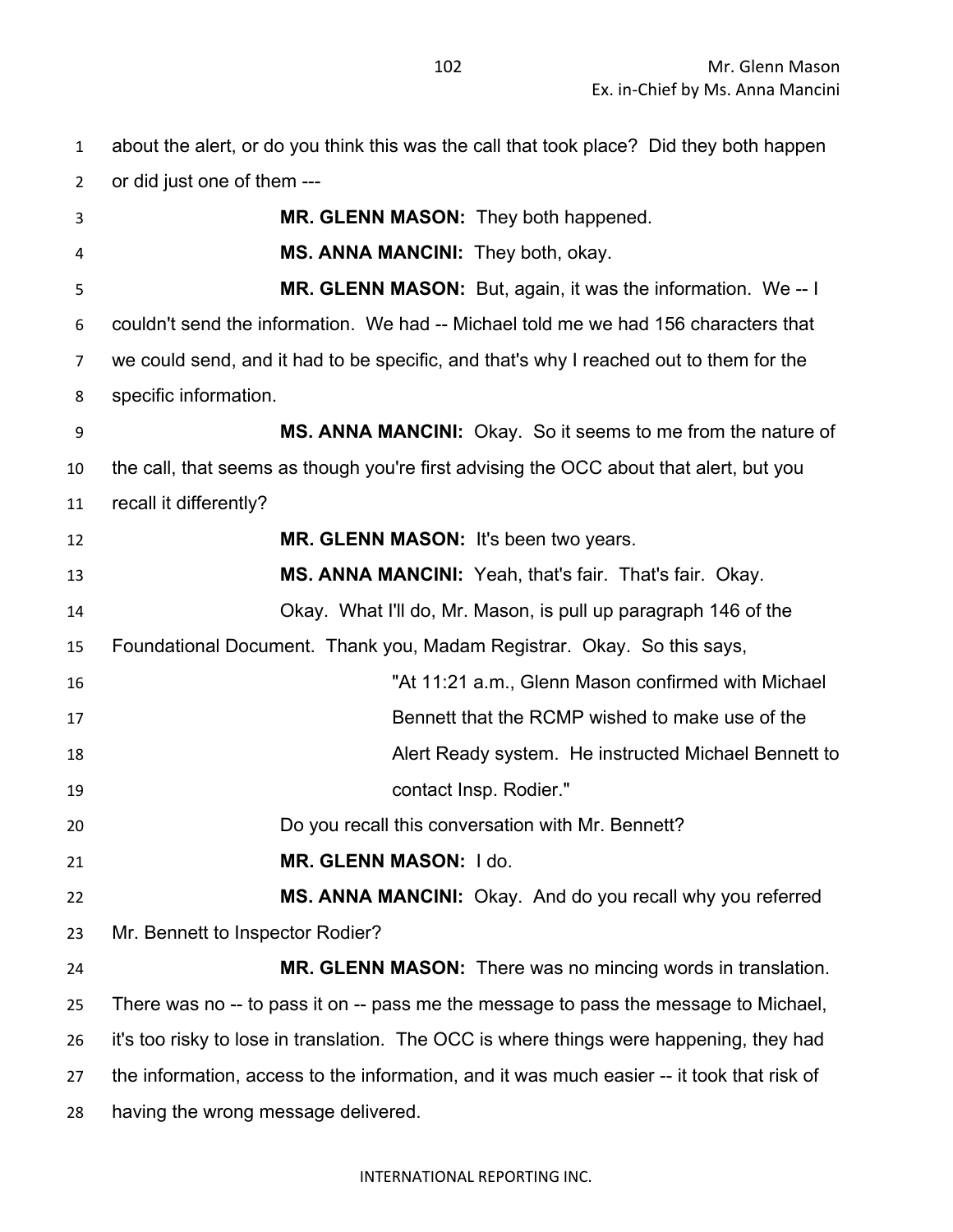**MS. ANNA MANCINI:** I see. So you were of the view that Inspector Rodier had more situational awareness --- **MR. GLENN MASON:** Yeah, I was using --- **MS. ANNA MANCINI:** --- than some --- **MR. GLENN MASON:** --- the OCC. **MS. ANNA MANCINI:** Okay. Okay. All right. And if I can move down to paragraph 150? Thank you. So, "At 11:33 [...] Glenn Mason again called the risk manager at the OCC. He advised the call-taker that the EMO had been trying to get in contact with someone at the OCC to issue the Alert Ready notification. He also advised that the EMO was unable to reach Insp. Rodier and that they could not issue the Alert Ready without receiving exact wording from the RCMP. The call-taker transferred the call to S/Sgt. Ettinger, who informed Mr. Mason that the perpetrator was now "in custody," but that the RCMP may want to issue an alert to inform citizens that there is no longer an active threat. Mr. Mason provided Michael Bennett's contact information to S/Sgt. Ettinger and suggested [that] S/Sgt. Ettinger contact Mr. Bennett when ready." Does this all accord with your memory, Mr. Mason? **MR. GLENN MASON:** Yes. **MS. ANNA MANCINI:** Okay. I'm going to ask you a couple of questions. So can you comment between sort of your call to Michael Bennett to contact Inspector Rodier, can you -- and then your call to the OCC advising that Mr. Bennett wasn't able to get in touch, had you heard from Michael Bennett again?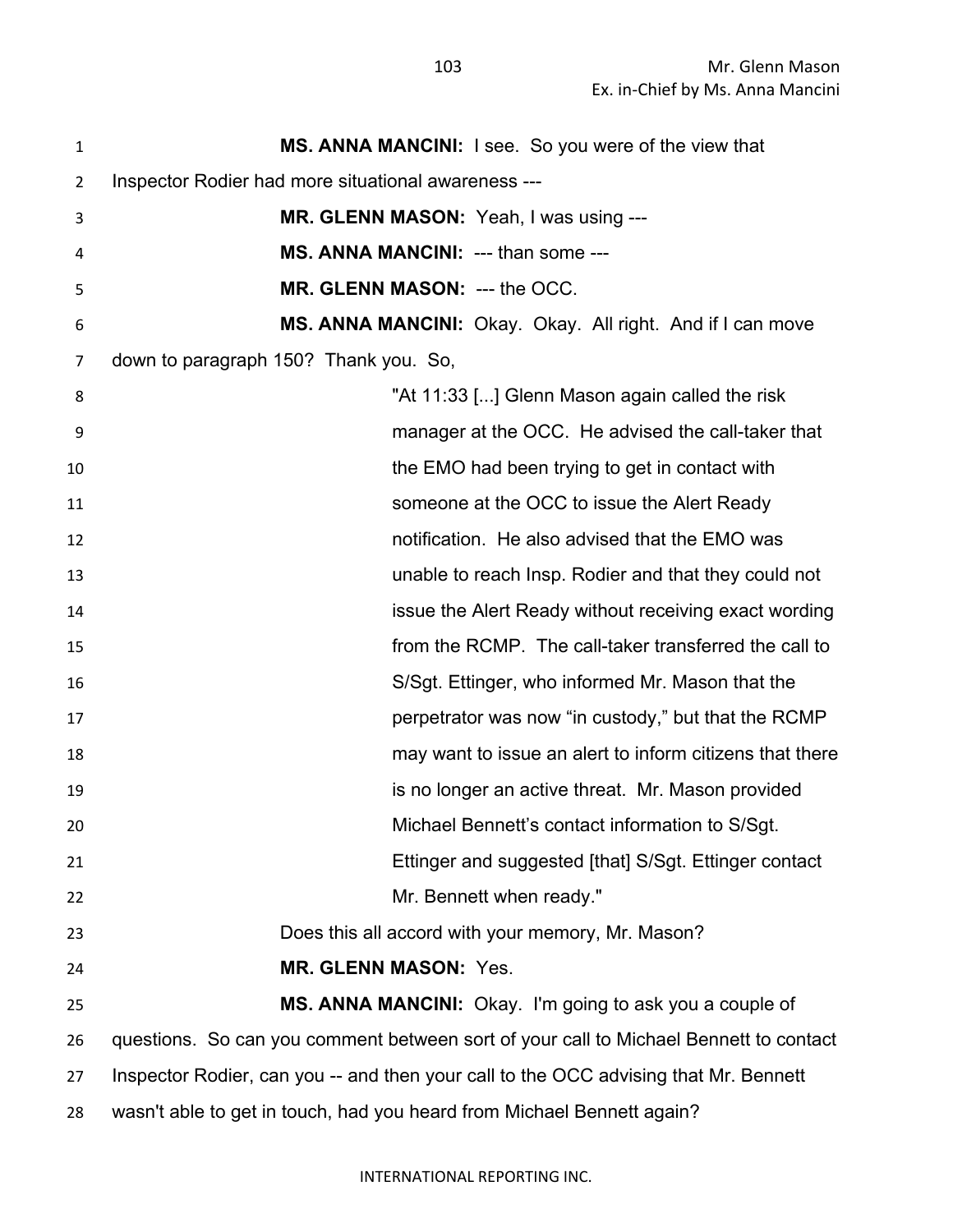| 1  | MR. GLENN MASON: Yeah, he ---                                                    |
|----|----------------------------------------------------------------------------------|
| 2  | <b>MS. ANNA MANCINI: Okay.</b>                                                   |
| 3  | MR. GLENN MASON: --- he reached out ---                                          |
| 4  | <b>MS. ANNA MANCINI: Okay.</b>                                                   |
| 5  | MR. GLENN MASON: --- he tried to reach out.                                      |
| 6  | <b>MS. ANNA MANCINI: Yeah.</b>                                                   |
| 7  | MR. GLENN MASON: Didn't have success, then he called me                          |
| 8  | back, and that's when I call the OCC.                                            |
| 9  | <b>MS. ANNA MANCINI: Okay.</b>                                                   |
| 10 | MR. GLENN MASON: That would have been the last time.                             |
| 11 | MS. ANNA MANCINI: I see. Okay. And you recall learning from                      |
| 12 | Staff Sergeant Ettinger that, at that time, the perpetrator was in custody?      |
| 13 | MR. GLENN MASON: Yeah, when I called, he said, "Just a                           |
| 14 | minute, I think we have him."                                                    |
| 15 | <b>MS. ANNA MANCINI: Okay.</b>                                                   |
| 16 | MR. GLENN MASON: And he put me on hold, he come back 20                          |
| 17 | seconds later, said, "Yeah, it's over."                                          |
| 18 | MS. ANNA MANCINI: Okay. Okay. And then you provided                              |
| 19 | Michael Bennett's contact information to Staff Sergeant Ettinger and asked Staff |
| 20 | Sergeant Ettinger to contact Mr. Bennett?                                        |
| 21 | <b>MR. GLENN MASON: Yes.</b>                                                     |
| 22 | MS. ANNA MANCINI: Okay. And this might be an insignificant                       |
| 23 | question, but why not call Mr. Bennett back yourself?                            |
| 24 | MR. GLENN MASON: I did call Michael back.                                        |
| 25 | MS. ANNA MANCINI: Oh, I see.                                                     |
| 26 | MR. GLENN MASON: I did call Mr. Bennett back ---                                 |
| 27 | <b>MS. ANNA MANCINI: Okay.</b>                                                   |
| 28 | MR. GLENN MASON: --- afterwards, but I gave him -- I gave Staff                  |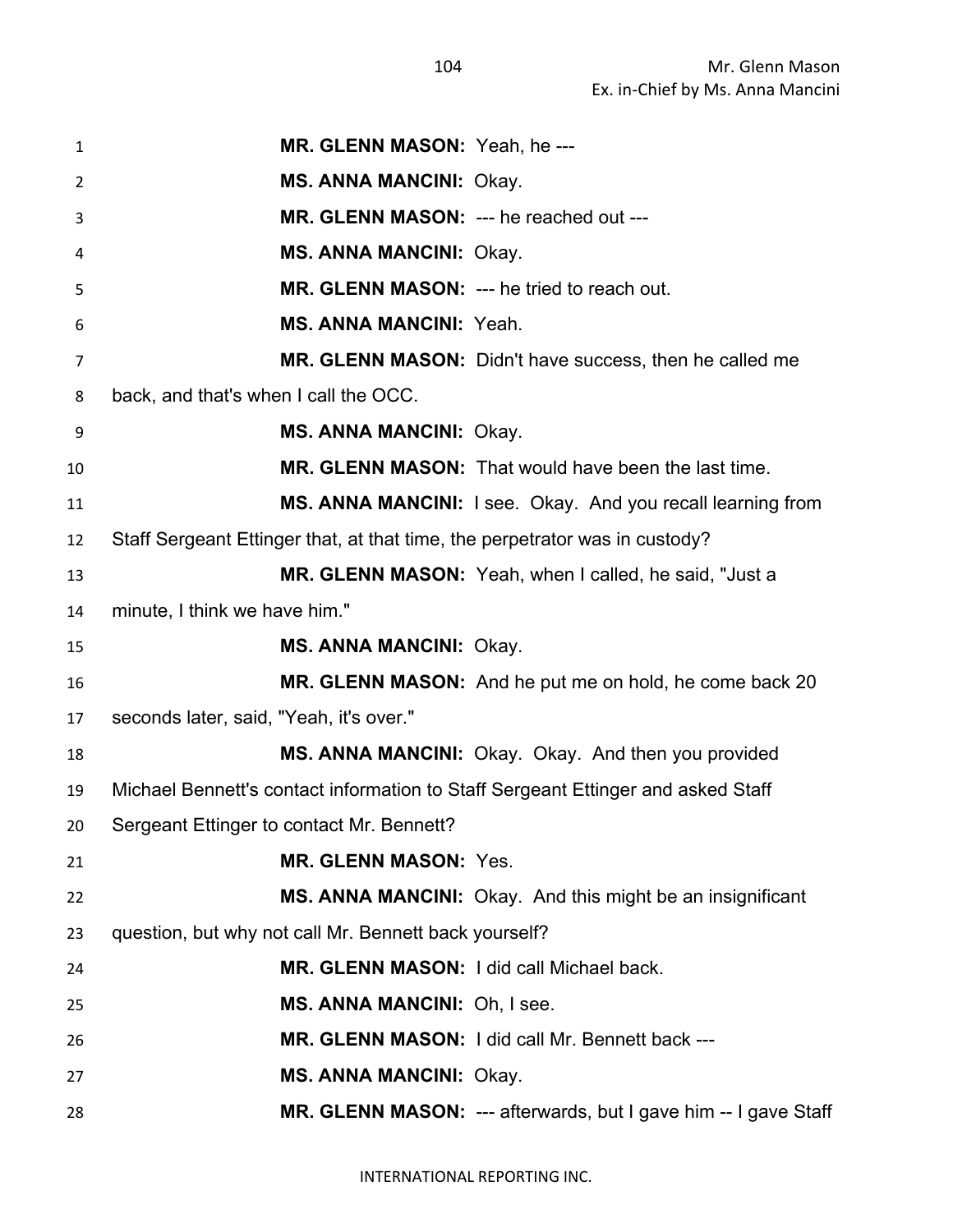Sergeant Ettinger his contact information if they wanted to send an Alert Ready out at the end.

 **MS. ANNA MANCINI:** I see. Okay. I see. Okay, Mr. Mason, well, would you feel this is a fair summarization 5 of your involvement regarding your discussions of Alert Ready on April 19th, 2020? **MR. GLENN MASON:** Yes. **MS. ANNA MANCINI:** Okay. Anything else that you think is relevant to add? Okay. Mr. Mason, those are my questions for you. We'll hopefully do a fairly brief caucus with my friends who might have some questions for you, and we can -- I'll take your direction, Commissioners, on how to proceed. **COMMISSIONER MacDONALD:** My sense is we could -- sorry, Mr. Mason, but it looks like the most practical thing to do would be to break for lunch now, and have you come back. The process is that Commission Counsel will meet with Counsel for the Participants and discuss whether or not there are any further questions for you. So I'm sorry you have to wait even longer, but just to -- for logistical reasons, it makes sense to have that meeting over lunch as opposed to breaking now and then having to break for lunch later. So we'll break until 1:45, if you can come back then, there likely will be some more questions for you. **MR. GLENN MASON:** Very good. **COMMISSIONER MacDONALD:** Thank you. **REGISTRAR DARLENE SUTHERLAND:** Thank you. The proceedings are now on break and will resume at 1:45. --- Upon recessing at 12:39 p.m. --- Upon resuming at 1:49 p.m. **REGISTRAR DARLENE SUTHERLAND:** Welcome back. The proceedings are again in session. **COMMISSIONER MacDONALD:** Ms. Mancini?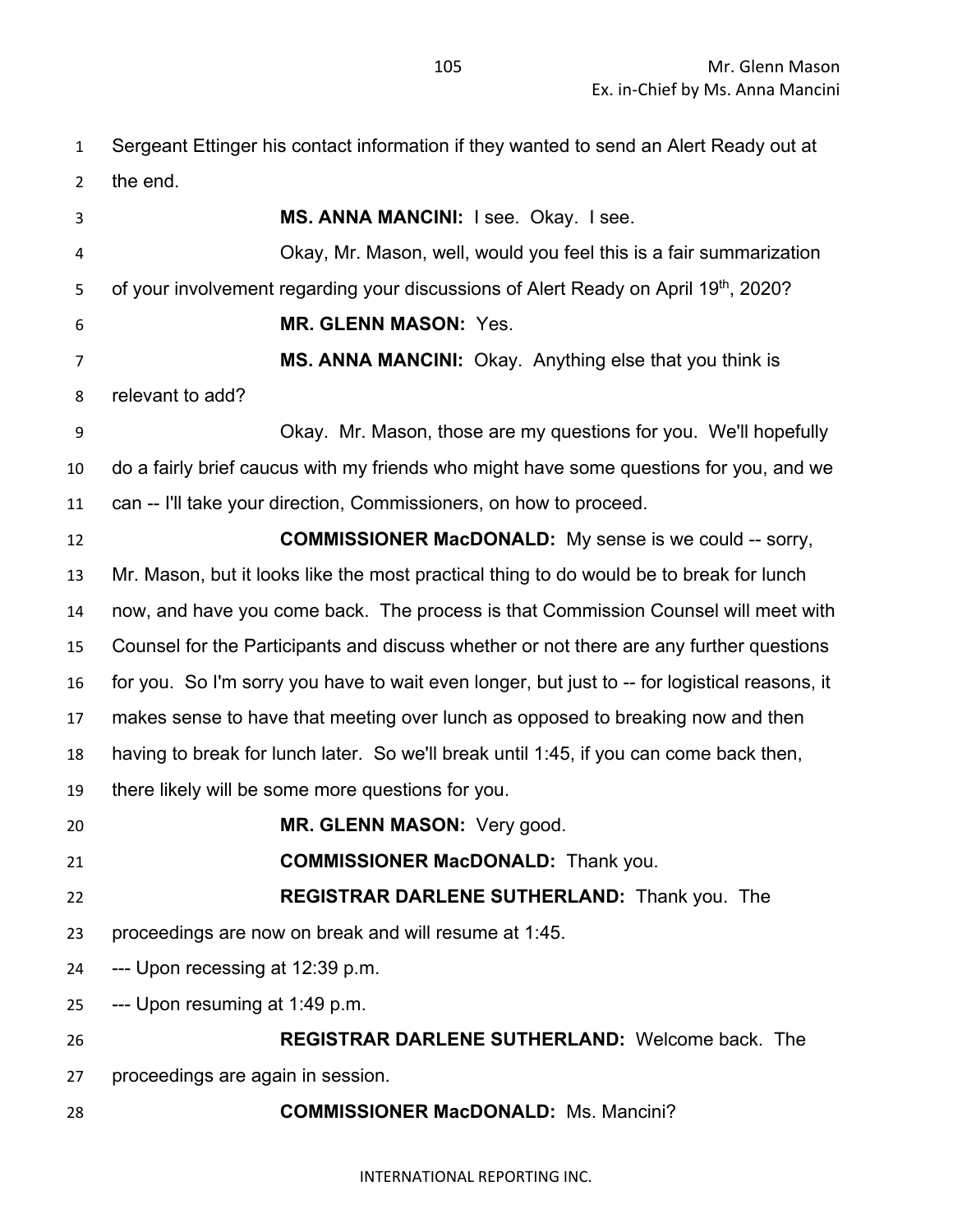| 1              | MS. ANNA MANCINI: Chief Commissioner, I believe that there is                                |
|----------------|----------------------------------------------------------------------------------------------|
| $\overline{2}$ | only one counsel for Participants, Ms. MacCormick, who would have a few questions for        |
| 3              | Mr. Mason. So I'd just ask if Mr. Mason could return to the stand and I'll turn this over to |
| 4              | Ms. MacCormick.                                                                              |
| 5              | <b>COMMISSIONER MacDONALD:</b> Thank you, Ms. Mancini.                                       |
| 6              | --- GLENN MASON, Resumed:                                                                    |
| $\overline{7}$ | <b>COMMISSIONER MacDONALD:</b> Thank you again, Mr. Mason.                                   |
| 8              | Ms. Grace MacCormick will be asking you some questions, and she will first identify the      |
| 9              | Participants that she represents. Thank you.                                                 |
| 10             | MS. GRACE MacCORMICK: Thank you,                                                             |
| 11             | <b>Commissioner MacDonald.</b>                                                               |
| 12             | --- CROSS-EXAMINATION BY MS. GRACE MacCORMICK:                                               |
| 13             | MS. GRACE MacCORMICK: Good afternoon, Mr. Mason. My                                          |
| 14             | name is Grace MacCormick, and I am an associate lawyer at Patterson Law, and                 |
| 15             | together, with a number of my colleagues, we represent the majority of those -- those --     |
| 16             | families of those who were killed in April 2020, as well as a number of surviving victims    |
| 17             | of the mass casualty event.                                                                  |
| 18             | So I won't be long with you. I just do have a couple of questions for                        |
| 19             | you if that's all right?                                                                     |
| 20             | <b>MR. GLENN MASON: Sure</b>                                                                 |
| 21             | MS. GRACE MacCORMICK: So it strikes me from your statement                                   |
| 22             | and your conversation this morning that you do have some familiarity with the Alert          |
| 23             | Ready system.                                                                                |
| 24             | <b>MR. GLENN MASON: Yes.</b>                                                                 |
| 25             | MS. GRACE MacCORMICK: And it seems to me that you were                                       |
| 26             | familiar with that system prior to the events of April 2020; is that correct?                |
| 27             | MR. GLENN MASON: Yes. The Alert Ready was, we called it                                      |
| 28             | Amber Alert, and it was designed for if someone was abducted and they were in                |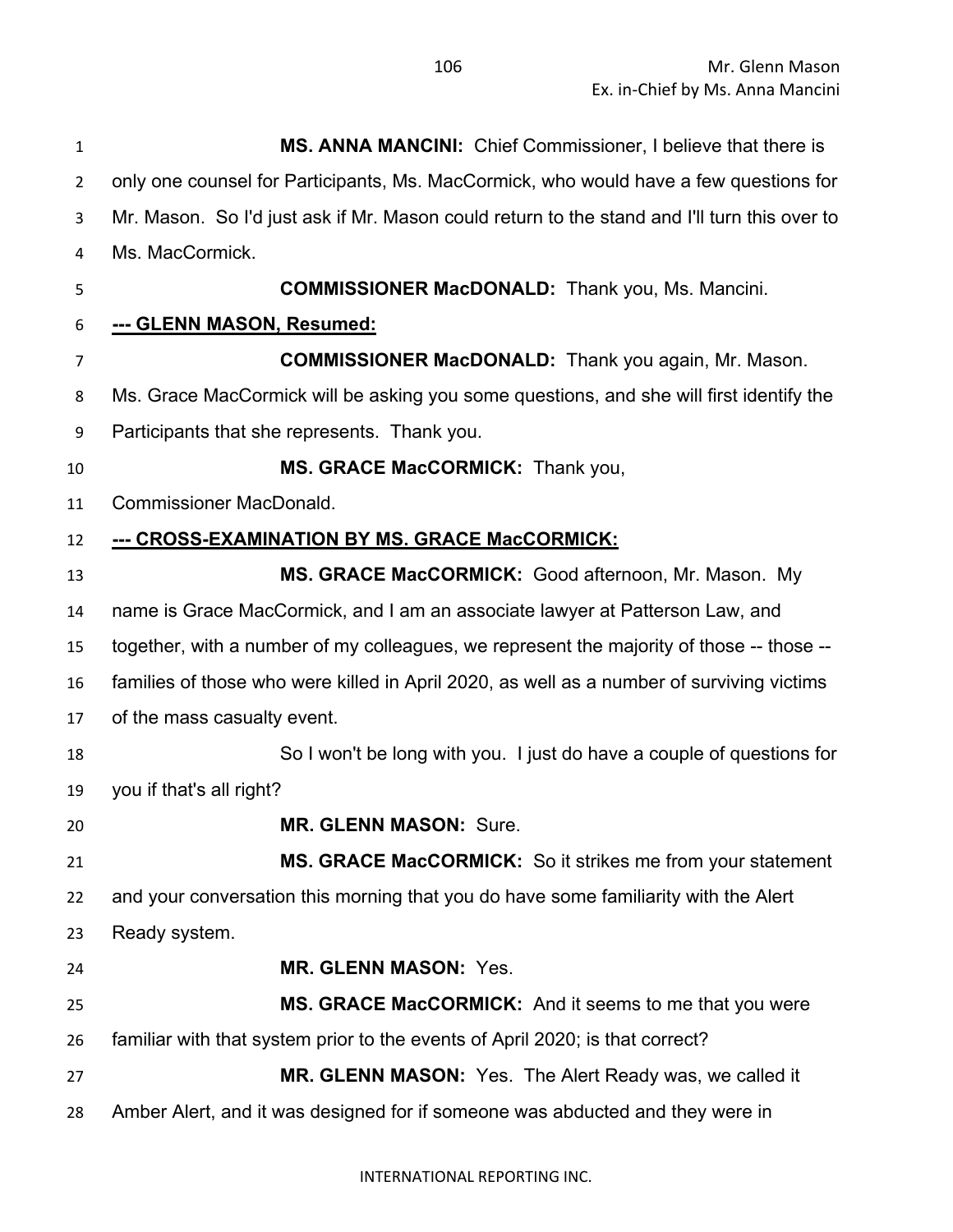imminent danger of being harmed or killed. It was never ever implied in -- before I went in the EMS that Amber Alert was anything other than that. **MS. GRACE MacCORMICK:** And I think you'd mentioned at some point in your statement something about if there were weather events, that kind of thing, there might be an alert. Is that correct? **MR. GLENN MASON:** And that came out of more from watching the Weather Network, you would see a weather alert go across, but yeah, it was never ever other than something very basic, you know, shelter in place for high winds, tornado, or something like that, no. **MS. GRACE MacCORMICK:** Sure. And so this familiarity that you do have with Alert Ready, and these sorts of alerts, where -- how would you have gotten familiar with that? **MR. GLENN MASON:** I was in the Information Technology Program for over 20-years, and it was just sort of an osmosis or a migration of learning that technologies are -- become available. **MS. GRACE MacCORMICK:** So would it have anything to do with your role at EMS or with the DEOC that these sorts of alerts would be discussed? **MR. GLENN MASON:** No. At that time, no. I mean, when I went into EMS we were entering a pandemic, so we were in, I don't want to say survival mode, but our operation was very limited to what we were doing because there was no real interaction with anybody other than a phone call. **MS. GRACE MacCORMICK:** Sure. So Mr. Bennett, he originally tried to call Inspector Rodier, Staff Sergeant [sic], my apologies, but then he called you. Do you know why he called you? **MR. GLENN MASON:** Why he called me the first time? **MS. GRACE MacCORMICK:** Yeah. **MR. GLENN MASON:** Because I was the point of contact. And that's what I spoke about earlier this morning, was that that is part of the position that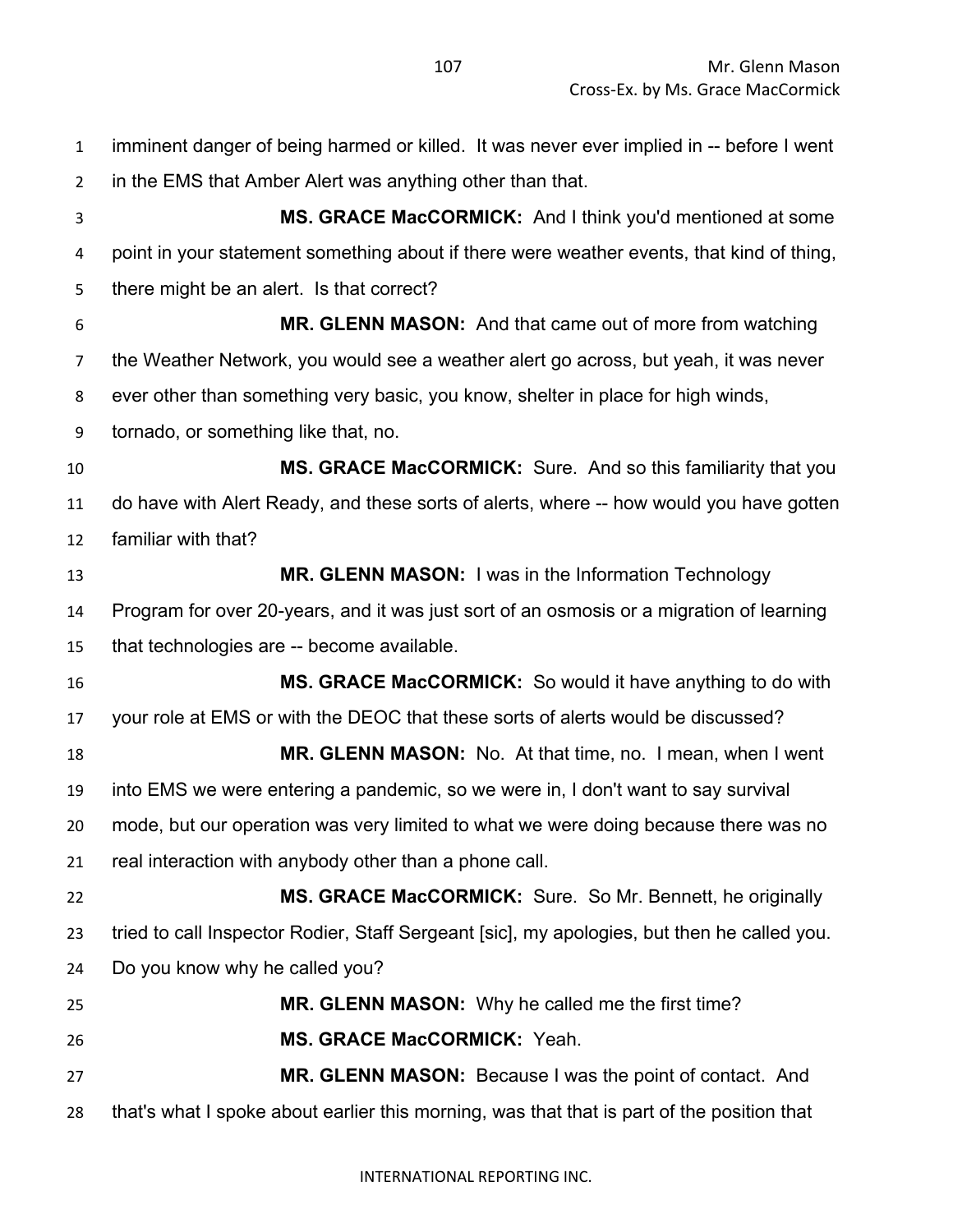| $\mathbf{1}$   | you are a point of contact for other public service agencies -- public safety agencies. |
|----------------|-----------------------------------------------------------------------------------------|
| $\overline{2}$ | <b>MS. GRACE MacCORMICK:</b> So if the RCMP were to issue an                            |
| 3              | alert, it would come from your department?                                              |
| 4              | <b>MR. GLENN MASON: No.</b>                                                             |
| 5              | MS. GRACE MacCORMICK: Okay. So you were the point of                                    |
| 6              | contact for this particular alert, but not for any other sorts of alerts?               |
| $\overline{7}$ | MR. GLENN MASON: No. We wouldn't -- my program wouldn't                                 |
| 8              | send that alert. That would be -- that decision, that would be -- I would have to make  |
| 9              | the assumption that it would be made by somebody higher up in the -- in the             |
| 10             | organisation. Because the wording has to be such that it's very clear and very precise  |
| 11             | and that you have to be well-informed of what's going on to make that decision.         |
| 12             | MS. GRACE MacCORMICK: So were you surprised when                                        |
| 13             | Mr. Bennett reached out to you?                                                         |
| 14             | MR. GLENN MASON: I was because I really had no idea what                                |
| 15             | was -- what was unfolding that day.                                                     |
| 16             | MS. GRACE MacCORMICK: Well, thank you. Those are my                                     |
| 17             | questions for you.                                                                      |
| 18             | <b>COMMISSIONER MacDONALD:</b> Thank you, Ms. MacCormick.                               |
| 19             | Ms. Mancini?                                                                            |
| 20             | MS. ANNA MANCINI: Thank you, Chief Commissioner. I believe                              |
| 21             | those are all the questions for Mr. Mason.                                              |
| 22             | <b>COMMISSIONER MacDONALD:</b> Thank you.                                               |
| 23             | <b>Commissioner Fitch?</b>                                                              |
| 24             | <b>COMMISSIONER FITCH:</b> I have no further questions, so thank                        |
| 25             | you very much.                                                                          |
| 26             | <b>COMMISSIONER MacDONALD:</b> Nor does                                                 |
| 27             | Commissioner Stanton, nor do I, Mr. Mason. So it falls to me to thank you for your      |
| 28             | attendance here today, and thank you for your patience.                                 |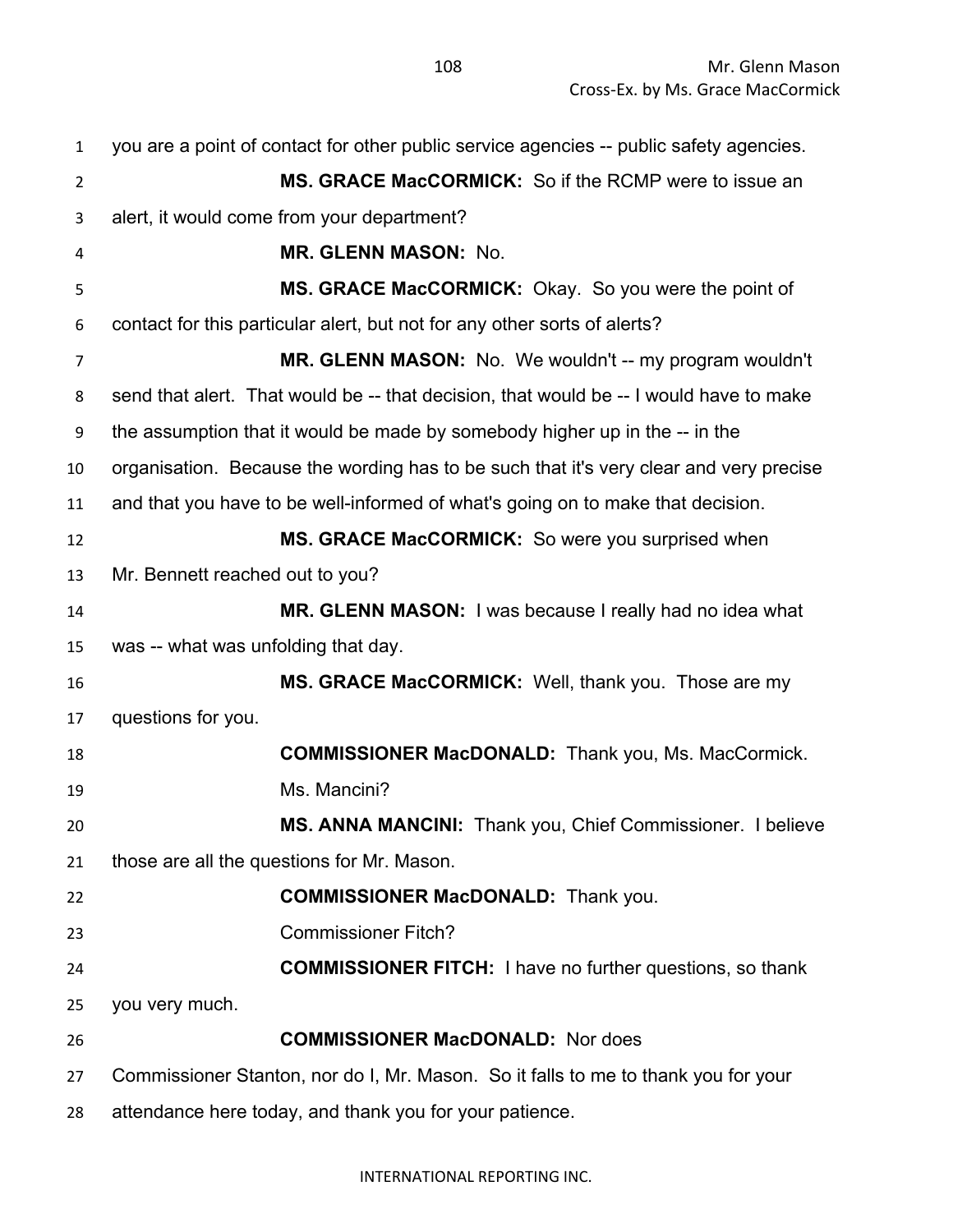**MR. GLENN MASON:** No problem. **COMMISSIONER MacDONALD:** We kept you waiting to testify originally and then over lunch, but that's the way it unfolded, unfortunately, but we do appreciate your patience, and of course, more importantly than that, we appreciate your contribution to the work we're doing. So --- **MR. GLENN MASON:** You're welcome. **COMMISSIONER MacDONALD:** --- thank you very much, and you're free to go. Ms. Mancini? **MS. ANNA MANCINI:** Thank you, Chief Commissioner. My proposal would be at this stage to call Superintendent Dustine Rodier as a witness. Perhaps what I'll do is just put a fresh waterglass on the table and we could hopefully roll right through. In fact, I think, as always, the tech -- Ashley's well ahead of me. **COMMISSIONER MacDONALD:** Thank you. **MS. ANNA MANCINI:** Thank you. Thank you, Superintendent Rodier. I'm just going to ask you to remain standing. Madam Registrar, I believe Superintendent Rodier has indicated a desire or a preference to be sworn this afternoon.

**--- SUPT. DUSTINE RODIER, Sworn:**

# **--- EXAMINATION IN-CHIEF BY MS. ANNA MANCINI:**

 **MS. ANNA MANCINI:** Thank you, Superintendent Rodier. And 23 just for the record, Rodier is R-O-D-I-E-R?

# **SUPT. DUSTINE RODIER:** That's correct.

 **MS. ANNA MANCINI:** Okay, thank you very much. So the purpose today, Superintendent Rodier, is primarily for the Commission to ascertain information regarding Alert Ready use. So that would include knowledge prior to the

events of 2020, discussions on -- during the mass casualty in 2020, and work that's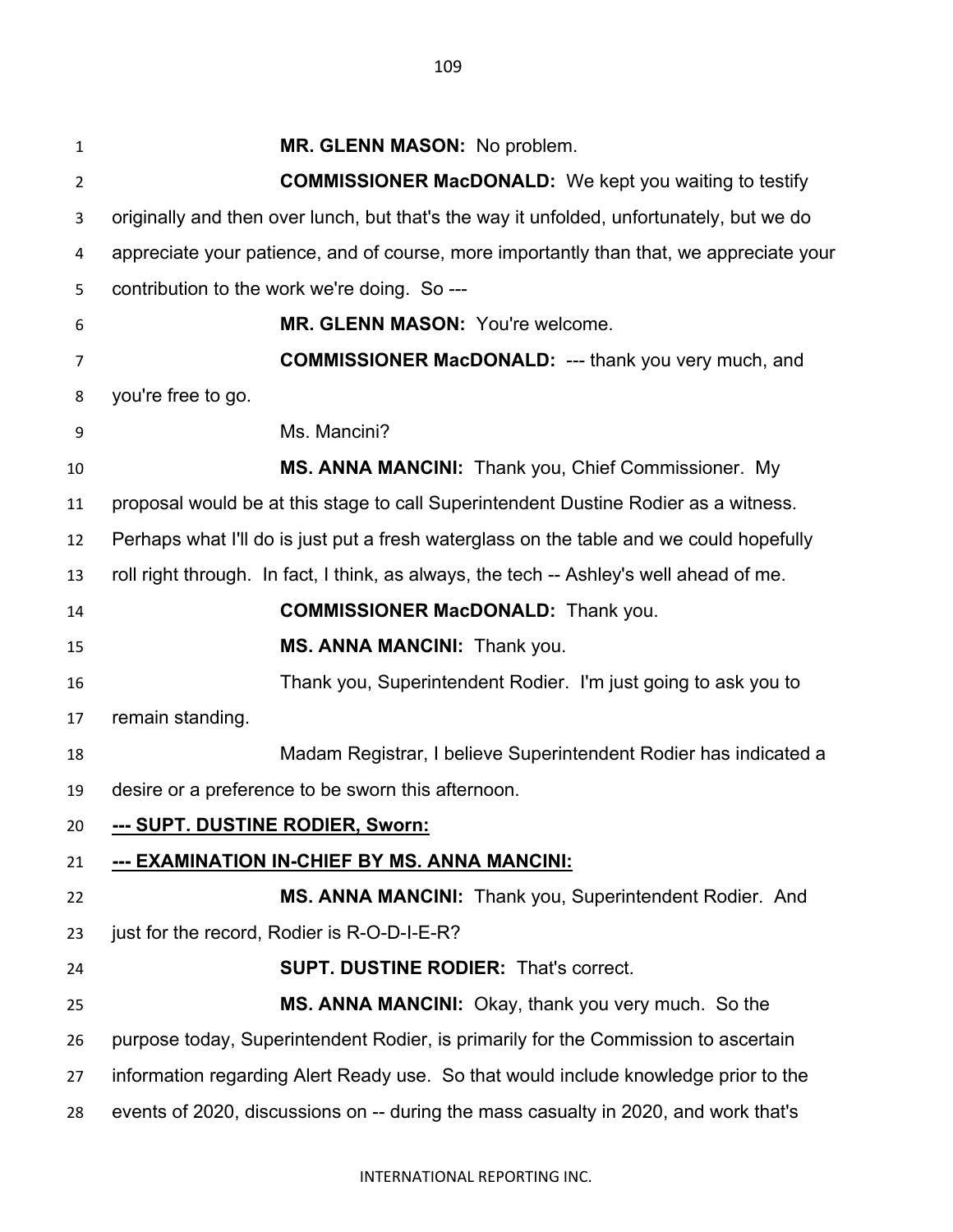| $\mathbf{1}$ | been done in this regard since the event. |                                                                                       |
|--------------|-------------------------------------------|---------------------------------------------------------------------------------------|
| 2            |                                           | Where I'd like to start off, though, is just getting to know a little bit             |
| 3            |                                           | more about you and your work history. So my understanding is that your work with the  |
| 4            | RCMP actually began as a dispatcher.      |                                                                                       |
| 5            |                                           | <b>SUPT. DUSTINE RODIER: That's correct.</b>                                          |
| 6            |                                           | MS. ANNA MANCINI: Okay. And that was in Surrey, B.C.?                                 |
| 7            |                                           | <b>SUPT. DUSTINE RODIER: Yes.</b>                                                     |
| 8            |                                           | MS. ANNA MANCINI: Okay. In 1994.                                                      |
| 9            |                                           | <b>SUPT. DUSTINE RODIER: Yes.</b>                                                     |
| 10           |                                           | MS. ANNA MANCINI: All right. And it was in 2000, that you                             |
| 11           | attended Depot?                           |                                                                                       |
| 12           |                                           | <b>SUPT. DUSTINE RODIER: That's correct.</b>                                          |
| 13           |                                           | MS. ANNA MANCINI: Okay. And you became a regular member                               |
| 14           | at that time?                             |                                                                                       |
| 15           |                                           | <b>SUPT. DUSTINE RODIER: I did.</b>                                                   |
| 16           |                                           | MS. ANNA MANCINI: Okay. And you went to the Richmond                                  |
| 17           | Detachment in ---                         |                                                                                       |
| 18           |                                           | <b>SUPT. DUSTINE RODIER: Yes.</b>                                                     |
| 19           |                                           | MS. ANNA MANCINI: --- British Columbia? Okay. And then in                             |
| 20           |                                           | 2003, I understand you went into what was called the Burglary Section in the Richmond |
| 21           | Detachment?                               |                                                                                       |
| 22           |                                           | <b>SUPT. DUSTINE RODIER: Correct.</b>                                                 |
| 23           |                                           | MS. ANNA MANCINI: Okay. And then in 2005, you transferred to                          |
| 24           | the Serious Crime Section?                |                                                                                       |
| 25           |                                           | <b>SUPT. DUSTINE RODIER: Yes, I did.</b>                                              |
| 26           |                                           | MS. ANNA MANCINI: Okay. And is it fair to say, Serious Crime                          |
| 27           |                                           | Section is similar to MCU, the term we've heard here, the Major Crime Unit?           |
| 28           |                                           | <b>SUPT. DUSTINE RODIER:</b> It is in that we did all serious crimes up               |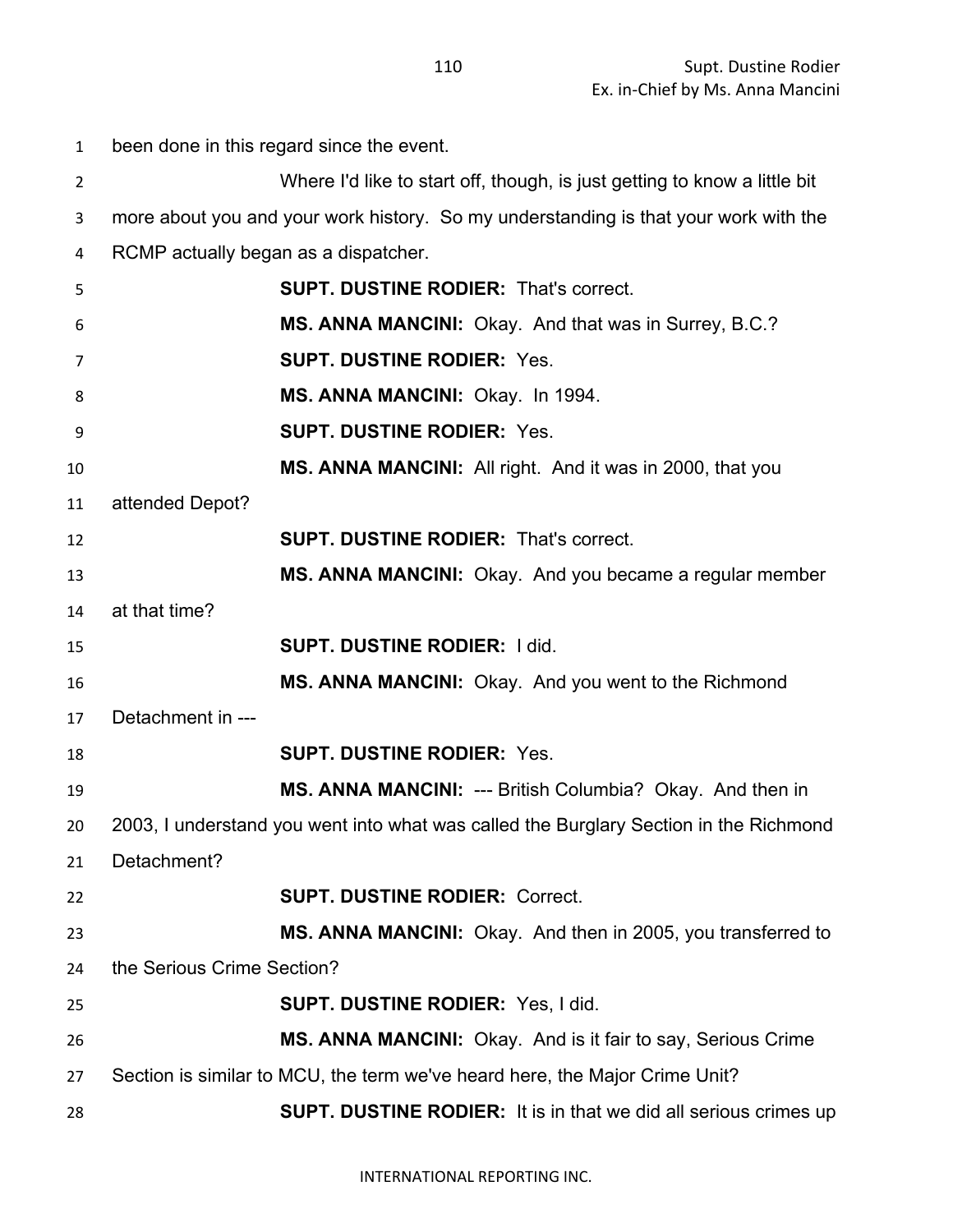to homicide. We had an integrated or still have an Integrated Homicide Team that takes

all the homicides in the Lower Mainland.

 **MS. ANNA MANCINI:** Okay. All right. And it was during your time in the Serious Crime Section that you were promoted to Corporal? **SUPT. DUSTINE RODIER:** I promoted into Serious Crimes --- **MS. ANNA MANCINI:** I see. **SUPT. DUSTINE RODIER:** --- as Corporal. **MS. ANNA MANCINI:** Okay. So that was in 2005 you made the promotion into Corporal and then into Serious Crime? **SUPT. DUSTINE RODIER:** Correct. **MS. ANNA MANCINI:** Okay. And 2010, you joined the Specialized Victims Unit? **SUPT. DUSTINE RODIER:** Yes. It was a brand new unit that we built in within the Serious Crimes Team, specialising in serious domestic violence and offences against children. **MS. ANNA MANCINI:** Okay. And this was still out of Richmond? **SUPT. DUSTINE RODIER:** Correct. **MS. ANNA MANCINI:** Okay. And then I understand in 2013 is when you came east to Saint John, New Brunswick? **SUPT. DUSTINE RODIER:** That's right. **MS. ANNA MANCINI:** Okay. And that was into the Federal Serious Organized Crime? **SUPT. DUSTINE RODIER:** Correct. **MS. ANNA MANCINI:** Okay. And then 2016, promoted to Sergeant? **SUPT. DUSTINE RODIER:** Yes. **MS. ANNA MANCINI:** Okay. **SUPT. DUSTINE RODIER:** In Hampton, New Brunswick.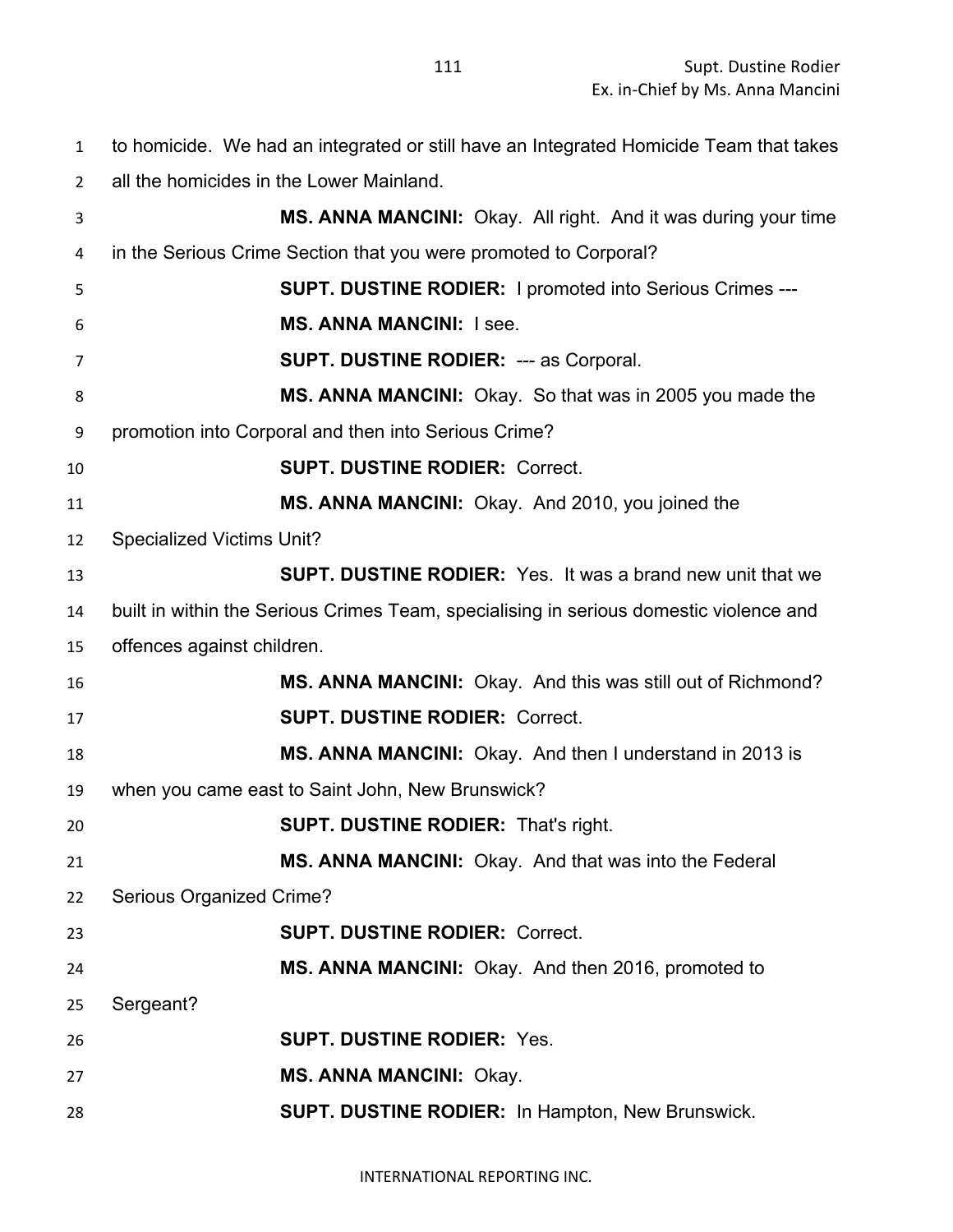| $\mathbf{1}$   | MS. ANNA MANCINI: Hampton, New Brunswick. And you                                             |
|----------------|-----------------------------------------------------------------------------------------------|
| $\overline{2}$ | became the Detachment Commander in Hampton, New Brunswick?                                    |
| 3              | <b>SUPT. DUSTINE RODIER: Correct.</b>                                                         |
| 4              | MS. ANNA MANCINI: Okay. And just for those of us trying to still                              |
| 5              | get used to positions and roles within the RCMP structure, working as the Detachment          |
| 6              | Commander in Hampton, New Brunswick, would that be a position that's equivalent or            |
| $\overline{7}$ | similar to the position that we heard Sergeant O'Brien testify to with respect to his role in |
| 8              | the Colchester Detachment?                                                                    |
| 9              | <b>SUPT. DUSTINE RODIER: Similar. As a Detachment</b>                                         |
| 10             | Commander, I was the highest ranking member at the detachment, but I reported up to           |
| 11             | a Staff Sergeant.                                                                             |
| 12             | MS. ANNA MANCINI: Okay. So you're supervising members out                                     |
| 13             | of that particular detachment?                                                                |
| 14             | <b>SUPT. DUSTINE RODIER: Correct.</b>                                                         |
| 15             | MS. ANNA MANCINI: Okay. And then in 2018, that was when you                                   |
| 16             | were promoted to Inspector?                                                                   |
| 17             | <b>SUPT. DUSTINE RODIER: Yes.</b>                                                             |
| 18             | MS. ANNA MANCINI: Okay. And you took on the role of Officer in                                |
| 19             | Charge of Operational Support and Communications Centre.                                      |
| 20             | <b>SUPT. DUSTINE RODIER: Correct.</b>                                                         |
| 21             | MS. ANNA MANCINI: Okay. And we'll talk more about that                                        |
| 22             | specific position in a bit, but I'm wondering if you can tell me a little bit, at this stage  |
| 23             | you've promoted to Inspector, and my understanding is that at that stage you've               |
| 24             | become a commissioned officer; is that correct?                                               |
| 25             | <b>SUPT. DUSTINE RODIER: That's correct.</b>                                                  |
| 26             | <b>MS. ANNA MANCINI:</b> Okay. Can you tell me a little bit about the                         |
| 27             | difference between a non-commissioned officer and a commissioned officer, what the            |
| 28             | difference between the two is?                                                                |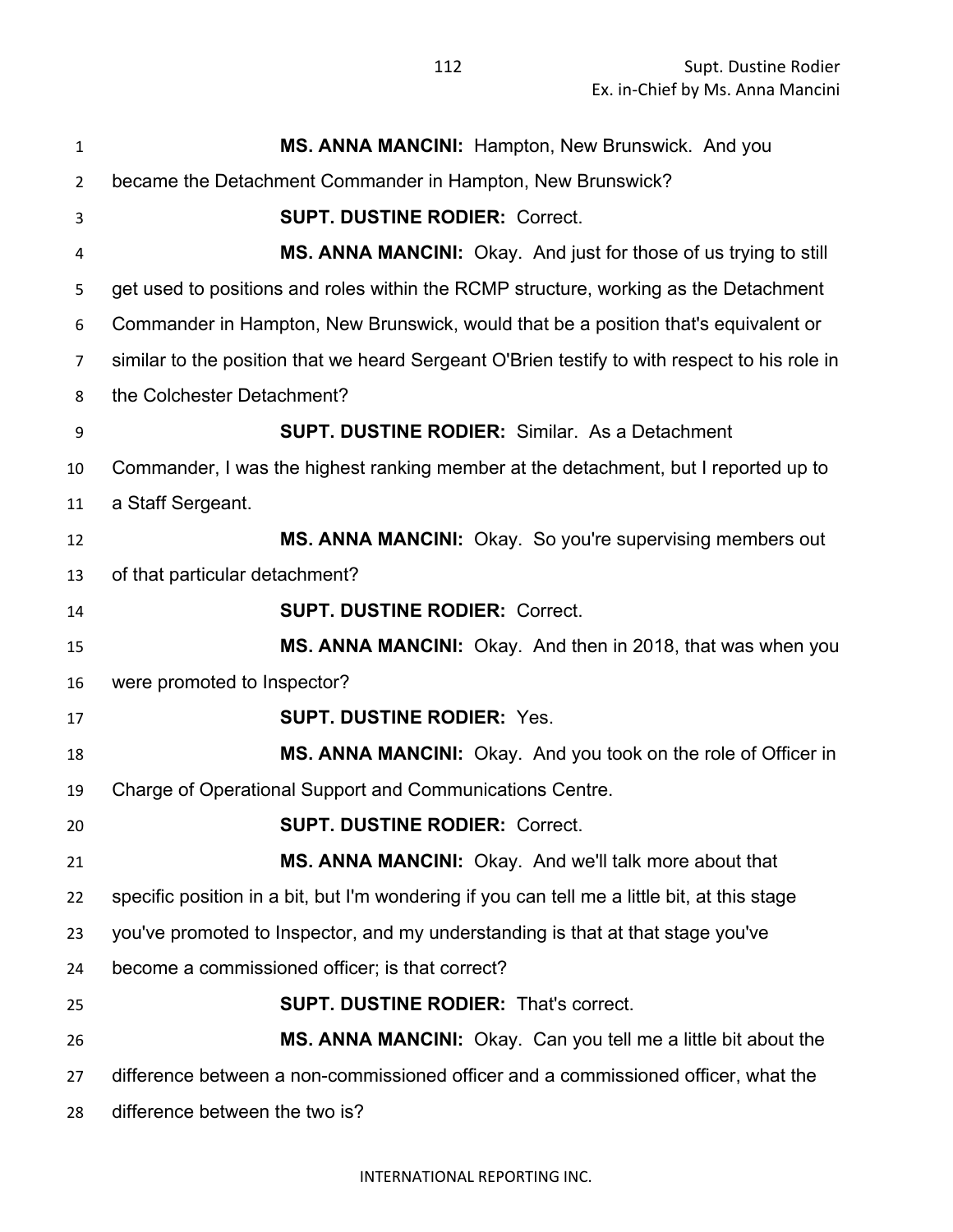| $\mathbf{1}$   | <b>SUPT. DUSTINE RODIER:</b> The difference is, is an officer, as an                         |
|----------------|----------------------------------------------------------------------------------------------|
| $\overline{2}$ | inspector, you're commissioned, so with that comes much more responsibility. It's more       |
| 3              | strategic leadership, supporting the division in rolling out priorities for the division and |
| 4              | supporting multiple teams.                                                                   |
| 5              | MS. ANNA MANCINI: Okay. All right. Does it have any                                          |
| 6              | implications with respect to Operations or engagement in frontline policing?                 |
| 7              | <b>SUPT. DUSTINE RODIER:</b> It depends on the position.                                     |
| 8              | <b>MS. ANNA MANCINI: Okay.</b>                                                               |
| 9              | <b>SUPT. DUSTINE RODIER:</b> There are some positions, for example                           |
| 10             | within the Halifax District, the district is the divided into two sides, an east and a west. |
| 11             | Each of those sides of the district would have an Operations Inspector. So they are          |
| 12             | very much involved in Frontline operations much more than my position fell under the         |
| 13             | Support Services side of the organisation in the division. So I was in charge of several     |
| 14             | units, including the Operational Communications Centre and other support units that          |
| 15             | would assist in supporting Operations to Frontline.                                          |
| 16             | <b>MS. ANNA MANCINI:</b> Okay. And that was the position you were                            |
| 17             | acting in in 2020; correct?                                                                  |
| 18             | <b>SUPT. DUSTINE RODIER: That's correct.</b>                                                 |
| 19             | MS. ANNA MANCINI: Okay. And I understand in 2021, you took                                   |
| 20             | on the position of Executive Officer to the Commanding Officer?                              |
| 21             | <b>SUPT. DUSTINE RODIER: I did.</b>                                                          |
| 22             | MS. ANNA MANCINI: Okay. Can you tell me a little bit about,                                  |
| 23             | briefly, what that role is?                                                                  |
| 24             | <b>SUPT. DUSTINE RODIER:</b> So that role is, there's a lot of work                          |
| 25             | with liaising with government, supporting this -- the Commanding Officer in priorities for   |
| 26             | the division. Any hot button topics or urgent matters that come up through the, or           |
| 27             | pardon me, through the Commanding Officer's office will come through that role.              |
| 28             | There's a lot of liaising with our National Headquarters. It's a very interesting job, very, |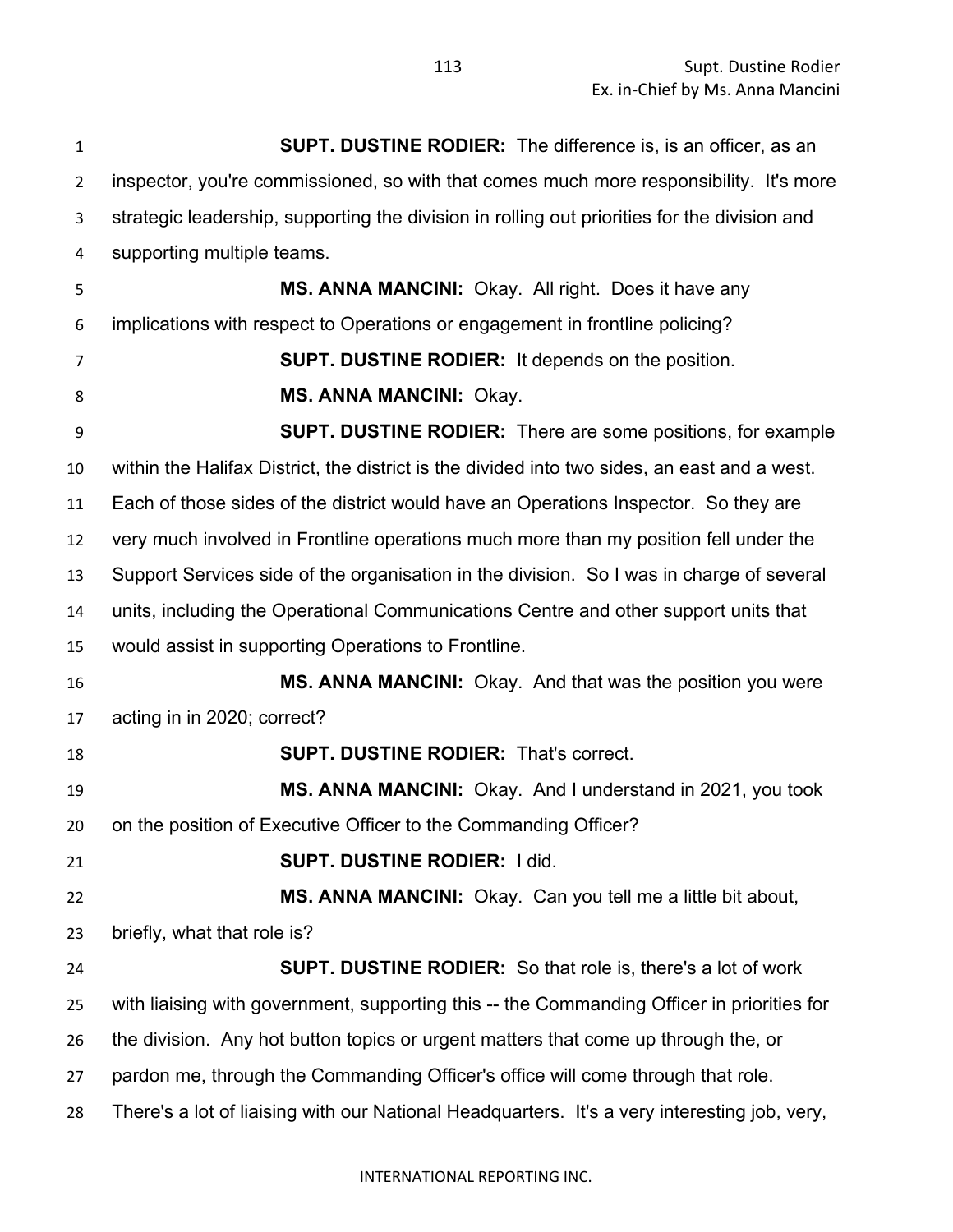very different than anything that I had ever done before. **MS. ANNA MANCINI:** Okay. And then in 2022, you were promoted to Superintendent? **SUPT. DUSTINE RODIER:** That's correct. **MS. ANNA MANCINI:** Okay. And the Administration and Personnel Officer. Have I got that title --- **SUPT. DUSTINE RODIER:** Yes. **MS. ANNA MANCINI:** --- correct? **SUPT. DUSTINE RODIER:** Yes. **MS. ANNA MANCINI:** Okay. And is that similar to the role you were carrying on just a year prior or is it different? **SUPT. DUSTINE RODIER:** No, it's different in that my role now is to -- again, it's still supporting the Frontline, but there is -- the units that I am now in charge of include our departmental Security and Staffing, Human Resources, Planning, our Conduct Unit. **MS. ANNA MANCINI:** Bigger portfolio? **SUPT. DUSTINE RODIER:** Yes, a bit bigger of a portfolio. **MS. ANNA MANCINI:** Okay. All right. Well, I'll go back, then, to the role of Officer in Charge of Operational Support and Communications Centre, the role you were occupying in 2020. And what I'd first like to do is just get a sense of where that role fits within RCMP structure. So I understand this to be one of three branches under the Support Services Officer; is that correct? **SUPT. DUSTINE RODIER:** That's correct, yes. **MS. ANNA MANCINI:** Okay. Can you tell me a little bit about your role, how it fits within the other branches, how it fits within the overall scheme of the RCMP structure? **SUPT. DUSTINE RODIER:** Certainly. So the overall command of the division is on the Commanding Officer. Under the Commanding Officer is the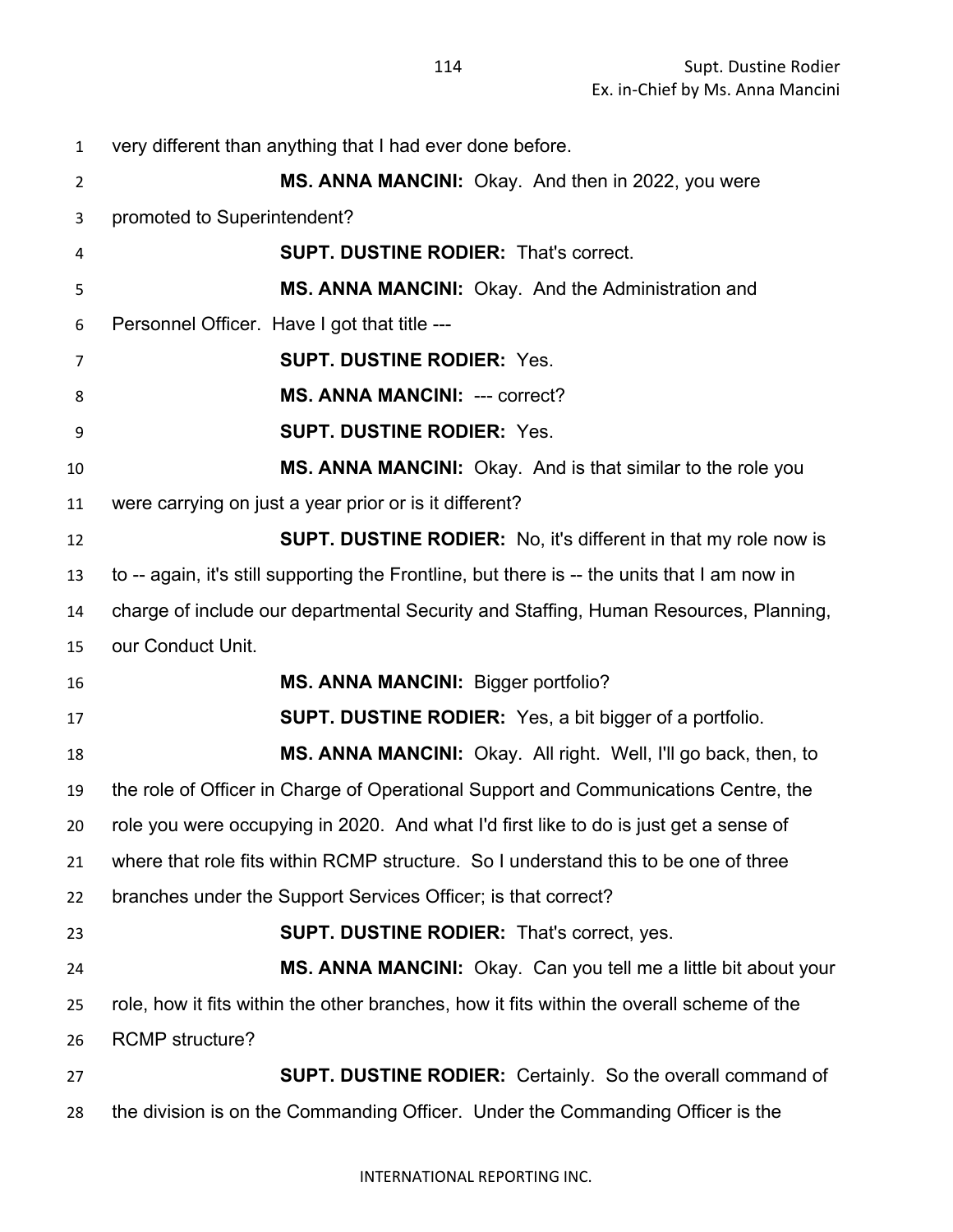Criminal Operations Officer, and then it kind of branches out from there. On the Support Services side of the house, my direct supervisor is the Support Services Officer, or pardon me, at the time was the Support Services Officer, and then under that umbrella it branches out again. There was -- there is the Assistant Support Services Officer, which that position oversees a lot of our tactical units; for example, ERT, our dog section, Underwater Recovery Team, Traffic, our collision analyst, Forensic Ident, those kinds of units. They also oversee community policing, our Community Policing Unit. And then another branch of Support Services is Major Crime Unit and Behavioural Sciences, and then my position at that time was the OIC of Operational Support and the Communications Centre. So my units included, obviously, the Communications Centre, EMS, Crimestoppers, risk manager, callback unit, case managers, and DEOC. **MS. ANNA MANCINI:** Okay, another big portfolio. Okay, so in 2020, then, you would have the CrOps Officer, Chris Leather. **SUPT. DUSTINE RODIER:** Correct. **MS. ANNA MANCINI:** And reporting to him would be the Support Services Officer, Supt. Darren Campbell? **SUPT. DUSTINE RODIER:** That's correct. **MS. ANNA MANCINI:** Okay. And then there are three branches underneath the SSO, the sort of Tactical Operations, okay. And who was managing that in 2020; do you recall? **SUPT. DUSTINE RODIER:** It was Insp. Don Moser. **MS. ANNA MANCINI:** Okay. And then you'd also have the Major Crime, Behavioural Sciences branch? **SUPT. DUSTINE RODIER:** Correct. **MS. ANNA MANCINI:** And do you recall who was managing that in 2020? **SUPT. DUSTINE RODIER:** I believe in 2020 Sgt. Glenn Bonvie may have been acting ---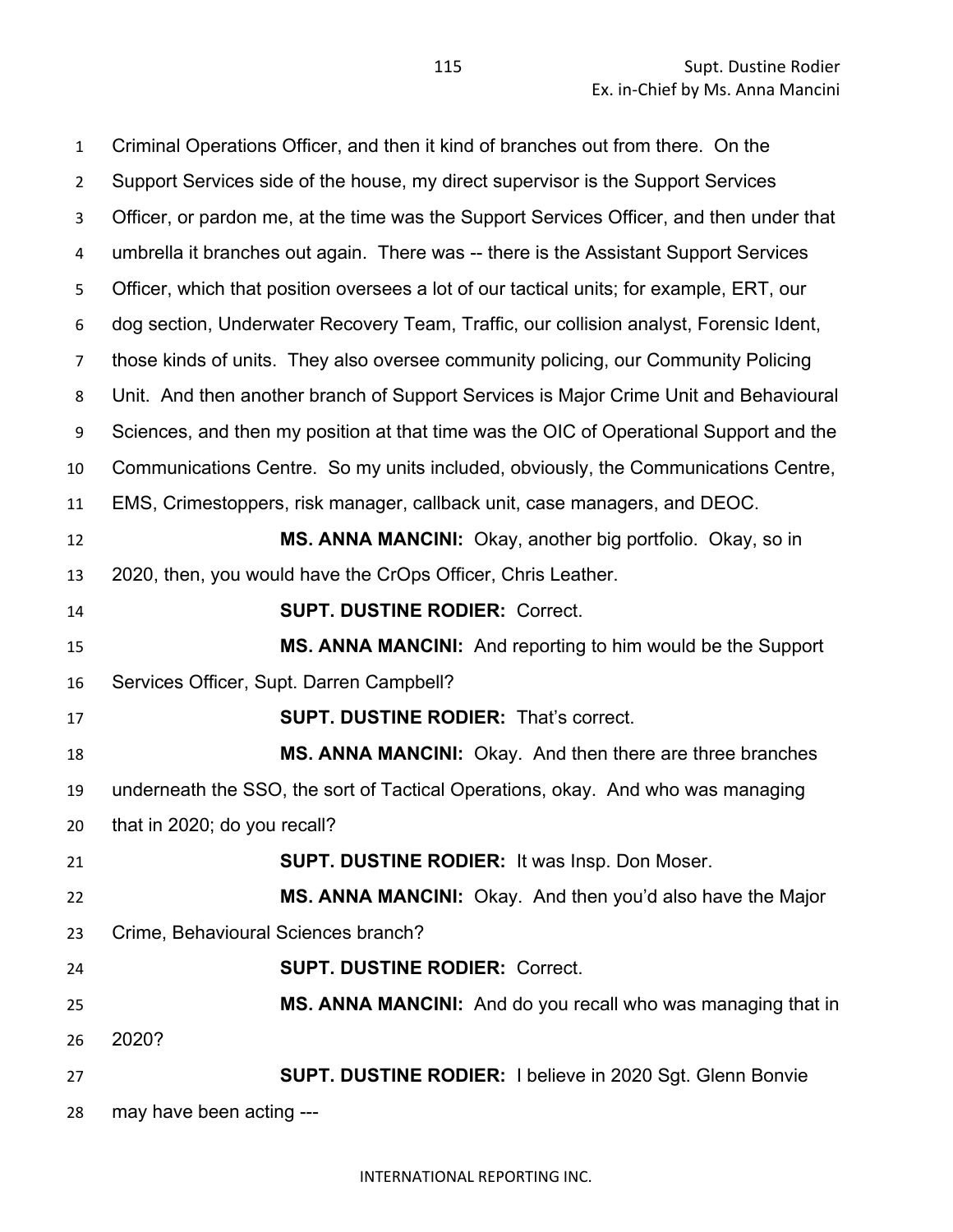| $\mathbf{1}$ | MS. ANNA MANCINI: Acting, okay.                                                        |
|--------------|----------------------------------------------------------------------------------------|
| 2            | <b>SUPT. DUSTINE RODIER: --- as the Inspector.</b>                                     |
| 3            | MS. ANNA MANCINI: Okay. And then you have your branch,                                 |
| 4            | which is the Communications, with its numerous subdivisions underneath that.           |
| 5            | <b>SUPT. DUSTINE RODIER: Correct.</b>                                                  |
| 6            | MS. ANNA MANCINI: Okay, all right. Okay, so I'd like to talk                           |
| 7            | about each of those that are obviously underneath your purview in 2020. So we'll talk  |
| 8            | about each one sort of generally; we don't need to focus on the April mass casualty    |
| 9            | event.                                                                                 |
| 10           | So OCC generally, you're responsible for the call-takers and the                       |
| 11           | dispatchers at the OCC; is that fair?                                                  |
| 12           | <b>SUPT. DUSTINE RODIER:</b> The -- my direct subordinate was                          |
| 13           | civilian member Glen Byrne; he was the OCC Commander.                                  |
| 14           | <b>MS. ANNA MANCINI: Okay.</b>                                                         |
| 15           | <b>SUPT. DUSTINE RODIER:</b> And then out of the OCC, we also                          |
| 16           | have five risk manager positions.                                                      |
| 17           | <b>MS. ANNA MANCINI: Okay.</b>                                                         |
| 18           | <b>SUPT. DUSTINE RODIER:</b> And then under Glen, there's four                         |
| 19           | teams of dispatchers and call-takers.                                                  |
| 20           | MS. ANNA MANCINI: Okay. And each of those would have                                   |
| 21           | supervisors?                                                                           |
| 22           | <b>SUPT. DUSTINE RODIER: Correct.</b>                                                  |
| 23           | <b>MS. ANNA MANCINI: Okay.</b>                                                         |
| 24           | <b>SUPT. DUSTINE RODIER:</b> When we first started, we had one                         |
| 25           | supervisor per team, which was a lot for them. There would be one person supervising,  |
| 26           | it could be up to 12, 14 people. So we were able to adjust the organizational chart so |
| 27           | we had two supervisors per team so that each of the teams would be responsible for six |
| 28           | to seven people, and it was much more manageable for them.                             |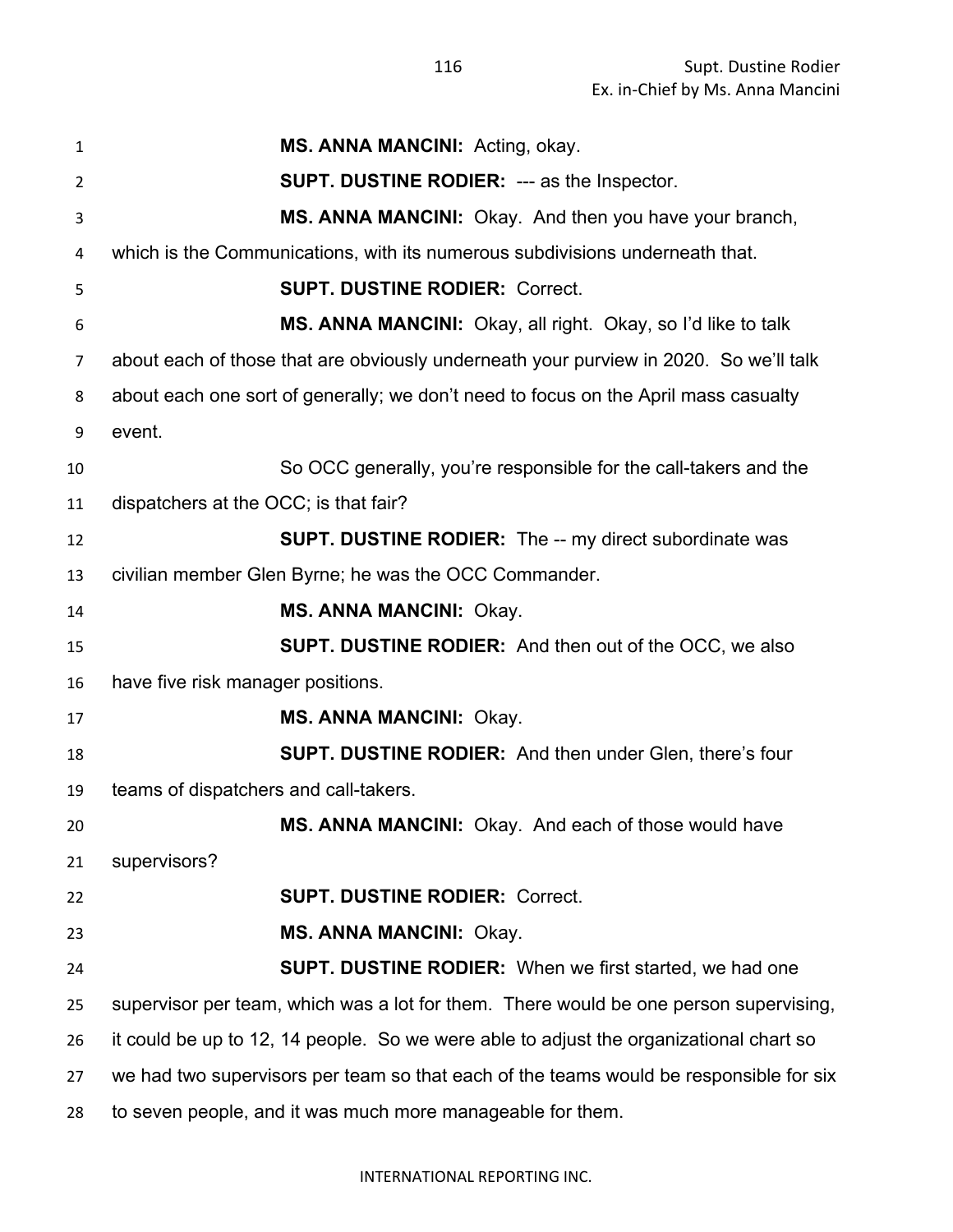| $\mathbf{1}$   | MS. ANNA MANCINI: Okay. So in terms of the OCC, one branch                                  |
|----------------|---------------------------------------------------------------------------------------------|
| $\overline{2}$ | you have your OCC commander, which was Mr. Byrne?                                           |
| 3              | <b>SUPT. DUSTINE RODIER: Correct.</b>                                                       |
| 4              | MS. ANNA MANCINI: Okay. And so he's reporting to you?                                       |
| 5              | <b>SUPT. DUSTINE RODIER: Yes.</b>                                                           |
| 6              | MS. ANNA MANCINI: Okay. And what sorts of things is he                                      |
| 7              | reporting on with respect to operations at OCC? What would be briefing that would take      |
| 8              | place?                                                                                      |
| 9              | SUPT. DUSTINE RODIER: We're very fortunate in H-Division in                                 |
| 10             | that we have -- Glen Byrne is running the team. He's a national subject matter expert in    |
| 11             | everything Operations Communications Centre. He's relied on across the country to           |
| 12             | offer guidance and support advice. He's developed a multitude of initiatives within the     |
| 13             | OCC that have actually gone national and become national standard. So we're very            |
| 14             | fortunate to have him here. And I was very fortunate to have him. He was my second          |
| 15             | hand -- my right hand.                                                                      |
| 16             | So he would report up on any issues that he felt I needed to be                             |
| 17             | aware of. For example, we would talk daily, multiple times a day on subjects, anything      |
| 18             | from human resources or challenging calls that our teams had dealt with and just            |
| 19             | making sure that they had the support if they needed it after the fact. He would arrange    |
| 20             | critical incident stress debriefs for our team. So he would brief me and let me know        |
| 21             | that, you know, say, night shift had a -- had to deal with a difficult situation and he had |
| 22             | called the wellness team and that he had arranged for CIS debriefs for them.                |
| 23             | We talked about new initiatives; we talked about -- we would talk                           |
| 24             | about ideas that he would have to make operations better, not just for the Division but     |
| 25             | for the entire region. So because Glen has been here for so long and has so much            |
| 26             | experience, he would work hand in hand -- or does work hand in hand with our                |
| 27             | Operations Communications Centre in L-Division. So you would have -- the                    |
| 28             | Commissioner would have met civilian member Darryl Macdonald; he and Glen worked            |
|                |                                                                                             |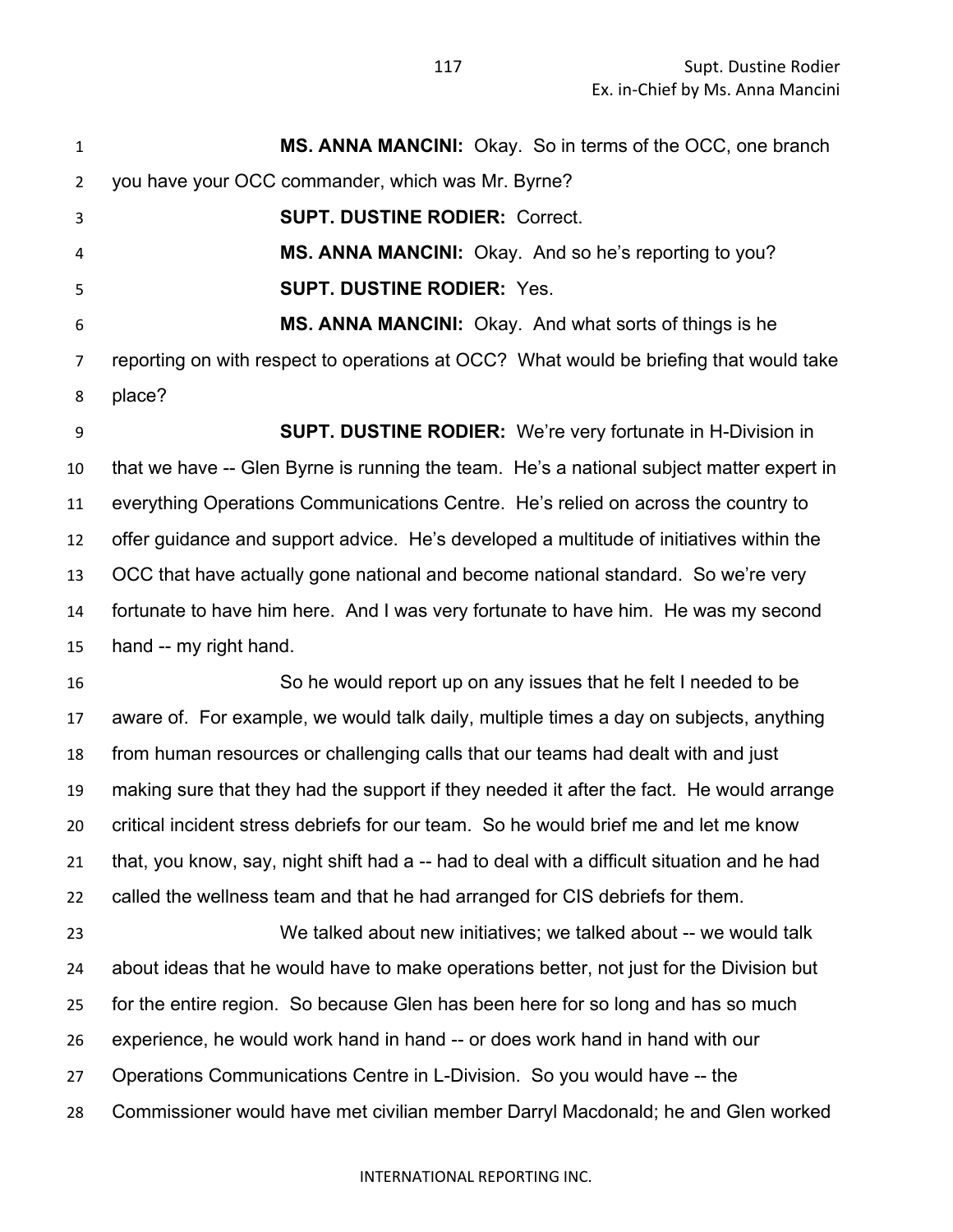Supt. Dustine Rodier Ex. in-Chief by Ms. Anna Mancini

 very closely together, as does Glen with the OCC Commanders in New Brunswick and in Newfoundland. So we would talk about -- really, there wasn't nothing that we wouldn't talk about. It's just a constant communication with him. **MS. ANNA MANCINI:** Okay. And that was just calls, kind of on a daily basis, essentially, in terms of reporting structure? **SUPT. DUSTINE RODIER:** Yeah, absolutely. It could be calls. We'd meet -- again, if I was at the office, we'd meet multiple times a day, just to catch up. And if there's any -- if there was any resources that I could provide to support whatever he needed, and quite often I would go to him for advice because he -- I was new to the Division so I would often turn to him for his advice, and he would point me in the right direction. **MS. ANNA MANCINI:** Okay. So who would have been responsible for overseeing the training and the ongoing, I guess, training, on-the-job training of call-takers and dispatchers; would that be yourself or would that be Mr. Byrne? **SUPT. DUSTINE RODIER:** That would have been Mr. Byrne. **MS. ANNA MANCINI:** Okay. **SUPT. DUSTINE RODIER:** Again, because he was so experienced and dialled-in with the Province, both Glen and I would work very closely with EMO, and specifically on their emergency 9-1-1 side of the house, with the OCC. So we had a really good -- we have a really good working relationship with them. So Glen would oversee that. We had a training coordinator and supervisors that would also, you know, keep tabs on training for new employees, but then also there's mandatory training, mandatory recertification that they have to go through. So that was just a constant monitoring. **MS. ANNA MANCINI:** Okay. And from your vantage point, what are the primary responsibilities or duties that are facilitated or taking place in the OCC?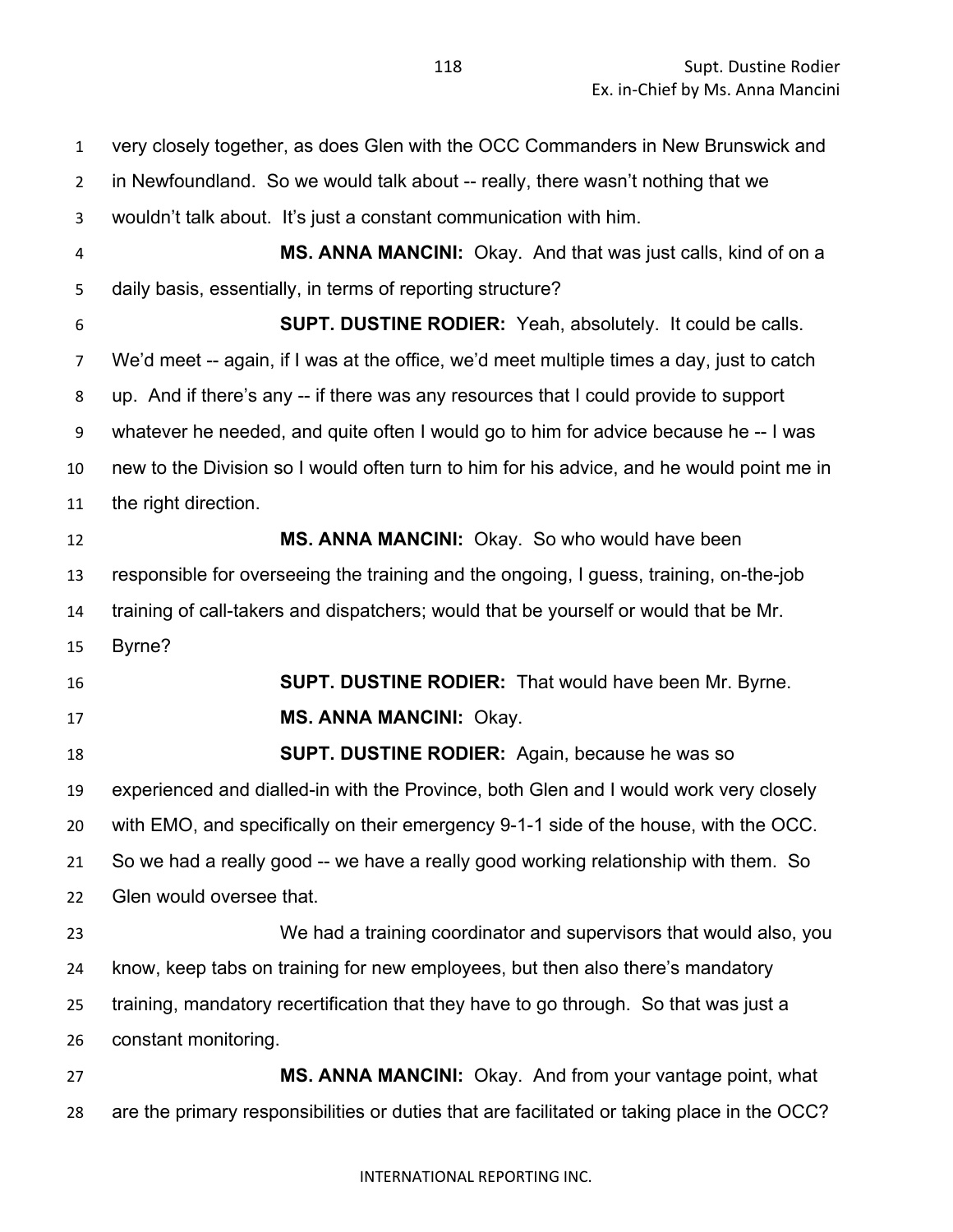| $\mathbf{1}$   | <b>SUPT. DUSTINE RODIER:</b> I'm sorry; one more time?                                    |
|----------------|-------------------------------------------------------------------------------------------|
| $\overline{2}$ | MS. ANNA MANCINI: I'm sorry. What, from your viewpoint, are                               |
| 3              | the primary duties and responsibilities that are being carried out at the OCC?            |
| 4              | <b>SUPT. DUSTINE RODIER: Oh.</b>                                                          |
| 5              | <b>MS. ANNA MANCINI: Yeah.</b>                                                            |
| 6              | <b>SUPT. DUSTINE RODIER:</b> We are a -- the provincial dispatch                          |
| $\overline{7}$ | centre for RCMP for the province, save for the Halifax District, which the RCMP officers  |
| 8              | within the Halifax District, they're dispatched out of what's called the IES, which is in |
| 9              | Halifax area. So everything outside of the HRM is our responsibility, if it's in RCMP     |
| 10             | jurisdiction.                                                                             |
| 11             | We're also a -- what's called a 9-1-1 Primary Safety Answering                            |
| 12             | Point. I'm sure you've heard of the term PSAP by now. So we're one of four in the         |
| 13             | province. So on top of our RCMP dispatching and call-taking responsibilities, the team    |
| 14             | would also answer initial 9-1-1 calls for the province within our area, and then those    |
| 15             | calls would be downloaded to whatever agency or area of jurisdiction that would be        |
| 16             | responsible to take that call.                                                            |
| 17             | In addition, our team also dispatches for Fisheries and also for                          |
| 18             | Environment Climate Change Canada.                                                        |
| 19             | MS. ANNA MANCINI: Okay. So OCC, this particular PSAP, would                               |
| 20             | handle 9-1-1 calls.                                                                       |
| 21             | <b>SUPT. DUSTINE RODIER: Correct.</b>                                                     |
| 22             | MS. ANNA MANCINI: Dispatching is -- and the OCC is under -- I                             |
| 23             | understand, responsible for BOLOs?                                                        |
| 24             | <b>SUPT. DUSTINE RODIER: Yes.</b>                                                         |
| 25             | <b>MS. ANNA MANCINI: Okay.</b>                                                            |
| 26             | <b>SUPT. DUSTINE RODIER: That's correct.</b>                                              |
| 27             | MS. ANNA MANCINI: Would the OCC be responsible for public                                 |
| 28             | communications?                                                                           |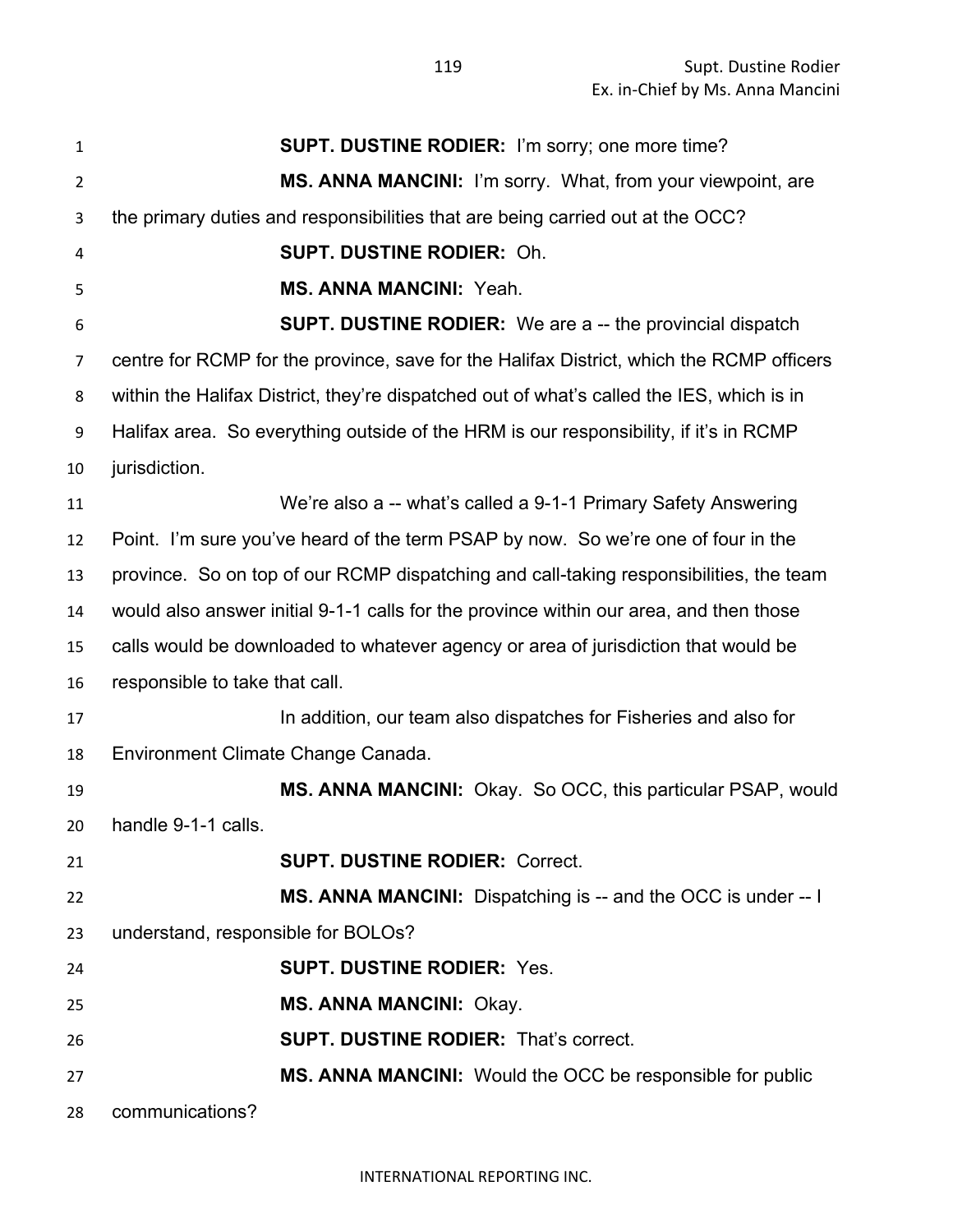**SUPT. DUSTINE RODIER:** In -- as far as strategic communications go, no. **MS. ANNA MANCINI:** Okay. So tell me about that. Strategic communications is not connected to the OCC? **SUPT. DUSTINE RODIER:** No, and it's -- unfortunately because -- maybe because our names are similar, there's the Operational Communications Centre, which is specifically RCMP dispatching and 9-1-1 call-taking, that kind of thing. There's also the Strategic Communications Unit, and their sole responsibility is public communications. So they deal with the media. They Tweet. They send out Facebook messages. That is not us. That is very separate -- two separate different -- completely different units. **MS. ANNA MANCINI:** Okay. All right. So I understand that when you took on this role, part of what you were overseeing was this transition of the OCC from Prince Street in Truro to the new location in Dartmouth in the headquarters. Can you tell us a little bit about that transition? Why it started, how it was rolling out? **SUPT. DUSTINE RODIER:** Certainly. So that project had started in the Division before I arrived. **MS. ANNA MANCINI:** Okay. **SUPT. DUSTINE RODIER:** And when I got the position, I was told that one of the main focuses of my job would be to oversee the project of moving the OCC from Truro to our headquarters. So by the time I got there in 2018, just not -- the initial part of the project had been started, but it was still in the very infancy stage. So I was lucky to be able to build a team including Mr. Byrne and the subject matter experts from HR, relocation, finance, IT, procurement. There's a whole team with me. And Strategic Comms was involved in that as well. And so we were able to, as a team, move -- literally build the centre, support our employees through that transition, and then move into the new centre and launch operations from that point.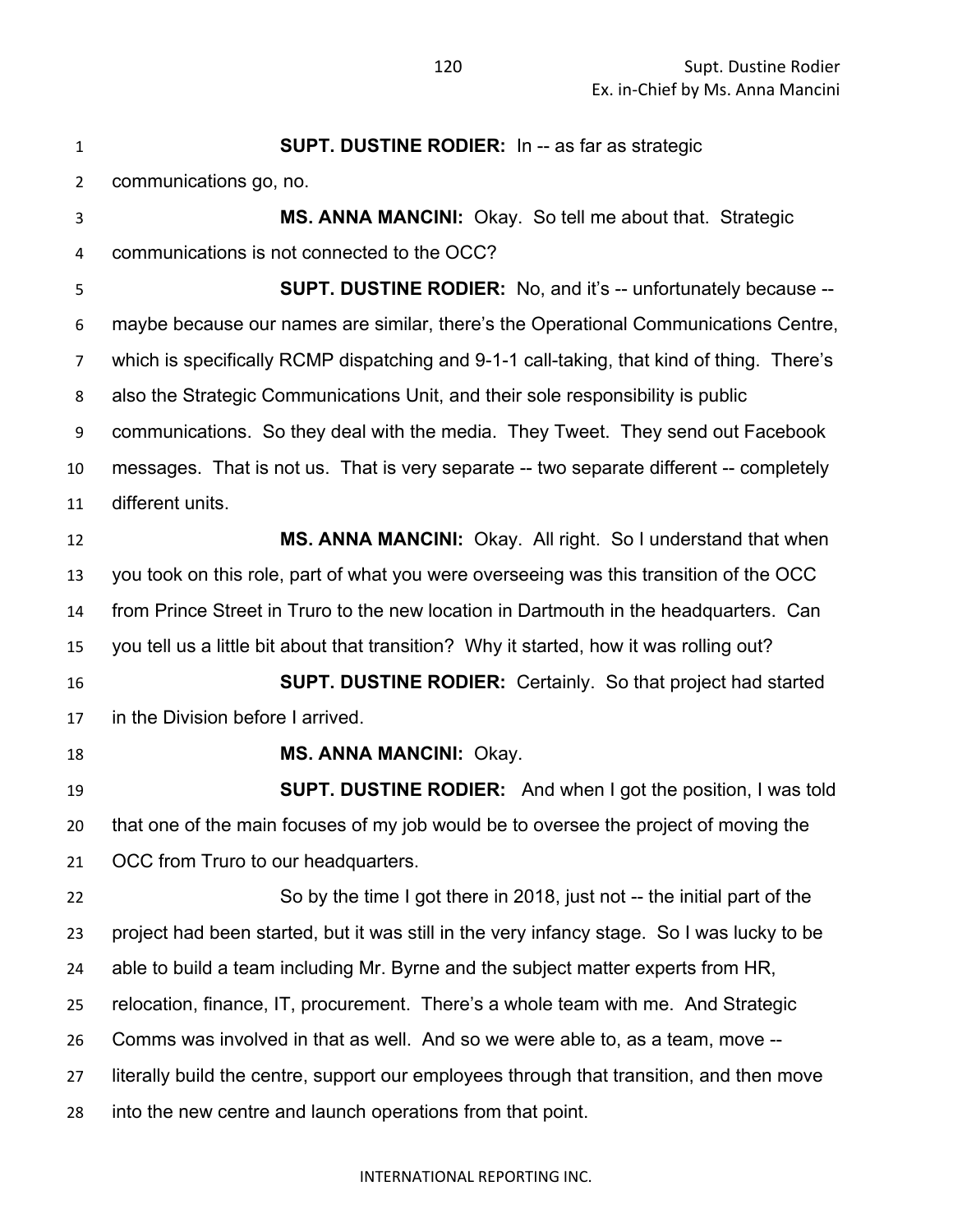So I started in the OIC position in, I want to say maybe, perhaps May or June of 2018. And in February 2021 is when our operations at the new OCC started. **MS. ANNA MANCINI:** Okay. February 2021 is when the new -- or the transfer was complete to the new location? **SUPT. DUSTINE RODIER:** Correct. There was still quite a bit of work to do on the project, but essentially, yeah, we started operations out of the new centre at that time. **MS. ANNA MANCINI:** Okay. All right. I'm going t ask you a little bit about the risk managers that you mentioned. You oversee the risk managers as part of the OCC as well? oversee the risk managers as part of the OCC as well? **SUPT. DUSTINE RODIER:** Correct. **MS. ANNA MANCINI:** Okay. Can you tell me initially just how risk managers are selected for that position? **SUPT. DUSTINE RODIER:** Certainly. And that was part of my role, is selecting risk managers to work in the OCC. And it's very -- it's a very demanding role. And so the right member for the right job is key when it comes to the risk managers. **If you had asked me if I could ever be a risk manager, I would say,**  "No, thank you," because it takes a certain member with a very strong operational background, a lot of experience, a lot of experience in managing multiple situations, multiple priorities simultaneously, and be able to make quick decisions, sound decisions, based on the information that's in front of them, and then take in a whole bunch of information, make the decisions, and direct operations. So it's not uncommon for the risk managers, because we oversee the Province, RCMP jurisdiction, to be overseeing multiple priorities at the same time. So it's certainly -- it's a very demanding and challenging role and you have to have the right person in there for the job.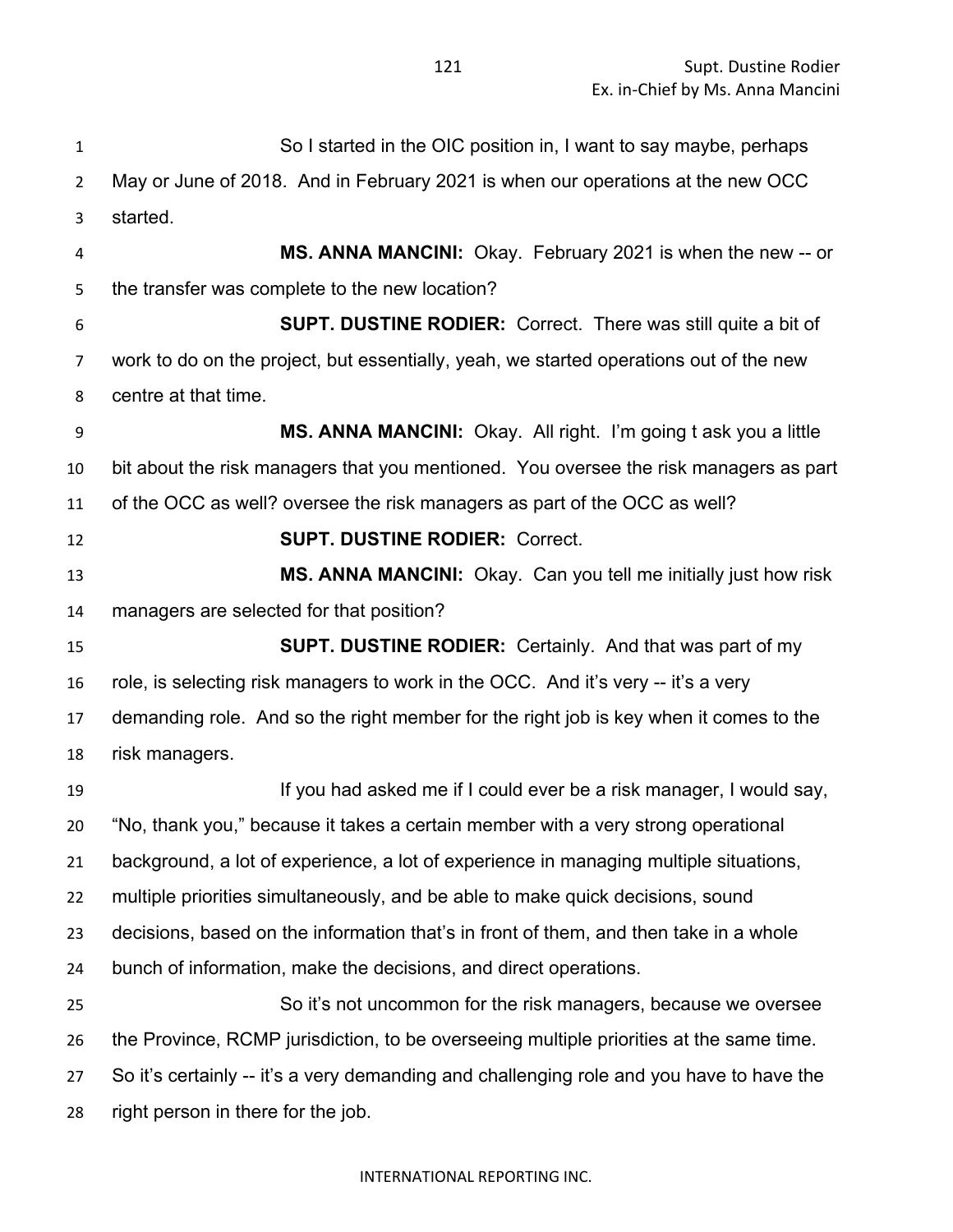**MS. ANNA MANCINI:** Yeah, no doubt. I wonder though, how do you select a person to take on that role? What was your process for deciding who gets hired on in that position?

 **SUPT. DUSTINE RODIER:** So I would say in the last three years, I've promoted three, perhaps four of our risk managers into those units. So that's through our RCMP promotions process. So just like any other promotions process in the RCMP, there's an exam involved. Once the exam -- once the candidate passes the exam, then they write up a -- it's basically a competency-based application. It's quite involved. And in that document, they have to talk about their experiences related to certain competencies. So for example, the risk managers would have to write to knowledge of general duty policing, conducting safety -- so specific, certain, operational competencies. And they would have to give examples for that. It's quite an involved document that they have to come up.

 And then my job, once the resumes went through our National Promotions Unit, they would come to me, and then I would go through all the documents very carefully, compare them to the competency dictionary, and then from there, choose the best fit.

 Knowing the role is important. So having that background in the back of my head, knowing what would be asked of these people and what's needed to get the job done, that would be the person that I would choose.

 **MS. ANNA MANCINI:** Okay. And is this exam and the competency-based document, is that specific to applications to be a risk manager or is that just within the general promotional application of the RCMP?

 **SUPT. DUSTINE RODIER:** It would be in the general promotion process of the RCMP.

 **MS. ANNA MANCINI:** Okay. Is there any -- so are there any formal prerequisites that are specific to becoming a risk manager?

**SUPT. DUSTINE RODIER:** Definitely experience, and ability to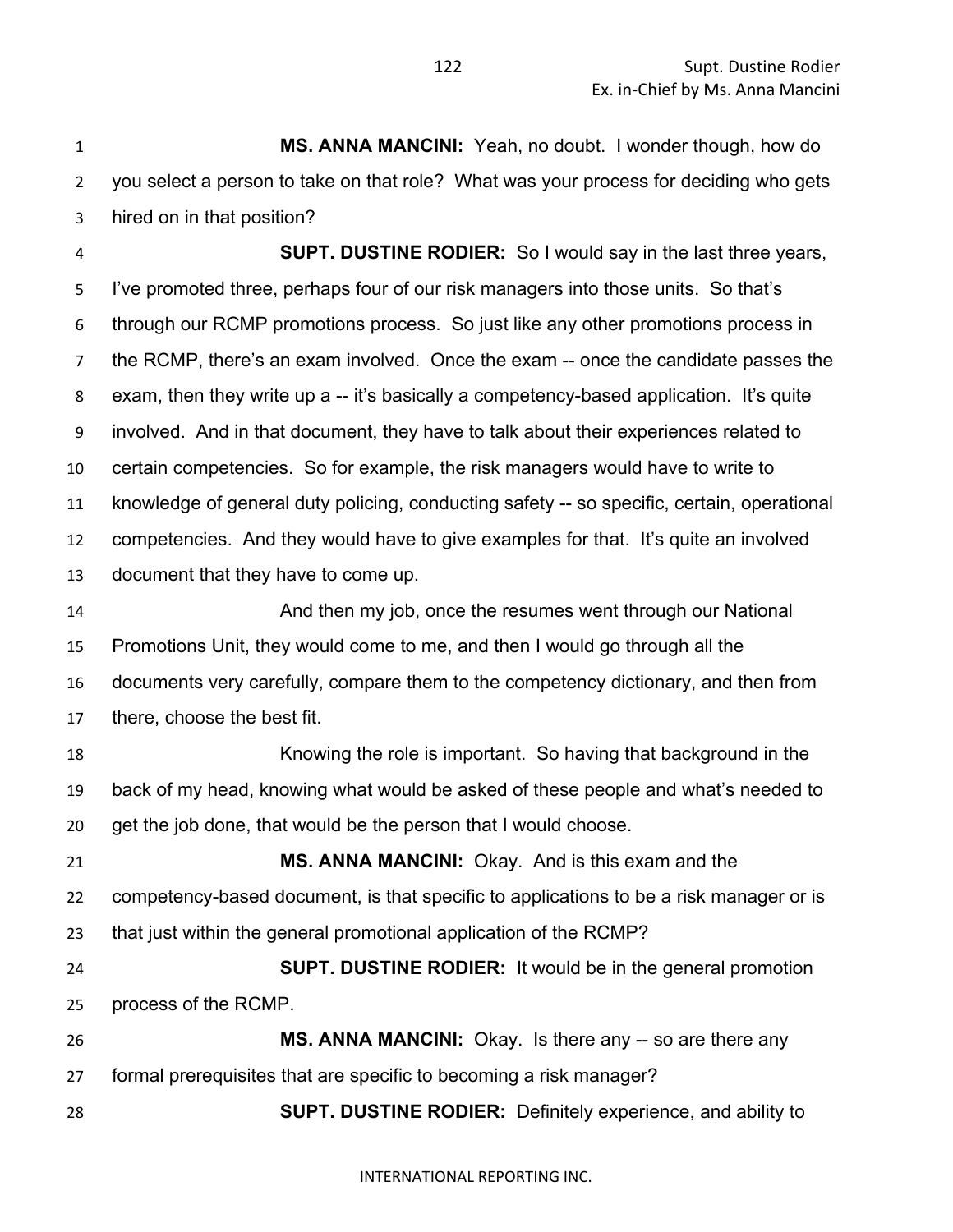meet all of those requirements that I had just mentioned were always top of mind for me when I had to choose ---

 **MS. ANNA MANCINI:** Okay. **SUPT. DUSTINE RODIER:** --- somebody to go into that role. **MS. ANNA MANCINI:** And I guess what I'm asking is, there's no specific training program for risk managers or standardized training program or application process to become a risk manager? Is that fair? **SUPT. DUSTINE RODIER:** Unfortunately not. There are -- there's still detachments -- or pardon me, Operational Communications Centres across the country that don't have a risk manager position -- or process unit within those OCCs. I think it would be incredibly important for that to happen, and so that it could be on a much more national scale, that there could be a nationally developed course for them. But yeah, certainly there's quite a few OCCs that don't have that support. We're very fortunate here in H Division that we've had risk managers in our OCC for years. So they know their job, they're very good at what they do, and they work very well within the OCC. **MS. ANNA MANCINI:** So you've told us broadly about the role of a risk manager. I'm wondering if I can narrow in on that and ask you what you view the role of a risk manager to be during a critical incident? **SUPT. DUSTINE RODIER:** Certainly. So I think S/Sgt Bruce Briers and S/Sgt Brian Rehill really laid out the role of the risk manager well. They are the senior NCO, so the senior non-commissioned officer supervisor in the event that there's an emergency and there's no supervision on scene. So for example, if a pursuit is initiated and the member's direct supervisor doesn't jump on the radio right away, perhaps they're tied up or in a meeting or whatever. The risk manager will come on the radio and monitor whatever situation that is, take control if they need to, direct resources, call in extra resources from other areas, surrounding areas if they need to. They will liaise with our support units. So for example, if a police service dog needs to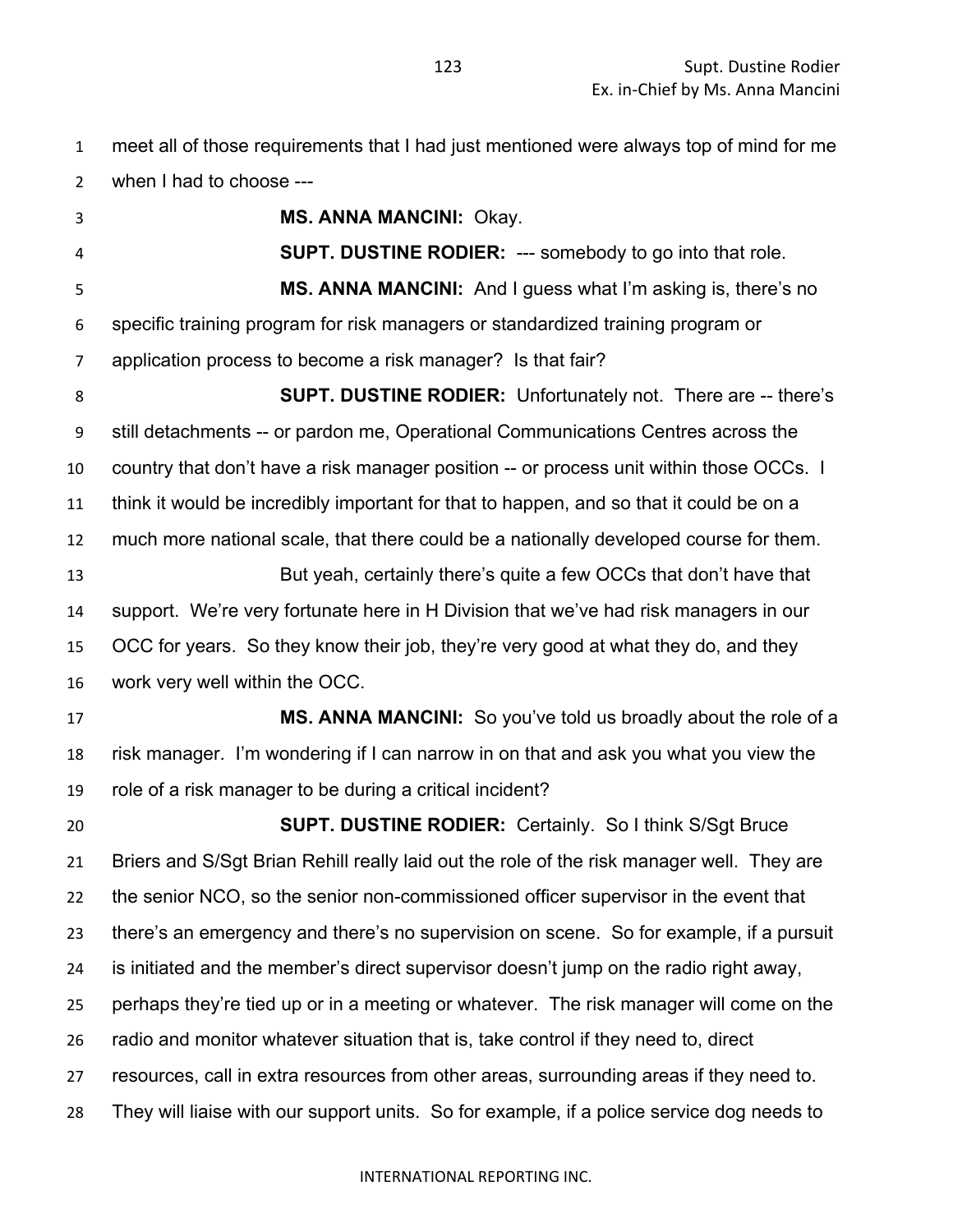be called out, they'll call out PDS. They could be liaising with MC -- our Major Crime Unit, Forensic Ident, other -- pardon me, other police forces. That kind of thing. In the event that there is a supervisor on scene, the risk manager will take a step back and turn into a support position. If the incident continues to -- then continues to escalate to a point of where the Critical Incident Package is called out, the risk manager will assist in facilitating that, if need be. And then the CIC will -- or pardon me, the risk manager will continue to support that operation with the CIC in charge. **MS. ANNA MANCINI:** Okay. All right. So I'll ask you a little bit more about that when we get into the specifics of April 2020. But before I move on, I do want to ask you about the Emergency Management Section. So this also fell under your purview in 2020? **SUPT. DUSTINE RODIER:** It did, yes. **MS. ANNA MANCINI:** Okay. And what is that section responsible for? **SUPT. DUSTINE RODIER:** That section, it actually has quite a large scope in responsibility. I think one of the most -- one of the most demanding roles is being -- overseeing our Ground Search and Rescue Program. There is also Amber Alert, there is our DEOC. **MS. ANNA MANCINI:** Can you explain DEOC to me? **SUPT. DUSTINE RODIER:** DEOC is the Division Emergency Operations Centre. So it's a location that is equipped already for -- to be able to operate an incident out of that one room, we have the ability to dispatch out of that room as well, and it's based on -- based on ICS. So there's -- there is the Operations -- so whoever is running the DEOC, it's usually a senior NCO, with experience, again, with the operational experience to back them up. There is an area for planning, logistics, communications, there's a place in there for MCU if we need their support. It's basically one location where in the event of an incident that we could call resources into to support whatever is happening.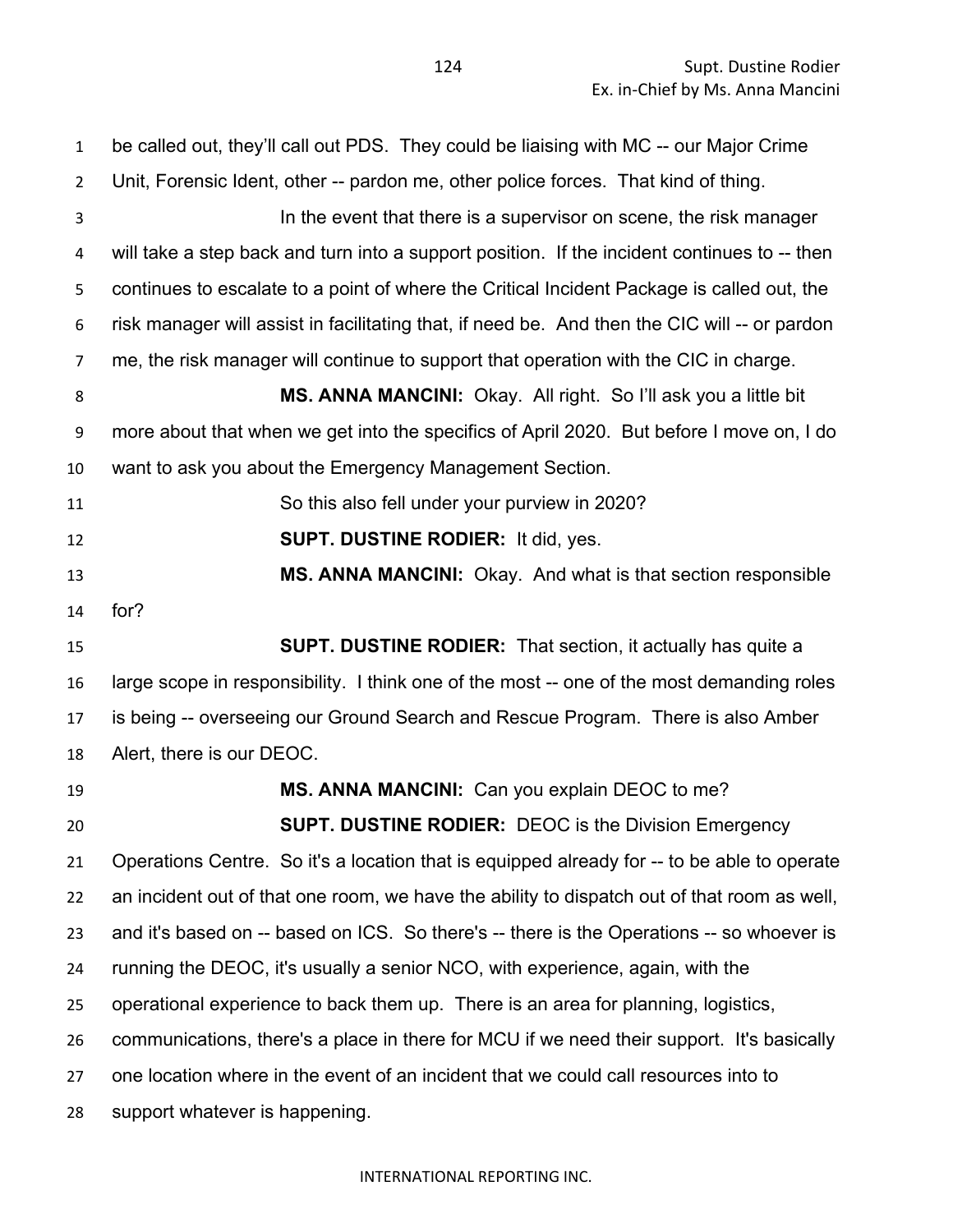| $\mathbf{1}$   | So DEOC works very well for situations that are planned. For                              |
|----------------|-------------------------------------------------------------------------------------------|
| $\overline{2}$ | example, there is -- there is a VIP visit coming to Halifax, and they would need support  |
| 3              | for that, or we use DEOC significantly for the fisheries disputes, and for COVID. DEOC    |
| 4              | was the centre of us being able to support our division with COVID. So there -- it's very |
| 5              | effective for planned events.                                                             |
| 6              | MS. ANNA MANCINI: And maybe that answers my question. But                                 |
| 7              | my question is what's the difference between DEOC and a Command Post?                     |
| 8              | <b>SUPT. DUSTINE RODIER:</b> There is different responsibilities. So                      |
| 9              | DEOC is there to support whatever the situation is, whereas the Command Post is           |
| 10             | where -- it -- that's the heartbeat of the operation. So -- so DEOC, we would also have,  |
| 11             | say, our Finance Section in there. If there was a need for us to call -- we needed -- say |
| 12             | we needed multiple roadblocks for Hurricane Dorian or something like that, where we       |
| 13             | would -- we were supporting the Operations, whereas the Command Post is actually          |
| 14             | directing the operation.                                                                  |
| 15             | MS. ANNA MANCINI: Okay. So DEOC would fall under                                          |
| 16             | <b>Emergency Management Section.</b>                                                      |
| 17             | <b>SUPT. DUSTINE RODIER: Correct.</b>                                                     |
| 18             | <b>MS. ANNA MANCINI:</b> Amber Alerts fall under Emergency                                |
| 19             | Management Section, Ground Search and Rescue?                                             |
| 20             | <b>SUPT. DUSTINE RODIER: Yes.</b>                                                         |
| 21             | MS. ANNA MANCINI: Engagement with EMO?                                                    |
| 22             | <b>SUPT. DUSTINE RODIER: Absolutely.</b>                                                  |
| 23             | <b>MS. ANNA MANCINI: Okay.</b>                                                            |
| 24             | <b>SUPT. DUSTINE RODIER:</b> Yeah. There was -- on the EMO side                           |
| 25             | of the house, there's the Emergency 9-1-1 side, and then there's the Incident             |
| 26             | Management side. So I would liaise often, regularly with Jason Mew, as he is on the       |
| 27             | Incident Management side of the house. So we did a -- I would do a lot of work with       |
| 28             | Jason.                                                                                    |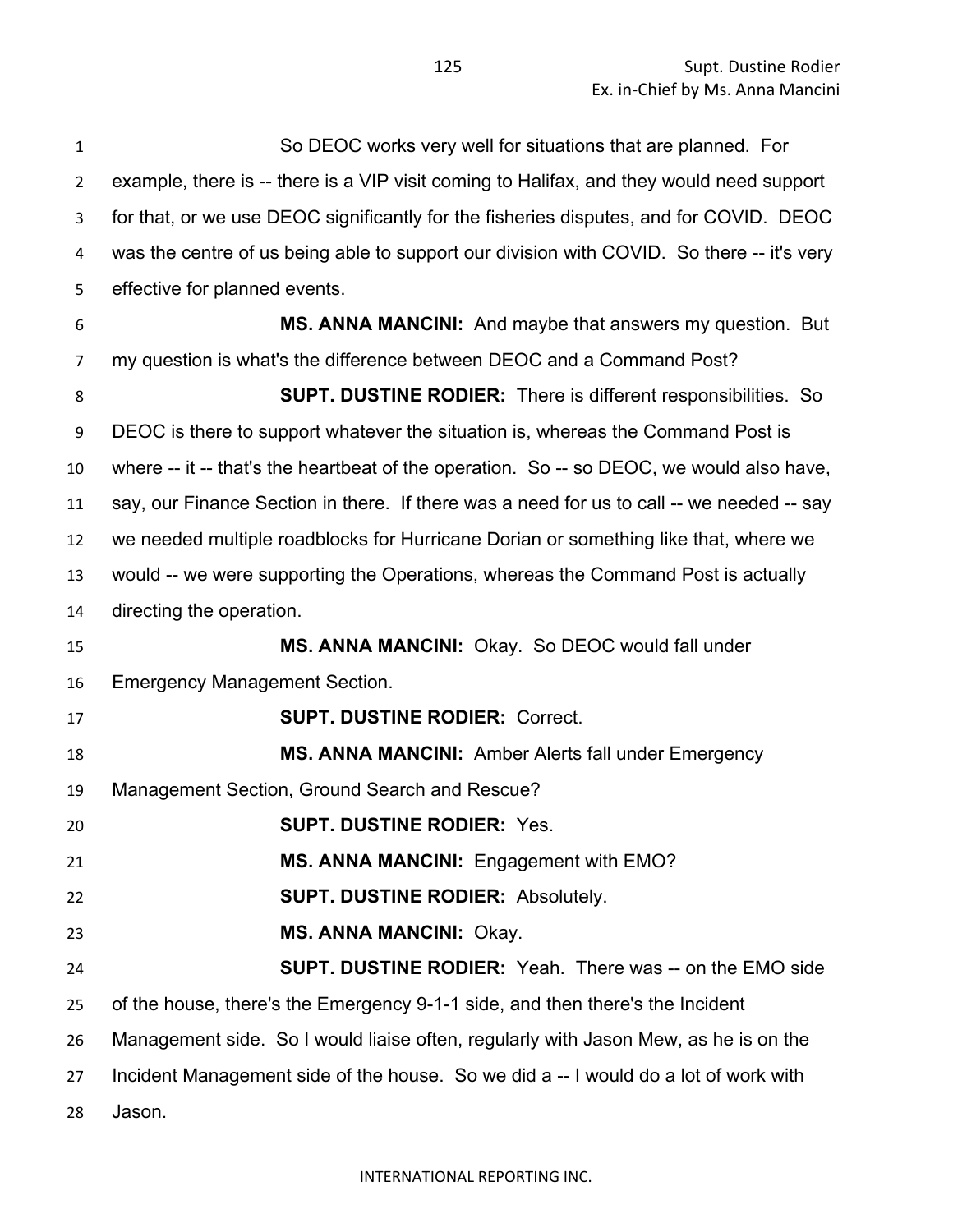**MS. ANNA MANCINI:** Okay. So in terms of the Emergency Management Section, what was the staffing makeup of the -- of this section while you were in this position? **SUPT. DUSTINE RODIER:** Historically, before I got -- several years before I got there, from what I understand it used to be five members, and it was reduced. So by the time I got there, there was one Sergeant position and one Public Service employee, and they were -- they were also responsible for emergency operations plans for the division and also for our business continuity planning for the division, which that was -- that's a big responsibility in and of itself. **MS. ANNA MANCINI:** Okay. So it was at one time five, and then when you came in as OIC, it was down to two? **SUPT. DUSTINE RODIER:** Correct. **MS. ANNA MANCINI:** Okay. And were those staffed at the time that you came into your position? **SUPT. DUSTINE RODIER:** They were staffed, but not with permanent positions, not with permanent employees. The challenge with EMS is because it is such a specialty, again, you need the right -- the right fit in there. So it -- we had always struggled with that. For somebody to be able to come in and manage that unit, it needed to be somebody that knows emergency management, somebody that has a solid understanding and background and education in business continuity planning, and obviously be able to manage -- it's a high-risk file, so -- pardon me, a high-risk unit in that. Amber Alert, you can't get anymore high-risk than that, and Ground Search and Rescue as well. So it was always a challenge that I found getting the right people in there to really make the unit what it needed to be, and it took -- it took until last year we were finally able to get a really strong team in there, and they have turned the unit

around to -- it's an amazing difference to what they have been able to do with it.

**MS. ANNA MANCINI:** Okay. And currently staffed by two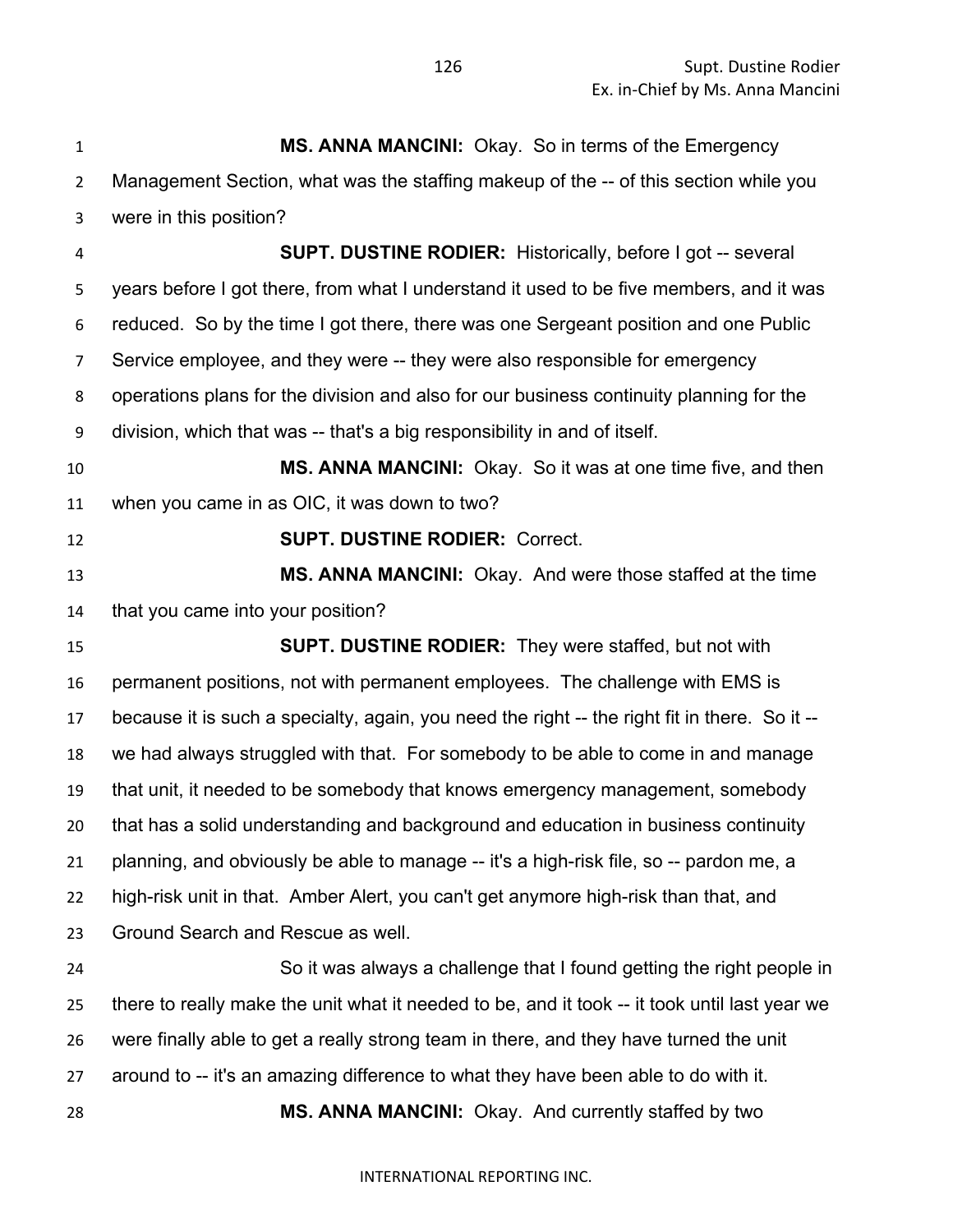individuals? **SUPT. DUSTINE RODIER:** Correct. There's a Sergeant and a Public Service employee. **MS. ANNA MANCINI:** All right. And so at the time of the mass casualty, in April of 2020, EMS was staffed by a single person; is that correct? **SUPT. DUSTINE RODIER:** I'm sorry, one more time? **MS. ANNA MANCINI:** I'm sorry. In April of 2020, there was only one staff member in EMS; is that correct? **SUPT. DUSTINE RODIER:** Correct. **MS. ANNA MANCINI:** Okay. And that was Glenn Mason? **SUPT. DUSTINE RODIER:** Correct. **MS. ANNA MANCINI:** Okay. And do you recall how long Mr. Mason had been in that position prior to the mass casualty? **SUPT. DUSTINE RODIER:** It was a very short period of time. Maybe a -- maybe a couple of months. **MS. ANNA MANCINI:** Okay. And do you -- I don't know if -- I know you mentioned there were two acting people when you had first come in. Do you recall after those two or how long it was after you had taken over as OIC that those two acting people had left that position -- those positions? **SUPT. DUSTINE RODIER:** There was quite a bit of turnover in that unit, and again, that led to the challenges in needing to get the right people in there to really push that unit to where it needed to be. So in April 2020, Glenn Mason was the only employee, but it wasn't for lack of trying. I had gone through several rounds of staffing processes trying to get a permanent Public Service employee in there, and for a -- unfortunately for a variety of reasons, no fault of anybody's, no -- out of everybody's control, it took a long time to get to the employee that we have now. **MS. ANNA MANCINI:** Okay. Okay, so in April of 2020, Glenn Mason takes on the role of Manager of EMS as the civilian member. Is that -- that's in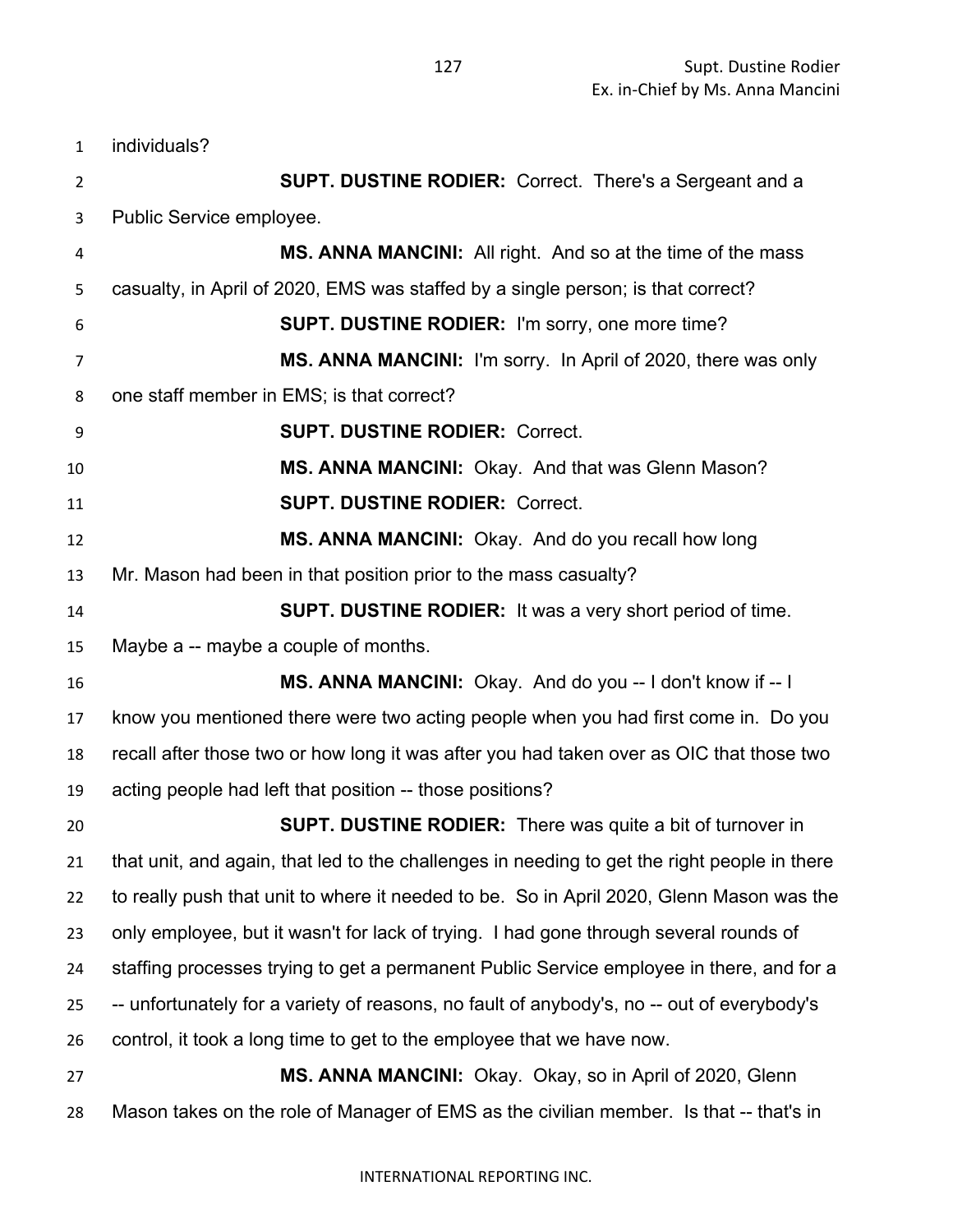April 2020; correct? **SUPT. DUSTINE RODIER:** Yes. He was placed in the Sergeant role. **MS. ANNA MANCINI:** Okay. **SUPT. DUSTINE RODIER:** So it's the Emergency Coordinator I believe is the title. **MS. ANNA MANCINI:** Okay. And so he would have reported to you? **SUPT. DUSTINE RODIER:** Yes. **MS. ANNA MANCINI:** Okay. And how often did he report to you regarding activities or information from the EMS Section? **SUPT. DUSTINE RODIER:** Well, at the time, we're now getting into February/March, so COVID ramped up, and that was our focus. We were really doing some research trying to get the pandemic plan up-to-date and -- with the new information that we had from COVID and determining how that was going to impact our division. So that was the main focus when we -- when we first got there with only he and I. I, myself, had taken on many of the roles in EMS just because we didn't have capacity. There was nobody else to do it, but the work still had to be done. So Glenn's main task at that time was really focussed on the COVID piece. **MS. ANNA MANCINI:** Okay. Any other tasks, or COVID was kind of it? **SUPT. DUSTINE RODIER:** At the time, COVID was the priority. **MS. ANNA MANCINI:** Yeah. And is there any specific training, similar to my question about the Risk Managers, any specific training for people/employees going into the Emergency Management Section? **SUPT. DUSTINE RODIER:** There's a laundry list of training, specifically with respect to business continuity planning, and that kind of thing. Those are outside training -- it's outside training that ideally that employee would come to the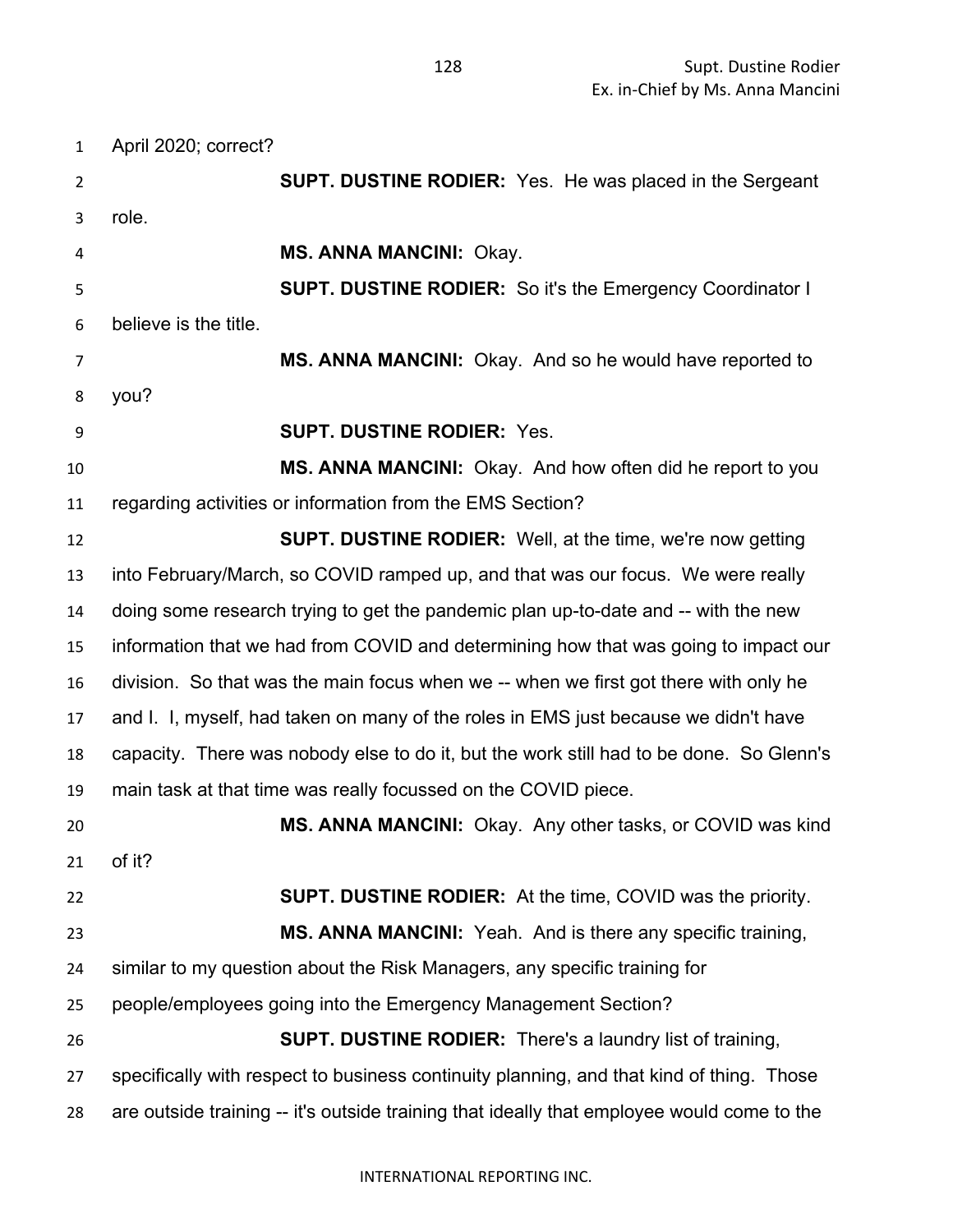unit with. Within EMS, we put on several courses, ICS200/300 courses. We were trying to plan a ICS400 course. Unfortunately with COVID, that fell off the desk. We also had training in DEOC, running DEOC, so Emergency Operations Centre training. We actually brought a -- an SME from the Justice Institute of British Columbia to come out and teach, so we -- that was very successful. That was just -- I want to say just shortly before COVID, so we were able to get quite a few people trained on that. We also brought in subject matter experts from NHQ to teach our team on the computer system, which connects to national headquarters, so if DEOC is up and running, our team can keep -- it's basically a file management system for

 DEOCs and it connects to national headquarters. So there was quite a bit of training, and we were really trying to push rebuilding that section and getting people up and running, so that if there was an event that we needed DEOC, we had a large pool of people to choose from. Unfortunately, when COVID impacted the division, a lot of that

was off the table for us.

 **MS. ANNA MANCINI:** Okay. So it's fair to say in April of 2020, EMS was kind of in a state of flux?

**SUPT. DUSTINE RODIER:** Absolutely.

 **MS. ANNA MANCINI:** Okay. And do you feel that the status of EMS in April of 2020 had any bearing on any of the response to the mass casualty in April 2020?

 **SUPT. DUSTINE RODIER:** No, I don't think so. At the time, the question was posed to me would we consider, or did we want to open DEOC. In that instance, in that -- at that time, it was being considered, but it wasn't a focus for us. Shortly after, once the incident was over, it was perfect time to open DEOC because we knew we would have a lot of work to be able to do to support the frontline, and so that's what we did. We did initiate DEOC, and it was instrumental in helping us bring in resources from all across Canada and make sure that they had the -- they knew where they were going, they had the equipment they needed, they had the PPE for COVID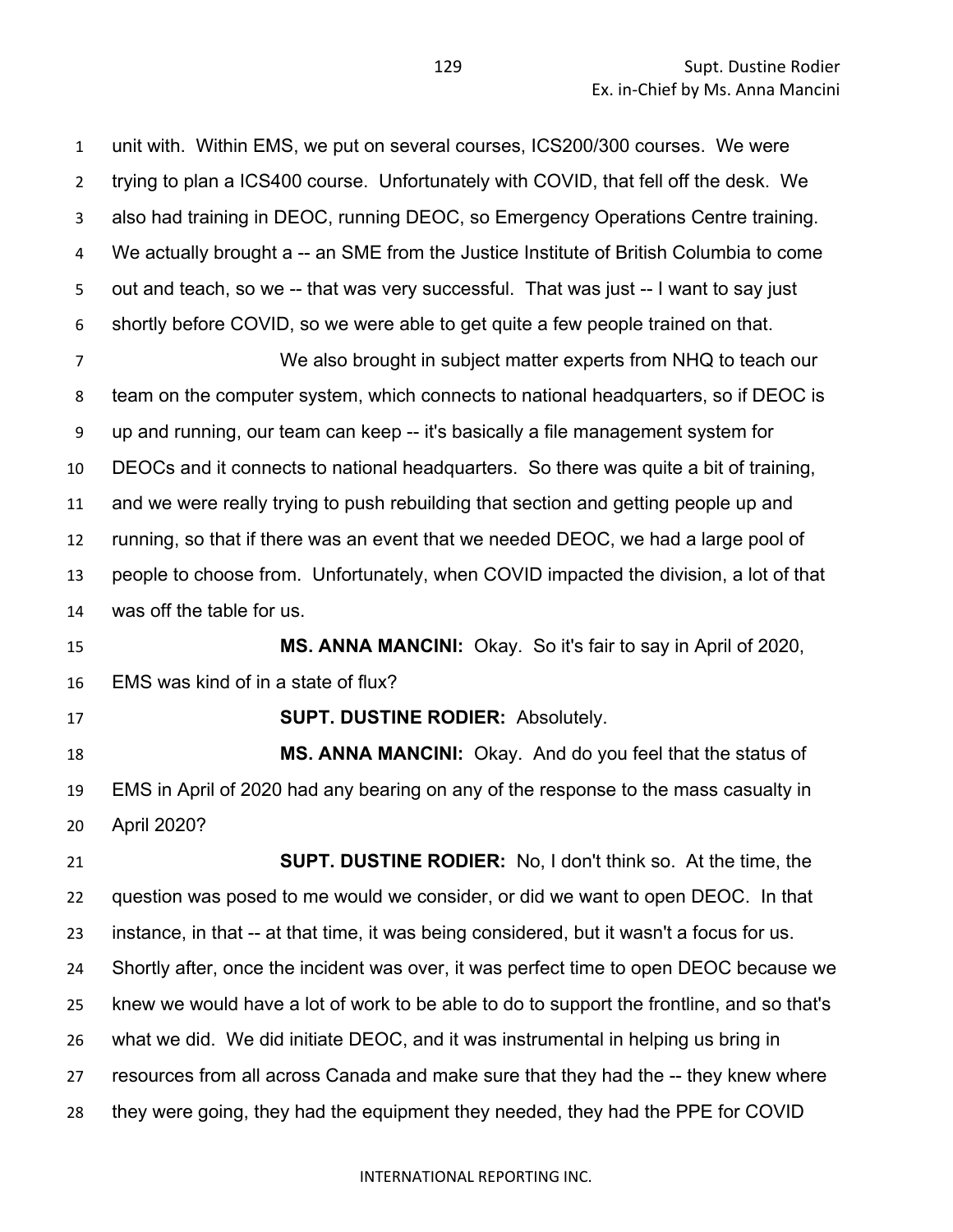that they needed. We had -- and I say we, it was the team in DEOC. I had nothing to do with it. They did an amazing job just making sure that all of the members coming in to each division to be able to support the frontline knew where they were going, they had liaisons, they had lodging, they had food, they had equipment, that was -- the DEOC team did an amazing job.

 **MS. ANNA MANCINI:** Okay. So that was post event obviously? **SUPT. DUSTINE RODIER:** Post event, yes.

 **MS. ANNA MANCINI:** Okay. Okay. So we've talked about the 9 status of EMS in April of 2020. I want to take you to April  $18<sup>th</sup>$ ,  $19<sup>th</sup>$ , 2020, some of the challenges that were faced in your other departments, OCC, risk managers, in the course of that event. So one thing that you had already sort of touched on in your description of the risk manager as a -- in a critical incident, the role they carry, is carrying on that role until supervision arrives. And we know that in this particular case, we had senior NCOs from Northeast Nova attend the scene. So you've had a chance to review, I would assume, all of the radio transmissions and relevant notes that came out of that incident; correct?

 **SUPT. DUSTINE RODIER:** I've listened to the radio transmissions 

**MS. ANNA MANCINI:** Okay.

 **SUPT. DUSTINE RODIER:** --- and then the Foundational Documents that have been presented.

 **MS. ANNA MANCINI:** Okay. And so I'm wondering, from your perspective, as someone who oversees the risk managers, did you have any comment with respect to the division of labour that took place between those uniform, you know, senior NCOs and your risk managers on April  $18<sup>th</sup>$  in particular, in the initial hours of the incident?

 **SUPT. DUSTINE RODIER:** Well, first of all, I can't comment on the decisions that were made because I wasn't there. If there was a decision made that the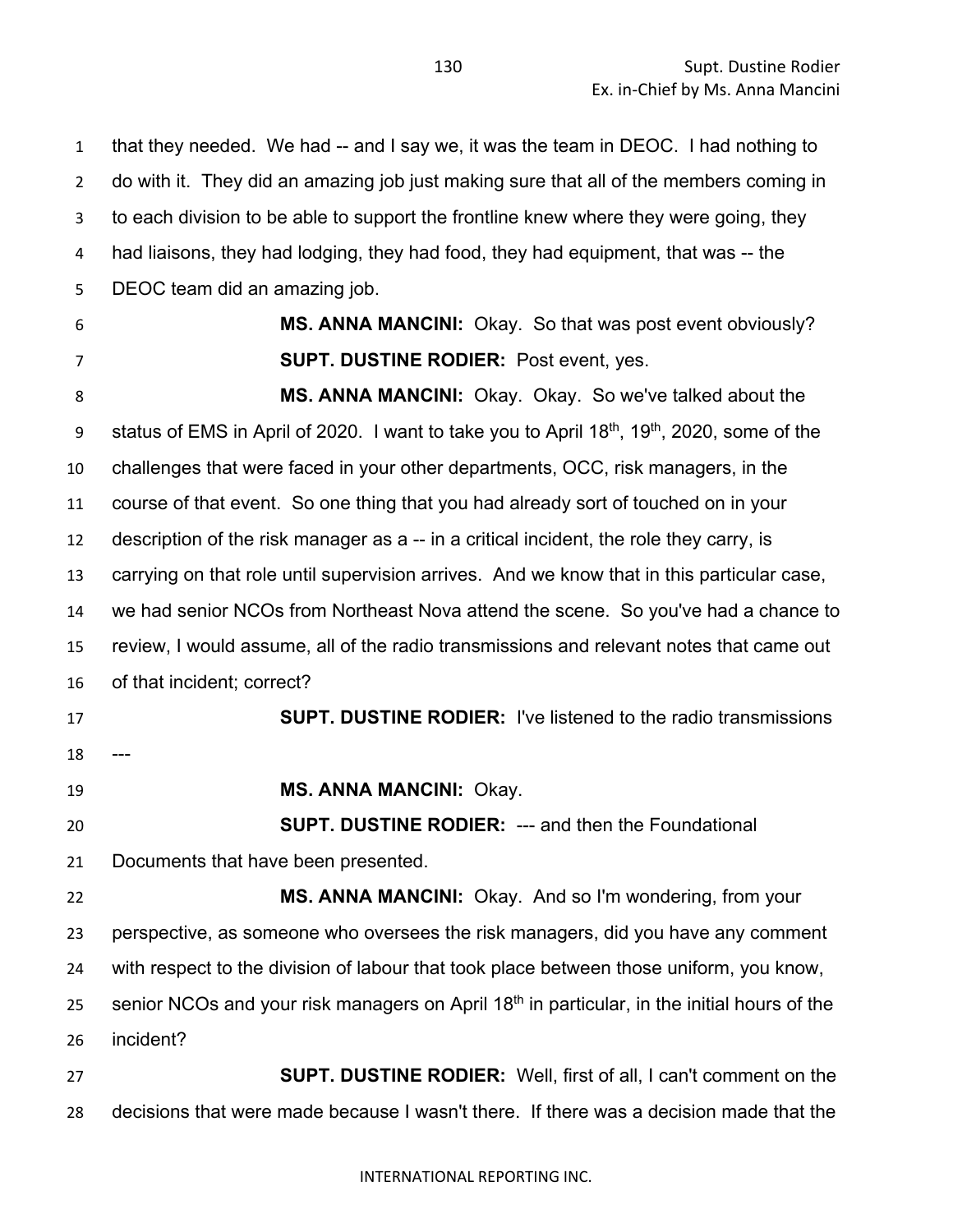command structure felt that it would be most appropriate for the risk manager to maintain oversight of, say, our general duty, there was obviously a reason for them to make that decision. But to say that -- I think it was Bruce Briers that said it was like drinking from a firehose. I would go one step farther and say he was standing under a waterfall. It was a lot. There was a lot of information for both of them, for Bruce and for Brian as well. There was a lot of information, and with such a fluid dynamic event, they were wearing multiple hats, and we have now -- we've since made a huge list of changes that we've already implemented within the OCC, within the Alert Ready file, and I'm happy to talk about those because I think it's important for the Commission and for the families to understand that.

 **MS. ANNA MANCINI:** And we'll talk about that for sure, but one thing that I want to ask you about is sort of that initial 9-1-1 call comes in at 10:01, and Risk Manager Rehill is handling multiple things out of the gate; right? He's handling taking in information from 9-1-1 calls, setting up containment, and you've indicated that the risk manager takes that position of sort of ad hoc incident commander until other supervision arrives.

### **SUPT. DUSTINE RODIER:** Correct.

 **MS. ANNA MANCINI:** Okay. And so in this particular case, other supervision -- well, I'll ask you, do you feel other supervision came in such that your risk manager was able to take a supporting role, or do you feel that the risk manager carried out the ad hoc incident commander role until 1:30 in the morning roughly?

 **SUPT. DUSTINE RODIER:** Again, it's tough for me to say, because I wasn't there that night, so I don't know what was happening in the command post, other than just from what I've read. So all I can say is if there was a reason why decisions were made for -- by the command team to keep Brian in that role, they obviously had a reason for it. Normally, what happens, say it's an armed and barricaded person, the risk manager will engage immediately, making sure if there is a site commander on scene, that person would be in charge of the incident, and then the -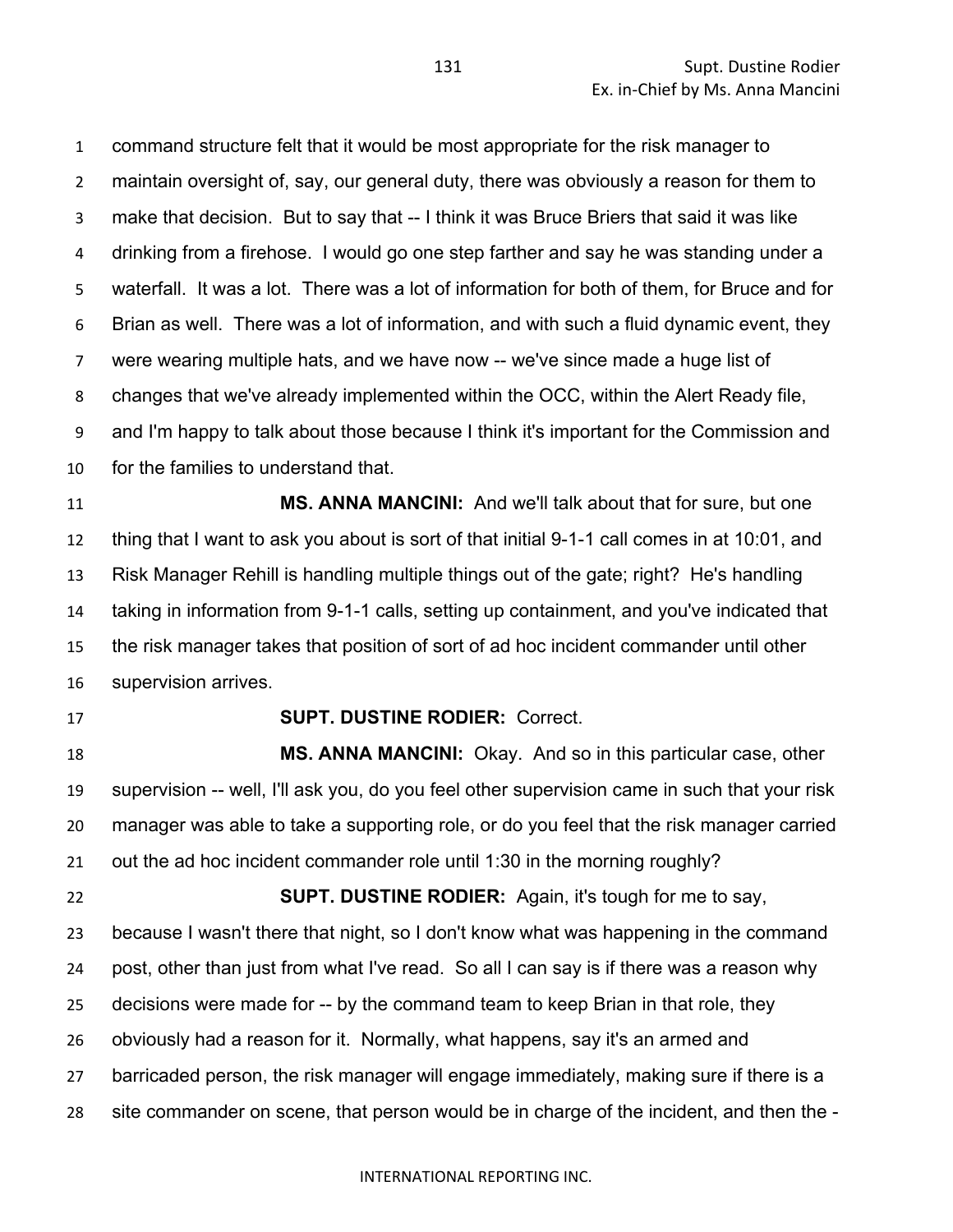- pardon me, the risk manager would transition into a supporting role, calling -- like I said, calling in extra resources. In this particular case, all I can think of was that there was so much going on that I know what the temperature was like in the OCC when I went in the next day. I can just imagine what it was like the night before as well.

 **MS. ANNA MANCINI:** Sure. And in your sort of post-review of the event, are there tasks that Risk Manager Rehill had in those first several hours that you feel would be more appropriately delegated elsewhere, or is that something that you can't comment on?

 **SUPT. DUSTINE RODIER:** No, it was certainly apparent to me how busy he was when I listened -- I listened to all the 9-1-1 calls and all of the radio transmissions, and it wasn't until that time that it -- I realized how much was being asked of him. And this was within, you know, the week or -- and two weeks after the fact. So I was surprised to see how many calls were being transferred to him within the OCC, and I know that he was taking on duties such as dealing with Children Family Services. So position -- or pardon me, tasks like that, a lot of the times, the -- well, the dispatchers will take care of. However, again, I don't know -- I'm -- all I can think of is that they were so busy as well, that if the job had to be done, then Brian made the decision to take on those tasks as well.

 **MS. ANNA MANCINI:** Okay. So 9-1-1 calls being transferred to the risk manager isn't standard operations?

 **SUPT. DUSTINE RODIER:** In my experience, it's not the norm. It should be -- those calls should be dealt with by the call taker, and they are. They are. If there's extenuating circumstances or if the risk manager asks to speak to that person, then, certainly, absolutely. If he needs more information to be able to pass on to the road, then certainly, he can do that. But in this reviewing the calls, I was a bit surprised to see how much of those calls he was receiving.

 **MS. ANNA MANCINI:** Okay. And then you mentioned as well, sort of other tasks like contacting Child Services?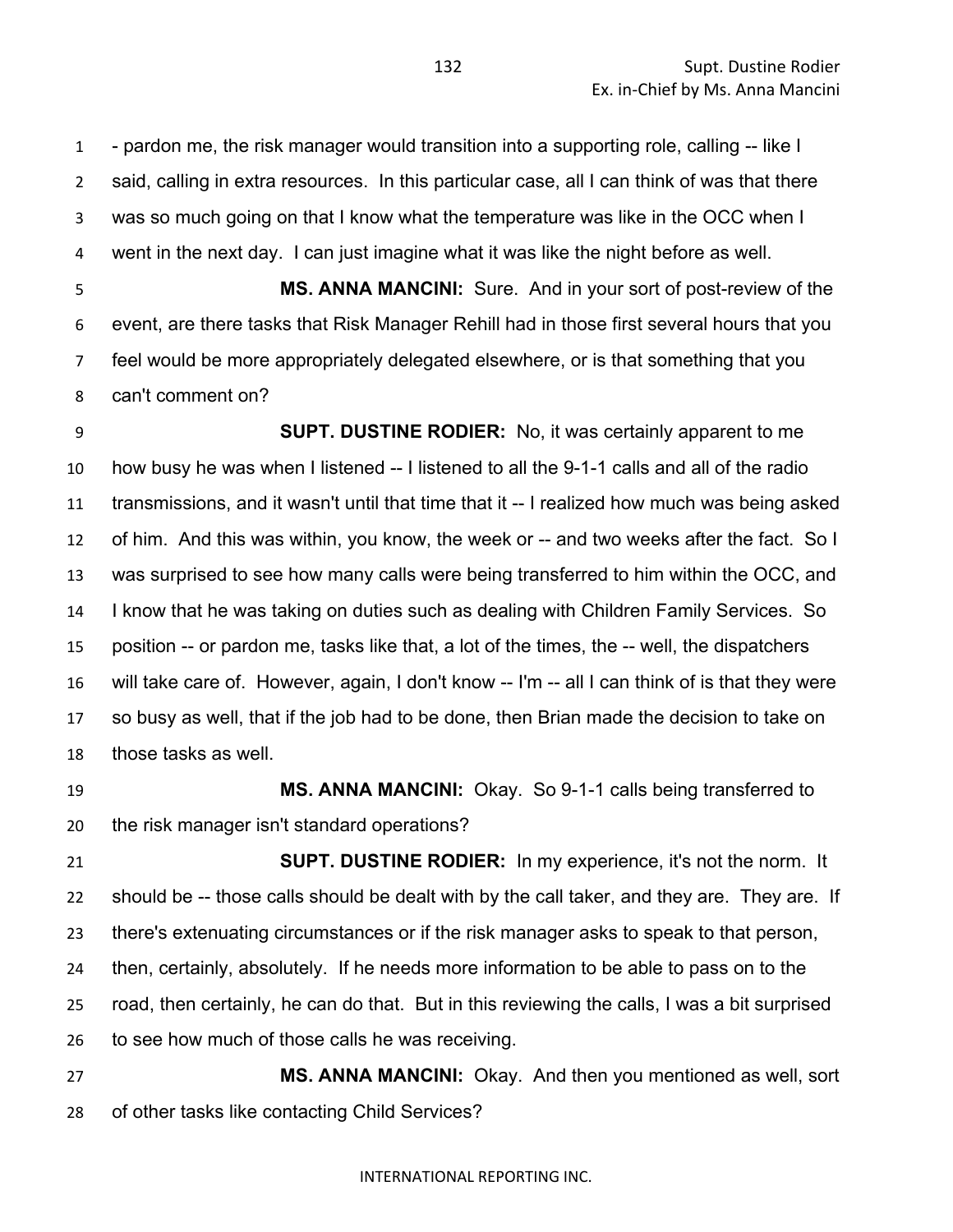| $\mathbf{1}$   | <b>SUPT. DUSTINE RODIER: Correct.</b>                                                     |
|----------------|-------------------------------------------------------------------------------------------|
| $\overline{2}$ | MS. ANNA MANCINI: That wouldn't be something that would                                   |
| 3              | normally fall under the umbrella of risk manager responsibilities?                        |
| 4              | <b>SUPT. DUSTINE RODIER: I mean, it could.</b>                                            |
| 5              | <b>MS. ANNA MANCINI: Okay.</b>                                                            |
| 6              | <b>SUPT. DUSTINE RODIER:</b> There's no set rule that they make                           |
| 7              | these phone calls and not these ones. But in a situation such as what he was dealing      |
| 8              | with. Perhaps tasks like that could be assigned to somebody else.                         |
| 9              | <b>MS. ANNA MANCINI:</b> Sure. I wanted to ask your thoughts too                          |
| 10             | about the issue that arose of the risk managers, as well as some senior NCOs,             |
| 11             | believing the OCC had capabilities that weren't as they envisioned, such as the reverse   |
| 12             | 9-1-1 calling or mapping.                                                                 |
| 13             | <b>SUPT. DUSTINE RODIER: Correct.</b>                                                     |
| 14             | MS. ANNA MANCINI: Do you have any concerns, having looked                                 |
| 15             | through the file and read the Foundational Documents, concerns with respect to the risk   |
| 16             | managers' understanding of the tools and technologies available in the OCC?               |
| 17             | <b>SUPT. DUSTINE RODIER:</b> We've never used -- we've never had                          |
| 18             | reverse 9-1-1, that I know of. So it may have been -- it may have just been something     |
| 19             | that they -- it's never come up, so they didn't realize that we don't have it, or maybe a |
| 20             | lack of -- a miscommunication, pardon me. But in that particular case, our call takers    |
| 21             | were researching residences and calling those residences. We don't have reverse 9-1-      |
| 22             | 1 <sub>1</sub>                                                                            |
| 23             | MS. ANNA MANCINI: Okay. And did you have any concerns                                     |
| 24             | about risk managers thinking that there was one?                                          |
| 25             | <b>SUPT. DUSTINE RODIER:</b> Well we know now. They know now. I                           |
| 26             | guess just because it's never come up before.                                             |
| 27             | MS. ANNA MANCINI: Okay. And I was just wondering as well if                               |
| 28             | you had put any analysis into losing or having the information pertaining to the Andrew   |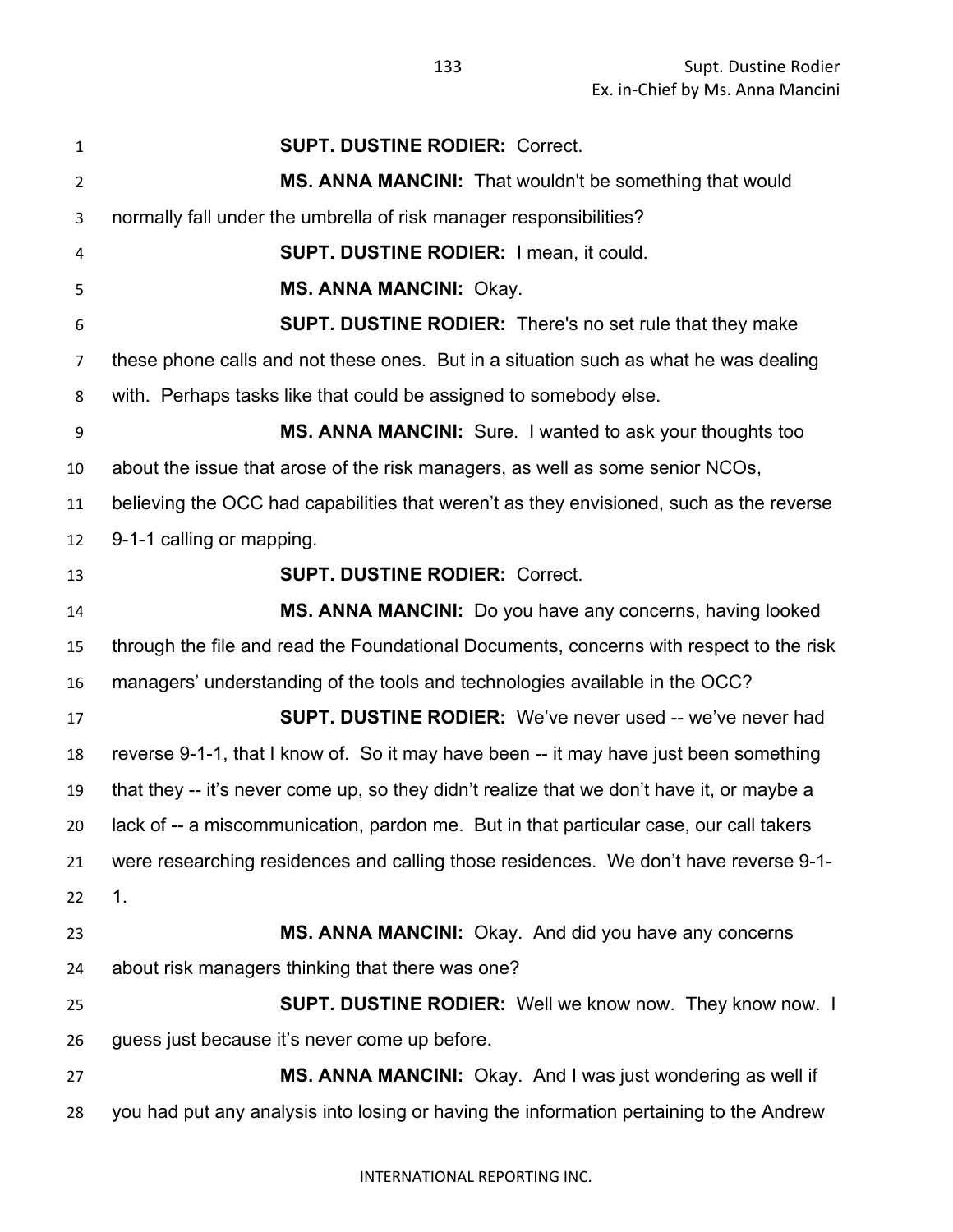and Kate MacDonald 9-1-1 call kind of falling through the cracks? Having done an analysis of what was taking place in the OCC and relaying information to the Command Post, do you have any thoughts to respect to how information like that, and the challenges in relaying that information can be addressed?

 **SUPT. DUSTINE RODIER:** With that particular situation, I actually didn't find out that that had happened with that caller -- or pardon me, with that 9-1-1 call, until, I would say, three weeks ago. And it was through the course of the ESDC investigation. And that's when I found out. And I was surprised to -- and -- I was surprised to see that that had happened. Normally emergency calls all go through the dispatcher. The call taker will create a file on our CAD system and it's automatically sent to the dispatcher for dispatching. So I don't know how that happened, but I do know that there is -- there is going to be more work in determining how and why.

 **MS. ANNA MANCINI:** Okay. And you already mentioned, and I'm not going to ask you to second guess other people's decisions, but you had mentioned and made reference to Risk Manager Briers being tasked with coordinating the general 16 duty members on April 19<sup>th</sup>. And is that something that you would expect to see a Risk Manager be tasked with in the course of a critical incident?

 **SUPT. DUSTINE RODIER:** Well they certainly -- they certainly have the capability to do it. I can see -- I can see both sides. I can see that Bruce was extremely busy, extremely busy, but then on the other hand, he also had all of the technology in front of him in the OCC to be able to do that. So I could see why, without knowing the reason for that, that that decision was made, I could see why the command team felt that Bruce would be the most well-situated supervisor to be able to take on that task.

 **MS. ANNA MANCINI:** Okay. So I'll ask you kind of broadly, in the course of the mass casualty, having reviewed the radio transmissions, did you observe risk managers taking on tasks that, in your view, it wasn't appropriate for them to take on?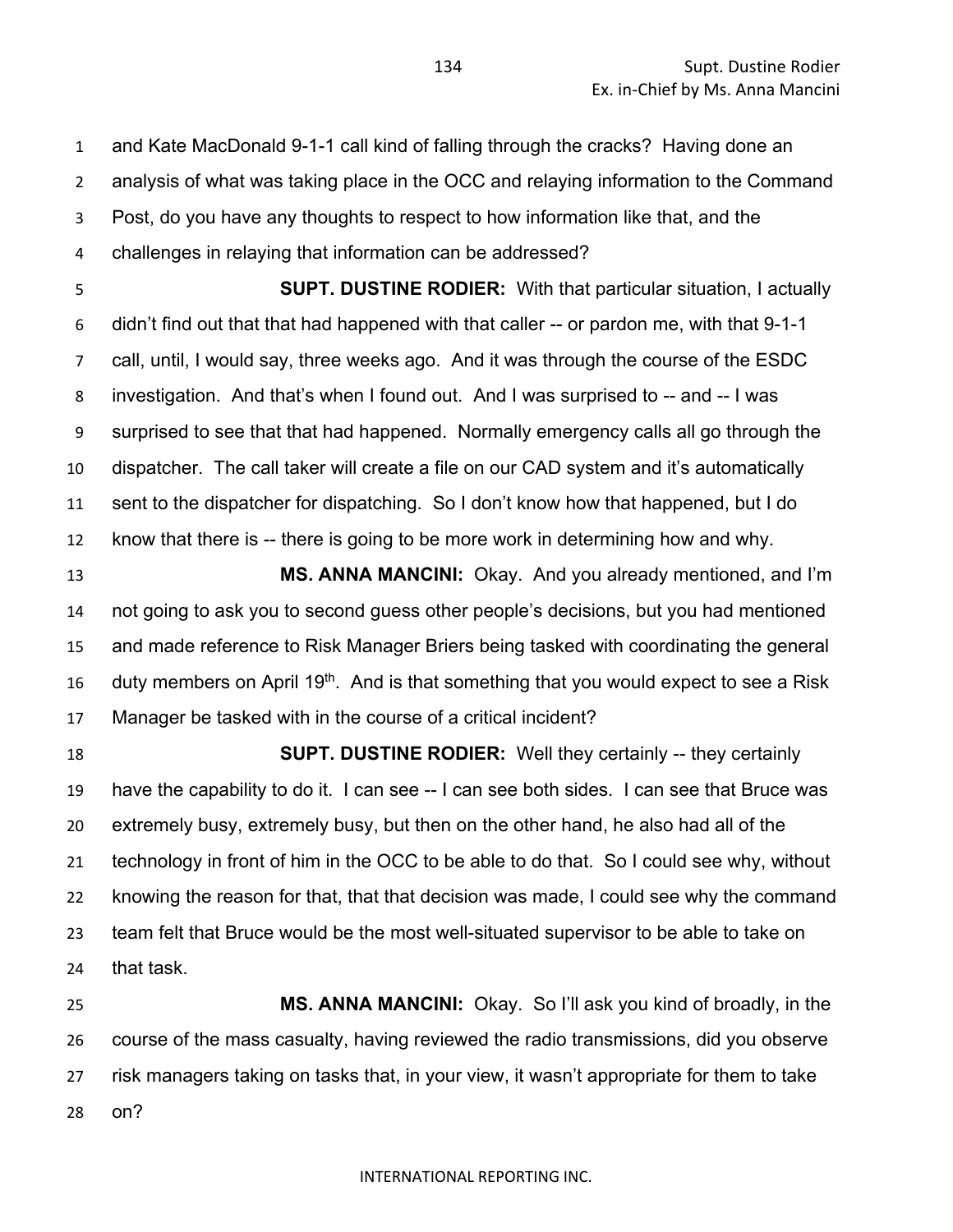INTERNATIONAL REPORTING INC. **SUPT. DUSTINE RODIER:** There's so many transmissions. Off the top of my head, I'm sure there was. They were both extremely busy. I can't think of an instance right off the top of my head. **MS. ANNA MANCINI:** Sure. I guess I'll ask you the opposite question. In the course of the mass casualty, did you observe any tasks that you felt were impossible to perform by the risk managers or that were overlooked by the risk managers? **SUPT. DUSTINE RODIER:** Again, nothing is coming to my mind. Sorry. **MS. ANNA MANCINI:** No, that's okay. You've had a chance to look over how communications were flowing from OCC to Command Post and how information was coming into the OCC. Based on your review of that, have you identified things that you thought were issues that you feel have since been addressed? **SUPT. DUSTINE RODIER:** Certainly. We now have several new processes that we've initiated in the OCC. And again, on the Alert Ready file itself. But we now have a policy, a standard operating policy, that if there is another incident like this, hopefully never, but, our risk managers, they know that they can call in a second risk manager to help them. **MS. ANNA MANCINI:** So that happened on April 19<sup>th</sup>; correct? **SUPT. DUSTINE RODIER:** Correct. **MS. ANNA MANCINI:** Okay. Had that ever been done before? **SUPT. DUSTINE RODIER:** Not that I know of. **MS. ANNA MANCINI:** Okay. And who initiated that on the 19<sup>th</sup>? Do you recall? **SUPT. DUSTINE RODIER:** I don't -- I remember talking to Bruce and I don't recall --- **MS. ANNA MANCINI:** Okay. **SUPT. DUSTINE RODIER:** --- suggesting that he call in a second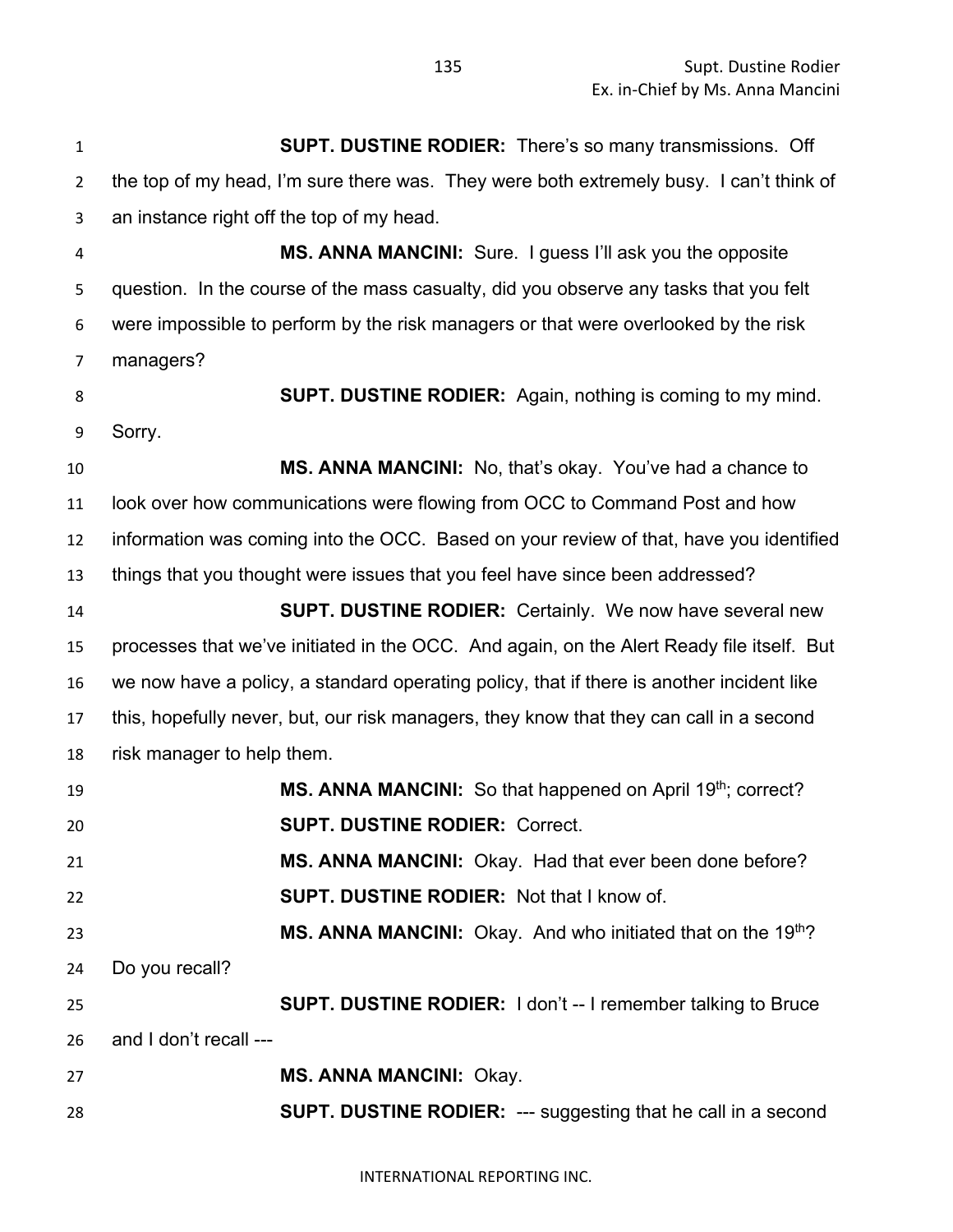risk manager to help him. I obviously did. I don't recall doing that, but I'm glad it

happened.

 **MS. ANNA MANCINI:** Okay. **SUPT. DUSTINE RODIER:** Just knowing -- knowing the amount of responsibility that he had and the amount of information that was coming fast and furious, I'm glad that Steve Ettinger was there to take some of that off of Bruce. And so that's standard operating procedure for us now, and we've used it and it works very well. **MS. ANNA MANCINI:** Okay. Any other changes to the OCC that are a response to the events of the mass casualty? **SUPT. DUSTINE RODIER:** Absolutely. I actually have a list. **MS. ANNA MANCINI:** What would be your -- after the second risk manager, any that are specific to the issues that perhaps I've raised that are some sort of glaring issues that took place over the 13 hours? **SUPT. DUSTINE RODIER:** Certainly. So again, we'll call in extra resources. Glenn was very good about that. He doesn't need my permission to call in extra resources. Neither does the risk manager. It was obviously -- there was a reason why I suggested that. I don't remember, other than him being so busy. But they are welcome to call in as many resources as they need. **MS. ANNA MANCINI:** And sorry, when you say "resources", are you --- **SUPT. DUSTINE RODIER:** Employees. So call takers, dispatchers, --- **MS. ANNA MANCINI:** Okay. **SUPT. DUSTINE RODIER:** --- and if they need a second risk manager as well. **MS. ANNA MANCINI:** Okay. **SUPT. DUSTINE RODIER:** Our new centre is night and day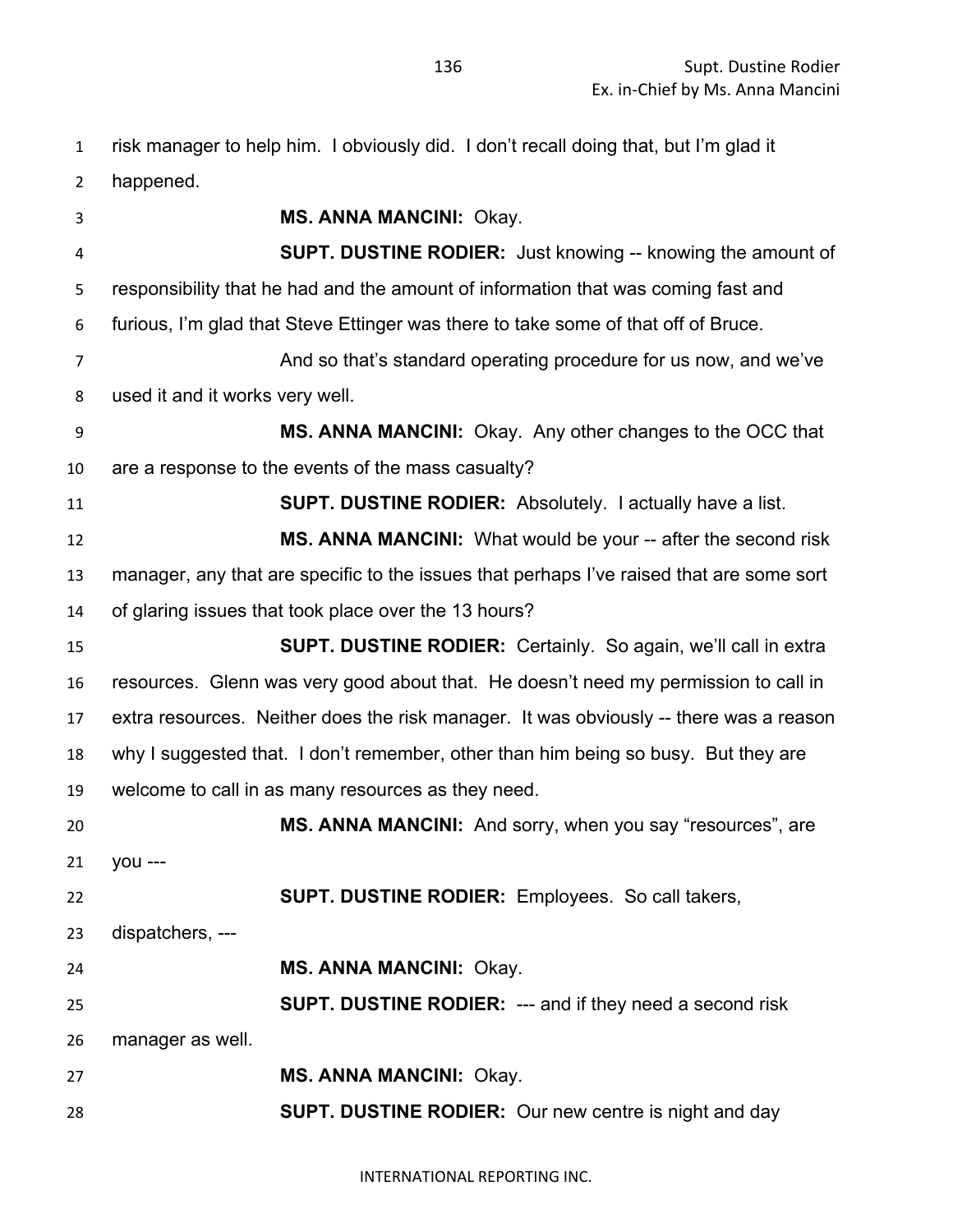compared to the place that we came from. So the whole centre is centered around situational awareness. So it's a large open space. Call takers on one side of the room, dispatchers are on the other side of the room. The supervisor and the risk managers are up on a platform in the middle of the room so they can hear and see everything that's going on around them.

 We have electronic situational boards set up on all -- well three walls. And they're (technical issue) by 24 feet. And the supervisors and risk managers have full control on what can be displayed on those screens. It could be any of our screens int eh OCC, any of our tools in the OCC, they can flash up on the screen so that everybody in the room knows what's happening.

 We also have a standard operating procedure that if there's going to be an incident such as an Alert Ready deployment, we will embed Strat Comms in our OCC with us so that we're getting prime information that they're getting and vice versa. We also have a room now off the OCC that, thankfully to Glenn Byrne, has built - - it's called the Critical Incident Operations Room. So it's a separate room right beside the OCC, but it has all the capabilities of the OCC, minus the 9-1-1 ---

 **MS. ANNA MANCINI:** Would that replace the Command Post? The Critical Incident response room?

 **SUPT. DUSTINE RODIER:** It could, depending on the situation, if that's what they chose to use. You could have the Critical Incident operations up and running and also have an incident command post set up somewhere, so it could be that the -- CIOps, we call it. Could be CIOps would be like an area command and then we'd have the command post set up anywhere in the province and we would be able to run an operation -- a critical incident out of that room if we need to.

 So again, there's situational boards that are surrounding the room. Any of the feeds from the new OCC can be fed into that room. There's radios. There's a station already set up for dispatch.

Our Critical Incident Commander boards -- I'm sure you heard them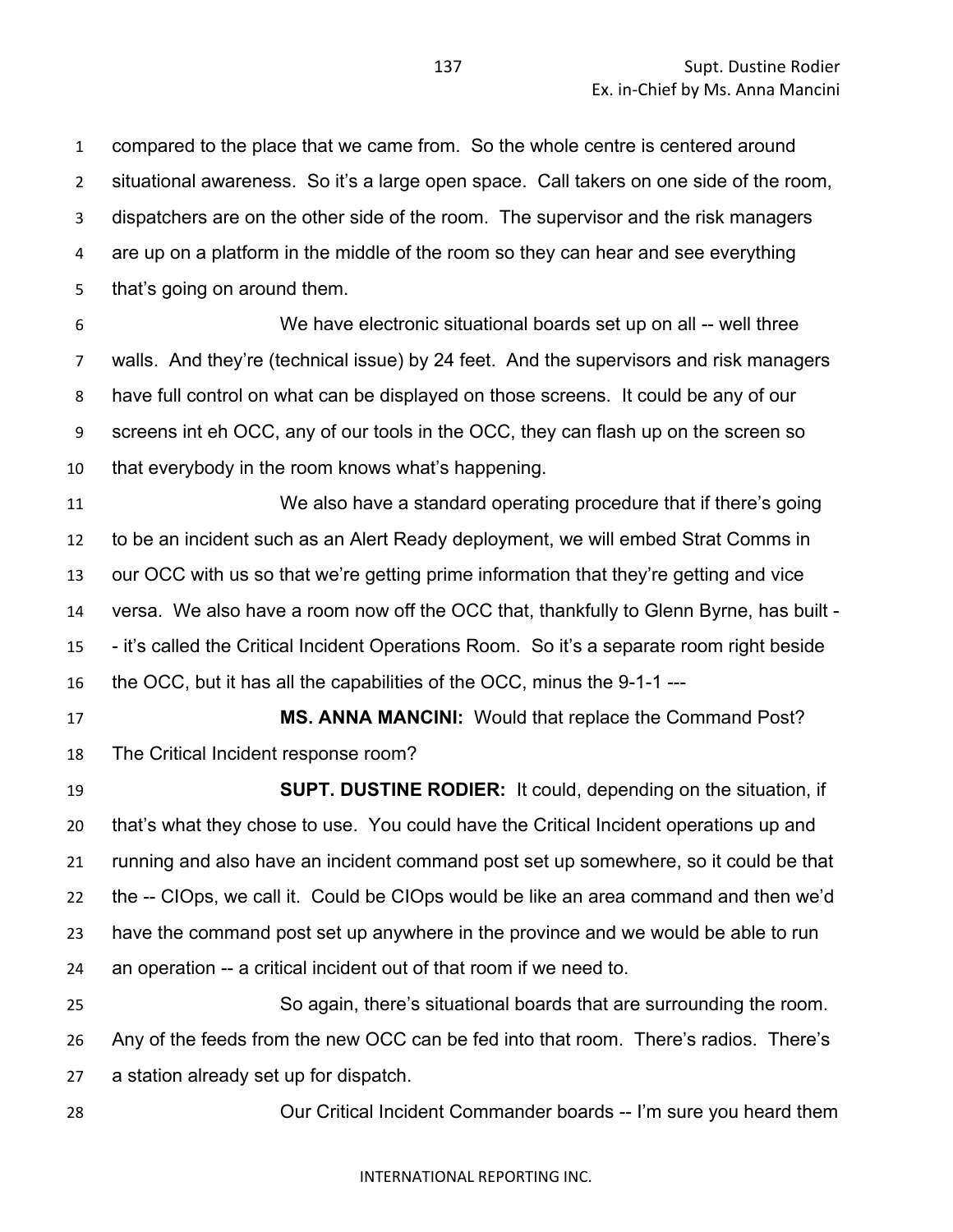talk about the SMEAC boards -- those are already up on the wall ready for them, ready to go. So it's -- it's just a matter of walking in the room. Even the lights come on automatically, so. **MS. ANNA MANCINI:** All right. Well, perhaps what I'll do, Superintendent Rodier, is ask you about your own experience and engagement on April 18th and 19th. So I'll ask you, when did you first become aware of what was happening in relation to these events? **SUPT. DUSTINE RODIER:** So on the evening of the 18th, I was home and I got a call from Glenn Byrne letting me know that there -- we're dealing with multiple homicides and fires and that the Critical Incident package was being rolled out. **I remember checking in with Brian Rehill, and I knew he was busy.**  I didn't realize how -- to the extent of how busy he was because it was just a very short conversation. And I let him know that if he needed anything, I'm here. Let me know what needs to be done or if he needs any support from me. And then I reported up to our Support Services Officer to make sure that he knew. And quite often, any critical incident, Superintendent Campbell knew well before I did because he would have received the calling-out of the Critical Incident package anyways, but just to be sure, I would phone him and let him know that I'd spoken with Glenn. **And then later on in the evening, I remember Glenn calling me**  again and saying that he was done for the night. He checked in with the OCC. They were good. They didn't need anything else, and that he was on his way home. **MS. ANNA MANCINI:** Do you recall what time that was? **SUPT. DUSTINE RODIER:** It was -- it was late. I don't remember what time, but it was late. **MS. ANNA MANCINI:** And so then -- sorry. I didn't mean to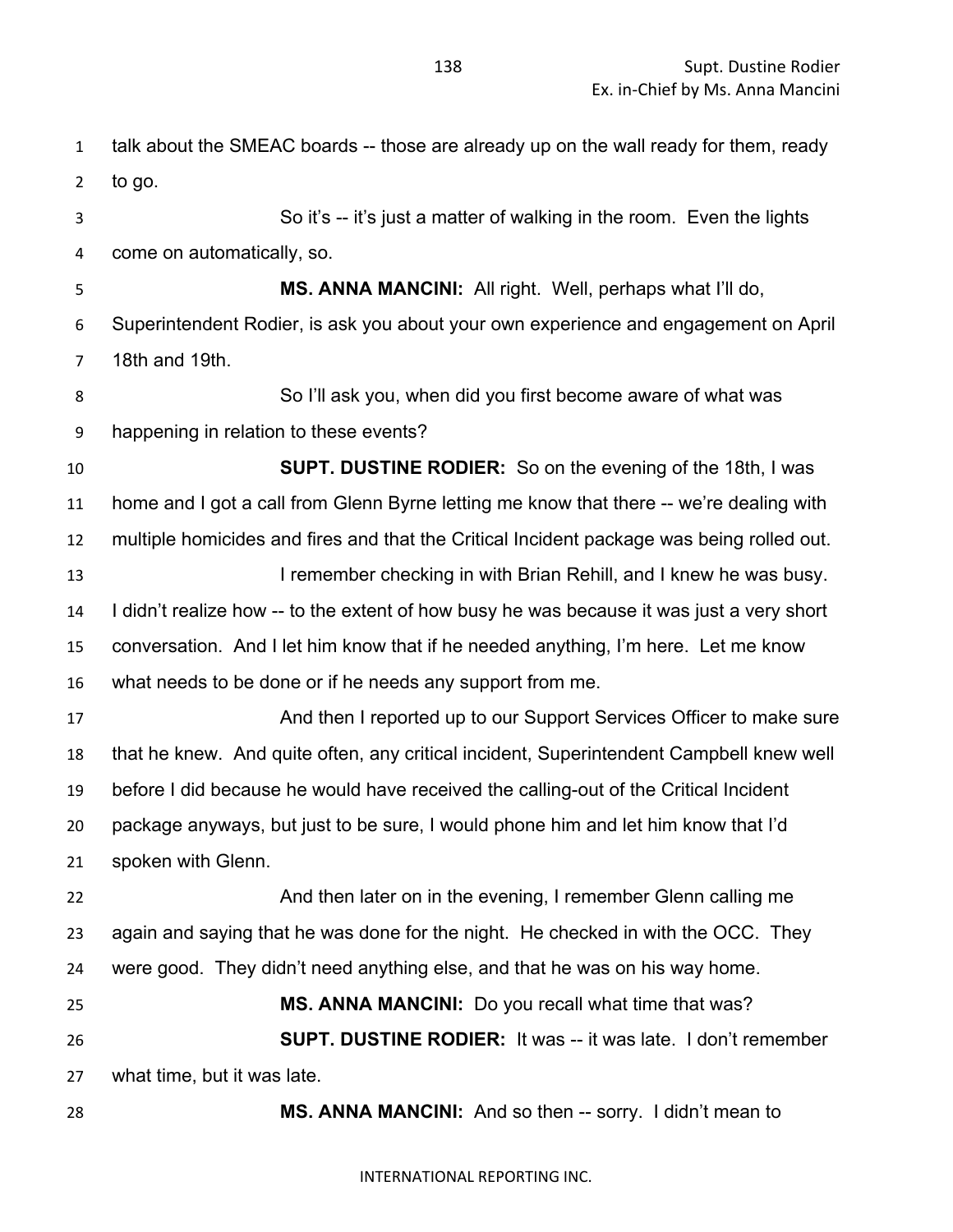interrupt you. From there, was that the last you heard until the next day? **SUPT. DUSTINE RODIER:** Correct. **MS. ANNA MANCINI:** Okay. And what happened on the next day? **SUPT. DUSTINE RODIER:** Again, Glenn phoned me and said that it had started again, which was incredibly unusual. It's very, very rare that something like that would happen. He had also told me that there was potentially a police car involved, which was also very concerning. My first -- my first thought was, oh my gosh, one of our -- one of our members has been, you know, hurt or killed and -- and their police car was stolen. **MS. ANNA MANCINI:** That was the first you'd heard of the police car, was on the morning of the 19th? **SUPT. DUSTINE RODIER:** Correct. **MS. ANNA MANCINI:** Okay. **SUPT. DUSTINE RODIER:** And I checked in with Bruce. I knew he was very busy. And then my phone started ringing, so I was -- received a call from Superintendent Campbell, who was already at headquarters. And he was with our Chief Superintendent Leather, and they were just checking to make sure that information was being disseminated through all of the police agencies in the province. So I remember calling Bruce and asking him about if BOLOs had gone out, which they had. And I wasn't surprised because the OCC's very good at doing that. They do it all the time, so I wasn't surprised to hear that that had been done already. And then I don't remember if it was a second call in to Bruce where I had been -- I think Darren may have called me a second time and asked about

Cobequid Pass. And I can't remember if the same -- part of the same conversation I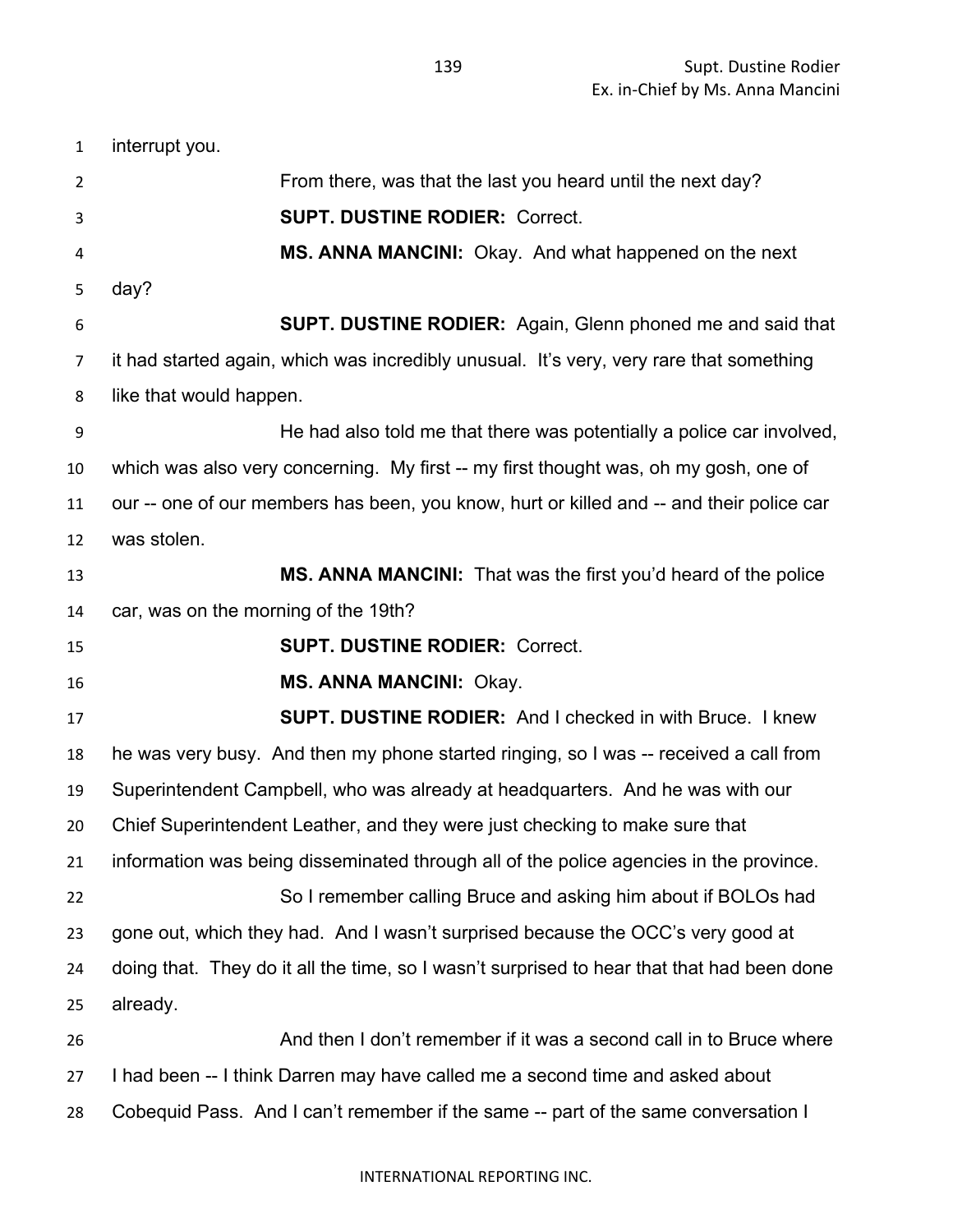had with him or if it was a second call. Anyways, I remember talking to Bruce about that as well and he said yes, Cobequid Pass had been -- the toll booths had been addressed already. And I could tell -- I could tell from his voice that it was not good. So I made the decision to go into the office to support him and knowing that more information would need to be passed along, I didn't want to have to keep bothering Bruce, so I made the decision to go into the OCC myself. **MS. ANNA MANCINI:** Okay. So you travelled to Truro from the Halifax area? **SUPT. DUSTINE RODIER:** Correct. **MS. ANNA MANCINI:** Okay. And do you recall what time you would have left for the OCC? **SUPT. DUSTINE RODIER:** I don't remember. It --- **MS. ANNA MANCINI:** Do you recall what time you arrived at the OCC, maybe? **SUPT. DUSTINE RODIER:** I would say I got there about 10:40-ish. **MS. ANNA MANCINI:** Okay. And so you made the decision to go to the OCC. And again, the purpose for that was -- was for what, Superintendent Rodier? **SUPT. DUSTINE RODIER:** It was to make sure that Bruce -- that any phone calls that were coming for more -- for information from him weren't going to him so I could -- I could take those calls. I could be the conduit to the senior management team and keep that off his table so he could concentrate on what he needed to concentrate on. **MS. ANNA MANCINI:** Did you think about going to the command post? **SUPT. DUSTINE RODIER:** No, because that wouldn't be my role. **MS. ANNA MANCINI:** Okay. So perhaps what I'll do, Madam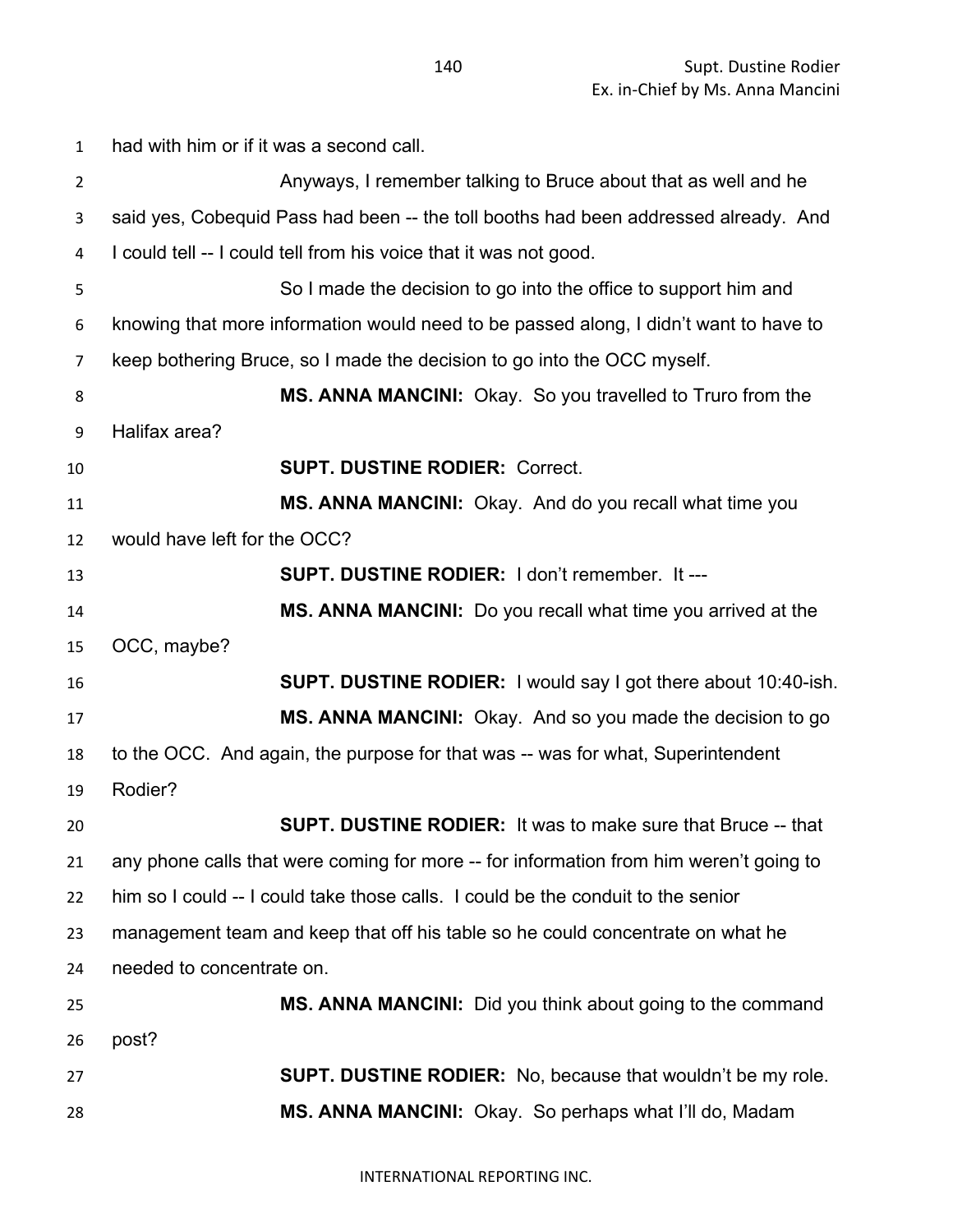Registrar, if you wouldn't mind pulling up paragraph 138 of the Foundation Document that was tendered this morning. That's Exhibit 2001. So Superintendent Rodier, what these are, are the Foundational Documents. This one specifically is the RCMP Public Communications on April 18th- 19th, 2020. Have you had a chance to look at this document? **SUPT. DUSTINE RODIER:** I have, yes. **MS. ANNA MANCINI:** Okay. All right. So I'm just going to refer you to paragraph 138, which states: "Inspector Rodier's notes indicate that the only call she answered from Glen Mason was at 10:21 a.m. asking **about activating the DEOC.**" So do you recall getting that phone call? **SUPT. DUSTINE RODIER:** I do, because I was on my way to Truro. **MS. ANNA MANCINI:** Okay. So 10:21, you're en route to Truro. Okay. "Her notes indicate that she responded that the decision was up to the Support Services Officer and was already being considered. Inspector Rodier told the Mass Casualty Commission that she told Mr. Mason to contact the SSO (at that time Supt Darren Campbell). In her interview with the Mass Casualty Commission, Inspector Rodier noted that the DEOC was not activated on April 18th and 19th and that she did not think it would have been responsive to the need at the time. Mr. Mason told 27 the Commission that, in hindsight, the DEOC could have been used during the mass casualty event but that it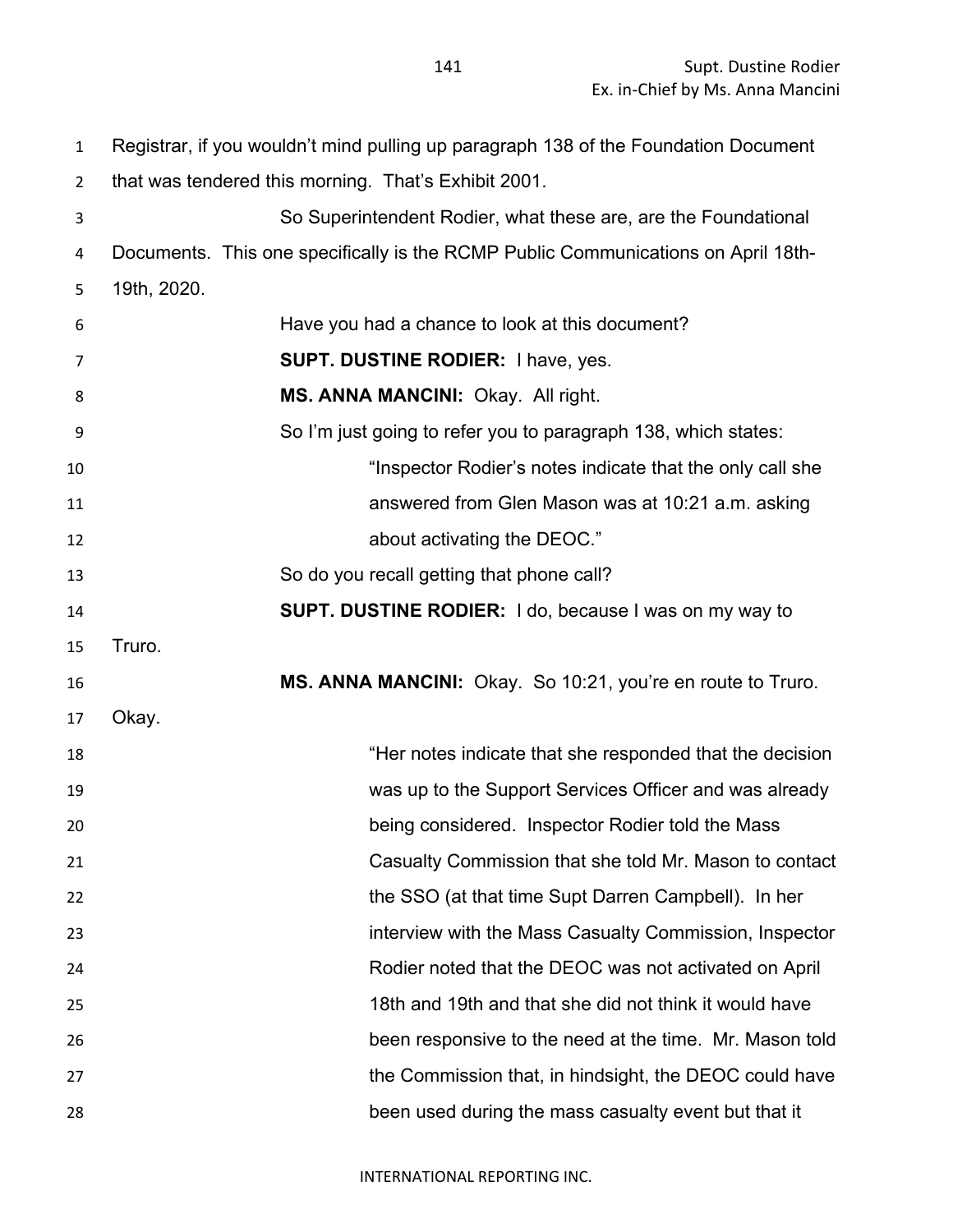| $\mathbf{1}$   | would be rare to do so for an ERT callout."                                               |
|----------------|-------------------------------------------------------------------------------------------|
| $\overline{2}$ | So we've talked a lot about DEOC and understood what that                                 |
| 3              | means.                                                                                    |
| 4              | You recall getting the call from Mr. Mason. And is this your                              |
| 5              | recollection of your instructions to him?                                                 |
| 6              | <b>SUPT. DUSTINE RODIER: Correct.</b>                                                     |
| 7              | MS. ANNA MANCINI: Okay. And Mr. Mason reports to you;                                     |
| 8              | correct?                                                                                  |
| 9              | <b>SUPT. DUSTINE RODIER:</b> Yes, he does.                                                |
| 10             | <b>MS. ANNA MANCINI: Okay.</b>                                                            |
| 11             | <b>SUPT. DUSTINE RODIER: Or he did.</b>                                                   |
| 12             | MS. ANNA MANCINI: Or he did.                                                              |
| 13             | So would it be strange for you to refer him to speak to                                   |
| 14             | Superintendent Campbell at that stage?                                                    |
| 15             | <b>SUPT. DUSTINE RODIER:</b> At that stage I was driving and I                            |
| 16             | wanted to get to the OCC. And I don't recall if he called or if I ended up calling Darren |
| 17             | myself, but I -- however that happened, I knew that they were -- I learned that they were |
| 18             | already considering DEOC.                                                                 |
| 19             | MS. ANNA MANCINI: Okay. All right.                                                        |
| 20             | So you said you arrived at the command post around 10:40. Is that                         |
| 21             | correct?                                                                                  |
| 22             | <b>SUPT. DUSTINE RODIER: At the OCC.</b>                                                  |
| 23             | MS. ANNA MANCINI: Oh, sorry. OCC at 10:40?                                                |
| 24             | <b>SUPT. DUSTINE RODIER: Correct.</b>                                                     |
| 25             | MS. ANNA MANCINI: Okay. Thanks.                                                           |
| 26             | And so upon your arrival there, did you take on any operational role                      |
| 27             | at the OCC?                                                                               |
| 28             | <b>SUPT. DUSTINE RODIER:</b> When I first walked in, I went right up                      |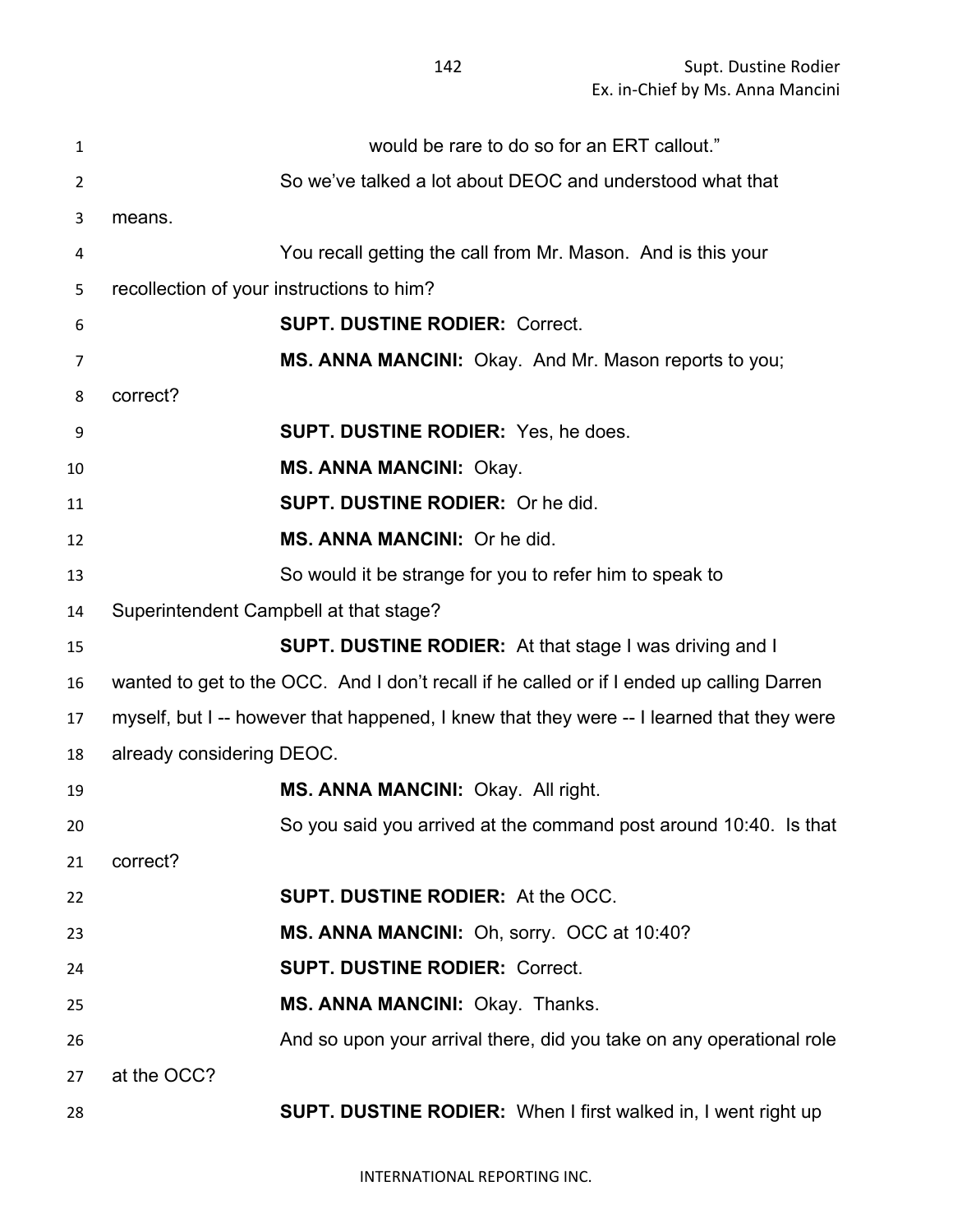to the OCC floor and I knew it wasn't good just from the look on Bruce's face, so I went over to -- the supervisor and the risk manager were sitting side by side. And I don't remember if I called Darren or if he called me. Regardless, I was on the phone with him and he asked about the helicopter.

 And I was surprised because I thought we already had the helicopter up in the air, but Darren told me no, that they'd grounded. It could be for refuelling, I don't know what the reason was, but that we needed to get another aircraft up in the air as quickly as we could. So I recall asking Brian Green, who was the supervisor sitting beside Bruce, what was the status of -- how are we doing with getting an aircraft, had he reached out to JRCC to see if their -- that would be an option for us. So those phone calls were ongoing -- or pardon me, those tasks were ongoing.

 **MS. ANNA MANCINI:** Okay. So you're on the phone with Superintendent Campbell?

**SUPT. DUSTINE RODIER:** Correct.

 **MS. ANNA MANCINI:** Okay. And who else are you speaking to on the phone or is it just him?

 **SUPT. DUSTINE RODIER:** It was just Darren, and I knew he was at headquarters, and I knew he was with Chris Leather. So instead of them needing to call constantly to get information, it just made more sense to stay on the phone, so that I could be that real-time conduit into headquarters and that they didn't have to keep calling in or phone the risk manager, who was already busy.

 **MS. ANNA MANCINI:** Okay. So Superintendent Leather was with Superintendent Campbell?

 **SUPT. DUSTINE RODIER:** From -- that was the impression I got. **MS. ANNA MANCINI:** Okay. And aside from the request for facilitating aircraft, were you given any other tasks or roles while you were there at the OCC?

**SUPT. DUSTINE RODIER:** No, there was a lot going on. So my --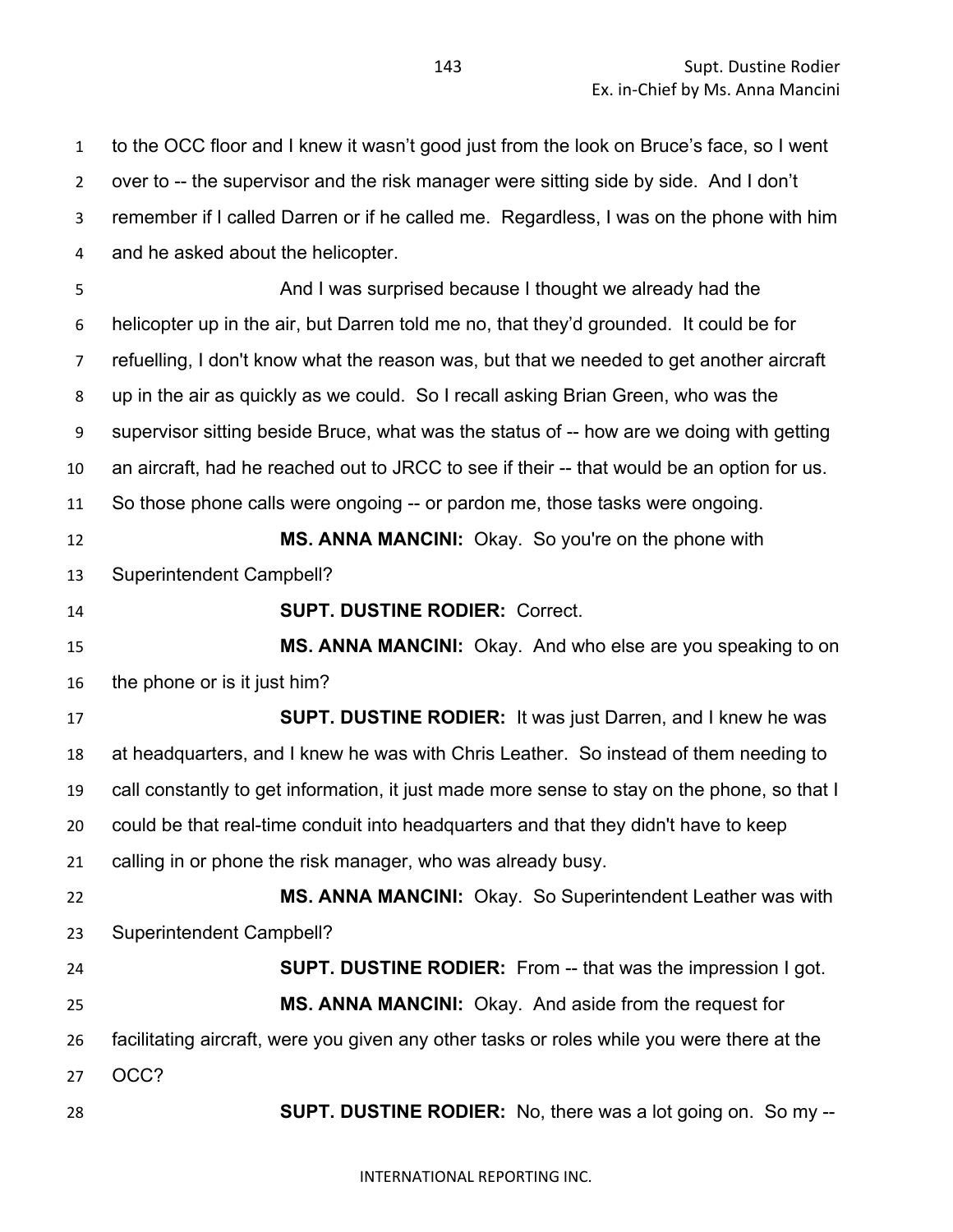going into the OCC, I don't go in and take over operations. That's not what I do. Our people know their jobs, the risk manager and the call takers and dispatchers, they all know their jobs, and they were all fully tasked. And is -- six years as a dispatcher myself in the largest RCMP detachment in Canada, I've never seen the OCC, any OCC that busy before. So every desk in -- on the dispatch side was full. Thankfully, for the few years prior, Glenn and I had done a -- put a lot of effort into building our resources up to where they were come April 2020. It had been I want to say 16 years since we had our resources that stacked, and thank goodness we did, because at -- come that day, it was all hands-on deck. So we were very fortunate to have a full team, the full team that we did, and they were -- every one of them was busy.

 **MS. ANNA MANCINI:** Okay. And so do you recall Glenn Mason's call coming in to Risk Manager Ettinger that morning?

**SUPT. DUSTINE RODIER:** I do.

**MS. ANNA MANCINI:** Okay.

 **SUPT. DUSTINE RODIER:** So the way our dispatch side of the house at the old OCC was set up was there was four pods, two of them the risk manager supervisor and then two other dispatchers, and then there's a space on the floor, and then four more pods behind me. So I moved from over -- speaking with the supervisor over to behind one of our employees, who was dispatching for ERT, so that way I was standing in the middle of the room. I could hear her dispatching for ERT, and I could hear the other dispatcher, who was just over my shoulder, dispatching for the Colchester County channel.

 So I was standing there and talking to Darren, and keeping him updated, and at the time, there was a lot going on. I remember hearing Dan McGillvray come on over the over the air saying that he was CIC in charge. And I don't know -- I can't remember if it was before or after that call from Glenn Mason into Steven Ettinger, but there was also word of we didn't know where the perpetrator was, and that we had information that he was farther south, but then all of a sudden, calls started coming in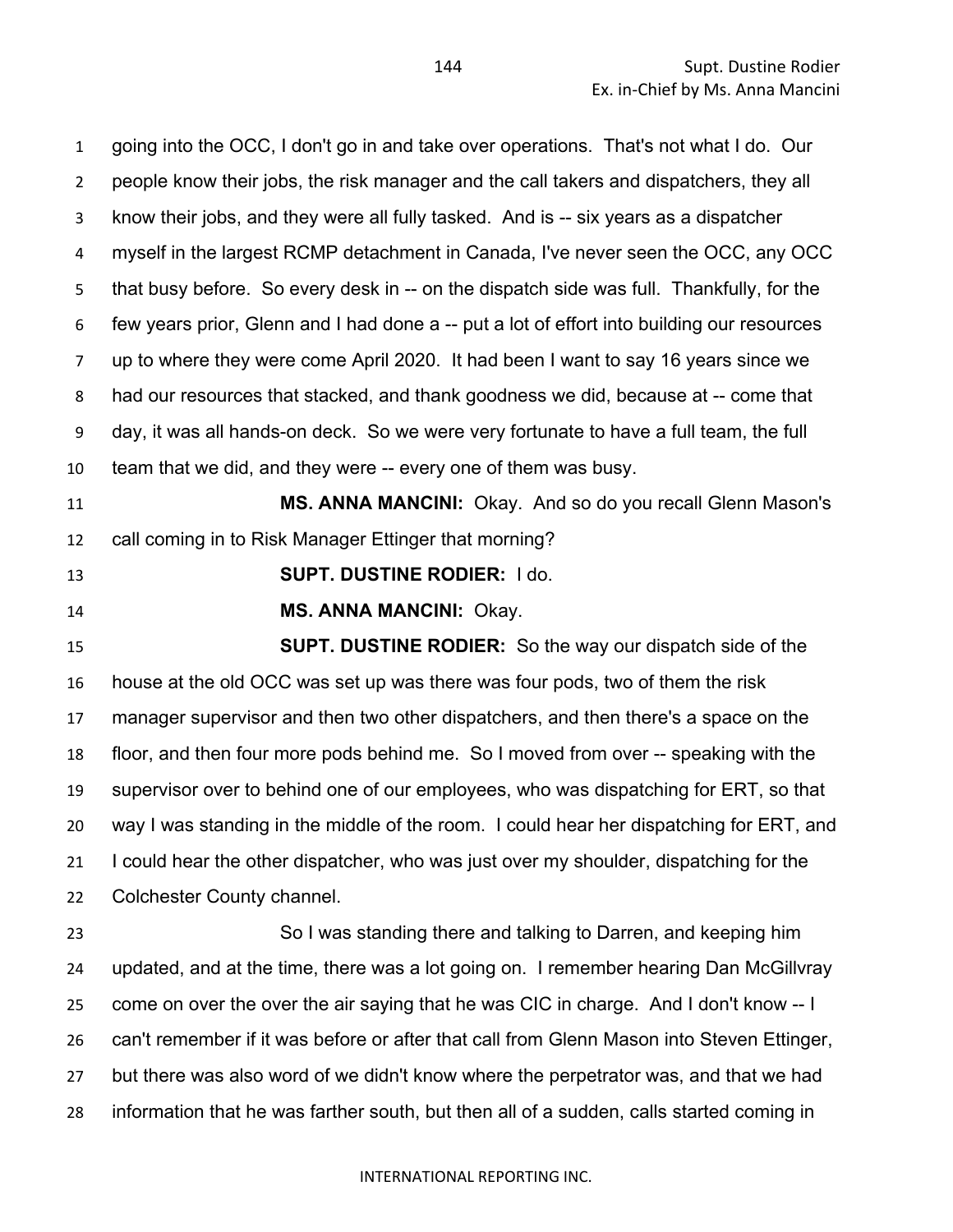about the Sobey's in Truro, and that there was a possible sighting at the Sobey's in Truro. So all of this information was coming -- was going on. So I don't recall if that phone call was before or after that happened, but regardless, Steve Ettinger yelled at me from the other side of the room, and he said that he had Glenn Mason on the phone. And it's interesting, if you read the -- and listen to the radio calls, when Glenn Mason called him, he thought Glenn was calling about the helicopter because that's what we were trying to do was trying to get, you know, trying to get the helicopter back up in the air. And then their conversation continued, but I couldn't hear what they were talking about, other than when Steve yelled at me and said he had Glenn Mason on the phone and they're offering some kind of public alerting, and did we want to use it, the EMO was offering. I wouldn't even call it a conversation between Steve and I. It was perhaps 30 seconds, if that, yelling at each other across the room, and then that was it.

 And I remember him saying, because I was on the phone, I remember him saying, "Don't call her. She's busy." So in my mind, that was the end of that conversation. And then I remember yelling at him, "Go through Strat Comms." Because the reason for that is I didn't know -- I don't have social media myself, I wasn't following Twitter, I did not know what information Strat Comms was putting out to the public. I knew that they were, but I had no awareness of what that message was -- what messages they were sending out. And I wanted that if this public alert messaging was going to go out, I didn't want it to be contrary to what Strategic Communications was putting out on Twitter or Facebook or wherever. So I distinctly remember saying that to Steve. And then they hung up, and then shortly afterwards, my phone started ringing, and I thought, well, that's weird. How come EMO's calling me, because in my mind, that had been dealt with. So by the time that call came in through Steve Ettinger, we had that conversation. It was 11:17, and then by 11:25, the perpetrator was in custody, so it was very quick.

**MS. ANNA MANCINI:** So what was your understanding of the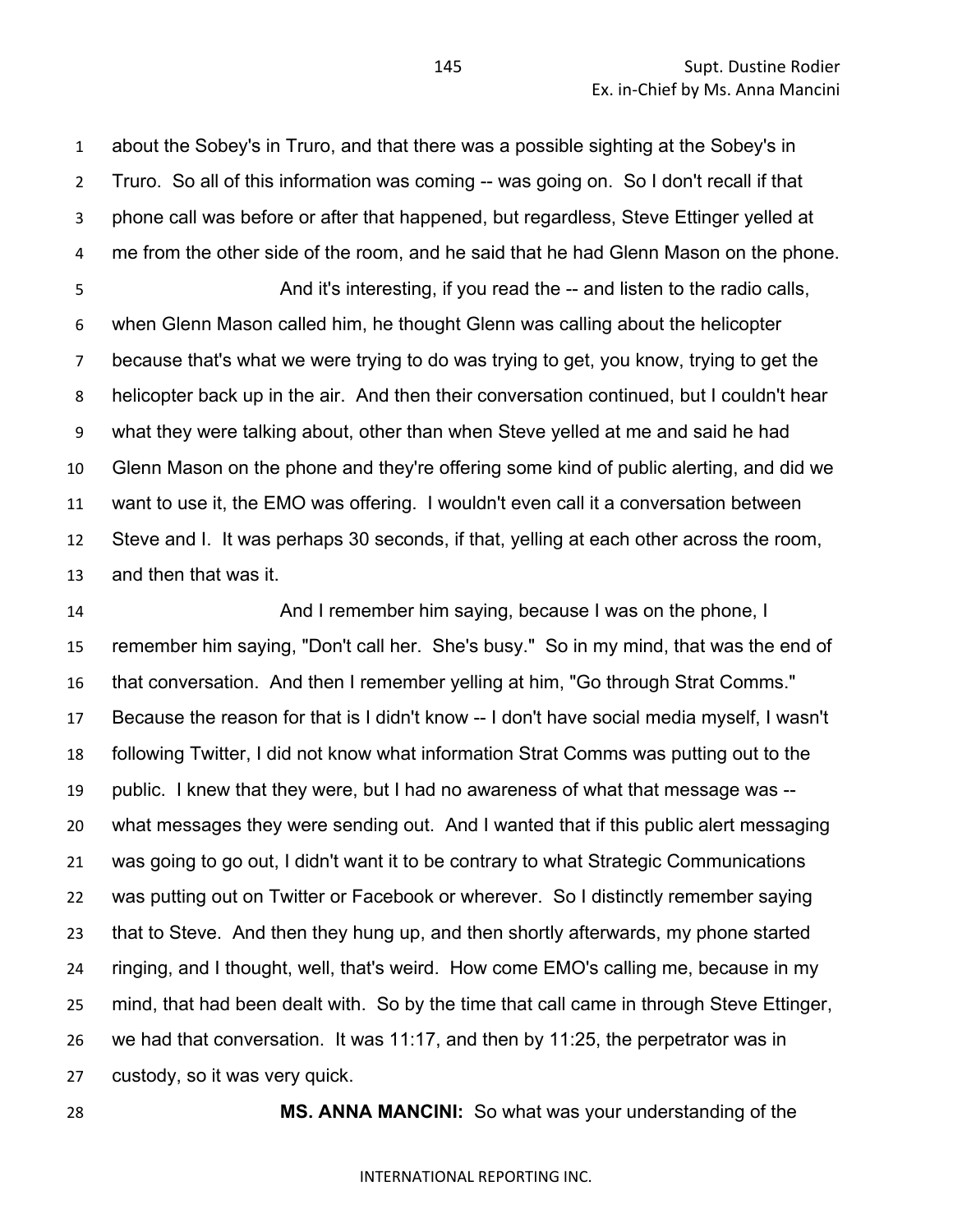request that was coming in and what you were saying to refer to Strat Comms? **SUPT. DUSTINE RODIER:** I didn't -- if you had said to me on April  $19<sup>th</sup>$  what's Alert Ready, I wouldn't have been able to answer you. We had no -- I had no knowledge of it. I knew Amber Alert, because that was part of my job, my role was to oversee Amber Alert. I didn't know that an Amber Alert could be sent out on the -- or be sent out on the Alert Ready platform. I had no idea. I want to say five days prior to this, the province sent out a message on COVID, and I received that message myself, but I had no idea that that was a tool that would, could be used for policing. It was just - - it was not something that we had any training, any awareness of. It had never been mentioned to me. I'd never seen it used. Even in British Columbia, I'd never seen it used in policing. So when he mentioned that, I thought, well, that sounds -- it sounds like a tool that we could use in this situation. Go through Strat Comms, because I knew that they would be plugged into whatever messaging -- into the CIC team and whatever messaging was coming out of that team. **MS. ANNA MANCINI:** Do you recall passing on any suggestions with respect to content of bare minimum or keep it basic? **SUPT. DUSTINE RODIER:** Yeah, I do. Again, because I didn't know what Strat Comms was putting out there, I believe at the time the perpetrator was no longer in the police car. So without confusing -- not wanting to confuse the public, my goal was they would go through Strategic Communications and mirror whatever messaging was already going out. **MS. ANNA MANCINI:** Commissioners, I'll take my direction from you and yourself, Superintendent Rodier, if you'd like to take a break, if not, I can proceed onwards, but would you like a break, Superintendent Rodier? You're fine? **SUPT. DUSTINE RODIER:** I'm okay. **COMMISSIONER MacDONALD:** How much longer do you think you'll --- **MS. ANNA MANCINI:** I probably have another -- lawyers are the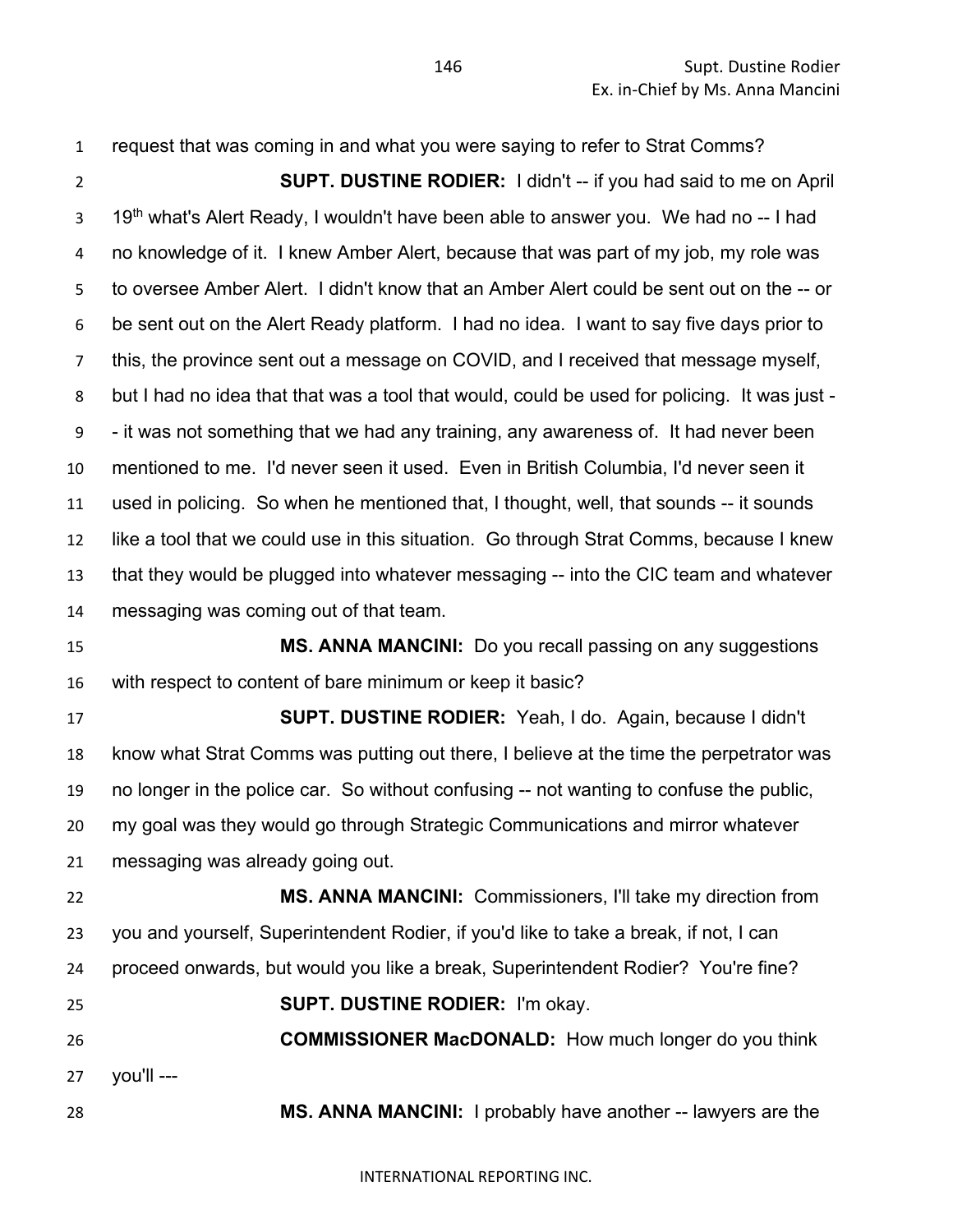| $\mathbf{1}$ | worst at guessing time, but I would say 45 minutes.                                     |
|--------------|-----------------------------------------------------------------------------------------|
| 2            | <b>COMMISSIONER MacDONALD:</b> Then we should probably take a                           |
| 3            | break; don't you think? Yeah. We'll take a 15-minute break. Thank you.                  |
| 4            | MS. ANNA MANCINI: Thank you.                                                            |
| 5            | <b>REGISTRAR DARLENE SUTHERLAND:</b> Thank you. The                                     |
| 6            | proceedings are on break and will resume in 15 minutes.                                 |
| 7            | --- Upon breaking at 3:15 p.m.                                                          |
| 8            | --- Upon resuming at 3:34 p.m.                                                          |
| 9            | <b>REGISTRAR DARLENE SUTHERLAND: Welcome back. The</b>                                  |
| 10           | proceedings are again in session.                                                       |
| 11           | <b>COMMISSIONER MacDONALD:</b> Thank you.                                               |
| 12           | Ms. Mancini, we'll ask our witness to return.                                           |
| 13           | --- SUPT. DUSTINE RODIER, Resumed:                                                      |
| 14           | <b>COMMISSIONER MacDONALD:</b> Thank you.                                               |
| 15           | Ms. Mancini, whenever you're ready.                                                     |
| 16           | MS. ANNA MANCINI: Thank you.                                                            |
| 17           | --- EXAMINATION IN-CHIEF BY MS. ANNA MANCINI: (Cont'd)                                  |
| 18           | MS. ANNA MANCINI: Thank you, Superintendent Rodier. I want                              |
| 19           | to pick up with where some of the comments that you had made prior to the break with    |
| 20           | respect to prior knowledge of Alert Ready.                                              |
| 21           | And so the first document that I'm going to refer you to is a                           |
| 22           | document—Madam Registrar, COMM0020391, which is a briefing note. And it's dated         |
| 23           | from 2012, January 4th, and the investigator at the time was Staff Sergeant Mark Furey. |
| 24           | And the briefing note—if we scroll—the purpose was:                                     |
| 25           | "To update the SSO on the EMO Nova Scotia"                                              |
| 26           | And the issue discussed was:                                                            |
| 27           | "EMO is reaching out to 'H' Division, RCMP"                                             |
| 28           | Sorry, the second half of the issue -- paragraph:                                       |
|              |                                                                                         |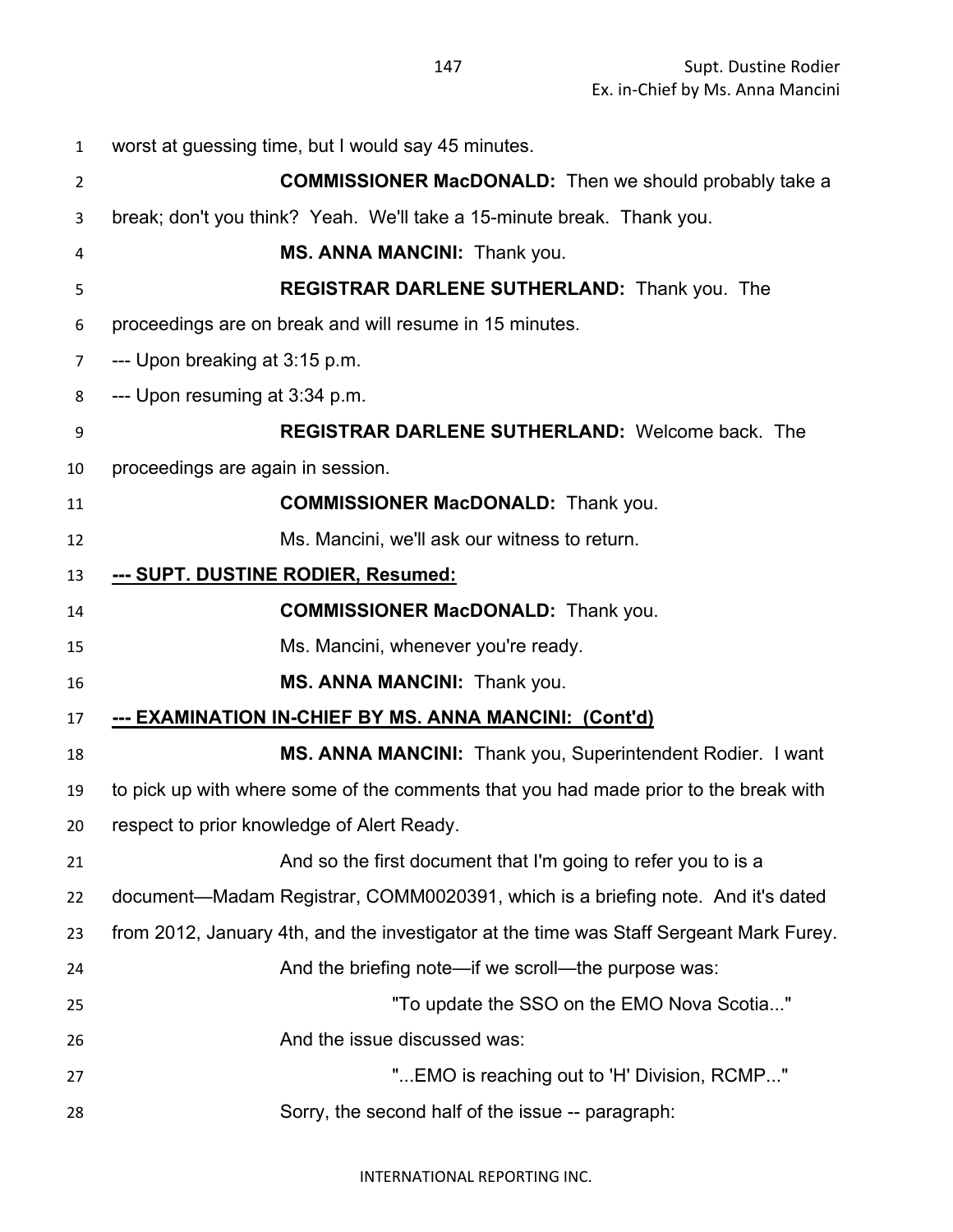| $\mathbf{1}$   | " EMO is reaching out to 'H' Division, RCMP to utilize                                    |
|----------------|-------------------------------------------------------------------------------------------|
| $\overline{2}$ | the 'H' Division OCC (Risk Managers) as a central                                         |
| 3              | repository of timely information, and distribution point                                  |
| 4              | for incidents that meet the guidelines/policy                                             |
| 5              | requirements of a Public Alert."                                                          |
| 6              | And towards the end, underneath the Recommendations section:                              |
| 7              | "Managed properly, the availability and application of                                    |
| 8              | a PAS in Nova Scotia could/would be considered an                                         |
| 9              | asset to front line police service providers, in                                          |
| 10             | response to emergency situations (i.e. forest fires,                                      |
| 11             | floods, meteorological events, etc.)."                                                    |
| 12             | So that was submitted in 2012. Was it ever brought to your                                |
| 13             | attention, this document, prior to April 2020?                                            |
| 14             | <b>SUPT. DUSTINE RODIER:</b> No, it wasn't. Actually, when -- right                       |
| 15             | after April 19th, we in the division began researching what is this Alert Ready. Could it |
| 16             | be used in policing? We needed to find out, we wanted to find out more about it and       |
| 17             | fast. And in doing that research, I believe it was Glenn Mason was tasked with looking    |
| 18             | through any of the old documents in EMS, the CrOPS office, anywhere we could think        |
| 19             | of that there could possibly be documentation from previous years. And I believe this     |
| 20             | was one of the memos that he found.                                                       |
| 21             | <b>MS. ANNA MANCINI:</b> Okay. And that was the first time that you                       |
| 22             | saw that document then, at that time?                                                     |
| 23             | <b>SUPT. DUSTINE RODIER: Correct.</b>                                                     |
| 24             | MS. ANNA MANCINI: Okay. And then, if I could,                                             |
| 25             | Madam Registrar, go to COMM0043684, and specifically -- I'll ask you to pull that up if   |
| 26             | you can. And actually, Madam Registrar, if we can go up to the first page, just so we     |
| 27             | can orient ourselves. Thank you very much.                                                |
| 28             | So these are minutes from a PSAP Managers Quarterly Meeting                               |
|                |                                                                                           |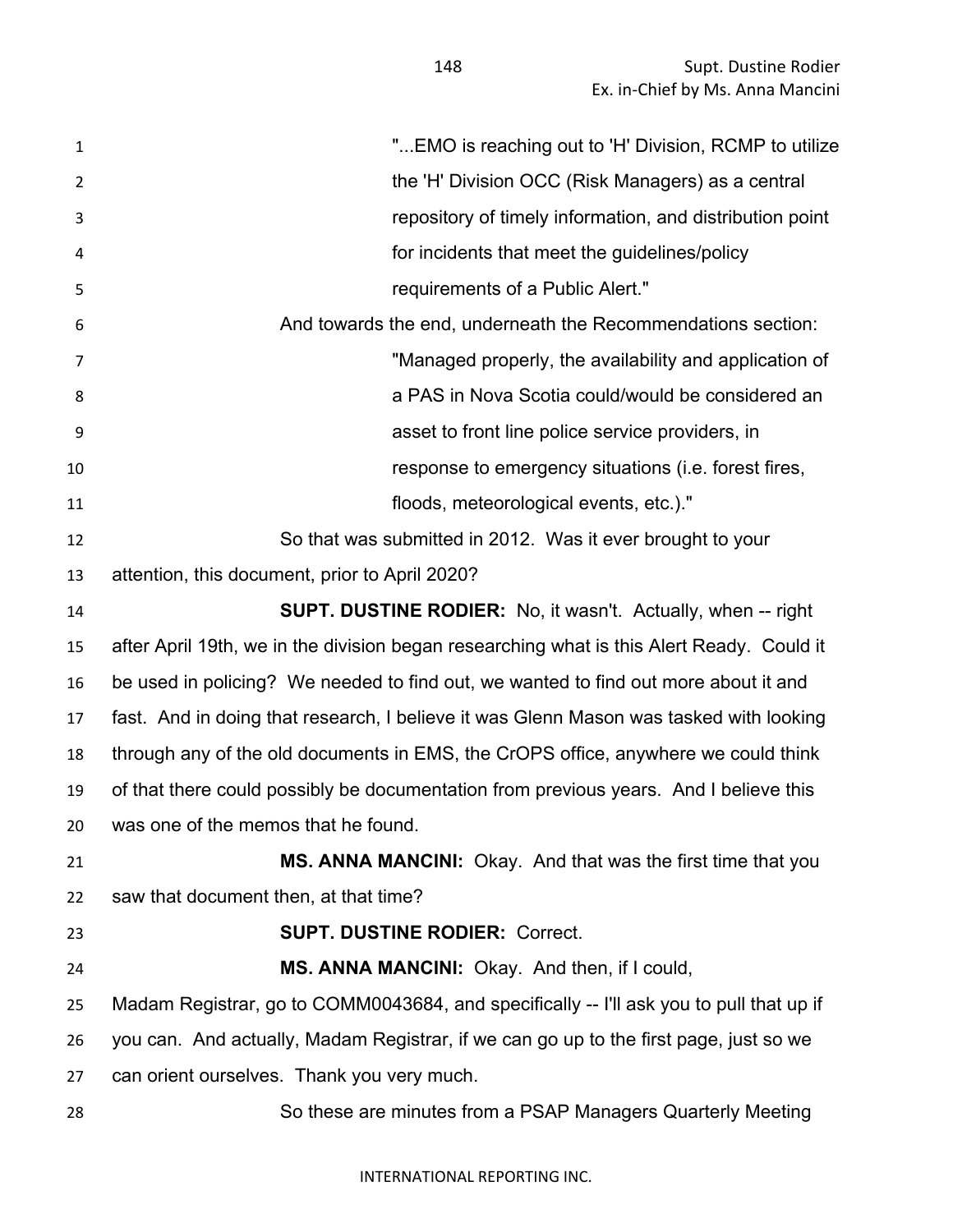from 2015. So again, this is prior to your assumption of the role, but the representative attending on behalf of the RCMP was Glen Byrne.

| 3  |                                                                      | And if we could go to page 6, Madam Registrar, you are ahead of |
|----|----------------------------------------------------------------------|-----------------------------------------------------------------|
| 4  | me, and then go down to, yes, this discussion about public alerting: |                                                                 |
| 5  |                                                                      | "A national project tested by CRTC to Pelmorex to               |
| 6  |                                                                      | develop a national public alerting process. National            |
| 7  |                                                                      | meetings are held every six months.                             |
| 8  |                                                                      | Provincially we have been working on this since 2010.           |
| 9  |                                                                      | Initially this request was voluntary for the radio              |
| 10 |                                                                      | stations. EMO bought the boxes and partnered with               |
| 11 |                                                                      | 32 radio stations but had little luck with the radio            |
| 12 |                                                                      | stations adhering to the request.                               |
| 13 |                                                                      | In August of 2014 a new ruling by the CRTC no                   |
| 14 |                                                                      | longer made the request voluntary. The onus is now              |
| 15 |                                                                      | on the radio stations to install the boxes and make             |
| 16 |                                                                      | sure they work. EMO has partnered with the Valley               |
| 17 |                                                                      | PSAP as this service is required to be a 24 hour                |
| 18 |                                                                      | service. If there was [an] alert the radio stations will        |
| 19 |                                                                      | send them out.                                                  |
| 20 |                                                                      | Rod Legge is in the process of developing a binder              |
| 21 |                                                                      | with 32 events. The idea of the binder is to enable             |
| 22 |                                                                      | the call taker to flip to an event and it will show what is     |
| 23 |                                                                      | required for an alert to go. If an alert is required to go      |
| 24 |                                                                      | out the PSAP will contact EMO, the Executive                    |
| 25 |                                                                      | Director makes the decision to send out an alert.               |
| 26 |                                                                      | EMO will notify Valley communications to have an                |
| 27 |                                                                      | alert sent to Pelmorex. This should be coming on                |
| 28 |                                                                      | stream within the next few months.                              |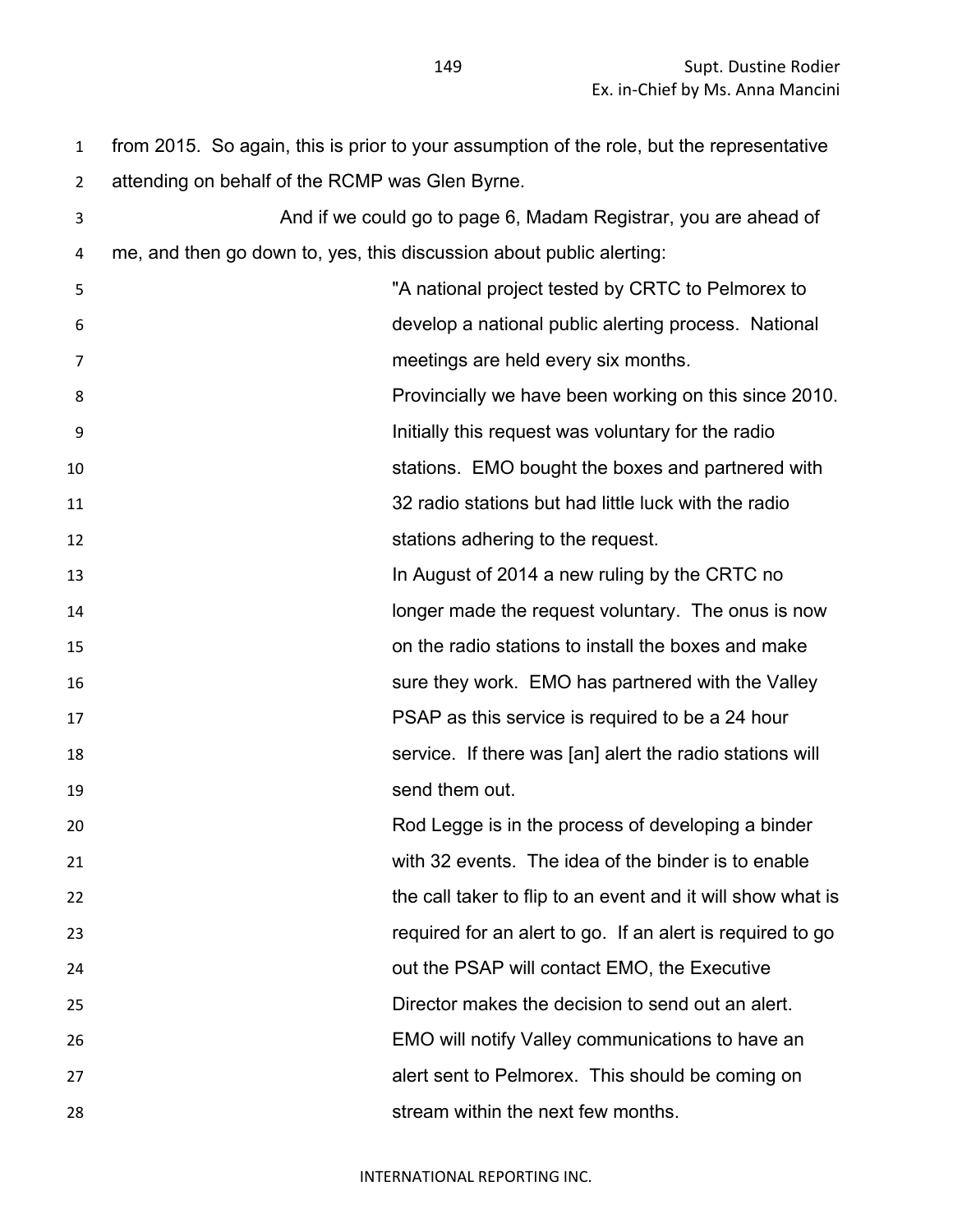| $\mathbf{1}$ | If Environment Canada sends an alert this will go                                        |
|--------------|------------------------------------------------------------------------------------------|
| 2            | through our public alerting as well. Environment                                         |
| 3            | Canada will not require our permission to send out                                       |
| 4            | alerts.                                                                                  |
| 5            | If an Incident Commander on an event wants to use                                        |
| 6            | Public Alerting for updates we can are able to provide                                   |
| 7            | this with an ask from the [Incident Commander]."                                         |
| 8            | So was this -- were these PSAP minutes ever brought to your                              |
| 9            | attention prior to April 2020?                                                           |
| 10           | <b>SUPT. DUSTINE RODIER:</b> No. And I believe I only received a                         |
| 11           | copy of this particular one this morning, perhaps. I find it interesting that they note  |
| 12           | Valley PSAP as potentially a test PSAP.                                                  |
| 13           | <b>MS. ANNA MANCINI: Yeah.</b>                                                           |
| 14           | <b>SUPT. DUSTINE RODIER:</b> Valley, I'm fairly certain, doesn't                         |
| 15           | dispatch for any policing agencies. They do for fire. And potentially that's why they    |
| 16           | were chosen, that it could be used in a fire-based scenario. But it had certainly never, |
| 17           | across Canada, that we've ever been able to find that's been used in a serious police    |
| 18           | incident outside of Alert Ready.                                                         |
| 19           | MS. ANNA MANCINI: Okay. So you hadn't seen any of this                                   |
| 20           | discussion with respect to an incident commander using public alerting for updates?      |
| 21           | You didn't see this document prior to April 2020?                                        |
| 22           | <b>SUPT. DUSTINE RODIER: No.</b>                                                         |
| 23           | MS. ANNA MANCINI: Okay. I'll turn, if I can, Madam Registrar, to                         |
| 24           | COMM000992. There might be an extra zero in there, sorry, 0000992.                       |
| 25           | This is a presentation from June 2016 that the EMO offered to                            |
| 26           | delegate trusted user status or when the EMO was offering trusted user status to         |
| 27           | RCMP. They offered a presentation.                                                       |
| 28           | And if we go to slide 6, so this is the:                                                 |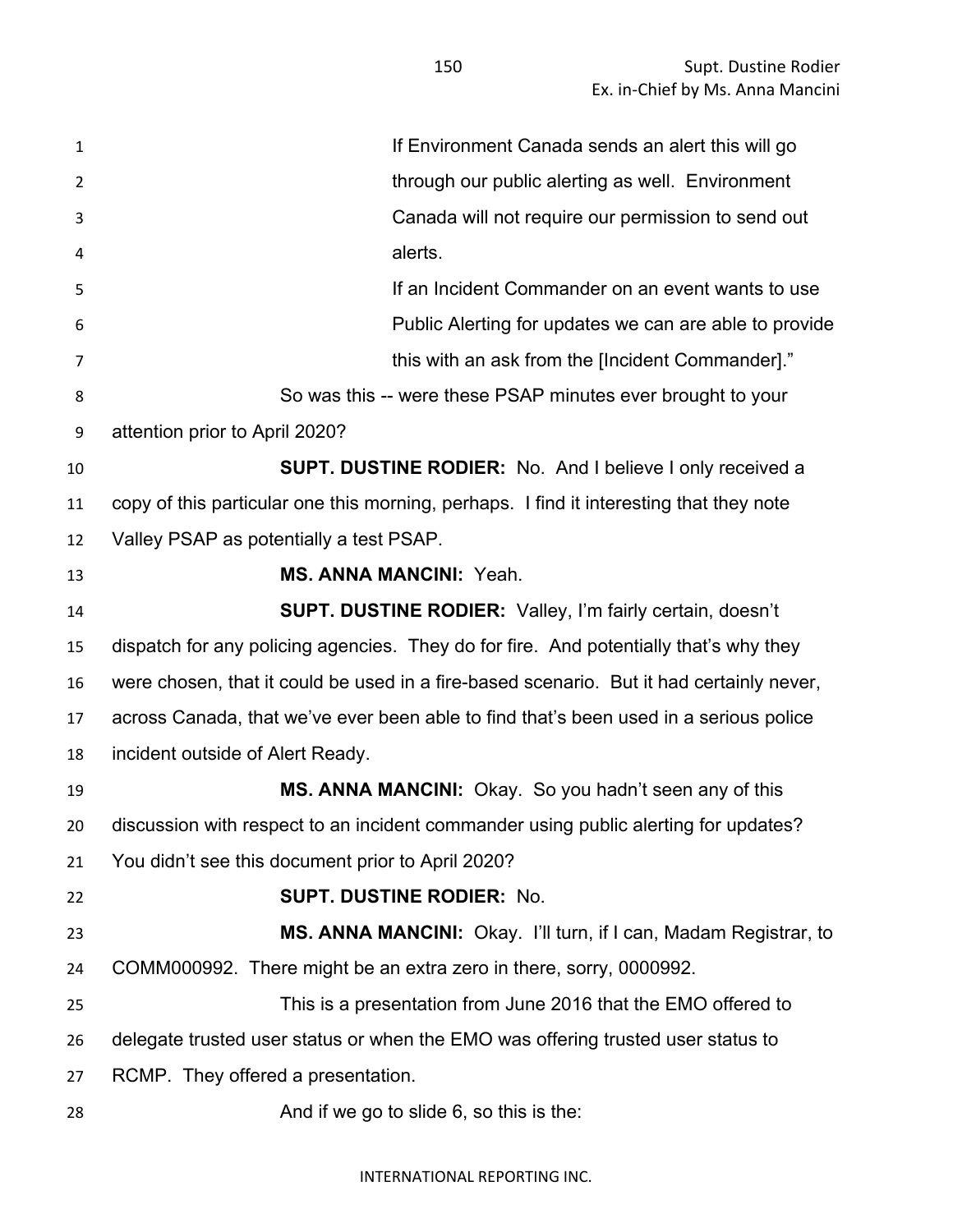| $\mathbf{1}$    | "Broadcast Intrusive Message (32)                                              |
|-----------------|--------------------------------------------------------------------------------|
| $\overline{2}$  | Must be an imminent threat to life and property                                |
| 3               | (immediate, observed or likely):                                               |
| 4               | There are thirty-two identified broadcast intrusive alerts                     |
| 5               | (Law Enforcement Related Examples):                                            |
| 6               | Civil Emergency (Riot, Demonstration, etc)                                     |
| 7               | Criminal Activity (Terrorism, Active Shooter, etc)                             |
| 8               | <b>Amber Alert</b>                                                             |
| 9               | Explosive(s) Hazard Alert                                                      |
| 10              | Chemical [] Hazard Alert                                                       |
| 11              | Radiological Hazard Alert"                                                     |
| 12              | Had you ever seen this presentation or the content of this                     |
| 13              | presentation prior to April 2020?                                              |
| 14              | <b>SUPT. DUSTINE RODIER:</b> Not until this morning.                           |
| 15              | MS. ANNA MANCINI: Okay. And Madam Registrar, if I could go                     |
| 16              | to COMMS0043666?                                                               |
| 17              | And these will be minutes from a May of 2019 presentation at a                 |
| 18              | Departmental and Emergency Management Office Executive Committee Meeting.      |
| 19              | And the representative for the RCMP is Elliot VanDusen, who is                 |
| 20 <sub>2</sub> | attending on behalf of the RCMP. Would you know him, Supt Rodier?              |
| 21              | <b>SUPT. DUSTINE RODIER:</b> So Elliot was one of the employees I              |
| 22              | was telling you about. It was temporarily -- he was temporarily placed in EMS. |
| 23              | MS. ANNA MANCINI: I see. So he would have been acting in the                   |
| 24              | EMS section in 2019?                                                           |
| 25              | <b>SUPT. DUSTINE RODIER: Correct.</b>                                          |
| 26              | MS. ANNA MANCINI: Okay. And he would have been reporting                       |
| 27              | to you; correct?                                                               |
| 28              | <b>SUPT. DUSTINE RODIER: Yes.</b>                                              |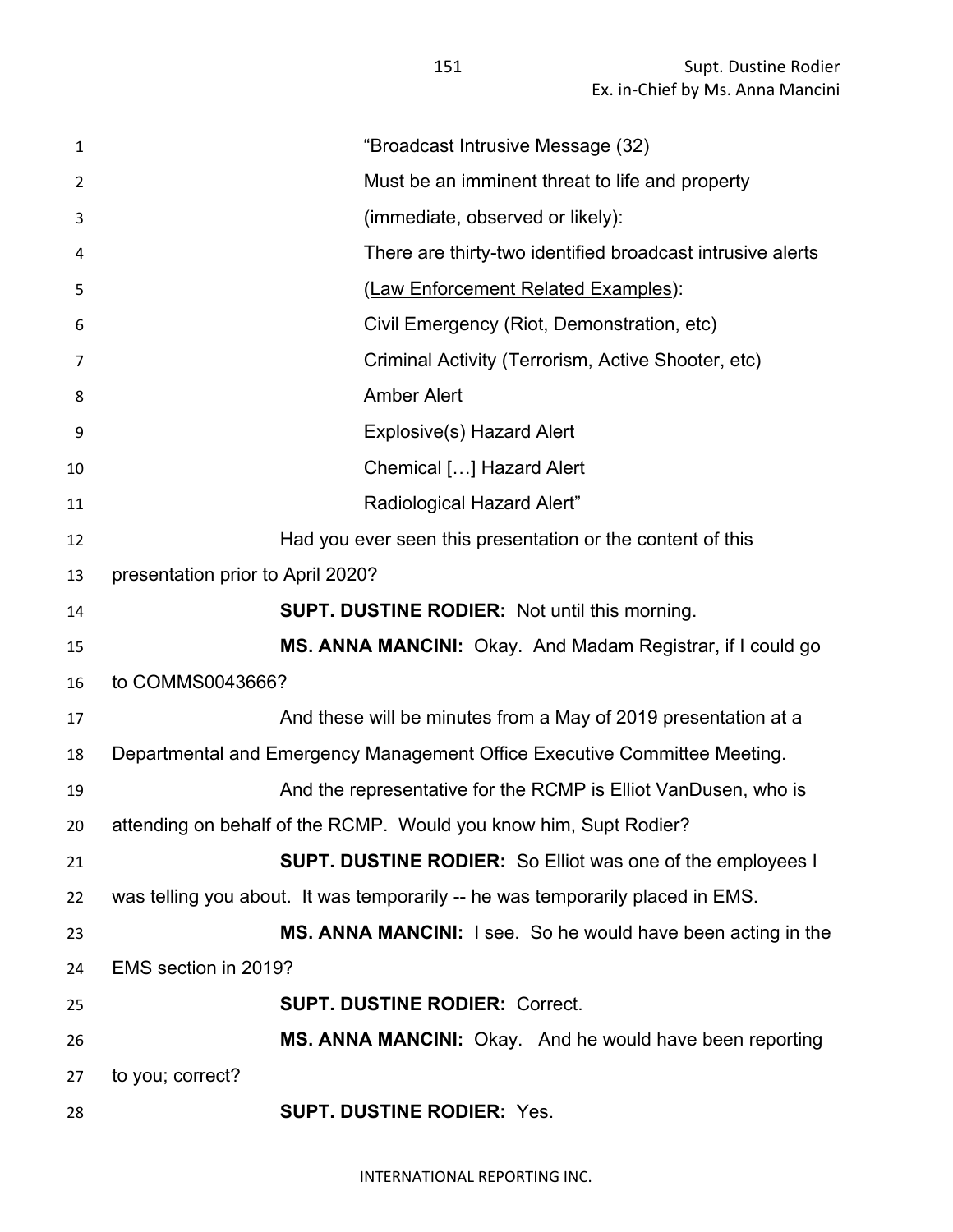| $\mathbf{1}$ | MS. ANNA MANCINI: Okay. And if we can go to Item 5 on that    |
|--------------|---------------------------------------------------------------|
| 2            | agenda, Madam Registrar, if you don't mind? Thank you.        |
| 3            | "Rod Legge, Manager of Information Systems, gave a            |
| 4            | brief presentation on the National Public Alerting System     |
| 5            | (Alert Ready)                                                 |
| 6            | NS EMO is responsible for sending alerts to the public.       |
| 7            | NS EMO and Environment Canada are currently the only          |
| 8            | departments who have the capability of sending alerts.        |
| 9            | 2015 was the first year that television and radio had a       |
| 10           | mandatory requirement to broadcast alerts. This was           |
| 11           | built into their licensing.                                   |
| 12           | May 2018 was the first time Public Alerts were sent to        |
| 13           | mobile phones operating on the 4G network. Devices            |
| 14           | connected to the 4G network and running off Nova Scotia       |
| 15           | cellular towers will receive these mobile alerts.             |
| 16           | The system allows the operator to pick and choose which       |
| 17           | areas/locations the alerts can be sent to.                    |
| 18           | It only takes a matter of seconds from the time an alert is   |
| 19           | sent, for it to be received.                                  |
| 20           | Broadcast intrusive alerts would used in events such as       |
| 21           | terrorism, industrial/wildfires, flooding, amber alerts, or   |
| 22           | anything that may have an eminent threat to life.             |
| 23           | The system is very robust and resilient.                      |
| 24           | There is a possibility in the future that Police will be able |
| 25           | to send out alert messages. This is something Police          |
| 26           | and NS EMO Would need to work on and discuss                  |
| 27           | further."                                                     |
| 28           | So do you recall whether you were briefed or whether Elliot   |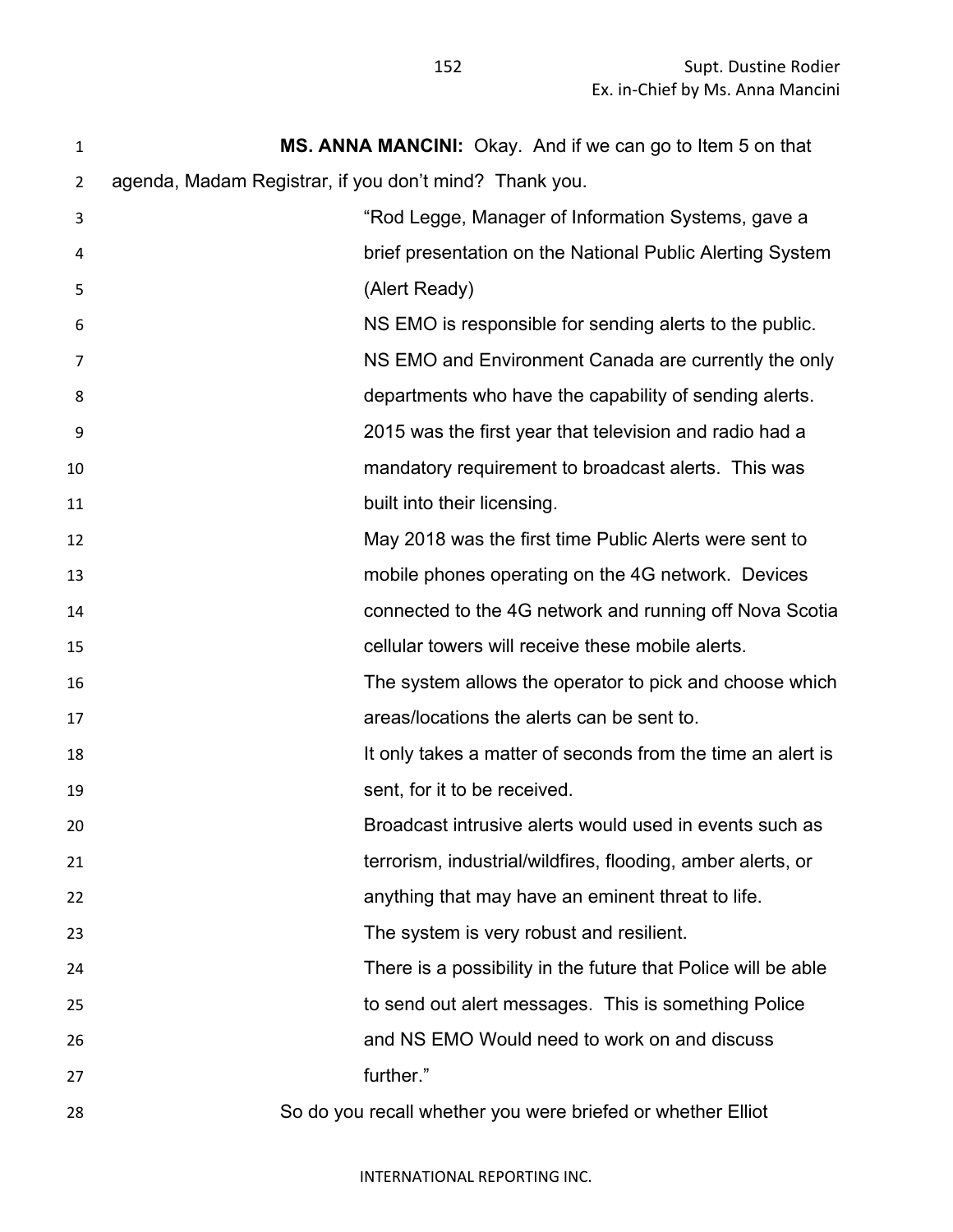| $\mathbf{1}$   | VanDusen reported to you from this 2019 meeting?                                      |
|----------------|---------------------------------------------------------------------------------------|
| $\overline{2}$ | <b>SUPT. DUSTINE RODIER:</b> I don't. And I actually went back                        |
| 3              | through my notebook when Mr. Legge was testifying and this came up in his testimony,  |
| 4              | because I wanted to double check that I hadn't been briefed on that. This was -- this |
| 5              | 2019 meeting, this was the first I'd heard from Mr. Legge -- in his testimony, sorry. |
| 6              | MS. ANNA MANCINI: Okay. Perhaps if we could, Madam                                    |
| $\overline{7}$ | Registrar, pull up the testimony of Mr. Legge? And I'm going to ask to go down to the |
| 8              | bottom of page 88 for me. I think 88 in the document. Sorry about that, Madam         |
| 9              | Registrar. So a few more down. Thank you. Just down to line 24, if you don't mind.    |
| 10             | Okay. So this is where Commission Counsel, Rachel Young, is                           |
| 11             | asking Mr. Legge some questions about Alert Ready. She says:                          |
| 12             | Okay. And there was a Nova Scotia email meeting on                                    |
| 13             | May 31 <sup>st</sup> , 2019, where you give your presentation on                      |
| 14             | Alert Ready, and the minutes summarizing []                                           |
| 15             | presentation say that you talked about alerts such as,                                |
| 16             | you know, you give the examples of terrorism, wildfires,                              |
| 17             | flooding, Amber Alert, or anything that could be an                                   |
| 18             | imminent threat to life. Do you recall that presentation?"                            |
| 19             | Mr. Legge:                                                                            |
| 20             | "I've given a lot over the years."                                                    |
| 21             | "Okay."                                                                               |
| 22             | "I'm not sure."                                                                       |
| 23             | "Okay. So this would be a fairly regular type of thing"                               |
| 24             | "Yes."                                                                                |
| 25             | "[you're] doing a presentation on?"                                                   |
| 26             | "Yes."                                                                                |
| 27             | "Okay."                                                                               |
| 28             | "And sometimes I was called in on very short notice.                                  |
|                |                                                                                       |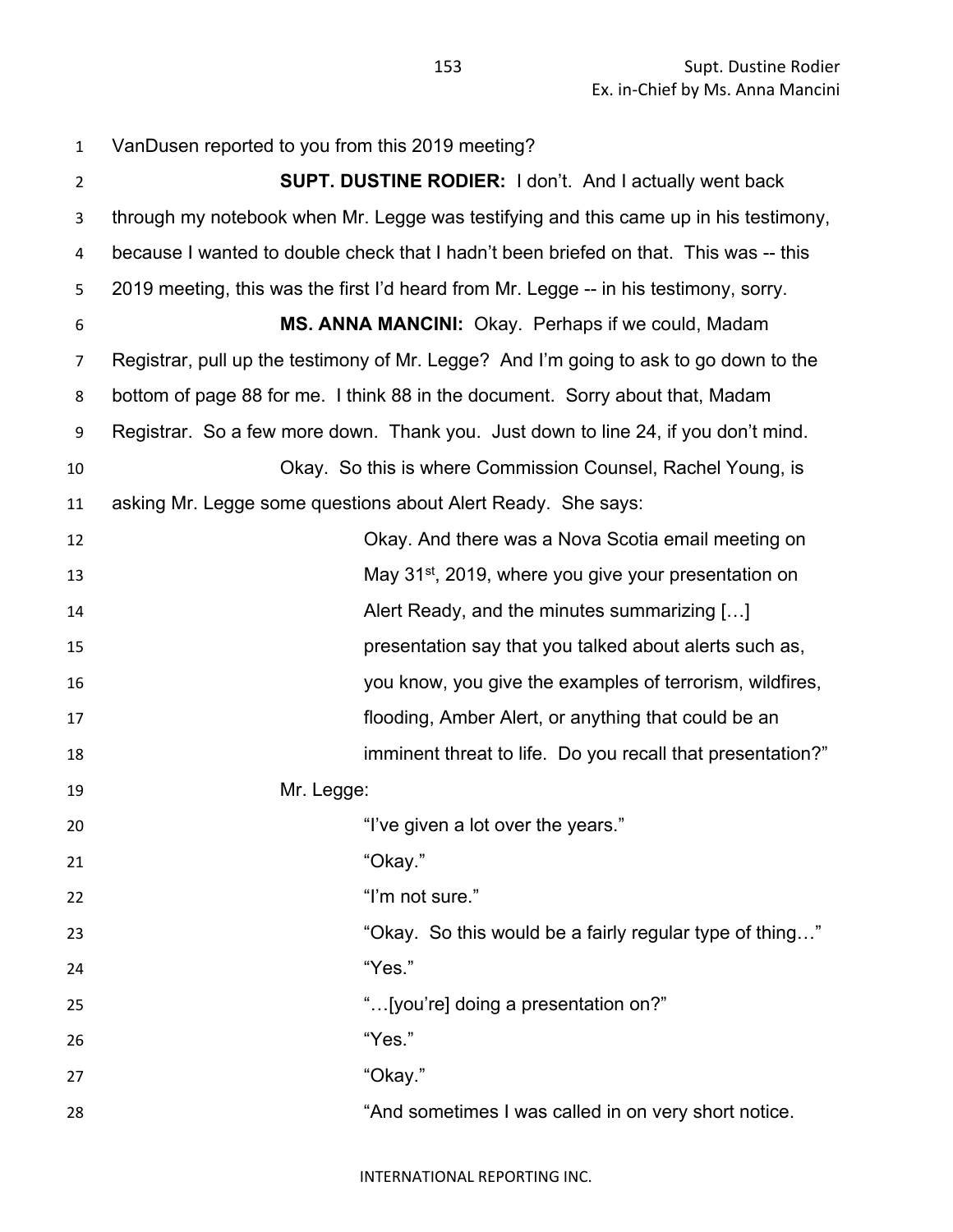| $\mathbf{1}$   | There'd be a quick meeting and they'd say, 'Could you       |
|----------------|-------------------------------------------------------------|
| $\overline{2}$ | come in and quickly give a overview of the Alert Ready      |
| 3              | system?' So that was not uncommon."                         |
| 4              | Rachel Young says:                                          |
| 5              | "Okay. [] then you did mention a meeting you recalled       |
| 6              | from February $12th$ of 2020."                              |
| 7              | Mr. Legge said:                                             |
| 8              | "Correct."                                                  |
| 9              | "And who was that meeting with?"                            |
| 10             | "Paul Vickers."                                             |
| 11             | "Where is Paul Vickers from?"                               |
| 12             | "He's from the RCMP."                                       |
| 13             | "Okay."                                                     |
| 14             | "I believe a risk manager at the OCC at the time."          |
| 15             | "And what did you discuss at that meeting?"                 |
| 16             | "The RCMP had reached out to the incident -- Director of    |
| 17             | Incident Management to request a meeting on how to get      |
| 18             | an Amber Alert out through the Alert Ready system."         |
| 19             | "And did you discuss with Mr. Vickers then that there       |
| 20             | were other types of alerts the police could ask for, not    |
| 21             | just Amber Alerts?"                                         |
| 22             | "Yes. Towards the end of the meeting, I did bring it up.    |
| 23             | But to be fair, the meeting was specifically around getting |
| 24             | an Amber Alert out through the Alert Ready system."         |
| 25             | "So when you say you brought it up, what did you say?"      |
| 26             | "Oh, just it was kind of as we were wrapping up. I said,    |
| 27             | 'You know, there's other police alerts there too that we -- |
| 28             | you know, you might be interested in getting out.' I        |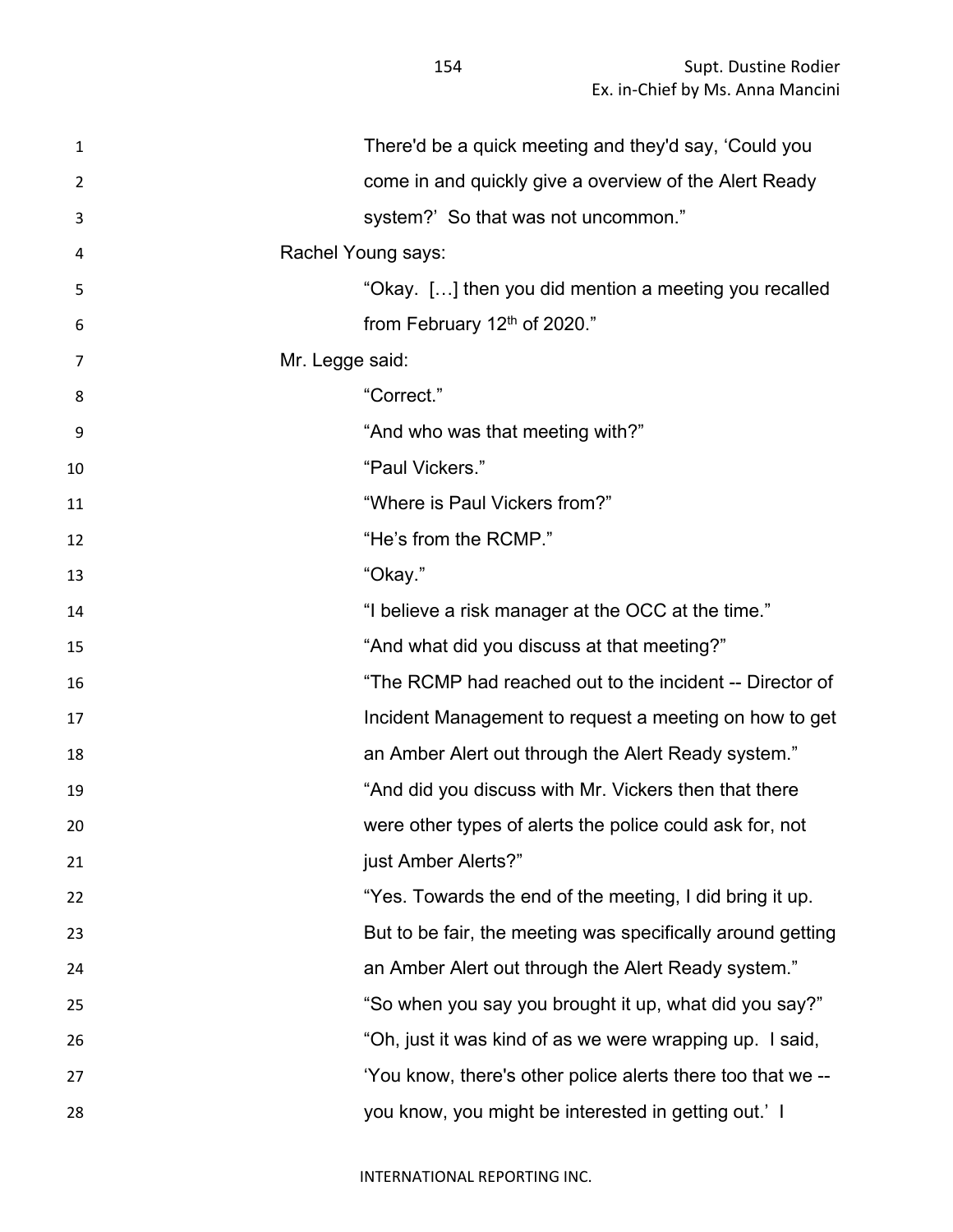| $\mathbf{1}$   | remember that specifically."                                                             |
|----------------|------------------------------------------------------------------------------------------|
| $\overline{2}$ | "Did you mention active shooters as an example?                                          |
| 3              | "I can't say."                                                                           |
| 4              | Do you recall have any discussion with S/Sgt Vickers with respect                        |
| 5              | to his meeting with Mr. Legge?                                                           |
| 6              | <b>SUPT. DUSTINE RODIER:</b> So at the time of this particular                           |
| 7              | meeting, we were in the process -- we had put together -- revitalized, really, the Amber |
| 8              | Alert Working Group, the provincial working group. So at the time, it was myself, HRP    |
| 9              | representation, Cape Breton Regional Police representation, DOJ, Strat Comms, and        |
| 10             | our risk managers, and Glen Byrne from the OCC, with the focus of updating the           |
| 11             | provincial Amber Alert standards. They were outdated and there had been some             |
| 12             | changeover at the DOJ office. So we were trying to get them to put a new focus on        |
| 13             | Amber Alerts.                                                                            |
| 14             | And part of that, one of the tasks that Paul Vickers would have                          |
| 15             | been assigned is to talk to EMO about how does that Amber Alert -- how -- getting out    |
| 16             | the Amber Alert. So we -- there were forms that we would have to fill out and send       |
| 17             | those to -- through to EMO, and EMO would get the Amber Alert out.                       |
| 18             | At the time, I had no idea it was the same platform. I didn't know                       |
| 19             | what platform they used for Amber Alert. I do now. But that's what that meeting was      |
| 20             | about.                                                                                   |
| 21             | MS. ANNA MANCINI: Okay. And in this working group with                                   |
| 22             | respect to Amber Alerts, is there any discussion with EMO about broader uses of the      |
| 23             | Alert Ready system?                                                                      |
| 24             | <b>SUPT. DUSTINE RODIER: Not to me.</b>                                                  |
| 25             | <b>MS. ANNA MANCINI: Okay.</b>                                                           |
| 26             | Madam Registrar, if I can be a pain again and get you to pull up the                     |
| 27             | same day of testimony, the transcript, and this time page 69. Thanks.                    |
| 28             | So this is Mr. Mason's testimony, and he's being asked about the, I                      |
|                |                                                                                          |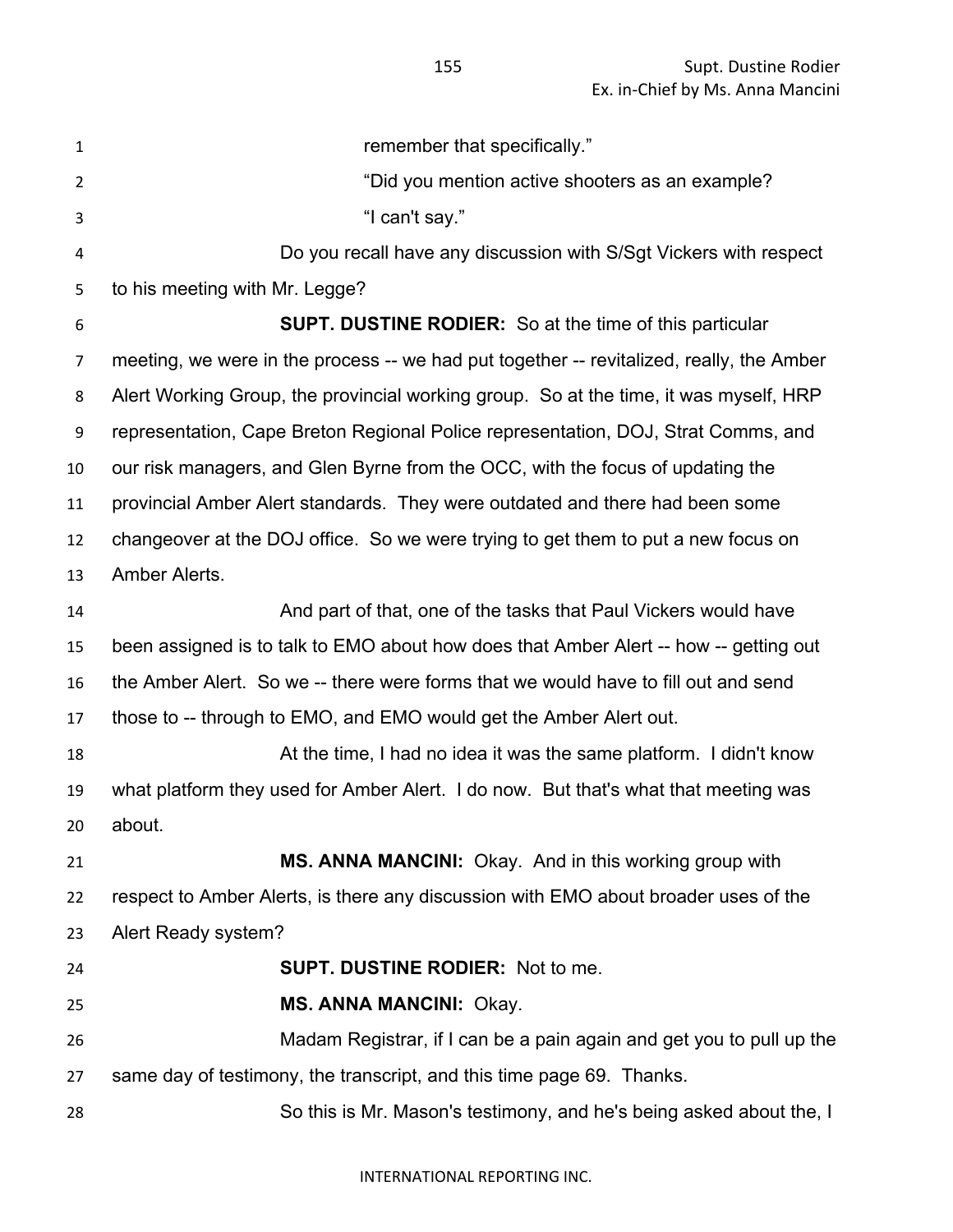guess, profile of the Alert Ready, and he says -- he's asked about why he referred to it in his interview as a high profile program. And he says: "'The reason why I would consider Alert Ready...'" Sorry, I'm at line 16, I think there. Yeah: 5 "The reason why I would consider Alert Ready a high profile program is because we're doing these test alerts very, very frequently. And along with these test alerts, we're, you know, updating our partners, not just police, but all of our partners regularly. **I've presented at conferences on it on emergency**  management. We're doing these 16 tests. We're meeting at the PSAP level. We're having discussions with our DPOs. You know, there's a lot of public education, plus you have the advertising campaigns. It's a -- along with 911, it's our highest profile program.'" So would you disagree, then, with Mr. Mason's description of the Alert Ready Program in 2020 as a high-profile program? **SUPT. DUSTINE RODIER:** I'm not -- this is -- pardon me, Glenn Mason we're talking about? **MS. ANNA MANCINI:** Sorry, Paul Mason. My apologies. **SUPT. DUSTINE RODIER:** Paul Mason. Oh, okay. Potentially for them, it certainly wasn't for police. It wasn't on our radar. It certainly wasn't on any police radar, really, across the country. He's referring to test alerts, and they're: "'...updating our partners, not just [the] police, but all of our partners regularly.'" So I agree that they do tests. We all get the tests on our phones. However, knowing what we know now about the system, as far as raising awareness,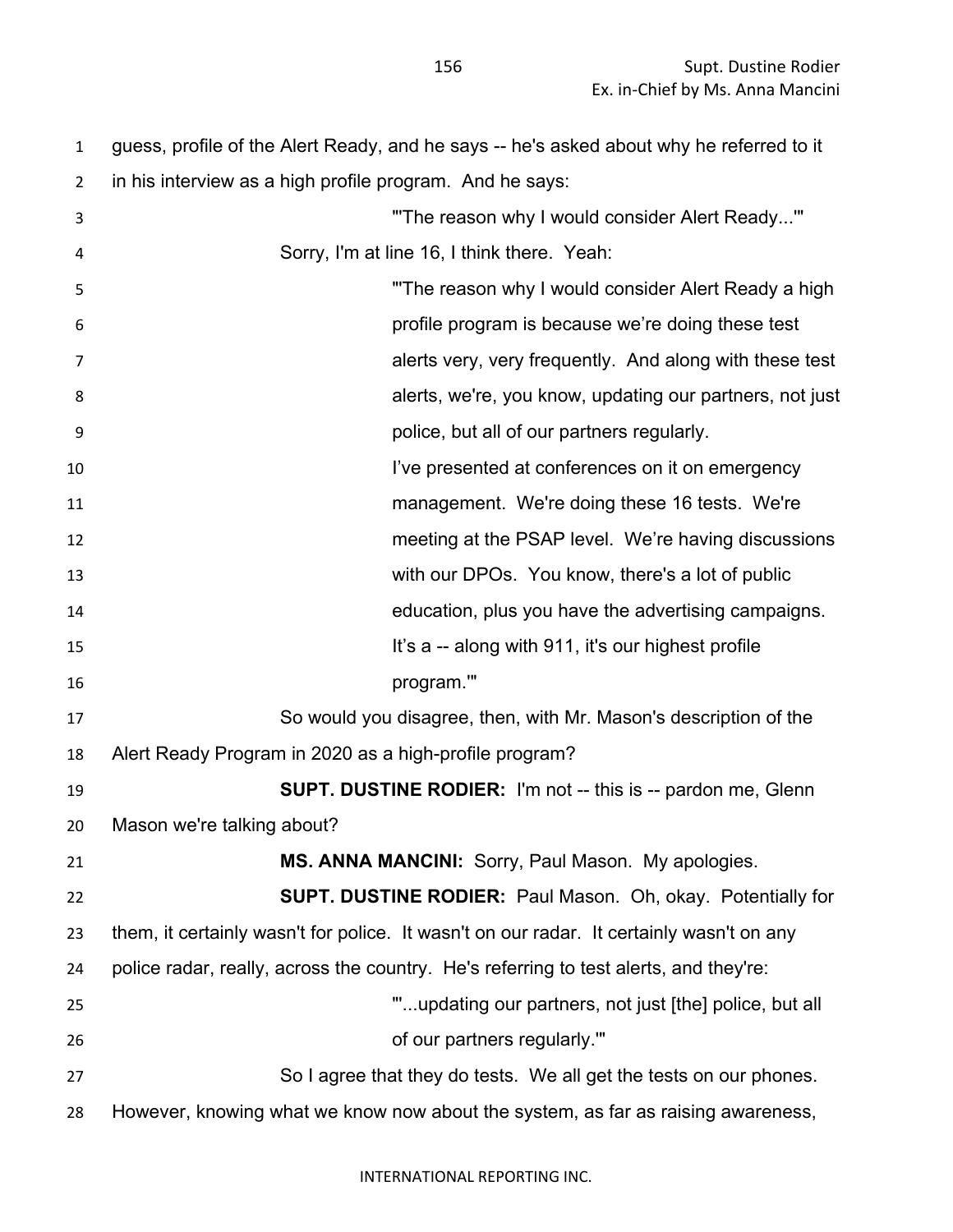for me, public awareness, with the use of Amber, pardon me, Alert Ready, is absolutely fundamentally key. People need to understand, now that it's being used in policing, it is high risk, it's high risk to the public, it's high risk to the police.

 There's a great deal of mitigation strategies that we have had to put into place to be able to even consider using this, and one of them, one of those that we have been pushing EMO, because it's their program, we've been really working hard on a list of strategies that I'm happy to talk about, but one of them that relates to that particular paragraph is the imminent need for a fulsome public awareness campaign, and I'm talking TV, radio, news, schools.

 You heard from an expert in from Australia, talking about the Alert Ready system and why it works there. It works there because they have all of those processes in place and they're robust and they're fulsome. We do not have that here.

 So it's been -- it's been a challenge to all of a sudden be launched into the -- this world of Alert Ready and policing that none of us had any knowledge of. There is no governance, there is no legislation, there is... At the time, we didn't have standard operating procedures, we didn't have policies, we didn't have training, we didn't have any of that groundwork laid. We do now, and we've even gone one step farther and conducted, with EMO, in partnership with EMO, a risk analysis on the feasibility of using Alert Ready. And if we're -- if policing is going to use it, these are the laundry list of recommendations and mitigation strategies that you have to have in place, and it's just not a matter of hitting a button and hoping for the best.

 The use of Alert Ready has impacts, far-reaching impacts, and there is -- there is -- there has to be the knowledge of those impacts, how that affects -- how that can affect public safety, how that can affect officer safety. We've seen it affect the subject's behaviour, and we've seen how it impacts the 9-1-1 system.

26 And the calls -- the calls that have come into our OCC, after hitting the button, air quotes, hitting the button on an Alert Ready, and it's not -- they're not calls from the public calling about the operation, to give us information, they're people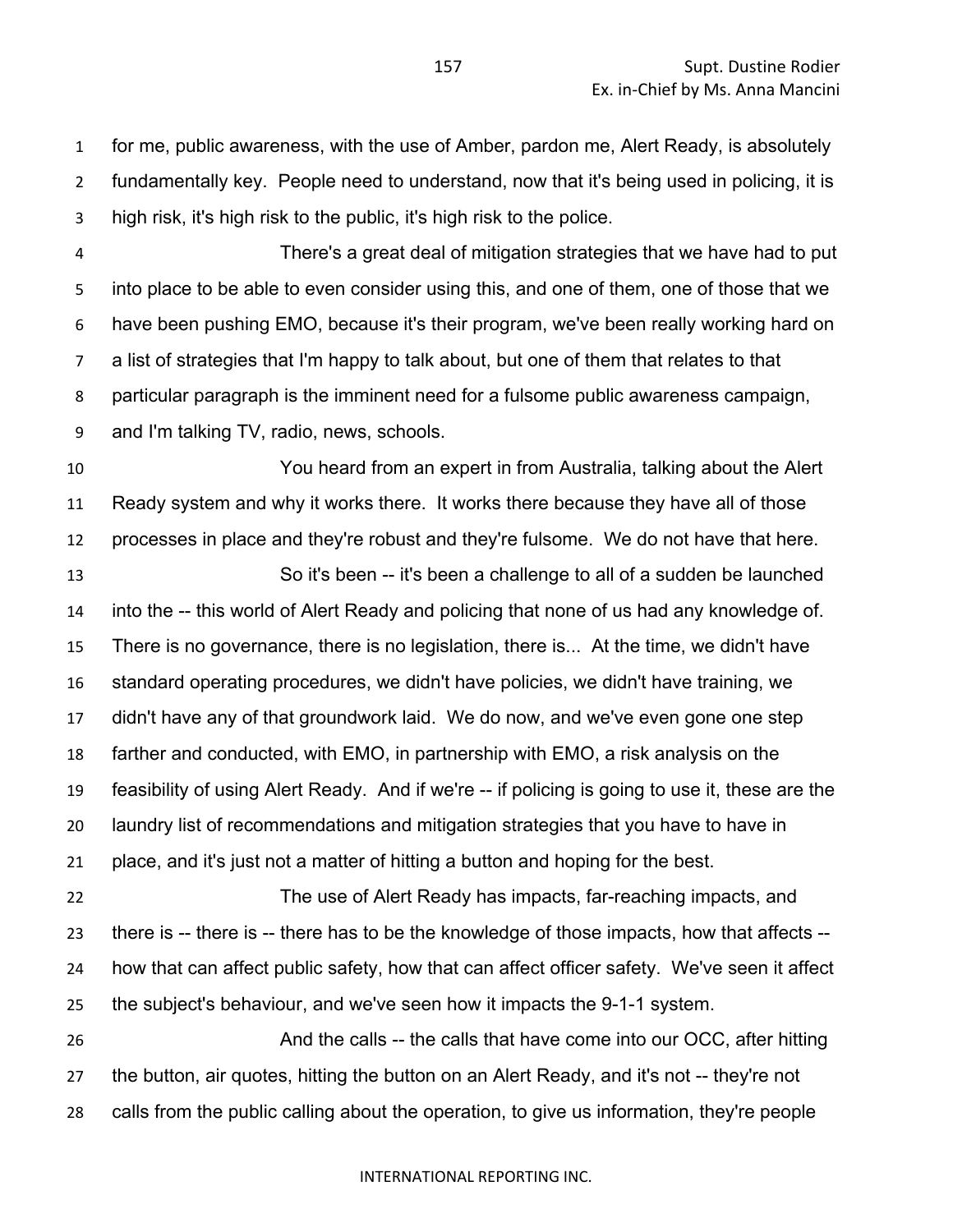calling because they don't know what to do with the information. They don't know. "Can I leave my house? Can I go to work? Can I take my dog out? How do I get this message off my phone?" Those are the calls that, in our experience, that have flooded into the 9-1-1 system immediately after issuing alerts. 5 And so that's why we -- I -- I'm very thankful, I'm thankful to EMO that they brought this tool to our -- to our attention because now we've been able to develop the -- lay the -- lay the groundwork that -- to use this tool, and there's no -- there's no guarantee that in every single police operation situation we, the RCMP, will use it. We will certainly absolutely consider it, absolutely consider it. But to guarantee to the public that it's going to be deployed in every police response is -- it's just not the case. **MS. ANNA MANCINI:** And I'll ask you more in a bit about what you view as the mitigation strategies. But I guess what I want to ask you about is, is you've indicated that EMO sort of laid the groundwork for this program. Is that fair? Initially, we've seen these presentations of, or these meeting minutes where discussions are starting to happen around the program, Alert Ready? **SUPT. DUSTINE RODIER:** Prior to -- prior to me, perhaps. **MS. ANNA MANCINI:** Sure. **SUPT. DUSTINE RODIER:** I had -- none of us that I know of anywhere in policing this was ever a thing that we would use. **MS. ANNA MANCINI:** Sure. And I guess my question is, how would we make sure that members who are coming into these positions familiarise themselves with programs and developments that are happening at external agencies? I realise that's a broad question, but --- **SUPT. DUSTINE RODIER:** M'hm. **MS. ANNA MANCINI:** --- this one seems to have slipped. And do you have a sense of how someone in your position or, sorry, in your former position can familiarise themselves with programs that are being developed elsewhere?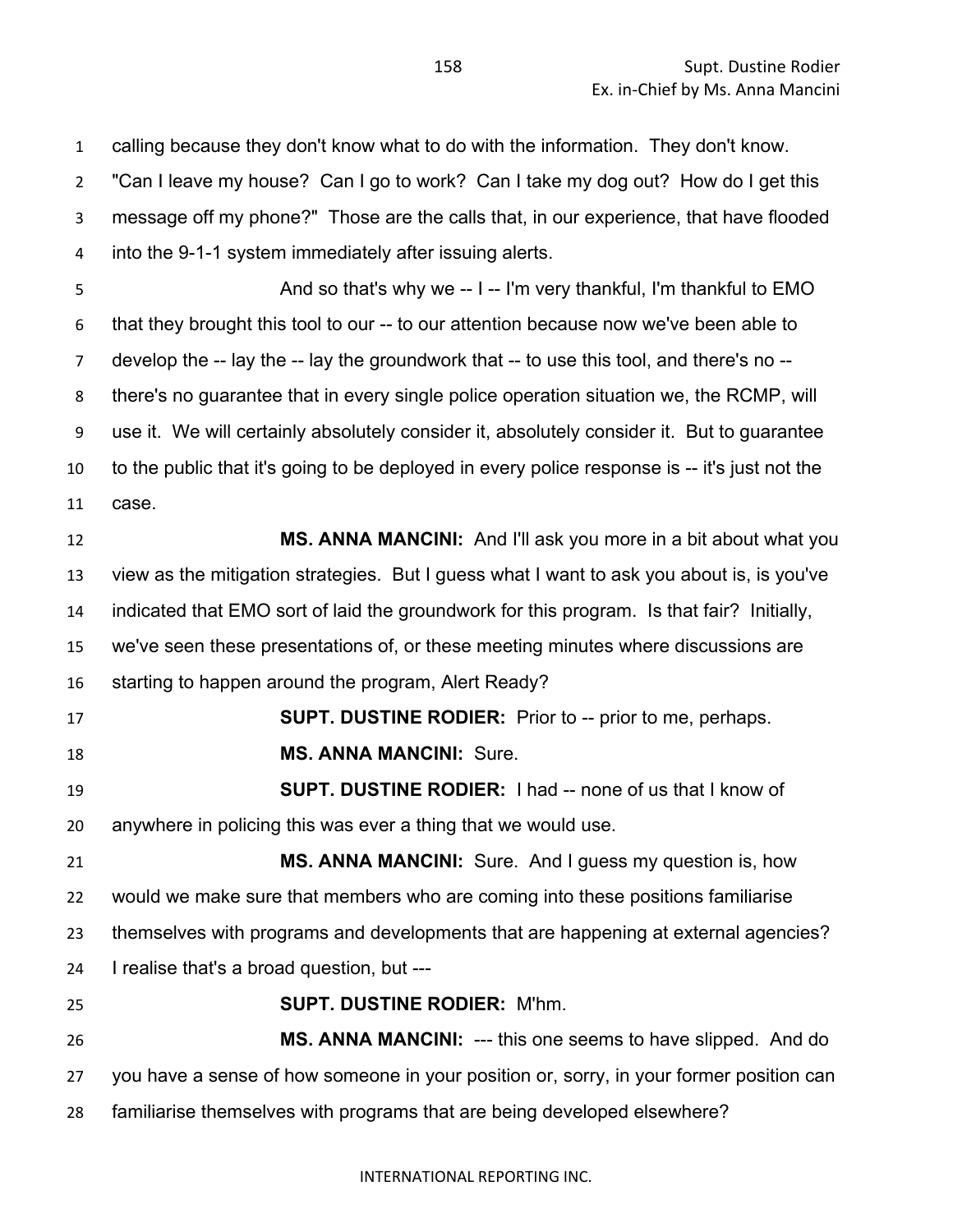**SUPT. DUSTINE RODIER:** We have -- we have a very good relationship with EMO. I personally worked with Jason Mew often, very often, and this never came up as a tool for us. That's not to say that they made attempts prior to my arrival, but certainly since then, we have been working hand-in-hand with EMO to raise, you know, to raise awareness in the policing community. There is a Divisional Working Group, there's a Provincial Working Group.

 Paul Mason sits on SOREM at the national level, so he's been helping us push the national message that if the expectation is from, in the public view, in government, whatever that looks like, that Alert Ready is going, or not going to, can be used as a tool in critical incidents, then that awareness piece, the training, the policies, the standard operating procedures, all of that has to be in place before an agency should even -- could even consider using this.

 **MS. ANNA MANCINI:** Okay. And I understand that the RCMP now has direct access to issuing alerts?

**SUPT. DUSTINE RODIER:** That's correct.

 **MS. ANNA MANCINI:** Okay. And tell me about that process. How did that unfold?

 **SUPT. DUSTINE RODIER:** So I would say it was the summer of 2020, our -- my conversations with Jason continued before, not to do with Alert Ready, but immediately after following the incident, about our relationship, mine with the CMP, him with EMO, and once this happened, our focus, my focus turned to finding out about Alert Ready. We in the division were very open to the possibility of obtaining direct access. Jason and his team were amazing. We had had many conversations, Jason had -- he had the training material all ready to go. He said, "Yeah, you tell us when you're ready, and we'll train you on it." And I want to say the first time we tried to organize training would have been the summer, I believe, of 2020. Again, Jason was ready to go. We were ready to take it. And unfortunately, the management team, I'm not sure at what level, at EMO, there was some issue there, matter there that prevented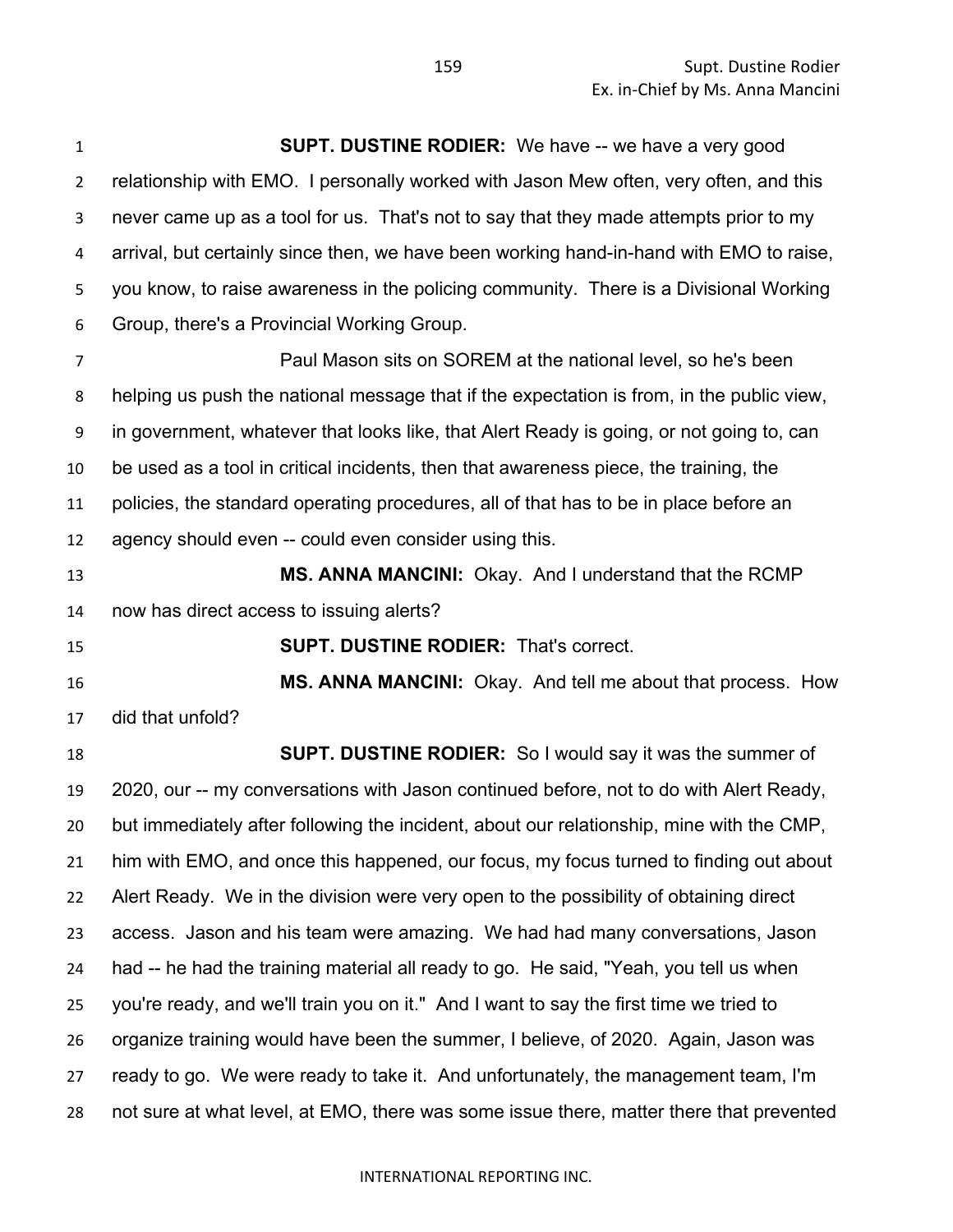-- whatever that situation was, you would have to talk to Jason, but unfortunately, that training didn't happen. But it certainly -- he wasn't closing the door on us at all. He really did want to help us. He wanted to train us. And so the second time we tried to arrange training, I want to say was perhaps October. It was the fall-ish. Again, we tried, and again, it didn't happen, not for lack of trying on Jason's part, and we certainly were very willing to.

 So it wasn't until January, I want to say January 2021, that we finally got approval. There was a lot of attention in the media, and the public eye, and government eye on the -- on -- surrounding an alert -- or surrounding Alert Ready and policing. And I don't remember when, but it was shortly around that time, maybe the winter perhaps, the premier at the time did a news release about Alert Ready and saying how the RCMP could have/should have used it in Portapique, and that we didn't want direct access, which was completely not the case. We had been -- we were welcoming it.

 And our Chief Superintendent Leather actually did a series of media interviews, clarifying that point exactly. So it was very, very quickly after that, after those media releases that we finally got the green light to obtain direct access. So we jumped at it. We had the training in -- I think it was January, like I said, and we didn't want just those who would be actually typing the message and sending it to get the training. We wanted to make sure that our senior management team, those who would be the decision makers, would be involved in that training, so they knew what -- how the system worked, they knew its capabilities, they knew its limitations. We want -- we felt that was very important. So that included the criminal operations officer, it included our district policing officers, myself, and Glen Byrne in the OCC, our risk managers, all our critical incident commanders, we all took the training.

**And shortly after that, within the next** -- once we got the green light to go ahead, we worked with EMO to develop an MOU to use that tool. And then following that, we developed shortly after -- or actually, about the same time, we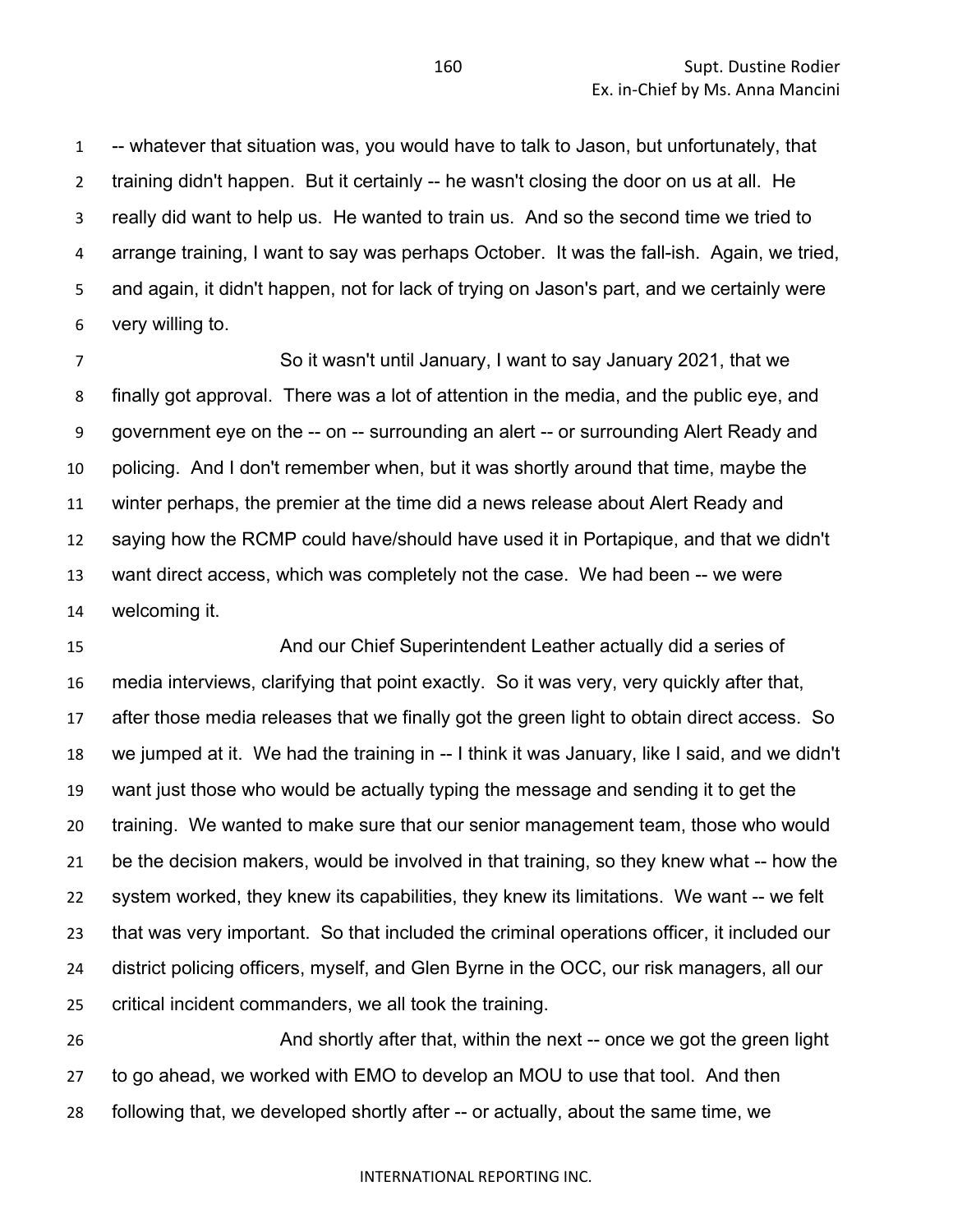developed divisional policy on the use of serious incidents in policing. The -- we assisted in developing the national policy, and then further to that, we also developed vulnerable persons policy with respect to alerting, and also updated the Amber Alert policy to reflect Alert Ready. **MS. ANNA MANCINI:** Okay. And were these policies shaped and

informed by the KPMG report that was retained by the RCMP?

**SUPT. DUSTINE RODIER:** No, that was well after.

**MS. ANNA MANCINI:** Well after, okay.

**SUPT. DUSTINE RODIER:** Yeah, the KPMG report actually came at a very good time because we had already implemented all of these mitigation strategies, getting SOPs, working with our partners in the province at EMO, working with national. And then once we had all of that already in place, it just happened that the time it took to get KPMG to -- identified to come and do this risk analysis for us. So they were able to walk in, we gave them everything we had, EMO did the same, and then we walked through a series of risk meetings where we would identify risks, what are the mitigation strategies we have in place, everything was mapped on a heat map. We gave them all of our -- the steps that we'd taken to date, all of the risks that we still see that are out of our control to address, and they put that all together, and that's -- you have the risk analysis, the final risk analysis report from them.

 **MS. ANNA MANCINI:** Okay. And I'm going to bring up, Madam Registrar, if I could, COMM-0058467. I believe it is a summary of the risk analysis and mitigation strategy related to activation of the Nova Scotia Public Alerting System. My understanding, Commissioners, just for the record, is that there's a complete report and supporting material that's the subject of a subpoena. But maybe what I'll do, Madam Registrar, is mark -- ask to mark and tender this as an exhibit for purposes of these proceedings?

 **REGISTRAR DARLENE SUTHERLAND:** It's Exhibit 2040. **--- EXHIBIT NO. 2040:**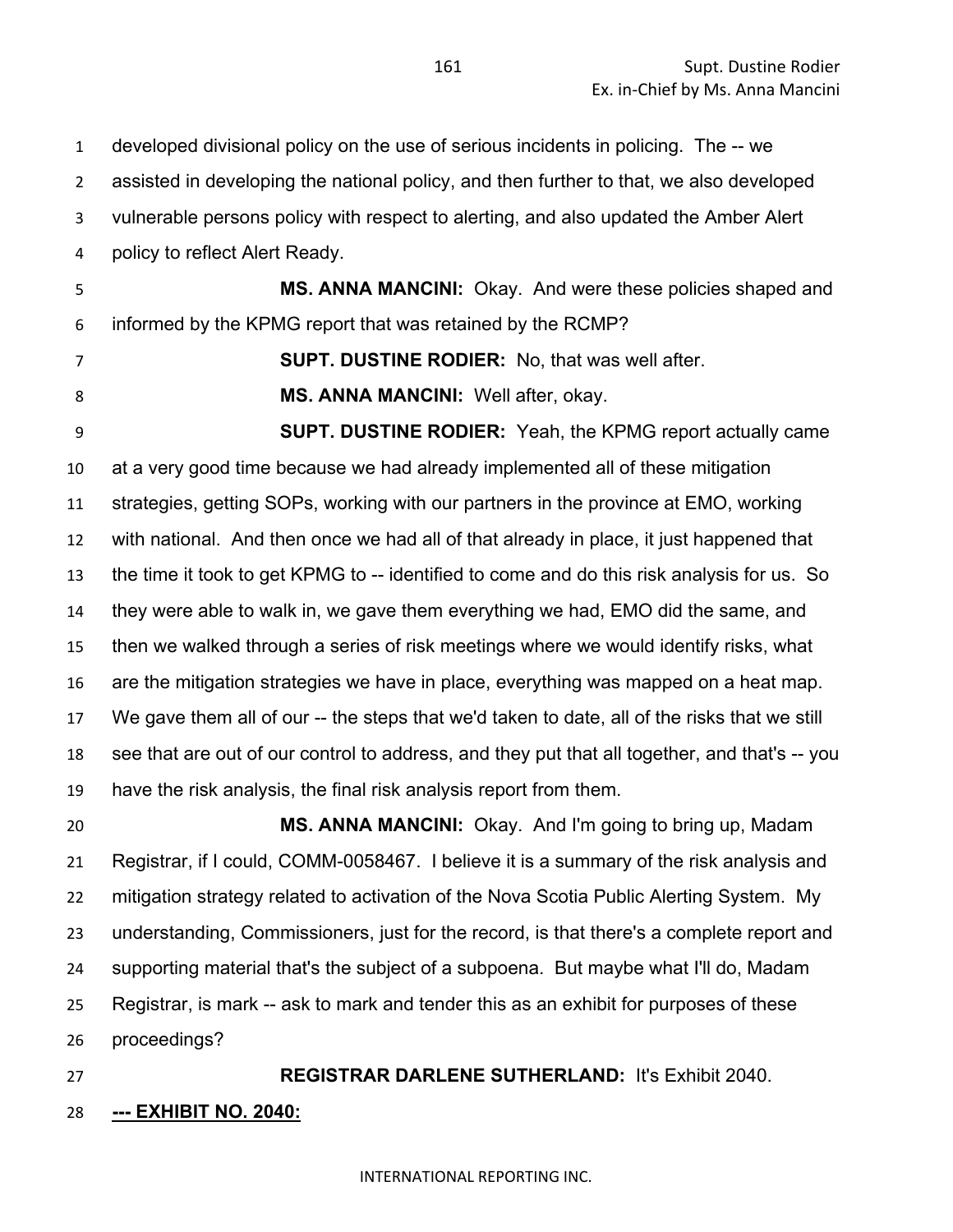Supt. Dustine Rodier Ex. in-Chief by Ms. Anna Mancini

 (COMM0058467) HDIV - IMIT - Alert Ready Feasibility Study and Risk Assessment - FINAL - 2022-05-10.pdf **MS. ANNA MANCINI:** Thank you. And if you could, Madam Registrar, flip to page 19 in the document? Sorry, you're familiar, I would assume, with the --- **SUPT. DUSTINE RODIER:** Yeah. **MS. ANNA MANCINI:** Yeah, okay. And if you don't mind going down to RCMP H-Division mitigations? So this is outlining, I would assume, or I'll ask you, Superintendent Rodier, is that this is outlining some of the policies that have been established with respect to H-Division and alerting; is that correct? **SUPT. DUSTINE RODIER:** That's correct, but if you actually go up to the paragraph Alert Ready Governance Mitigations --- **MS. ANNA MANCINI:** Sure. **SUPT. DUSTINE RODIER:** --- the mitigation strategies really start from there and go down. **MS. ANNA MANCINI:** I see. Okay. Well, I wanted to ask you specifically, just in terms of the practicalities, about number nine, so, "Protocols at the RCMP/OCC have been updated as of January 27th , 2021, to include the following during alerts…" (As read) And I think this is what you had touched on earlier. So, "Immediately notifying the OCC, Officer in Charge, calling in extra 9-1-1 call take resources, calling in a second risk manager, notifying all PSAPs and other police jurisdictions surrounding RCMP divisions of the impending alert, embedding an employee from the Strategic Communications Unit in the OCC, and sharing public messaging with PSAPs to help ensure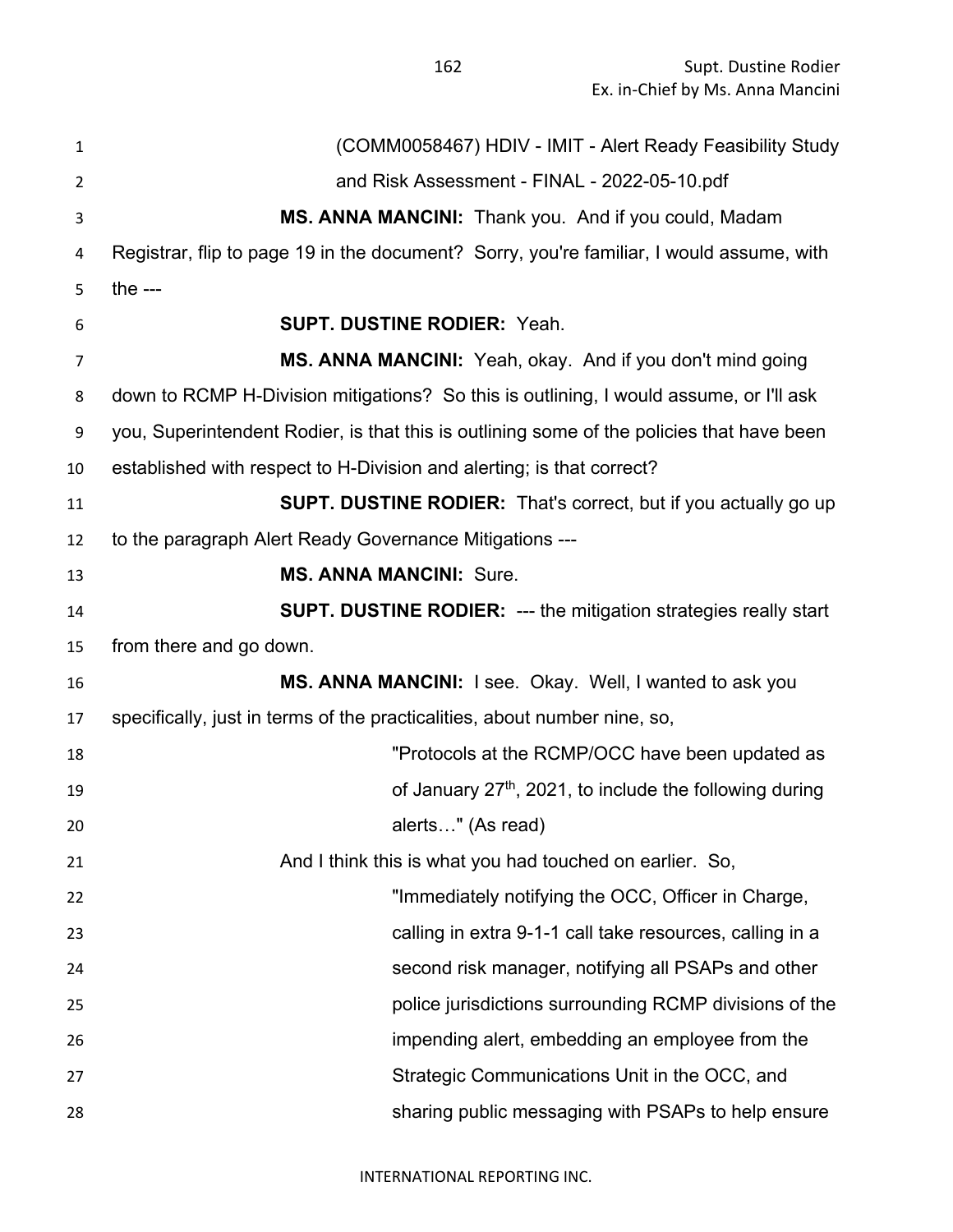consistency as well as within the OCC on what the messaging of the alert will entail." (As read) So those are some of the SOP changes that you've described already post-2020; is that -- that's fair? **SUPT. DUSTINE RODIER:** Absolutely. **MS. ANNA MANCINI:** Okay. **SUPT. DUSTINE RODIER:** We also send out a BOLO to all the police agencies through CPIC to let them know. If we're working on an operation that we determine that we're going to deploy a Alert Ready, that could potentially impact their operations in a neighbouring jurisdiction, so we want to make sure that they know what's going on. In addition, EMO will let DOJ know that this is happening. We also have developed a Halifax District Standard Operating Procedure. So if you recall earlier, I was talking about how in the Halifax District we have RCMP that are dispatched by IES. We now have -- or for a while now have had a standard operating procedure where if it's an RCMP jurisdiction in the HRM, the OCC and the risk managers will manage that Alert Ready deployment as opposed to it going through IES. So that's also been done since as well. **MS. ANNA MANCINI:** Okay. And one question I have about this particular paragraph is to include the following, the word "during alerts". And I'm -- I just want to have a sense, do all of these itemized things have to be in place before an alert is issued, or is this something that can be sort of instigated following an alert, if you understand my question? **SUPT. DUSTINE RODIER:** Certainly. So the reason for all of 24 these steps was on April  $24<sup>th</sup>$  there was a report of a potential active shooter in Tantallon -- in Tantallon in the HRM, and Alert Ready was deployed in that scenario. And Glen Byrne and I got about five -- five, 10 minutes -- not even 10; I would say five minutes' notice that the alert was going out, and instantly our 9-1-1 phones lit up, as did IES felt the impact of that as well with their 9-1-1 system.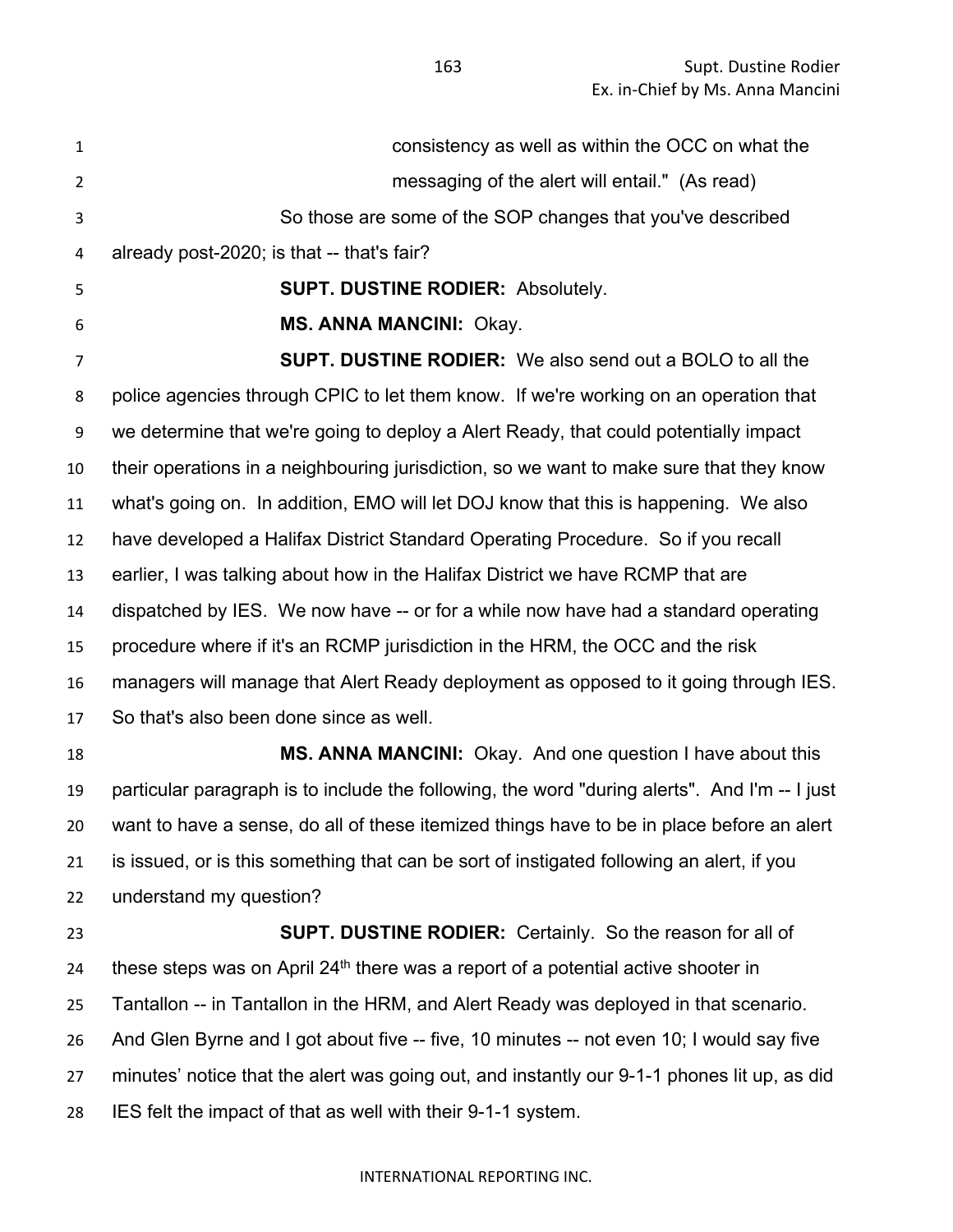| $\mathbf{1}$   | So that's why we really started looking at, if this is going to happen,                       |
|----------------|-----------------------------------------------------------------------------------------------|
| $\overline{2}$ | there is going to be -- there potentially is a very real influx of 9-1-1 calls, we need to do |
| 3              | something about this. So ideally if there is a situation that we even think Alert Ready       |
| 4              | may be deployed, we will take -- we will start enacting these steps.                          |
| 5              | It takes time to call people in, whether it's call-take or dispatch or a                      |
| 6              | second risk manager. And we will -- and, again, admitting Strategic Comms in the              |
| 7              | OCC, that all takes time. So the more lead time the decision-makers or the command            |
| 8              | team can give us, the more time it takes us to get ready for it.                              |
| 9              | <b>MS. ANNA MANCINI:</b> Sure, and I appreciate that, but given the                           |
| 10             | nature of alerts and critical incidents, would these be necessary prerequisites if there's a  |
| 11             | rapidly evolving situation? Would that be necessary to have all of this in place as a         |
| 12             | precondition to issuing the alert?                                                            |
| 13             | SUPT. DUSTINE RODIER: I wouldn't say it's a precondition.                                     |
| 14             | <b>MS. ANNA MANCINI: Okay</b>                                                                 |
| 15             | <b>SUPT. DUSTINE RODIER:</b> But that certainly -- like I said, if there's                    |
| 16             | a situation we even think is going down that road, we'll start actioning these. To say        |
| 17             | that we won't put out an alert until A, B, C, D, E, and F are done? That's not -- that        |
| 18             | wouldn't be the case.                                                                         |
| 19             | MS. ANNA MANCINI: Okay. So you had touched on the OCC                                         |
| 20             | capacity issue, and I want to talk a little bit about this, recognizing I'm certainly not an  |
| 21             | expert in the subject matter.                                                                 |
| 22             | I'm wondering, Madam Register, if you would mind, having just                                 |
| 23             | clicked out of that, if you could flip to page 29 of that same report?                        |
| 24             | So this is in reference to what you were just referring to with                               |
| 25             | respect to the April 24 <sup>th</sup> , 2020 alert that was issued?                           |
| 26             | <b>SUPT. DUSTINE RODIER: Correct.</b>                                                         |
| 27             | MS. ANNA MANCINI: And in this report, it indicates that 29                                    |
| 28             | percent of the calls were abandoned by the caller and required follow-up by dispatchers       |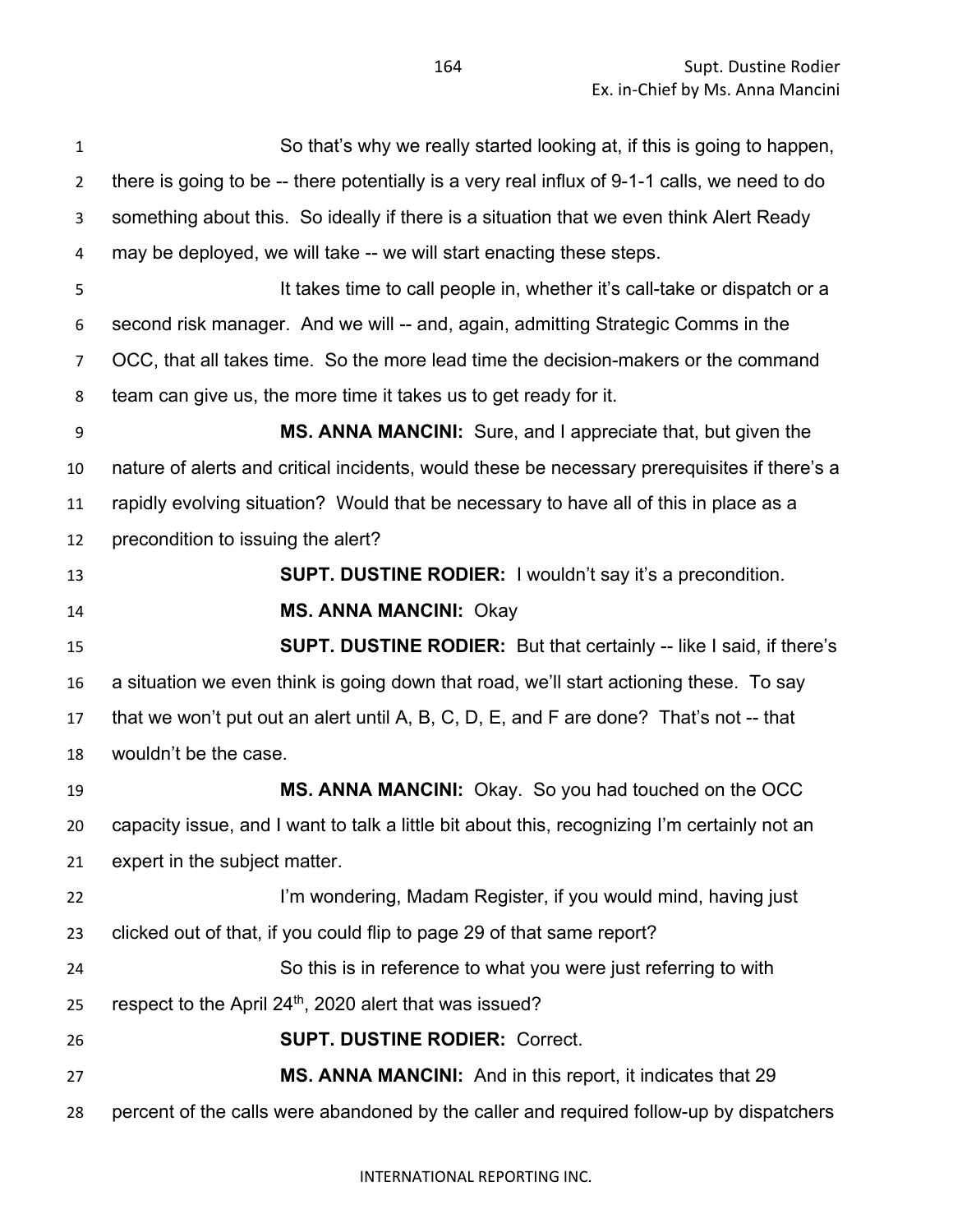or 9-1-1 operators? Can you provide for us the source of where you're getting these numbers or where this information is coming from?

 **SUPT. DUSTINE RODIER:** This is call data from the OCC. **MS. ANNA MANCINI:** Okay. And what was the call data suggesting; do you recall? Was it that calls were -- can you expand on -- for us what this means in terms of abandoned or...?

 **SUPT. DUSTINE RODIER:** It could be that the call was hung up before it got to us; it could be that before -- it was abandoned before it was answered. It could be -- in situations like that, we don't have any way to determine who the caller is. So when we're saying "Abandoned" at this time the overflow -- the 9-1-1 system overflow that Darryl Macdonald had spoke about had kicked in, which was why we were getting calls, even though it was a Halifax Regional incident.

 So to put it in perspective, on April  $24<sup>th</sup>$ , we were seeing a 29 percent in abandoned calls. We have an MoU, a provincial MoU with EMO to operate the 9-1-1 system on their behalf. And that EMO dictates -- pardon me; that MoU dictates that we have to -- there's a benchmark that we have to meet. We have to answer our 9-1-1 calls in the first 10 seconds. Well, when this happened it became very clear that we weren't able to do that.

19 So we compared these numbers from April 24<sup>th</sup> on top of the 20 numbers from April  $18<sup>th</sup>$  and  $19<sup>th</sup>$ , and we were already -- there was already about a 29, 21 28, 30 percent of the calls that were coming in on April 19<sup>th</sup> -- 18<sup>th</sup> and 19<sup>th</sup> that were being abandoned. And then if you take this stat and layer it on top of that, it could potentially mean that people were not going to be able to get through to 9-1-1 and so that, to us, was a huge risk.

 **MS. ANNA MANCINI:** Okay. So this statistic about the 29 percent, we've heard some evidence, and my understanding is that if I call 9-1-1 and I call the OCC and all the calls are busy, I would go into an overflow PSAP; is that correct? **SUPT. DUSTINE RODIER:** Yes, that's correct.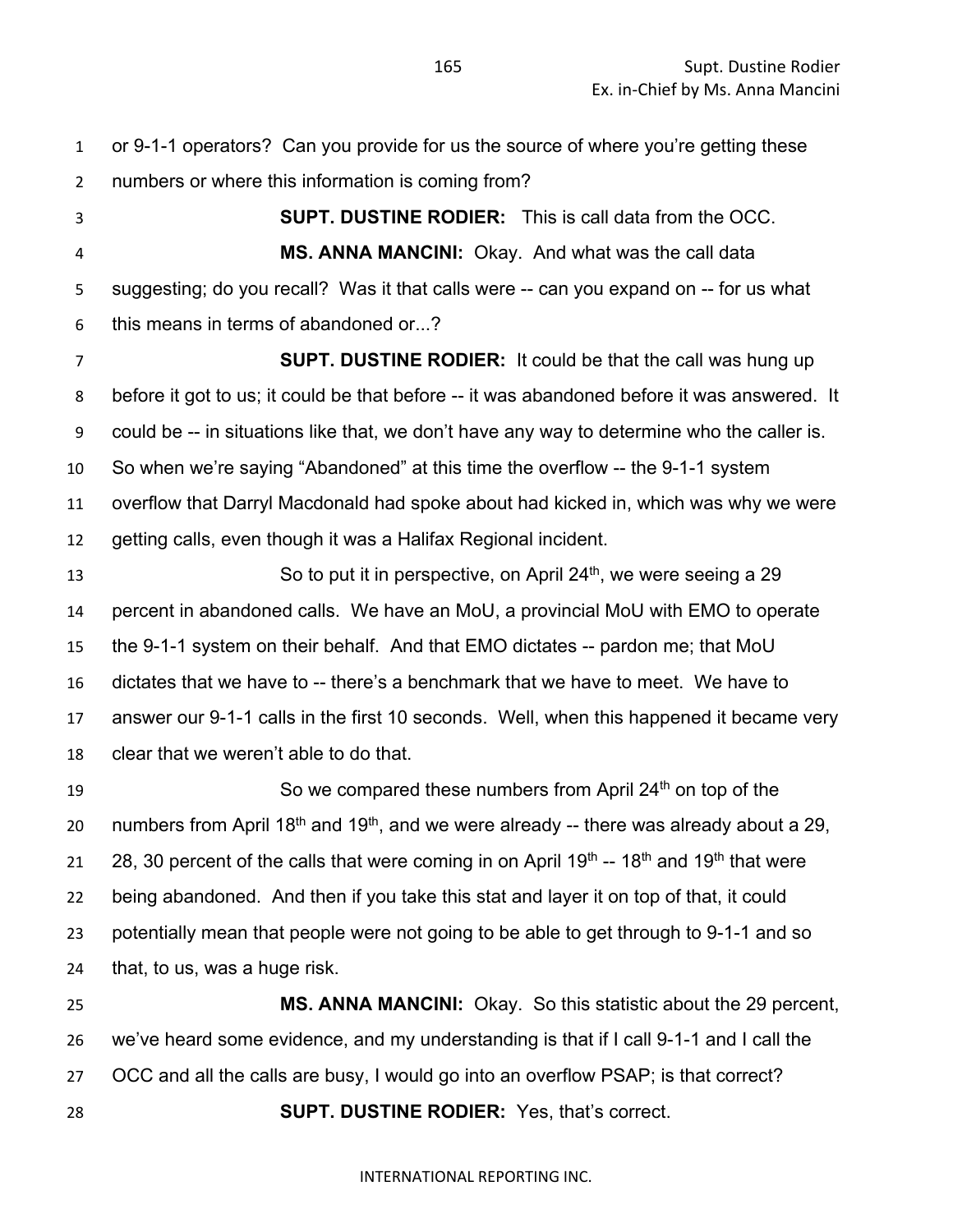**MS. ANNA MANCINI:** Okay. And so with the statistic that is in this summary, would those phone calls be calls that are being diverted to other PSAPs out of the OCC, potentially?

 **SUPT. DUSTINE RODIER:** Potentially, but unfortunately when a call is -- goes into the overflow and is answered by a separate PSAP, that PSAP then still has to stay on the line with that 9-1-1 caller until they can get it back to the agency that it belongs to. For example, if a -- because we're a PSAP, if we take a 9-1-1 call for a small police agency somewhere in the province, they may have only one or two dispatchers. If there's an emergency or if they were to choose to deploy Alert Ready, and they only have one person to answer all the phone calls, we're going to be waiting on the phone a long time with that client. And because we don't have the same dispatch systems, we're not -- in the province, we're not -- all on the same dispatch systems, we're not on all the same records management systems, there's -- other than sitting on that phone with them and talking to them, we can't start the process of creating a dispatch file and sending it to that police agency for them. So our caller -- our call-taker will have to stay on the phone until that police agency is able to answer, to pick up the phone and take the call from us, and then we can move on to another call. So there's no way -- from what I understand, there's no way of

 determining out of that 29 percent were they calls that were hung up prior to and so we therefore have no idea who the caller is, or if they were calls that went into the overflow and then hopefully came back into our centre.

 **MS. ANNA MANCINI:** Okay. And so would it be fair to say -- my understanding of this is that this is a risk that pertains more to personnel than it does to the actual technology, as in having enough bodies at desks answering phones, as opposed to a technological overwhelming of the system?

 **SUPT. DUSTINE RODIER:** It's interesting you ask that because we asked the same question of EMO when we were doing this risk analysis; what is the maximum capacity of the 9-1-1 system in the province? And they weren't able to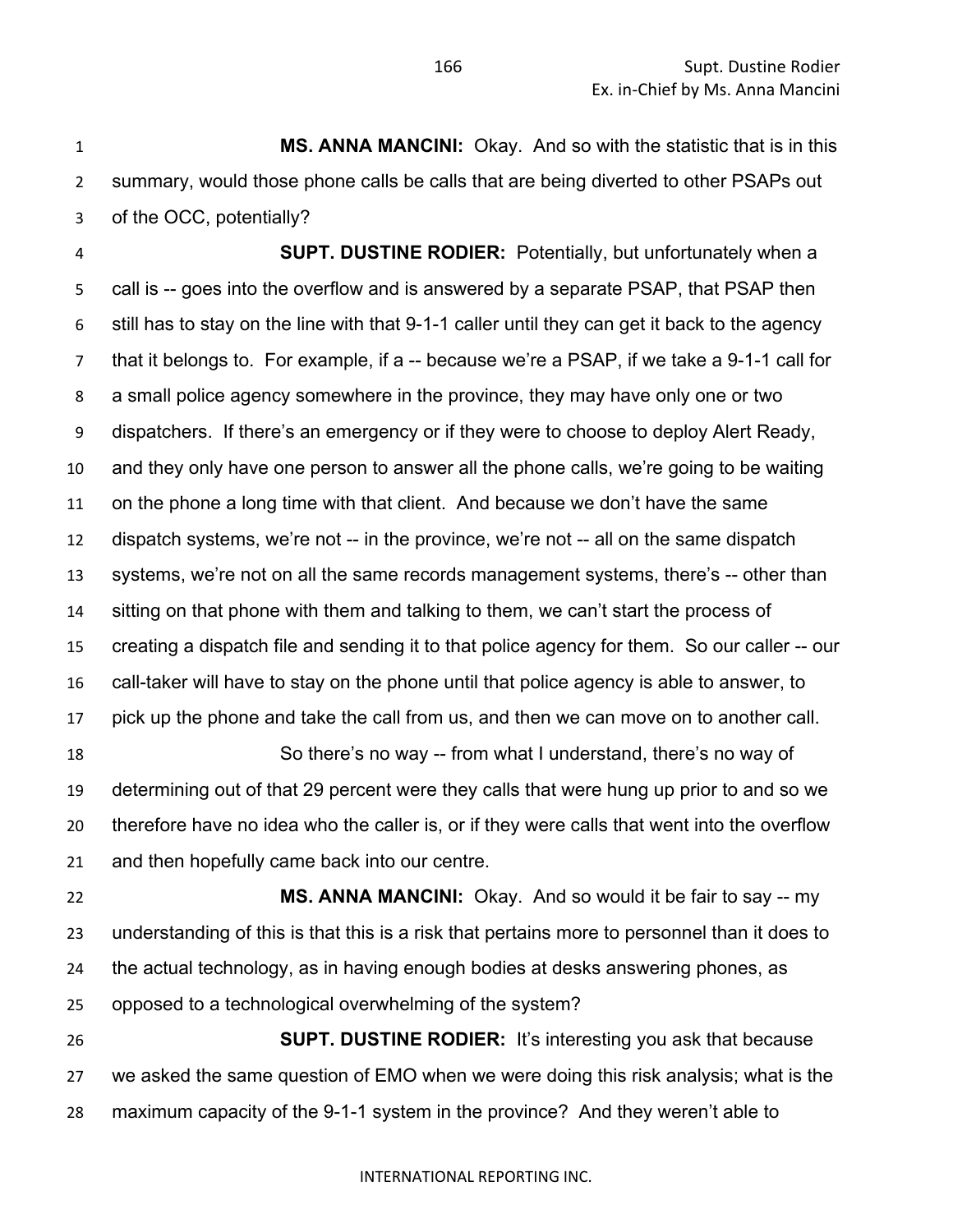determine that, and it is certainly not something that we are prepared to test, for obvious reasons, so the best we could do was the information that we have in front of us. And so to answer your question; it's certainly is a -- it's a human capacity. There's only -- one person can only answer one call at a time. And so for us in the OCC, we're one of the larger agencies in the province, and as busy as we were 6 on April 18<sup>th</sup> and 19<sup>th</sup>, or for example, on the April 24<sup>th</sup> in this instance, we were maxed out. So I would caution any of -- any small police agency anywhere in Canada to use this tool without having the groundwork laid because there is potential that it could have negative impacts in the amount -- it could be that there, all of a sudden, is an influx of 9- 1-1 calls and you have to be prepared for it. **MS. ANNA MANCINI:** I wonder, Madam Registrar, if we can go to page 3 of summary; and, in particular, I'm wondering if I can go down to the fifth paragraph, "RCMP may issue". So I think this is outlining some of the criteria and the policies with respect to issuing an alert. So: "RCMP may issue public alerts in response to certain police-related emergency incidents per Chapter 37.155 *Serious Incident Alert*, of RCMP **19 The Contract Contract Contract Contract Contract Contract Contract Contract Contract Contract Contract Control Contract Contract Contract Contract Contract Contract Contract Contract Contract Contract Contract Contr**  'Police-activated alerts include active shooter / immediate action rapid deployment (IARD) incidents, terrorist attacks, chemical / biological / radiological / nuclear and explosive incidents...with an established criminal nexus, civil disobedience / rioting, and dangerous animal incidents.' [Section] 4.1.2 and 4.1.3, include further criteria for us and state that for an alert to be issued 'the serious incident is believed to cause imminent threat to the public of serious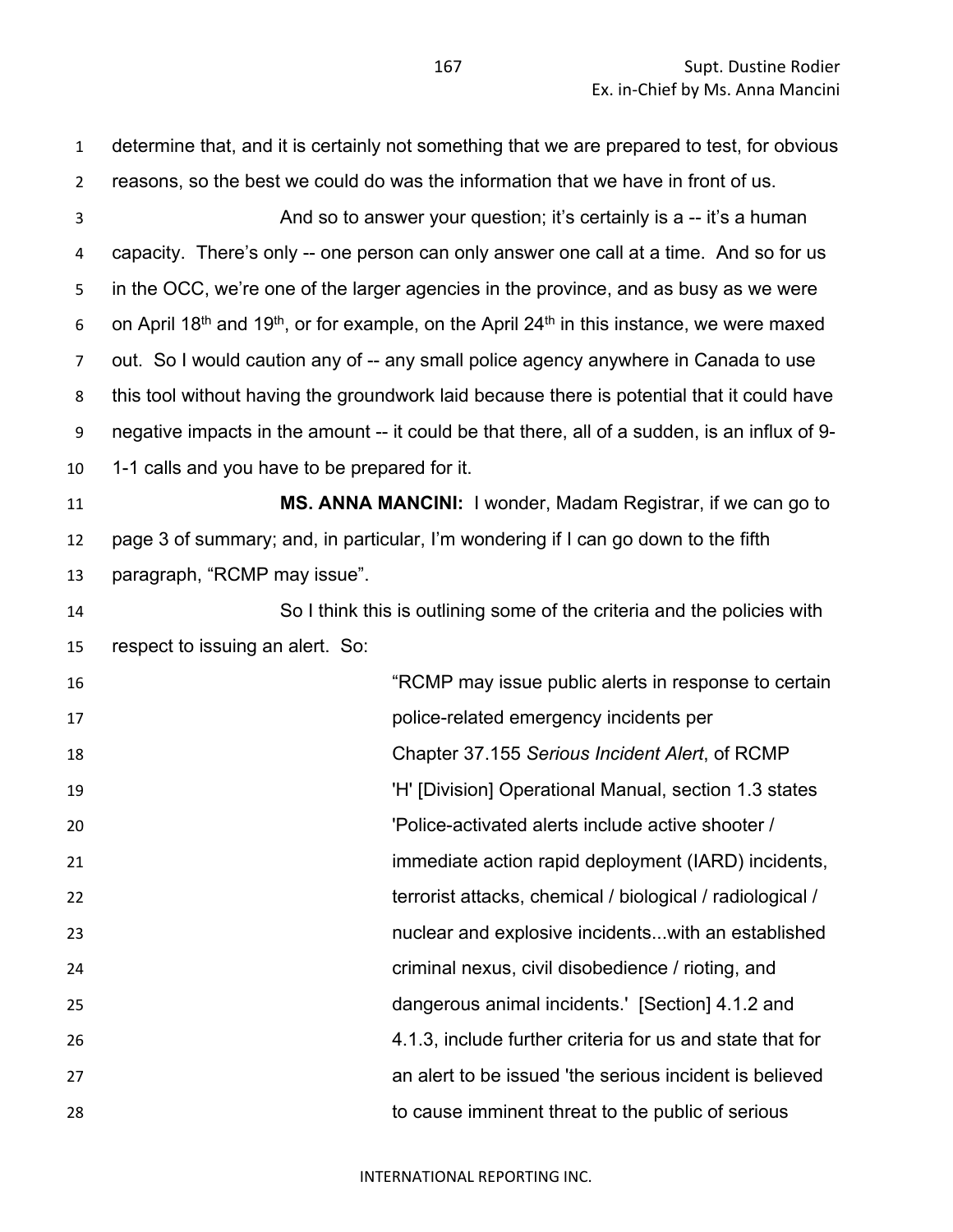Supt. Dustine Rodier Ex. in-Chief by Ms. Anna Mancini

| $\mathbf{1}$ | bodily harm and/or death' and 'there is sufficient                                      |
|--------------|-----------------------------------------------------------------------------------------|
| 2            | descriptive detail and information of the threat and the                                |
| 3            | geographical location involved, to provide clear                                        |
| 4            | direction and guidance to the public.""                                                 |
| 5            | So these would be the criteria that have been set up post 2020 with                     |
| 6            | respect to issuing alerts?                                                              |
| 7            | <b>SUPT. DUSTINE RODIER: For the RCMP.</b>                                              |
| 8            | <b>MS. ANNA MANCINI: For the RCMP.</b>                                                  |
| 9            | <b>SUPT. DUSTINE RODIER: Yes.</b>                                                       |
| 10           | MS. ANNA MANCINI: Thank you.                                                            |
| 11           | <b>SUPT. DUSTINE RODIER:</b> Yes, so absolutely. When we were                           |
| 12           | developing this policy, we also shared it with the Provincial Working Group and HRP,    |
| 13           | knowing that they were going to be prepared to develop their own policy as well. And    |
| 14           | Nova Scotia Chiefs of Police, I believe, were on -- are on that working group as well.  |
| 15           | So yes, we have a policy, but what we have been really advocating                       |
| 16           | for is provincial standards when it comes to the use of Alert Ready and governance and  |
| 17           | legislation. Because for us to issue an alert will impact other police agencies in the  |
| 18           | province, and vice versa.                                                               |
| 19           | For example, there was an incident on -- in Amherst that it was                         |
| 20           | Amherst Police, and we were there, our Critical Incident Commander Package was          |
| 21           | there to help them. In addition, "J" Division, so the New Brunswick RCMP, were also     |
| 22           | involved. So in that particular incidence, you had three agencies all working on a      |
| 23           | border, all dealing and helping with the same situation, and in that instance, New      |
| 24           | Brunswick, the incident -- the incident started in New Brunswick, they issued an alert. |
| 25           | The perpetrator came into Nova Scotia territory, and -- which is why Amherst Police     |
| 26           | were involved, and then our Critical Incident Package came out to help them.            |
| 27           | And there was -- there was a lot of discussion and determining                          |
| 28           | whether an issue, or pardon me, an alert should be issued and by who. So there was a    |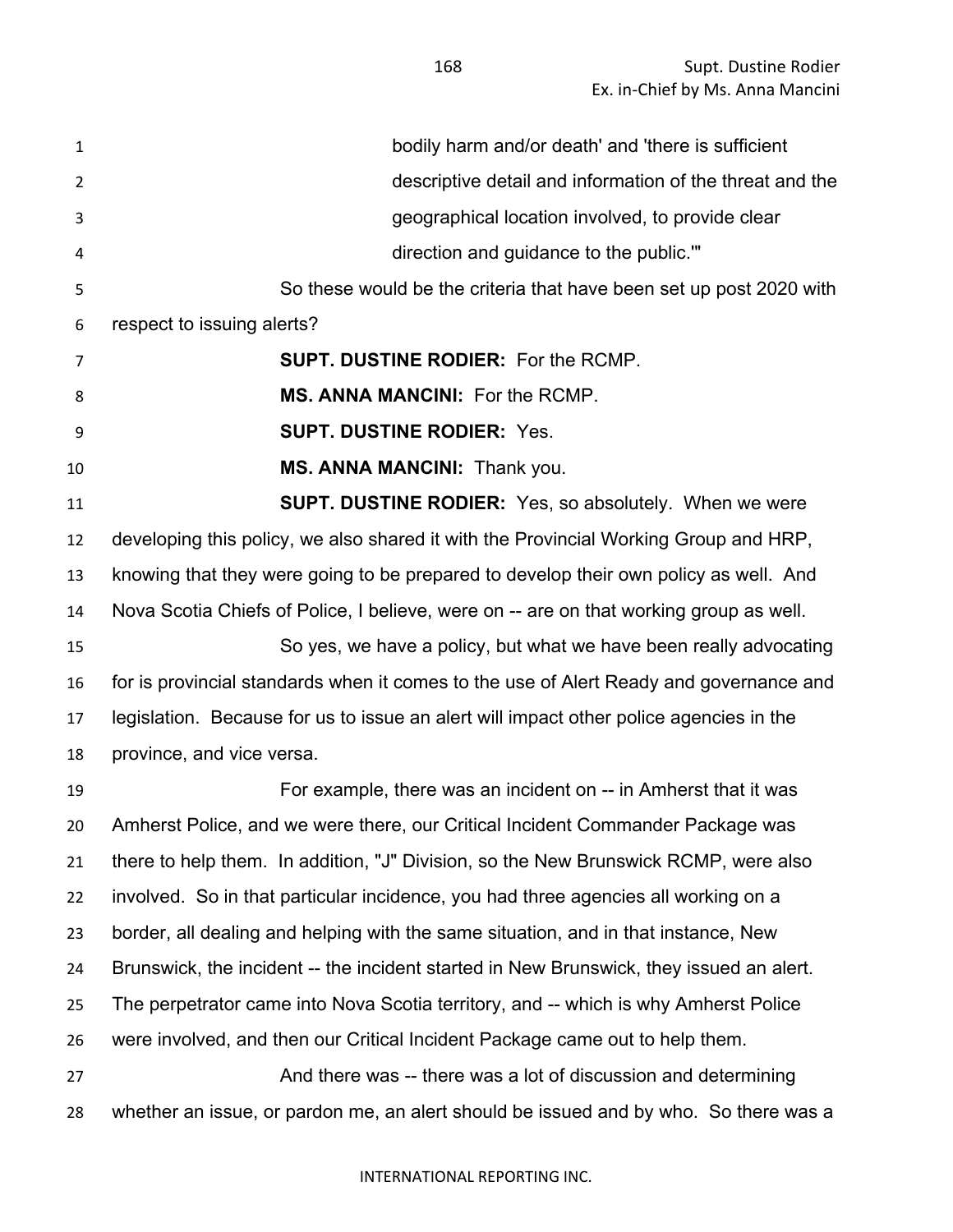lot of -- there was a lot of time that those discussions had to take, and so that's where provincial standards would be very beneficial.

 So if it's clear to any police agency in the province -- and DOJ would develop those standards, with input from all of us. We're not saying this is an RCMP standard, you have to follow our policy, that's not what we're saying at all when it comes to any provincial standard, but at least if there was something that was clear to all agencies "if you're going to use Alert Ready, it would be for very serious incidents" so that it -- so that all agencies understood the threshold if they were to use it. And the same with governance, and so that there is -- there is an external body overseeing the use of this, and legislation to back it up. **MS. ANNA MANCINI:** Okay. But these are -- these are the current policies that you -- that the RCMP is operating under? **SUPT. DUSTINE RODIER:** Correct. **MS. ANNA MANCINI:** Okay. And the first portion of this, I guess 4.1.2, a "serious incident is believed to cause imminent threat", this seems fairly straightforward to me, but there's the second one, 4.1.3, which states: "...'there is sufficient descriptive detail and information of the threat and...geographical location involved, to provide clear direction and guidance to the public.'" Can you explain what the rationale is behind this 4.1.3, if I'm reading that correctly? **SUPT. DUSTINE RODIER:** Certainly. So the reason we're -- we've used this language is because of our -- the experiences that we've learned from deploying Alert Ready. If you don't give the public enough information and a clear call to action for them, that's when -- that's when we're going to start getting questions. So the more information we can give them, whether it's, you know, "Situation A is going on in this particular area. Shelter in place.", and direct them to our social media feed, for example, for more information. That way they understand that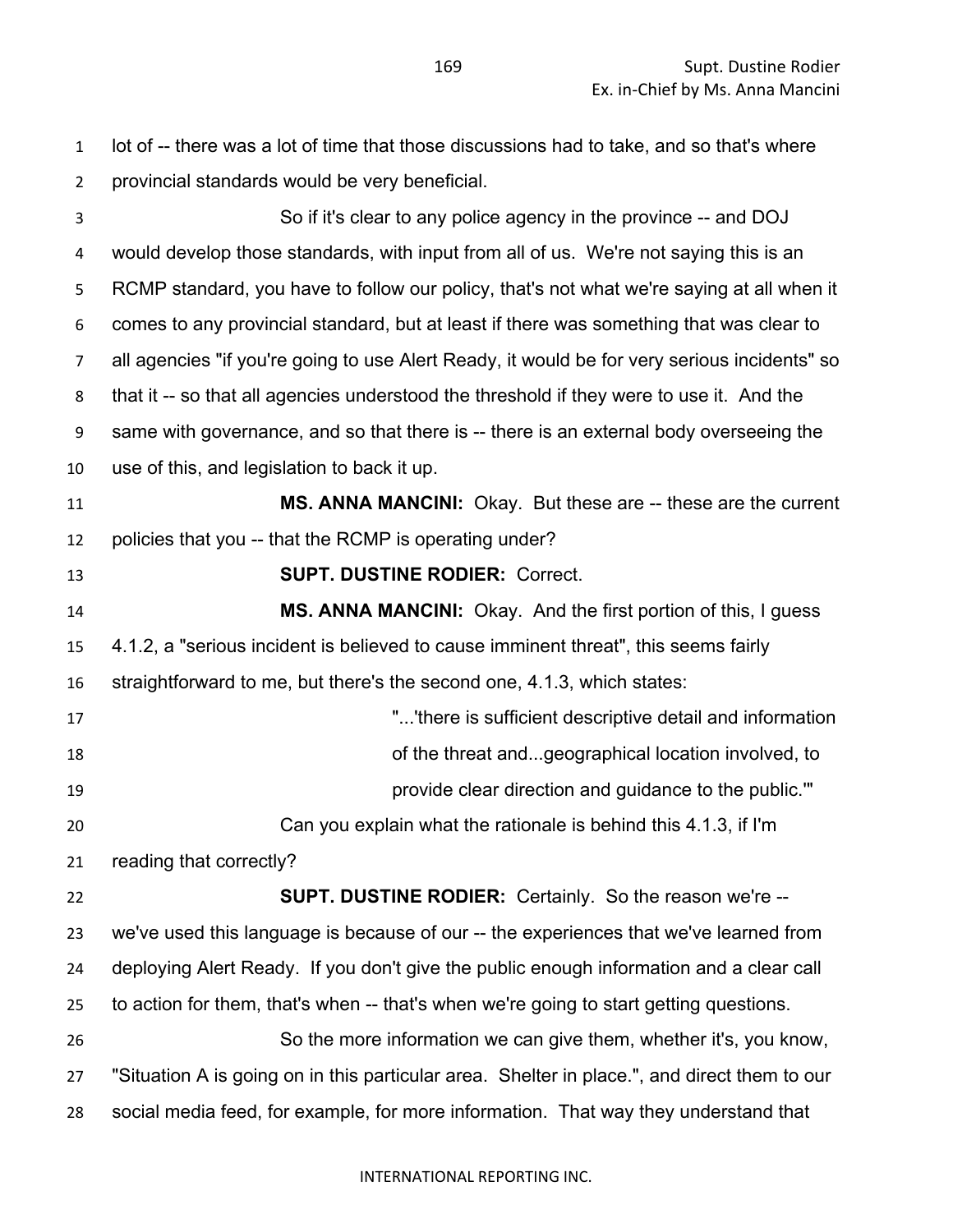this is what's going on that there -- there is a situation, "This is what you need to do.", i.e. shelter in place, "And if you're looking for further information", redirecting them somewhere else other than the Alert Ready site, or pardon me, other than the use -- continued use of an Alert Ready through a -- an incident, then they can go to places like our social media sites, Twitter, Facebook, whatever that looks like for continuing information, and that's where we keep the updated information going for them to keep looking at.

 There was an incident in, I believe it was "K" Division, so Alberta, where an alert was issued, and knowing that we were trying -- they -- they had learned from us in what we saw to the 9-1-1 calls, so they were trying to direct the public somewhere else. So they directed them to the RCMP info webpage for more information, and it crashed the page. The influx of -- the volume of influx crashed the page, which doesn't sound like a bad thing, but if people can't get the information they're looking for they're going to come back to us and need it.

 So the more -- the -- quick -- there's only 600 characters that we have to use, so the more detailed succinct information that we can give them direction and then channel them to somewhere where they can get continued updates, that's ideal.

 **MS. ANNA MANCINI:** And so I understand that for sure with respect to the clear direction and guidance to the public, but for the first portion of that: "...'sufficient descriptive detail and information of the 22 threat and the geographical location involved..." And I think some Nova Scotians feel that in the course of the mass casualty there was quite descriptive detail coming in, there was certainly a geographical location, and that there was a hesitancy on the part of the RCMP to share information with the public, whether through the alert or whether through other means. And what can you say about something that's a subjective thing here with respect to addressing those concerns about hesitancy with sharing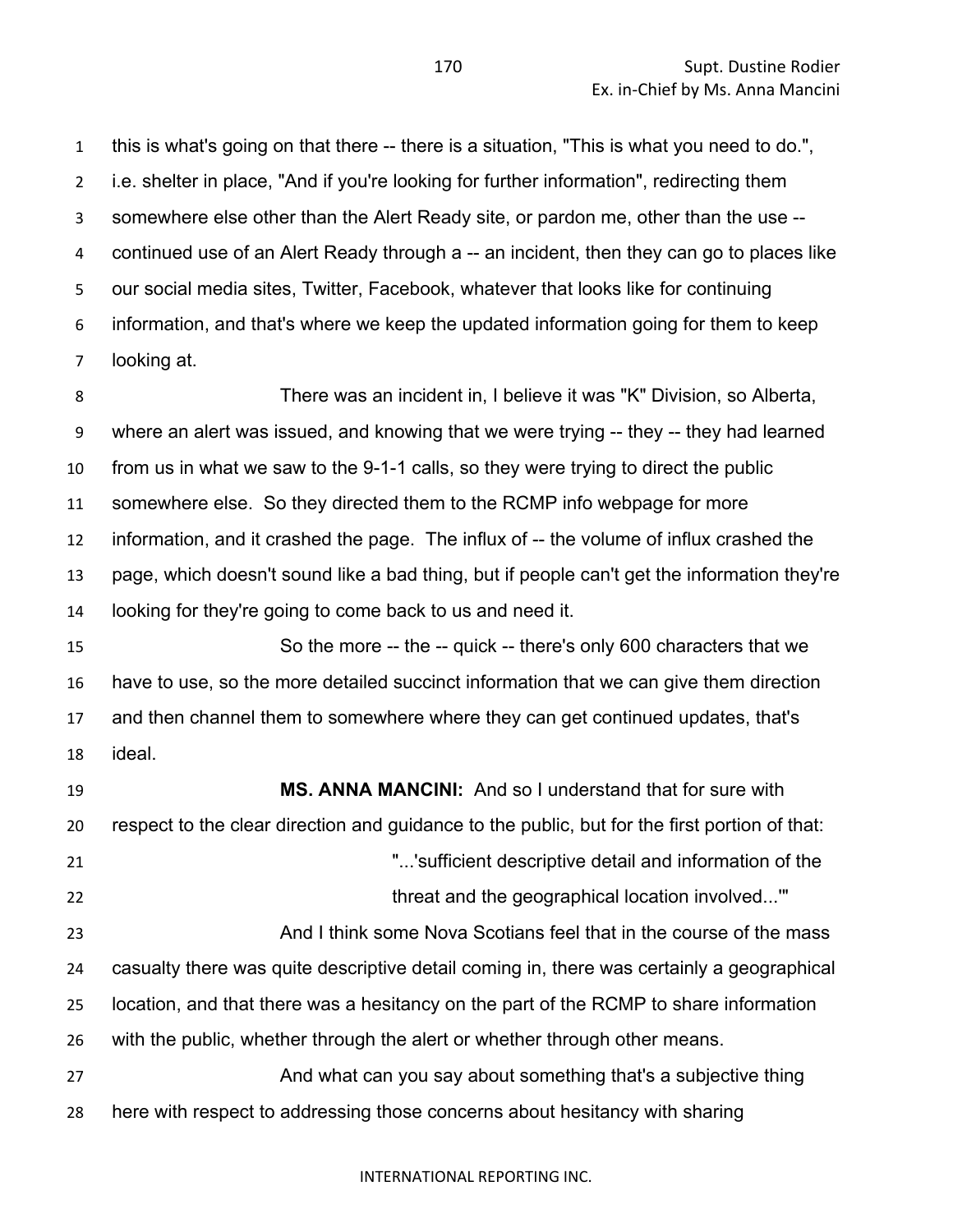information?

 **SUPT. DUSTINE RODIER:** Well now, we know with -- I should back up. So as far as Strategic Comms and the information they put out, I think I've clarified that I had no involvement, I never have been involved in any of the messaging from Strategic Comms, contrary to what was out in the media. I don't have access to the RCMP Twitter page, I've never used it. I don't have Twitter myself. So that was not my job.

**I can speak to the Alert Ready piece in this, and "sufficient**  descriptive detail" would be for the case of, say it's an active shooter. We will say, "Active shooter in such and such an area. Shelter in place.", or whatever the call to action is. "For more information, go to RCMP, Twitter or Facebook.", whatever that looks like. So I can -- I can tell you that. We have used it for other incidents, not just an active shooter situation.

 The problem is there's a -- there's quite a few things that need to be updated with Alert Ready if policing are going to use it. And I think you heard from an expert at the CACP, Canadian Association Chiefs of Police level, that the opportunity to have input into that at the beginning wasn't, wasn't there, which is highly unfortunate. But for us, we have used it, but we've had to modify how we've used it to make it work. For example, we've had two instances of missing children this year. One was in Preston and one was in, I believe Pictou just recently. And in both of those cases, Amber Alert -- it didn't -- neither case met the criteria for Amber Alert, and Amber Alert has a very strict, very strong criteria. In these two cases, it didn't meet that, but we wanted to get the word out there.

 So what we had to do is use a civil emergency alert. That's the type of alert we had to use. And we chose that one because it's broadcast intrusive. And feel free to jump in if I'm not making my -- the acronyms or anything like that clear. But there are certain types of alerts that are broadcast intrusive, meaning that they will go to your TV, your radio, your cell phone, and there's those that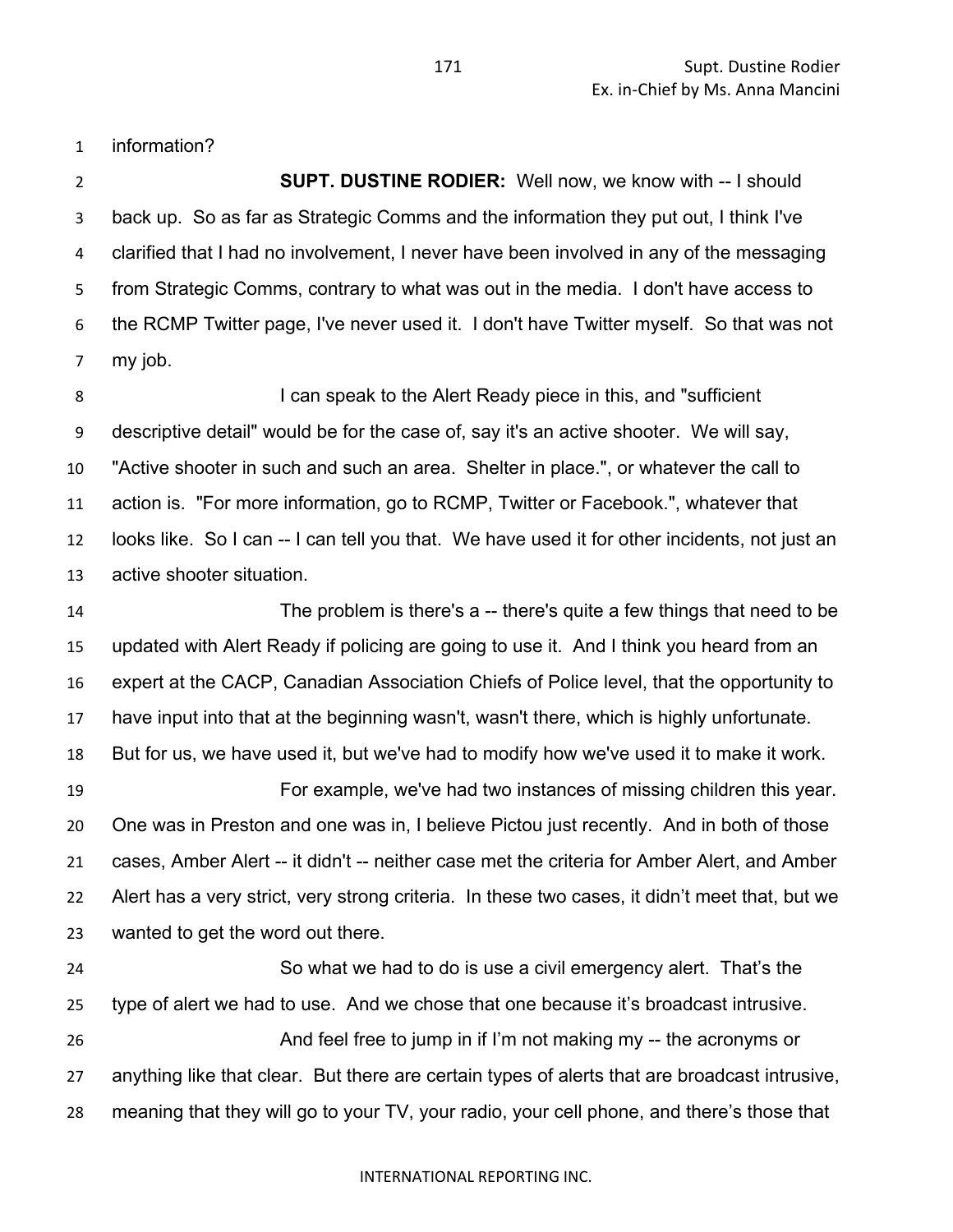are non-broadcast intrusive which won't go to that but will go to, say, the Weather Network.

 In these particular cases, we wanted to get the word out there so we wanted a broadcast-intrusive alert. Well, there's no other -- there's no other broadcast-intrusive alert that would fit this -- these particular cases, so what we did was sent out a civil emergency. We called it a missing person. We gave the same information, i.e. description, where to call, where to get more information, and we sent it out that way. So we took two kinds of -- two kinds of types of alerts and meshed them together, so it wasn't really an Amber Alert because it didn't fit the criteria, and it wasn't a civil emergency, but we made it work. **MS. ANNA MANCINI:** Okay. So if the events of April 18th and 19th were to happen again, is it your view that the RCMP would issue the Alert Ready? **SUPT. DUSTINE RODIER:** I can certainly tell you with the efforts that we've made over the past two years, the amount of work we've done, the standard operating procedures, the policies, the training, the mitigation strategies, with all of that in place, I can absolutely tell you that Alert Ready would be considered by everybody because we know about it now. We know what happens. We know how it works. Every time we use it, we learn something new and we share that information with everybody around us so they know, heads up, this is what happened the last time we used it. So absolutely, it would be considered. I can't guarantee, as I said before, that Alert Ready is going to be used in every single police incident. That's -- you're -- the decision-makers have to weigh the pros of using it and -- the risks and the benefits of using it and to ensure that utilizing the system is not going to negatively impact public safety and police safety. So it absolutely would be considered. **MS. ANNA MANCINI:** Commissioners, that's -- those are my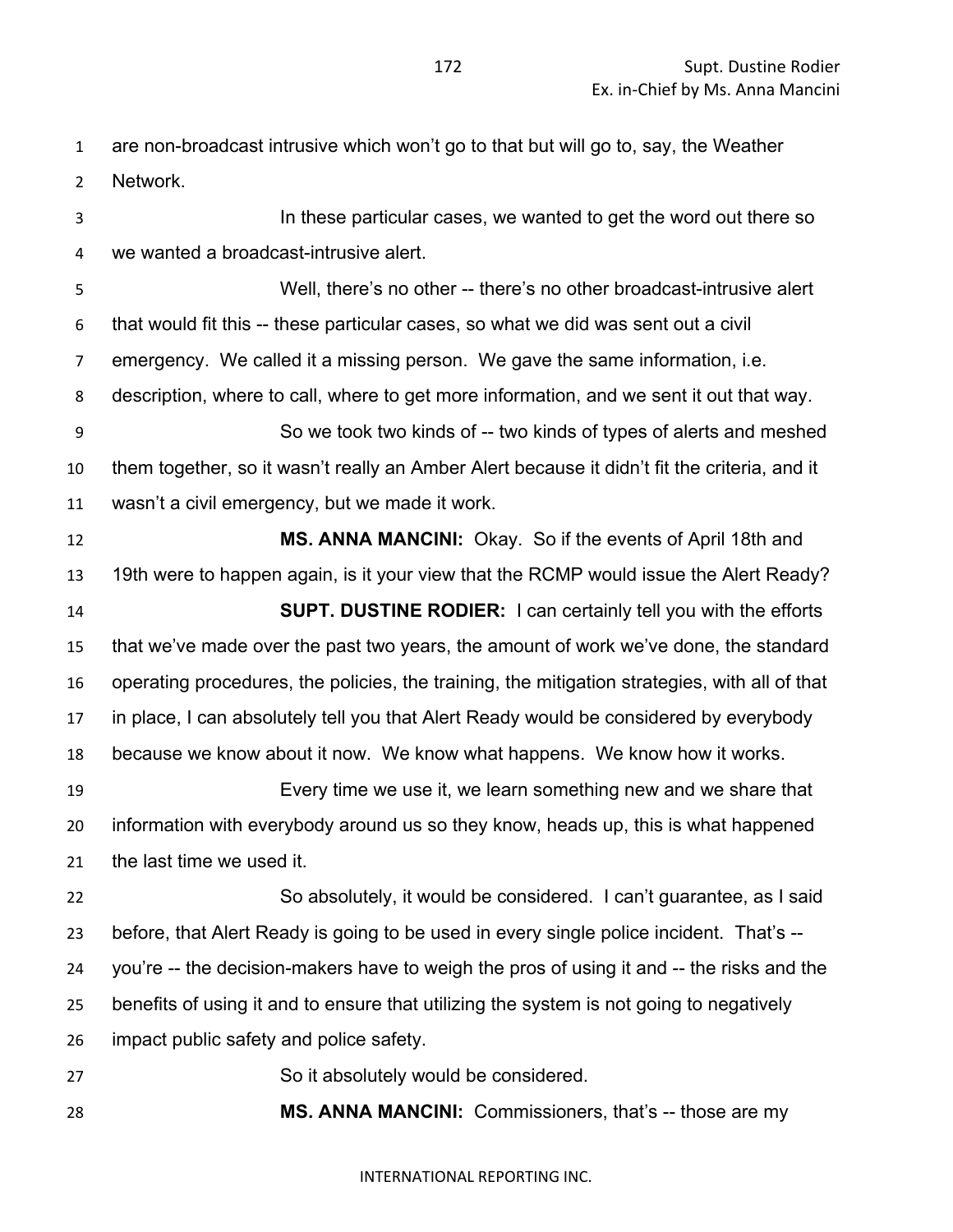| $\mathbf{1}$   | questions for Superintendent Rodier.                                                 |
|----------------|--------------------------------------------------------------------------------------|
| $\overline{2}$ | I know my friends will have some, so if we could engage in the                       |
| 3              | caucus process.                                                                      |
| 4              | <b>COMMISSIONER MacDONALD:</b> Thank you, Ms. Mancini, and                           |
| 5              | thank you, Superintendent Rodier, for being here so far.                             |
| 6              | And the process we'll follow is we'll break now. We'll say 20                        |
| 7              | minutes. If you need more time, Ms. Mancini, certainly let us know.                  |
| 8              | And Superintendent Rodier, Ms. Mancini and other Commission                          |
| 9              | Counsel will meet with Participant Counsel to determine further questions to ask you |
| 10             | and who will ask them.                                                               |
| 11             | So thank you, and we'll break for 20 minutes. And again, if you                      |
| 12             | need more time, let us know.                                                         |
| 13             | Thank you.                                                                           |
| 14             | MS. ANNA MANCINI: Thank you.                                                         |
| 15             | REGISTRAR DARLENE SUTHERLAND: Thank you.                                             |
| 16             | The proceedings are now on break and will resume in 20 minutes.                      |
| 17             | --- Upon breaking at 4:33 p.m                                                        |
| 18             | --- Upon resuming at 5:06 p.m.                                                       |
| 19             | <b>REGISTRAR DARLENE SUTHERLAND: Welcome back. The</b>                               |
| 20             | proceedings are again in session.                                                    |
| 21             | <b>COMMISSIONER MacDONALD:</b> Thank you, everyone. We'll ask                        |
| 22             | Superintendent Rodier to return, please.                                             |
| 23             | <b>DUSTINE RODIER, Resumed:</b>                                                      |
| 24             | <b>COMMISSIONER MacDONALD:</b> Thank you again,                                      |
| 25             | Superintendent Rodier. Four counsel will be asking you questions and they'll come -- |
| 26             | when they come up, they'll let you know who they represent.                          |
| 27             | <b>SUPT. DUSTINE RODIER: Thank you.</b>                                              |
| 28             | <b>COMMISSIONER MacDONALD:</b> Thank you. And I think Mr.                            |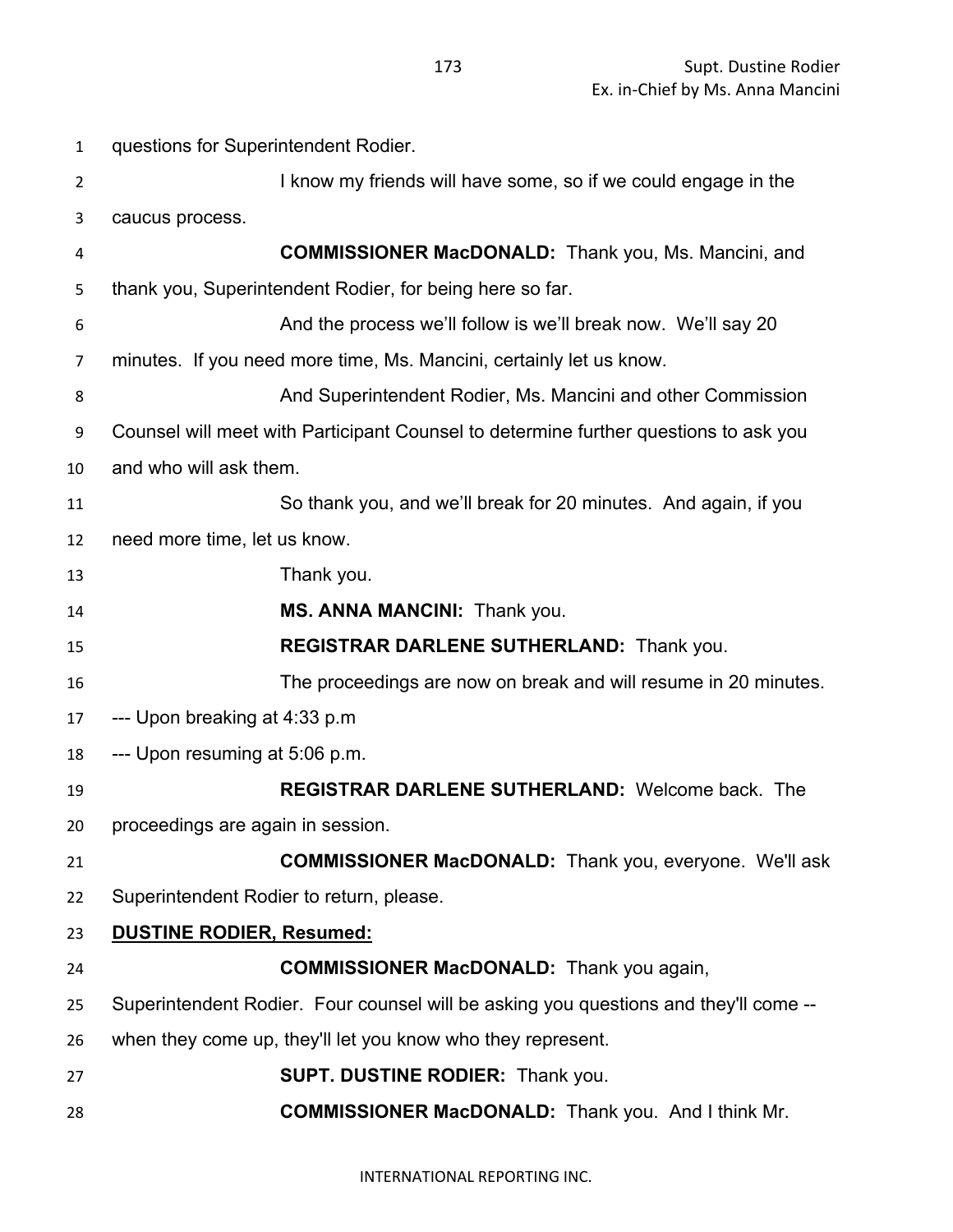MacDonald, you're first?

| $\overline{2}$ | <u>--- CROSS-EXAMINATION BY MR. THOMAS MacDONALD:</u>                                             |
|----------------|---------------------------------------------------------------------------------------------------|
| 3              | MR. THOMAS MacDONALD: Good afternoon, Superintendent.                                             |
| 4              | My name is Thomas MacDonald, and I am Counsel to Tara Long, whose brother Aaron                   |
| 5              | Tuck was killed in Portapique on the 18 <sup>th</sup> , and also Scott McLeod, whose brother Sean |
| 6              | McLeod was killed in Wentworth on the 19 <sup>th</sup> .                                          |
| $\overline{7}$ | I wanted to start out, and we have the reference with the Registrar,                              |
| 8              | with this morning's exhibit, the Foundation Document Exhibit 2001, RCMP Public                    |
| 9              | Communications April 18-19, 2020. If we could, to start, please, Registrar, at page 71,           |
| 10             | paragraph 144, please?                                                                            |
| 11             | Superintendent, you've read this document, have you, before?                                      |
| 12             | <b>SUPT. DUSTINE RODIER: I have, yes.</b>                                                         |
| 13             | MR. THOMAS MacDONALD: Perfect. So if you feel the need to                                         |
| 14             | read it again, you'll let me know; otherwise, I'll just jump into it. In this paragraph 144,      |
| 15             | you were giving a statement to the Mass Casualty Commission. And it says right at --              |
| 16             | almost at the bottom, for about three lines from the bottom,                                      |
| 17             | "Insp. Rodier also told the Mass Casualty                                                         |
| 18             | Commission that the decision to issue a public alert                                              |
| 19             | should have gone through the CIC, not OCC,                                                        |
| 20             | "[b]ecause the CIC has overarching command of the                                                 |
| 21             | entire operation." "                                                                              |
| 22             | Now I know what CIC and OCC mean, but could you just tell us for                                  |
| 23             | the benefit of anyone watching what the acronyms mean?                                            |
| 24             | <b>SUPT. DUSTINE RODIER: Certainly. So CIC is the Critical</b>                                    |
| 25             | Incident Commander.                                                                               |
| 26             | <b>MR. THOMAS MacDONALD: Right.</b>                                                               |
| 27             | <b>SUPT. DUSTINE RODIER:</b> And the OCC is the Operational                                       |
| 28             | <b>Communications Centre.</b>                                                                     |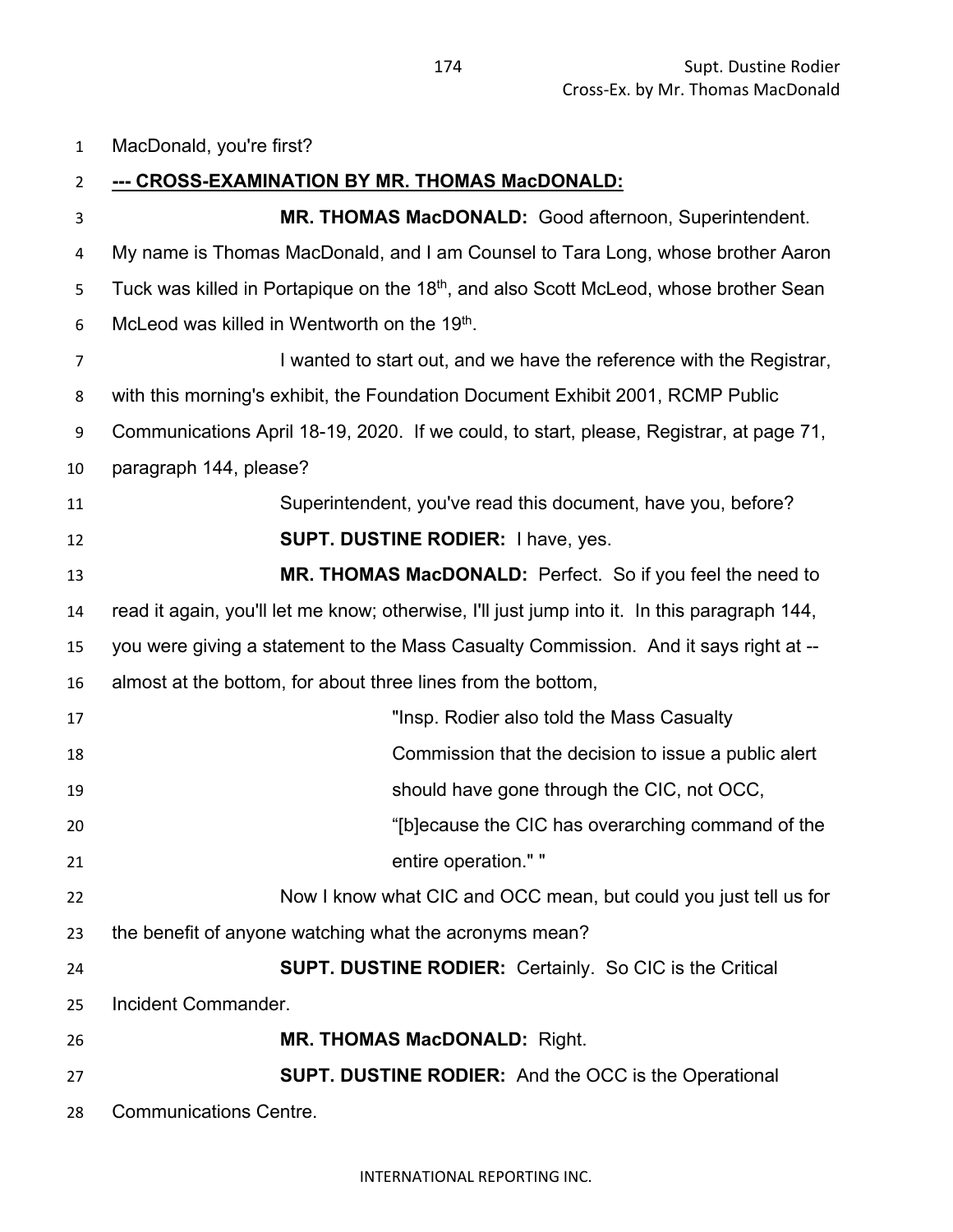**MR. THOMAS MacDONALD:** And so now, two years later, if there was a critical incident of this type arising again, has this been changed in terms of who makes the decision?

 **SUPT. DUSTINE RODIER:** It depends. As you may recall, I was talking earlier today about the training that we put our leadership and decision makers through, so from the criminal operations officer, the district policing officers, Glen and myself, the critical incident commanders, and the risk managers. So depending on the situation, if the incident, whatever that incident may be, is being dealt with by the district, so the critical incident package has not been called out, it could be the district policing officer that authorizes the deployment of Alert Ready. In that case, the risk manager would issue the alert. In the case of a -- when the Critical Incident Package has been called out, a decision like that would go through the critical incident commander, and then the request would be carried out by the risk manager and the OCC.

 **MR. THOMAS MacDONALD:** Okay. So to jump a little bit, I heard you say almost at the end of your evidence when Ms. Mancini was asking you questions, she asked whether -- if there was a incident similar to Portapique, would Alert Ready be used, and your answer, as I understood it, was it would absolutely be considered. And I also heard your evidence in terms of what -- these are my words, what flaws the RCMP sees potentially in the use of the Alert Ready system, and why it may not be used, and what it would be used for.

**SUPT. DUSTINE RODIER:** M'hm.

 **MR. THOMAS MacDONALD:** But going back to Ms. Mancini's question and your answer, if it was to be used, who makes that decision in the RCMP? **SUPT. DUSTINE RODIER:** Again, it depends on the situation. So if you're --- **MR. THOMAS MacDONALD:** So Portapique again.

**SUPT. DUSTINE RODIER:** Portapique again?

**MR. THOMAS MacDONALD:** I don't mean to interrupt you. Yes.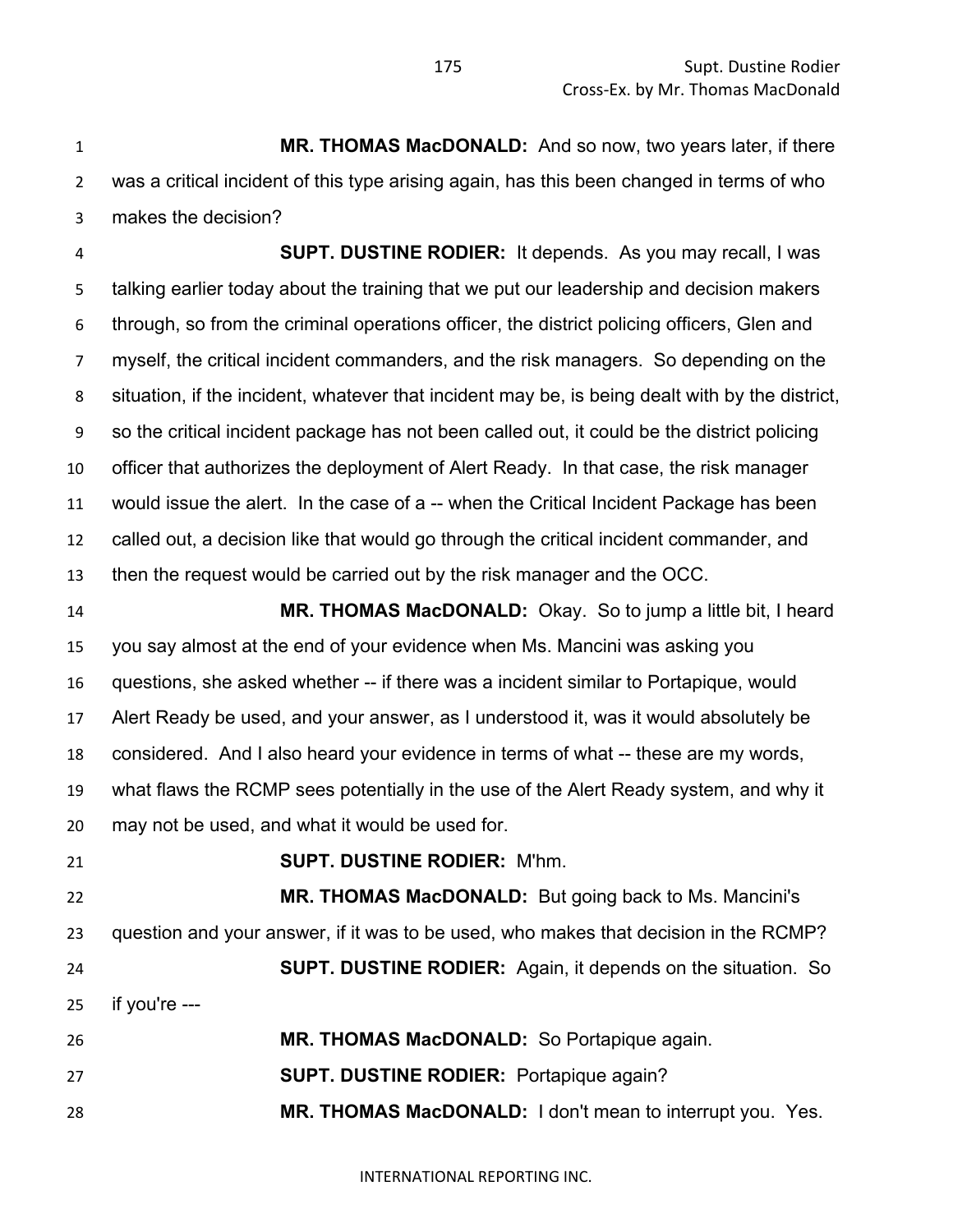**SUPT. DUSTINE RODIER:** It would have been the critical incident commander who made that decision. **MR. THOMAS MacDONALD:** Okay. And the critical incident commander has the authority to make that decision without going to above his or her head? **SUPT. DUSTINE RODIER:** He wouldn't -- they wouldn't need that permission --- **MR. THOMAS MacDONALD:** Right. **SUPT. DUSTINE RODIER:** --- to go -- they could just --- **MR. THOMAS MacDONALD:** Okay. **SUPT. DUSTINE RODIER:** --- say this is what we're doing, and the risk manager would make that happen. **MR. THOMAS MacDONALD:** Did the RCMP since this incident happen ever give consideration, special consideration to how the alert system, any kind of an alert system with a critical incident would be rolled out in a rural area versus an urban area? So for example, special considerations because it's a rural area, have they turned their mind to that, the RCMP? **SUPT. DUSTINE RODIER:** Absolutely. So I'm going to back up a little bit. So in addition to the other steps that we're taking provincially, nationally, also, we've been lobbying for updates to the Critical Incident training. So the course training standard, I'm sure you heard from Staff Sergeant Jeff West, that it's a national program. It is accredited. And we saw the benefit of raising awareness at the national level. So we've actually -- as of April this year, I just got confirmation that the Critical Incident Commander Course Training Standard has been updated to include alerting, which is fantastic. The more people we can train on this tool, the better. In addition to that, it's going to be deployed in -- or not deployed -- it's going to be included in any of our Initial Critical Incident Response training, and then further training from there. So there's also going to be training for general duty members and training for risk managers that may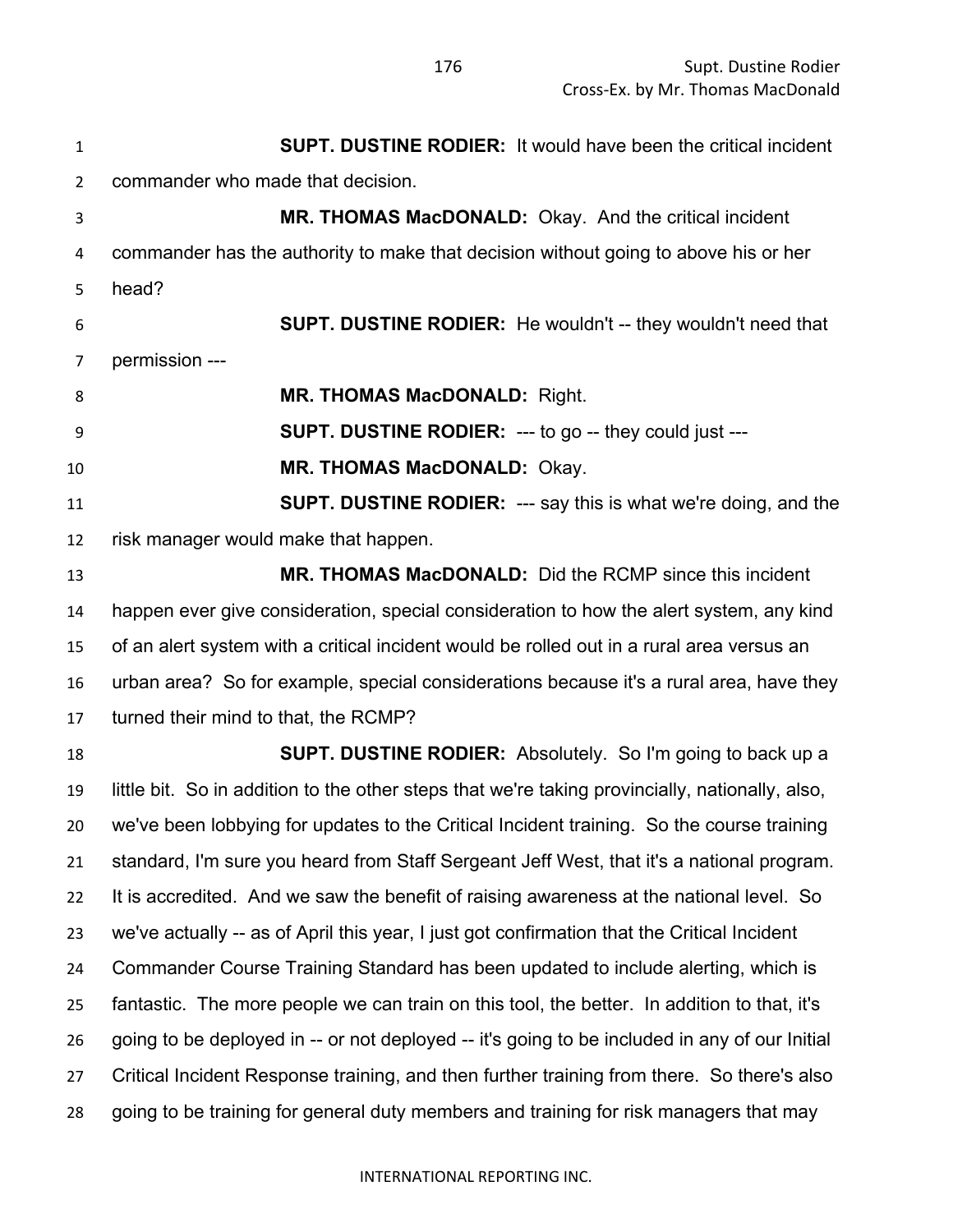not have it yet.

 So as far as the CIC in this particular case, they would have been able to make that decision, had we had what we have now.

 **MR. THOMAS MacDONALD:** And just to come back to the scenario where the CIC would make the decision if it was a Portapique incident again, can you offer any evidence based on your years in the RCMP and your role and now you're a superintendent in terms of why would it be considered as opposed to automatically triggered if it was Portapique again?

 **SUPT. DUSTINE RODIER:** M'hm. It certainly has to be -- it has to be considered, because there is a risk to using the system. It -- we already know, we've talked a lot about it today, of the influx of 9-1-1 calls. There's also, if we put information out using the Alert system, how is that going to impact victims? We could have a victim, say, they're hiding in a closet somewhere and their only way to get a hold of us, they're on the phone with us on 9-1-1, and if the perpetrator is in the house with them somewhere searching for them, if we send the alert out, their phone is going to explode. So that would be a direct risk to the victim. It could be -- so there's the public safety piece and then there's also the officer safety piece.

 So we have had experience with deploying it and the perpetrator has had a cell phone on him, and using the alert and deploying the alert has changed his behaviour and made him do something he potentially wouldn't have done. So we've seen that, and we've had to adapt and that's certainly something that our critical incident -- or whoever the decision maker is has to consider, has to consider the risk to public safety and the risk to officer safety. And then if we're good, if we can mitigate the risks and still send the alert out, then we can do it.

 So it's not as simple of saying, like I said before, every police incident we're going to send an alert out. We can't say that because every situation's different, circumstances may change. A lot of these incidents are, as we all know in this particular case, very fluid and very dynamic. So we may make a decision at one point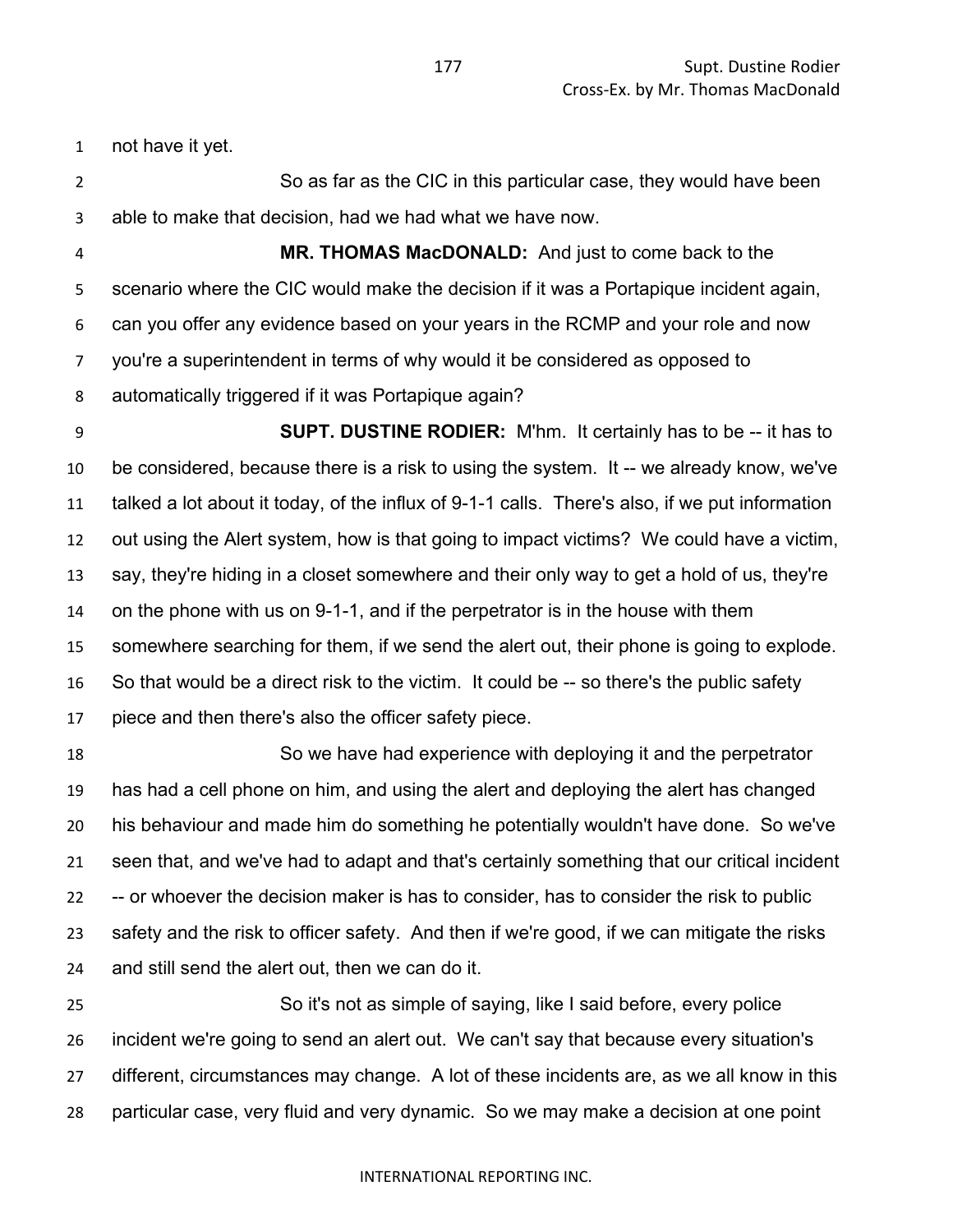not to use it at this time, but if circumstances change in that same situation, we may then make the decision, okay, this is the time we're going to use it because circumstances have changed, the risk to public safety is no longer there, now we can deploy it and we would. **MR. THOMAS MacDONALD:** Okay. **SUPT. DUSTINE RODIER:** So, sorry, I just realized, going back to your other question about the rural piece --- **MR. THOMAS MacDONALD:** Yes. **SUPT. DUSTINE RODIER:** --- we have, we've actually used it in urban and rural settings. You would have heard from Rod Legge from EMO talking about the benefits of the system and also the limitations. So it -- as he said, it does work off of cell towers. If there's no cell tower coverage, people may not get the alert. If they don't have a cell phone that works with 4G, they may not get the alert. If they're not -- if they have their phone off, or they're not listening to the TV or the radio, they may not get the alert. There are situations that we've come across that have really complicated things, but we've learned from it, where people will come into an area. Their cell phone will hit the cell tower that we've sent an alert on, and they'll get the alert six, eight hours later. And it's caused confusion because all of a sudden, people think that there's a situation going on, when in fact, that was six or eight hours ago, and it's done. So it's not a perfect system, by any means, but it absolutely has the benefits and we've seen the benefits of it. I've talked about situations where we've deployed it and it's been great. It's a tool for us. So there's all of these factors that need to be considered. And every time we use it, we learn something new. So something simple as using the city,

because we have to say in the narrative what area we're talking about, so to use the

 town -- the Sackville, to us, Sackville is Nova Scotia. Well, to other people, Sackville might be Sackville, New Brunswick. So that is -- that -- all of these things have to go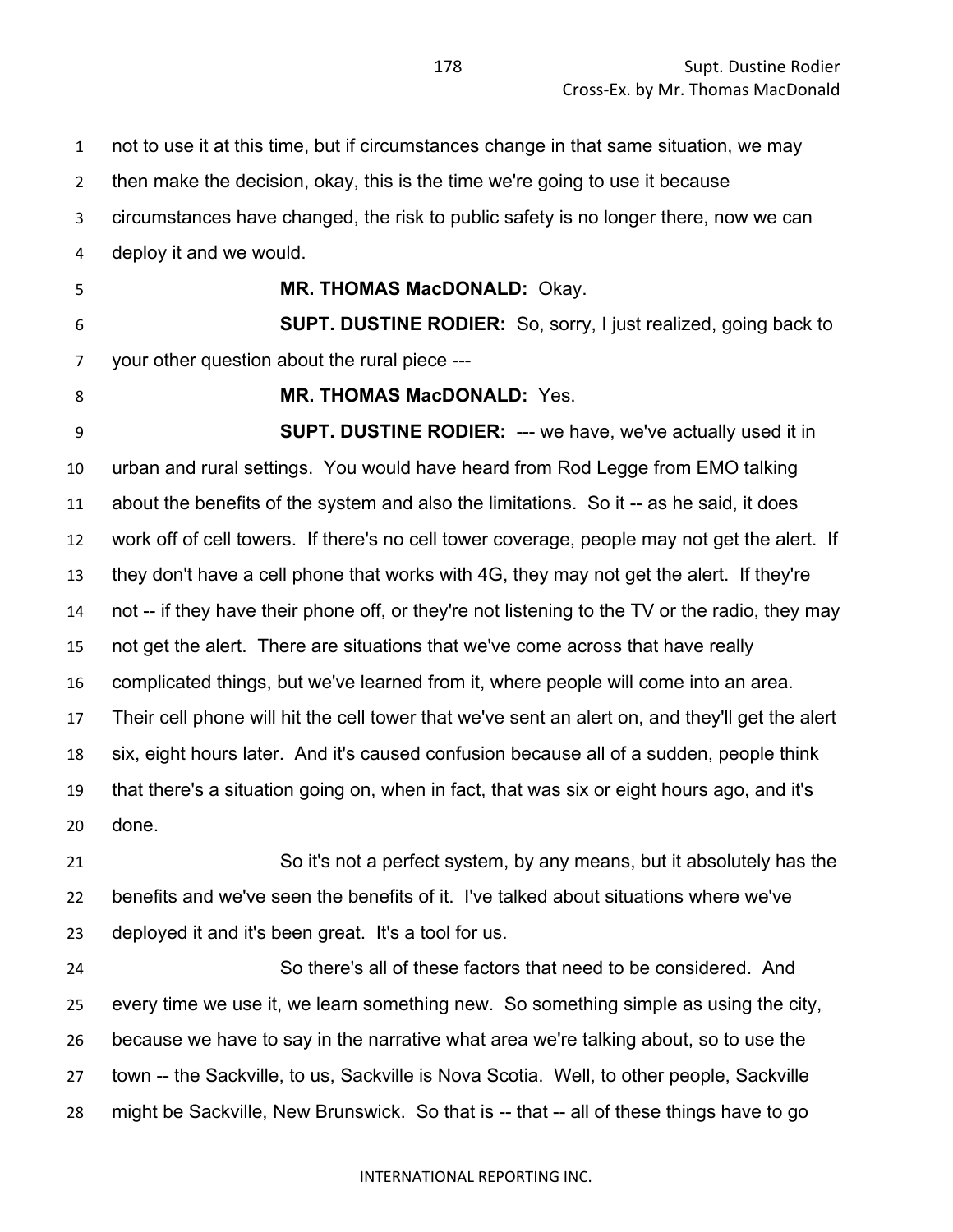into the decision -- pardon me, the decision-making process as to whether we're going to deploy, and if we are, what -- when is the best time, the safest time to do that.

 **MR. THOMAS MacDONALD:** So going back to your comments, your evidence a moment ago about some of those folks in a rural area, I assume, who for the reasons you've outlined wouldn't get an alert, what has the RCMP done to try to ensure that they do get some type of an alert, especially in rural areas?

 **SUPT. DUSTINE RODIER:** Certainly. So the one particular instance -- pardon me -- I'm talking about is we had a police incident in Meat Cove, so very, very rural, very remote area. And as soon as, in that instance, we deployed the alert, and found out that it wasn't effective as it could be, given the cell -- pardon me, the cell tower coverage, we reported that up to the province, as we do with any time we deploy the Alert Ready system. We always report to the province for best practices, for identifying shortcomings that all -- every time we use it, I said we learn something new. In this particular case, we learned that the remoteness of the area that we were working in was a challenge not only for just communications in general, cell coverage in general, but it also impacted the Alert system. So work is now being -- I'm not sure of the status of it yet, but I know through our IMIT director that work was done to -- or work was going to be looked at to see if they could improve cell coverage in that particular area.

 **MR. THOMAS MacDONALD:** You mentioned this morning in your evidence, you referenced Australia this afternoon, sorry, and your view was Australia works with Alert Ready because they have -- and these are my words -- a system in place. Do you know what the difference is? What do they have that we, as in Canada, do not have? What does the Australian Federal Police, which I guess is the RCMP's counterpart in Australia, have in terms of Alert Ready and its use that the RCMP doesn't have?

 **SUPT. DUSTINE RODIER:** So I would take it one step farther out to say that I believe that it works there as well as it does for them because of the governance and the structure they have at the federal level. So here in Canada,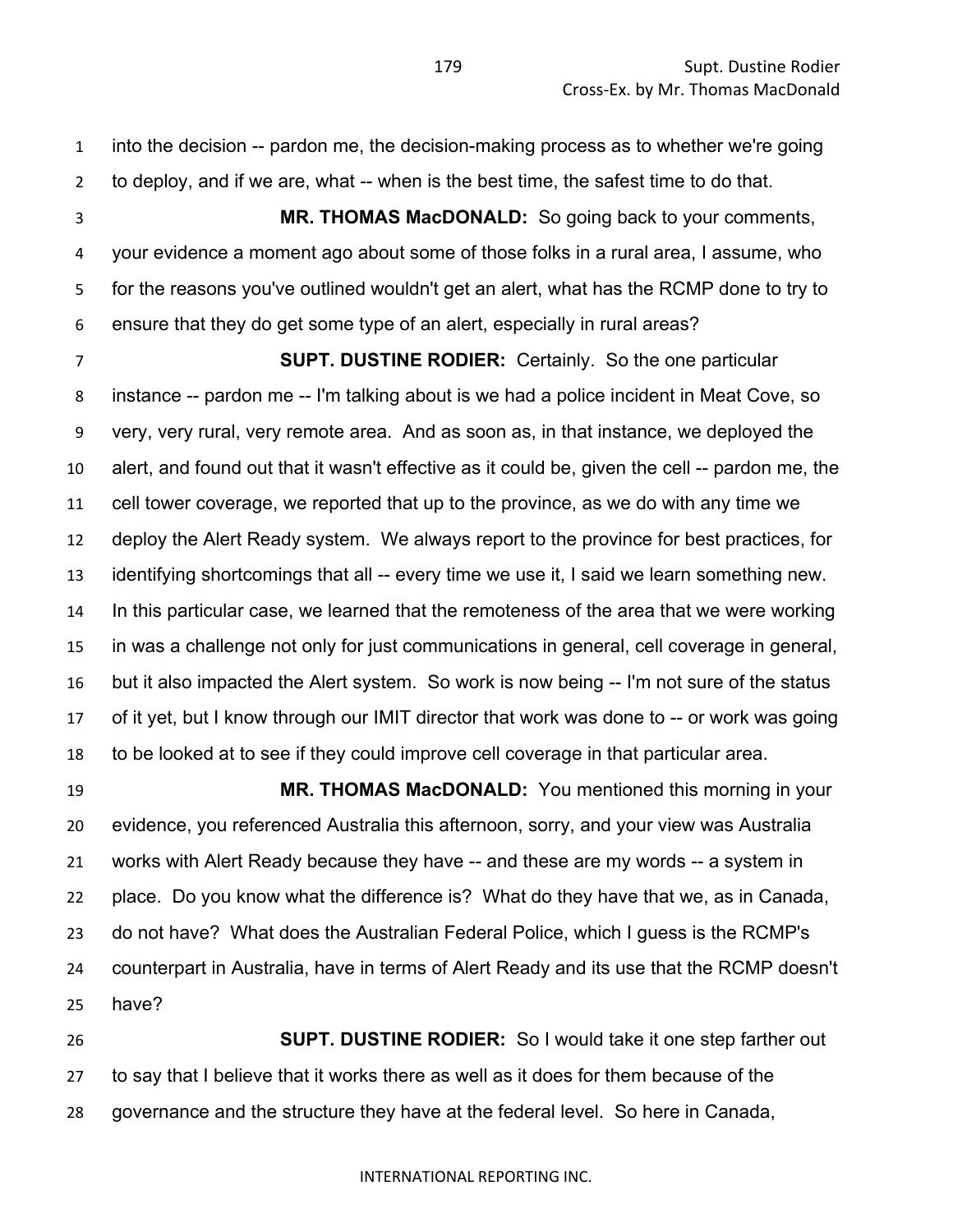Pelmorex, which is essentially the Weather Network, this is their system. So I think the Australian expert that was here talking was -- that was surprising to him that a private company would have overall governance over a public safety system. In Australia, the difference is theirs is federal, and the federal -- the government oversees it. I believe that there are changes that we can make in Canada to not mirror, essentially, but to look at their systems and see why it works for them.

 One of the other things that I talked about earlier today was their public awareness. Everybody knows, from his -- from what he was saying, what public alerting is. It's common language. Up until April 2020, it was not common language here in Nova Scotia. We're doing the best we can to change that because we do see -- we want the public to understand when the police would use -- what -- first of all, what is alerting, what can it do in public safety outside of weather events and floods or fires, that kind of thing, wild brush fires? What can we do in Nova Scotia and across Canada in public safety to raise awareness, to train people, to show them these are the situations that alerting could be used, these are the -- these are the risks, these are the benefits?

17 And when people are -- either come here or they live here and they're -- the alert goes off on their phone, they know not to call 9-1-1. They know to follow the instructions that is -- are given to them and then take action, whether it be following social media.

 And we're not just talking about police. This could be used for fire agencies, it could be used for, really, any public service as long as all of those processes are in place.

 So we need that federal oversight. We need the support from -- from the federal government working hand in hand with agencies like Canadian Association of Chiefs of Police to develop a robust system to support -- to support the use of this tool.

**MR. THOMAS MACDONALD:** And do you know where that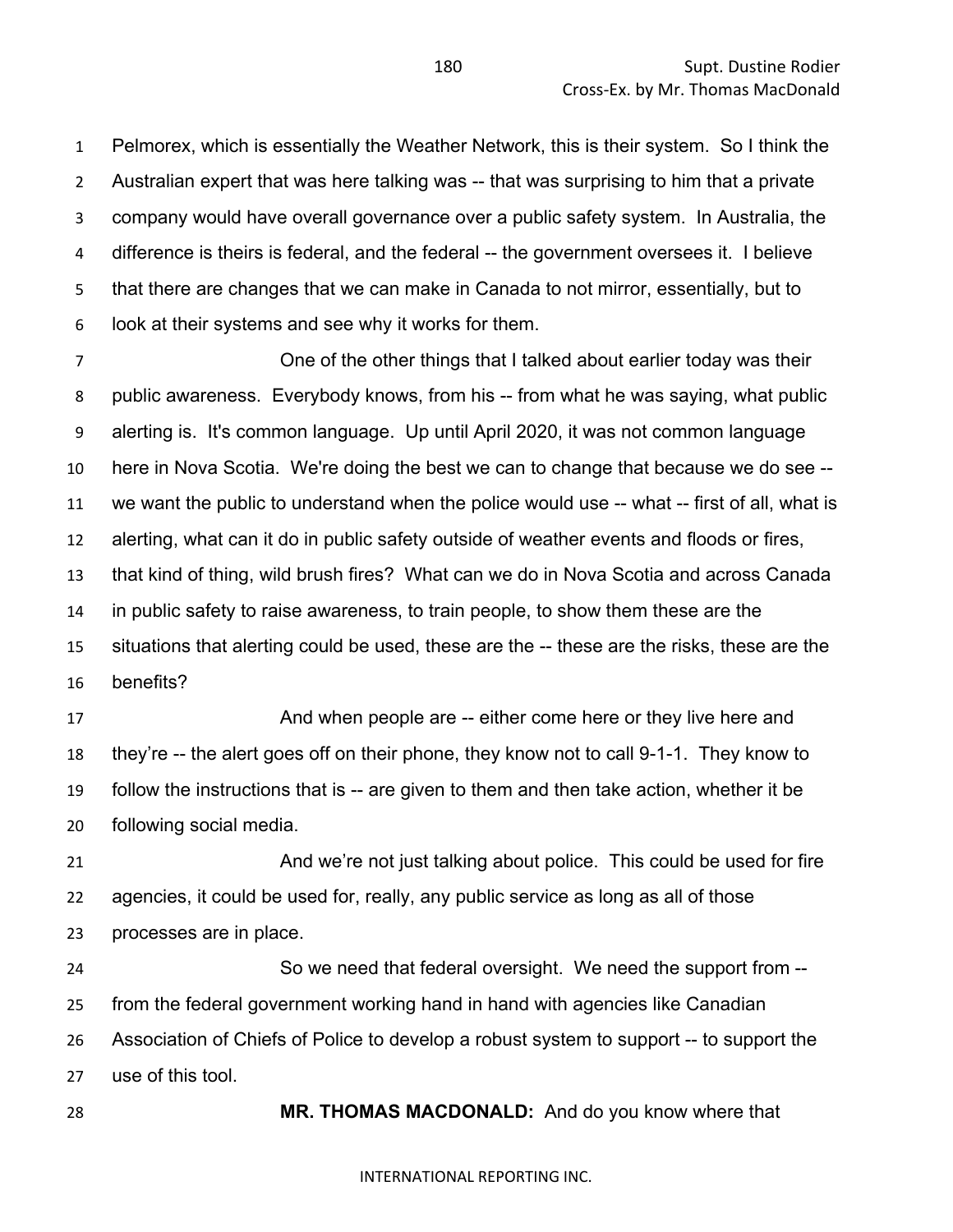potential or real federal government support stands today? **SUPT. DUSTINE RODIER:** I know there's work through the CACP, that they've been working very hard to raise awareness, to get a seat at the table. Here provincially, we've been doing this same. We have, like I said, a strong working relationship with EMO and they get it. They get it because we have done a lot of work with them to show them how -- how the using alerting isn't as easy as it sounds when it comes to policing. So EMO gets it, and they're doing what they can -- Paul Mason is doing what he can at the SOREM table to get that word out there, but really, at the end of the day, it's -- it -- this system belongs to a private company. Perhaps I feel like it should be at the Public Safety Canada responsibility and that policing across the country -- really, any public safety agency across -- organization across the country, whether it's CCP or Paramedic Chiefs of Canada, whatever that looks like, that they have a seat at the table and can work with Public Safety Canada to turn this into something that Australia has. **MR. THOMAS MACDONALD:** So is money the driver to come to a bottom line? Is money the --- **SUPT. DUSTINE RODIER:** Money is always a driver, but in a situation when it -- when it -- certainly when it comes to public safety, it has to be -- it has to be the focus. The more we use it, we are happy to share all of our lessons learned and we have done that all across the country. We've shared all our RCMP divisions. We've shared with CACP. And the more -- the more that police agencies learn, the better the system is going to be to use as a tool. **MR. THOMAS MACDONALD:** Those are my questions, Superintendent. Thank you. **SUPT. DUSTINE RODIER:** Thank you. **MR. THOMAS MACDONALD:** Thank you, Chief Commissioner.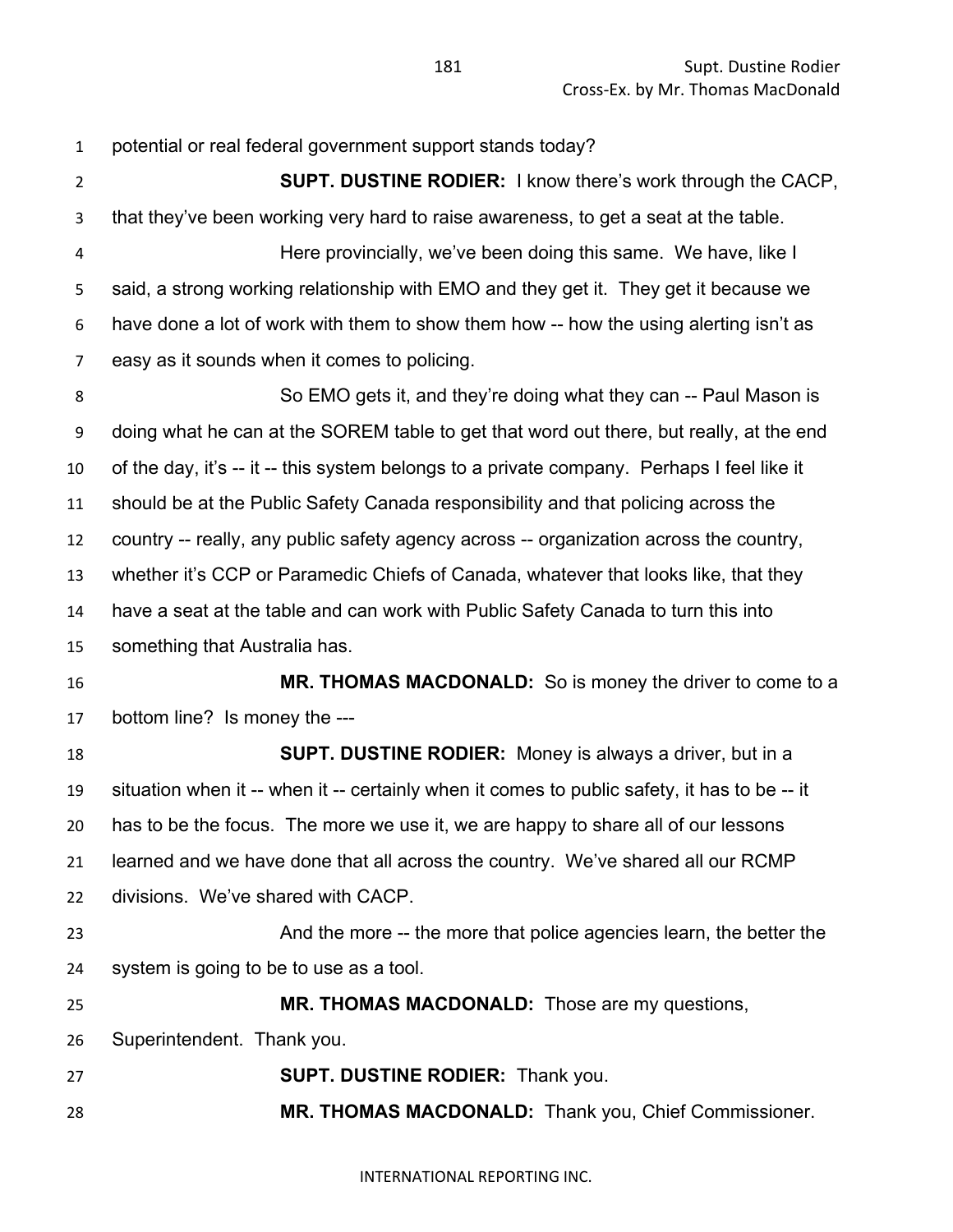| $\mathbf{1}$   | <b>COMMISSIONER MacDONALD:</b> Thank you, Mr. Macdonald.                                    |
|----------------|---------------------------------------------------------------------------------------------|
| $\overline{2}$ | Mr. Bryson?                                                                                 |
| 3              | <u>--- CROSS-EXAMINATION BY MR. JOSHUA BRYSON:</u>                                          |
| 4              | MR. JOSHUA BRYSON: Good evening, Superintendent.                                            |
| 5              | <b>SUPT. DUSTINE RODIER: Hi.</b>                                                            |
| 6              | MR. JOSHUA BRYSON: My name is Josh Bryson. I represent the                                  |
| 7              | family of Peter and Joy Bond ---                                                            |
| 8              | <b>SUPT. DUSTINE RODIER:</b> Nice to meet you.                                              |
| 9              | MR. JOSHUA BRYSON: --- who resided in Portapique.                                           |
| 10             | Nice to meet you as well.                                                                   |
| 11             | I'll try to be very expeditious. I know the hour, so I'll proceed with --                   |
| 12             | in haste here and try to communicate my questions.                                          |
| 13             | So first, I just want to go back to the -- one of the concerns you                          |
| 14             | raised was the -- was the influx of 9-1-1 calls that would occur if the Alert Ready         |
| 15             | program was used here.                                                                      |
| 16             | So the local experience, are you relying on the April 24th incident                         |
| 17             | when the Ready Alert was used and then this other example where you said a website          |
| 18             | crashed. Is that the empirical data you're using for the -- for the local experience of how |
| 19             | Nova Scotians would react?                                                                  |
| 20             | <b>SUPT. DUSTINE RODIER:</b> There's more than that. There's more                           |
| 21             | examples than that.                                                                         |
| 22             | So there's April 24th scenario that I already talked about, knowing                         |
| 23             | the call volume that we were dealing with on the 18th and 19th and then on June the         |
| 24             | 5th, there was an escaped prisoner that the province chose to issue an alert without        |
| 25             | consultation with us. And in that case, we had another five minutes' notice, so we didn't   |
| 26             | have time to call in extra resources ---                                                    |
| 27             | MR. JOSHUA BRYSON: Do we have stats on that one?                                            |
| 28             | Sorry. I'll just interject as you're going through each example.                            |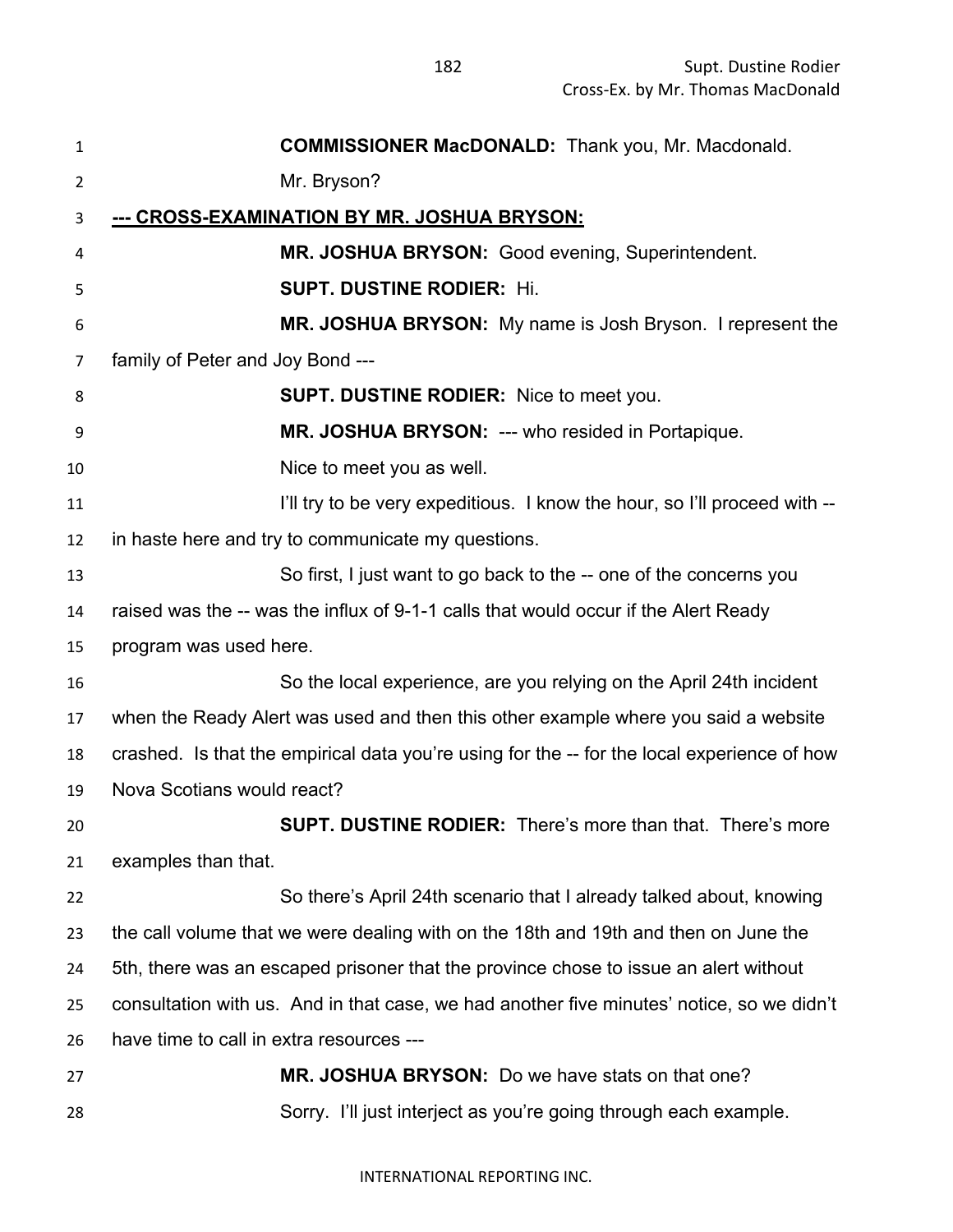**SUPT. DUSTINE RODIER:** Sure. Yeah. Certainly. 2 I don't have them right with me, but I can tell you just off the top of my head because I presented to the province right after that incident -- shortly after that incident and it was about the same 29 percent influx of calls that were abandoned. **MR. JOSHUA BRYSON:** Can I just talk about the 29 percent number and --- **SUPT. DUSTINE RODIER:** Sure. **MR. JOSHUA BRYSON:** --- then you can please continue, and I'll make sure you can fully answer the questions. But the 29 percent, my understanding of the 29 percent is you referred to this number as abandoned calls. But essentially, what probative value does the number have? Because it seems apparent that we don't know if these calls were, in fact, processed or not. **SUPT. DUSTINE RODIER:** Yes, we can't tell that, but what it does -- what the data does tell us is that there's an influx of calls and there's only so many calls that we're able to answer and there's no way to go back and search some of those calls if those people have hung up. But we do know that there is the overflow system. So it tells us -- it tells us that there -- there is an influx of calls and that in order to mitigate that, in order to make sure that we can answer as many calls as we can, that we can meet the -- the benchmark of the Nova Scotia -- pardon me, the EMO 9-1-1 MOU that we have, so that 90 percent calls in the first 10 seconds -- to be able to mitigate that, we have now enacted all of these. And we -- every time we deploy an alert, we do gather the stats and, like I said before, there has been instances where there hasn't been that influx of calls. So for example, in the Meat Cove, there --- **MR. JOSHUA BRYSON:** Sorry. Just before we move on --- **SUPT. DUSTINE RODIER:** Yeah.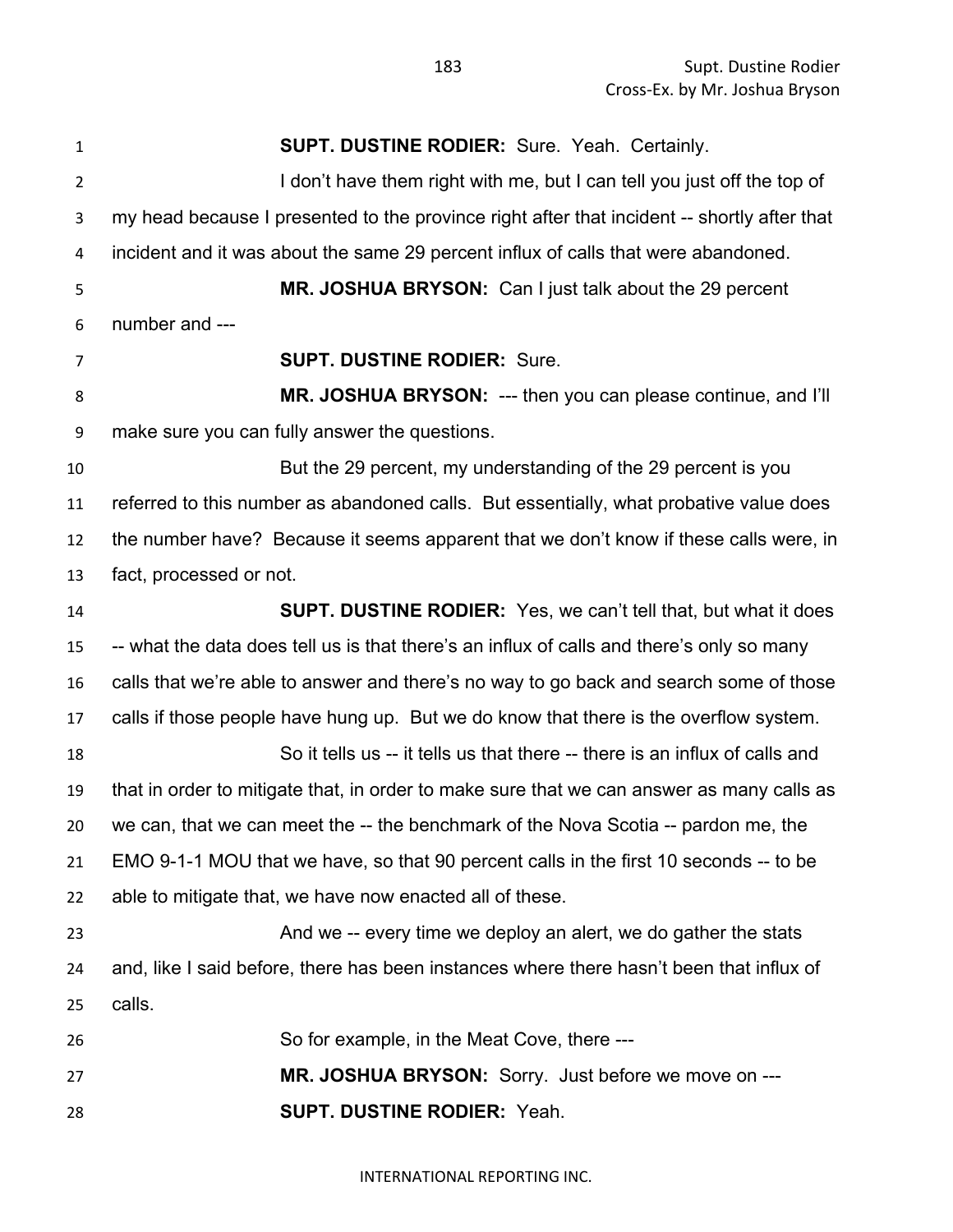**MR. JOSHUA BRYSON:** --- again, just on the 29 percent, so again, we don't know if, in fact, that 29 percent of calls could have been completely processed. **SUPT. DUSTINE RODIER:** We don't -- there's no way to tell. **MR. JOSHUA BRYSON:** And it could also be that the overflow -- that that's a reflection of the fact that the overflow system actually works, that the other call centres picked up the surplus of calls. So I guess my point is, the 29 percent number's, I guess for our purposes today, based on the information we have is kind of meaningless. Would you agree? **SUPT. DUSTINE RODIER:** No, I wouldn't agree with that at all, actually. I would say that what it tells us, as I mentioned, is there is an influx of calls. There's only so many that our call-takers can answer at a time. And hopefully any of those calls that we have no -- no way to know if that person calling 9-1-1 and hung up before we got to them was a legitimate 9-1-1 call where that person needed help. So that's --- that's where the risk comes into play. It could -- we would -- we don't want there to be a situation where somebody is calling 9-1-1 because they need help and we can't get to them either because there's an influx of calls and they hang up or --- **MR. JOSHUA BRYSON:** But do we know --- **SUPT. DUSTINE RODIER:** --- we're already on the phone with a 9-1-1 caller, so that's where the risk lies for us. **MR. JOSHUA BRYSON:** But do we know that the 29 percent is hang-ups? **SUPT. DUSTINE RODIER:** We know that some of them will be hang-ups and some of them will be calls that have gone to the overflow, but there's no way to tell who hung up because that's -- that's the way the 9-1-1 system works. **MR. JOSHUA BRYSON:** So at this stage, we don't know if it's one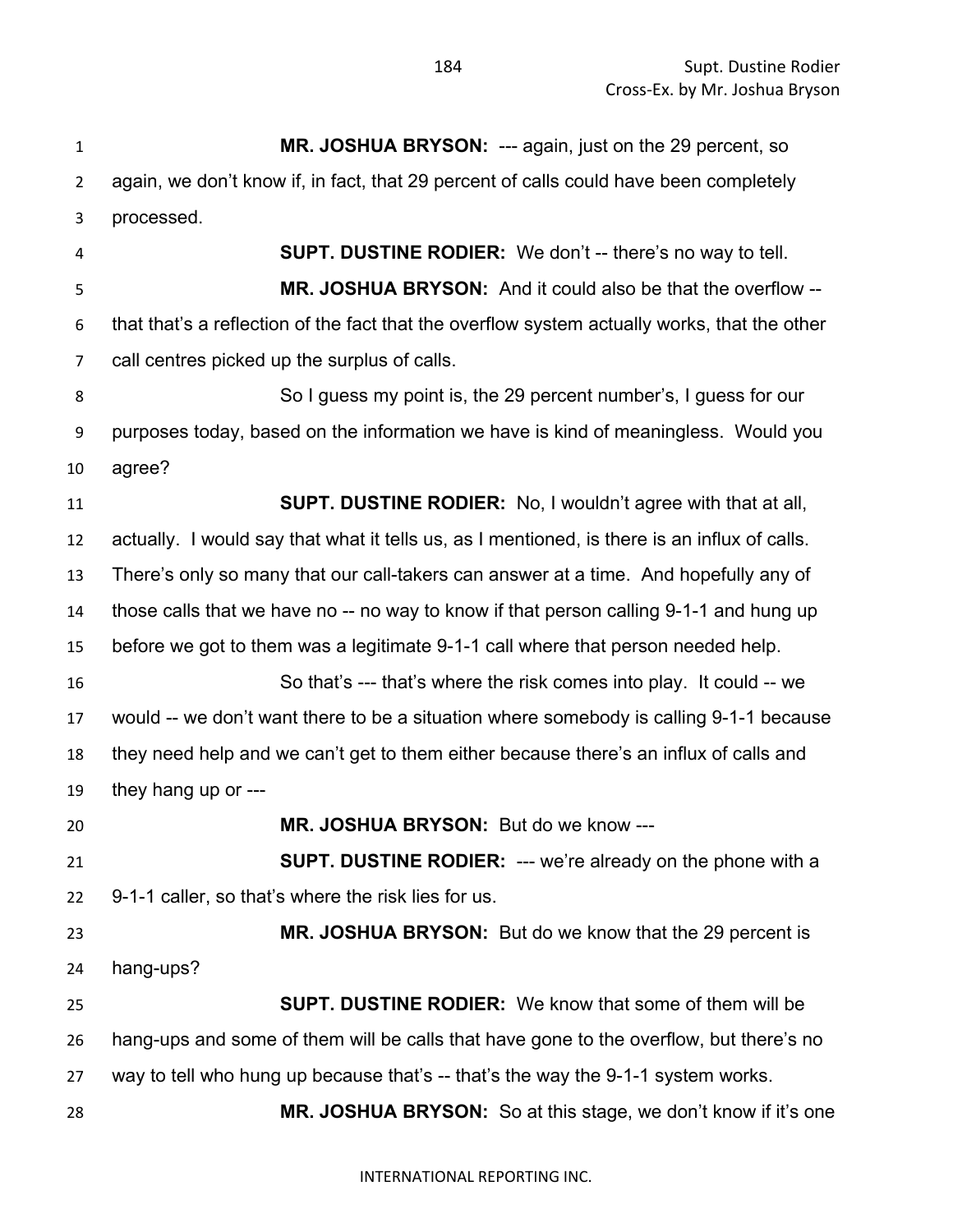| $\mathbf{1}$   | percent of callers, .1 percent of callers that hung up.                                     |
|----------------|---------------------------------------------------------------------------------------------|
| $\overline{2}$ | <b>SUPT. DUSTINE RODIER:</b> There's no way to tell.                                        |
| 3              | MR. JOSHUA BRYSON: Okay.                                                                    |
| 4              | <b>SUPT. DUSTINE RODIER:</b> We just get that -- that number.                               |
| 5              | MR. JOSHUA BRYSON: Okay. So the June 5th experience ---                                     |
| 6              | <b>SUPT. DUSTINE RODIER:</b> As far -- as far as I'm concerned, one                         |
| 7              | missed call is one too many.                                                                |
| 8              | MR. JOSHUA BRYSON: The June 5th experience, you said that                                   |
| 9              | there was an influx of 9-1-1 calls as well?                                                 |
| 10             | <b>SUPT. DUSTINE RODIER:</b> There was, yeah.                                               |
| 11             | MR. JOSHUA BRYSON: Yeah.                                                                    |
| 12             | <b>SUPT. DUSTINE RODIER:</b> And so that was the escapee where                              |
| 13             | the province issued the alert. In that case, we also saw an influx and, as I mentioned, it  |
| 14             | was about the same 29 percent. And that one we learned a lot from because -- as did         |
| 15             | the province, because it showed them that there has to be structure. There has to be        |
| 16             | who's going to be the decision-maker on this.                                               |
| 17             | It can't be somebody else deciding for us because they have no                              |
| 18             | awareness, they have no training, they have no knowledge of the impact on police            |
| 19             | operations, so that was very important -- a very important learning point for them.         |
| 20             | <b>MR. JOSHUA BRYSON:</b> So same thing with that, 29 percent,                              |
| 21             | we're not able to interpret ---                                                             |
| 22             | <b>SUPT. DUSTINE RODIER: Same thing.</b>                                                    |
| 23             | MR. JOSHUA BRYSON: --- that data?                                                           |
| 24             | Okay. Anything else besides the June 5th and the April 24th?                                |
| 25             | <b>SUPT. DUSTINE RODIER:</b> We have -- we've had several.                                  |
| 26             | There was another situation where shortly after the province was                            |
| 27             | going to issue an alert for a dog that had, unfortunately, attacked its owner and she was   |
| 28             | -- she died from her injuries, thankfully, the education that we have put in place for them |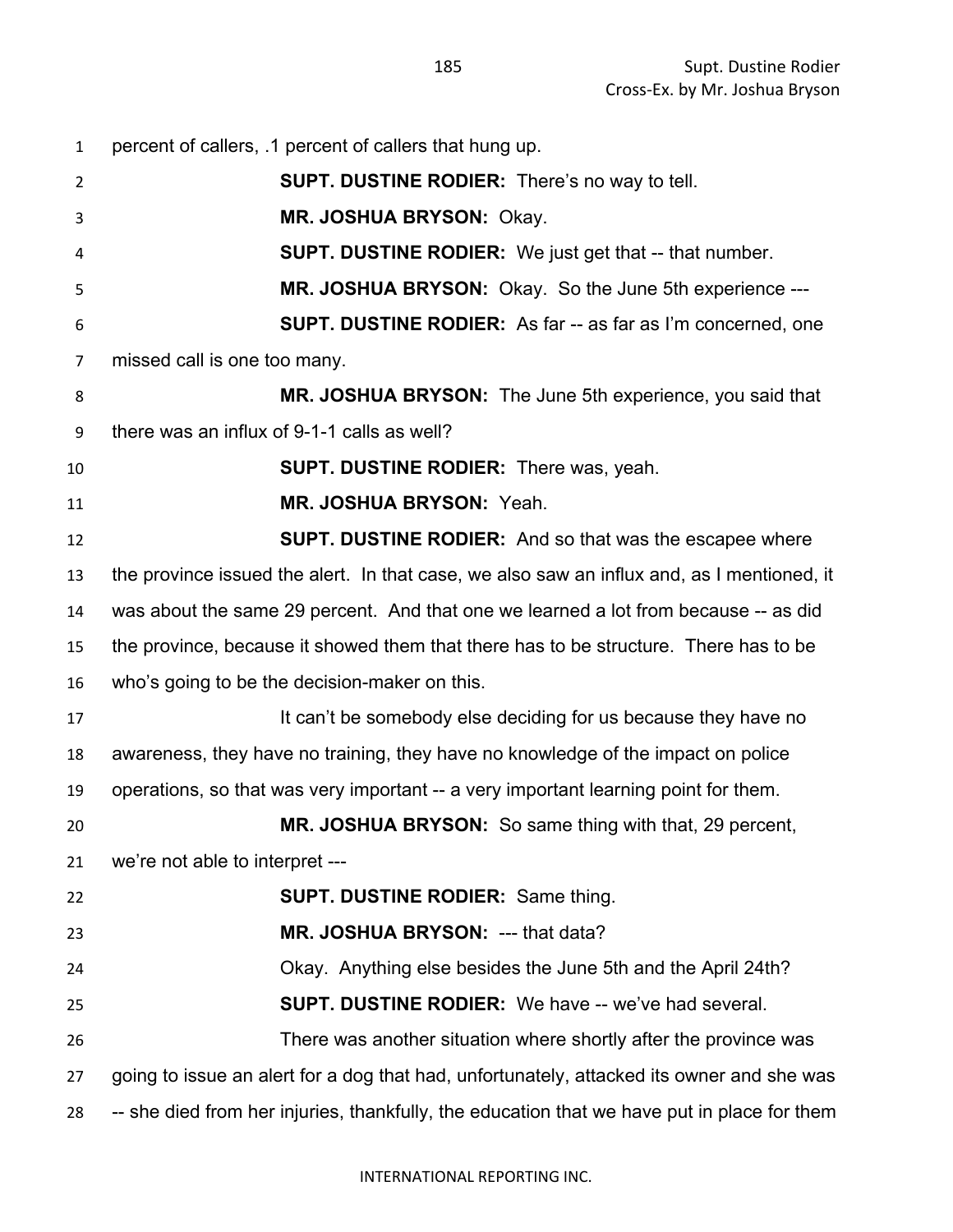at that time, they learned that that was not a good idea.

 So every time that there's an alert, we gather the stats and we look at them. And as I mentioned, there has been times where [inaudible - audio failure] but 4 there certainly has been times when we have. And those are the -- those are the times that are -- we are trying to raise awareness to show other agencies that this is a reality, this is what you have to be ready for.

 And certainly in a situation where there is more dense population or the geographic area that's chosen to send the alert out in may be a small geographic area, a small rural geographic area, so there's not a lot of people that it may impact, those are situations where we tend to see the numbers -- we don't tend to see the impact on the 9-1-1 system. Where we do see it is in the larger urban areas, or if we -- if an alert were to go out province-wide. That's when we get a huge influx.

 So those are all the learning pieces that I have been talking about. So every time we issue an alert, we really do concentrate on where the area is, what kind of area is, are we talking rural or, you know, a densely populated area because if that's the case, that's going to affect the 9-1-1 calls that are coming in and that's where we certainly make the efforts to enact our SOP.

 **MR. JOSHUA BRYSON:** Do we have any examples where the data has been interpretated -- interpreted so we can -- we can apply some meaning to the numbers?

 **SUPT. DUSTINE RODIER:** Through EMO, that would -- that would be -- I would point you to EMO for that.

- **MR. JOSHUA BRYSON:** Okay, yeah. **SUPT. DUSTINE RODIER:** I -- I don't think that they're going to give you -- be able to give you any more information than I already have, but --- **MR. JOSHUA BRYSON:** Okay. But you don't have any sitting
- here today, do you? Any examples where the data, the 29-percent has been
- interpreted, defined to know exactly what percentages hang-ups, what percentage was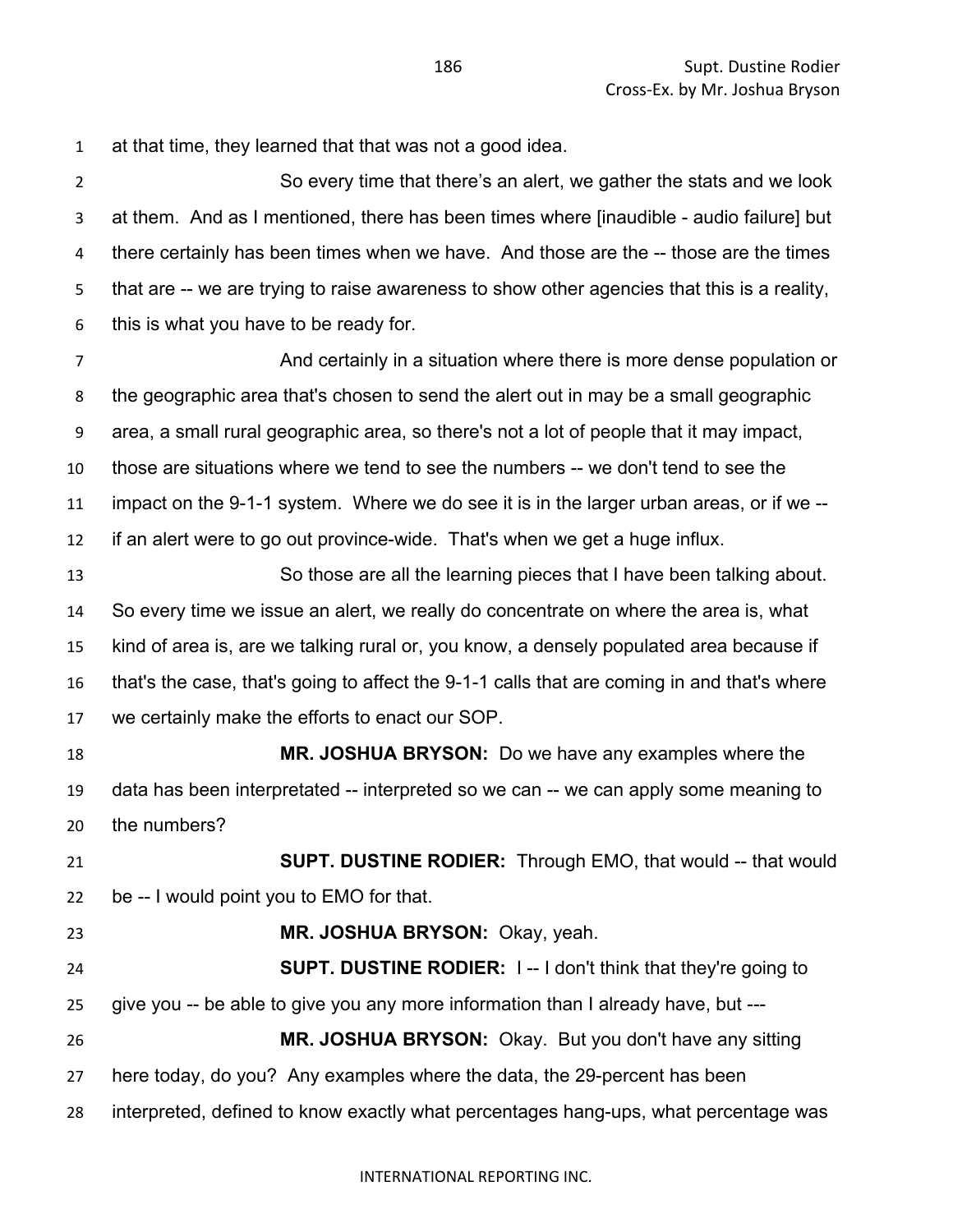successfully transferred? **SUPT. DUSTINE RODIER:** No, because we've asked for that -- we asked for that data, actually, right after April 24th, and this was -- this was the information that they could give us. **MR. JOSHUA BRYSON:** Yeah. Thanks. So my next -- my next question, so here's the thing I wish to discuss. I don't know if we're giving Nova Scotians enough credit in terms of how they're going to deal with an alert or with an emergency situation or a critical incident and how they're going to react. So I just want to pose this to you: So we do have some experience, in fact, we can look at this mass casualty as an experience; right? **SUPT. DUSTINE RODIER:** M'hm. **MR. JOSHUA BRYSON:** We have -- from April 18th at 10:00 p.m. to April 19th at 11:30, we have 1,500 9-1-1 calls, that's over thirteen-and-a-half hours, and we saw firsthand how Nova Scotians reacted over the course of that thirteen- and-a-half hours. So you would agree that 1,500 calls does represent an influx of 9-1-1 calls? **SUPT. DUSTINE RODIER:** Absolutely. **MR. JOSHUA BRYSON:** And did you -- did you peruse the 9-1-1 calls? **SUPT. DUSTINE RODIER:** I listened --- **MR. JOSHUA BRYSON:** Yeah. **SUPT. DUSTINE RODIER:** --- to every single one. **MR. JOSHUA BRYSON:** And would you agree that of the 1,500 calls there might have been two or three that I'd put into the category of perhaps diverting -- like -- for lack of a better term "nuisance calls"? **SUPT. DUSTINE RODIER:** I would -- I would say there was more than that.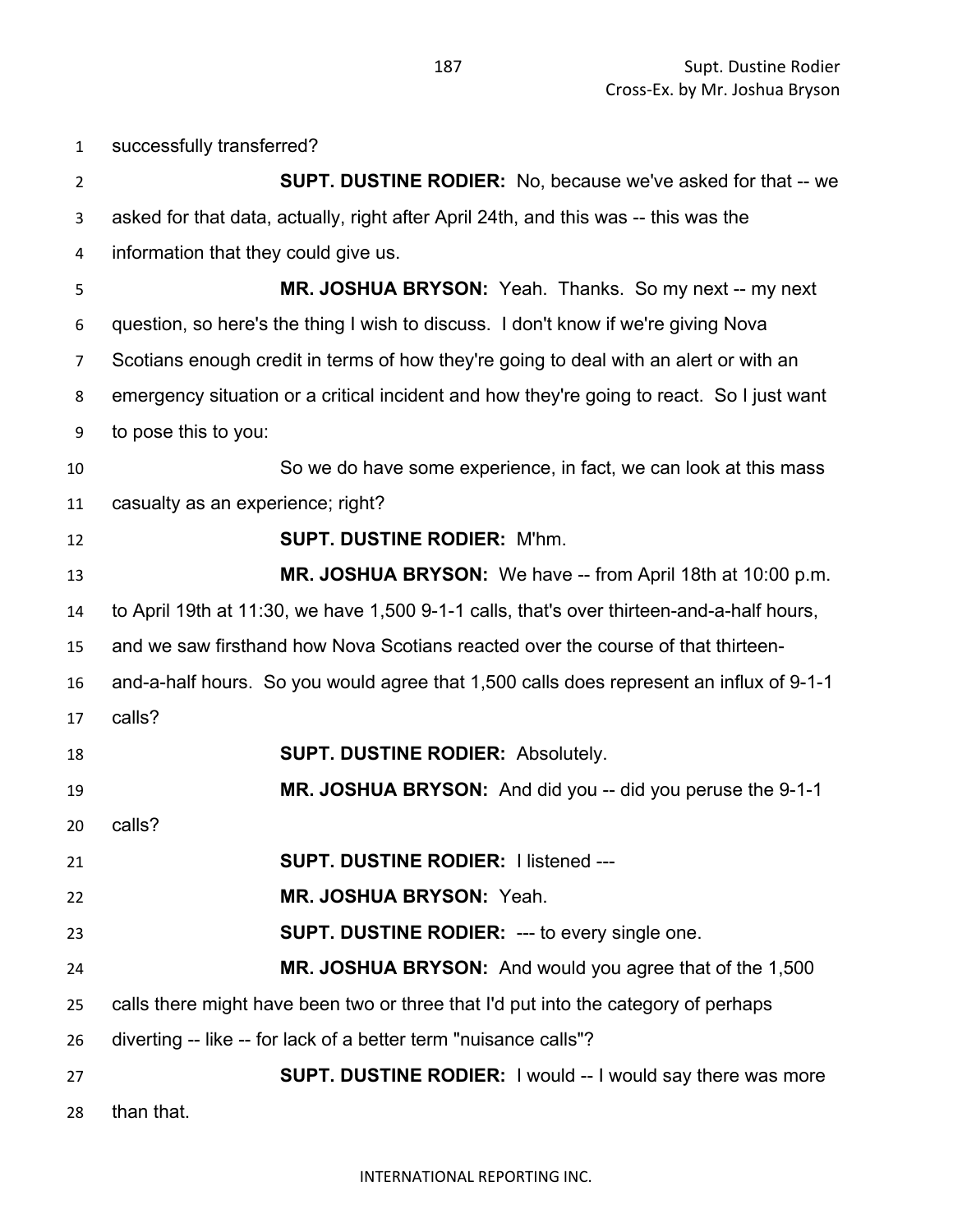| $\mathbf{1}$   | MR. JOSHUA BRYSON: You would -- okay.                                                         |
|----------------|-----------------------------------------------------------------------------------------------|
| $\overline{2}$ | <b>SUPT. DUSTINE RODIER:</b> I went through every one, and I                                  |
| 3              | actually prepared a report of every call and the reason why they were calling, and it was     |
| 4              | everything from -- it was -- it was interesting. On one of the Foundational Documents, I      |
| 5              | don't remember which one, there was calls coming in from New York State Police, and           |
| 6              | at the time we had no -- there -- the entire time there was no indication that the            |
| $\overline{7}$ | perpetrator was headed that way. So we had repeated calls from them. We had calls             |
| 8              | from people wanting to walk their dog. We had calls from people asking what's going           |
| 9              | on, that they saw the Facebook messages. We had calls from, once the tweets went              |
| 10             | out about the police car, we had calls saying -- and these certainly were not ---             |
| 11             | MR. JOSHUA BRYSON: And we actually have them too.                                             |
| 12             | <b>SUPT. DUSTINE RODIER: --- what I would consider nuisance</b>                               |
| 13             | calls.                                                                                        |
| 14             | MR. JOSHUA BRYSON: We actually do have them too, so ---                                       |
| 15             | <b>SUPT. DUSTINE RODIER: Okay, good.</b>                                                      |
| 16             | MR. JOSHUA BRYSON: --- they have been an exhibit. I won't                                     |
| 17             | take you through them, but my -- and I was suggesting to you that there was a very,           |
| 18             | very small percentage of calls that were actually what I'd put into the category of           |
| 19             | perhaps wasting resources to some, but that would be a very small percentage.                 |
| 20             | <b>SUPT. DUSTINE RODIER:</b> You have to -- you have to bear in                               |
| 21             | mind there's the 9-1-1 calls that are coming in, but there's also the police emergency        |
| 22             | line, so the hand-off calls. So when I was talking about the overflow, those calls come       |
| 23             | back into our OCC from another PSAP on the overflow line so it doesn't look like an           |
| 24             | E911 call when it comes in. So -- and then there is also the routine calls, which in the --   |
| 25             | that particular case were the lowest priority calls. So there's the 9-1-1 calls, there is the |
| 26             | 9-1-1 hand-off line, there is also a police emergency line.                                   |
| 27             | So there's a bunch of -- there's a bunch of phone calls coming into                           |
| 28             | the OCC that we have to answer. It may not look like an E911, but it's just as important      |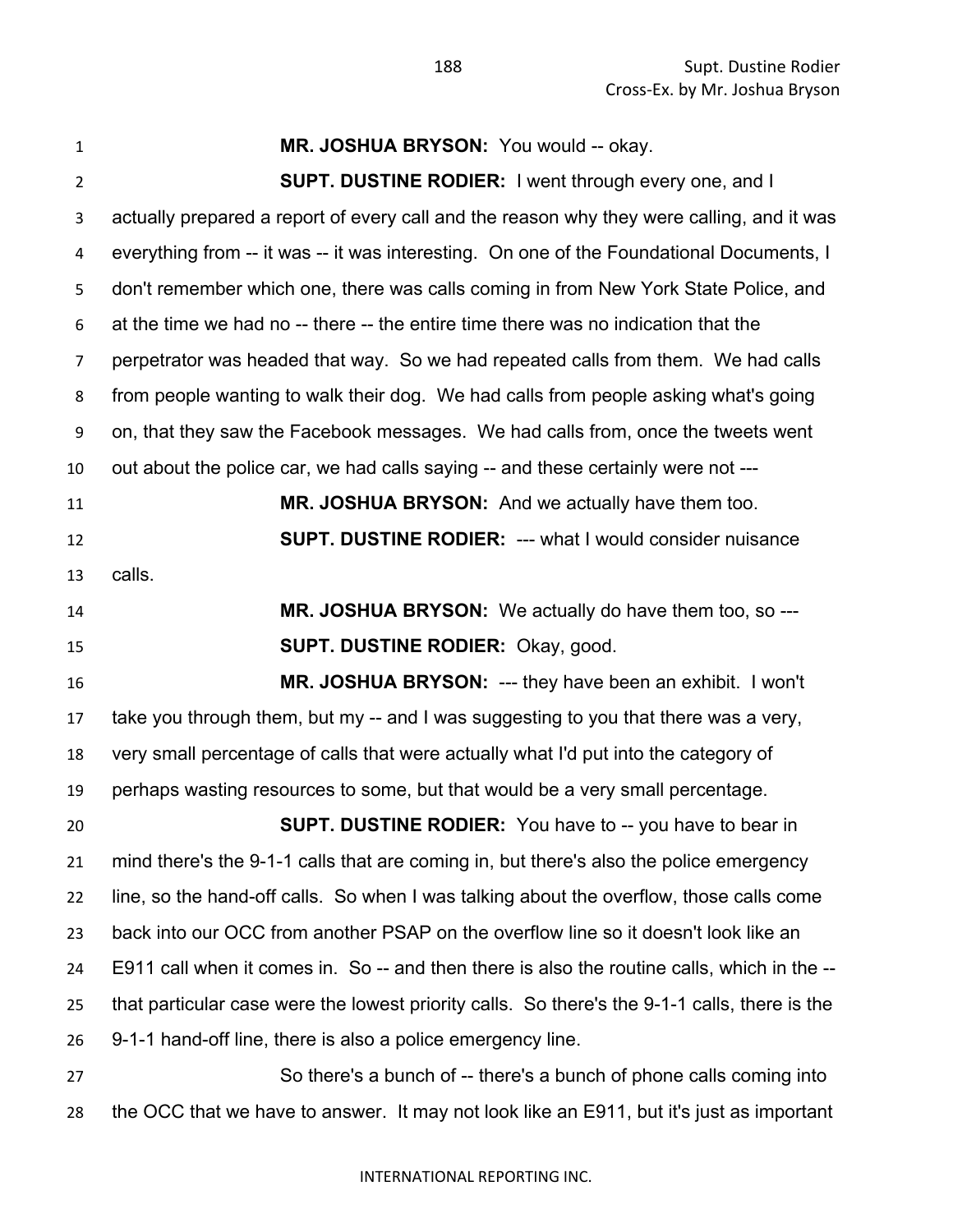as an incoming 9-1-1 call. **MR. JOSHUA BRYSON:** I'm going to move on to -- so the OCC, so you have overall responsibility for the OCC; is that correct? **SUPT. DUSTINE RODIER:** It's one of my units I was responsible for. **MR. JOSHUA BRYSON:** Yes. So I just want to briefly take a few minutes and talk about BOLOs. **SUPT. DUSTINE RODIER:** M'hm. **MR. JOSHUA BRYSON:** BOLOs are issued by the OCC; is that --- **SUPT. DUSTINE RODIER:** They are. **MR. JOSHUA BRYSON:** Okay. So perhaps we can just pull up 4025. It's been marked as an exhibit previously. So I don't believe we've heard yet, in terms of -- so the content that's used to generate a BOLO -- so this is a BOLO that was generated. I'll just give you a moment to read it. I don't know if you've looked at this recently or not. This is the first BOLO that was issued on April 19th, 1:07 a.m. **SUPT. DUSTINE RODIER:** Okay. **MR. JOSHUA BRYSON:** And it went on CPIC. **SUPT. DUSTINE RODIER:** Okay. **MR. JOSHUA BRYSON:** Yeah. So who decides the content that goes into this particular BOLO? **SUPT. DUSTINE RODIER:** The dispatchers usually draft the BOLOs. They don't need direction in what the content is. They do this multiple times a day, every day, every shift. **MR. JOSHUA BRYSON:** Who provides with with the situational awareness to make sure that the BOLOs reflect the severity of the situation that's unfolding? **SUPT. DUSTINE RODIER:** It can come from multiple areas. It can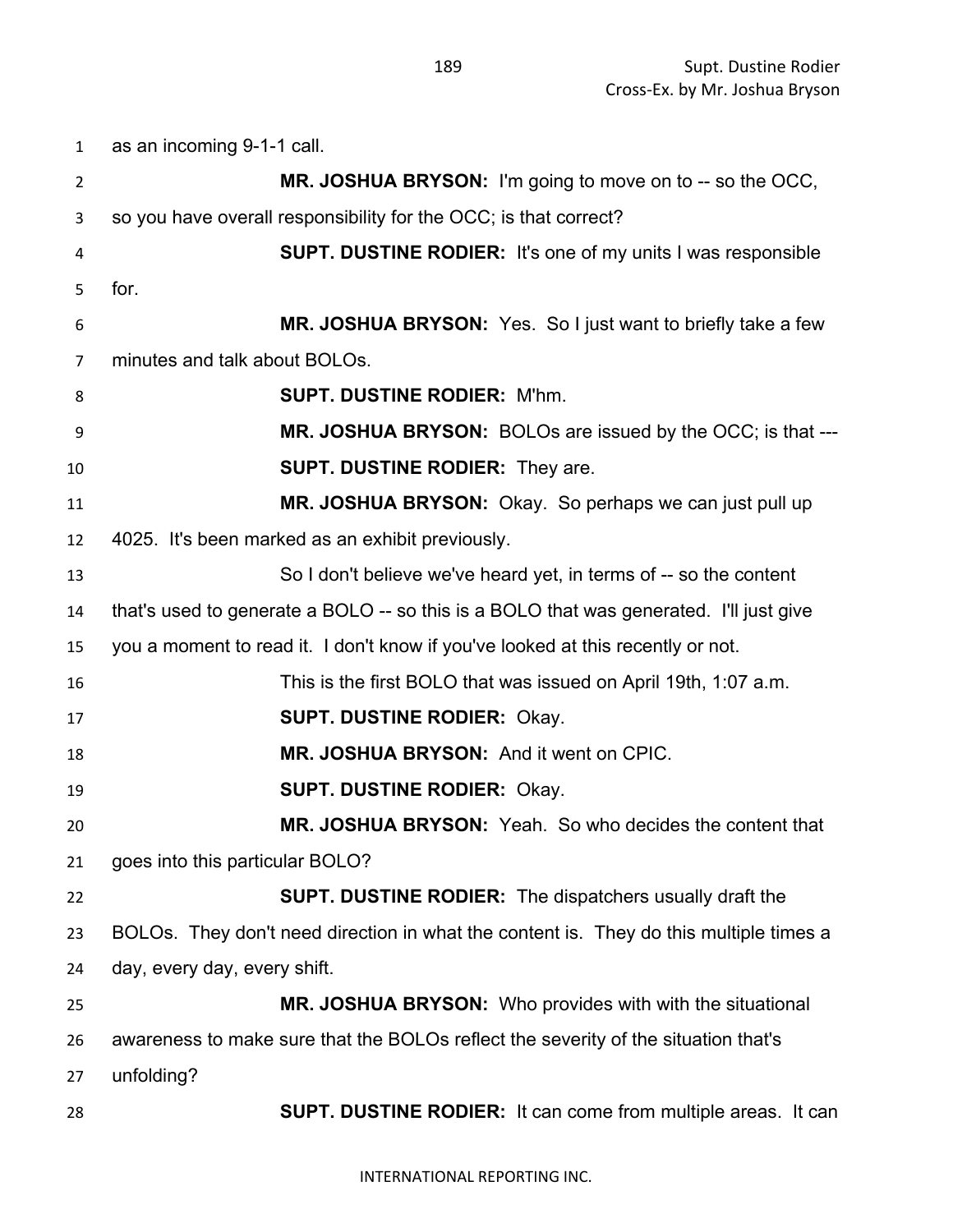come from their catalogue. So there is, like a running log in the dispatch system, and 2 that's where all the updates come in. It could come from that. It could -- there could be pieces from that, there could be pieces from phone calls being made. In this particular case, there is obviously licence plates involved, so the information would come from the JEIN system where we run the plates and find out who the registered owner is. It could come from the Risk Manager, it could come from the District Supervisor, so in this case it could come from the Command Post. There's a variety of different areas that this information could come from. **MR. JOSHUA BRYSON:** Yeah. Okay. Do you know who prepared this one? **SUPT. DUSTINE RODIER:** I believe it -- well, it says Allie on the bottom, and she was an employee for us. **MR. JOSHUA BRYSON:** On the Dispatch side? **SUPT. DUSTINE RODIER:** I believe she worked Dispatch Support Desk. **MR. JOSHUA BRYSON:** Okay. Do you know if she consulted with the Risk Manager or anyone else in a Command position to --- **SUPT. DUSTINE RODIER:** I don't, no. **MR. JOSHUA BRYSON:** Okay. **SUPT. DUSTINE RODIER:** Unfortunately, she's -- she's moved on, so I couldn't even ask her if I wanted to. **MR. JOSHUA BRYSON:** So looking at this particular BOLO, knowing what you know now, do you think it reflected the severity of the situation at the time, as of 1:07 a.m. in Portapique? **SUPT. DUSTINE RODIER:** From what I know --- **MR. JOSHUA BRYSON:** Yeah. **SUPT. DUSTINE RODIER:** --- there is a lot of information in there. And the purpose of BOLOs is to go out to other police agencies to let them to be on the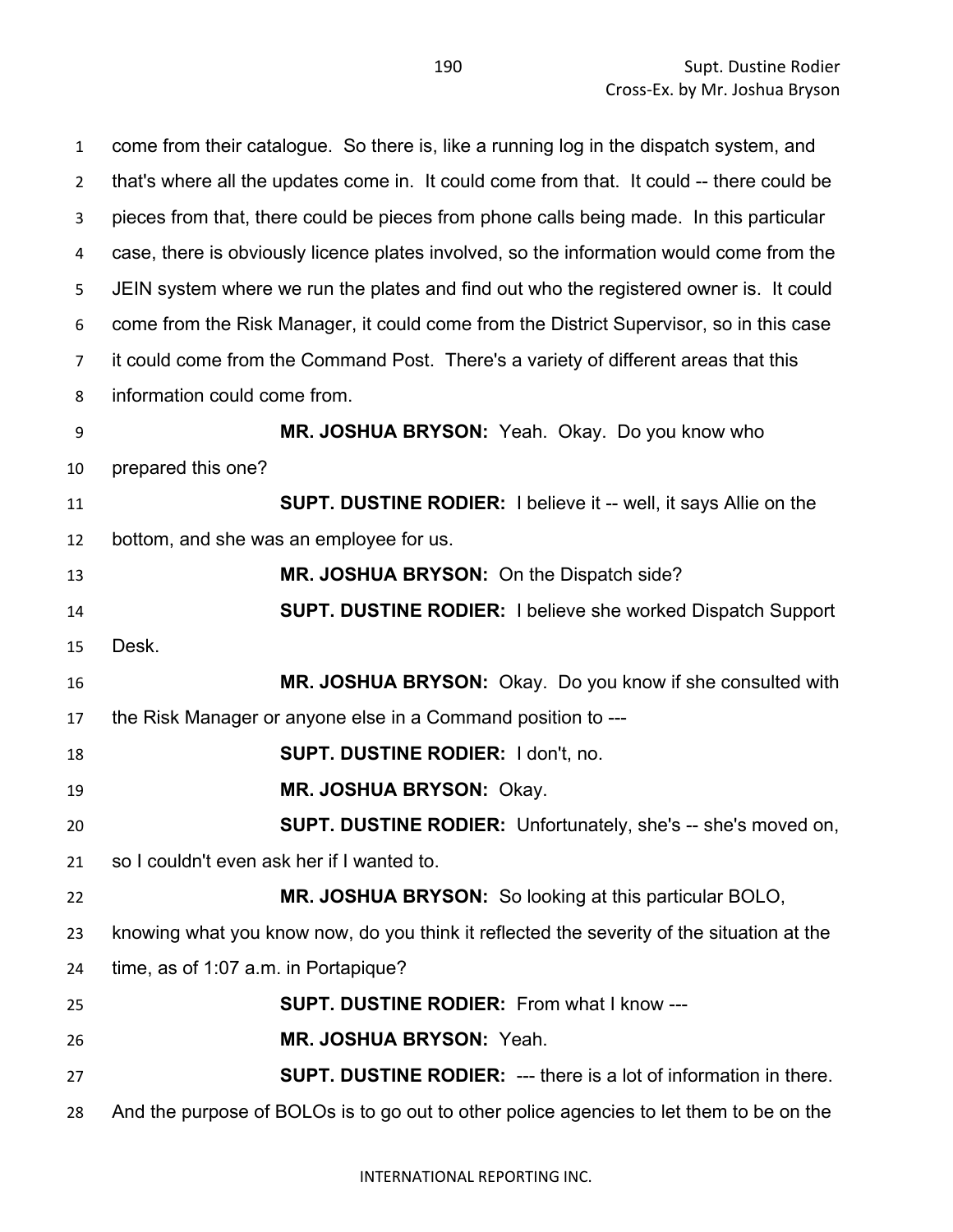lookout, obviously, for these vehicles, this is what we're dealing with. So the -- the reason for the BOLOs is to disseminate that information. There's certainly a lot of information in there.

 **MR. JOSHUA BRYSON:** Yeah. Okay. So my concern is that at that time, we can see through notes, that the Risk Managers and other Commanding Officers were aware that were at least two to three deceased persons, and that's actually in this Foundational Document at paragraph 47, I believe; there was two attempted homicides; and there were multiple structures that were burning in Portapique. The perpetrator, himself, was last seen being mobile after shooting at two victims. So that in your view is a -- based on those facts, that would be a sufficient BOLO to advise other policing agencies of the severity? **SUPT. DUSTINE RODIER:** I would say yes, not knowing what was going on in the -- in the situation at the time, but certainly from this BOLO there's -- there is a lot of information there. **MR. JOSHUA BRYSON:** Okay. Not knowing what's going on, but I've just given you what's -- what was going on at the time. **SUPT. DUSTINE RODIER:** M'hm. **MR. JOSHUA BRYSON:** So would you -- you -- you're still comfortable with this particular BOLO? **SUPT. DUSTINE RODIER:** The purpose is to get the information about the vehicles and find him, so yes. **MR. JOSHUA BRYSON:** Yeah. So for example, what would the perpetrator be arrested for here using this BOLO? **SUPT. DUSTINE RODIER:** Well, it doesn't say, but I'm assuming, if looking at the time... **MR. JOSHUA BRYSON:** That stamp is wrong, we know. **SUPT. DUSTINE RODIER:** Is that midnight?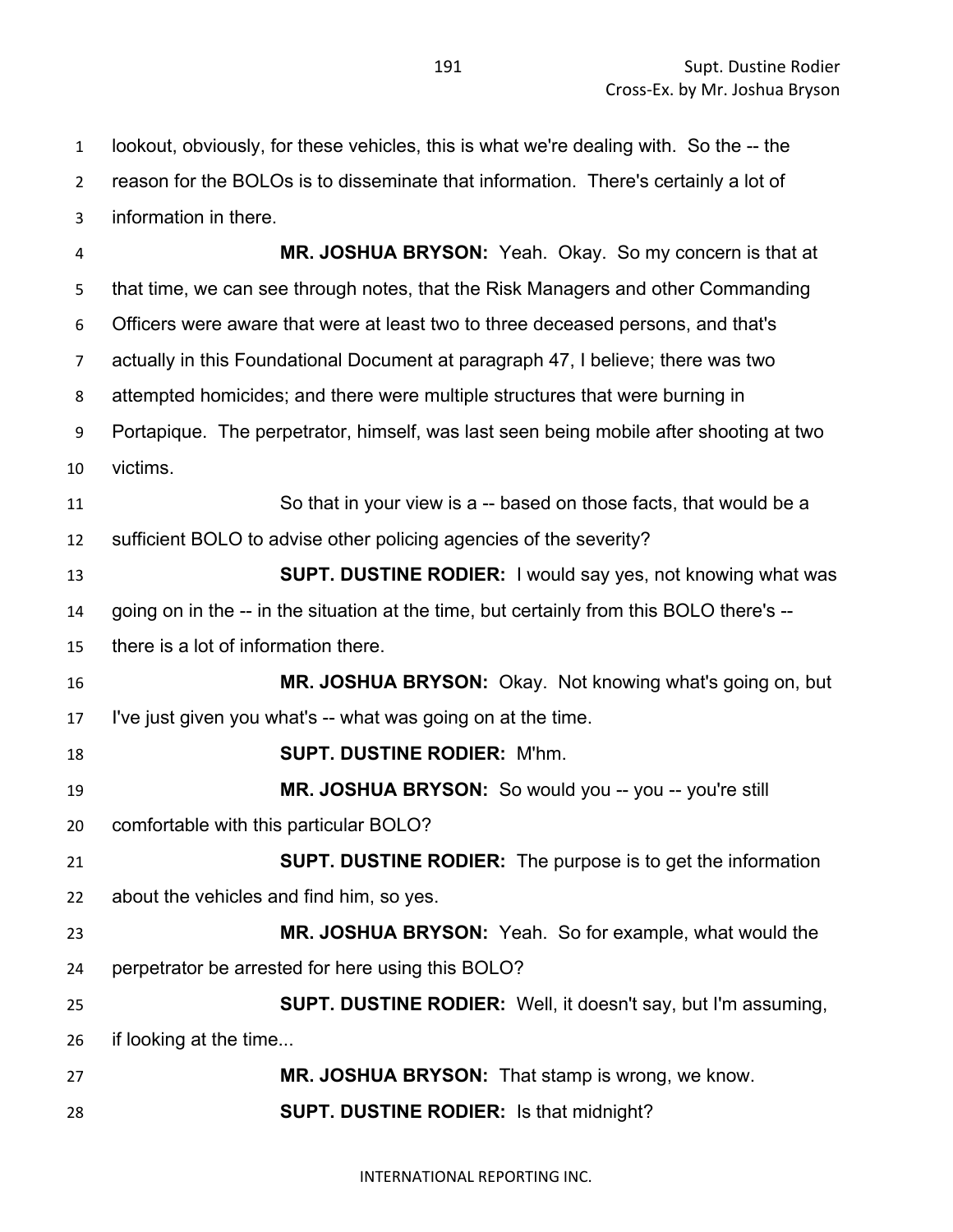**MR. JOSHUA BRYSON:** We know it's 1:07. **SUPT. DUSTINE RODIER:** One o'clock? **MR. JOSHUA BRYSON:** Yeah. **SUPT. DUSTINE RODIER:** So there is obviously the -- the SOC subject of complaint, believed to be armed and dangerous and arrestable, so for the incident in progress. So that would tell us, as police officers, that there's a -- knowing what's going on, there's multiple homicides, he'd be arrested for homicide. **MR. JOSHUA BRYSON:** Okay. It doesn't say homicide there, though, does it? **SUPT. DUSTINE RODIER:** No. **MR. JOSHUA BRYSON:** I'm talking --- **SUPT. DUSTINE RODIER:** But we, as police officers, especially in the area that we're talking about, we would know that it was for homicide. **MR. JOSHUA BRYSON:** But this is for the benefit of other policing agencies; right? This is a CPIC BOLO that goes out to HRM, Truro --- **SUPT. DUSTINE RODIER:** M'hm. **MR. JOSHUA BRYSON:** --- right? So they might not necessarily know, they may not have the situational awareness that your members on the ground have; correct? **SUPT. DUSTINE RODIER:** Correct. However, knowing that it's an active shooter situation, me, reading that, not knowing anything, anything about the situation, if it's an active shooter as a police officer and that he is believed to be armed and dangerous and arrestable, that tells me it's gun related and that, active shooter, then there's farms, he shot somebody. So we can -- we can -- any police officer could arrest him for one offence, and then update that if more information needs to be done shortly after. **MR. JOSHUA BRYSON:** And do you see a name there as to who

they're arresting?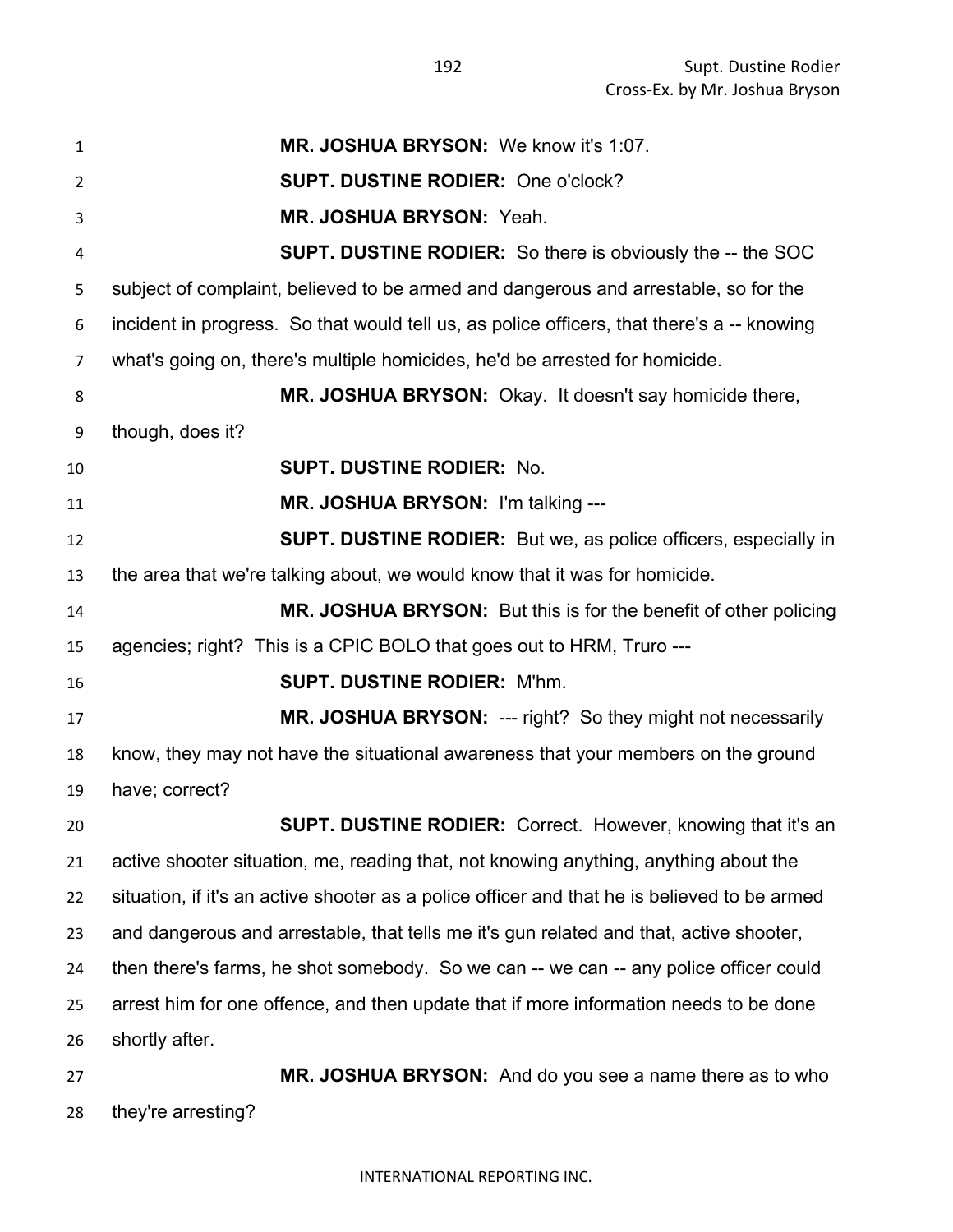**SUPT. DUSTINE RODIER:** SOC is the perpetrator. **MR. JOSHUA BRYSON:** Is there a name? **SUPT. DUSTINE RODIER:** Yeah. **MR. JOSHUA BRYSON:** And you don't have to read the name. Am I missing that? **SUPT. DUSTINE RODIER:** Yeah, first line. **MR. JOSHUA BRYSON:** Oh, yes, okay, yeah. And so if this incident were to -- if there was another active shooter incident where the perpetrator has murdered multiple people, set structures on fire, attempted to murder other people, you'd be content with this BOLO going to other policing agencies? **SUPT. DUSTINE RODIER:** As an initial one, yes. **MR. JOSHUA BRYSON:** You wouldn't change anything on this BOLO? **SUPT. DUSTINE RODIER:** If that's the information they had, then that's what they had. **MR. JOSHUA BRYSON:** Okay. Thank you. I'm going to move on to -- I just want to look at the call-taking process. **SUPT. DUSTINE RODIER:** M'hm. **MR. JOSHUA BRYSON:** So throughout this, we've heard some evidence and many of us have raised some concerns about delays in the call-taking process. Have any steps been taken to mitigate delays in the call taking and dispatching process? **SUPT. DUSTINE RODIER:** I don't know that I'm following your question. **MR. JOSHUA BRYSON:** Okay. So I can give you a few 27 examples. Okay. So let's start with the very first call, the 10:01 p.m. April 18<sup>th</sup> call. **SUPT. DUSTINE RODIER:** M'hm.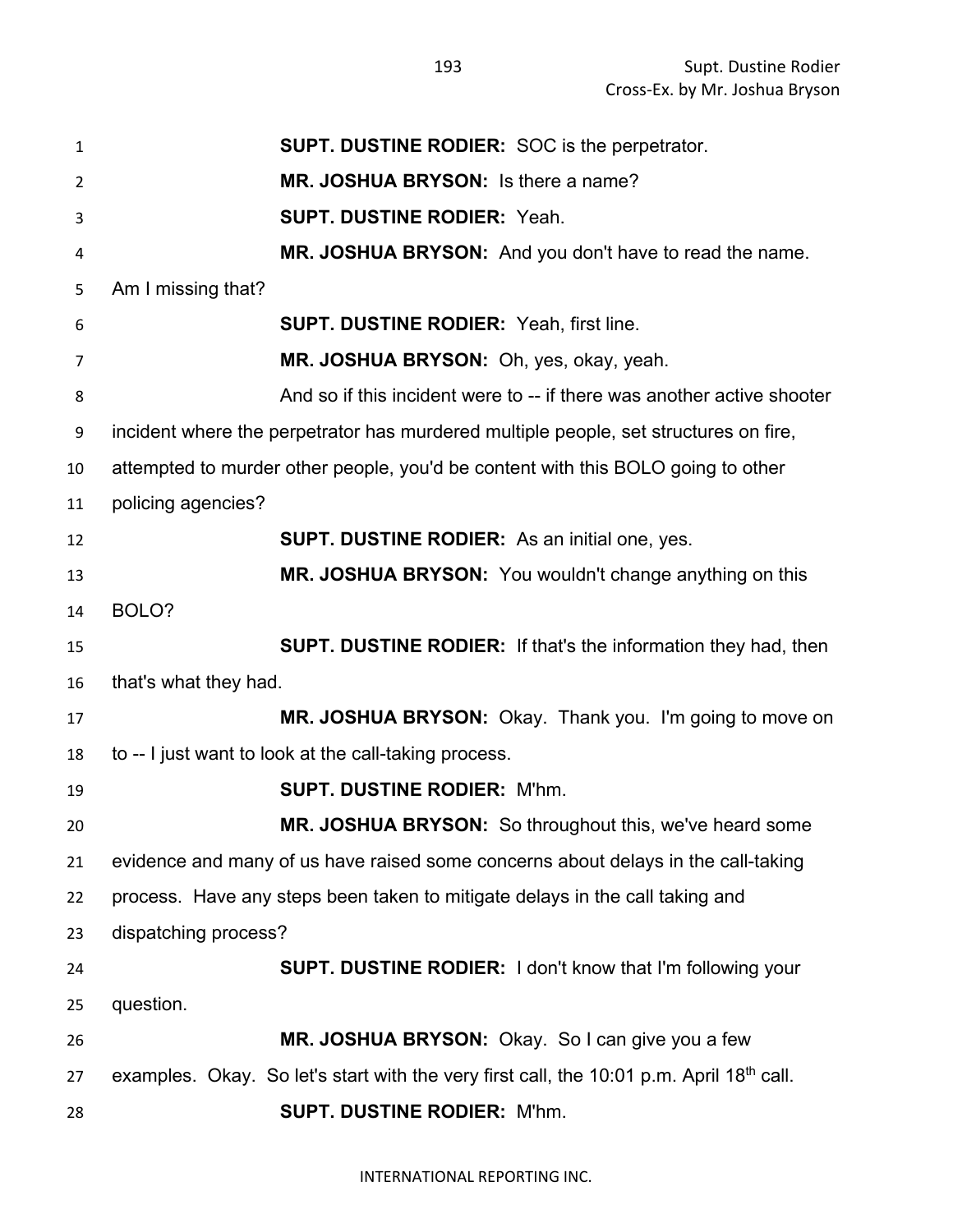**MR. JOSHUA BRYSON:** That call came in at 10:01. It wasn't relayed to the risk manager until 10:04; okay? The next morning, Wentworth, when the perpetrator was once again active, we know that he called 9-1-1 at roughly 9:35, and that wasn't dispatched until 9:42, roughly. And I'm going -- it's in that range. It might be 9:34, it might be 9:43 when it was actually relayed, but there's 7, 8 minutes there. Going back to that night, we know that when Mr. Ellison called looking for his sons --- **SUPT. DUSTINE RODIER:** M'hm. **MR. JOSHUA BRYSON:** --- reporting that one of his sons was shot, he called at 10:59. We know that that wasn't relayed until 11:09 to dispatch. Glenholme, the Fisher residence, 2896, we know that -- and that was a complaint of ERT that the call wasn't dispatched promptly, that the perpetrator was on site, and that the 9-1-1 caller had been on the phone with the 9-1-1 system for under 2 minutes, but seconds matter, as we know --- **SUPT. DUSTINE RODIER:** M'hm. **MR. JOSHUA BRYSON:** --- from this mass casualty. So there's four examples of -- and I'm just picking four at random. So is there anything that has been done to streamline this, to improve the call taking to dispatch side? **SUPT. DUSTINE RODIER:** There's always -- we're always open to improvement. That's the nature of public service and public safety and policing is no different. So this -- thank you for enlightening me to those situations. I don't have the exact times in front of me, nor could I comment, other than to say that when a 9-1-1 call comes in, the call takers have an ability to start the file and send it to dispatch immediately, bare bones, and then they can continue to work on the file, even though it's over on the dispatch side. So in those circumstances, I don't know what was happening around them. I don't know -- without actually digging into every single one of those calls and looking at the seconds that were happening around it, and being able to read the CAD log to know when it was posted, what information was being input at the time, and then to go on to the dispatch side and be able to review the dispatcher's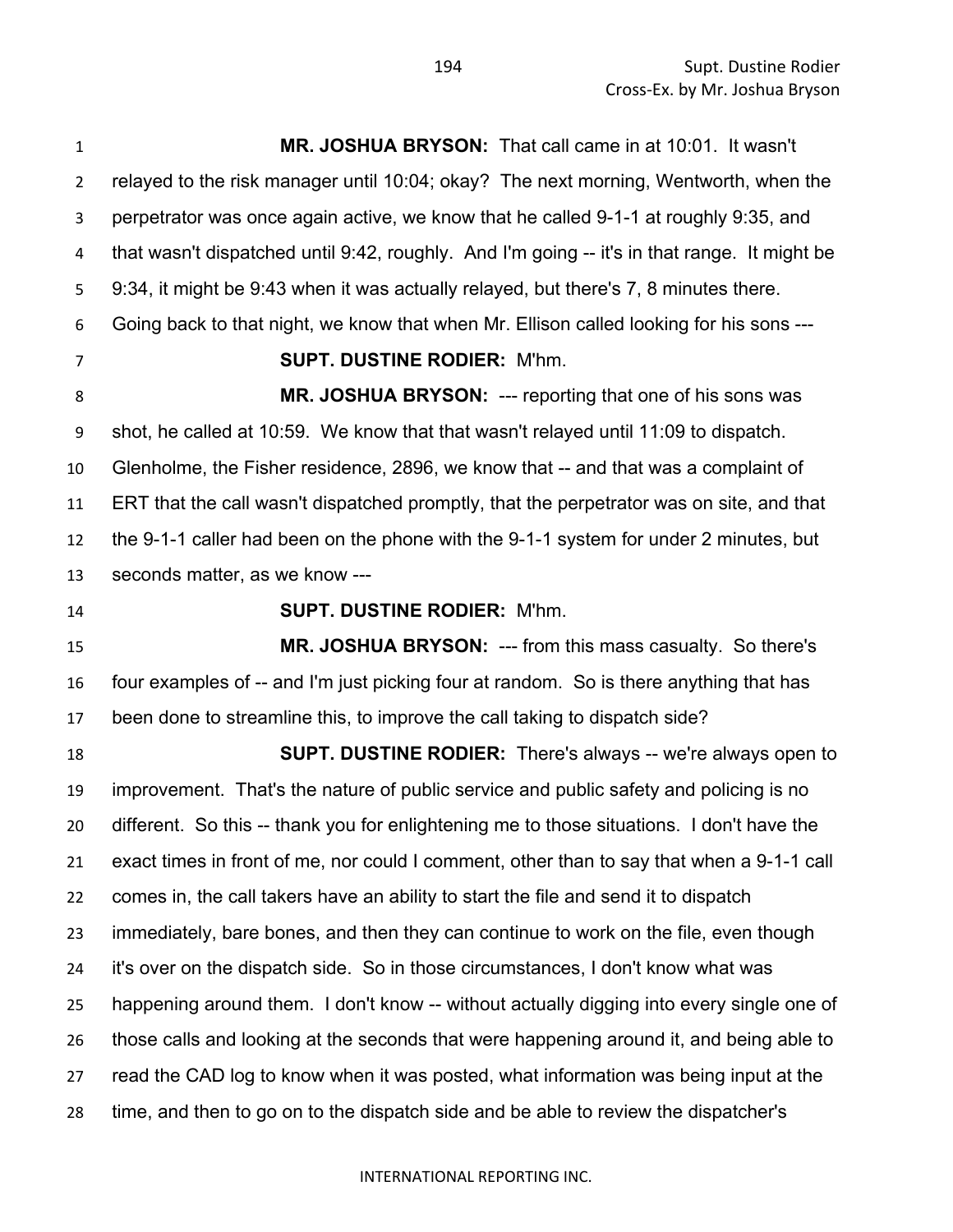| $\mathbf{1}$   | actions and the calls -- or the -- pardon me, the steps that were used to process that |
|----------------|----------------------------------------------------------------------------------------|
| $\overline{2}$ | call, I couldn't tell you right off the top of my head.                                |
| 3              | MR. JOSHUA BRYSON: Okay. So perhaps I should start with                                |
| 4              | this, do you identify that as an issue that should be addressed?                       |
| 5              | <b>SUPT. DUSTINE RODIER:</b> It depends. It depends on what's                          |
| 6              | going on. As I mentioned, there's only one person can answer one 9-1-1 call at a time, |
| 7              | so resourcing is always a challenge in the OCC. For the past several years, we've been |
| 8              | putting in business cases to the province to ask for more resources. Back in 2016, we  |
| 9              | had a -- 2016 or 2014, we had a workload study to say that the RCMP/OCC was 7          |
| 10             | positions short. Every year we would ask for more positions, more positions. In 2018   |
| 11             | and 2019, I asked for a workload study to be able to compare the amount of work that   |
| 12             | goes through our centre versus the amount of resources we have. And again, in both of  |
| 13             | those cases, I believe it was 2018 was 8 people short, 2019 was 7 people short.        |
| 14             | MR. JOSHUA BRYSON: I'm just asking you if you identify it as an                        |
| 15             | issue that needs to be looked into.                                                    |
| 16             | <b>SUPT. DUSTINE RODIER:</b> It's -- every opportunity is room for                     |
| 17             | improvement, so ---                                                                    |
| 18             | MR. JOSHUA BRYSON: Okay.                                                               |
| 19             | <b>SUPT. DUSTINE RODIER: --- yeah, I would be happy to look into</b>                   |
| 20             | that.                                                                                  |
| 21             | MR. JOSHUA BRYSON: Yeah, and would you identify it as a                                |
| 22             | problem that should be addressed?                                                      |
| 23             | <b>SUPT. DUSTINE RODIER:</b> It depends what the situation is.                         |
| 24             | MR. JOSHUA BRYSON: Okay. What about the situation that --                              |
| 25             | we don't know if the perpetrator was once again active, that we didn't know if he was  |
| 26             | contained in Portapique until he once again committed a homicide, and they got a call  |
| 27             | that he was in Wentworth at 9:34. That wasn't relayed until 9:42. So he -- that's one  |
| 28             | example where he had a seven, eight-minute head start again after killing someone,     |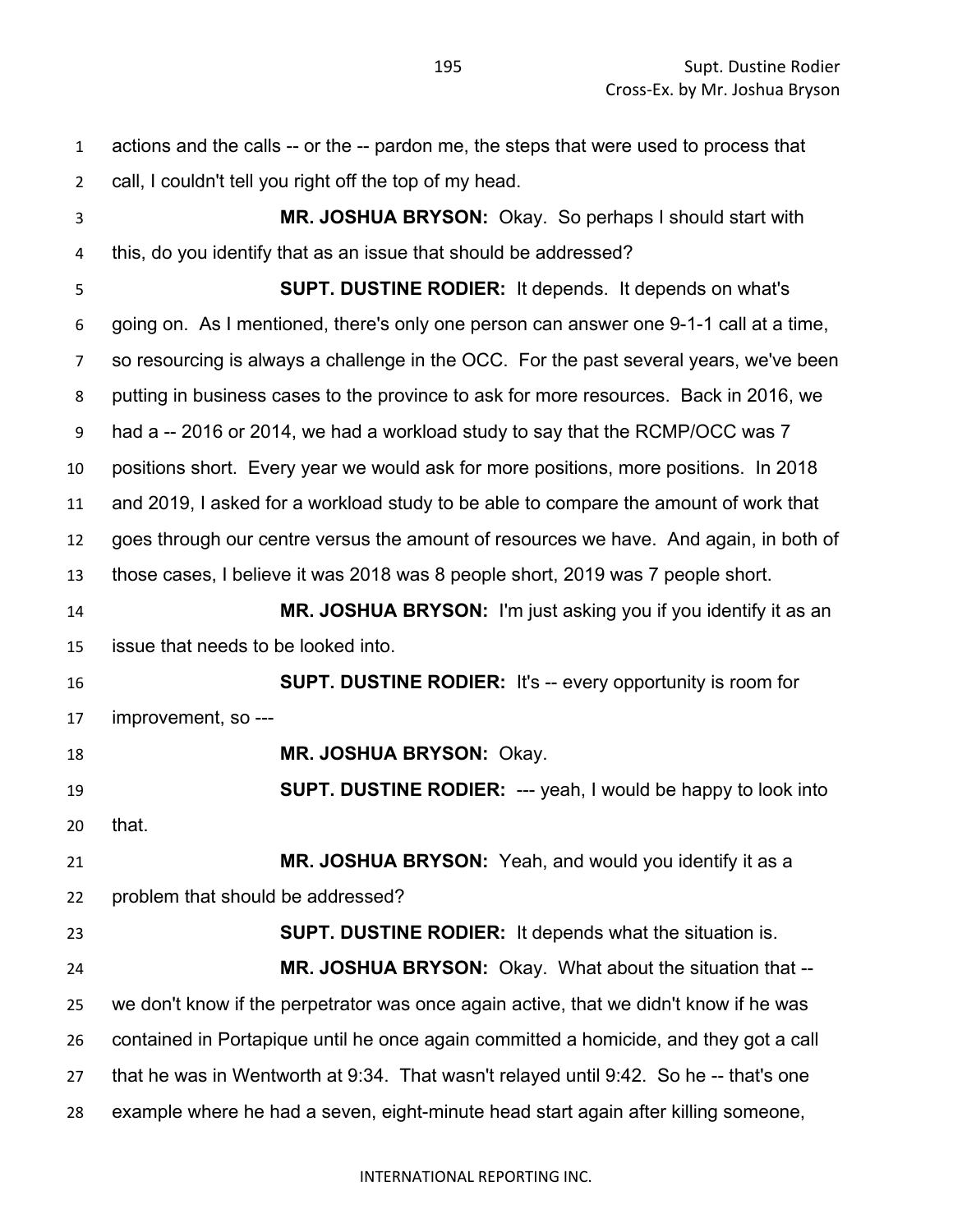and the 9-1-1 call was reporting a deceased person on the side of the road. So I see that as an obvious problem that the province is on hold, wondering where this individual is. We now know he's once again active, and it takes seven minutes to get that relayed to first responders. Do you now see that as an obvious problem? **COMMISSIONER MacDONALD:** Ms. MacPhee? **MS. PATRICIAL MacPHEE:** Thank you. I'm just going to object to that question. My friend has asked that several times and the witness has answered it already. He's asked several times about that particular call, and whether she views it as a problem, whether she identified it as a problem, and I think she's answered it now twice, maybe three times. **COMMISSIONER MacDONALD:** Yeah, thank you. He's -- at least for me, Mr. Bryson, I'm going to -- I would allow the question because you went around it several times vis-à-vis that call, but you put it to the witness seven minutes, that particular incident, and added the fact that more circumstances, so I'll allow it. But you've pretty well gone through that --- **MR. JOSHUA BRYSON:** Thank you. **COMMISSIONER MacDONALD:** --- aspect of it. **MR. JOSHUA BRYSON:** Yeah. **COMMISSIONER MacDONALD:** We'll allow that one question. **MR. JOSHUA BRYSON:** Thank you. Thank you. Go ahead, Superintendent. **SUPT. DUSTINE RODIER:** Sorry, can you ask the question again? **MR. JOSHUA BRYSON:** Sure. The whole thing? **SUPT. DUSTINE RODIER:** Just the little bit. **MR. JOSHUA BRYSON:** Yeah. So I outlined the circumstances that -- about the perpetrator not knowing if he was active, not knowing where he was, if he was still contained --- **SUPT. DUSTINE RODIER:** M'hm.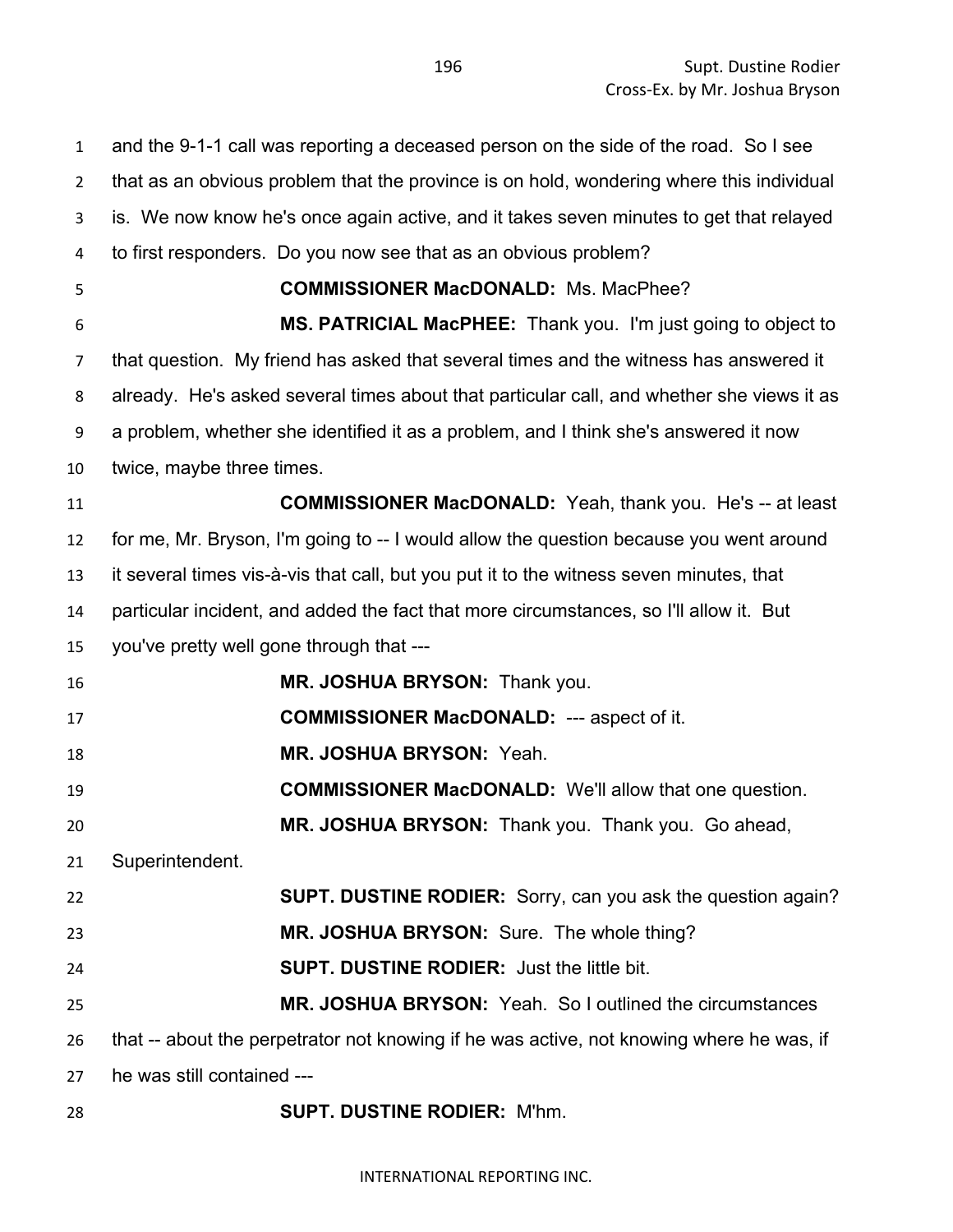**MR. JOSHUA BRYSON:** --- and then the 9-1-1 call coming in at 9:34 roughly. We can look at the call logs and confirm the time, but it was 9:34, and then it not being dispatched until 9:42, so that's 7, 8 minutes that the perpetrator had a head start on all first responders in the province. So my question is, so there's a breakdown between the call taker's side and the dispatch, I'm asking you if that's an obvious problem that should be addressed ---

 **SUPT. DUSTINE RODIER:** Well, part of that problem has already been addressed. As I mentioned before, we now have a brand-new centre that's all one room, completely open. There's much more situational awareness. We talked about the boards that -- the large monitor screens, they're huge. They take up the whole wall. And any information that we have can be broadcast up to those screens. In addition, our new workstations have, we call them stop lights. There's lights on the desk that if a call taker is taking an emergency call that they feel their supervisor or the risk manager needs to know about right away, they can change the colour of that light to red, and you can see if from a mile away. So the supervisor and risk manager will know that that particular call taker is dealing with something significant, so that they would be tuned in to that immediately. As far as the time, again, I don't have the data in front of me. I would be certainly happy to look into that.

 **MR. JOSHUA BRYSON:** So steps have been taken? **SUPT. DUSTINE RODIER:** Yes, absolutely.

 **MR. JOSHUA BRYSON:** The other issue, just on the call taking and dispatch side, I'm just curious, is it not the practice of the risk manager to ever listen to 9-1-1 calls when there's some ambiguity as to whether this is a nuisance call or whether it's in fact a real call?

 **SUPT. DUSTINE RODIER:** Unfortunately, we used to have a quality assurance employee working with us. She would be able to listen to calls after the fact. That was her job to -- so anything like a domestic, domestic violence or anything -- any of the more serious calls, she would listen to after the fact. It's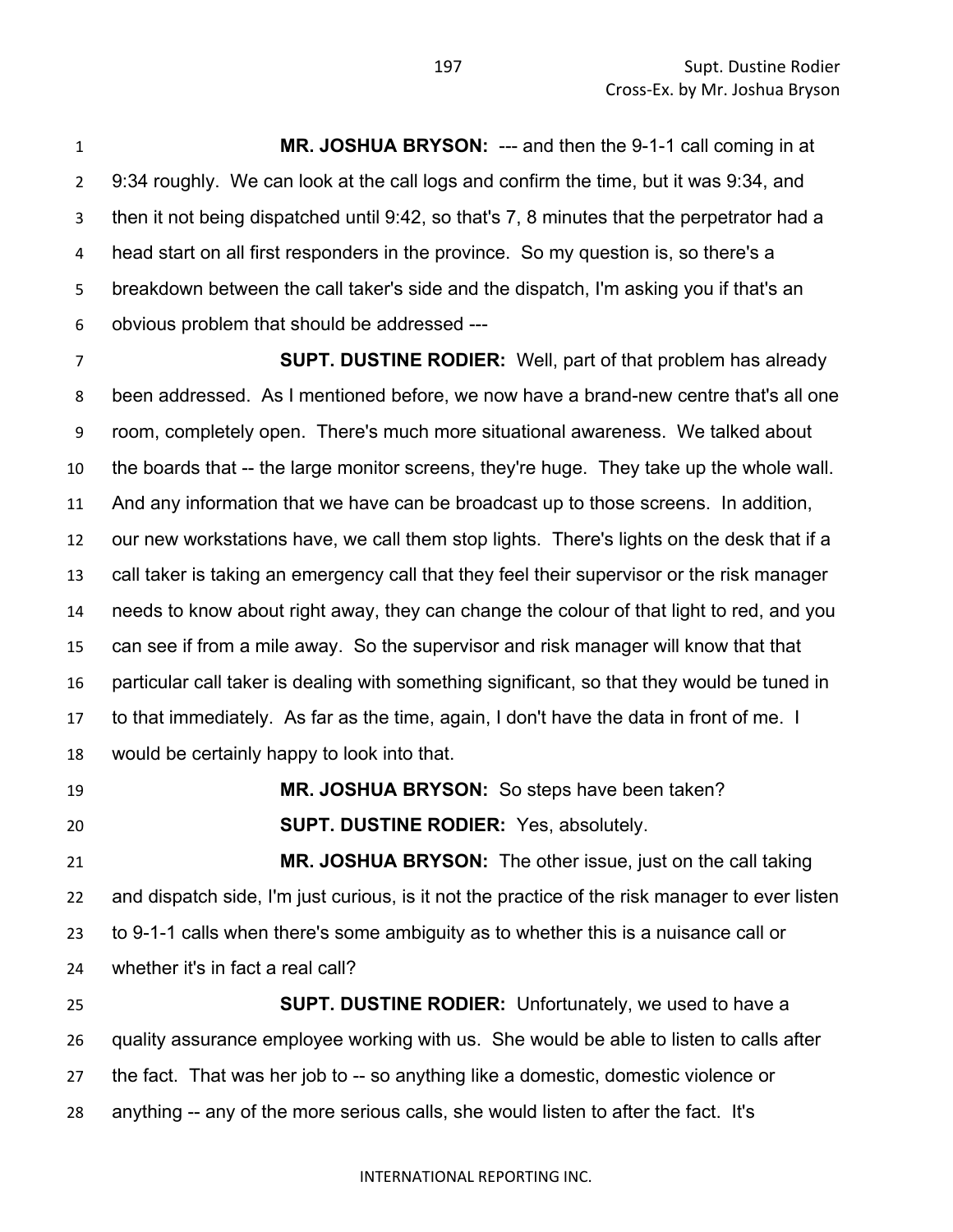interesting that you're asking me this question because I had the same question from the ESDC team that interviewed me. Ideally, if we had the resources, we would have somebody in the centre, in a situation like this, listening to all the calls right away. We don't have that luxury. We just don't have the resources. As far as the risk manager, if there are situations where there's ambiguity or it's not clear to the dispatcher or the risk manager, they have the ability to listen to that call after the fact. After the call's finished, they can listen to it. It doesn't happen very often, because often in serious situations -- and it's certainly in this particular situation, the risk manager was fully tasked. **MR. JOSHUA BRYSON:** Did that raise any concerns with you? Just looking back, you said you read the comms, and seeing that several people right until 10:22 or so are surmising that this could be a mental health call, but no one's going back and listening to the actual original 9-1-1 call where you can hear gunshots, screaming, crying, "Help me" and the line being disconnected? **SUPT. DUSTINE RODIER:** There's -- I don't think it's fair that you pose it that way only because in policing, we need to be able --- **COMMISSIONER MacDONALD:** I'm sorry, Mr. -- I'm watching the witness and I don't see you. **MS. PATRICIA MacPHEE:** I'm going to object to my friend's question here. I don't think he's laid a foundation. **I mean, the suggestion that the call-takers were some -- under**  some misapprehension that it is a mental heath call, I'd like to see the support for that statement he's putting to this witness. **COMMISSIONER MacDONALD:** Lay the -- more detail, Mr. Bryson. **MR. JOSHUA BRYSON:** Sure. So we have -- there's been evidence before this Commission, and I can refer you back to the very first Foundational Document and Mr. Burrill's presentation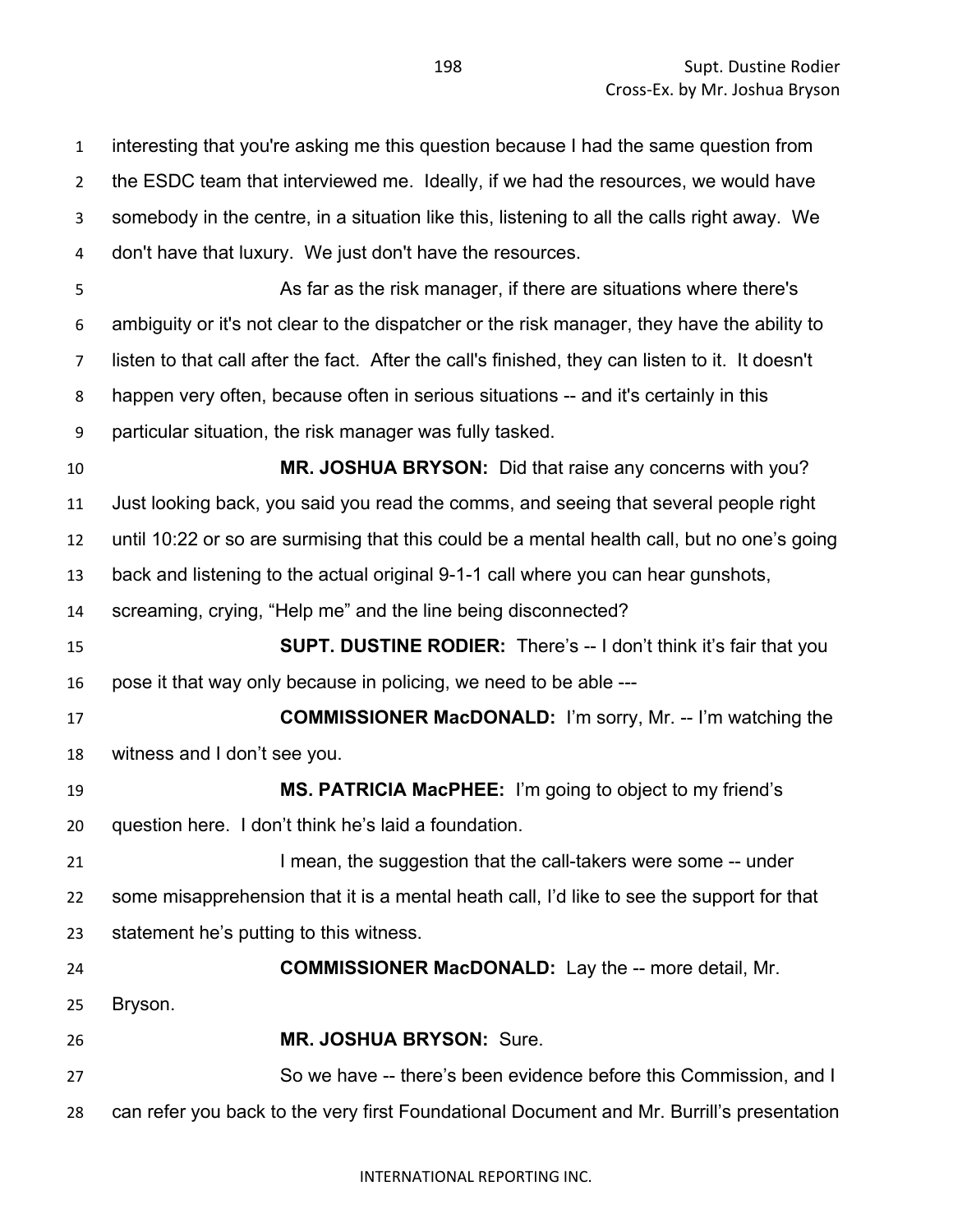-- I don't know the paragraph, but where Mr. Burrill -- and it's cited in the Foundational Document that gunshots could be heard in the actual 9-1-1 call. Okay. All we have transmitted in the Colchester comms is that the caller reports hearing the sound of gunshots, so there's an objective observation that could be made by a trained investigator in regard to the true extent of the call by listening to the call, so that's -- that's the foundation. There is evidence. And you've -- have you listened to the 9-1-1 call yourself? **SUPT. DUSTINE RODIER:** I have. **MR. JOSHUA BRYSON:** Could you hear the gunshots? **SUPT. DUSTINE RODIER:** Knowing what I know now, yes, certainly. **MR. JOSHUA BRYSON:** Okay. So there's -- Mr. Commissioner, I would suggest the foundation's been laid. **COMMISSIONER MacDONALD:** You can pose the question. **MR. JOSHUA BRYSON:** Yeah. Thank you. So knowing that, knowing you went back, heard the calls and so given the ambiguity that it was apparent to several first responders and perhaps the risk manager as to whether this was a nuisance call or not, i.e. mental health related, do you have concerns that no one went back and actually listened to that 9-1-1 call? **SUPT. DUSTINE RODIER:** Again, I can -- I feel like I've answered your question already a couple times. We don't -- in -- having been a dispatcher myself and having taken calls where people have been shot on the phone, I can tell you it's not easy to pick up. It's easy to go back in hindsight and say, "Oh, yeah, that was -- that was a gunshot". At the time in the heat of the moment, it's -- it's difficult. 26 And in this particular case, I think that -- I don't think it's fair and I don't think I can agree with you that our call-takers, our dispatchers, our risk manager were focused on the fact that this was a mental health call. That is certainly something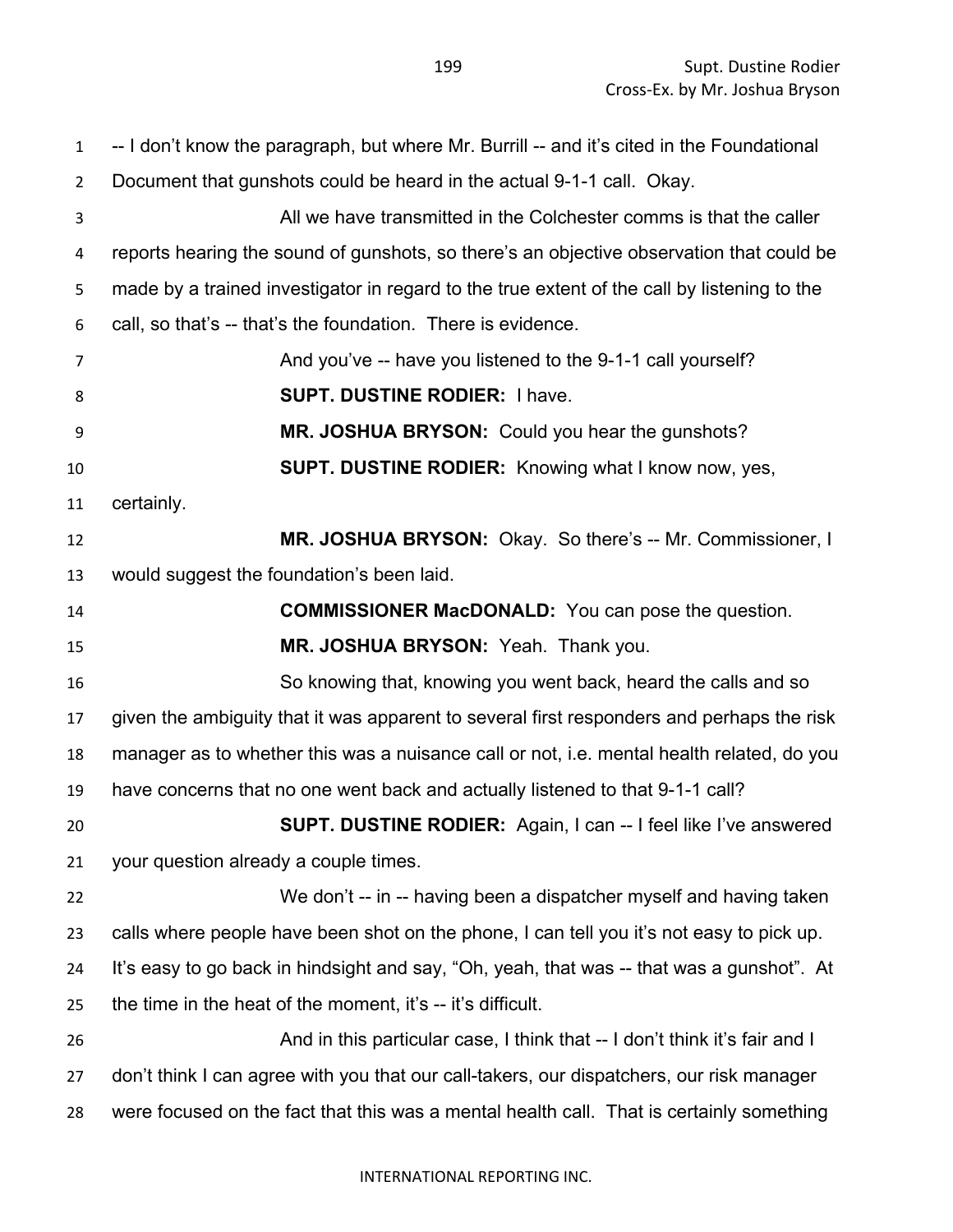| $\mathbf{1}$   | that they would consider just like any police -- any police officer has to be open to any     |
|----------------|-----------------------------------------------------------------------------------------------|
| $\overline{2}$ | theory. That's what we do in policing. That's what -- how we run investigations.              |
| 3              | We can't have tunnel vision. We don't go into an investigation                                |
| 4              | saying that's -- that's the perpetrator, I'm going to backtrack until I can prove that that's |
| 5              | the perpetrator. No, no.                                                                      |
| 6              | We go in with an open mind and we gather the information, we                                  |
| $\overline{7}$ | gather the evidence in front of us.                                                           |
| 8              | In this particular case, if the call-taker didn't pick up on the -- what                      |
| 9              | was a gunshot in the first place, it's easy to armchair quarterback. If, ideally, we had the  |
| 10             | ability -- or pardon me, the resources to be able to listen to every single call, then we     |
| 11             | would. We'd be happy to do it.                                                                |
| 12             | I'd be happy to hire that -- hire enough people right away to do that.                        |
| 13             | That would be fantastic.                                                                      |
| 14             | But I don't think -- I don't quite agree with you, I'm sorry, for that.                       |
| 15             | MR. JOSHUA BRYSON: Yeah. Okay.                                                                |
| 16             | So I'm not even sure if you addressed my question. I was just --                              |
| 17             | you read the comms and you see there's several references to mental health; correct?          |
| 18             | <b>SUPT. DUSTINE RODIER: That was one ---</b>                                                 |
| 19             | MS. PATRICIA MacPHEE: Sorry. I'm going to renew my objection                                  |
| 20             | here.                                                                                         |
| 21             | I think that -- let's be clear about what the comms said. I don't                             |
| 22             | believe the call-taker ever suggested this was a mental health call. I think there was a      |
| 23             | question from a member.                                                                       |
| 24             | Now I'm giving evidence as well, but I believe that is in the                                 |
| 25             | Foundational Document, but perhaps we could bring it up if we're going to go back over        |
| 26             | the same ground again and clarify.                                                            |
| 27             | <b>COMMISSIONER MacDONALD:</b> Yeah. I don't think it's -- I don't                            |
| 28             | think it's necessary to bring it up and I don't think it's giving evidence if you're laying a |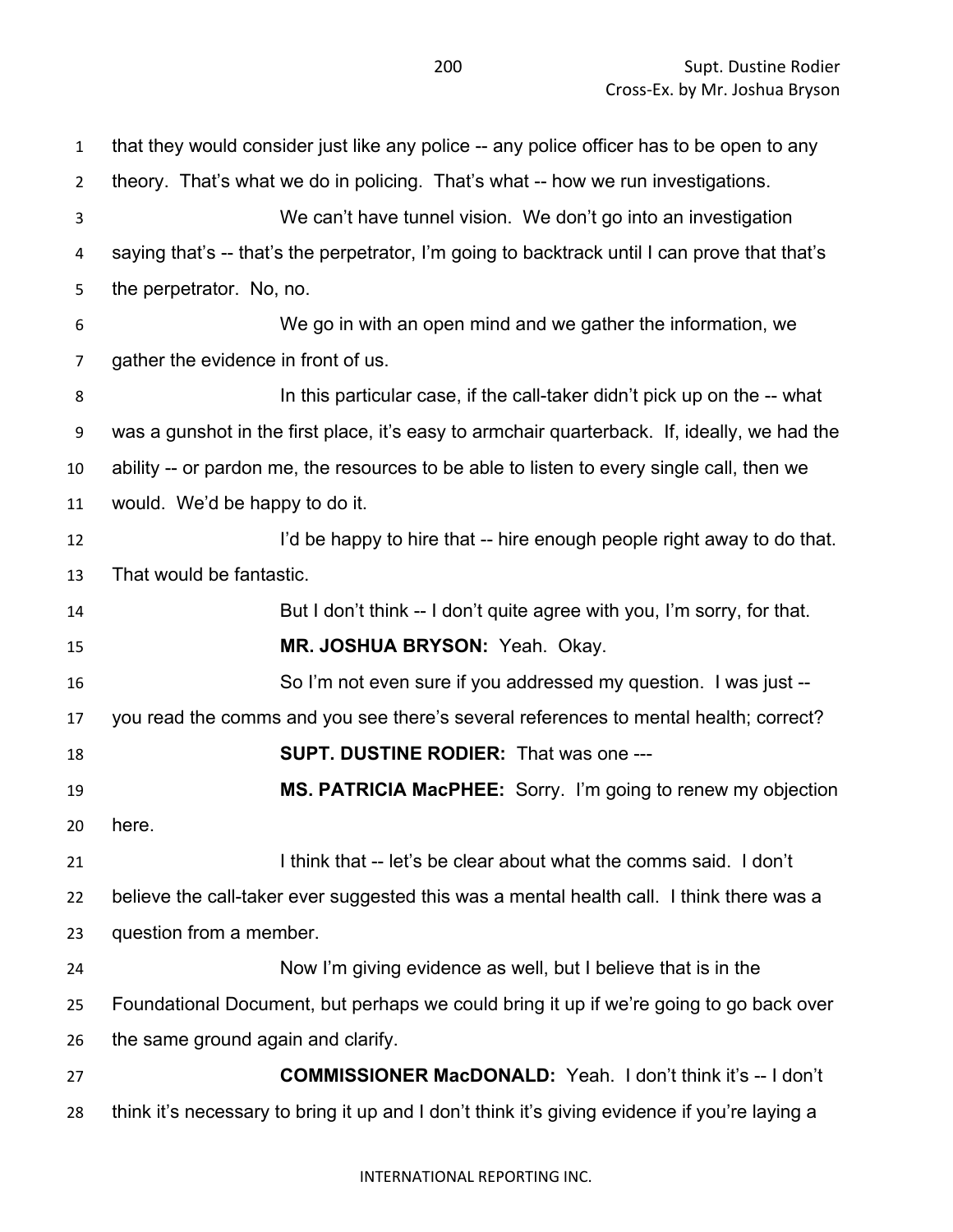foundation based upon evidence to that which has already been relayed either through

a Foundational Document or otherwise.

 **MS. PATRICIA MacPHEE:** The point being is that Mr. -- my friend is talking about the call-taker mistaking this or suggesting it might be a mental health call. What I'm suggesting is that it was a member who --- **COMMISSIONER MacDONALD:** Yeah, you're --- **MS. PATRICIA MacPHEE:** --- asked whether it was, perhaps, a mental health call. **COMMISSIONER MacDONALD:** Right. You're absolutely right. You're absolutely right. But I thought the question was it was noted somewhere. **MR. JOSHUA BRYSON:** That's correct. And if I said the call-taker said it was mental health related, then I mis-spoke. I didn't --- **COMMISSIONER MacDONALD:** Yeah. It was not the call-taker saying that, but I think you were referring to notes that were --- **MR. JOSHUA BRYSON:** Notes and the -- you can see MHA in the **COMMISSIONER MacDONALD:** All right. So how about making that clear and we'll get an answer to that question. **MR. JOSHUA BRYSON:** So between 10:01, so -- between 10:04 and 10:22 there's several references to whether this caller was MHA or not. Okay? **COMMISSIONER MacDONALD:** And where are those references? **MR. JOSHUA BRYSON:** So in COMM3886. I'm not sure the exhibit number. **COMMISSIONER MacDONALD:** No, I'm sorry. I'm not asking you which exhibit. **MR. JOSHUA BRYSON:** Okay.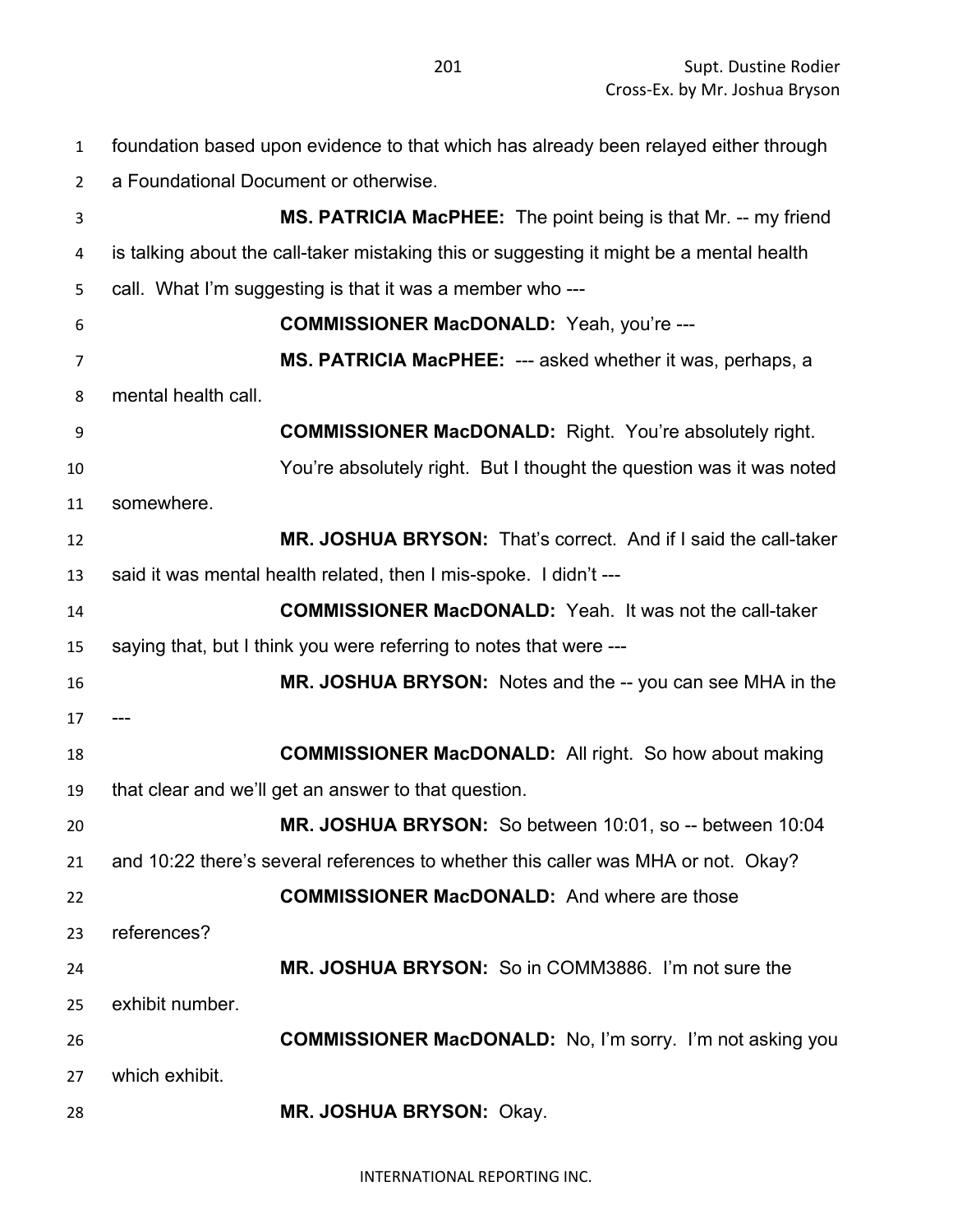| $\mathbf{1}$   | <b>COMMISSIONER MacDONALD:</b> Just tell the witness where the                           |
|----------------|------------------------------------------------------------------------------------------|
| 2              | call-taker would have seen those references or would have been aware of those            |
| 3              | references.                                                                              |
| 4              | MR. JOSHUA BRYSON: So this would be on the dispatch side.                                |
| 5              | The dispatch side ---                                                                    |
| 6              | <b>COMMISSIONER MacDONALD:</b> Yes, the dispatch.                                        |
| $\overline{7}$ | MR. JOSHUA BRYSON: Yes. On the dispatch side in one of the                               |
| 8              | first -- I don't have the document right here.                                           |
| 9              | Three eight oh six (3806). I'm not sure what number I said.                              |
| 10             | There's -- I'm sure if I sat for a moment I could -- yes, okay. Here's                   |
| 11             | one here. Constable Merchant, "Did the call-taker think that this could be MHA?". That   |
| 12             | was at 10:19. There's one example.                                                       |
| 13             | <b>SUPT. DUSTINE RODIER:</b> Okay. So that would -- is -- was                            |
| 14             | mentioned. That would be one of the police officers making that comment.                 |
| 15             | MR. JOSHUA BRYSON: Yeah. And then it says, "Nothing to                                   |
| 16             | indicate that about the person being MHA". There's ---                                   |
| 17             | <b>SUPT. DUSTINE RODIER:</b> So that would be ---                                        |
| 18             | <b>COMMISSIONER MacDONALD:</b> Mr. Bryson -- I'm sorry,                                  |
| 19             | Superintendent.                                                                          |
| 20             | Mr. Bryson, you're going to have to -- if you're going to pose the                       |
| 21             | question, it has to be something that the -- that the person -- the dispatcher was aware |
| 22             | of as opposed to what a police officer may have been aware. And that's what I thought    |
| 23             | was the premise of your question.                                                        |
| 24             | Is that the premise of your question?                                                    |
| 25             | MR. JOSHUA BRYSON: No. No, the premise of my question,                                   |
| 26             | Commissioner, is the fact that there was some speculating early on as to whether -- by   |
| 27             | responders, by everyone that this call would be mental health related and that the risk  |
| 28             | manager did not go back and listen to the actual 9-1-1 call that could have disabused    |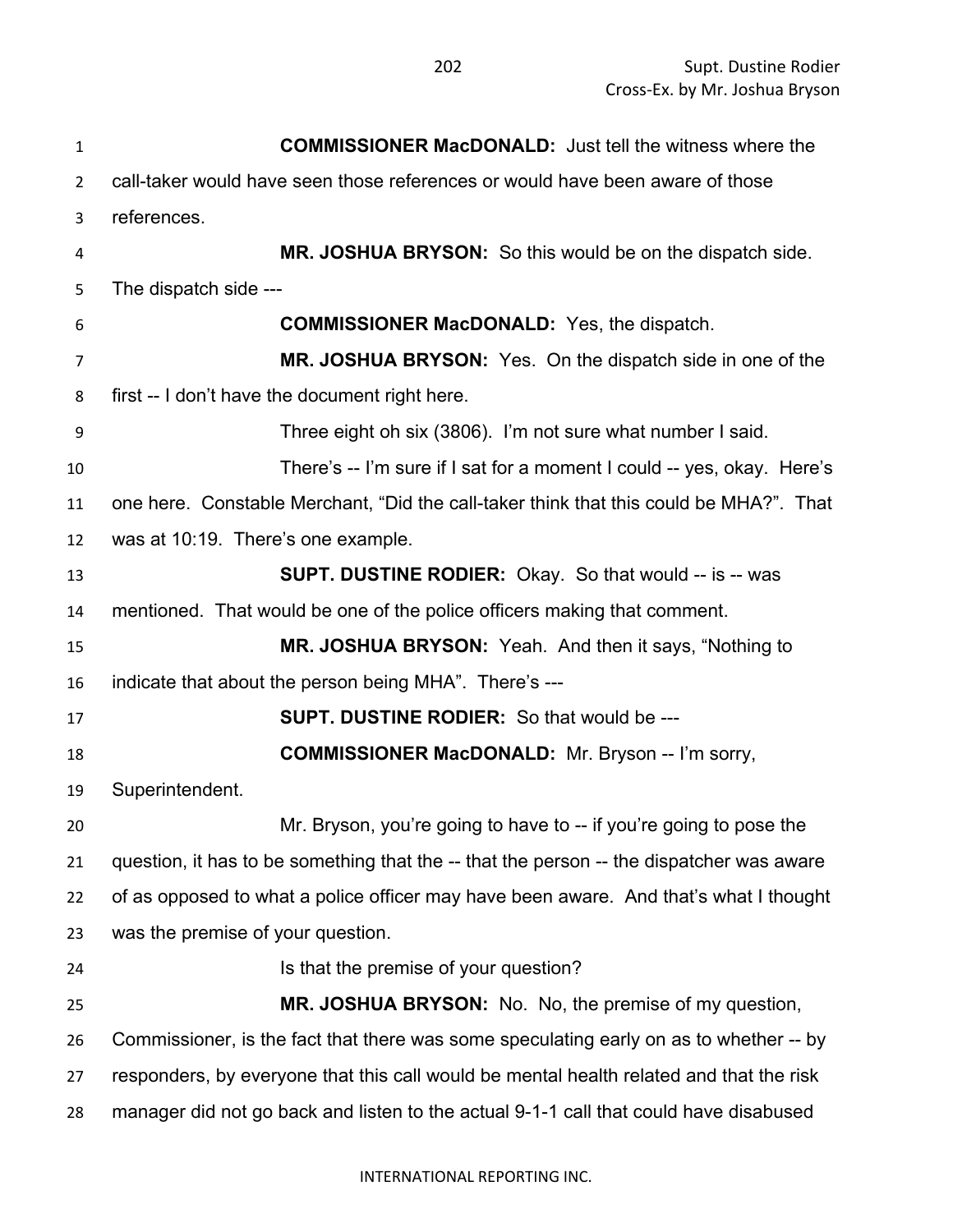| $\mathbf{1}$   | him of the notion that this, in fact, was MHA and remove that from the ---                    |
|----------------|-----------------------------------------------------------------------------------------------|
| $\overline{2}$ | <b>COMMISSIONER MacDONALD:</b> So you're talking about                                        |
| 3              | knowledge that the risk manager had.                                                          |
| 4              | MR. JOSHUA BRYSON: I'm talking about the ability of the risk                                  |
| 5              | manager to go back and listen ---                                                             |
| 6              | <b>COMMISSIONER MacDONALD: Okay.</b>                                                          |
| $\overline{7}$ | MR. JOSHUA BRYSON: --- and that's what I'm putting to the                                     |
| 8              | witness, that this speculation about mental health certainly occupied the airwaves. We        |
| 9              | can see it in the comms, and I'm asking the witness about policy around the risk              |
| 10             | manager going back and listening to the actual 9-1-1 tape to disabuse himself and his         |
| 11             | other responders of that belief.                                                              |
| 12             | <b>COMMISSIONER MacDONALD:</b> Ms. MacPhee.                                                   |
| 13             | MS. PATRICIA MacPHEE: First of all, I think it's important, and I                             |
| 14             | think my friend has mentioned it, that at the outset when the question was posed to Mr.       |
| 15             | Merchant -- or Constable Merchant that there was a response that there's nothing to           |
| 16             | indicate that this is an MHA call by the call-taker.                                          |
| 17             | Further, I think I have to question the relevance of the line of                              |
| 18             | questioning because is there a suggestion that, you know, this early question by              |
| 19             | Constable Merchant slowed down the response. I think we've covered that ground. I             |
| 20             | think it's been established that when the call went out, the members were on their way        |
| 21             | there immediately.                                                                            |
| 22             | There was no delay and there was -- this ground has been covered                              |
| 23             | in earlier testimony, so putting it to Inspector Rodier in a piecemeal fashion isn't fair for |
| 24             | her to comment.                                                                               |
| 25             | <b>COMMISSIONER MacDONALD:</b> Thank you, Ms. MacPhee.                                        |
| 26             | I'll take one final attempt to allow you to have the answer to I think                        |
| 27             | the question you're asking.                                                                   |
| 28             | If you want to ask the witness if the risk manager is speculating or                          |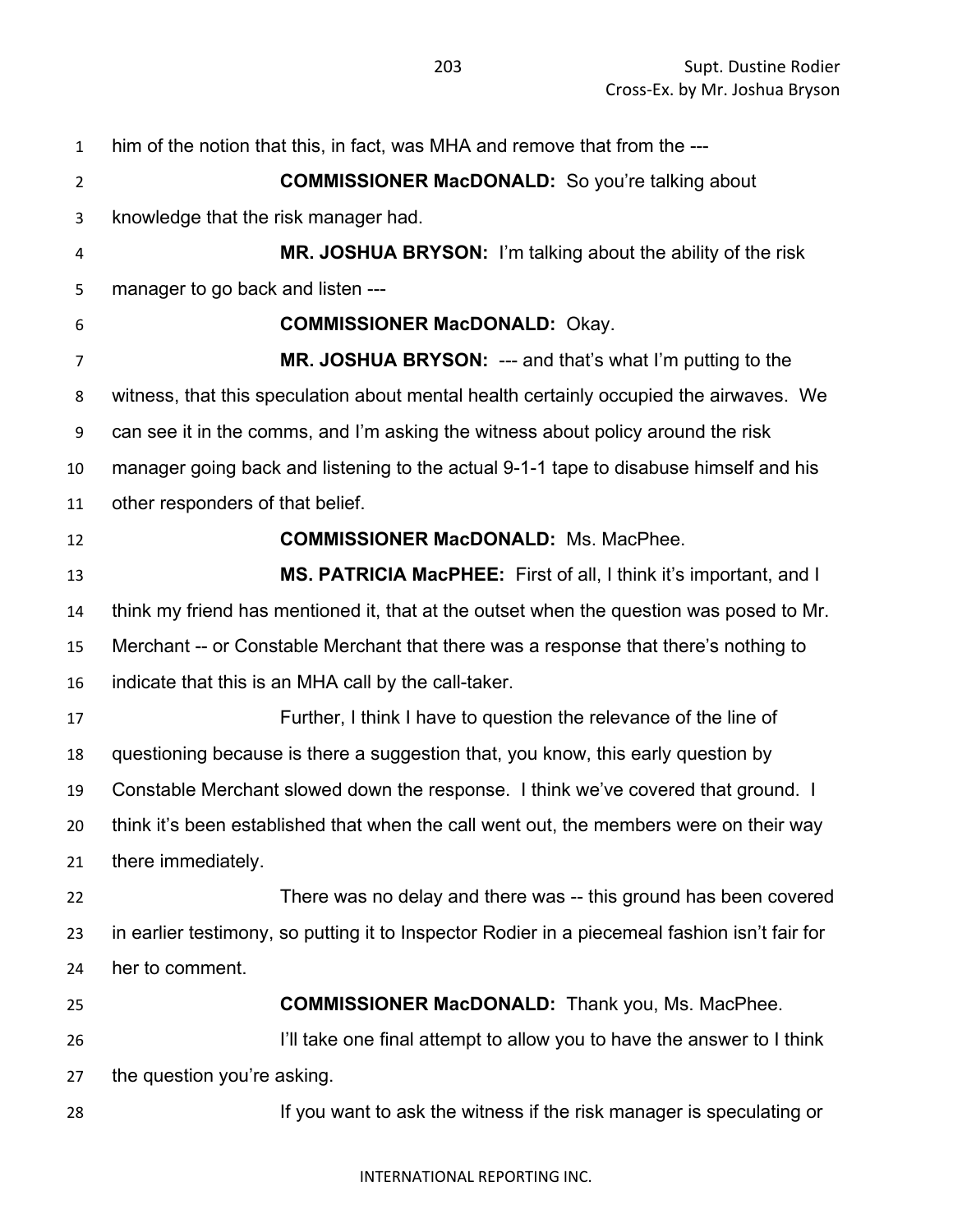| $\mathbf{1}$   | concerned that it might be a mental health call, should the risk manager go back and       |
|----------------|--------------------------------------------------------------------------------------------|
| $\overline{2}$ | listen to the tape. Is that your question?                                                 |
| 3              | MR. JOSHUA BRYSON: That's -- that's fair, Commissioner.                                    |
| 4              | <b>COMMISSIONER MacDONALD: All right.</b>                                                  |
| 5              | MR. JOSHUA BRYSON: Thank you.                                                              |
| 6              | So go ahead, Superintendent.                                                               |
| 7              | SUPT. DUSTINE RODIER: Not necessarily because that wouldn't                                |
| 8              | change how we respond to any call. Even if turned out to be an MHA call, we're still       |
| 9              | going to respond the same way.                                                             |
| 10             | MR. JOSHUA BRYSON: Okay. It's not going to impact your                                     |
| 11             | decision to deploy assets, resources?                                                      |
| 12             | <b>SUPT. DUSTINE RODIER: No. No.</b>                                                       |
| 13             | MR. JOSHUA BRYSON: Whether it's mental health or not?                                      |
| 14             | <b>SUPT. DUSTINE RODIER:</b> No. It comes into our risk assessment                         |
| 15             | once we get there, certainly. It's -- it may affect how the members think as they're doing |
| 16             | their risk assessment approaching the scene, that kind of thing. It's a factor that they   |
| 17             | have to take into consideration, but it's certainly not going to change their response.    |
| 18             | MR. JOSHUA BRYSON: Or anyone's response.                                                   |
| 19             | <b>SUPT. DUSTINE RODIER: Pardon me?</b>                                                    |
| 20             | MR. JOSHUA BRYSON: Or the risk manager's response.                                         |
| 21             | <b>SUPT. DUSTINE RODIER: No.</b>                                                           |
| 22             | MR. JOSHUA BRYSON: Okay.                                                                   |
| 23             | <b>SUPT DUSTIN RODIER:</b> No. We're going to treat it just as                             |
| 24             | seriously as we would anything else.                                                       |
| 25             | MR. JOSHUA BRYSON: Yeah, yeah. Thank you. So my next                                       |
|                |                                                                                            |

question is in regards to -- we'll stick with the Comms for a second. So we have a

transmission from Constable Colford about another way out of Portapique, another way

out. That's it's apparent from evidence we've heard, no one apparently heard that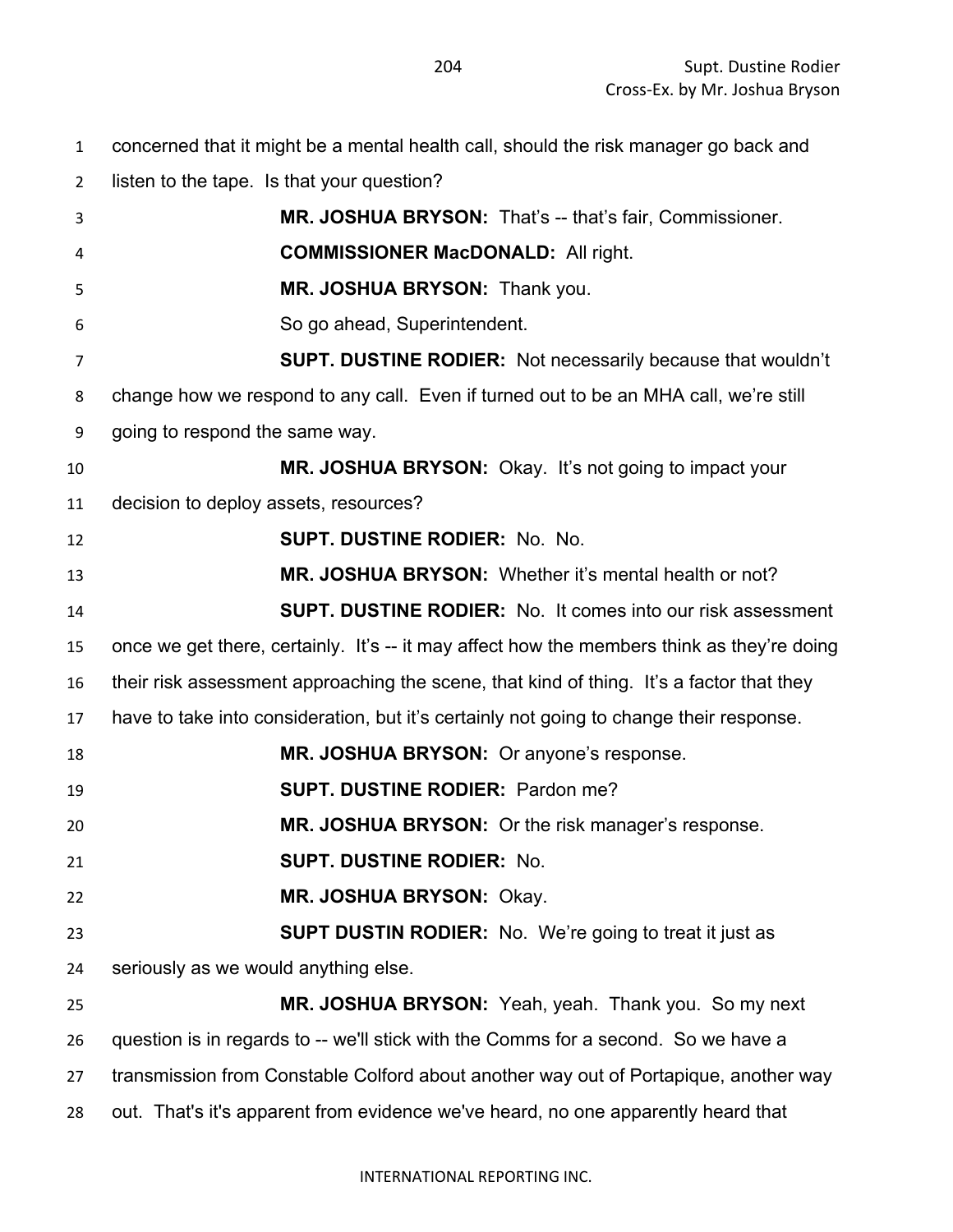| $\mathbf{1}$   | particular transmission.                                                                     |
|----------------|----------------------------------------------------------------------------------------------|
| $\overline{2}$ | So my question to you is where is this information supposed to go?                           |
| 3              | When a member comes across this new information, like this important detail that             |
| 4              | there's another way out of Portapique, when one of your objectives is containment ---        |
| 5              | <b>SUPT. DUSTINE RODIER: M'hm.</b>                                                           |
| 6              | MR. JOSHUA BRYSON: --- where in the OCC is this supposed to                                  |
| 7              | go?                                                                                          |
| 8              | <b>SUPT. DUSTINE RODIER:</b> So that would come over the radio.                              |
| 9              | The dispatcher would take any -- any information that comes from the members to the          |
| 10             | dispatcher, the dispatcher takes that information and will ensure that they -- it's updated. |
| 11             | Whether that information was passed on to the Risk Manager, I don't know, I wasn't -- I      |
| 12             | wasn't there and I would love to have the call log in front of me to be able to explain it.  |
| 13             | But ideally, if there is a situation where information is coming in, it's going to everybody |
| 14             | on the road so everybody hears it, and then if decisions need to be made with that           |
| 15             | information then so be it.                                                                   |
| 16             | MR. JOSHUA BRYSON: So it's broadcast and there is no other                                   |
| 17             | mechanism to ensure that this information is maintained and the continuity and the flow      |
| 18             | of information, no other systems in place?                                                   |
| 19             | <b>SUPT. DUSTINE RODIER:</b> I would ask you if the dispatcher                               |
| 20             | responded to that request or responded to that information? Because I don't know off         |
| 21             | the top of my head.                                                                          |
| 22             | MR. JOSHUA BRYSON: Yeah. Let's -- does it matter if they did or                              |
| 23             | not?                                                                                         |
| 24             | <b>SUPT. DUSTINE RODIER: It does matter because ---</b>                                      |
| 25             | MR. JOSHUA BRYSON: Okay.                                                                     |
| 26             | <b>SUPT. DUSTINE RODIER: --- that would tell me that if a member</b>                         |
| 27             | says something on the air and it's not -- it's something of importance that it's not         |
| 28             | acknowledged, if it was me, I would go back on the air and repeat it or make sure that       |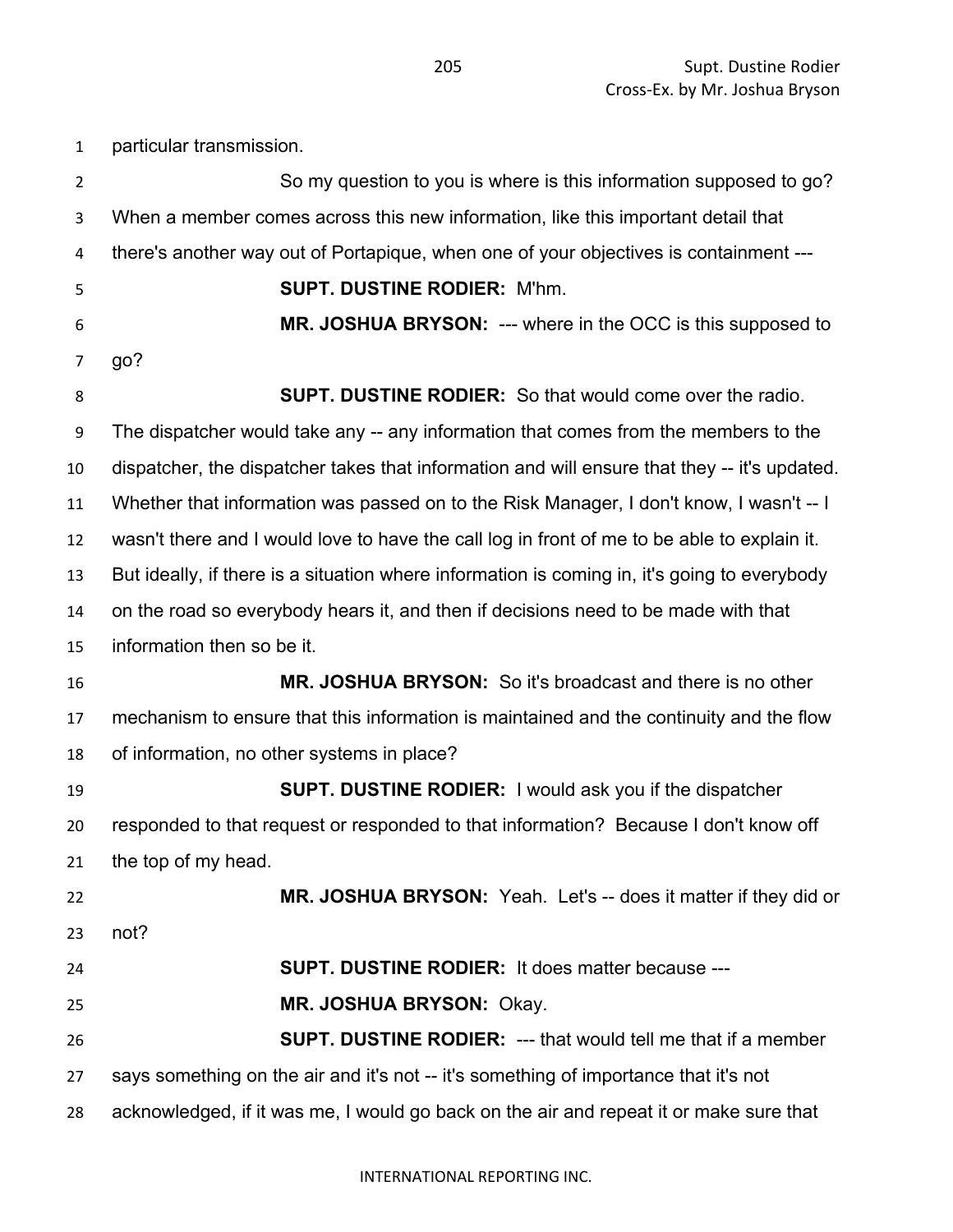| $\mathbf{1}$   | the dispatcher heard me, and then the dispatcher would respond that they heard me.            |
|----------------|-----------------------------------------------------------------------------------------------|
| $\overline{2}$ | So in this particular case, I don't know what the dispatcher said. If they said something     |
| 3              | in response that would mean to me that they heard it ---                                      |
| 4              | MR. JOSHUA BRYSON: Yeah.                                                                      |
| 5              | <b>SUPT. DUSTINE RODIER: --- and whatever steps they took with</b>                            |
| 6              | that information afterwards. But if that response wasn't there, then perhaps that             |
| $\overline{7}$ | transmission didn't come through or wasn't heard.                                             |
| 8              | MR. JOSHUA BRYSON: Yeah. So my question is actually quite                                     |
| 9              | simple, it's what's supposed to happen with this information upon its receipt.                |
| 10             | <b>SUPT. DUSTINE RODIER:</b> It goes to everybody depending on the                            |
| 11             | situation. So in this particular case, I don't know -- I don't know off the top of my head at |
| 12             | what point in the night that was, so if the -- Staff Sergeant Halliday and, you know,         |
| 13             | Sergeant O'Brien were in the Command Post at that point or it was still with the Risk         |
| 14             | Manager, I don't know that. But certainly something like that would be important for          |
| 15             | them setting up -- as they were -- you know, doing what they could to set up                  |
| 16             | containment, block all the entrances and exits. But I would -- I would be very interested     |
| 17             | to find out if there was a response to that transmission.                                     |
| 18             | MR. JOSHUA BRYSON: Yeah. So where does the information                                        |
| 19             | go?                                                                                           |
| 20             | <b>SUPT. DUSTINE RODIER:</b> It's just as I said, it would go to the                          |
| 21             | dispatcher, who would then pass it on to whoever was in charge, be it the Risk Manager        |
| 22             | $or --$                                                                                       |
| 23             | MR. JOSHUA BRYSON: Orally?                                                                    |
| 24             | <b>SUPT. DUSTINE RODIER:</b> Beg your pardon?                                                 |
| 25             | MR. JOSHUA BRYSON: Orally?                                                                    |
| 26             | <b>SUPT. DUSTINE RODIER:</b> They would -- they would -- I would                              |
| 27             | expect that they would update the CAD and then say, you know, to the Risk Manager,            |
| 28             | "Did you -- did you just hear that?"                                                          |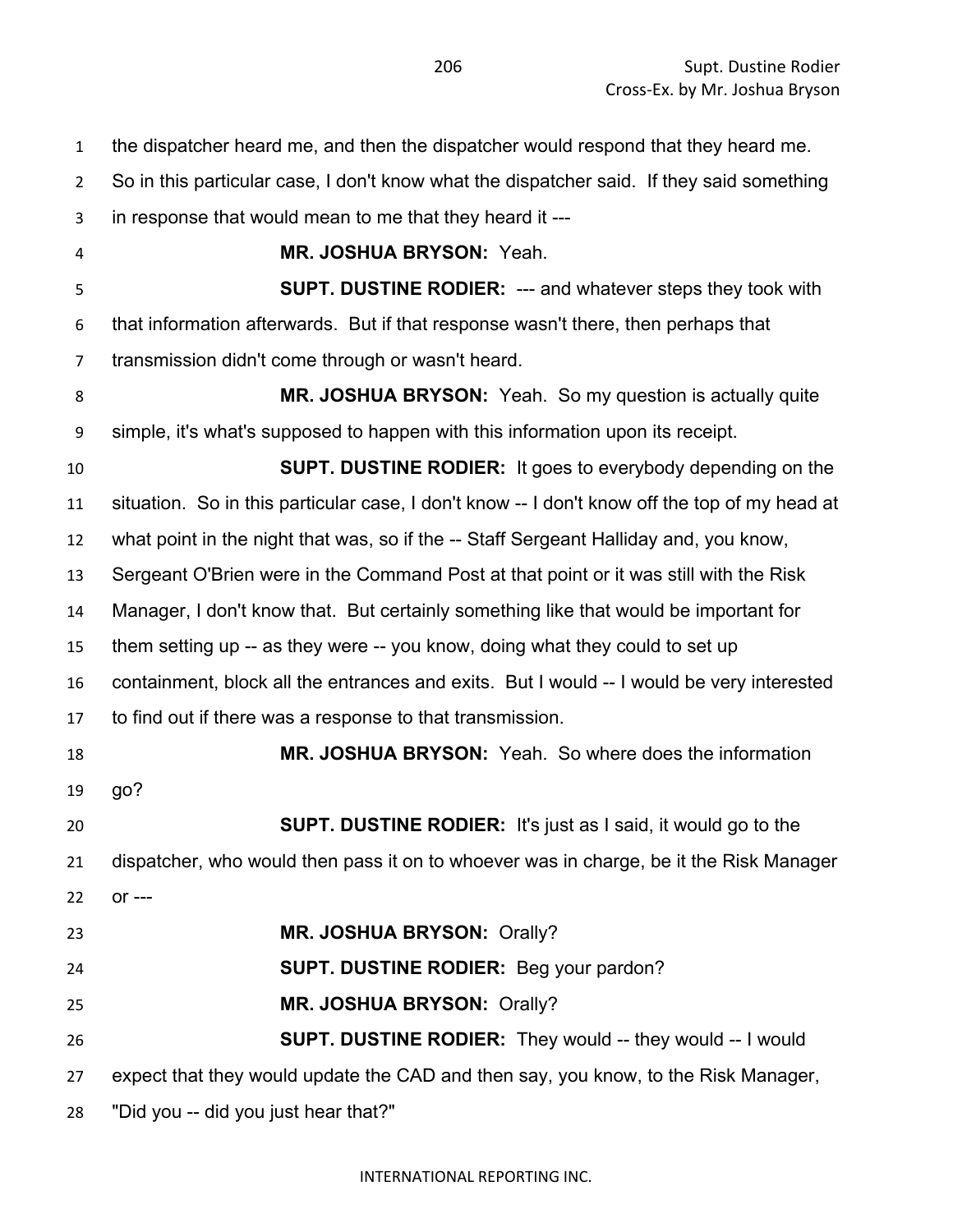| $\mathbf{1}$   | MR. JOSHUA BRYSON: Okay.                                                                   |
|----------------|--------------------------------------------------------------------------------------------|
| $\overline{2}$ | <b>SUPT. DUSTINE RODIER:</b> "Did you hear that transmission?"                             |
| 3              | MR. JOSHUA BRYSON: So the CAD system is -- that -- that's the                              |
| 4              | written record, then, that, if heard and received, it's supposed to be transmitted to CAD? |
| 5              | <b>SUPT. DUSTINE RODIER:</b> It could be, depending on the situation.                      |
| 6              | Again, I can -- I can sit here and "What if?", we can sit here and "What if?" all day but  |
| 7              | without having the information, without knowing exactly the scenario that you're -- that   |
| 8              | you're asking me to answer to, I don't have that information. I'm doing my best to try to  |
| 9              | answer it for you.                                                                         |
| 10             | MR. JOSHUA BRYSON: Did you see it in the CAD system, that                                  |
| 11             | reference to ---                                                                           |
| 12             | <b>SUPT. DUSTINE RODIER: I haven't read the CAD log.</b>                                   |
| 13             | MR. JOSHUA BRYSON: Okay. Yeah, did you know about that,                                    |
| 14             | the fact that apparently many commanding officers missed this information conveyed by      |
| 15             | Constable Colford about a second way out?                                                  |
| 16             | <b>SUPT. DUSTINE RODIER:</b> I didn't know that until, actually I                          |
| 17             | believe it was Staff Sergeant Rehill's testimony I think I learned that.                   |
| 18             | MR. JOSHUA BRYSON: Yeah. And are there any systems in                                      |
| 19             | place to prevent that from happening in the future, just off the top again?                |
| 20             | <b>SUPT. DUSTINE RODIER:</b> Certainly. We have -- you would have                          |
| 21             | heard them talk about Pictometry. We do have our Critical Incident Operations room.        |
| 22             | We have got the situational boards in the -- in the OCC. If we want to put a map up on     |
| 23             | the wall that's 12-feet by 24-feet tall and wide we can do that.                           |
| 24             | MR. JOSHUA BRYSON: Yeah. Sorry, you're talking about the                                   |
| 25             | actual substantive nature of the information. I'm just talking about the continuity of the |
| 26             | information itself, the fact that it was overlooked by many commanding officers. So my     |
| 27             | question is have there been any changes in place to make sure that important               |
| 28             | information that's received is maintained by the chain of command?                         |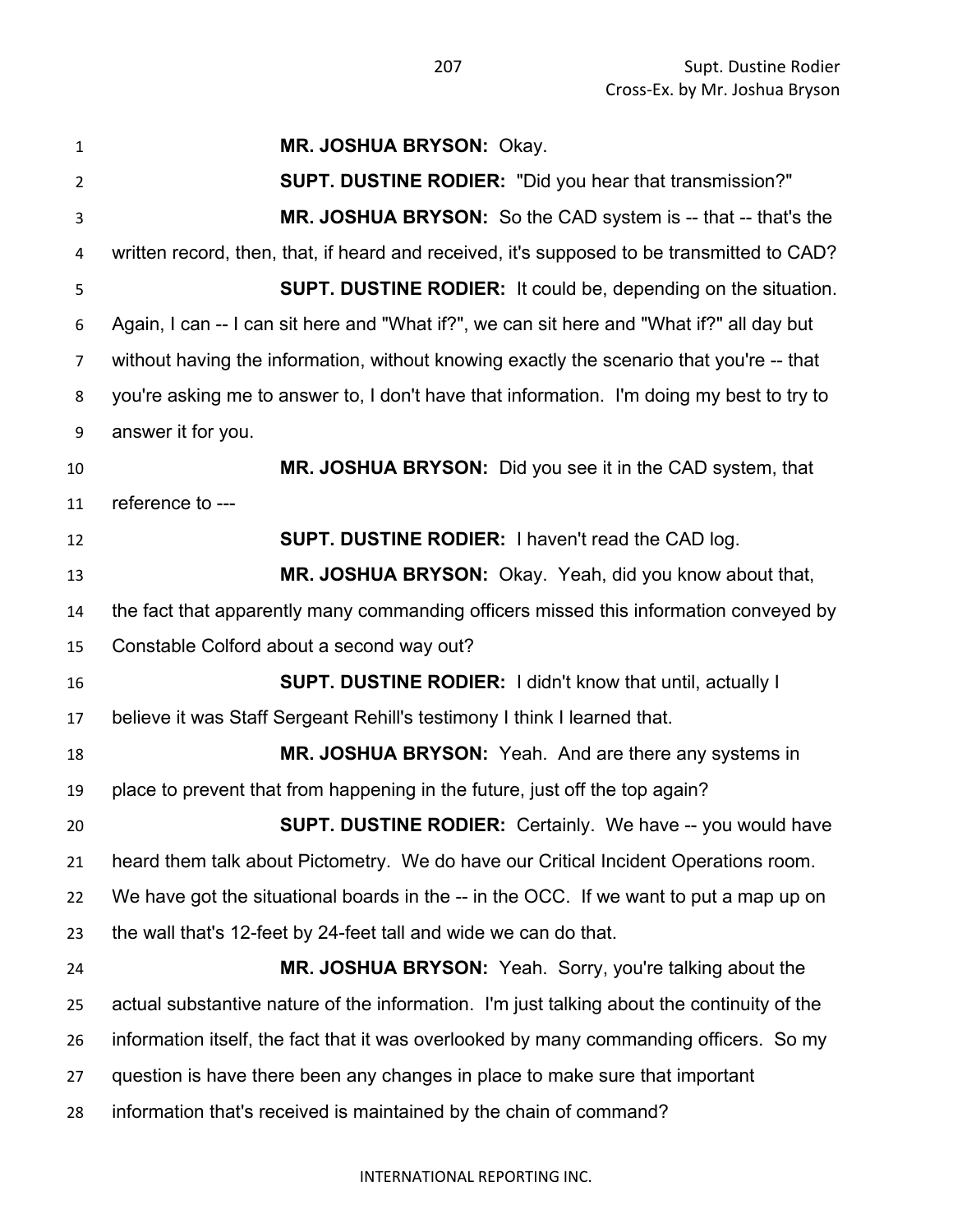| $\mathbf 1$             | <b>SUPT. DUSTINE RODIER:</b> Are you talking the Risk Managers?                            |
|-------------------------|--------------------------------------------------------------------------------------------|
| $\overline{2}$          | Are you talking the Command Post? Because those are two different questions.               |
| 3                       | MR. JOSHUA BRYSON: Yeah, both.                                                             |
| $\overline{\mathbf{4}}$ | <b>SUPT. DUSTINE RODIER:</b> So I can't comment on the Command                             |
| 5                       | Post. I can talk about the Risk Managers and the OCC. If that information was known        |
| 6                       | to Staff Sergeant Rehill, if he had heard it, yeah, if the dispatcher had heard it, if the |
| $\overline{7}$          | information was available to Staff Sergeant Rehill, then he would have taken action. I     |
| 8                       | don't know about the Command Post because I don't have involvement in that.                |
| 9                       | MR. JOSHUA BRYSON: Right. So if he heard it, he likely would                               |
| 10                      | have noted it in a CAD?                                                                    |
| 11                      | <b>SUPT. DUSTINE RODIER:</b> He probably wouldn't have noted it in a                       |
| 12                      | CAD, but he certainly would have noted it in the perimeter.                                |
| 13                      | MR. JOSHUA BRYSON: Yeah. Okay, I'm almost done. Thank                                      |
| 14                      | you. Just -- it wasn't clear, on the 18th, did you make any decisions on April 18th,       |
| 15                      | 2020?                                                                                      |
| 16                      | <b>SUPT. DUSTINE RODIER: Operational decisions?</b>                                        |
| 17                      | MR. JOSHUA BRYSON: Any decisions at all in regards to this                                 |
| 18                      | mass casualty?                                                                             |
| 19                      | <b>SUPT. DUSTINE RODIER:</b> No. I wasn't involved on the 18th.                            |
| 20                      | MR. JOSHUA BRYSON: Okay. And what about the 19th?                                          |
| 21                      | <b>SUPT. DUSTINE RODIER:</b> The 19th? I made the decision to go                           |
| 22                      | into the OCC myself ---                                                                    |
| 23                      | MR. JOSHUA BRYSON: Yes?                                                                    |
| 24                      | <b>SUPT. DUSTINE RODIER: --- and then I made the -- in</b>                                 |
| 25                      | consultation with the Support Services Officer, to -- further attempts to try and get air  |
| 26                      | support back up off the ground. And then also, with respect ---                            |
| 27                      | MR. JOSHUA BRYSON: Sorry, what was that decision you made?                                 |
| 28                      | <b>SUPT. DUSTINE RODIER:</b> To -- with the Support Services Officer.                      |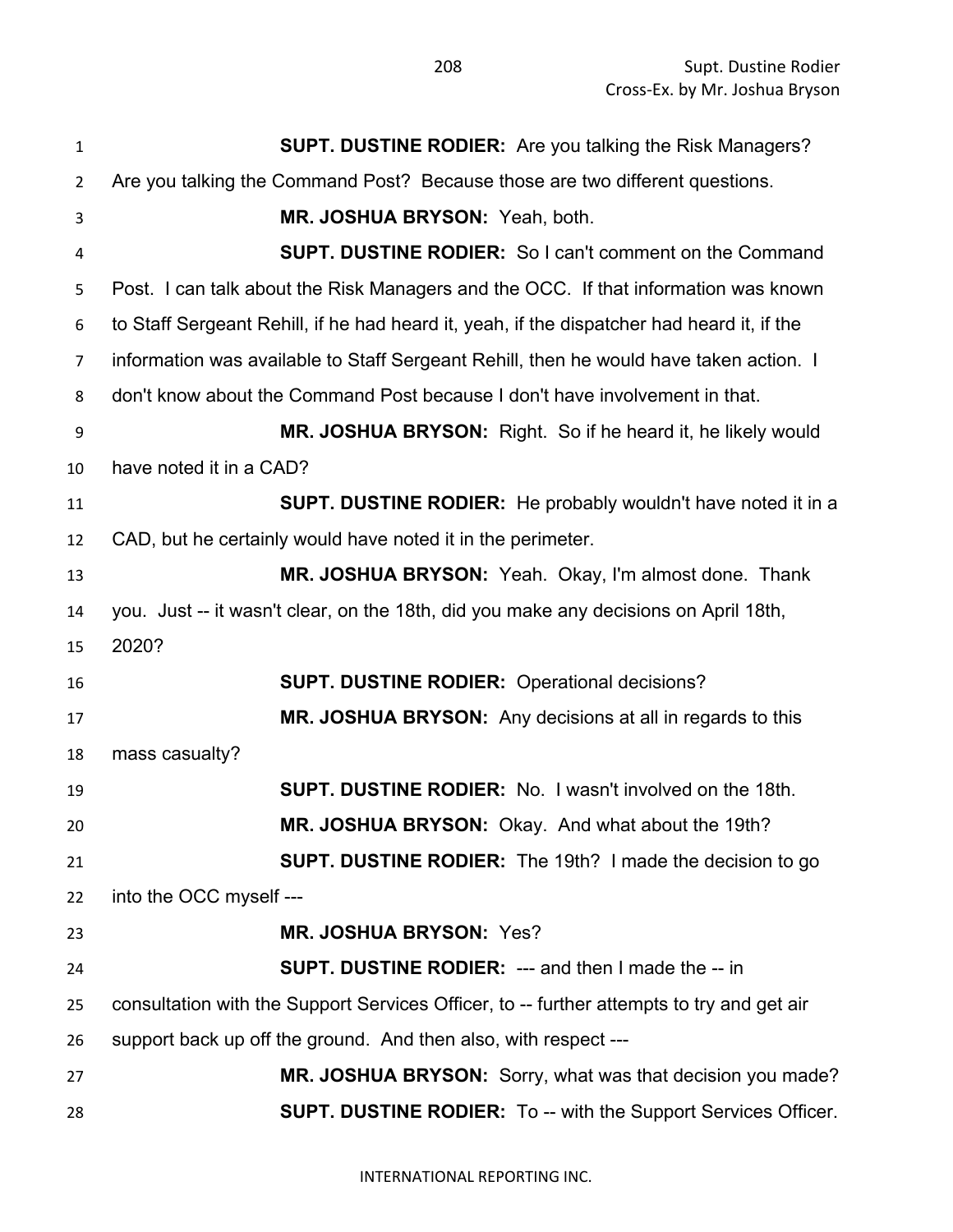It wasn't until I got there that I found out that the helicopter was no longer in the air. So once I got there and learned that, then it was working with the supervisor to see if we could get another option, JRCCs, somebody to get a helicopter up -- back up in the air for us. **MR. JOSHUA BRYSON:** No. Sorry, I'm asking if you actually had to make any decisions, though, in your role, if you had to make any decisions in regards to this incident? **SUPT. DUSTINE RODIER:** Well, the only -- the only decision would have been the call from across the room from Steve Ettinger about the alerting. **MR. JOSHUA BRYSON:** And that was to go through Support Services? Is that the --- **SUPT. DUSTINE RODIER:** Strategic Communications. **MR. JOSHUA BRYSON:** Strategic Communications. **SUPT. DUSTINE RODIER:** Yeah. **MR. JOSHUA BRYSON:** And just -- I keep seeing the name Archie Thompson. It's superintendent? **SUPT. DUSTINE RODIER:** Retired. **MR. JOSHUA BRYSON:** Retired? Okay. Did you see him on the 18th or 19th? **SUPT. DUSTINE RODIER:** No. **MR. JOSHUA BRYSON:** Okay. Was he supposed to be at the OCC or at the Command Centre? **SUPT. DUSTINE RODIER:** There wouldn't be any reason for him to be at the OCC. As far as the Command Post, I don't -- I don't know. I don't have any involvement with the Command Post. **MR. JOSHUA BRYSON:** Was his absence noted by anyone, that he should be here? **SUPT. DUSTINE RODIER:** I don't know, I wasn't there.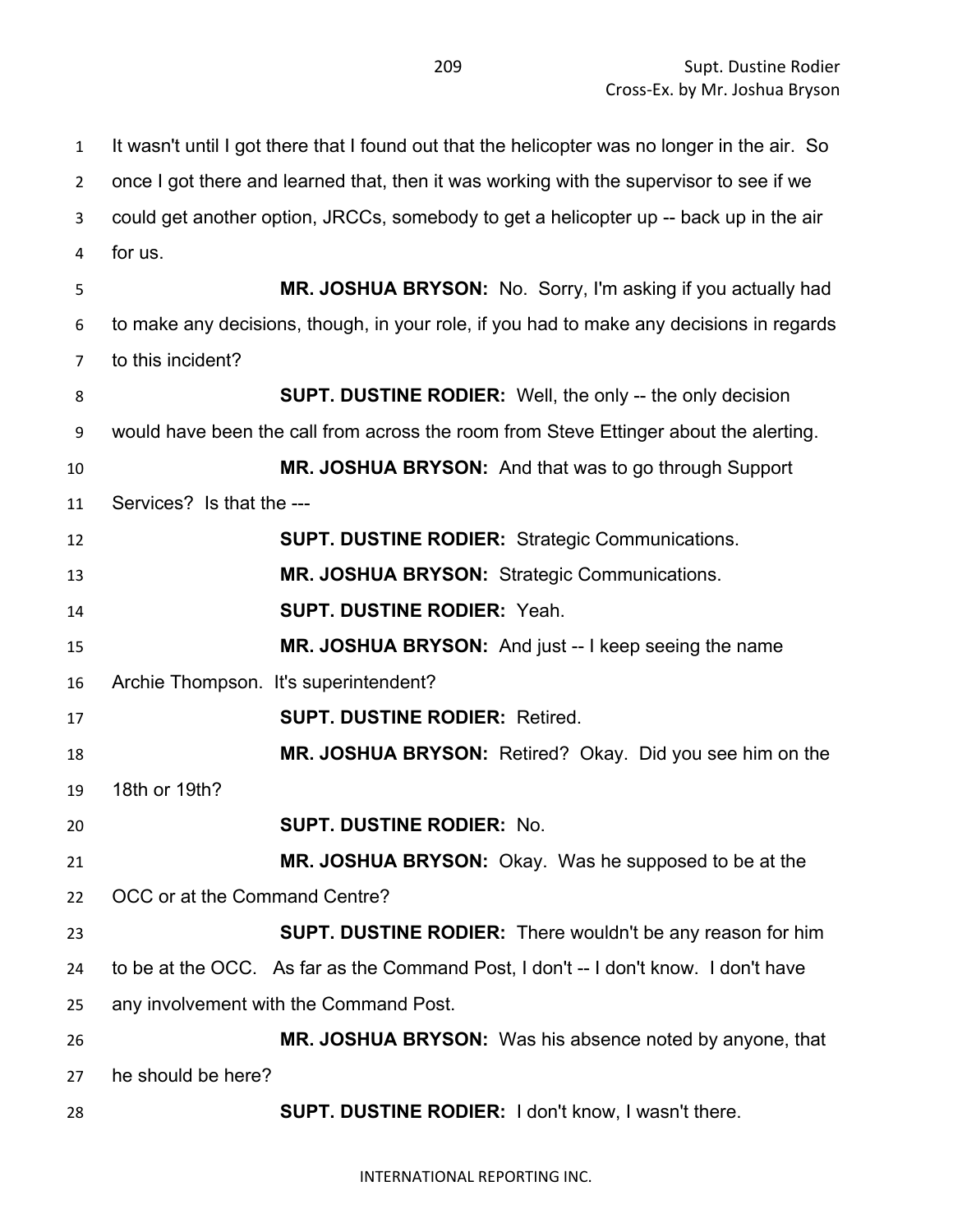| 1              | MR. JOSHUA BRYSON: Okay. Did you -- you didn't hear that by                                 |
|----------------|---------------------------------------------------------------------------------------------|
| $\overline{2}$ | anyone?                                                                                     |
| 3              | <b>SUPT. DUSTINE RODIER: No.</b>                                                            |
| 4              | MR. JOSHUA BRYSON: Okay. And if he was there, do you know                                   |
| 5              | what his role would have been?                                                              |
| 6              | <b>SUPT. DUSTINE RODIER:</b> Well, as the District Policing Officer, he                     |
| 7              | would be there to support his -- the Northeast Nova Team.                                   |
| 8              | MR. JOSHUA BRYSON: That's all my questions. Thank you very                                  |
| 9              | much.                                                                                       |
| 10             | <b>COMMISSIONER MacDONALD:</b> Thank you, Mr. Bryson.                                       |
| 11             | Ms. Miller?                                                                                 |
| 12             | --- CROSS-EXAMINATION BY MS. TARA MILLER:                                                   |
| 13             | MS. TARA MILLER: Thank you, Superintendent Rodier. My name                                  |
| 14             | is Tara Miller. With my colleague, Alix Digout, we represent a family member of Kristen     |
| 15             | Beaton.                                                                                     |
| 16             | Just a few things I want to go over.                                                        |
| 17             | <b>SUPT. DUSTINE RODIER: Sure.</b>                                                          |
| 18             | MS. TARA MILLER: Your arrival as Inspector at the OCC came in                               |
| 19             | 2018; correct?                                                                              |
| 20             | SUPT. DUSTINE RODIER: To the role? Yes                                                      |
| 21             | MS. TARA MILLER: Yes, thank you. And Glen Byrne would have                                  |
| 22             | been before, like he would have been at OCC before your arrival; correct?                   |
| 23             | <b>SUPT. DUSTINE RODIER:</b> As the Commander, yes.                                         |
| 24             | MS. TARA MILLER: Yeah. And my understanding from your                                       |
| 25             | evidence is that he was pretty critical in terms of onboarding you and he's been sort of -- |
| 26             | you two have worked very closely since that time, moving ---                                |
| 27             | <b>SUPT. DUSTINE RODIER: Yes.</b>                                                           |
| 28             | MS. TARA MILLER: --- forward on a variety of things? Okay. And                              |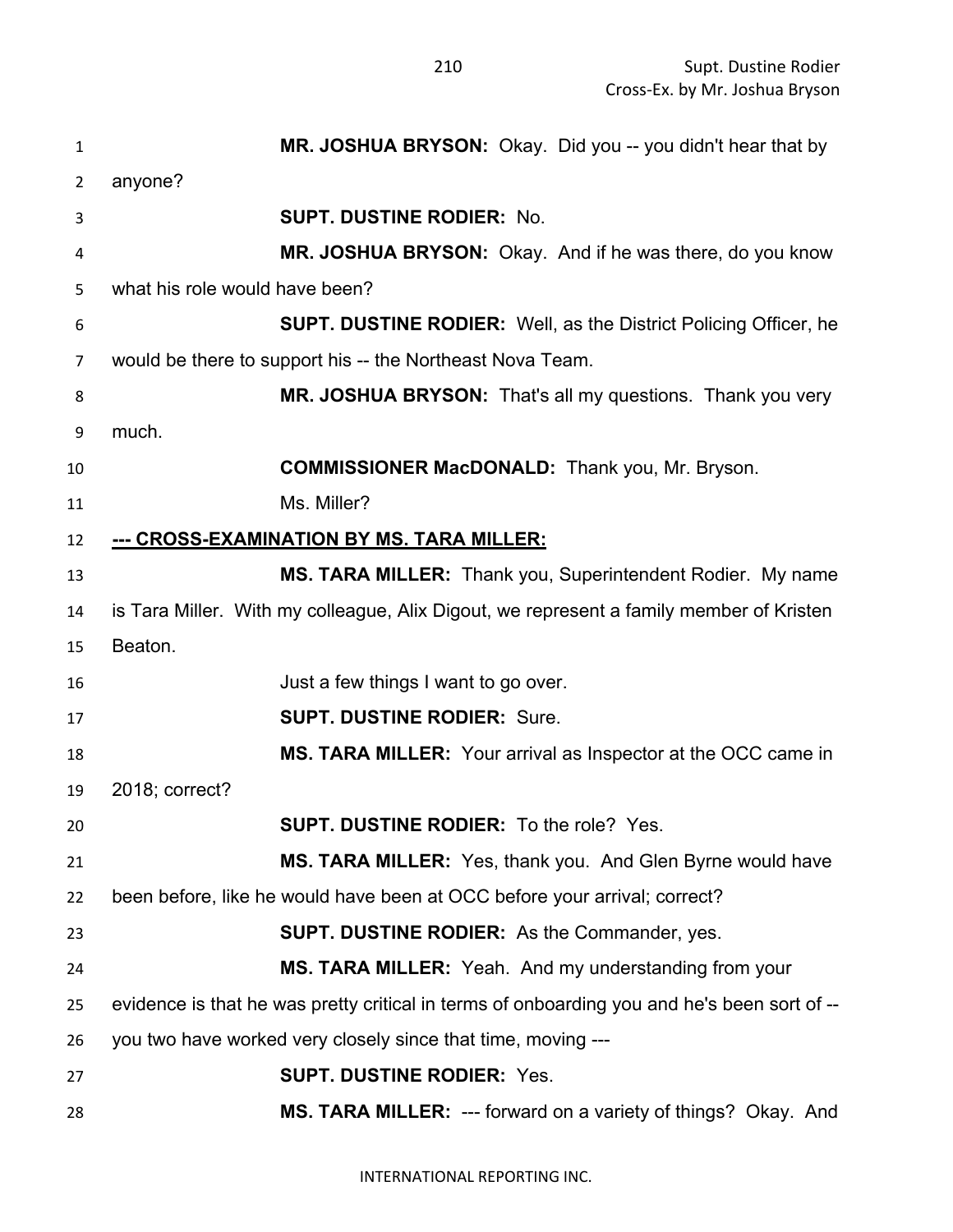| $\mathbf{1}$   | I also understood your evidence to be that prior to the mass casualty that you had no   |
|----------------|-----------------------------------------------------------------------------------------|
| $\overline{2}$ | understanding of any public alerting system that could be used by the RCMP?             |
| 3              | <b>SUPT. DUSTINE RODIER: That's correct.</b>                                            |
| 4              | MS. TARA MILLER: Okay. Did you have an understanding that                               |
| 5              | there was a public alerting system?                                                     |
| 6              | <b>SUPT. DUSTINE RODIER:</b> Only like everybody else when I would                      |
| 7              | get a test on my phone.                                                                 |
| 8              | MS. TARA MILLER: Okay. And did Mr. Byrne share with you any                             |
| 9              | information from his prior knowledge to your arrival about involvement with the public  |
| 10             | alerting and the ability for the RCMP to utilise that?                                  |
| 11             | <b>SUPT. DUSTINE RODIER: No.</b>                                                        |
| 12             | MS. TARA MILLER: Okay. So I'm going to have Madam Registrar                             |
| 13             | bring up an exhibit, P1274.                                                             |
| 14             | And these are -- it's a series of minutes from the PSAP manager's                       |
| 15             | quarterly meeting, and this one was from March of 2016 with Mr. Byrne in attendance.    |
| 16             | And if we could scroll down, Madam Register -- Registrar, and I apologize, I don't have |
| 17             | the reference right in front of me, but if you can ---                                  |
| 18             | Sorry. I know it's been a long day and I'm making it longer here.                       |
| 19             | <b>SUPT. DUSTINE RODIER:</b> That's okay. I understand.                                 |
| 20             | MS. TARA MILLER: Okay. I'm going to -- this is a -- this is                             |
| 21             | commentary here, this page, Superintendent, about the use of the Pelmorex system to     |
| 22             | see how many stations are signed up for public alerting. And then moving on to public   |
| 23             | alerting is,                                                                            |
| 24             | "Moving forward, the CRTC is moving on fairly                                           |
| 25             | quickly. This feature will allow public alerts to be sent                               |
| 26             | to cell phones in the event of." (As read)                                              |
| 27             | And then EMO -- sorry, further down,                                                    |
| 28             | "EMO's emergency planning officers will be receiving                                    |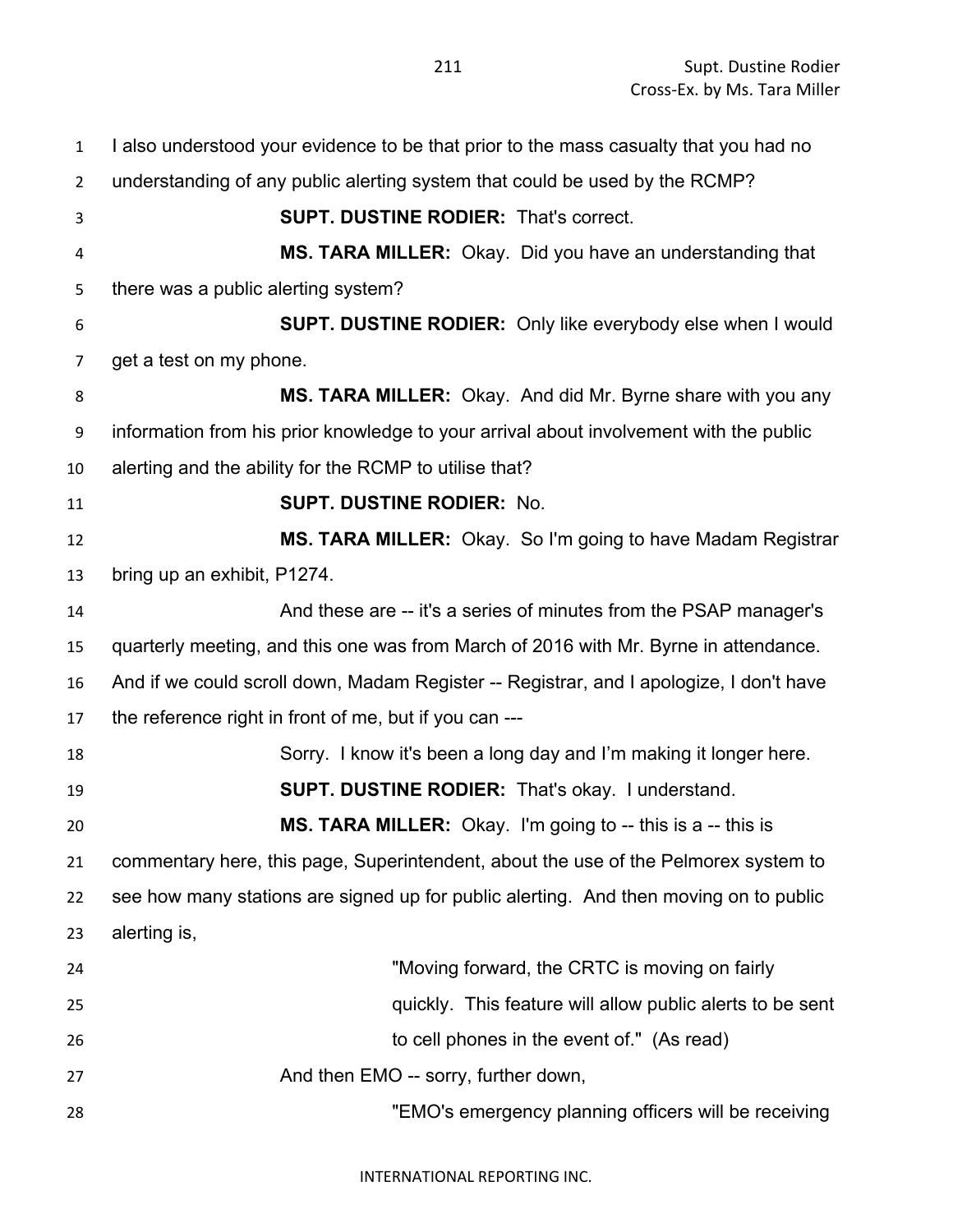| $\mathbf{1}$   | public alert training on Thursday." (As read)                                                                            |
|----------------|--------------------------------------------------------------------------------------------------------------------------|
| $\overline{2}$ | So, Mr. Byrne didn't share any of this information with you when                                                         |
| 3              | you arrived in terms of information of the Public Alert system?                                                          |
| 4              | <b>SUPT. DUSTINE RODIER:</b> We didn't have this conversation when                                                       |
| 5              | I arrived in 2016, but I can tell you that since then, since April 18 <sup>th</sup> , 19 <sup>th</sup> , 2020, we have - |
| 6              | - that was obviously top of mind for really everybody in the Division, and Glen and I did                                |
| $\overline{7}$ | have ---                                                                                                                 |
| 8              | MS. TARA MILLER: I appreciate that.                                                                                      |
| 9              | <b>SUPT. DUSTINE RODIER: --- many conversations about ---</b>                                                            |
| 10             | MS. TARA MILLER: No, I appreciate that.                                                                                  |
| 11             | <b>SUPT. DUSTINE RODIER: --- alerting, so prior to that, he, like all</b>                                                |
| 12             | the rest of us, believed -- knew, the only thing we knew about alerting had to do with                                   |
| 13             | emergency measures and weather alerts, fires, floods, that kind of thing.                                                |
| 14             | MS. TARA MILLER: Okay. And then, Madam Registrar, if we                                                                  |
| 15             | could bring up P-1273? And these are minutes from September of 2017. Now in                                              |
| 16             | fairness, it does say that Mr. Byrne was -- sent his regrets in. Inspector Bill Long was                                 |
| 17             | also noted to send his regrets from the RCMP. Who was Inspector Bill Long?                                               |
| 18             | <b>SUPT. DUSTINE RODIER:</b> He was my predecessor.                                                                      |
| 19             | MS. TARA MILLER: He was your predecessor at the ---                                                                      |
| 20             | SUPT. DUSTINE RODIER: At the OCC.                                                                                        |
| 21             | MS. TARA MILLER: --- as the inspector at OCC?                                                                            |
| 22             | <b>SUPT. DUSTINE RODIER: Right.</b>                                                                                      |
| 23             | MS. TARA MILLER: Okay. And if we can go to item number nine,                                                             |
| 24             | Madam Registrar? And this is public alerting process, Rod Legge, with further detail                                     |
| 25             | about the public alerting. If you can scan down? Action,                                                                 |
| 26             | "Paul Perry will check with supervisors to see if                                                                        |
| 27             | there's interest in having Rod Legge come to Cape                                                                        |
| 28             | Breton to give a presentation." (As read)                                                                                |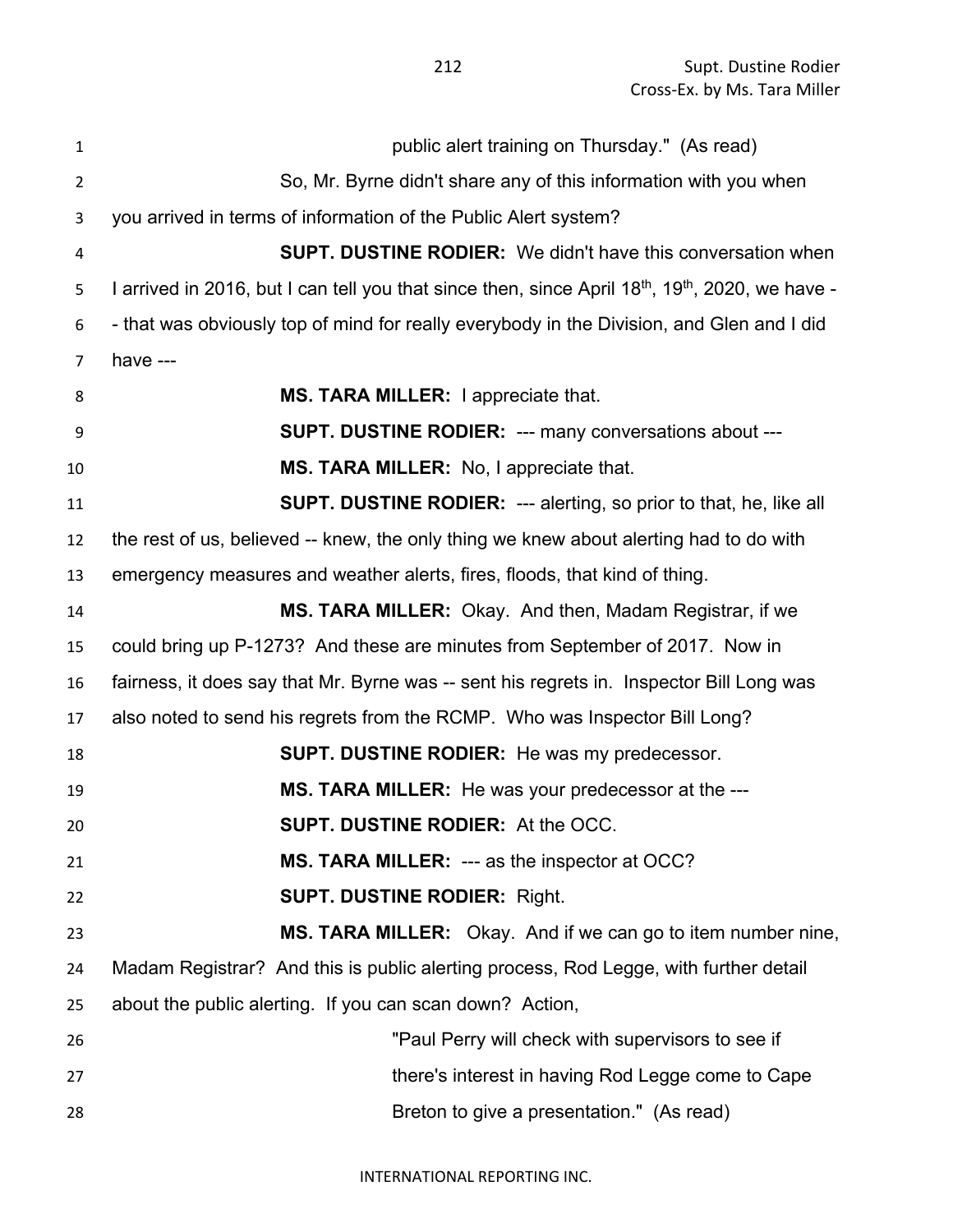And they talk about providing an overview to the HRM on public alerting. Are you aware from either Mr. Byrne or your predecessor that there was an offer to make a presentation to the RCMP with respect to this public alerting? **SUPT. DUSTINE RODIER:** No, not prior. Prior to April 2020, I had no knowledge of that. **MS. TARA MILLER:** Okay. **SUPT. DUSTINE RODIER:** I don't know who Paul Perry is either so. **MS. TARA MILLER:** And then lastly, Madam Registrar, this is a 10 document that has not been exhibited yet, but it is minutes from an October  $17<sup>th</sup>$ , 2018, PSAP manager's quarterly meeting minutes. And, Commissioners, this has been distributed to Participants and Madam Registrar has a copy of that to pull up. Oh, you can't pull it up on the screen. Thank you for the reminder. 15 This is a Wednesday, October 17<sup>th</sup>, 2018, minutes. It says that Mr. Byrne and you, yourself, were in attendance at this quarterly meeting. Do you remember being in attendance at this meeting? **SUPT. DUSTINE RODIER:** I don't. **MS. TARA MILLER:** Okay. **SUPT. DUSTINE RODIER:** I'd have to -- I don't know what you're looking at, so I'd have to see. **MS. TARA MILLER:** Oh, I'm going to give the witness -- apologies, I --- **COMMISSIONER MacDONALD:** I assume she has a copy? **MS. TARA MILLER:** I don't believe she does, no. Thank you. This, if you look at the first page, just that's your attendance noted with Mr. Byrne, and then on the second page, this is new business. "There will be 28 public alerting tests on November  $28<sup>th</sup>$ , 2018, at 1:55." Is that what you had referred to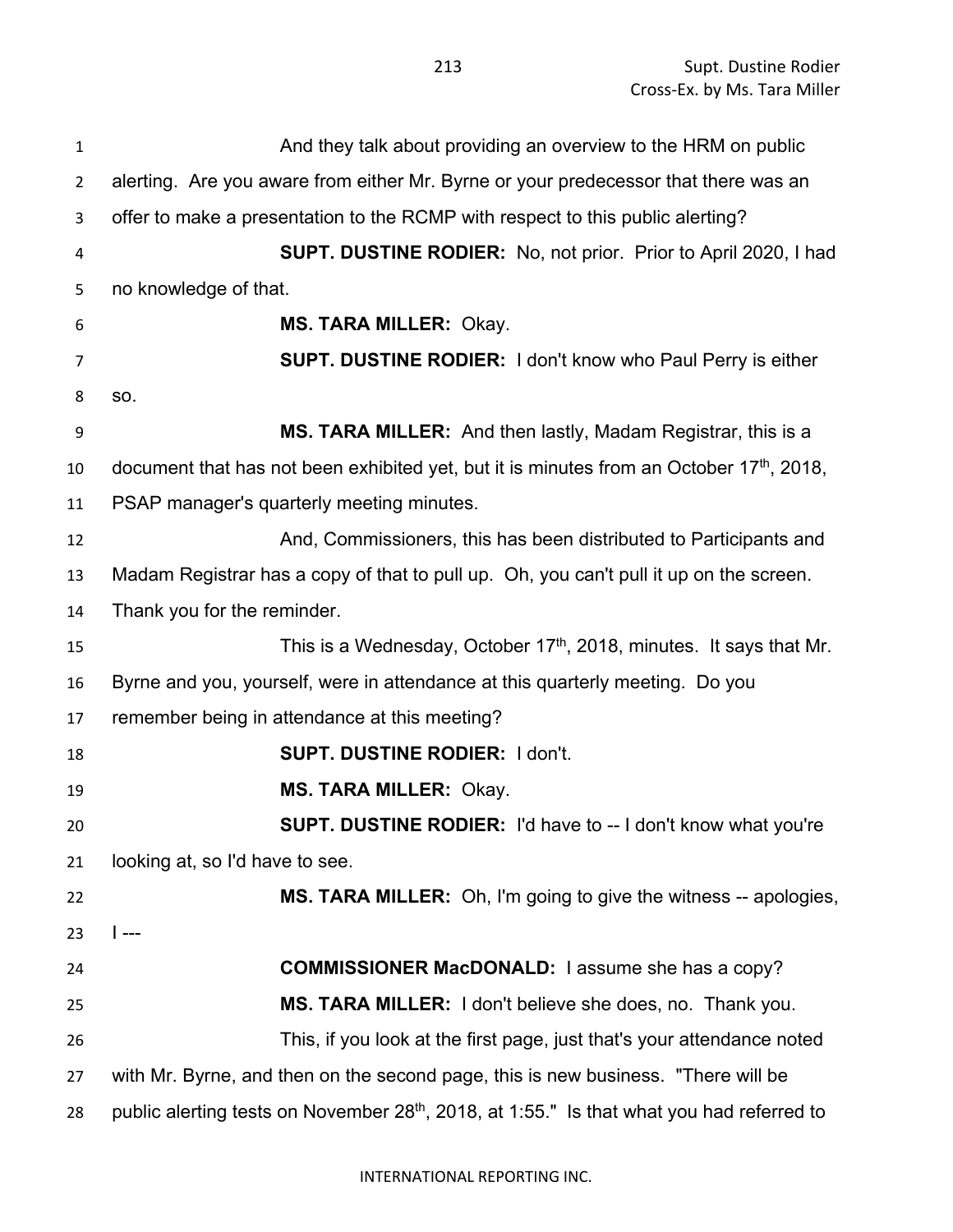earlier, your only knowledge about the public alerting was that there would be alerts received in terms of testing? **SUPT. DUSTINE RODIER:** That's correct. **MS. TARA MILLER:** Okay. You mentioned in your evidence earlier today that when you arrived at the OCC, and you talked to the support services officer, there was a conversation about the Cobequid Pass. **SUPT. DUSTINE RODIER:** That was before. That was before I got to the OCC. **MS. TARA MILLER:** Okay. And can you -- my notes recall that you had spoke with Darren, who was the services support officer, and that both -- there was a concern about the toll booths, but you learned that they both had -- that they had been addressed. **SUPT. DUSTINE RODIER:** Yes. **MS. TARA MILLER:** And so my question for you was why was there concern about the toll booths? **SUPT. DUSTINE RODIER:** Because it was an access point to the province. **MS. TARA MILLER:** Okay. So you were --- **SUPT. DUSTINE RODIER:** And in that area, the northeast Nova part of the province, so the toll booth was one of the areas of concern for the risk manager that day, in that if this person was to -- able to get out of containment and head north, the toll booth would be the obvious blocking point. **MS. TARA MILLER:** And so you were concerned about the Cobequid Pass and the toll booth for that reason for containment going north; correct? **SUPT. DUSTINE RODIER:** Yes, and I believe they had -- I believe they actually had police cars posted at the toll booth. **MS. TARA MILLER:** Yeah, we understand that. And did you make any inquiries about other containment efforts to prevent access of the perpetrator from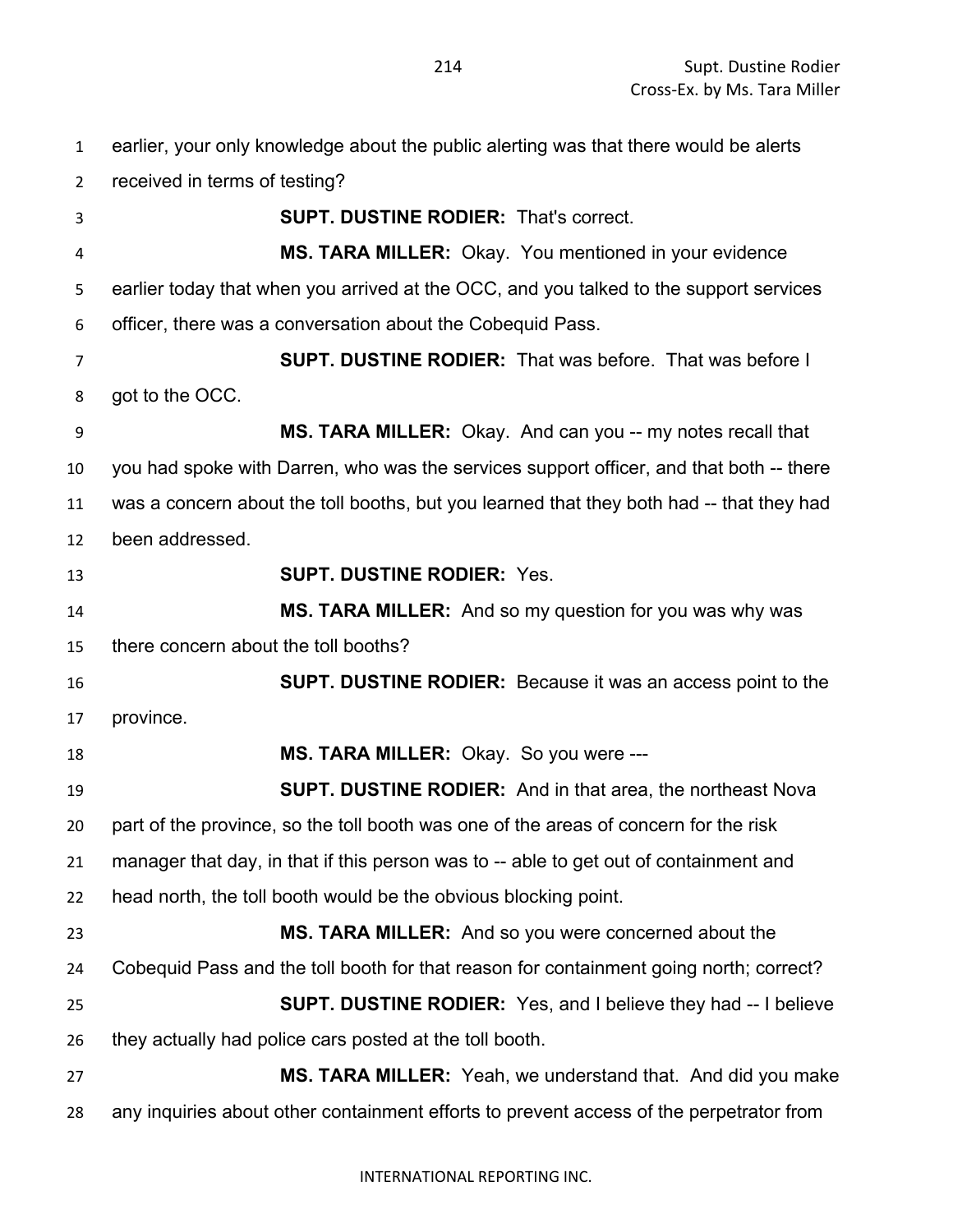| $\mathbf{1}$   | travelling south?                                                                        |
|----------------|------------------------------------------------------------------------------------------|
| $\overline{2}$ | <b>SUPT. DUSTINE RODIER:</b> Not at that time. My call with -- my                        |
| 3              | calls with Bruce Briers were the questions coming from support services officer.         |
| 4              | <b>MS. TARA MILLER: M'hm.</b>                                                            |
| 5              | <b>SUPT. DUSTINE RODIER:</b> So once those were addressed, it was                        |
| 6              | time for me to get into the OCC as soon as I could, to be able to facilitate any further |
| $\overline{7}$ | inquiries.                                                                               |
| 8              | MS. TARA MILLER: Sorry, I'm not sure if I understood why you                             |
| 9              | weren't concerned with any access or containment on any access points travelling         |
| 10             | south. Is it because it wasn't raised with you, or you didn't raise it with them?        |
| 11             | <b>SUPT. DUSTINE RODIER: Both.</b>                                                       |
| 12             | <b>MS. TARA MILLER: Okay.</b>                                                            |
| 13             | <b>SUPT. DUSTINE RODIER: Both, yeah.</b>                                                 |
| 14             | MS. TARA MILLER: And were you aware at that time that there                              |
| 15             | had been a victim in Wentworth with a report that it was an RCMP vehicle that was        |
| 16             | heading towards Truro?                                                                   |
| 17             | <b>SUPT. DUSTINE RODIER: I don't know if I knew about Wentworth</b>                      |
| 18             | because I can't remember what time that was in relation to when I arrived. But I do      |
| 19             | remember the Truro concerns, because the Sobey's Truro, the false alarm at the Truro     |
| 20             | Sobey's was certainly being dealt with at the OCC.                                       |
| 21             | MS. TARA MILLER: Okay. You also mentioned that when you -- I                             |
| 22             | believe when you arrived at OCC, but again, it may have been in your conversations       |
| 23             | with the support services officer, that you were investigating the accessibility of the  |
| 24             | helicopter. I think you said you were looking to get in touch with JRCC. Why were you,   |
| 25             | at that point, investigating the accessibility of a helicopter?                          |
| 26             | <b>SUPT. DUSTINE RODIER:</b> That was tasking the supervisor when I                      |
| 27             | first got there.                                                                         |
| 28             | MS. TARA MILLER: Yeah, and that was around 10:40 a.m.?                                   |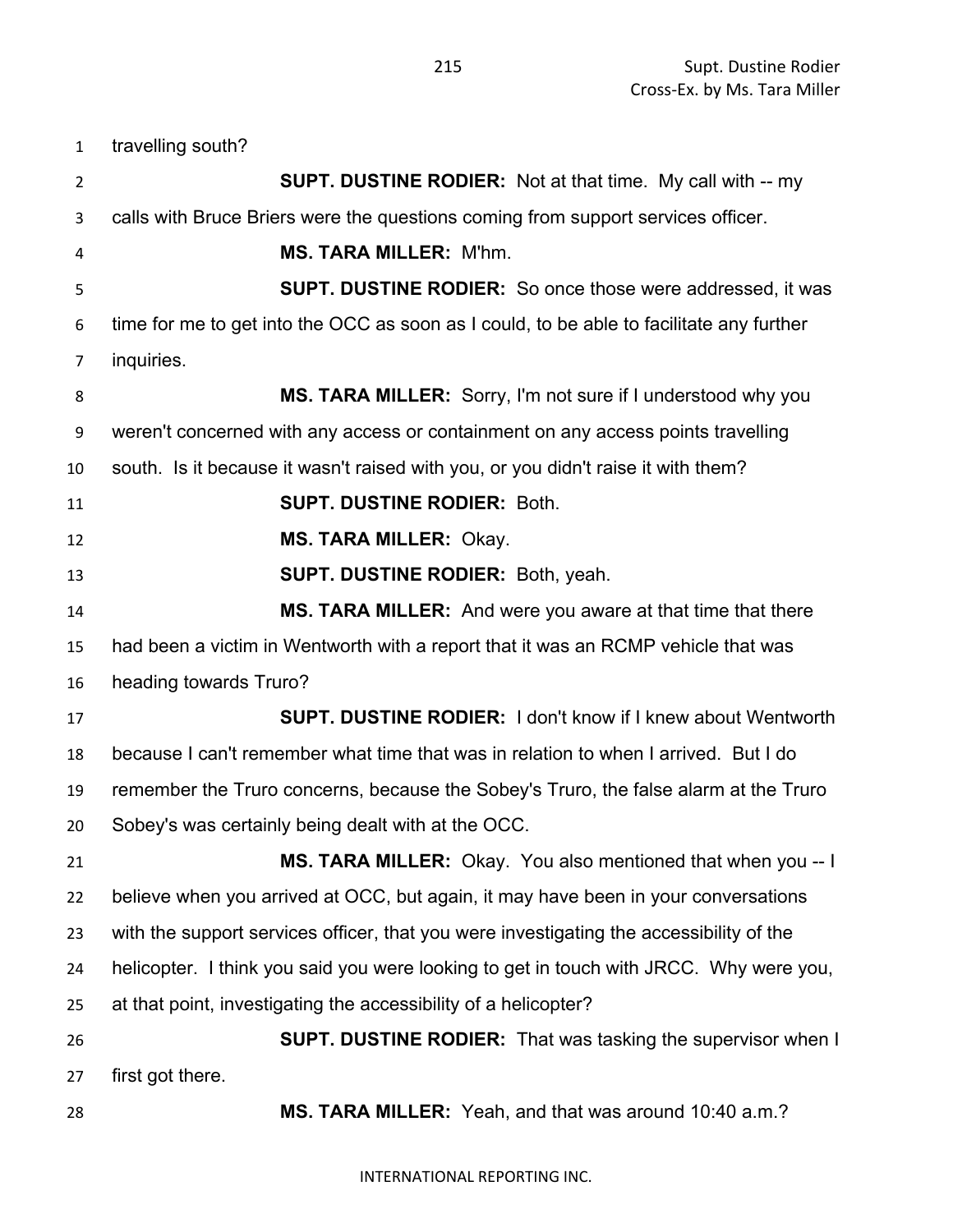| $\mathbf{1}$   | <b>SUPT. DUSTINE RODIER: I think so, yeah.</b>                                            |
|----------------|-------------------------------------------------------------------------------------------|
| $\overline{2}$ | MS. TARA MILLER: Was it your understanding that there was no                              |
| 3              | helicopter access at all?                                                                 |
| 4              | <b>SUPT. DUSTINE RODIER: I hadn't been updated on that. I</b>                             |
| 5              | assumed that the helicopter was up in the air. And it wasn't until I got to the OCC and   |
| 6              | spoke with Superintendent Campbell that I realized that we didn't have that asset any     |
| 7              | longer. It had -- it was on the ground. So our focus then turned to what other options    |
| 8              | do we have.                                                                               |
| 9              | MS. TARA MILLER: Okay. And do you know how long it had                                    |
| 10             | been on the ground for?                                                                   |
| 11             | <b>SUPT. DUSTINE RODIER: I don't know.</b>                                                |
| 12             | MS. TARA MILLER: Okay. And were you aware that it wasn't an                               |
| 13             | RCMP helicopter that had initially been used, it was one from the Department of Lands     |
| 14             | and Forests?                                                                              |
| 15             | <b>SUPT. DUSTINE RODIER: Yes.</b>                                                         |
| 16             | <b>MS. TARA MILLER:</b> Okay. I'll just touch briefly on the work that                    |
| 17             | the RCMP has done more recently since the mass casualty with respect to alerting.         |
| 18             | And my friend, Mr. MacDonald, talked about the differences, and you as well, the expert   |
| 19             | we'd had from -- I think Mr. Hallowes from Australia ---                                  |
| 20             | <b>SUPT. DUSTINE RODIER: M'hm</b>                                                         |
| 21             | <b>MS. TARA MILLER:</b> --- and the system there and how it works.                        |
| 22             | You said -- what I wanted to ask you about was with respect to something that Mr.         |
| 23             | Hallowes said was actually a cornerstone of making the public alerting system in          |
| 24             | Australia successful and that being public education, starting really from grade school.  |
| 25             | And you had said, I think in response to my friend, "It's not common knowledge in Nova    |
| 26             | Scotia. We're doing our best to change this." So what has the RCMP done to engage         |
| 27             | in that public education that Mr. Hallowes talked about that was critical for making sure |
| 28             | that people weren't going to overload the system with can I walk my dog, those types of   |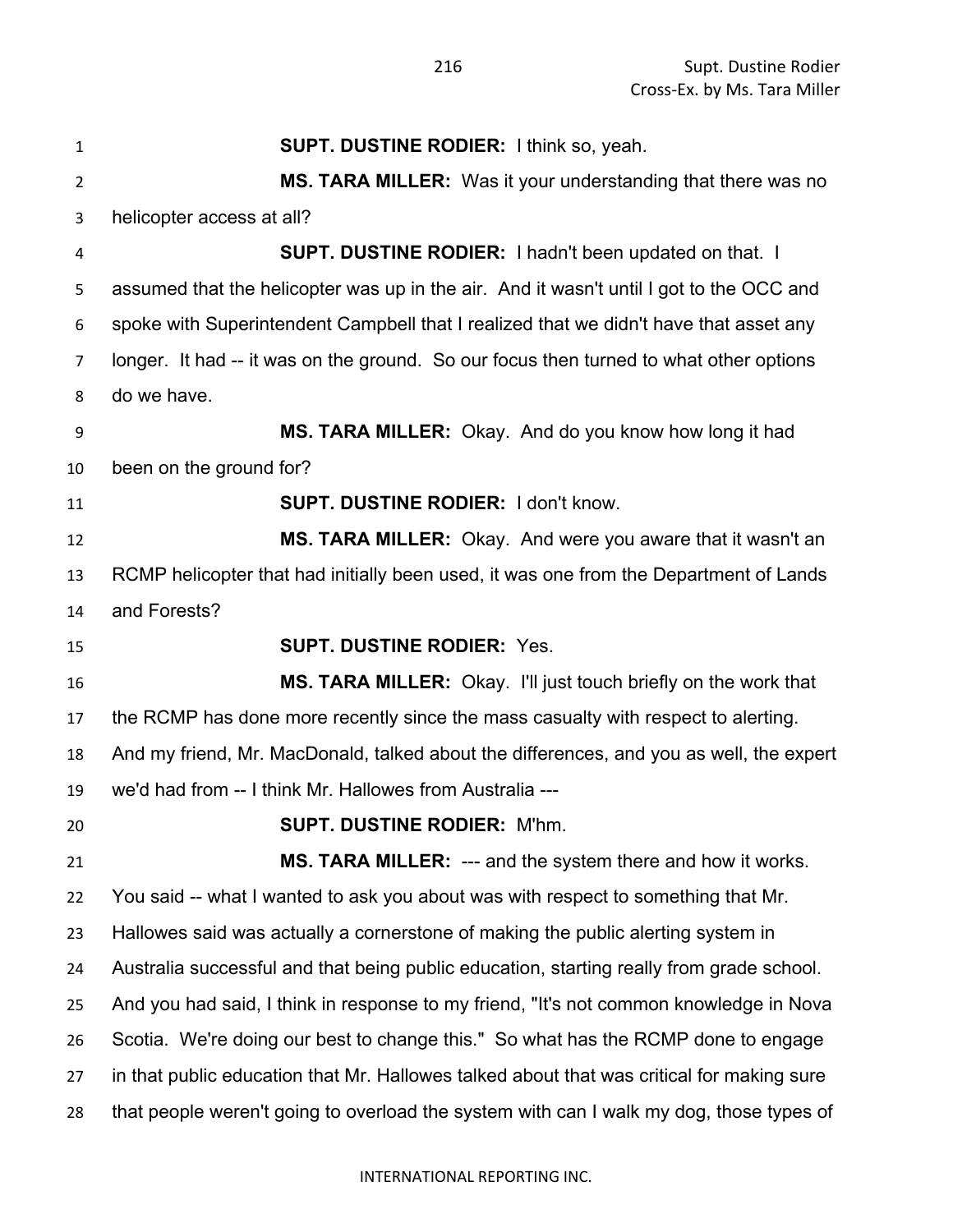-- I understand they're practical concerns, but, you know, his evidence seemed to suggest that there is actually an offset to this and it comes with really concerted focus, public education. So what has the RCMP been doing to engage in that public education piece?

 **SUPT. DUSTINE RODIER:** Certainly. And as for your -- the comments made by Mr. Hallowes; I couldn't agree more. I think that is -- it has to be done. Unfortunately, the public education surrounding the 9-1-1 system and alerting, really it belongs to EMO. So we've been encouraging them as much as we can so -- to follow through with that, and I know Paul Mason's team is looking at it. We've had a divisional working group, but then there's also the provincial working group, and on that working group was Paul Mason, Department of Justice, our leadership, Nova Scotia Chiefs of Police. And we went through -- they went through 23, I think, recommendations to go to the Province, one of those being a robust public alert awareness campaign. **MS. TARA MILLER:** Okay. **SUPT. DUSTINE RODIER:** And out of that provincial working group, there was also a sub-working group that our strategic communications team, Halifax, I believe their communications team, and the communications team from EMO would -- they were the sub-working group to action what would that look like. **MS. TARA MILLER:** Okay. **SUPT. DUSTINE RODIER:** So we talked -- we had talked about a video campaign, commercials, getting into schools. We talked about social media; we talked about one of the -- I believe it was Paul Mason suggested one of the things that they could do is actually hire a video crew to shoot, like, a public awareness or public service campaign, public service announcement specifically on alerting. 26 As far as the status of that, the last meeting we had I believe was

 within the last month or two, and that hadn't moved forward yet. But we're still hoping that it does and we're still going to continue to work with EMO to see that that happens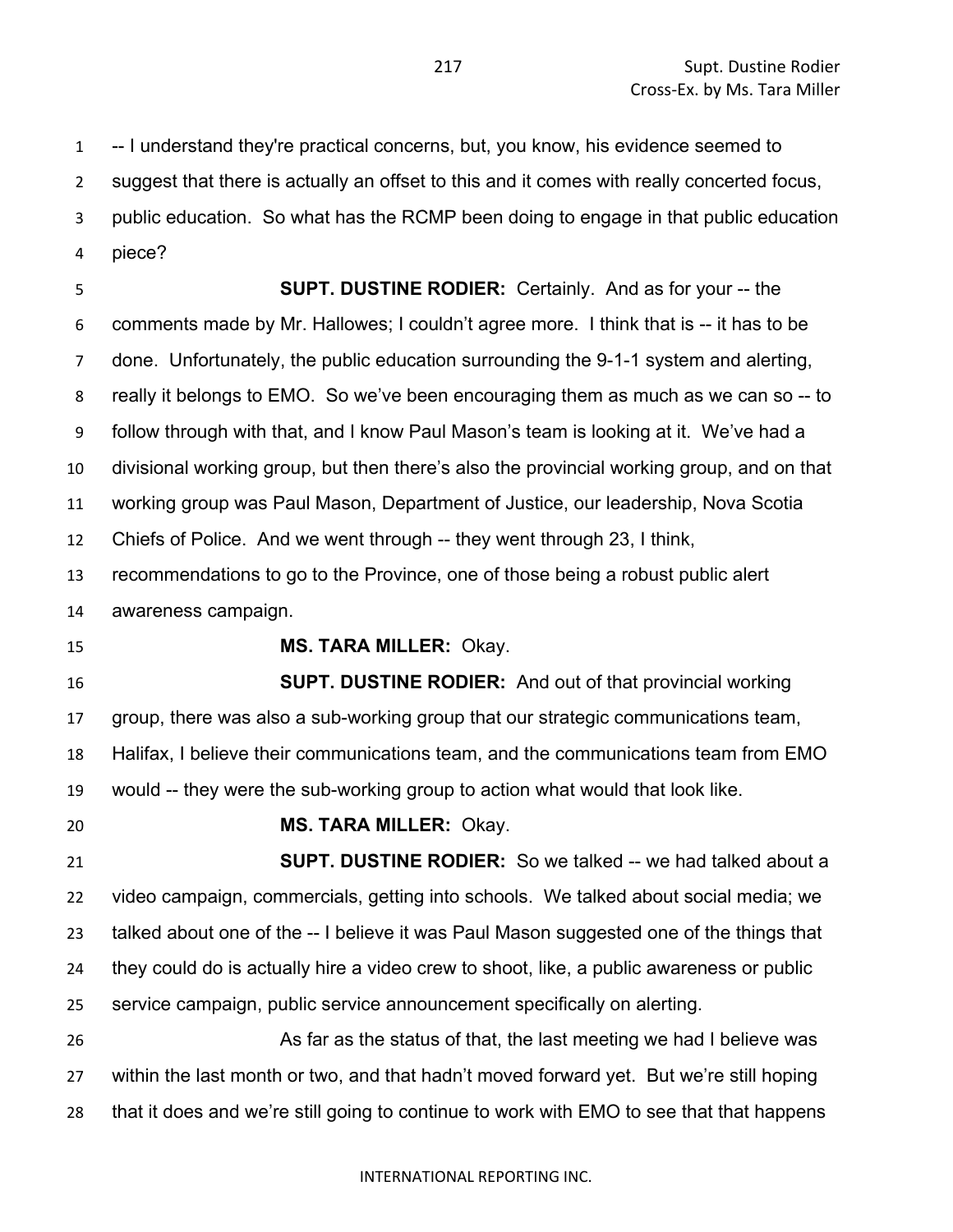| $\mathbf{1}$   | because it's -- it is critically important.                                                   |
|----------------|-----------------------------------------------------------------------------------------------|
| $\overline{2}$ | <b>MS. TARA MILLER:</b> Okay. So definitely working with EMO,                                 |
| 3              | Emergency Measures Office, the RCMP's been doing that, but have you -- has the                |
| 4              | RCMP taken any of its own initiative, outside of that collaboration with EMO, to educate      |
| 5              | the public through its own communication channels, be that social media, publications         |
| 6              | to the public; anything that you can think of?                                                |
| 7              | <b>SUPT. DUSTINE RODIER:</b> So through social media -- well, we've                           |
| 8              | actually used the system which, you know, the more we use it, the more people become          |
| 9              | more used to it in what situations.                                                           |
| 10             | As far as -- as far as from what we've done externally, it's difficult                        |
| 11             | because it's not our -- it's not our programme to really speak to. It would be like telling a |
| 12             | fire department to -- we're going to do, you know, a fire -- a big fire awareness             |
| 13             | campaign and not include them. You understand what I mean? So ---                             |
| 14             | MS. TARA MILLER: Are you not able to issue your own alert, now,                               |
| 15             | though, as a ---                                                                              |
| 16             | <b>SUPT. DUSTINE RODIER: We are.</b>                                                          |
| 17             | <b>MS. TARA MILLER: You are.</b>                                                              |
| 18             | <b>SUPT. DUSTINE RODIER: Yeah.</b>                                                            |
| 19             | So you don't have to rely on the Emergency Measures Office to                                 |
| 20             | issue the alert for you; the RCMP does have that capacity.                                    |
| 21             | <b>SUPT. DUSTINE RODIER: That's true.</b>                                                     |
| 22             | <b>MS. TARA MILLER: Right.</b>                                                                |
| 23             | <b>SUPT. DUSTINE RODIER:</b> But as far as building this robust public                        |
| 24             | awareness campaign, it's not our program to speak to.                                         |
| 25             | <b>MS. TARA MILLER: Okay.</b>                                                                 |
| 26             | <b>SUPT. DUSTINE RODIER: So we ---</b>                                                        |
| 27             | MS. TARA MILLER: So is the answer that -- outside of the work                                 |
| 28             | that the RCMP has done with EMO, is the answer that there's been no independent               |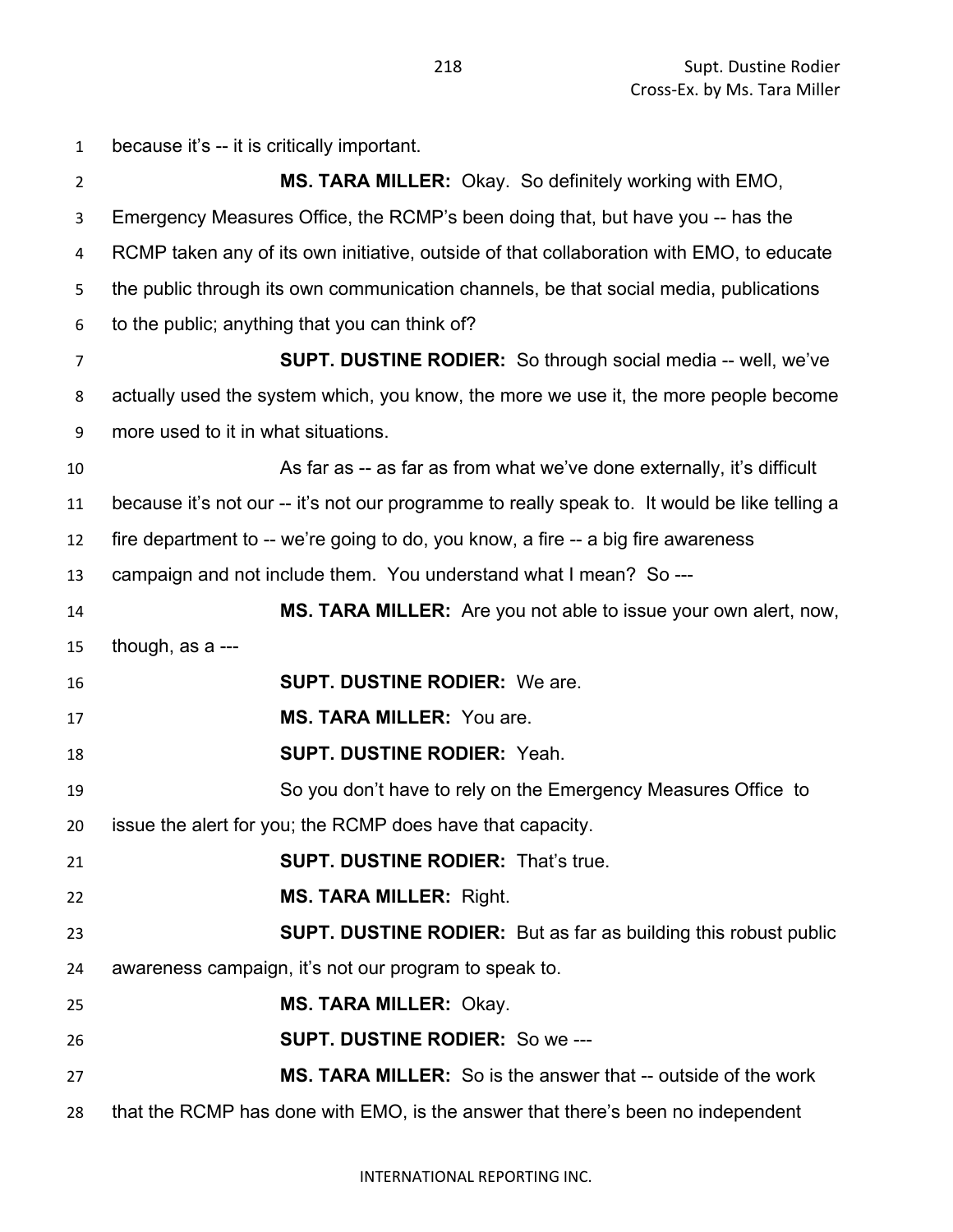work done by the RCMP to enhance the public education component around use of the alert system?

| 3                                      | <b>SUPT. DUSTINE RODIER:</b> As far as a campaign? No.                                   |
|----------------------------------------|------------------------------------------------------------------------------------------|
|                                        |                                                                                          |
| 4                                      | MS. TARA MILLER: Okay, thank you.                                                        |
| 5                                      | My last area for questioning, Superintendent, is with respect to the                     |
| 6                                      | MacNeil Report arising, of course, out of the tragedy in Moncton in June of 2014, and    |
| 7                                      | then the subsequent report, which was reproduced in December, early January 2015.        |
| 8                                      | When you assumed the role of Inspector, in 2018, of your                                 |
| 9                                      | Communications Section, were you able to take a look at that report and see what, if     |
| 10                                     | any recommendations had been implemented and actioned in your communications             |
| 11                                     | report -- or in your Communications Division that you're responsible for?                |
| 12                                     | <b>SUPT. DUSTINE RODIER:</b> I didn't. But I also -- when I was asked                    |
| 13                                     | this question recently, it would have been difficult for me to comment on or answer that |
| 14                                     | question because I don't know what it was like in the OCC pre-2014. I know what it's     |
| 15                                     | like when I got there.                                                                   |
| 16                                     | <b>MS. TARA MILLER: Yes.</b>                                                             |
|                                        |                                                                                          |
|                                        | <b>SUPT. DUSTINE RODIER:</b> And I know that the amount of work                          |
| 18                                     | that our OCC Commanders in the region and how much they work together, they sent         |
| 19                                     | up CRUs to Fredericton, or CRU's employees to Fredericton to help when the -- in their   |
|                                        | tragedy, and vice versa. We've had PEI employees come over and help us.                  |
|                                        | MS. TARA MILLER: No, fair enough. I get -- but ---                                       |
|                                        | <b>SUPT. DUSTINE RODIER:</b> But as far as the actual                                    |
|                                        | recommendations that were implemented, in the OCC post-MacNeil I can't speak to          |
| 24                                     | because I don't know what it used to be like before that.                                |
|                                        | MS. TARA MILLER: Okay. But from your arrival, from 2018                                  |
| 17<br>20<br>21<br>22<br>23<br>25<br>26 | forward, did you take any steps to implement any of those recommendations?               |
| 27                                     | <b>SUPT. DUSTINE RODIER: No.</b>                                                         |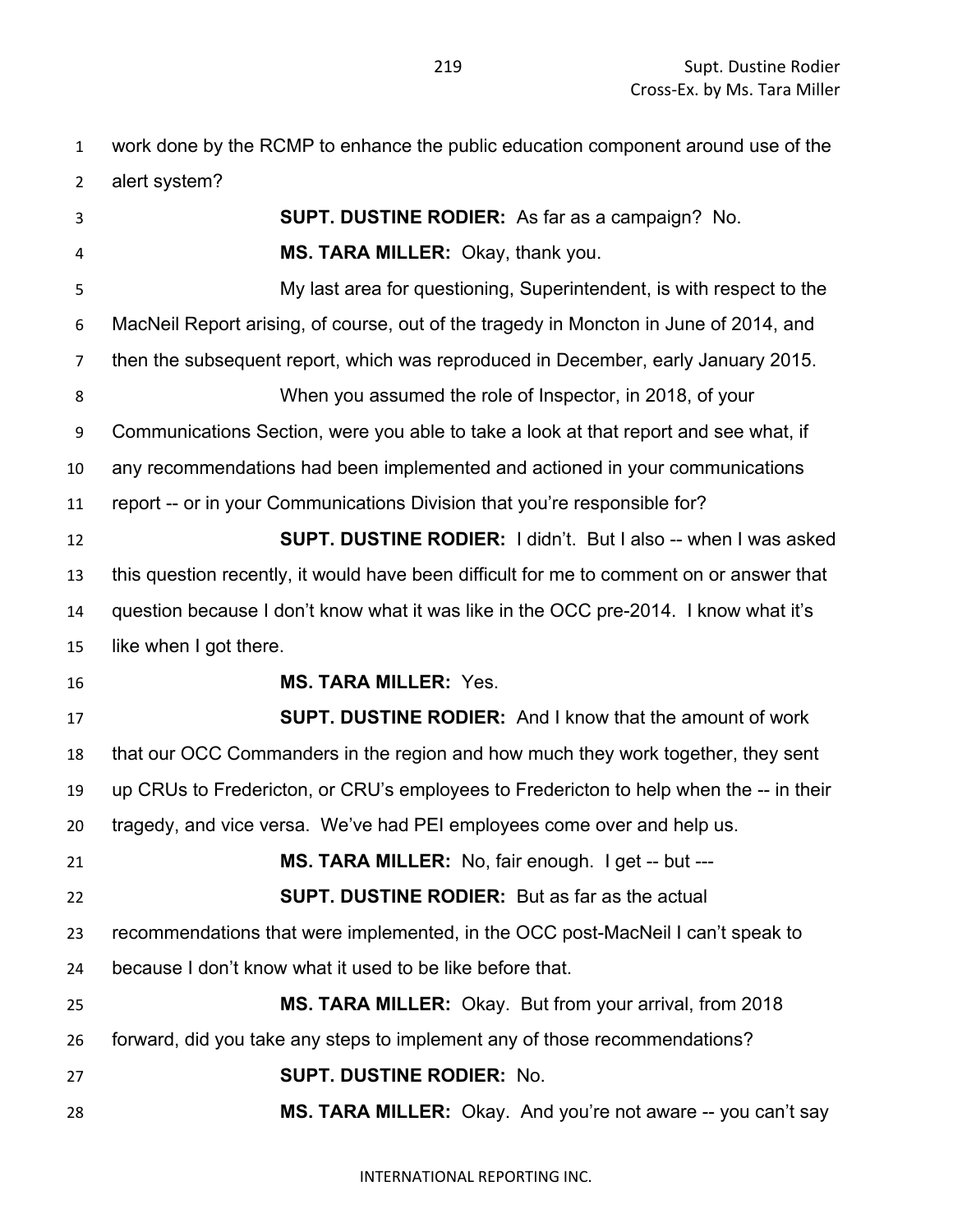whether or not the recommendations... **And Madam Registrar, if you could bring it up, it's Exhibit 1402, and**  I'm looking at page 87? This is the section that deals with operational communications. Have you read the report? **SUPT. DUSTINE RODIER:** A long time ago. **MS. TARA MILLER:** Okay. So I'm at page 87. This is Operational Communications, and my assumption, correct me if I'm wrong, Superintendent, is this would be -- the Operational Communications would fall within your purview and your responsibility as the Inspector of the OCC? **SUPT. DUSTINE RODIER:** If it's speak -- if you're speaking of the operations within the OCC? **MS. TARA MILLER:** Yes. **SUPT. DUSTINE RODIER:** Yes. **MS. TARA MILLER:** Okay. Thank you. One of the recommendations I want to go to specifically is recommendation 7.8. **And, again, Madam Registrar, I apologize; I don't have the page**  reference, but they are numbered there. Oh, and this is -- if you could go back up, there it is. So it starts with CIIDS mapping and situational awareness, and that was an issue in Moncton, the lack of adequate mapping, which was used by both the OCC and Operations NCO. And then I understand -- and I apologize; this is -- I'm reading this from an RCMP website, it says that the technology exists to upgrade CIIDS maps within the Divisions. Divisions will ensure that they have access to the most recent mapping capabilities within the CIIDS programme, and that that was implemented as of September 2017, which, of course predated your arrival there. But what technology are you aware of that was used to upgrade the CIIDS mapping with in the Divisions?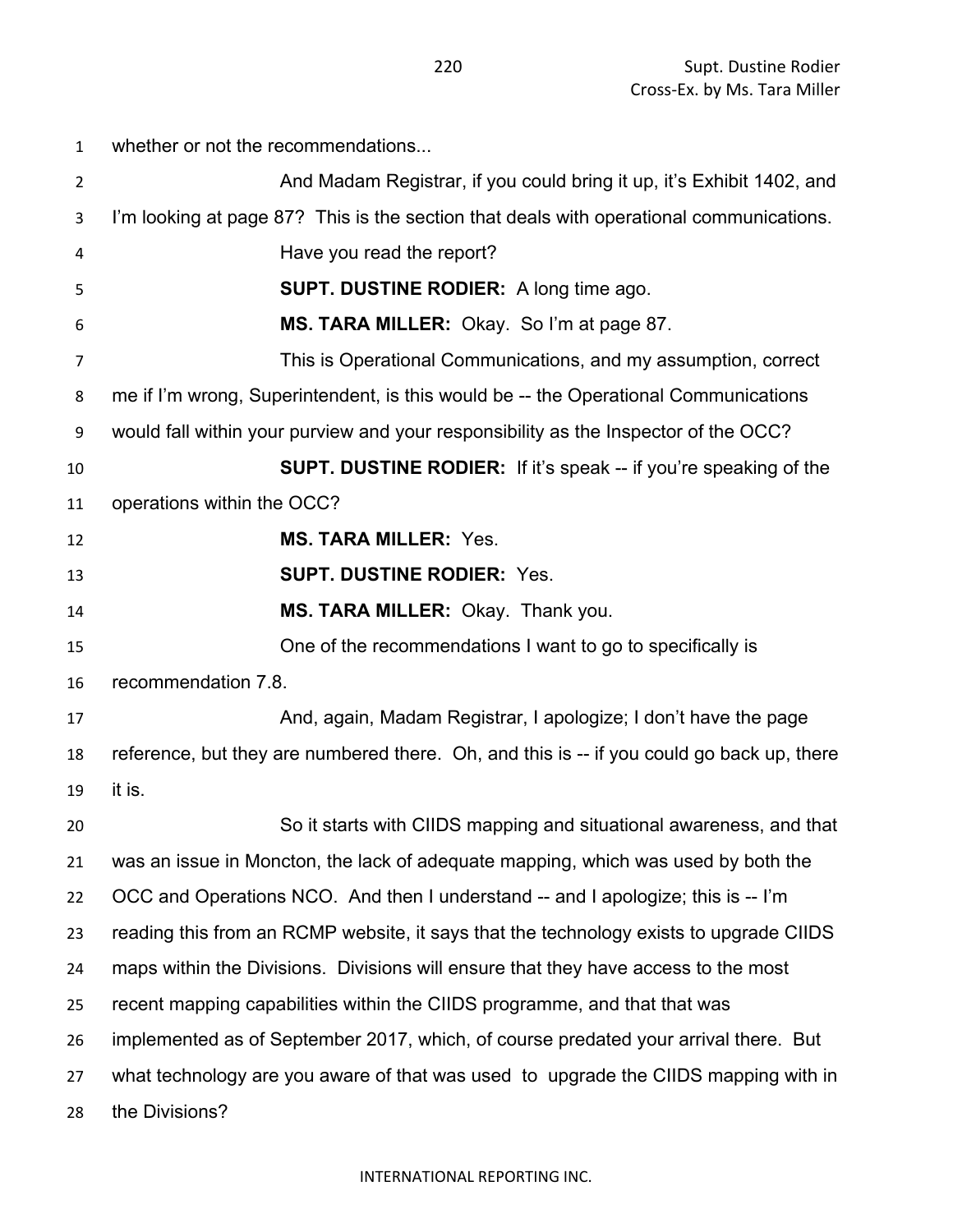**SUPT. DUSTINE RODIER:** We work with -- I believe it's Bell. I can't remember the company, but we work with them regularly. We actually just updated our map again fairly recently to include not just our province but Nova Scotia -- or, pardon me; New Brunswick and PEI. **MS. TARA MILLER:** Okay. **SUPT. DUSTINE RODIER:** It used to be that when our officers would go across the border into New Brunswick, on the map they would just kind of disappear into a white screen. Now, we have the whole region on a map so that if one of our officers was to go to New Brunswick, they would sign off with us, sign on with Fredericton OCC, and we'd be able to track all of our members and vice versa. **MS. TARA MILLER:** So with respect, though, to Nova Scotia and dealing with containment and perimeters in Nova Scotia, Madam Registrar, if you could scroll down, just a little bit to the recommendation? There. "It is recommended a high resolution mapping system, such as the web-mapping service[s] from the NOC, be integrated within CIIDS, having the ability to share such vital information as perimeters and **location data.**" What is-- do you have an understanding as to what update has been implemented to action that 7.8? **SUPT. DUSTINE RODIER:** I don't know web-mapping -- "Web- mapping service from NOC," I don't know what exactly that's referring to. I know that our maps are kept up to date. It's expensive but we see the -- we see the absolute benefit in doing that, so we do keep our maps up to date. And we're trying to -- we're trying to expand them. From what I understand our -- I spoke about the HRM earlier, and how we've got RCMP officers working in the HRM and that IES dispatches for them. They're on a different CAD than we are. So when they go into the HRM, they go -- from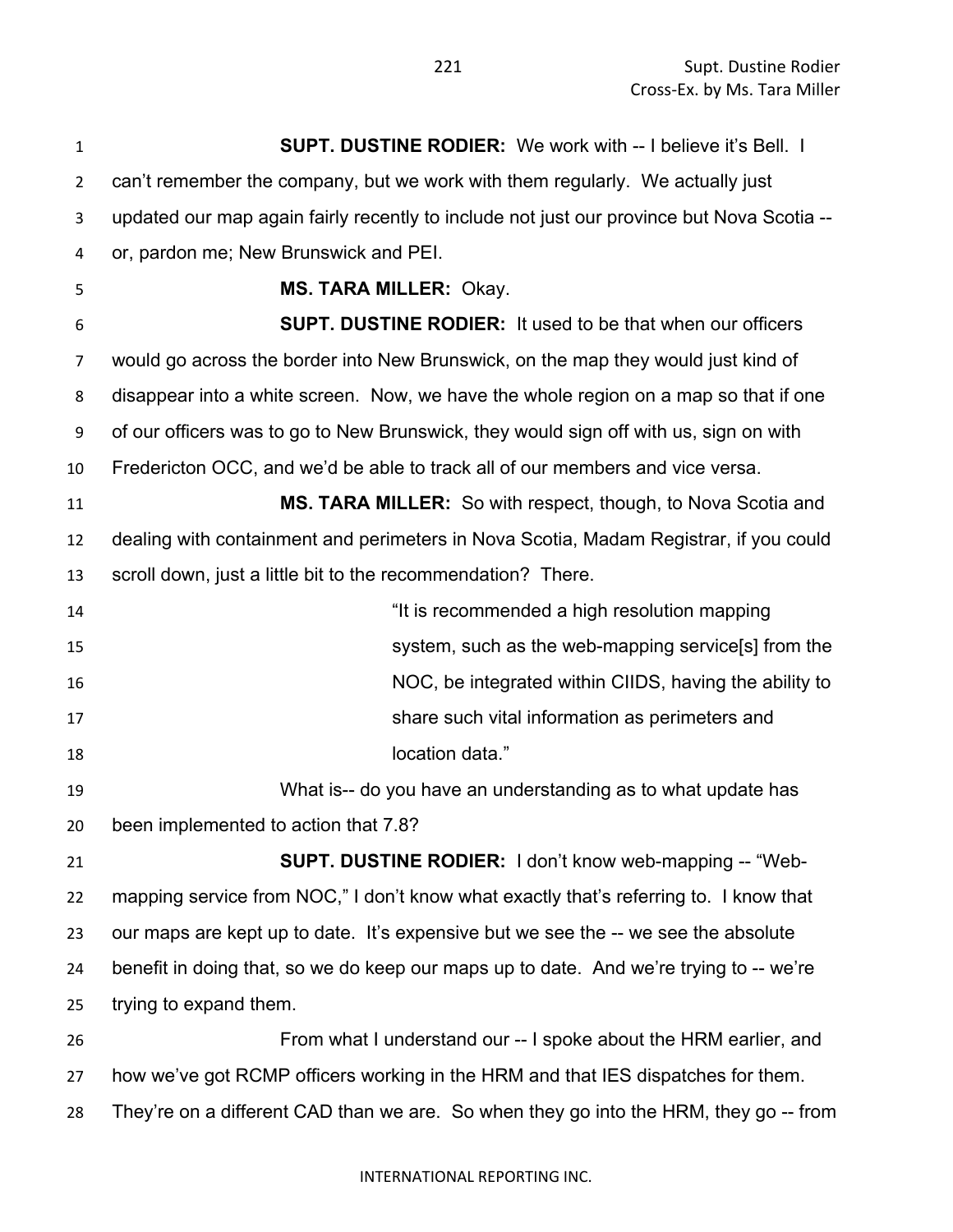what I understand, go off into that white blank, there's no map. **MS. TARA MILLER:** Right. **SUPT. DUSTINE RODIER:** But as far as the RCMP, we keep our maps up to date. I mean, within the province, except for the HRM. We keep our maps up to date and we work very closely with the other Divisions to make sure that all our maps are interoperable. **MS. TARA MILLER:** Okay. Well, we know from a number of people and the evidence before the Commissioners that in April of 2020, there wasn't good mapping to allow for appropriate perimeter control and containment that showed -- that would have been showed and certainly was accessible through the mapping tool called Pictometry. **SUPT. DUSTINE RODIER:** M'hm. Were you familiar with Pictometry? **SUPT. DUSTINE RODIER:** I have seen it work. I don't have access to it, but I've seen it in action. Okay. So you're not able to tell the – us and the Commissioners what the implementation was of this 7.8 mapping system that was recommended in the MacNeil Report and implemented according to the RCMP website by September of 2017? **SUPT. DUSTINE RODIER:** I don't know the answer to that. **MS. TARA MILLER:** Okay. **SUPT. DUSTINE RODIER:** I do know that we use Pictometry often, and that our Risk Managers are proficient in its use, as are our supervisors, and anytime there's an issue... Pictometry is usually up on our big screen on the wall 24/7, we use it so often. **MS. TARA MILLER:** And are you familiar with the evidence around the access to Pictometry on the night of April 18th in Portapique? **SUPT. DUSTINE RODIER:** It wasn't until well after that I heard that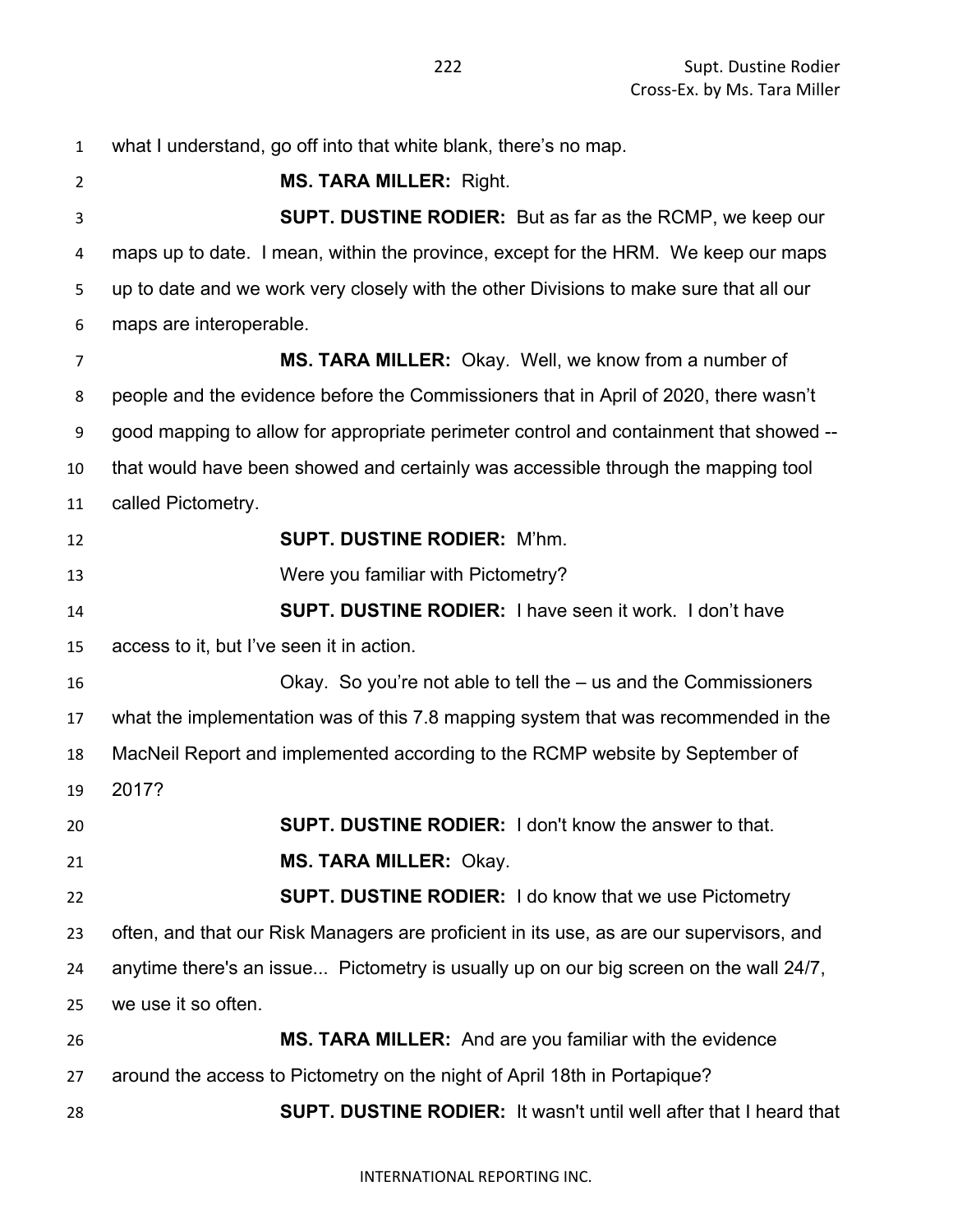| 1  | Pictometry wasn't working or wasn't accessible. I didn't know that at the time.         |
|----|-----------------------------------------------------------------------------------------|
| 2  | MS. TARA MILLER: Okay. All right, thank you, Superintendent.                            |
| 3  | Those are my questions.                                                                 |
| 4  | <b>COMMISSIONER MacDONALD:</b> Thank you.                                               |
| 5  | Ms. MacPhee?                                                                            |
| 6  | <u>--- CROSS-EXAMINATION BY MS. PATRICIA MacPHEE:</u>                                   |
| 7  | MS. PATRICIA MacPHEE Good afternoon, and I'm going to be                                |
| 8  | really brief with you.                                                                  |
| 9  | I'm just -- this afternoon, you mentioned that following the events,                    |
| 10 | the mass casualty, that you did a scan of internal documents to see what was in the     |
| 11 | RCMP Holdings with respect to public alerting.                                          |
| 12 | <b>SUPT. DUSTINE RODIER: Correct.</b>                                                   |
| 13 | MS. PATRICIA MacPHEE Can you just summarise to me what                                  |
| 14 | you found?                                                                              |
| 15 | <b>SUPT. DUSTINE RODIER: Certainly. I found, or I found, Glenn</b>                      |
| 16 | Mason found the briefing note from then Staff Sergeant ---                              |
| 17 | MR. JOSHUA BRYSON: Yes, thank you. I'm going to object. This                            |
| 18 | witness is now describing what another witness located. I don't know what relevance it  |
| 19 | would have. It's twice removed hearsay and I object to this evidence on that basis.     |
| 20 | Thank you.                                                                              |
| 21 | <b>COMMISSIONER MacDONALD:</b> Any response?                                            |
| 22 | MS. PATRICIA MacPHEE I can say that I think during these                                |
| 23 | proceedings we've been hearing a lot of people talk about what other people told them,  |
| 24 | what other people saw, and what other people did. So I'm simply asking in her position  |
| 25 | -- I'll reframe the question perhaps and maybe it'll appease my friend's concerns here. |
| 26 | But in your position did you direct anyone to do or to review the                       |
| 27 | RCMP Holdings to determine what information you had with respect to public alerting?    |
| 28 | <b>SUPT. DUSTINE RODIER:</b> Certainly. So I don't remember if the                      |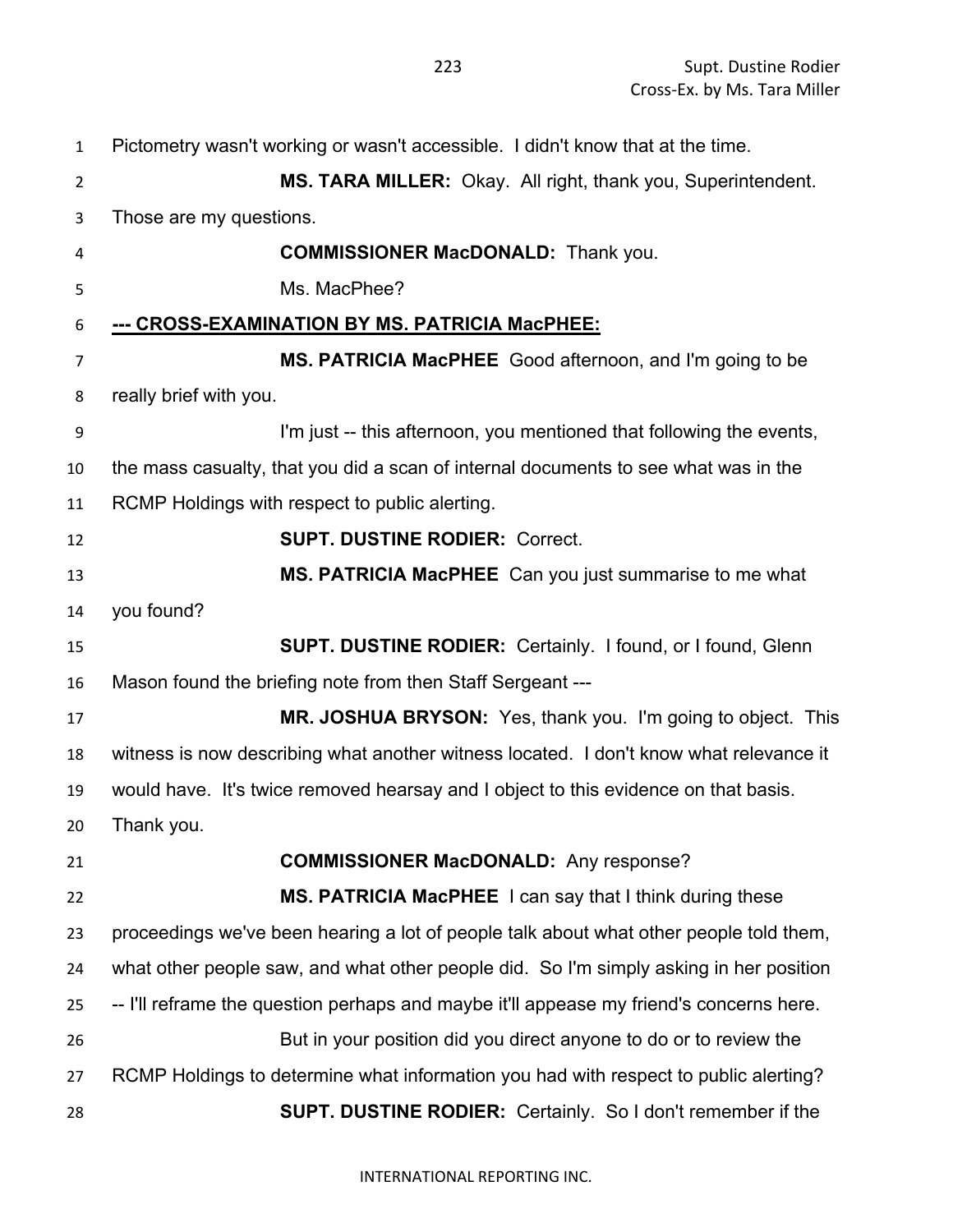Criminal Operations Officer tasked Glenn Mason himself or if I -- or if that came through me, but I do recall going through the EMS Holdings myself. I also contacted the OCC and had the OCC do a full scrub to see if there was any historical documentation from, back then, however long -- however far we could go back. One of the -- I recall one of the documents was—was it a briefing note?—I think signed by an inspector prior to me, two inspectors prior to me, and I wanted to know if there was anything else in the OCC that, you know, would have -- would have had his signature on it or something from back then, but we couldn't find anything. **MS. PATRICIA MacPHEE** Okay. And what did you learn about public alerting or what the RCMP in each division knew about public alerting prior to the events of the mass casualty? **SUPT. DUSTINE RODIER:** Prior to, just from the documents that we were able to find, the few documents, I -- in reviewing them I learned that EMO had reached out to us and offered this as a tool. At the time, I believe it was 2012, I think, it was recognised as potentially something that we could use. There was -- I don't remember if it was that document or another one that said that we could look at this perhaps at a time where we have more resources in the Risk Manager and OCC roles that we would be able to support that operation. **MS. PATRICIA MacPHEE** Okay. So did you find any documents that showed that there was some kind of policy or protocols in place for the use of public alerting for policing situations? **SUPT. DUSTINE RODIER:** There was nothing. There was nothing. We built that ourselves. **MS. PATRICIA MacPHEE** Okay. And this work was done post mass casualty? **SUPT. DUSTINE RODIER:** Correct. **MS. PATRICIA MacPHEE** Okay. And just one final question, and

INTERNATIONAL REPORTING INC.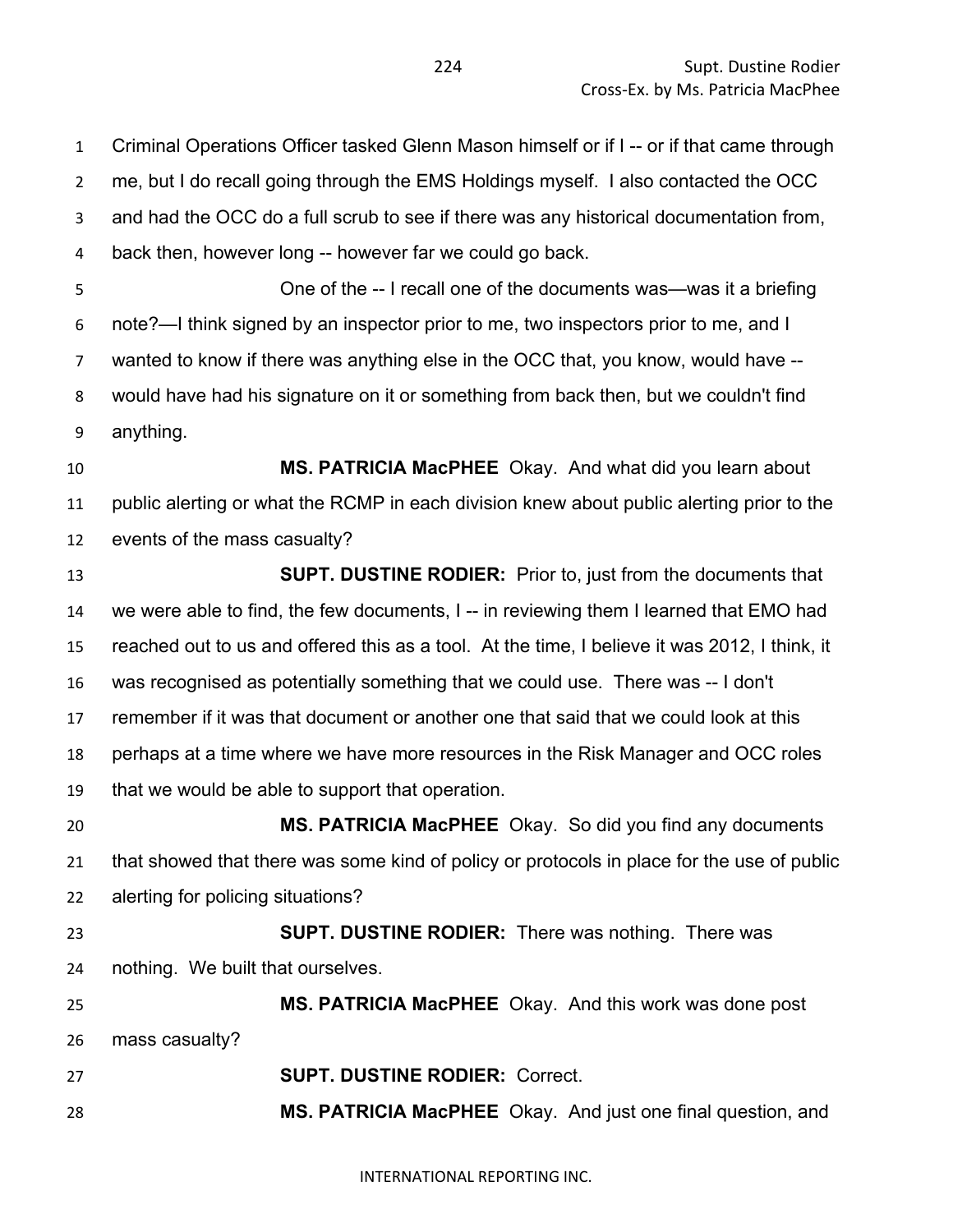I'm just going to clarify something, actually. My friend earlier today was talking about the KPMG Report, and just -- I'm not sure what the exhibit number is, but the COMM number, I think, was 0058467. And I just want to clarify because I think that she referred to it as a summary and --- **SUPT. DUSTINE RODIER:** It's not. This is the final report. **MS. PATRICIA MacPHEE** Okay. **SUPT. DUSTINE RODIER:** There was -- sorry, I missed that in what she said. No, this is the -- this is the report. **MS. PATRICIA MacPHEE** Okay. **SUPT. DUSTINE RODIER:** It's not a summary. **MS. PATRICIA MacPHEE** Thank you very much. Those are my questions. **COMMISSIONER MacDONALD:** Thank you. Ms. Mancini? **MS. ANNA MANCINI:** Thank you, Commissioner. I believe those are all of the Participant questions. I have one quick housekeeping note, which was that my friend had introduced, I believe COMM0035866, which were the minutes from the 2018 PSAP meeting. I wonder if we could just mark that as an exhibit, Madam Registrar? **COMMISSIONER MacDONALD:** Yeah, thank you. I had that on my mind as well, and it slipped my mind. So yes, please mark it as an exhibit. **REGISTRAR DARLENE SUTHERLAND:** Exhibit 2041. **--- EXHIBIT NO. 2041:** (COMM0035866) PSAP Managers Meetings.pdf **COMMISSIONER MacDONALD:** Thank you. **MS. ANNA MANCINI:** I believe the Commissioners will have some questions now as well. **COMMISSIONER MacDONALD:** Commissioner Fitch?

INTERNATIONAL REPORTING INC.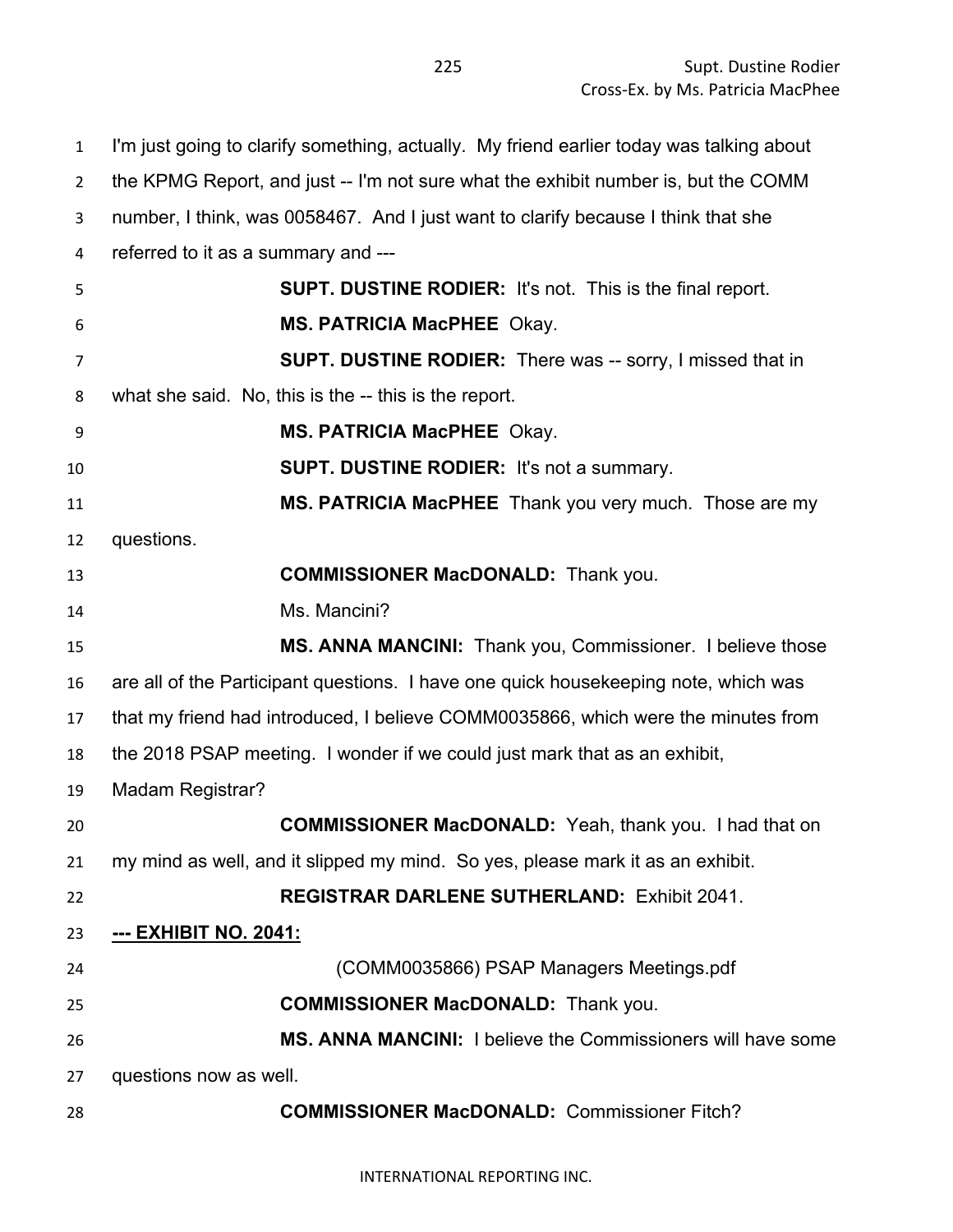| 1  | <b>COMMISSIONER FITCH:</b> Thank you very much. Thank you,                                   |
|----|----------------------------------------------------------------------------------------------|
| 2  | Superintendent, for bearing with us today. I know it's been a long afternoon.                |
| 3  | <b>SUPT. DUSTINE RODIER: Certainly.</b>                                                      |
| 4  | <b>COMMISSIONER FITCH:</b> I have just a couple of short questions,                          |
| 5  | one that is quite basic, so -- but I want to draw on your experience as a former OCC         |
| 6  | operator, and then also, as being in charge of OCC. And it pertains just to basic radio      |
| 7  | protocols.                                                                                   |
| 8  | Can you describe for me, please, and for those that are listening,                           |
| 9  | some of the basic radio protocols that both dispatchers and officers are trained in?         |
| 10 | Because we've heard testimony over the last several weeks about failed                       |
| 11 | communication, and specifically, one that I'm thinking of is in relation to Vicki Colford,   |
| 12 | who sent out a message ---                                                                   |
| 13 | <b>SUPT. DUSTINE RODIER: M'hm.</b>                                                           |
| 14 | <b>COMMISSIONER FITCH: --- but it wasn't acknowledged, received,</b>                         |
| 15 | understood, and shared.                                                                      |
| 16 | <b>SUPT. DUSTINE RODIER: Exactly.</b>                                                        |
| 17 | <b>COMMISSIONER FITCH:</b> So if you could -- if you could speak to                          |
| 18 | us about what the proper training radio protocols are, and if there have been any steps      |
| 19 | since April of 2020 to improve in that area within the RCMP.                                 |
| 20 | <b>SUPT. DUSTINE RODIER:</b> So from the OCC side, there is                                  |
| 21 | certainly -- we've got a robust course training standard, national training standard for the |
| 22 | OCC, and so the first part of that is learning how to take calls, and then the second part   |
| 23 | of that is learning how to dispatch. So the whole process, it's very involved, it takes      |
| 24 | approximately a year, sometimes a little bit longer. And between them being in class,        |
| 25 | then they're placed on a floor with a field trainer and plugged in -- literally plugged in   |
| 26 | with that field trainer.                                                                     |
| 27 | So on the OCC side of the house, we're, we're very fortunate in that                         |
|    |                                                                                              |

we have that. On the members side of the house, I, I don't know off the top of my head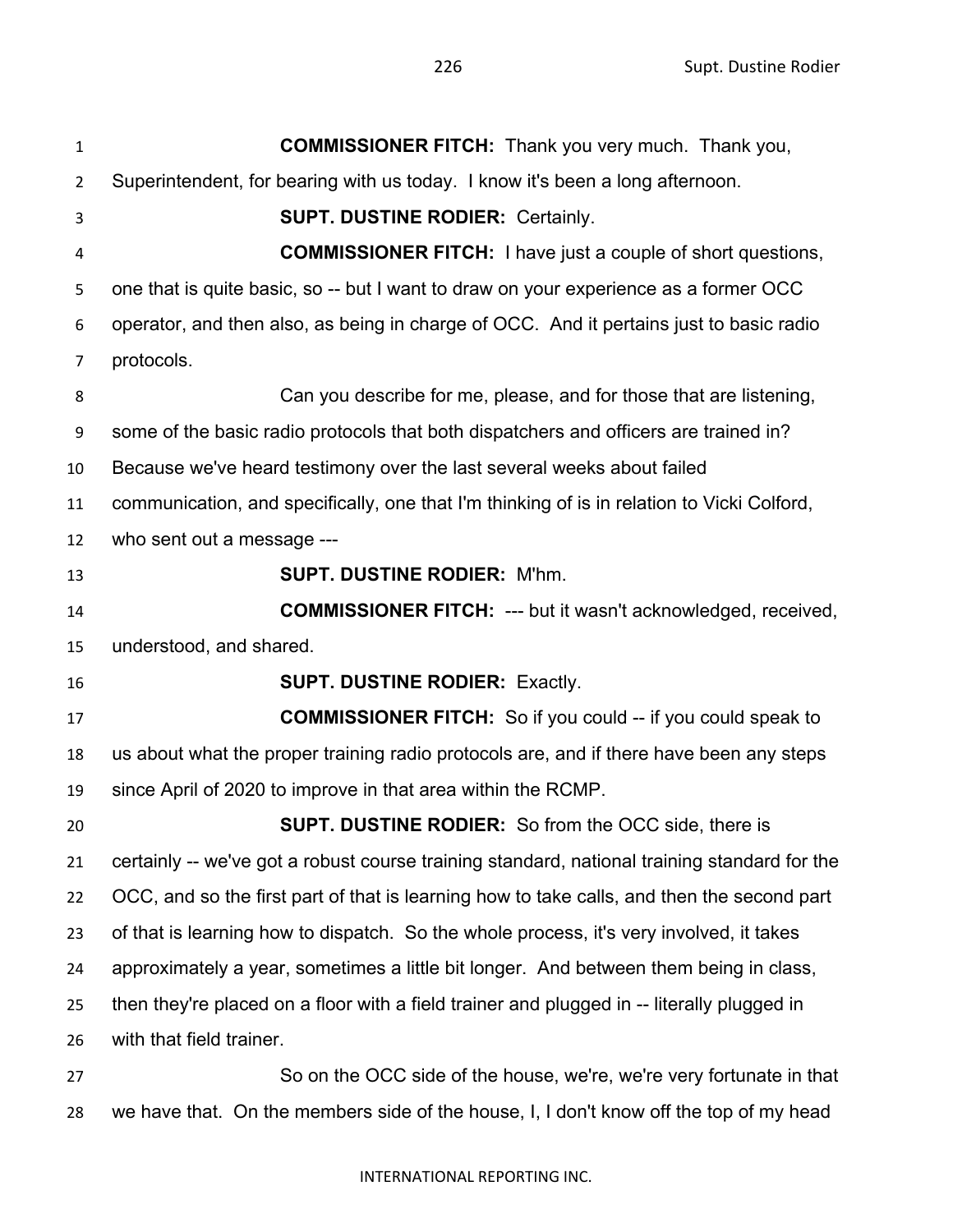any radio protocol courses. I do know that certainly here in "H" Division, having the TMR2 radio system, we do have regular courses for -- not just for -- refreshers for our members, but also for people transferring in, we want them to know how to use the system, or use the radio and to change back and forth between channels and talk groups. But as far as a -- an RCMP course for members in how to talk on the radio, I don't know that we have one.

 **COMMISSIONER FITCH:** Thank you. I think you may agree that that could be a -- an important, very basic recommendation, but one that may be helpful in the future.

 Another question that I have for you, and this is in reference to the BOLO that was sent out at 1:07 a.m. on the 19th, and I noted that it only was sent out to Nova Scotia agencies. My question is, at what point in time would Dispatch send out or fan out a notice such as that outside of the province and/or to other agencies? What is the determining factor, and who makes that decision?

 **SUPT. DUSTINE RODIER:** That would be -- that would be a decision that we could do in the OCC ourselves. They -- like I said, we work very closely with the surrounding divisions, and them with us. So if we've got information that could impact them, we'll share it, and vice versa.

 So I don't know off the top of my head at what point that information went outside to the other provinces, but I do know that it did to -- or -- New Brunswick and PEI. I just don't know off the top of my head what time that information was shared, but that's certainly a decision that could be done by the supervisors, and they do it all the time.

 **COMMISSIONER FITCH:** Okay. Thank you. Those are all my questions, Commissioner MacDonald.

 **COMMISSIONER MacDONALD:** Commissioner Stanton? **COMMISSIONER STANTON:** Thank you. So you mentioned that a call taker can immediately push out an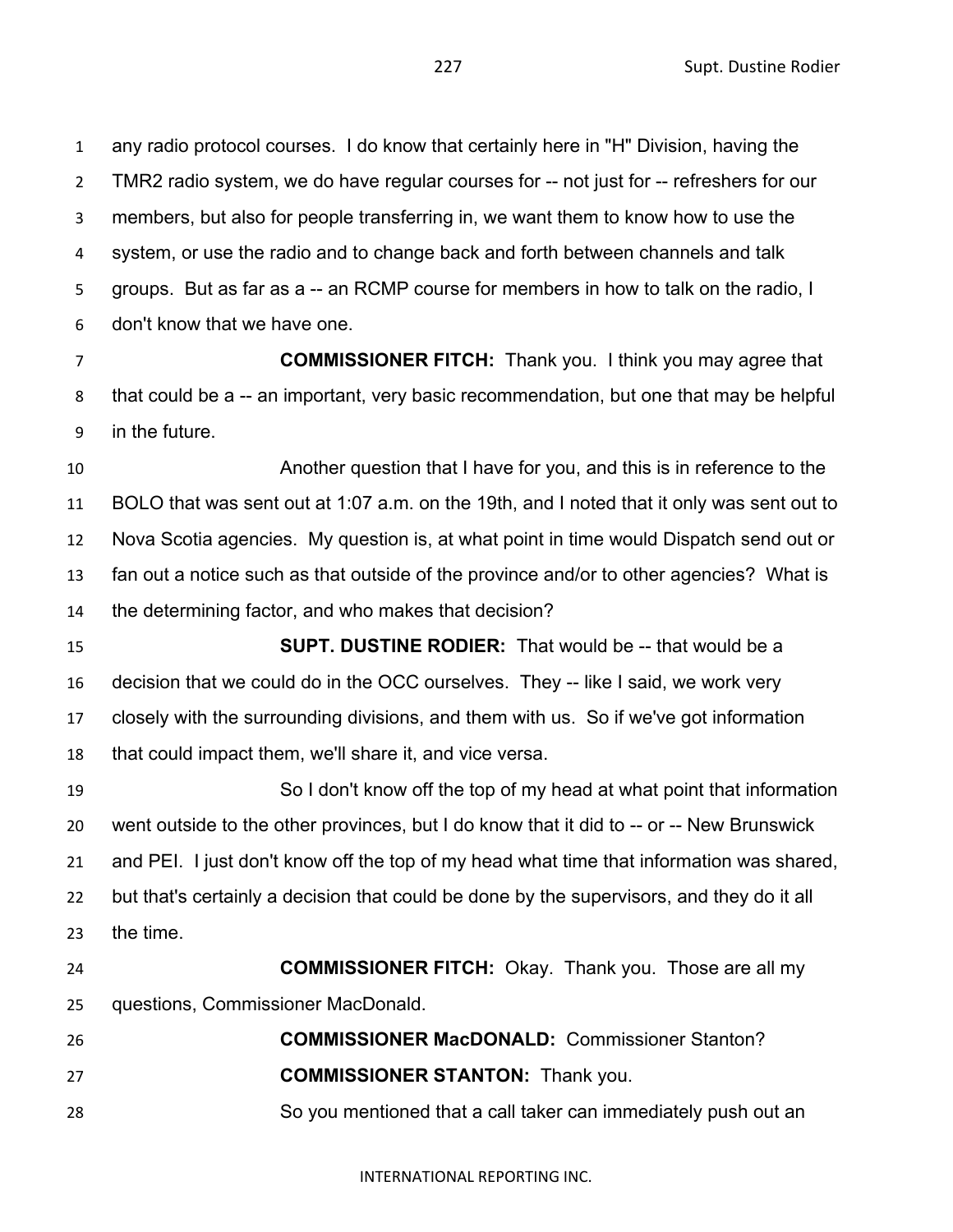incident in the CAD and then continue to fill it with information, populate it with information. Is that a new direction since April 2020? **SUPT. DUSTINE RODIER:** No, I believe that we've always been able to do that. I remember doing that way back when as a dispatcher myself. **COMMISSIONER STANTON:** So that's the protocol is to do that and then --- **SUPT. DUSTINE RODIER:** If it's something, for example, a priority one, so that being the most serious of an event, we have the ability to send just the bare bones information to the dispatcher, and then continue to fill in the details, as they come in. **COMMISSIONER STANTON:** Okay. I mean, you said that -- you mentioned all the training that you've done since April 2020, and you said there's been lots of training. You mentioned that a few times. I'm just wondering if you could give a couple of examples of how training has changed since April 2020? **SUPT. DUSTINE RODIER:** Certainly, on the Alert Ready side of the house, it's brand new. We've implemented training for, as I said, everybody that is able to issue an alert here in the Division. We've also, thankfully as I mentioned earlier, have now Alert Ready included in the CIC course training standard, and soon to be in general duty and risk manager training as well. And then there's also going to be further training for -- on the initial critical incident response courses moving forward. So with respect to the Division, we've -- any opportunity that we can include this in it, we're going to. **COMMISSIONER STANTON:** For alerting; right? But so for call taking and dispatch, has there been changes to the training for the call takers and dispatchers? **SUPT. DUSTINE RODIER:** It's a core training standard, so I've been out of the OCC since -- for the last year and a bit, so I'm not sure. I know at the national level, we have an OCC National Policy Centre, and they were engaged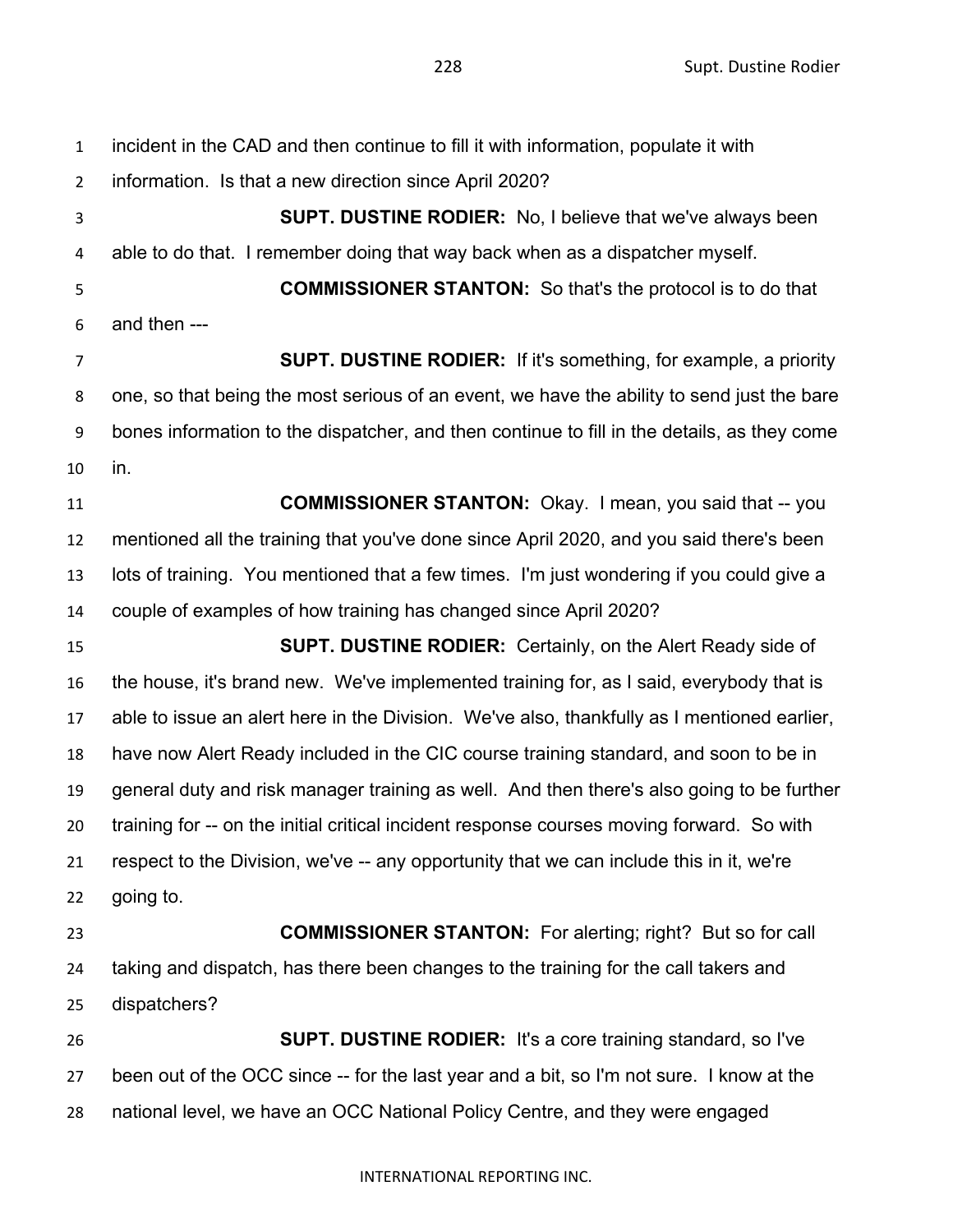immediately and have been the whole time. I'm -- I don't want to speak out of turn, but I would -- it would not surprise me in the least if they're already all over that request. **COMMISSIONER STANTON:** So the review that you did of the 9- 1-1 calls from the mass casualty, was that aimed at improving procedures, or systems, or training immediately? I understand you haven't been there for the last year, but there was a year before that, so I'm just wondering what the actions were that were taken. **SUPT. DUSTINE RODIER:** So that particular review that you're referring to is -- was very shortly after the incident, and it was investigative, in gathering information for the upcoming ESD investigation. There was also the hazardous occurrence investigation that needed to be done, and then knowing that there was going to be some form of review, inquiry, whatever that looked like, and then at the same time, also supporting the MCU investigation. So there was --- **COMMISSIONER STANTON:** So it was for investigative purposes, not to prompt changes in training then? **SUPT. DUSTINE RODIER:** Correct. **COMMISSIONER STANTON:** I see. And we heard from Kerry Murray-Bates, who's the director of the Toronto Police 9-1-1 Communications Centre, and she mentioned that they have a communications operator in the major incident command centre to ensure that an incident commander has all the information in the CAD, as it's accumulating, so that -- and that person's job is to brief the incident commander about what's populating in the CAD as it's going through. Is that a change that has been made here? **SUPT. DUSTINE RODIER:** Not yet, but I am certainly -- I think it's a fantastic idea. I've actually been spending a lot of time thinking what could we do, and that's certainly something that would be helpful. So in the command post, or with the -- whoever the critical incident commander is, we have an ERT dispatcher that has -- they're dispatching ERT. They also have access to our CAD, but that's a busy position. If we could have another resource, a separate resource in that command post, whether

## INTERNATIONAL REPORTING INC.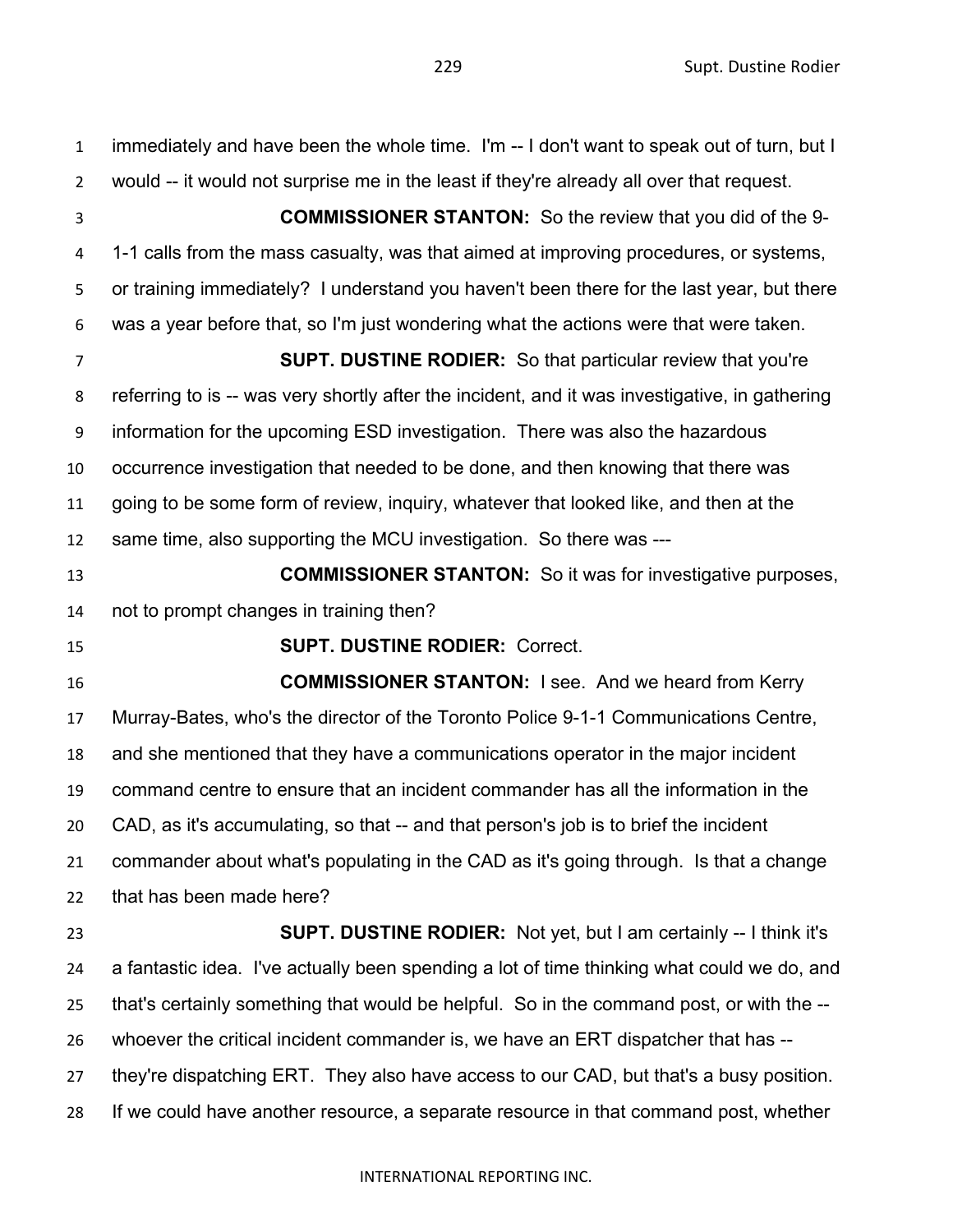Supt. Dustine Rodier

| $\mathbf{1}$   | it's in SIOPs, or a room off to the side of the OCC, or actually in the command post, if        |
|----------------|-------------------------------------------------------------------------------------------------|
| $\overline{2}$ | we could have an extra resource in there to keep that information flowing from the OCC          |
| 3              | into the critical incident commander team, I think it would be a brilliant idea.                |
| 4              | <b>COMMISSIONER STANTON:</b> And so the thinking that you've                                    |
| 5              | been doing about changes that could be made I'm hoping will be provided to Counsel to           |
| 6              | make in their submissions and in our recommendations phase, so ---                              |
| 7              | <b>SUPT. DUSTINE RODIER: Certainly.</b>                                                         |
| 8              | <b>COMMISSIONER STANTON: --- we wouldn't want to miss those.</b>                                |
| 9              | You did talk to us a lot about the risks of issuing public alerts.                              |
| 10             | You've thought about that a lot. I wonder if you've also assessed the risks of not issuing      |
| 11             | a public alert?                                                                                 |
| 12             | <b>SUPT. DUSTINE RODIER:</b> Absolutely. And that goes into our                                 |
| 13             | decision making. I am sure that you're going to have a chance to read through the risk          |
| 14             | analysis, but a lot of that is contained in the risk analysis. And we have to be able to        |
| 15             | weigh the risks and benefits. Certainly, the -- on the risk side of the house, we -- I          |
| 16             | talked about the public safety and the police safety. But on the benefits side of the           |
| 17             | house, there's certainly the -- all the good reasons to put an alert out, all the benefits to   |
| 18             | doing that. And if we don't do that, what could potentially be the outcome of that. So all      |
| 19             | of that risk analysis is going on in the decision maker's mind. It's certainly -- if there's an |
| 20             | opportunity that we can use it safely and effectively, we're -- we will use it.                 |
| 21             | <b>COMMISSIONER STANTON:</b> Because your response to Ms.                                       |
| 22             | Mancini's question about whether if -- whether an alert would be issued in the same             |
| 23             | circumstances was that it would be considered.                                                  |
| 24             | <b>SUPT. DUSTINE RODIER: M'hm.</b>                                                              |
| 25             | <b>COMMISSIONER STANTON:</b> And it made -- I guess it's a                                      |
| 26             | rhetorical question for me, but what would be the threshold in that -- if we're just            |
| 27             | considering it so. Okay. Thank you very much.                                                   |
| 28             | <b>COMMISSIONER MacDONALD:</b> Thank you. All my questions                                      |
|                |                                                                                                 |
|                | INTERNATIONAL REPORTING INC.                                                                    |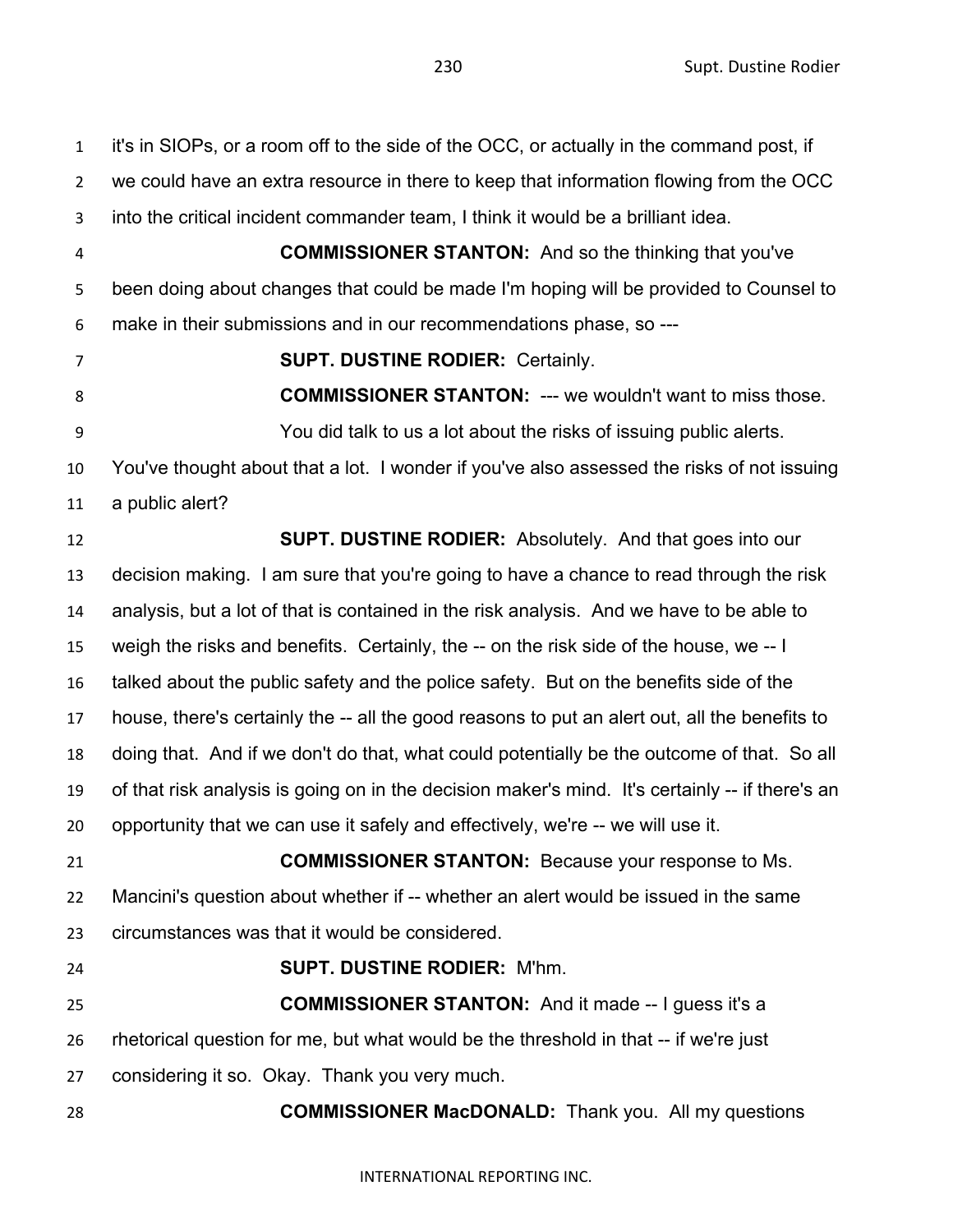have been answered, so thank you, Superintendent, for being here today, for what has been a very long afternoon for you. We greatly appreciate it, as we continue our difficult but important work, and you've certainly contributed to it, so for that we're grateful and appreciative, so you're now free to go. Thank you. **SUPT. DUSTINE RODIER:** If you don't mind, can I just take a moment and just address the families, if I may? **COMMISSIONER MacDONALD:** Certainly. **SUPT. DUSTINE RODIER:** So I just want to take the opportunity to say that I can't imagine the pain and the devastation that any of you have been dealing with for the past two years. I -- my deepest condolences go out to all of you, and I'm -- with all my heart, I'm sorry for your loss. Thank you. **COMMISSIONER MacDONALD:** Thank you. **COMMISSIONER STANTON:** Very long day for everyone. And I just want to acknowledge all of the staff who have supported everyone all day, the tech staff and back of house, the interpreters, security who've been on their feet all day, we recognize that it's a long day for all of you as well and we're very appreciative. Just a reminder that the Foundational Documents are understanding of the facts as of the date that our Counsel submit those Foundational Documents. And, of course, you can read them on the website, and you've seen today how witnesses assist us in illuminating some of those -- some of the facts in the Foundational Documents. And certainly, we have already, I think, thanked Corporal Jennifer Clarke, Glenn Mason and Superintendent Dustine Rodier for being present today. Also, thanks, of course, to Commission Counsel and to Participant Counsel for all of your questions, which help us in building our understanding. Tomorrow, we're going to continue our focus on the RCMP's public communications. We'll hear from witnesses Lia Scanlan, who is the RCMP's Director of Strategic Communications, and from Staff Sergeant Addie MacCallum, who will take us

back a bit to the Command Decisions Foundational Document material that we were